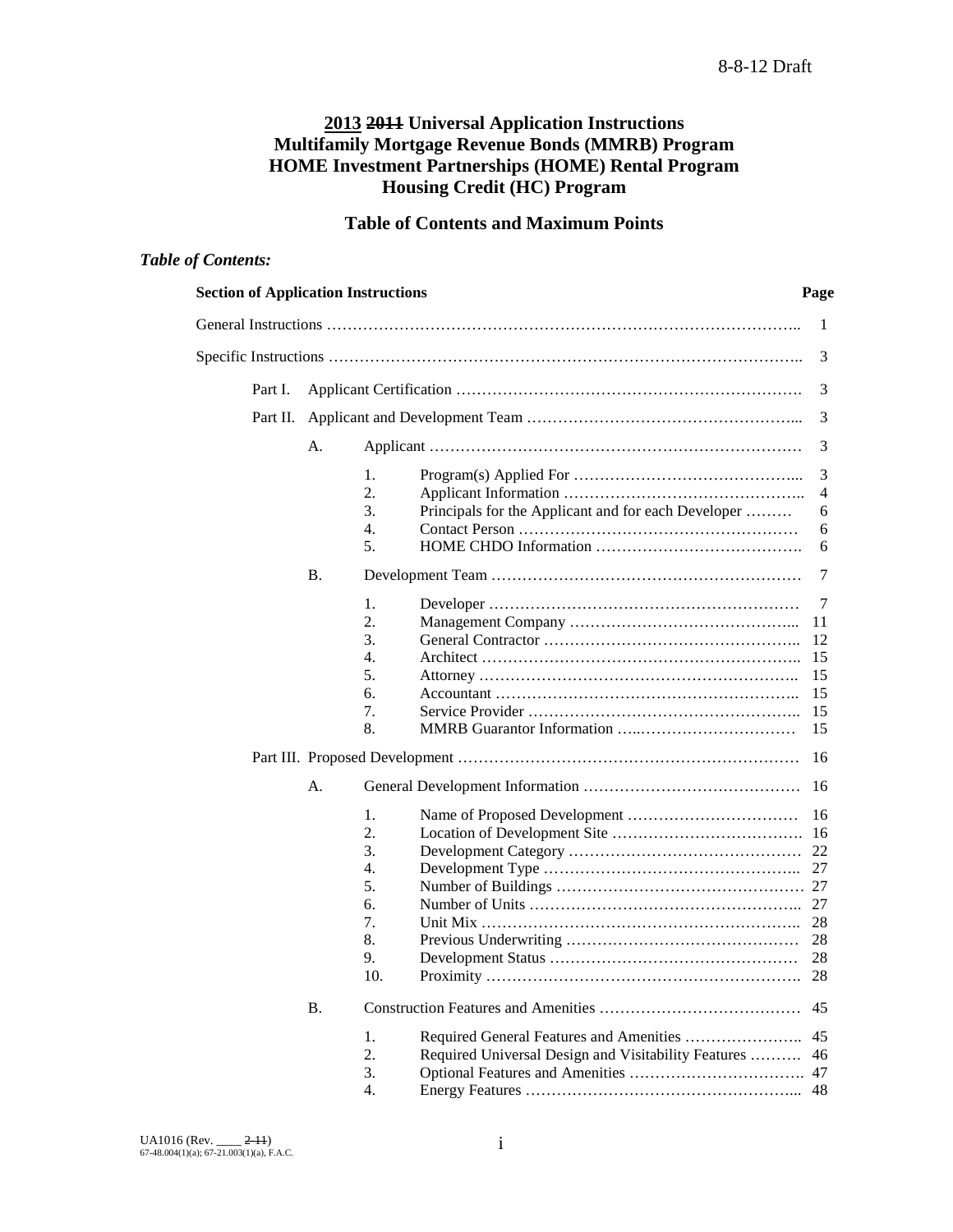## **Section of Application Instructions Page**

|           | 5.                                 |                                                                                                           |                            |
|-----------|------------------------------------|-----------------------------------------------------------------------------------------------------------|----------------------------|
| C.        |                                    |                                                                                                           | 55                         |
|           | 1.<br>2.<br>3.<br>4.<br>5.         | Evidence of Infrastructure (electricity, water, sewer, roads)                                             | 56<br>57<br>59<br>59<br>60 |
| D.        |                                    |                                                                                                           | 60                         |
|           | 1.<br>2.<br>3.<br>4.               | Farmworker or Commercial Fishing Worker                                                                   | 61<br>63<br>63<br>64       |
| Ε.        |                                    |                                                                                                           | 64                         |
|           | 1.<br>2.<br>3.                     | Commitments for MMRB and HC Applications                                                                  | 64<br>75<br>76             |
| F.        |                                    |                                                                                                           | 76                         |
|           | 1.<br>2.<br>3.<br>$\overline{4}$ . | Non-Elderly and Non-Homeless Developments                                                                 | 77<br>79<br>82<br>84       |
| G.        |                                    |                                                                                                           | 87                         |
| H.        |                                    | HOME Certification of Consistency with the Consolidated Plan                                              | 89                         |
| Ι.        |                                    |                                                                                                           | 89                         |
|           |                                    |                                                                                                           | 92                         |
| А.        |                                    |                                                                                                           | 92                         |
| В.        |                                    |                                                                                                           | 97                         |
|           |                                    |                                                                                                           | 98                         |
|           | A. Funding                         |                                                                                                           | 98                         |
|           | 1.<br>2.                           |                                                                                                           | 98<br>99                   |
| <b>B.</b> |                                    |                                                                                                           | 101                        |
| C.        |                                    |                                                                                                           | 102                        |
| D.        |                                    | Non-Corporation Funding Proposals Commitment(s)                                                           | 102                        |
|           | 1.<br>2.                           | Financing Firm Commitment, Proposal or Letter of Intent<br>Non-Corporation and Non-County HFA-Issued Tax- | 103                        |
|           | 3.                                 |                                                                                                           | 105<br>105                 |
|           |                                    |                                                                                                           | 108                        |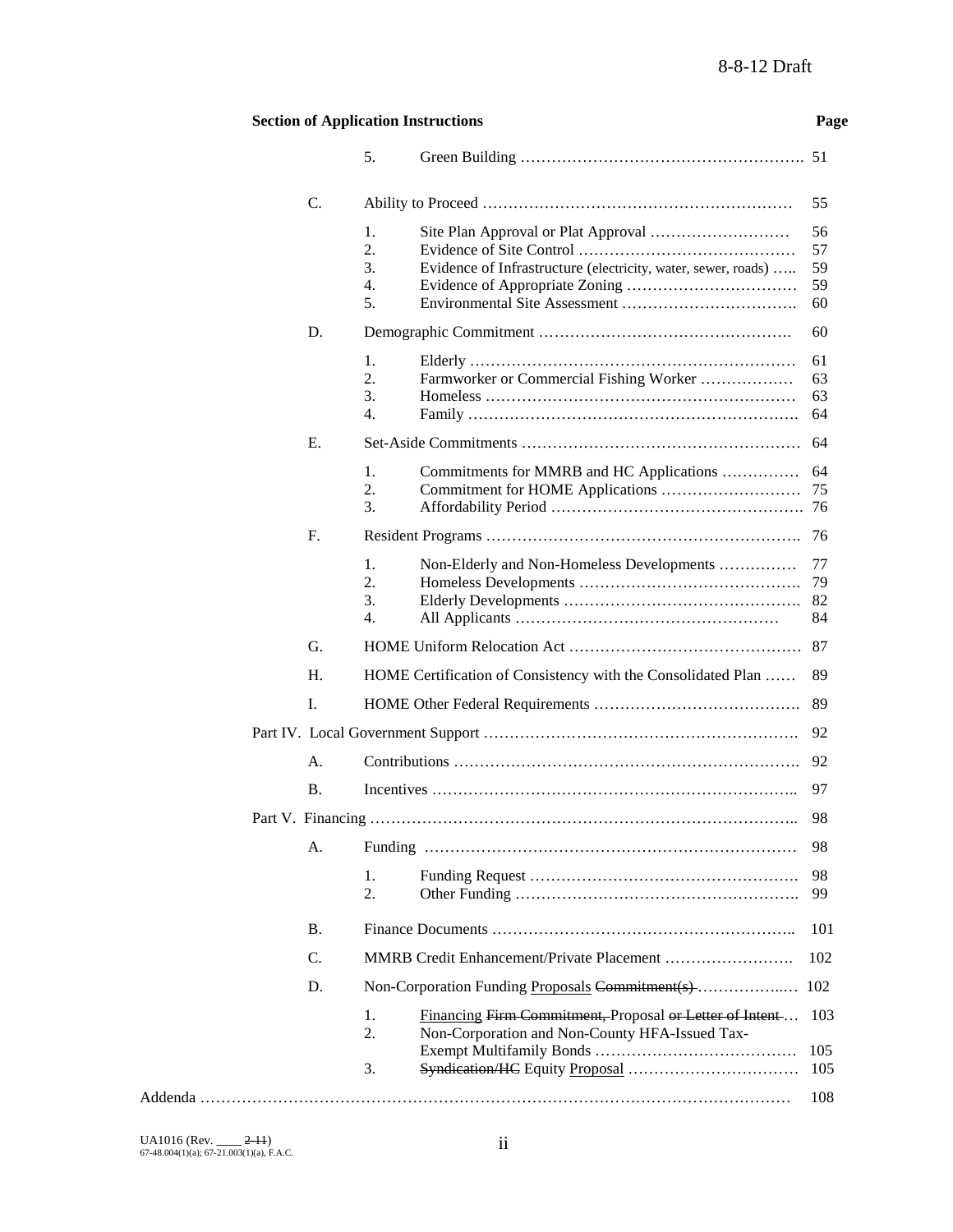#### **Section of Application Instructions Page**

#### *Maximum Points:*

## **Application Points Maximum Points** Part II.B., Developer 1.c. Housing Credit Development Experience …………………….. 3 Points Part III.B., Construction Features and Amenities 3.a. Optional General Unit Features and Amenities for all new construction units and all rehabilitation units ..…………. 9 Points 3.b. and 3.c. Optional Features and Amenities for Non-SRO Developments or SRO Developments ………………………. 12 Points 3.d. Optional Universal Design and Visitability Unit Features …… 10 Points 5. Green Building ……………………………………………....... 10 Points a. For New Construction and Redevelopment Developments (1) Green Building Features (7 Points) or (2) Green Building Certification (10 Points) or b. For Rehabilitation and Preservation Developments (10 Points) Part III.E., Set-Aside Commitments 1.b.(2)(b) Special Needs Households ……………………………………. 4 Points 1.b.(2)(c) Total Set-Aside Commitment ………………………………… 3 Points 3. Affordability Period …………………………………………… 5 Points Part III.F., Resident Programs 1., 2., or 3. Qualified Resident Programs for Non-Elderly/Non- Homeless Developments, or Qualified Resident Programs for Homeless Developments, or Qualified Resident Programs for Elderly Developments ……………….. 6 Points 4. Qualified Resident Programs for All Applicants ……………… 8 Points Part IV.A., Local Government Contributions ……………………………………………… 5 Points 1.a.(1) – (4) Grant, Fee Waiver, Loan and/or Fee Deferral Part IV.B., Local Government Incentives 1. Expedited Permitting Process …………………………………. 1 Point 2. Contributions to Affordable Housing …………………………. 1 Point 3. Modification of Fee Requirements ……………………………. 1 Point 4. Consideration of Impact of Policies, etc., on Cost of Affordable Housing ………………………………………….. 1 Point Total Maximum Application Points: 79 Points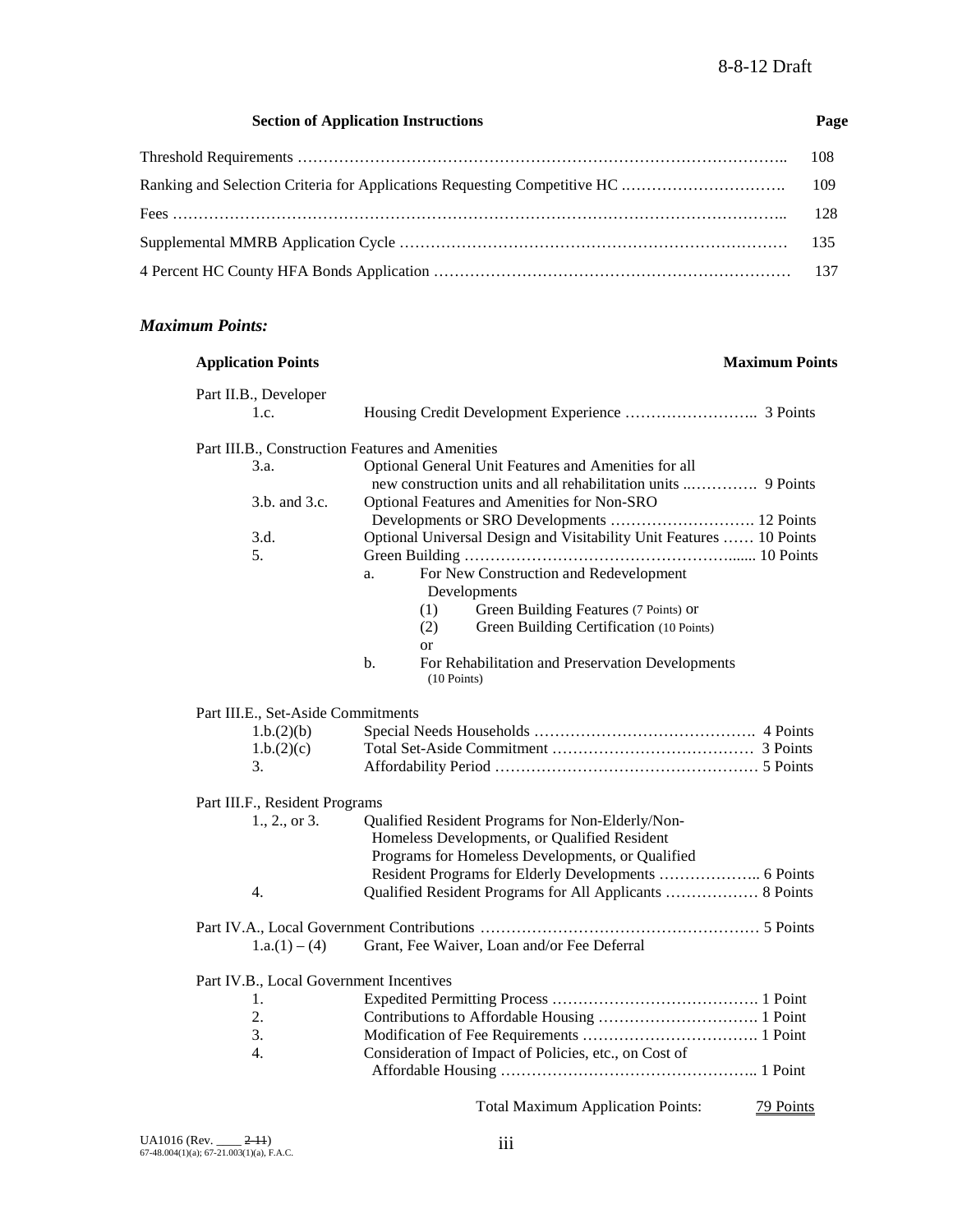## **Proximity Tie-Breaker Points Maximum Points**

Part III.A., Proximity

| 10.a.(2)(a) |                                                                               |
|-------------|-------------------------------------------------------------------------------|
|             | Public Bus Stop (Maximum 2 Points)<br>$\left( i\right)$                       |
|             | Public Bus Transfer Stop (Maximum 6 Points)<br>(ii)                           |
|             | Public Bus Rapid Transit Stop (Maximum 6 Points)<br>(iii)                     |
|             | Public Rail Station (Maximum 67 Points)<br>(iv)                               |
| 10.a.(2)(b) |                                                                               |
|             | Grocery Store (Maximum 4 Points)<br>(i)                                       |
|             | Public School – Non-Elderly Only (Maximum 4 Points)<br>(ii)                   |
|             | Senior Center – Elderly Only (Maximum 4 Points)<br>(iii)                      |
|             | Medical Facility (Maximum 4 Points)<br>(iv)                                   |
| 10.a.(2)(c) |                                                                               |
|             | Public Park (Maximum 2 Points)<br>(i)                                         |
|             | Community Center (Maximum 2 Points)<br>(ii)                                   |
|             | (iii)<br>Pharmacy (Maximum 2 Points)                                          |
|             | Public Library (Maximum 2 Points)<br>(iv)                                     |
| 10.b.       | Proximity to closest Development on the Proximity List  10 Points             |
|             | <b>Total Maximum Proximity Tie-Breaker Points:</b><br>36 <del>37</del> Points |

## **Ability to Proceed Tie-Breaker Points Maximum Points**

Part III.C., Ability to Proceed

| 6 Points |
|----------|
|          |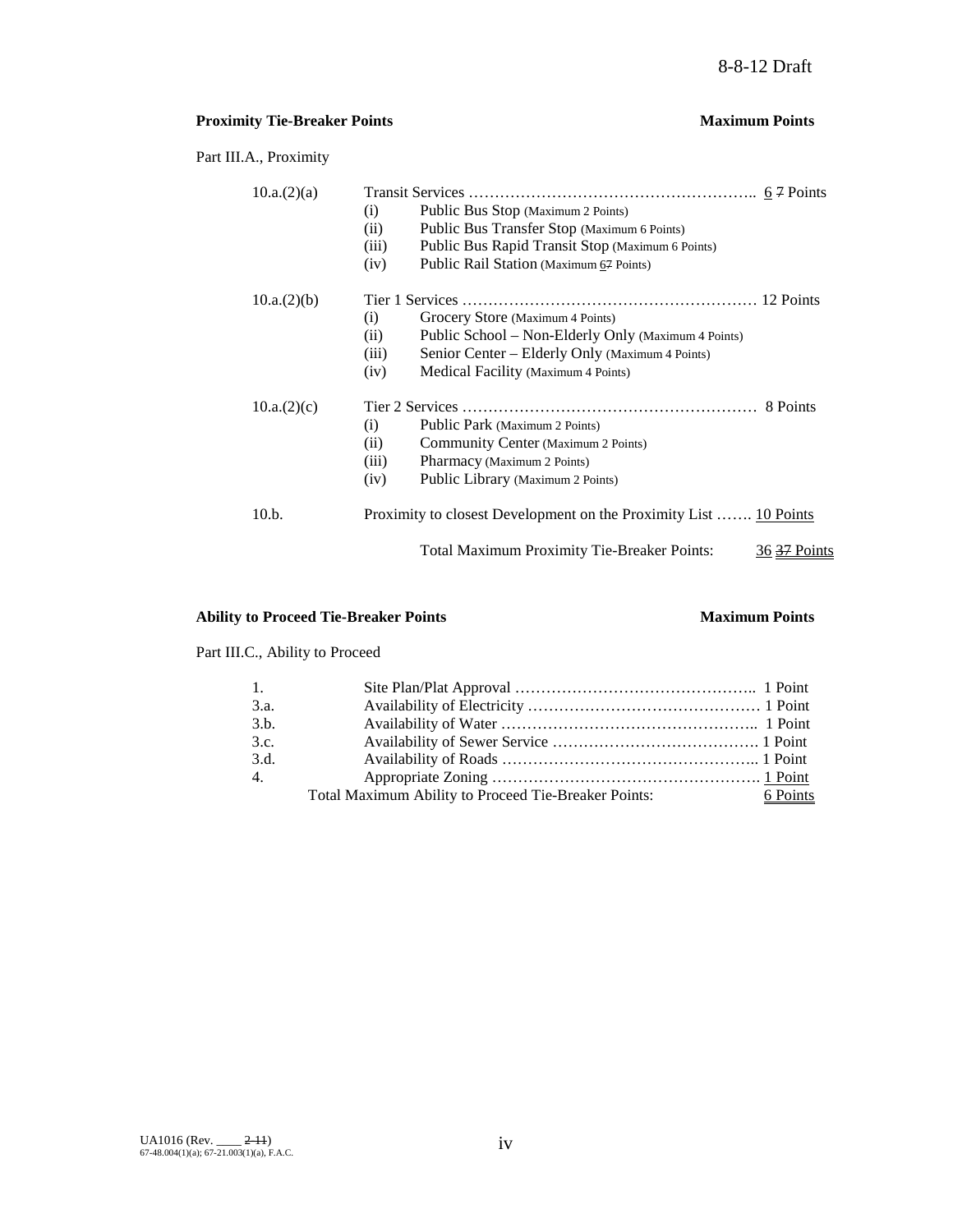# **2013 2011 Universal Application Instructions Multifamily Mortgage Revenue Bonds (MMRB) Program HOME Investment Partnerships (HOME) Rental Program Housing Credit (HC) Program**

Applicants are encouraged to review Rule Chapters 67-21 and/or 67-48, F.A.C., and the following Instructions before completing and submitting the Universal Application. Unless otherwise provided in these Instructions and the Application, capitalized terms are as defined in the rule chapters. Program requirements do not necessarily meet all non-Corporation funding or allocation requirements. Applicants are responsible for ensuring that their developments meet all applicable laws and regulations.

# **GENERAL INSTRUCTIONS**

The following instructions must be followed by Applicants in preparing, assembling, and submitting the Application:

Applications must be submitted online at www.floridahousing.org. and all Applicants must submit:

- One printed version of the completed Application, including applicable exhibits and the Applicant Certification and Acknowledgement exhibit with an original signature. The Applicant must label this printed version of the Application as the "Original Hard Copy";
- Three photocopies of the "Original Hard Copy";
- MMRB Applicants that anticipate participating in HUD Risk Sharing must submit one additional photocopy of the "Original Hard Copy".

The Applicant must ensure that the online Application, the "Original Hard Copy" and the photocopies of the Application are all identical. The Corporation will first consider the Application submitted online. If for any reason all or part of the information in the online Application is inaccessible, the Corporation will consider the "Original Hard Copy" of the Application. The Corporation will only consider the exhibits submitted as part of the "Original Hard Copy". Notwithstanding the foregoing, if the Corporation determines that issues substantially and adversely impact the actual or perceived efficiency, reliability, or accuracy of the online Application process, then the Corporation will consider only the "Original Hard Copy" of an Application, of a group of Applications, or of all Applications.

The Corporation will reject any competitive Application submittal and no action will be taken to score the Application if:

- The Application is not submitted online; or
- the "Original Hard Copy" of the Application fails to contain the Applicant Certification and Acknowledgement exhibit with an original signature; or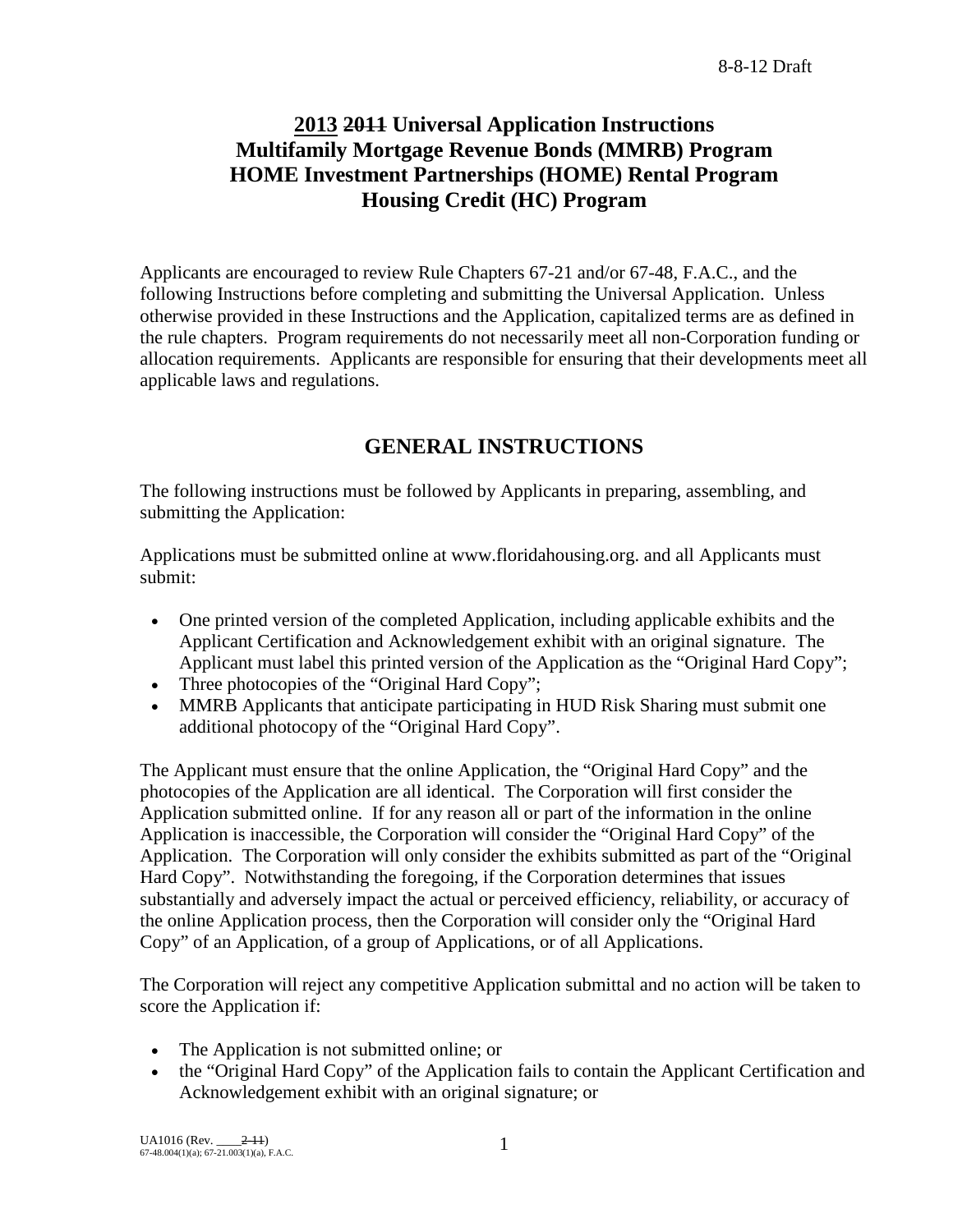- less than one "Original Hard Copy" and three photocopies of the completed Application, are submitted; or
- the "Original Hard Copy" of the Application fails to contain the Application fee and (for MMRB Applications) the TEFRA fee.

The Application labeled "Original Hard Copy" and the photocopies must be bound in separate three-ring binders with a clear plastic front pocket with numbered index tabs for each exhibit. Open plastic sleeve tabs will NOT be acceptable. It is important that each Application be legible and in proper order to ensure accurate scoring by the Corporation. Each page and applicable exhibit of the Application must be accurately completed, and Applicants must provide all requested information. Failure to provide the requested information and documentation shall result in failure to meet threshold for threshold items, failure to achieve maximum points for point items, rejection of the Application for rejection items, or a combination of the foregoing.

Applicants requesting non-competitive 4 percent Housing Credits to be used for a Tax-Exempt Bond-Financed Development where the bonds are issued by a County Housing Finance Authority established pursuant to Section 159.604, F.S., must complete the 4 Percent HC County HFA Bonds Application Form, as outlined in the 4 Percent HC County HFA Bonds Application section of these Instructions.

Applicants requesting non-competitive 4 percent Housing Credits to be used for a Tax-Exempt Bond-Financed Development where the bonds are issued by an entity other than the Corporation or a County Housing Finance Authority shall apply using the 2013 2011 Universal Application Package. Applicants must submit one original Application labeled "Original Hard Copy" and one photocopy of the "Original Hard Copy" containing all completed information in the Application using the Corporation's online Application. Such Applications may be submitted once the Applicant receives affirmation that the Tax-Exempt Multifamily Bond allocation has been reserved or that the entity issuing the bonds has agreed to award the necessary allocation when available, but in no event may the Application be submitted later than the last Corporation business day of December of the year the Development is placed in service. For purposes of these non-competitive HC only Applications, all references within the 2013 2011 Universal Application Package to "Application Deadline" and "Application Deadline for the 2013 2011 Universal Application Cycle" shall be deemed to mean the submission date of the noncompetitive HC only Application.

Applications must be received by the Corporation and clocked in by 5:00 p.m., Eastern Time, on the Application Deadline. No Applications will be Received at the Corporation's offices via facsimile or other electronic transmissions, except for on-line submission. The Application fee, plus the TEFRA fee for MMRB Applications, must be paid by check or money order, payable to Florida Housing Finance Corporation.

Applications must be submitted on exhibit forms and pages that are contained in the Application Package. Exhibit forms or pages that are drafts or that are from a previous Application cycle will not be considered, resulting in failure to meet threshold for threshold items, failure to achieve points for point items, or a combination of the foregoing.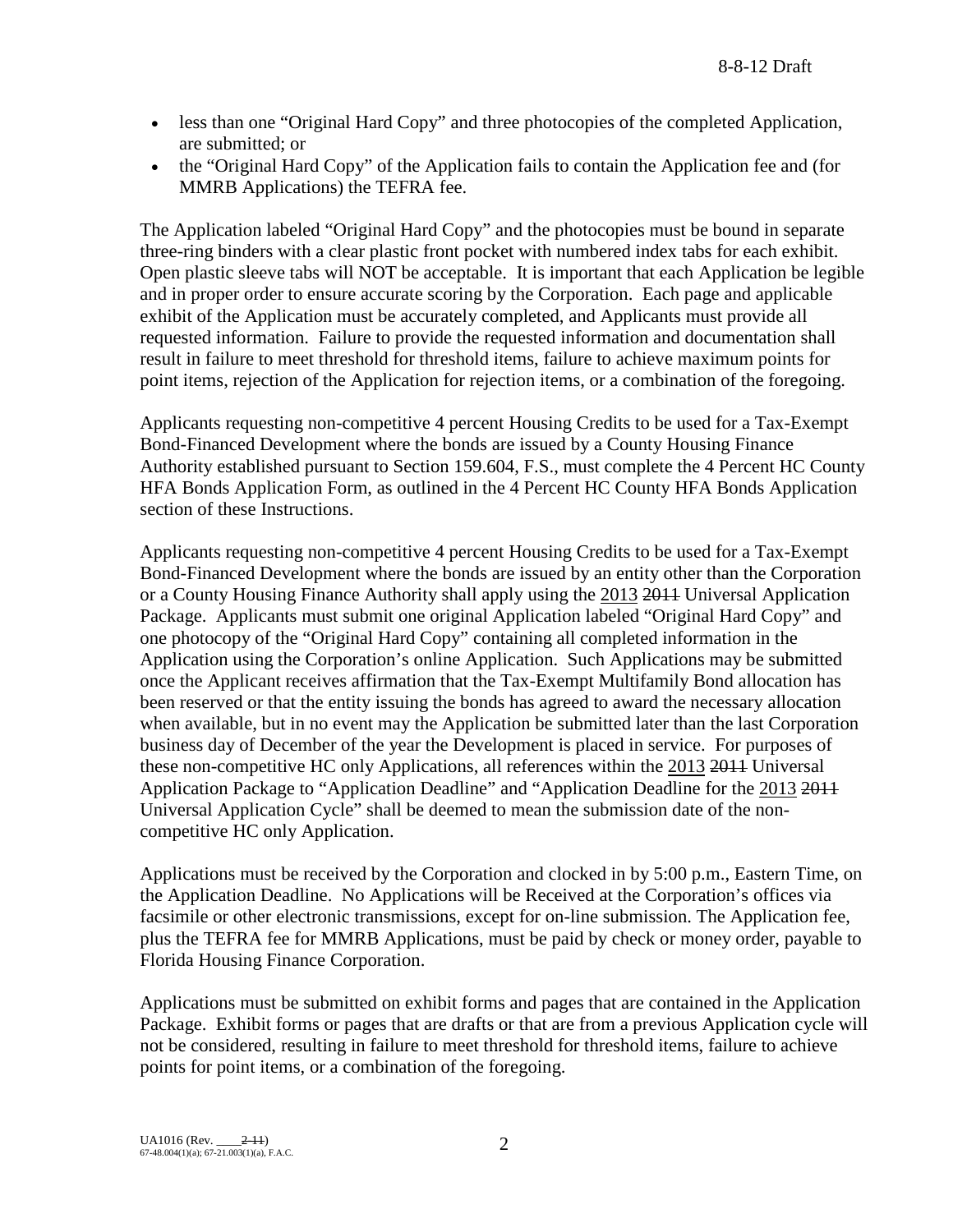Do not retype, scan, image, or alter any page or exhibit in the Application Package. This will cause the page or exhibit not to be considered, resulting in failure to meet threshold for threshold items, failure to achieve points for point items, or a combination of the foregoing. Additional information that is placed on the face of a page or exhibit that does not obscure the printed words is NOT considered an alteration of the page or exhibit. However, the additional information cannot change the meaning or intent of the page or exhibit. Additional information should be presented in an asterisk or footnote format or presented as an explanatory addendum to the page or exhibit.

All information contained in an Application is subject to independent review, analysis and verification by the Corporation or its agents.

IMPORTANT: Periodically throughout the Application, scoring and appeals process, all Applicants should check the Corporation's Website for updated information concerning the Universal Application cycle. The Website address is www.floridahousing.org.

# **SPECIFIC INSTRUCTIONS**

## **Part I. Applicant Certification**

All Applicants must provide behind a tab labeled **"Exhibit 1"** a properly completed and executed Applicant Certification and Acknowledgement form. Applications without a properly completed Applicant Certification and Acknowledgement form, executed with an original signature, contained in the Application labeled "Original Hard Copy" will be rejected automatically without the opportunity to cure. Signatures in blue ink are preferred.

## **Part II. Applicant and Development Team**

## **A. Applicant**

1. Select the program(s) applied for in this Application.

In accordance with Rule Chapters 67-21 and 67-48, F.A.C., only one Application may be submitted for each subject property.

The Application may be submitted for only ONE of the following:

- Competitive HC only (Competitive 4% and/or 9% Housing Credits)
- Competitive HC and HOME only if the Applicant selected and qualified for the Homeless Demographic at Part III.D. of the Application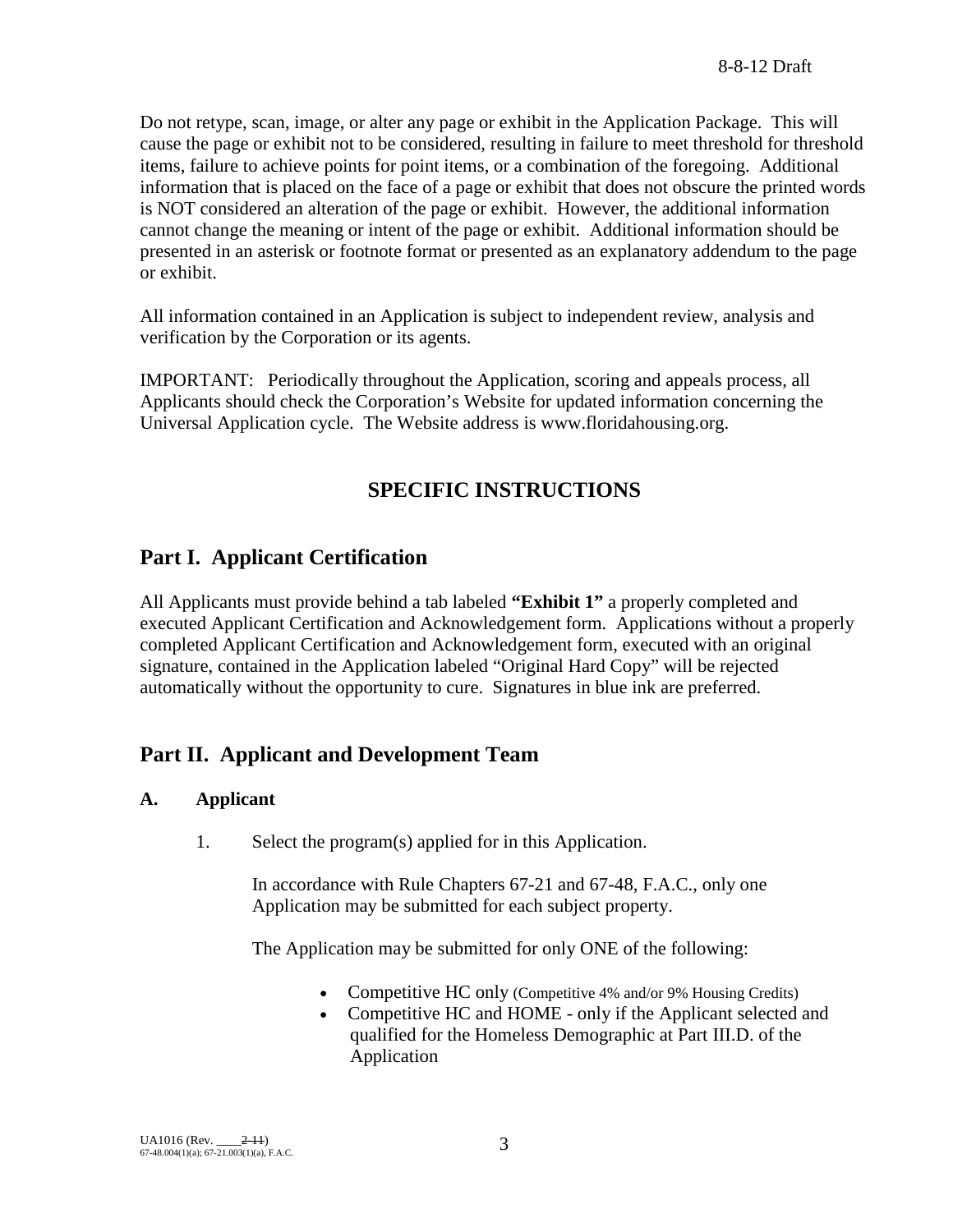- non-competitive HC only (to be used with tax-exempt multifamily bonds issued by an entity other than the Corporation or a Local Government Housing Finance Authority)
- Corporation-issued Tax-Exempt MMRB and non-competitive 4% HC (through a Supplemental MMRB Application Cycle)
- Corporation-issued Tax-Exempt MMRB without non-competitive 4% HC (through a Supplemental MMRB Application Cycle)
- Corporation-issued Tax-Exempt and Taxable MMRB and noncompetitive 4% HC (through a Supplemental MMRB Application Cycle)
- Corporation-issued Tax-Exempt and Taxable MMRB without noncompetitive 4% HC (through a Supplemental MMRB Application Cycle)

If funding is received from more than one Corporation program, the Applicant will be required to comply with the most restrictive program requirements.

For purposes of the 2013 2014 Universal Application Cycle, Applicants that select and qualify for the Homeless Demographic Commitment at Part III.D. of the Application must request both Competitive HC and HOME funding. However, as outlined in Section 8.a. of the Ranking and Selection Criteria section, if the Competitive HC/HOME Homeless Application is not selected to meet the Homeless goal, it will not be eligible to be selected for any funding.

- 2. Applicant Information.
	- a. Enter requested information for Applicant.
	- b. Enter Applicant's Federal Employer Identification Number. If the Federal Employer Identification Number has not yet been obtained, provide a copy of the completed, submitted application for that number behind a tab labeled **"Exhibit 2"**.
	- c. Applicant must be a legally formed entity [i.e., limited partnership, corporation, limited liability company, etc.] qualified to do business in the state of Florida as of the Application Deadline. Except for Public Housing Authorities, Applicant must include behind a tab labeled **"Exhibit 3"** a copy of the valid Certificate of Good Standing from the Florida Secretary of State.
		- (1) If applying for HC, the Applicant must be a limited partnership (including a limited liability limited partnership) or a limited liability company. For Competitive HC Applicants, the Applicant entity shall be the recipient of the Housing Credits and may not change until after the Carryover Allocation Agreement is in effect. Once the Carryover Allocation Agreement has been executed by all parties, replacement of the Applicant or a material change (33.3 percent or more of the Applicant, a General Partner of the Applicant, or a member of the Applicant) in the ownership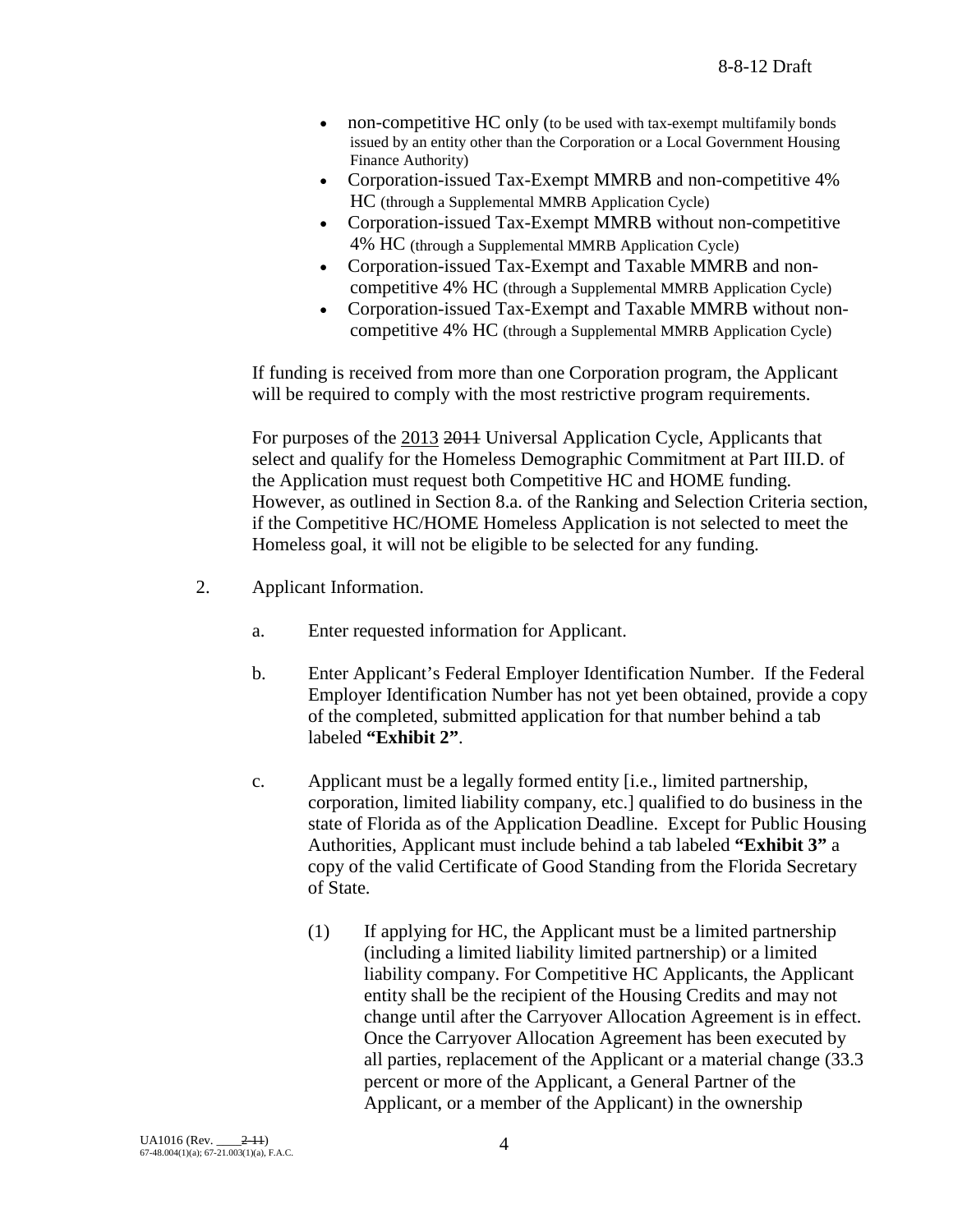structure of the named Applicant will require Board approval prior to the change. Any non-material change (less than 33.3 percent of the Applicant, a General Partner of the Applicant, or a member of the Applicant) in the ownership structure of the named Applicant will not require Board approval, but the Corporation must still be notified in writing of the change. The Applicant entity may be changed without Board approval after a Final Housing Credit Allocation Agreement has been approved and the IRS Forms 8609 have been issued; however, the Corporation must still be notified in writing of the change. Changes to the Applicant entity prior to the execution of a Carryover Allocation Agreement or without Board approval prior to the approval of the Final Housing Credit Allocation Agreement and issuance of the IRS Forms 8609 will result in a disqualification from receiving funding and shall be deemed a material misrepresentation. Changes to the limited partner of a limited partnership or member of a limited liability company owning the syndicating interest therein will not result in disqualification.

- (2) If applying for MMRB or HOME, the Applicant entity shall be the borrowing entity and cannot be changed until after loan closing. Replacement of the Applicant or a material change (33.3 percent or more of the Applicant, a General Partner of the Applicant, or a member of the Applicant) in the ownership structure of the named Applicant prior to loan closing shall result in disqualification from receiving funding and shall be deemed a material misrepresentation. Changes after loan closing require Board approval.
- d. If the Applicant applies as a Non-Profit entity it must remain a Non-Profit entity. The Non-Profit entity understands and acknowledges that it is the Non-Profit entity's responsibility to contractually ensure that it substantially and materially participates in the management and operation of the Development throughout the Compliance Period. If the Applicant is applying as a Non-Profit entity, failure to include the attorney opinion letter behind a tab labeled **"Exhibit 4"** and the IRS determination letter behind a tab labeled **"Exhibit 5"** will result in disqualification as a Non-Profit entity and failure to meet threshold.

If the Applicant applies as a Non-Profit entity, describe the role of the Non-Profit entity in the Development and how the Non-Profit entity is substantially and materially participating in the management and operation of the Development. In the event the percentage distribution of Developer's fee and/or annual net profits to the Non-Profit entity is/are different from the ownership percentage, provide an explanation for such difference and how the Non-Profit entity is substantially and materially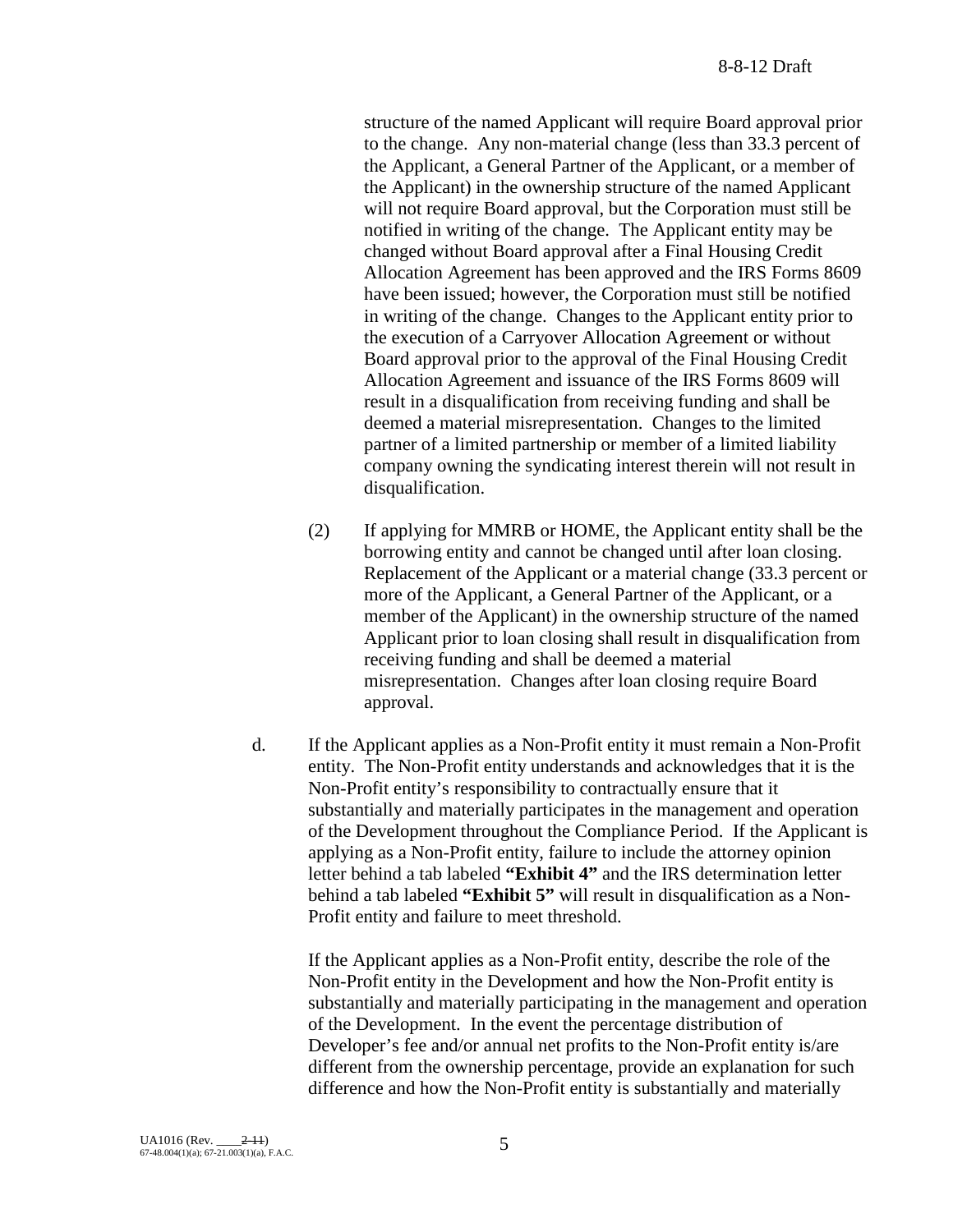participating in the management and operation of the Development. The percentage of the Developer's fee that will go to the Non-Profit entity must be at least 25 percent. Provide the description/explanation of the role of the Non-Profit entity behind a tab labeled **"Exhibit 6"**. Provide the names and addresses of the governing board of the Non-Profit entity behind a tab labeled **"Exhibit 7"**. Provide the articles of incorporation demonstrating that one of the purposes of the Non-Profit entity is to foster low income housing behind a tab labeled **"Exhibit 8"**.

3. Principals for the Applicant and for each Developer.

All entities that are Principals of the Applicant and the Developer (i.e., that are not a natural person) must be legally formed and qualified to do business in the state of Florida as of the Application Deadline.

- a. For a Limited Partnership, provide a list identifying, as of Application Deadline, of the following: (i) the Principals of the Applicant as of Application Deadline, including percentage of ownership interest of each, and (ii) the Principals for each Developer as of Application Deadline. Provide this information behind a tab labeled **"Exhibit 9"**. This list must include warrant holders and/or option holders of the proposed Development.
- b. For a Limited Liability Company, provide a list identifying, as of Application Deadline, of the following: (i) the Principals of the Applicant as of Application Deadline, including percentage of ownership interest of each, and (ii) the Principals for each Developer as of Application Deadline. Provide this information behind a tab labeled **"Exhibit 9"**. This list must include warrant holders and/or option holders of the proposed Development.
- c. For all other entities, provide a list identifying, as of Application Deadline, of the following: (i) the Principals of the Applicant as of Application Deadline, including percentage of ownership interest of each, and (ii) the Principals for each Developer as of Application Deadline. Provide this information behind a tab labeled **"Exhibit 9"**.

The required list of the Principals of the Applicant and for each Developer must be included in the Application as of Application Deadline. The list may be revised during the "Cure" period outlined in Section 67-48.004(6), F.A.C., to address an inconsistency with another item in the Application, but any change or addition to the list is limited to information that was true and correct as of Application Deadline and will be subject to review pertaining to financial obligations for which the Applicant or Developer or Principal, Affiliate or Financial Beneficiary of the Applicant or Developer is in arrears to the Corporation or any agent or assignee of the Corporation as of the Application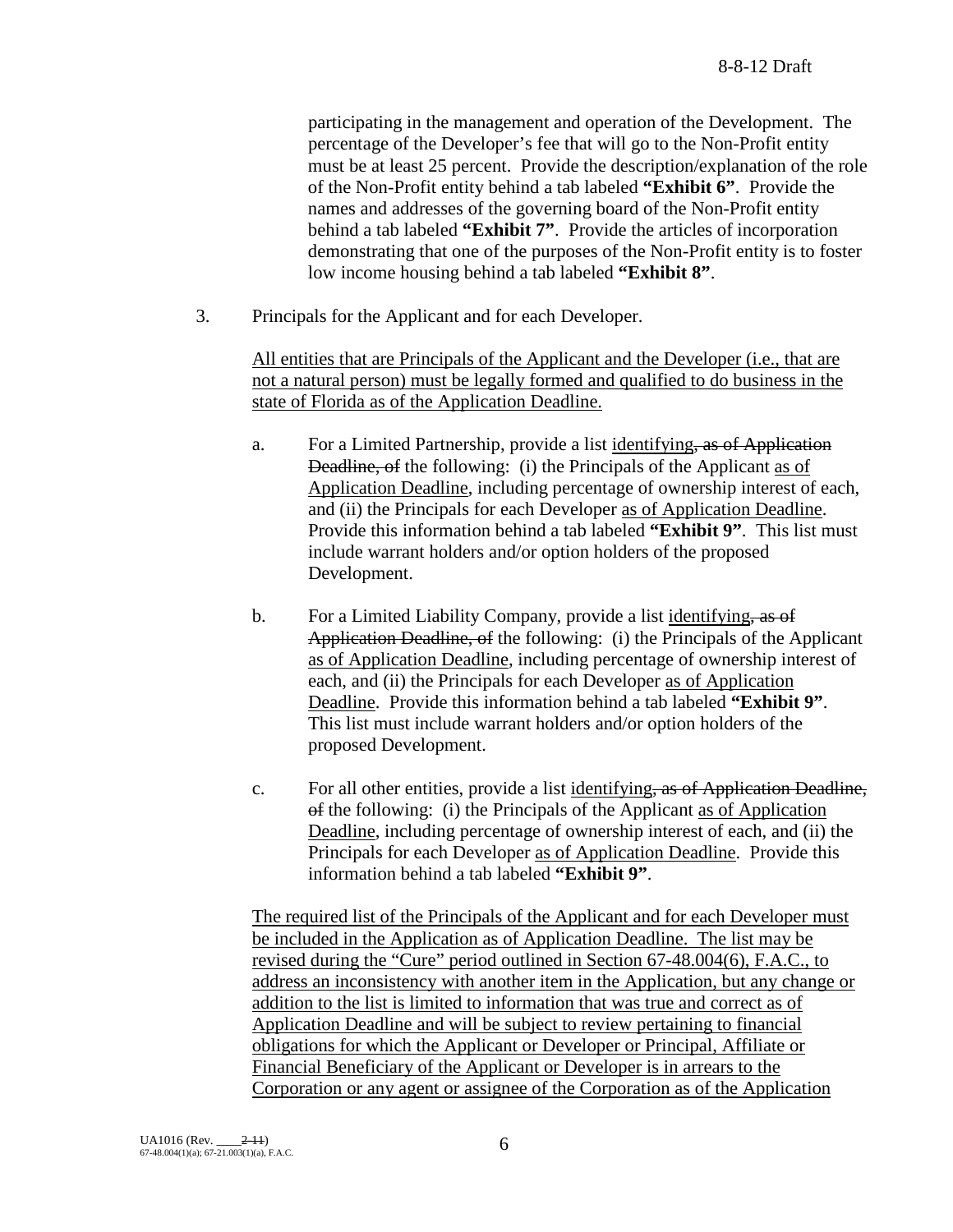Deadline as set forth in subsection 67-48.004(3), F.A.C., and any such arrearages must be satisfied as of the due date for submitting the "Cures."

- 4. Enter requested information for Contact Person. Upon the online submission of the Application by the Applicant, the Contact Person will automatically be registered with the Corporation's WebBoard. The Corporation will utilize the Contact Person's e-mail address provided by the Applicant in the Application for purposes of preliminary and NOPSE scoring notification as outlined in section 67-48.004, F.A.C.
- 5. If applying for HOME, in order to be considered a HOME Community Housing Development Organization (CHDO), the Applicant must provide behind a tab labeled **"Exhibit 9-A"**, a letter from the Florida Housing Finance Corporation HOME Program, dated not prior to 12 months preceding the Application Deadline, which designates the Applicant as a CHDO. The service area of the CHDO must include the area in which the proposed Development site is to be located. If the Applicant wishes to apply as a CHDO, but has not yet been so designated, it may apply for CHDO status by providing a properly completed FHFC CHDO checklist along with all appropriate exhibits behind a tab labeled **"Exhibit 9-A"**. The CHDO checklist is incorporated by reference and available on the Corporation's Website. All required information for designation of the Applicant as a CHDO must be provided not later than the date that signifies the end of the cure period outlined in Rule 67-48.004, F.A.C.

## **B. Development Team**

The past performance record, financial capacity, and any and all other matters relating to the development team, which consists of Developer, Management Company, General Contractor, Architect, Attorney, Accountant, and, if the proposed Development is an Assisted Living Facility (ALF), the Service Provider, will be reviewed during credit underwriting. The Credit Underwriter may require additional information from any member of the development team including, without limitation, documentation on other past projects and financials. Development teams with an unsatisfactory past performance record, inadequate financial capacity or any other unsatisfactory matters relating to their suitability may result in a negative recommendation from the Credit Underwriter.

The success of an Applicant in being selected for funding is not an indication that the Applicant will receive a positive recommendation from the Credit Underwriter or that the development team's experience, past performance or financial capacity is satisfactory.

Any allowable replacement at any future date of any member of the Development Team reflected in the Application must meet the requirements that were met by the original team member.

1. Developer(s) and  $\Theta$  Principal(s) of Developer(s)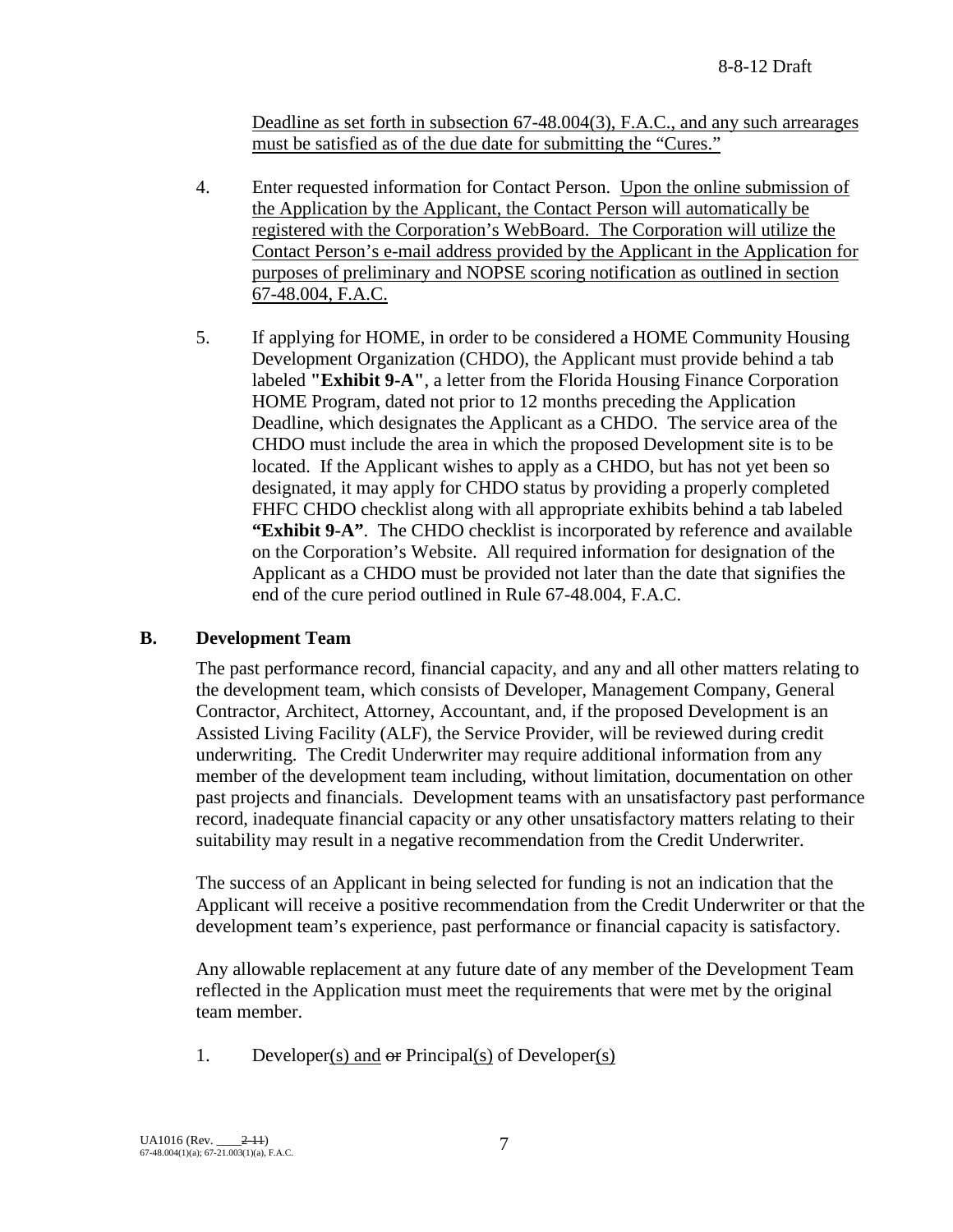The Developer entity, including all co-Developers, must be a legally formed entity qualified to do business in the state of Florida as of the Application Deadline.

The Principal(s) identity of the Developer(s) listed in this Application may not change until the construction or rehabilitation work proposed in this Application is complete, unless approved by the Board as provided in Rule 67-48.004, F.A.C.

- a. State the Provide name of each Developer, including all co-Developers, and provide behind a tab labeled **"Exhibit 10"** a copy of the valid Certificate of Good Standing from the Florida Secretary of State for each stated Developer, including all co-Developers. (Threshold).
- b. General Experience (Threshold)
	- (1) Certification of General Experience

To meet threshold, each experienced Developer must provide a completed Developer or Principal of Developer Certification form behind a tab labeled **"Exhibit 10"**, certifying that a the Developer or Principal of the Developer entity has, since January 1, 1991, completed at least three (3) affordable rental housing developments, at least one (1) of which was completed since January 1, 2001. At least one (1) of the three (3) completed developments must consist of a total number of units no less than 50 percent of the total number of units in the proposed Development. For purposes of this provision, completed for each of the three (3) developments means (i) that the temporary or final certificate of occupancy has been issued for at least one (1) unit in one of the residential apartment buildings within the development, or (ii) that at least one (1) IRS Form 8609 has been issued for one of the residential apartment buildings within the development. As used in this section, an affordable rental housing development, including a Housing Credit development, that contains multiple buildings is a single development regardless of the number of buildings within the development for which an IRS Form 8609 has been issued.

If providing experience acquired from a previous affordable housing Developer entity, the person signing the Developer or Principal of Developer Certification form must have been a Principal or Financial Beneficiary of that Developer entity.

(2) Prior General Experience Chart

To meet threshold, for each experienced Developer or Principal of Developer Certification form included in the Application, the Applicant must provide, behind a tab labeled **"Exhibit 10"**, a prior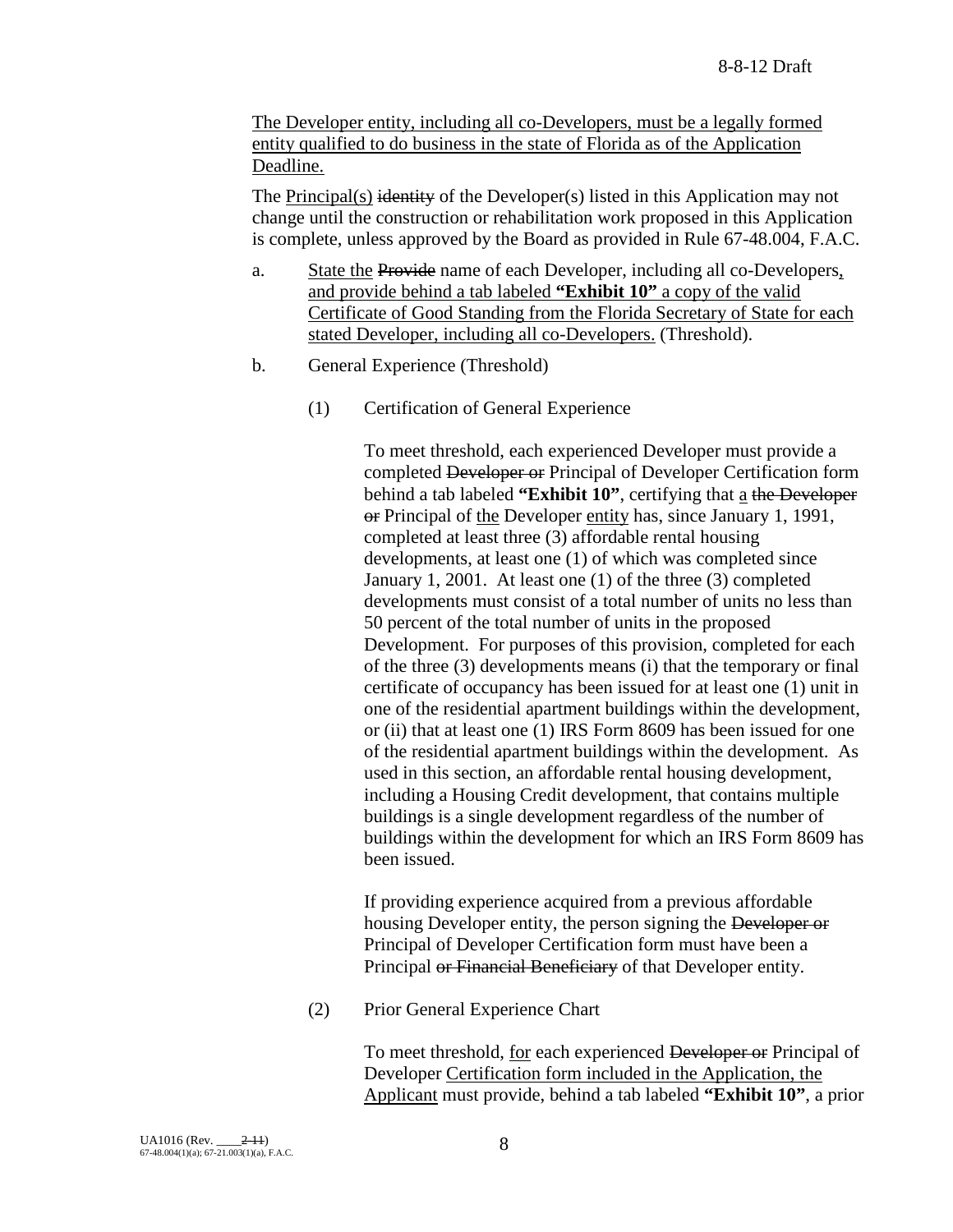experience chart for the experienced Principal reflecting the required information for the three (3) completed affordable rental housing developments.

Each  $\overline{F}$  The prior experience chart $(s)$  must include the following information:

| Prior General Development Experience Chart   |                            |                                             |                    |                   |
|----------------------------------------------|----------------------------|---------------------------------------------|--------------------|-------------------|
| Name of Developer or Principal of Developer: |                            |                                             |                    |                   |
| Name of<br>Development                       | Location<br>(City & State) | Affordable Housing<br>Program that Provided | Total<br>Number of | Year<br>Completed |
|                                              |                            | Financing                                   | Units              |                   |

- (3) For any co-Developer that does not have the required experience provide, behind a tab labeled **"Exhibit 10"**, the name, Address, telephone and facsimile numbers, e-mail address, and the relationship of the co-Developer to the Applicant.
- c. Housing Credit Development Experience (3 Points)

If a Principal of the Developer meets at least one of the three following criteria (outlined in (1), (2), and (3) below), the Application will be eligible for 3 points. If more than one applies to the Principal of the Developer, the Applicant is only required to meet the criteria for either (1) or (2) or (3) to be eligible for the 3 points.

(1) Completion of at least three (3) Housing Credit Developments since January 1, 2007

> Indicate whether a Principal of the Developer (a Principal of at least one Developer if co-Developers) has completed at least three (3) Housing Credit developments since January 1, 2007. For purposes of this provision, completed for each of the three (3) developments means (i) that the temporary or final certificate of occupancy has been issued for at least one (1) unit in one of the residential apartment buildings within the development, or (ii) that at least one (1) IRS Form 8609 has been issued for one of the residential apartment buildings within the development. As used in this section, a Housing Credit development that contains multiple buildings is a single development regardless of the number of buildings within the development for which an IRS Form 8609 has been issued.

> With respect to a Principal of the Developer, if providing experience acquired from a previous affordable housing Developer entity, such principal must have been a Principal or Financial Beneficiary of that Developer entity.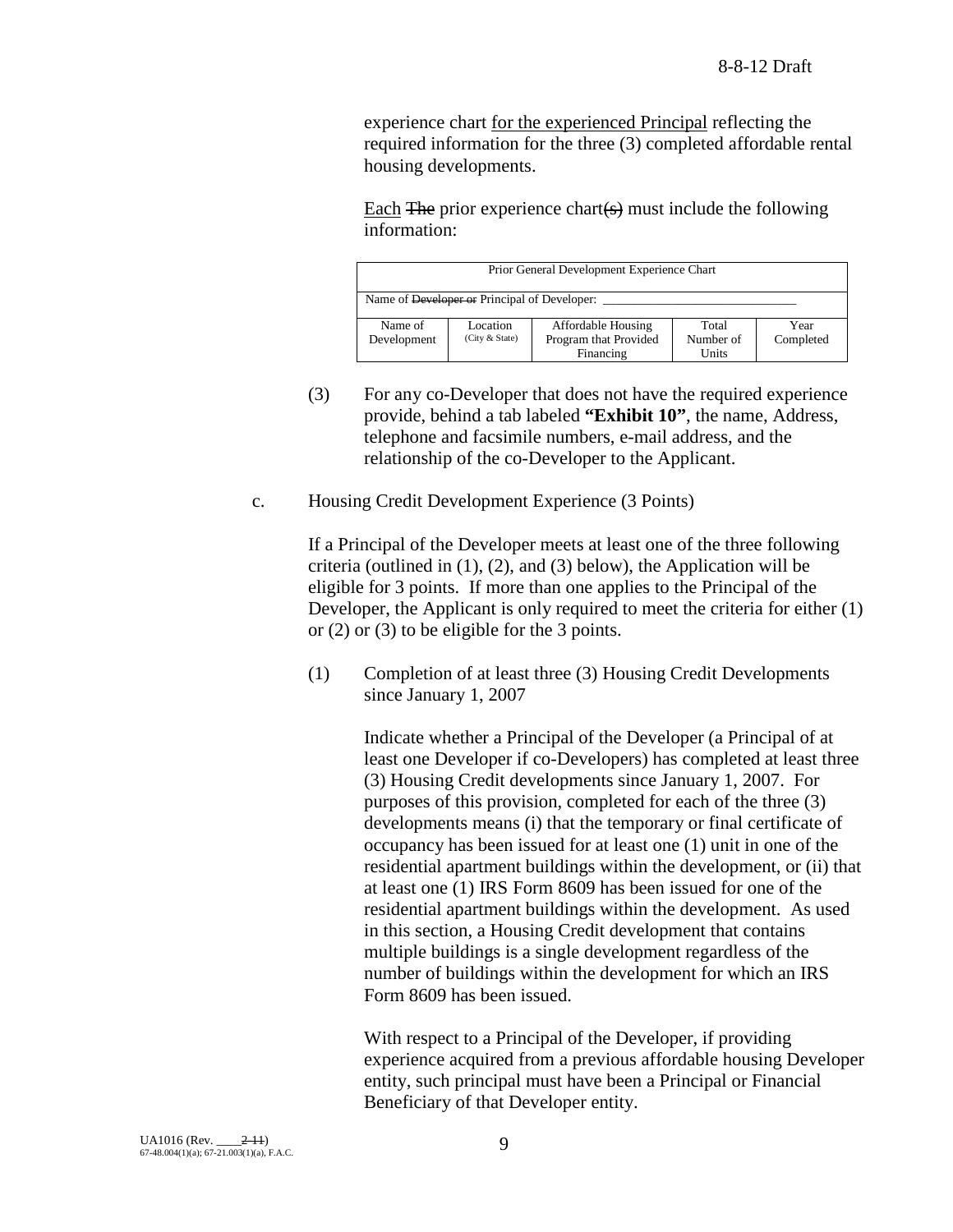To be eligible for 3 Points, the Applicant must answer "Yes" to the question at Part II.B.1.c.(1) of the Application and provide a prior experience chart, behind a tab labeled "**Exhibit 10**", reflecting the required information for the three (3) Housing Credit developments.

The prior experience chart must include the following information:

| Prior Housing Credit Experience Chart                                      |  |  |  |  |
|----------------------------------------------------------------------------|--|--|--|--|
| Name of Principal of Developer:                                            |  |  |  |  |
| Name of Development<br><b>Year Completed</b><br>Location<br>(City & State) |  |  |  |  |

or

(2) Housing Credit Experience in Florida since January 1, 2007

If a Principal of the Developer (a Principal of at least one Developer if co-Developers) has, since January 1, 2007, been a Principal for any Developer involved in any Development(s), then the Development(s) must have, as of the date that signifies the end of the cure period outlined in Rule 67-48.004, F.A.C., commenced construction and each of the following criteria has been met in the case(s) where the applicable award(s) were received since January 1, 2007:

- (a) The Housing Credit equity partnership agreement or operating agreement has closed for every allocation received if the Development(s) has received any Competitive 9 percent Housing Credit Allocation for more than \$100, and
- (b) The SAIL loan has closed for every SAIL award received that was to be used in conjunction with non-competitive 4 percent Housing Credits if it has received any SAIL award(s) not de-obligated pursuant to Rules 67ER09-1 through 67ER09-5, F.A.C. (for purposes of this provision, a SAIL award received pursuant to Request for Proposals 2010-16 shall be excluded), and
- (c) The HOME loan has closed for every Corporation-issued HOME Rental award received that was to be used in conjunction with non-competitive 4 percent Housing Credits.

For purposes of Competitive 9 percent Housing Credit Allocations, received means that the Carryover Allocation Agreement has been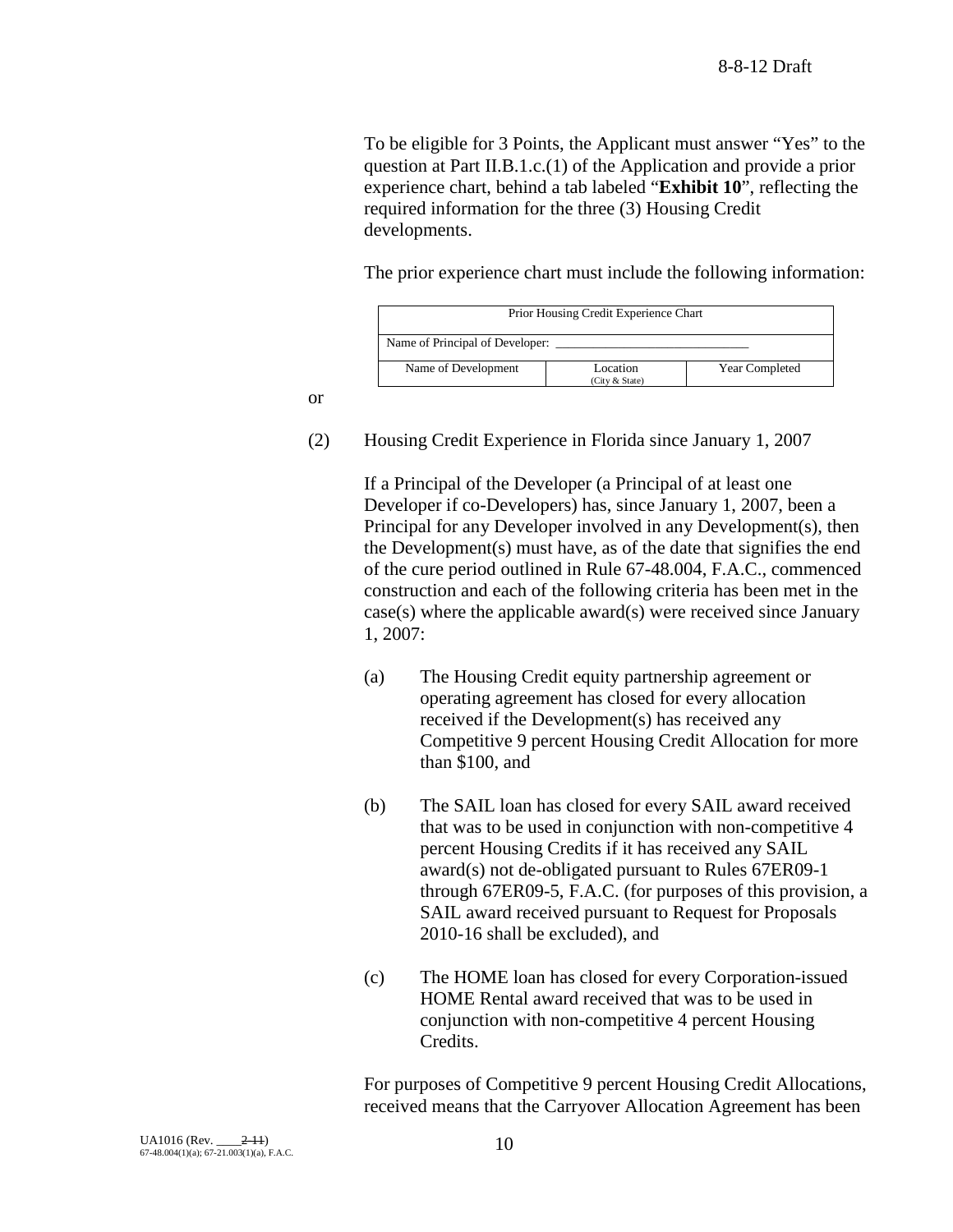issued. If the Carryover Allocation Agreement for any Competitive 9 percent Housing Credit Allocation was issued and the full Housing Credit Allocation was subsequently returned to the Corporation, the Applicant is not eligible for 3 points under Part II.B.1.c.(2) of the Application.

For purposes of SAIL and Corporation-issued HOME Rental, received means that the invitation to enter Credit Underwriting has been issued.

With respect to a Principal of the Developer, if providing experience acquired from a previous affordable housing Developer entity, such principal must have been a Principal or Financial Beneficiary of that Developer entity.

To be eligible for 3 points, the Applicant must answer "Yes" to question (2) at Part II.B.1.c. of the Application and provide a prior experience chart, behind a tab labeled "**Exhibit 10**", reflecting all of the Developments for which Competitive 9 percent Housing Credits, SAIL and/or Corporation-issued HOME Rental has been received since January 1, 2007 as outlined above.

The prior experience chart must include the following information:

| Competitive 9 Percent Housing Credits, SAIL and/or HOME Rental Received from<br>Florida Housing since January 1, 2007 |                     |                   |  |  |
|-----------------------------------------------------------------------------------------------------------------------|---------------------|-------------------|--|--|
| Name of Principal of Developer:                                                                                       |                     |                   |  |  |
|                                                                                                                       |                     |                   |  |  |
|                                                                                                                       |                     |                   |  |  |
| Florida Housing File No.                                                                                              | Name of Development | Location          |  |  |
|                                                                                                                       |                     | (City and County) |  |  |

or

(3) Indicate whether a Principal of the Developer (a Principal of at least one Developer if co-Developers) has completed at least 1,000 Housing Credit units (Competitive 9 percent and/or noncompetitive 4 percent) in the state of Florida. For purposes of this provision, completed for at least 1,000 Housing Credit units means (i) that the temporary or final certificate of occupancy has been issued, or (ii) IRS Form 8609 has been issued for the buildings where the Housing Credit units are located.

With respect to a Principal of the Developer, if providing experience acquired from a previous affordable housing Developer entity, such principal must have been a Principal or Financial Beneficiary of that Developer entity.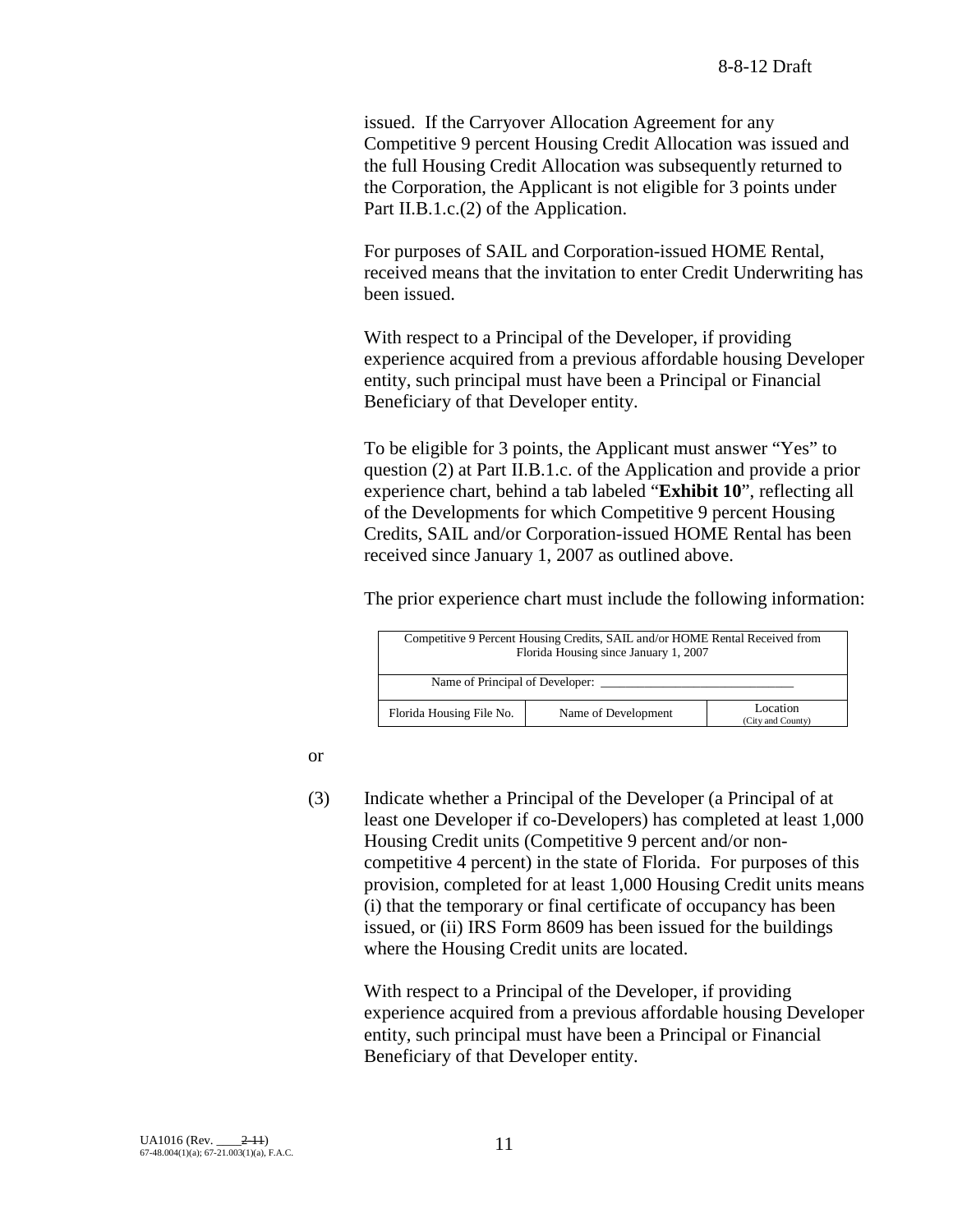To be eligible for 3 Points, the Applicant must answer "Yes" to the question at Part II.B.1.c.(3) of the Application and provide a prior experience chart, behind a tab labeled **"Exhibit 10"**, reflecting the required information for at least 1,000 completed Housing Credit units.

The prior experience chart must include the following information:

|          | Total Housing Credit Units Completed in the State of Florida |           |                                |                      |  |
|----------|--------------------------------------------------------------|-----------|--------------------------------|----------------------|--|
|          |                                                              |           |                                |                      |  |
|          | Name of Principal of Developer:                              |           |                                |                      |  |
|          |                                                              |           |                                |                      |  |
| Florida  |                                                              |           |                                |                      |  |
| Housing  | Name of                                                      | Location  | <b>Indicate Funding Source</b> | Total Number of      |  |
| File No. | Development                                                  | (City and | (Competitive 9% HC or          | Housing Credit Units |  |
|          |                                                              | County)   | non-competitive 4%             | in Development       |  |
|          |                                                              |           | HC)                            |                      |  |
|          |                                                              |           |                                |                      |  |

- 2. Management Company or principal of Management Company (Threshold)
	- a. Certification Provide the completed Management Company or Principal of Management Company Certification form behind a tab labeled **"Exhibit 11"**.
	- b. Prior Experience Chart The Management Company or principal of Management Company must demonstrate experience in the management of at least two (2) affordable rental housing properties, at least one (1) of which consists of a total number of units no less than 50 percent of the total number of units in the proposed Development, for at least two (2) years each by providing a prior experience chart behind a tab labeled **"Exhibit 11"**. The chart must include the following information:

|             |                  | Name of Management Company or principal of Management Company: |                    |                     |
|-------------|------------------|----------------------------------------------------------------|--------------------|---------------------|
| Name of     | Location         | <b>Currently Managing</b>                                      | Length of Time     | <b>Total Number</b> |
| Development | (City $&$ State) |                                                                | (Years and Months) | of                  |
|             |                  | <b>Formerly Managed</b>                                        |                    | Units               |

- 3. General Contractor or qualifying agent of General Contractor (Threshold)
	- a. Certification of General Experience To meet threshold, the Applicant must provide the completed General Contractor or Qualifying Agent of General Contractor Certification form behind a tab labeled **"Exhibit 12"**, certifying that the General Contractor or qualifying agent of the General Contractor has acted as the General Contractor on at least two (2) housing developments, completed since January 1, 2001, of similar development category and development type as the proposed Development. At least one (1) of the two (2) completed developments must consist of a total number of units no less than 50 percent of the total number of units in the proposed Development. For purposes of this provision, completed for each development means (i) that the temporary or final certificate of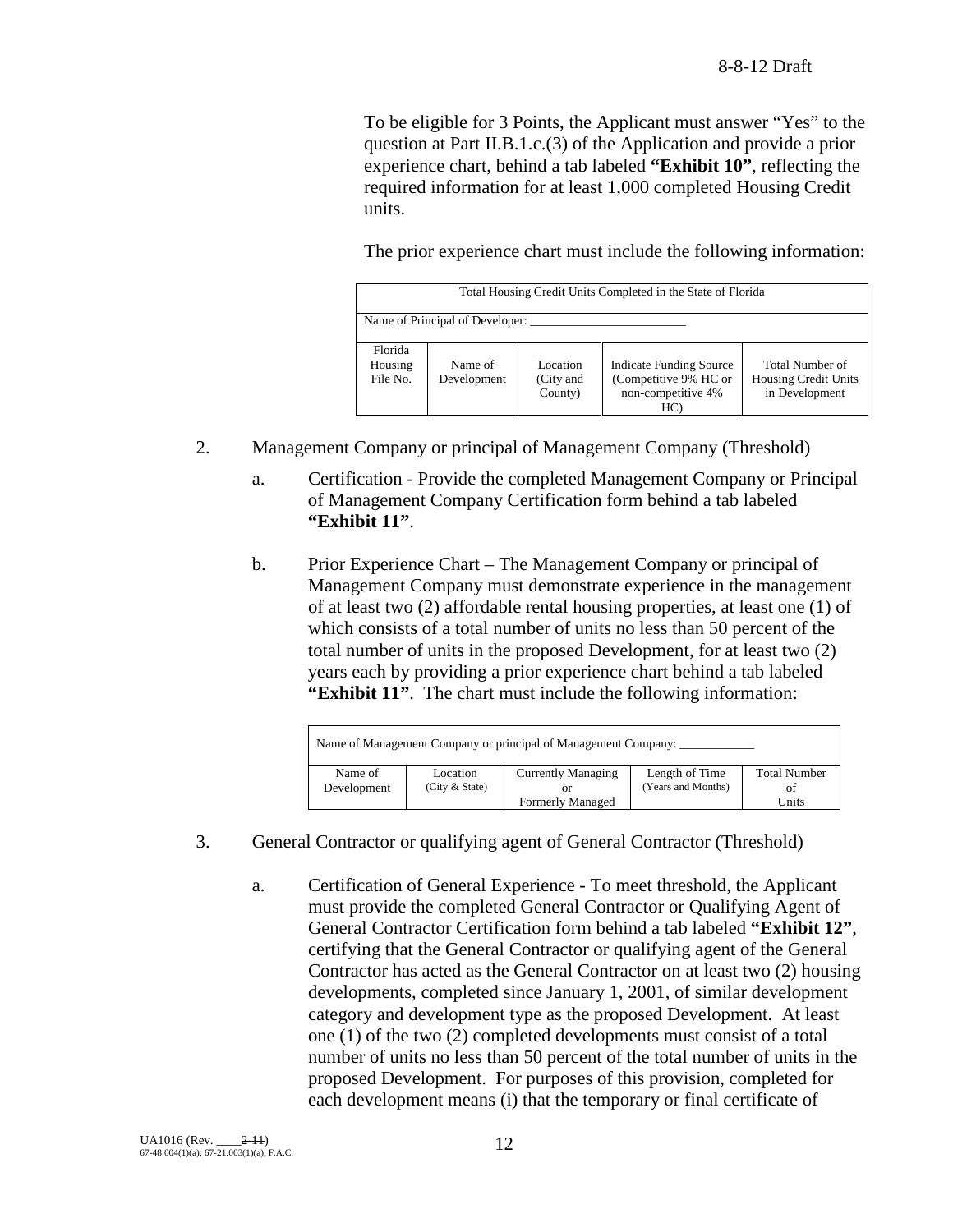occupancy has been issued for at least one (1) unit in one of the residential apartment buildings within the development, or (ii) that at least one (1) IRS Form 8609 has been issued for one of the residential apartment buildings within the development. As used in this section, a housing development, including a Housing Credit development, that contains multiple buildings is a single development regardless of the number of buildings within the development for which an IRS Form 8609 has been issued.

b. Prior General Experience Chart – To meet threshold, the General Contractor or qualifying agent of General Contractor must provide a prior experience chart reflecting the required information for the two (2) completed developments behind a tab labeled **"Exhibit 12".**

Name of General Contractor or qualifying agent of General Contractor:

The prior experience chart must include the following information:

|             |                | <b>New</b>            | Development Type:                  | <b>Total Number</b> |
|-------------|----------------|-----------------------|------------------------------------|---------------------|
| Name of     | Location       | Construction          | garden, townhouses, high-rise,     | Οİ                  |
| Development | (City & State) | or                    | duplex, quadraplex, mid-rise       | Units               |
|             |                | <b>Rehabilitation</b> | w/elevator, single family, SRO, or |                     |
|             |                |                       | other (specify type)               |                     |

Florida General Contractor Ranking Preference

To be eligible for the Florida General Contractor ranking preference in the Ranking and Selection Criteria section of the Instructions, the Application must meet either the Domicile Category criteria outlined in Item c.(1) below or the Application must meet the Substantial Experience Category criteria outlined in Item c.(2) below:

## (1) Domicile Category

To meet the Domicile Category requirements, the principal office of the General Contractor or qualifying agent of the General Contractor must be located in the state of Florida and a majority of the principals and financial beneficiaries of the General Contractor or qualifying agent of the General Contractor must reside in the state of Florida.

In order to receive the ranking preference as a Florida General Contractor under the Domicile Category, the Applicant must answer "Yes" to both questions (a) and (b) at Part II.B.3.c.(1) of the Application and indicate which party (General Contractor or qualifying agent of the General Contractor) meets the criteria. The requirements outlined in Items (a) and (b) below can be met by the General Contractor, the qualifying agent of the General Contractor, or a combination of these parties.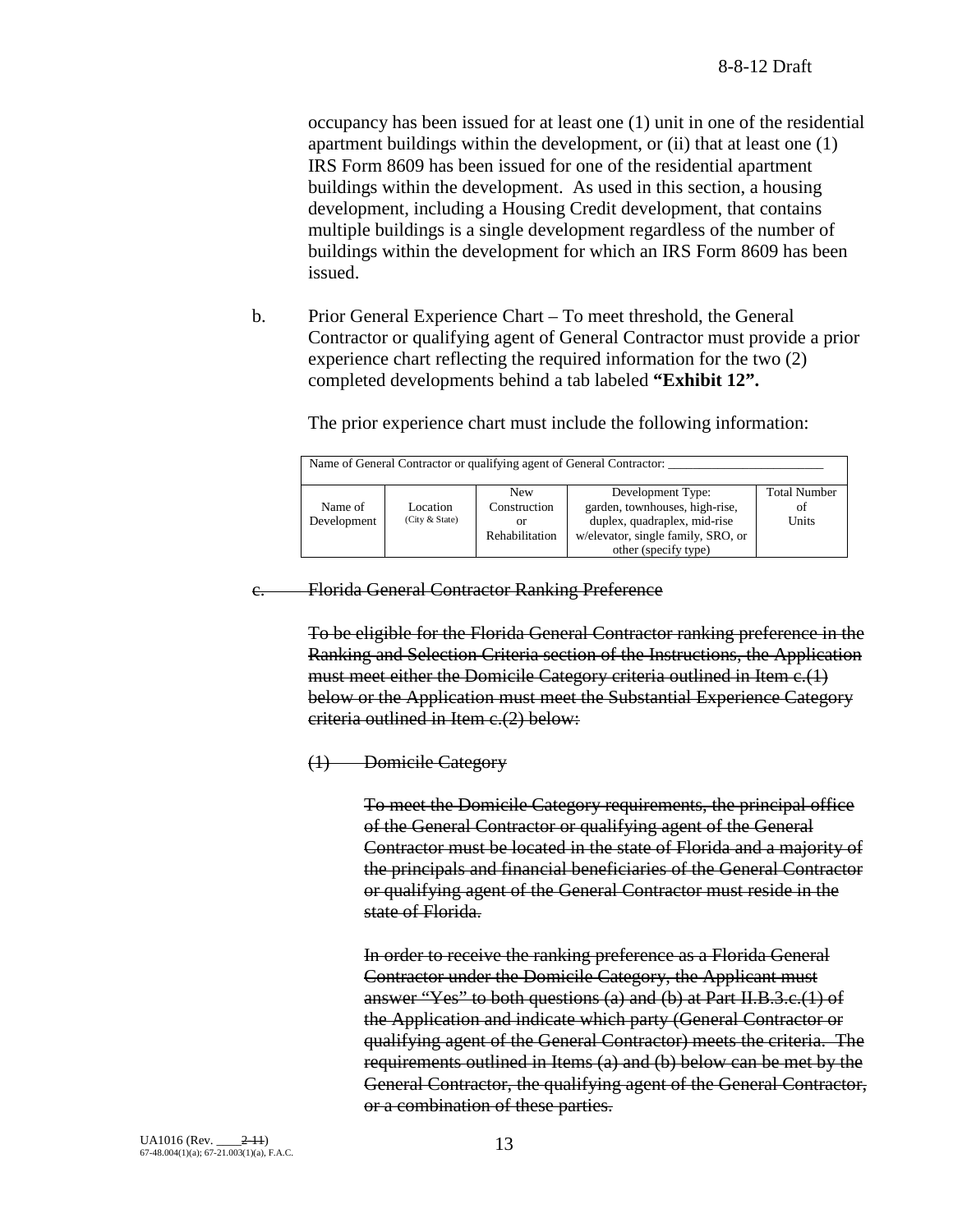- (a) Indicate whether the principal office of the General Contractor or qualifying agent of the General Contractor is located in the state of Florida; and
- (b) Indicate whether a majority of the principals and financial beneficiaries of the General Contractor or qualifying agent of the General Contractor reside in the state of Florida and provide a list of the principals and financial beneficiaries of the applicable party that meets this criteria (the General Contractor or the qualifying agent of the General Contractor) behind a tab labeled "**Exhibit 12**".

For purposes of this provision, principal means (i) any general partner of the General Contractor or qualifying agent of the General Contractor, any limited partner of the General Contractor or qualifying agent of the General Contractor, any manager or member of the General Contractor or qualifying agent of the General Contractor, any officer, director or shareholder of the General Contractor or qualifying agent of the General Contractor, (ii) any officer, director, shareholder, manager, member, general partner or limited partner of any general partner or limited partner of the General Contractor or qualifying agent of the General Contractor, (iii) any officer, director, shareholder, manager, member, general partner or limited partner of any manager or member of the General Contractor or qualifying agent of the General Contractor, and (iv) any officer, director, shareholder, manager, member, general partner or limited partner of any shareholder of the General Contractor or qualifying agent of the General Contractor.

For purposes of this provision, financial beneficiary means any principal of the General Contractor or qualifying agent of the General Contractor entity who receives or will receive any direct or indirect financial benefit from a Development.

or

(2) Substantial Experience Category

To meet the Substantial Experience Category requirement, the General Contractor or qualifying agent of the General Contractor must have completed at least five (5) Developments using funds

UA1016 (Rev. \_\_\_\_2-11) 67-48.004(1)(a); 67-21.003(1)(a), F.A.C. 14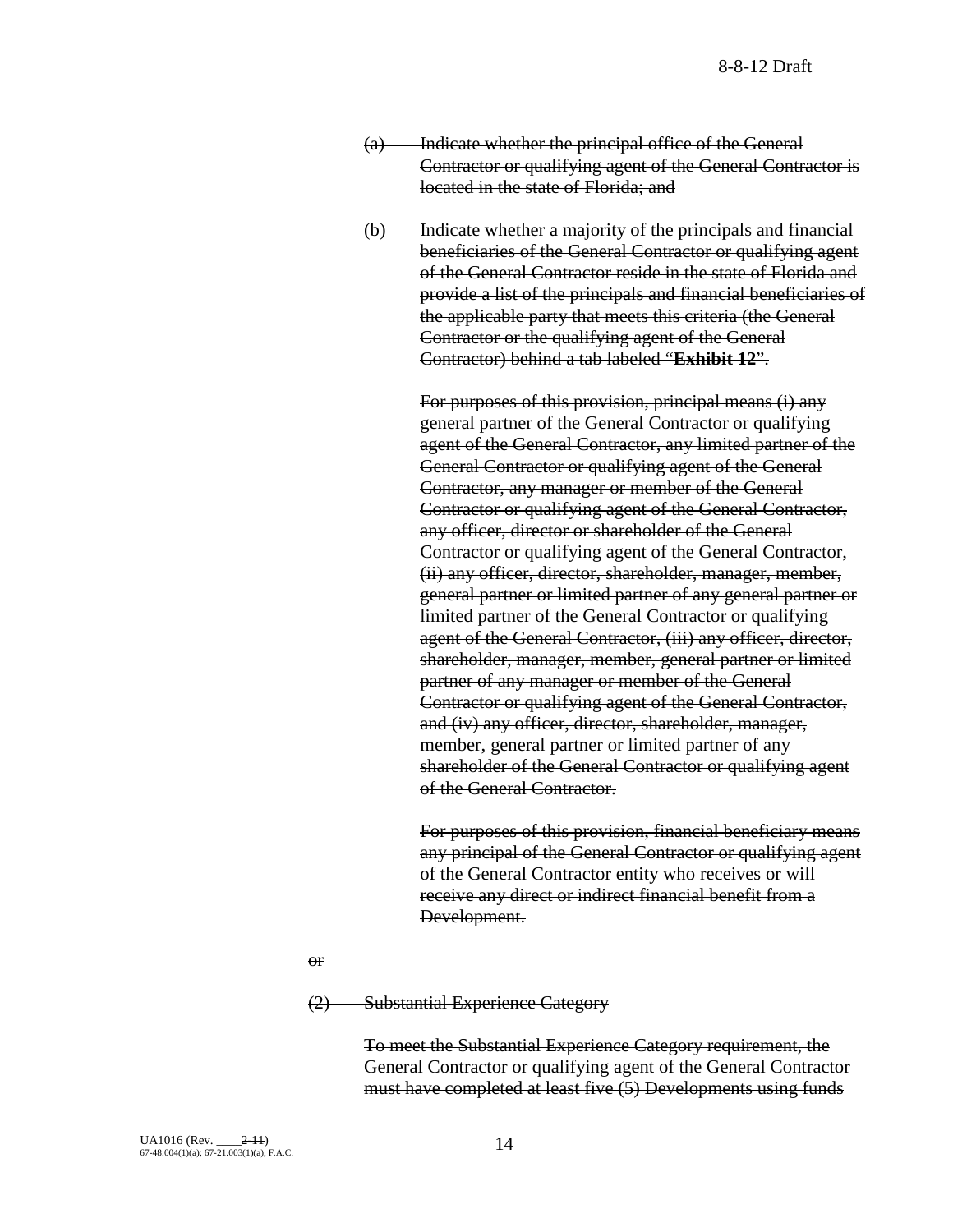either provided by or administered by Florida Housing. For purposes of this provision, completed for each of the five (5) Developments means (i) that the temporary or final certificate of occupancy has been issued for at least one (1) unit in one of the residential apartment buildings within the development, or (ii) that at least one (1) IRS Form 8609 has been issued for one of the residential apartment buildings within the development. As used in this section, a housing development, including a Housing Credit development, that contains multiple buildings is a single development regardless of the number of buildings within the development for which an IRS Form 8609 has been issued.

In order to receive the ranking preference as a Florida General Contractor under the Substantial Experience Category, the Applicant must answer "Yes" to the question at Part II.B.3.c.(2) of the Application and provide a prior experience chart, behind a tab labeled **"Exhibit 12"**, reflecting the required information for the five (5) Developments for which funding was provided by or administered by Florida Housing.

The prior experience chart must include the following information:

| <b>Prior Development Experience Utilizing Florida Housing Funding</b> |                                                            |                                 |  |  |
|-----------------------------------------------------------------------|------------------------------------------------------------|---------------------------------|--|--|
| Name of General Contractor or qualifying agent of General Contractor: |                                                            |                                 |  |  |
|                                                                       |                                                            |                                 |  |  |
| Name of                                                               | Florida Housing Finance Corporation<br><del>Location</del> |                                 |  |  |
| Development                                                           | (City)<br>Ē                                                | Program that Provided Financing |  |  |

Note: If the Application is funded because of this ranking preference, any allowable replacement of the General Contractor at any future date must meet this criteria.

4. Architect (Threshold)

Provide the completed Architect Certification form behind a tab labeled **"Exhibit 13"**.

5. Attorney (Threshold)

Provide the completed Attorney Certification form for MMRB and HOME behind a tab labeled **"Exhibit 14"**and/or the completed Attorney Certification form for HC behind a tab labeled **"Exhibit 15"**.

6. Accountant (Threshold)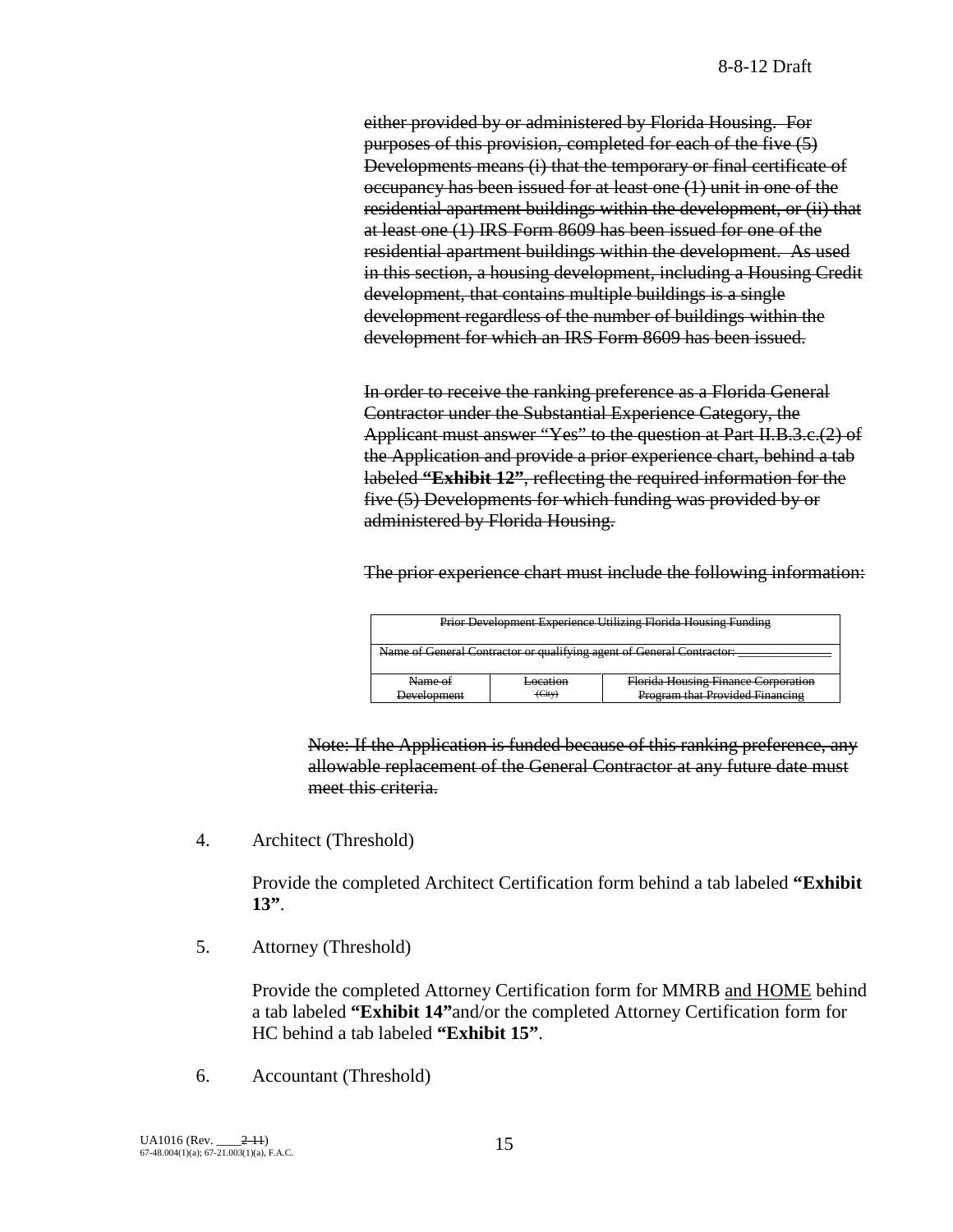Provide the completed Accountant Certification form behind a tab labeled **"Exhibit 16"**.

- 7. Service Provider or principal of Service Provider (Threshold for Assisted Living Facility Developments; not required for non-Assisted Living Facility Developments)
	- a. Certification Provide the completed Service Provider or Principal of Service Provider Certification form behind a tab labeled **"Exhibit 17"**. The Service Provider must be the entity which provides all services related to personal care, meals, health, social, leisure and other special services available to the residents.
	- b. Prior Experience Chart The Service Provider or principal of Service Provider must demonstrate experience in the provision of at least two (2) Assisted Living Facilities for at least two (2) years, at least one (1) of which consists of a total number of units no less than 50 percent of the total number of units in the proposed Development, for at least two years each by providing a prior experience chart behind a tab labeled **"Exhibit 17"**. The chart must include the following information:

| Name of Service Provider or principal of Service Provider: |                            |                                      |                           |  |
|------------------------------------------------------------|----------------------------|--------------------------------------|---------------------------|--|
| Name of<br>Development                                     | Location<br>(City & State) | Length of Time<br>(Years and Months) | <b>Total Number</b><br>ΩŤ |  |
|                                                            |                            |                                      | Units                     |  |

8. Guarantor(s) Information (Threshold for MMRB Applications; not required for Applications requesting Competitive HC and Applications requesting noncompetitive HC only)

Provide a chart behind a tab labeled **"Exhibit 18"** that includes the following information for all proposed guarantors:

| Name of                 | <b>Complete Mailing</b> | Telephone Number      | <b>Fax Number</b>     |
|-------------------------|-------------------------|-----------------------|-----------------------|
| . <del>i</del> uarantor | Address                 | (including area code) | (including area code) |
|                         |                         |                       |                       |

# **Part III. Proposed Development**

Unless stated otherwise, all information requested in the Application and Instructions pertains to the proposed Development.

## **A. General Development Information**

- 1. Provide the name of the proposed Development.
- 2. Location of Development site: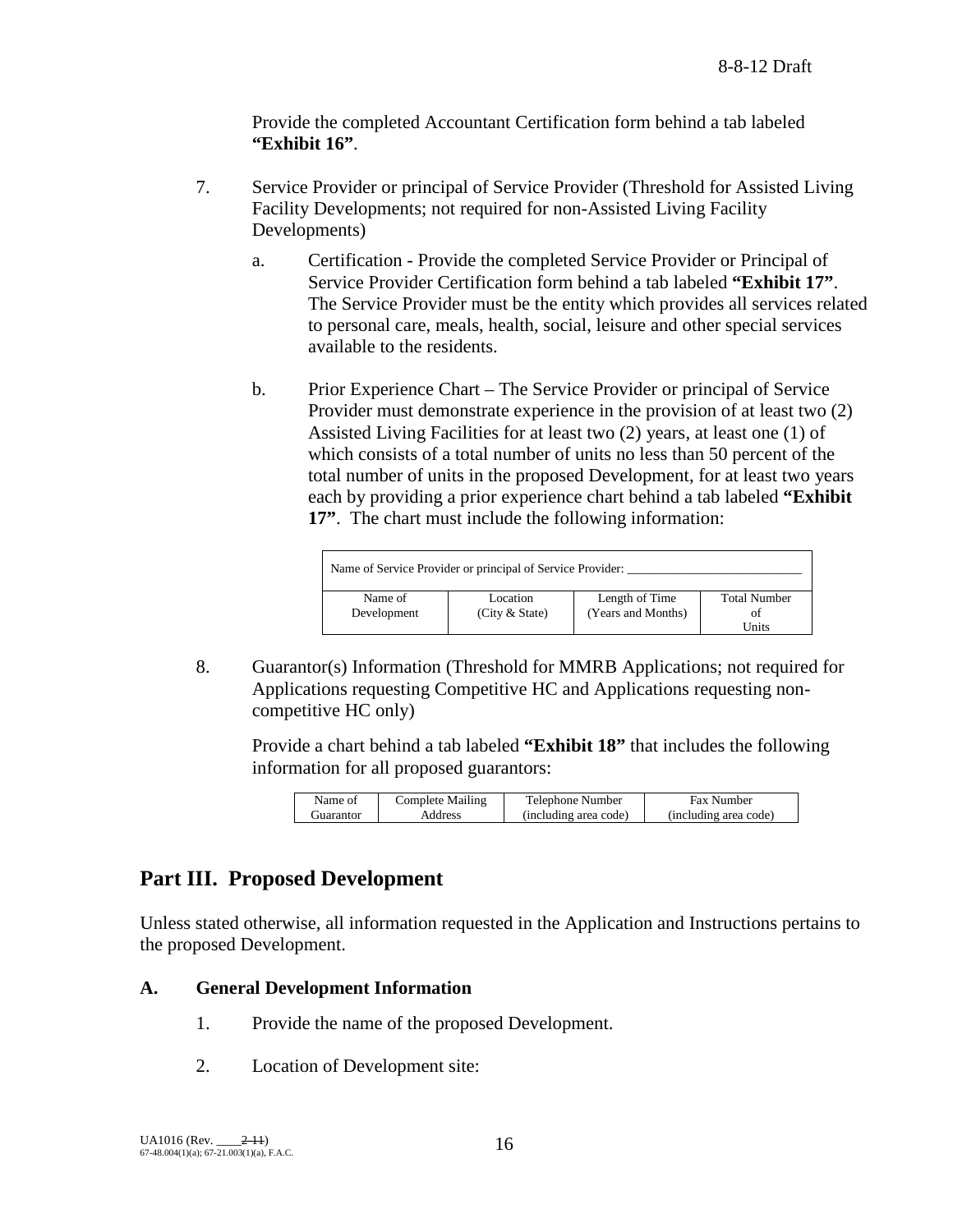a. Indicate the county in which the proposed Development will be located. A County designated with "(E)" is a HOME entitlement area.

| Large            | <b>Medium</b>    |                  | <b>Small</b>    |                  |
|------------------|------------------|------------------|-----------------|------------------|
|                  |                  |                  |                 |                  |
| Broward (E)      | Alachua $(E)$ *  | Osceola          | Baker           | Jackson          |
| Duval $(E)$      | Bay              | Pasco (E)        | <b>Bradford</b> | Jefferson        |
| Hillsborough (E) | Brevard (E)      | Polk $(E)$       | Calhoun         | Lafayette        |
| Miami-Dade (E)   | Charlotte        | St. Johns        | Columbia        | Levy             |
| Orange $(E)$     | Citrus           | St. Lucie (E)    | De Soto $(E)$   | Liberty          |
| Palm Beach (E)   | Clay             | Santa Rosa (E)   | Dixie           | Madison          |
| Pinellas (E)     | Collier (E)      | Sarasota $(E)$ * | Flagler         | Monroe           |
|                  | Escambia (E)     | Seminole (E)     | Franklin        | Nassau           |
|                  | Hernando         | Volusia (E)      | Gadsden         | Okeechobee $(E)$ |
|                  | Indian River (E) |                  | Gilchrist       | Putnam           |
|                  | Lake             |                  | Glades $(E)$    | Sumter           |
|                  | Lee $(E)$        |                  | Gulf            | Suwannee         |
|                  | Leon $(E)^*$     |                  | Hamilton        | Taylor           |
|                  | Manatee (E)      |                  | Hardee $(E)$    | Union            |
|                  | Marion (E)       |                  | Hendry $(E)$    | Wakulla          |
|                  | Martin (E)       |                  | Highlands $(E)$ | Walton           |
|                  | Okaloosa         |                  | Holmes          | Washington       |

#### **LARGE, MEDIUM AND SMALL COUNTY CATEGORIES**

\* See Part III.A.2.m. below

b. Provide the Address of the Development Site.

Indicate which of the following applies [Item (1) or Item (2) or both Items (1) and (2)] and provide the required information:

(1) If the address has been assigned by the United States Postal Service (USPS), include the address number, street name and city.

#### and/or

- (2) If the address has not yet been assigned by the USPS, include, at a minimum, the street name and closest designated intersection and indicate whether the proposed Development is located within the city limits or in the unincorporated area of the county. If it is located within a city, indicate the name of the city.
- c. If the Development will consist of Scattered Sites, for each of the Scattered Sites, provide, behind a tab labeled **"Exhibit 19"**, the Address, total number of units, and latitude and longitude coordinates, determined in degrees, minutes and seconds truncated after one decimal place, located anywhere on the Scattered Site. If requesting Competitive HC, for the Scattered Site where the Tie-Breaker Measurement Point is located only the Address and total number of units is required. If requesting MMRB or non-competitive HC only, for the Scattered Site where the Development Location Point is located only the Address and total number of units is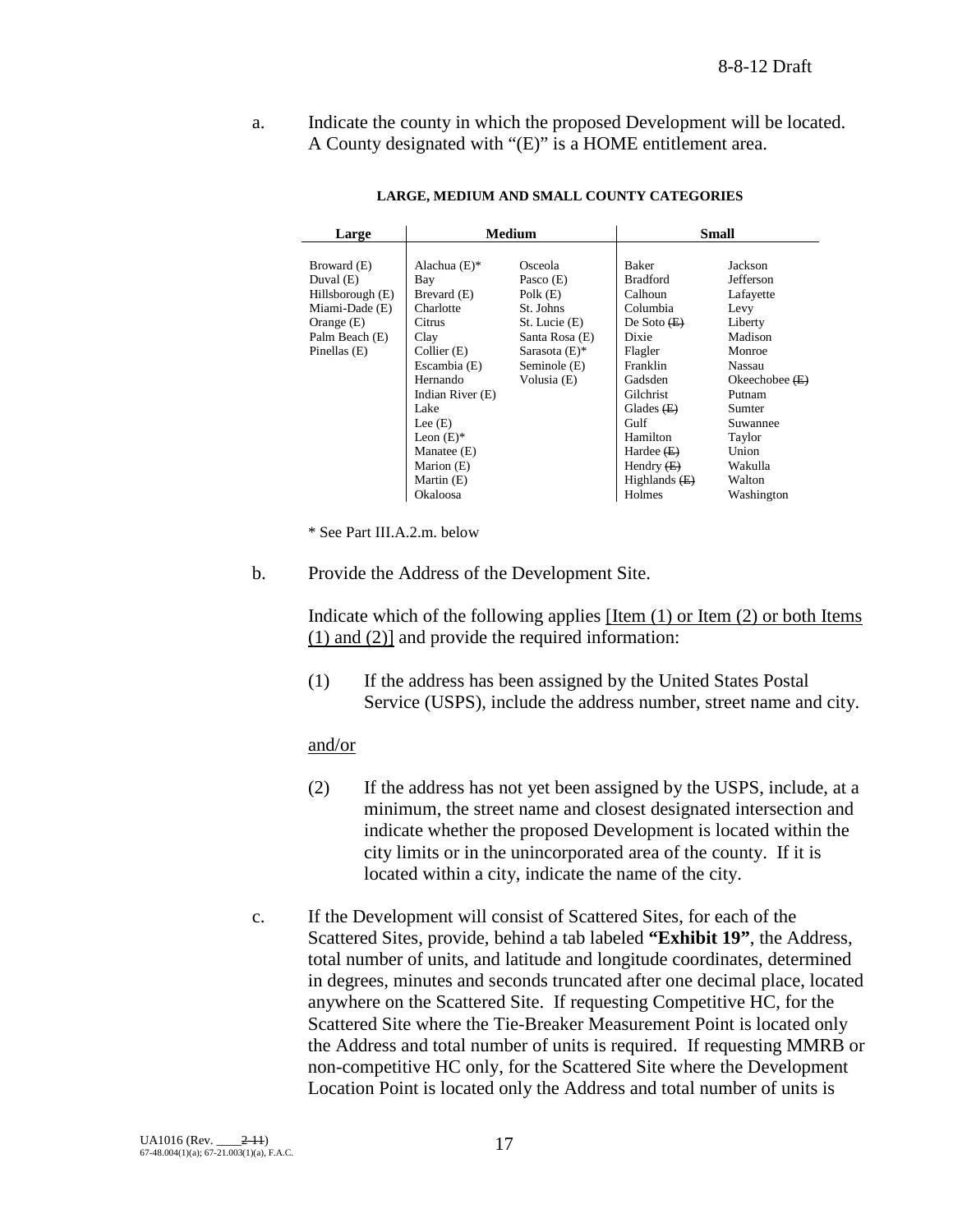required. If the proposed Development will consist of Scattered Sites, but the Applicant fails to provide the above required information for each of the Scattered Sites, the Application will fail threshold.

For Competitive HC only, aAs required at Part III.A.2.h. of the Instructions, for any TOD Development that consists of Scattered Sites the information provided behind a tab labeled **"Exhibit 19"** must indicate which of the Scattered Sites is at least partially located within the designated TOD area and the number of set-aside units that are located on each of the respective Scattered Sites that are also located within the designated TOD area.

MMRB  $&$  HC Applications – If the proposed Development meets the definition of Scattered Sites, a part of the boundary of each Scattered Site must be located within 1/2 mile of the Scattered Site with the most units.

- d. If the location of the proposed Development is in an urban in-fill area, in order for it to qualify as an Urban In-Fill Development for purposes of this Application, the Applicant must provide the properly completed and executed Local Government Verification of Qualification as Urban In-Fill Development form behind a tab labeled **"Exhibit 20"**.
- e. For Competitive HC only, if the Application involves a site or sites with an existing Declaration of Trust (DOT) between a Public Housing Authority and HUD, in order for the Application to be eligible for the DOT Proximity Tie-Breaker Tier 1 Score boost (outlined at Part III.A.10.b. $a(2)(b)$  of the Instructions), the Applicant must meet the following criteria:
	- (1) All units in the proposed Development must be located on a site(s) that has an existing DOT. For purposes of this provision, this includes (i) all parcels if the proposed Development site consists of multiple parcels and (ii) all Scattered Sites if the proposed Development site meets the definition of Scattered Sites; and
	- $(2)(1)$  Select and qualify for one of the following Development Categories at Part III.A.3.a. of the Application: New Construction, Rehabilitation, Acquisition and Rehabilitation, Redevelopment or Acquisition and Redevelopment; and
	- (3)(2) Provide, behind a tab labeled "**Exhibit 20**," a letter from the PHA dated within 12 months of the Application Deadline and signed by the Executive Director or Chairman of the Board, certifying that the site(s) where all of the units will be located have there is an existing Declaration of Trust between the PHA and HUD for the proposed Development site.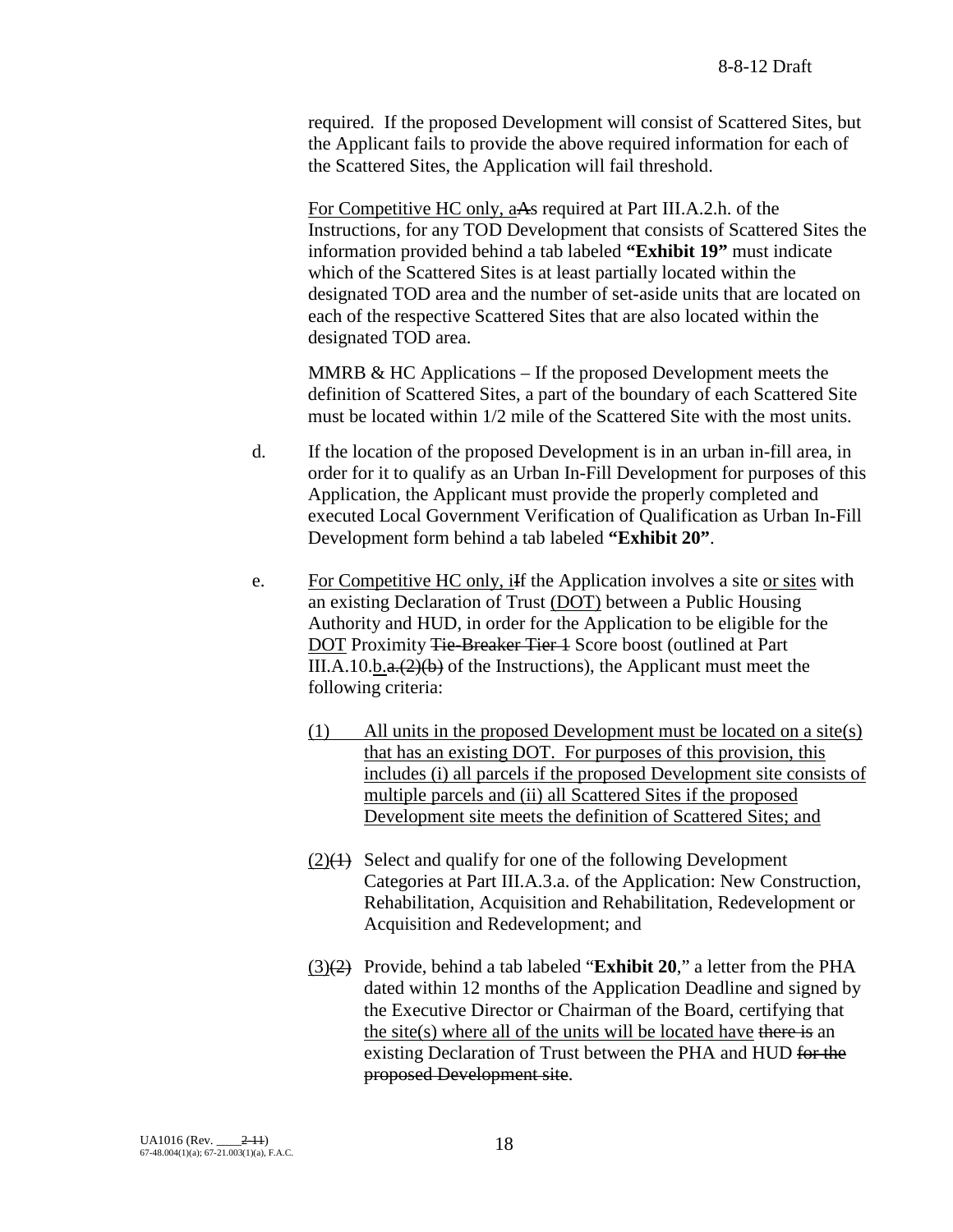- f. For Competitive HC only, iIn order for the proposed Development to qualify as a Public Housing Revitalization Development for purposes of this Application, it must be located in an area for which a Local Government has approved and adopted a community redevelopment or revitalization plan and the Applicant must meet the following criteria:
	- (1) Select and qualify for the Redevelopment or Acquisition and Redevelopment Development Category at Part III.A.3.a. of the Application; and
	- (2) Provide, behind a tab labeled "**Exhibit 20**," a letter from the PHA dated within 12 months of the Application Deadline and signed by the Executive Director or Chairman of the Board, certifying that there is an existing Declaration of Trust between the PHA and HUD for the proposed Development site (as outlined in Part III.A.2.e. $(3)(2)$  above); and
	- (3) Provide the properly completed and executed Local Government Certification of Public Housing Revitalization in a Local Community Redevelopment or Revitalization Plan form behind a tab labeled "**Exhibit 20**".
- g. For Competitive HC only, in order for a proposed Development to qualify as a HOPE VI Development for purposes of this Application, it must be revitalized utilizing HOPE VI funding awarded as of 2002 that must be expended by a specific Treasury-imposed deadline and the Applicant must provide a copy of the properly executed letter from HUD awarding the HOPE VI revitalization funds. The letter must state the following information: the amount of the HOPE VI revitalization award, the Treasury-imposed date by which the awarded HOPE VI funds must be expended, and the name of the development at the time of the HOPE VI award, and must be provided behind a tab labeled **"Exhibit 20."** The amount of HOPE VI funding that will be available for the proposed Development must be listed as a source of financing for the proposed Development at Part V. of the Application.
- h. For Competitive HC only, in order for a proposed Development to qualify as a TOD Development for purposes of this Application all of the following criteria must be met: (i) the Local Government must certify that the proposed Development is located within one of the following areas designated as a Transit-Oriented Development, Transit Oriented Development District, Rapid Transit Zone, Transit Village, or Rapid Transit Development Impact Zone by a Local Government planning agency in its comprehensive plan, land use plan, land development code, or zoning code, (ii) the proposed Development must meet the scoring criteria outlined in the Proximity section of the Application to achieve a Transit Service Score of at least 6 points, based on the proposed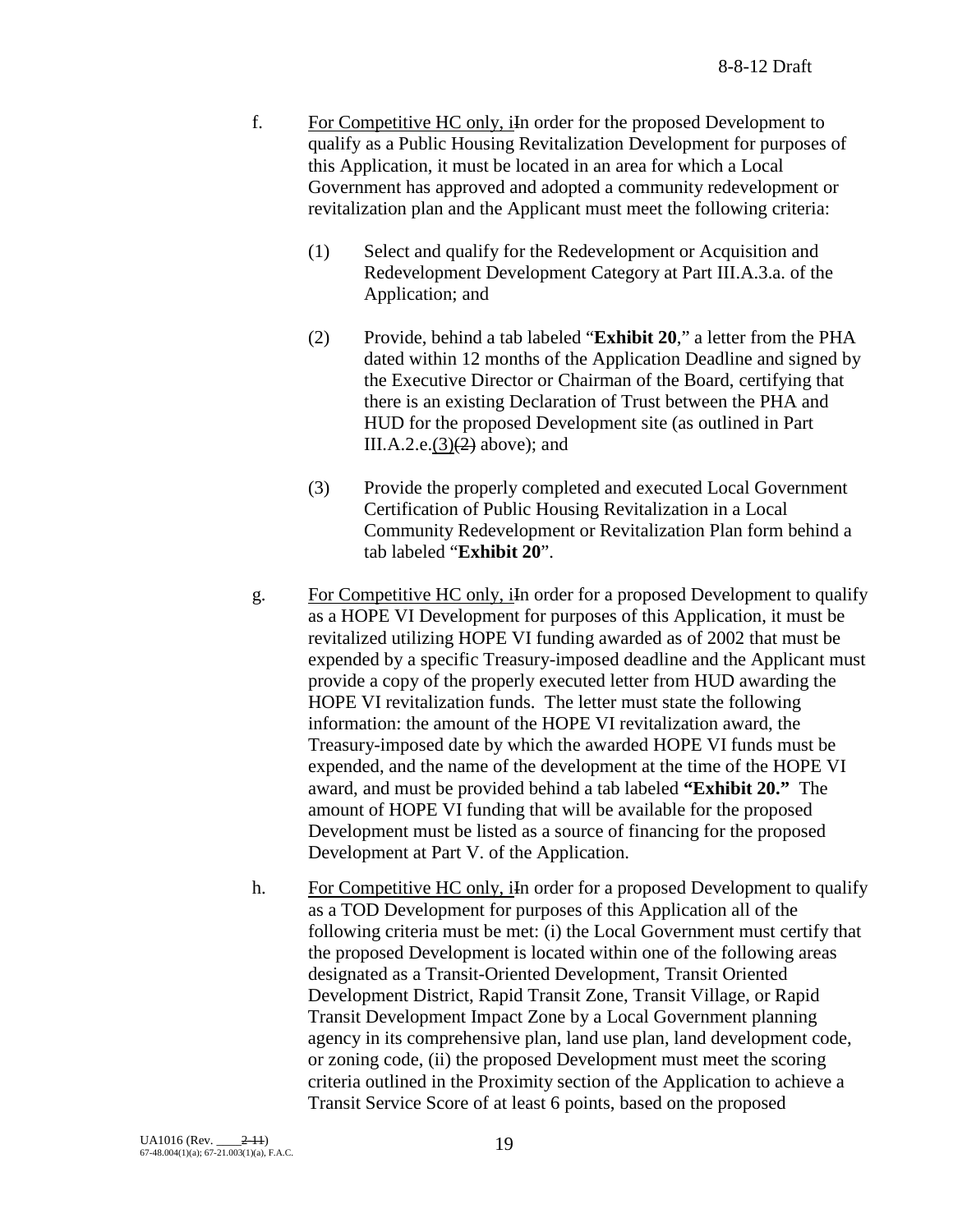Development's proximity to a Public Rail Station, (iii) the Applicant's Competitive HC request amount stated at Part V.A.1. of the Application must be at least 40 percent of the Maximum Competitive HC Request for the applicable county inclusive of any DDA/QCT bonus (as set out at Part V.A.1. of the Instructions), and (iv) at least 50 of the proposed Development's set-aside units must be located within the designated TOD area. The properly completed and executed Local Government Verification of Qualification as a TOD Development form must be provided behind a tab labeled **"Exhibit 20"**.

If the proposed Development will consist of Scattered Sites, the Scattered Sites information required at Part III.A.2.c. of the Instructions must indicate which of the Scattered Sites is at least partially located within the designated TOD area and the number of set-aside units that are located on each of the respective Scattered Sites that are also located within the designated TOD area.

For purposes of the 2013 2011 Universal Application Cycle, the designated TOD areas are:

- Designated Areas in Broward County: Deerfield Beach TOD and Sheridan Station TOD;
- Designated Areas in Miami-Dade County: Allapattah Station, Brickell Station, Brownsville Station, Civic Center Station, Coconut Grove Station, Culmer Station, Dadeland North Metrorail, Dadeland South Metrorail, Douglas Rd. Station, Dr. Martin Luther King, Jr. Station, Earlington Heights Station, Government Center Station, Northside Station, Okeechobee Metrorail Station, Overtown Arena Station, Santa Clara Station, South Miami Station, Tri-Rail MetroRail Station, University Station, and Vizcaya Station;
- Designated Area in Palm Beach County: West Palm Beach Station/ Seaboard Station; and
- Designated Area in Seminole County: City of Longwood Transit Village.

Indicate whether the proposed Development meets the requirements to qualify as a TOD Development.

i. Indicate whether the proposed Development is located in the Florida Keys Area.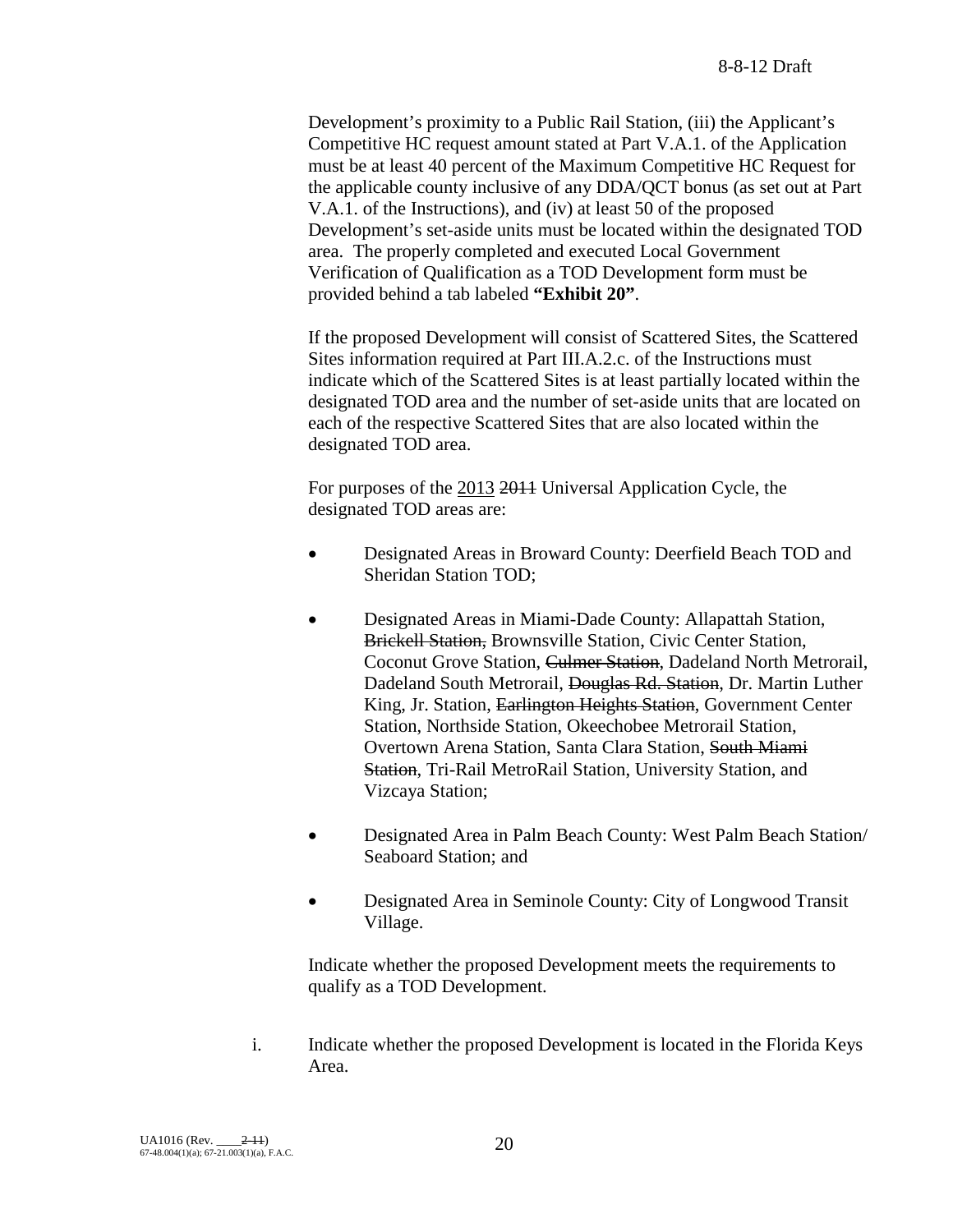- j. Provide the requested information relative to the local jurisdiction of the proposed Development.
- k. If applying for HC, the Applicant must complete questions (1) through (4). If not applying for HC, the Applicant may skip questions (1) through (4).
	- (1) With regard to Housing Credits, the United States Department of Housing and Urban Development (HUD) provides regulatory guidance on the effective date of Difficult Development Area (DDA) and Qualified Census Tract (QCT) lists for the purpose of determining whether a Development qualifies for an increase in eligible basis in accordance with Section 42(d)(5)(B), IRC.
		- (a)  $DDA -$

In order to be classified as a Development located in a DDA for purposes of the current Funding Cycle, as of the Application Deadline or the date that signifies the end of the cure period outlined in Rule 67-48.004, F.A.C., (i) the proposed Development must be located in a HUDdesignated DDA or (ii) as provided in the 2012 QAP, the Competitive HC Applicant must select and qualify at Part III.D. of the Application for the Homeless Demographic Commitment. For non-competitive HC, Applicants must also comply with Section 42, IRC, regarding DDA qualifying date.

If located in a HUD-designated DDA, provide the requested information, as applicable.

 $(b)$  OCT –

In order to be classified as a Development located in a QCT for purposes of the current Funding Cycle, the proposed Development must be located in one of the QCTs based on the current census, as determined by HUD as of the Application Deadline or the date that signifies the end of the cure period outlined in Rule 67-48.004, F.A.C. If applicable, provide a copy of a letter from the local planning office or census bureau verifying the Development's location in the referenced QCT behind a tab labeled **"Exhibit 21"**. For non-competitive HC, Applicants must also comply with Section 42, IRC, regarding QCT qualifying date.

 $(c)$  Multi-Phase –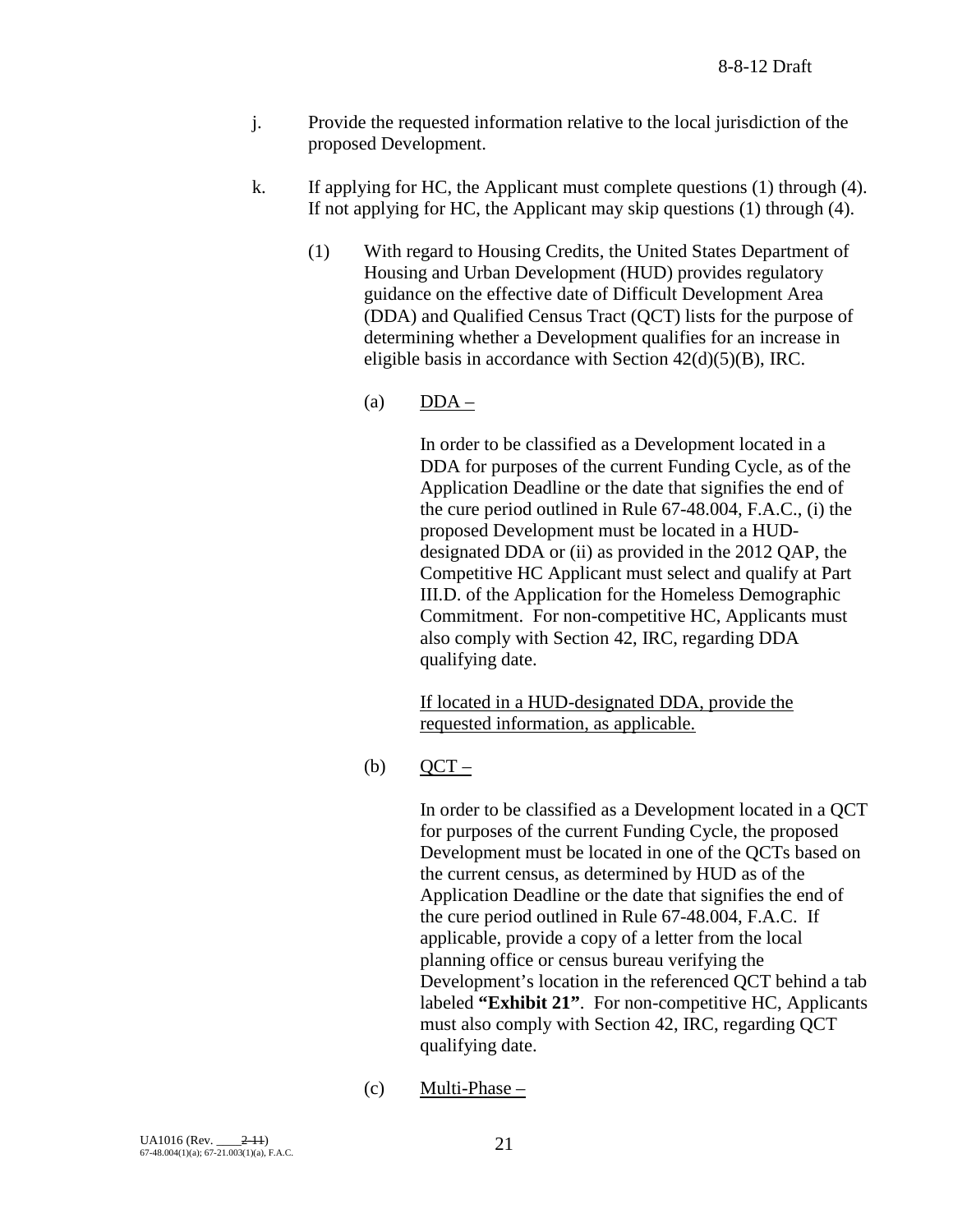If the proposed Development is classified as a Development located in a HUD-designated DDA and/or QCT, per Item (a) and/or (b) above, and it is a the first phase of a "multiphase" project, as defined by HUD in the applicable DDA/QCT regulations, where no phase was funded in the 2011 Universal Application Cycle, for purposes of Section 42(h)(4) of the Code, the DDA or QCT status of the site that applies for all phases funded in consecutive funding cycles is that which applied when the first of the following occurred: (a) the building(s) in the first phase were placed in service, or (b) the bonds were issued.

If the Applicant indicates at Part III.A.2.k. $(1)(c)(i)$  of the Application that the proposed Development is a the first phase of a multiphase Development where no phase was funded in the 2011 Universal Application cycle and the proposed Development is selected for funding, the procedure and deadline for providing the required information will be included in the Carryover Allocation Agreement.

If the proposed Development is located in a HUDdesignated DDA and/or QCT, per Item (a) and/or (b) above, and it is an additional phase of a multi-phase Development where a phase was funded in the 2011 Universal Application Cycle, the Applicant should select Part III.A.2.k. $(1)(c)(ii)$  of the Application and provide the required information for the phase(s) funded in the 2011 Universal Application Cycle.

If the proposed Development is not located in a HUDdesignated DDA and/or QCT, per Item (a) and/or (b) above, but it is an additional phase of a multi-phase Development where a phase was funded in the 2011 Universal Application Cycle, the DDA/QCT status of the Development funded in the 2011 Universal Application Cycle will apply for the additional phase proposed in this Application. The Applicant should select Part III.A.2.k. $(1)(c)(ii)$  of the Application and provide the required information for the phase(s) funded in the 2011 Universal Application Cycle.

(d) Applicants requesting non-competitive HC only –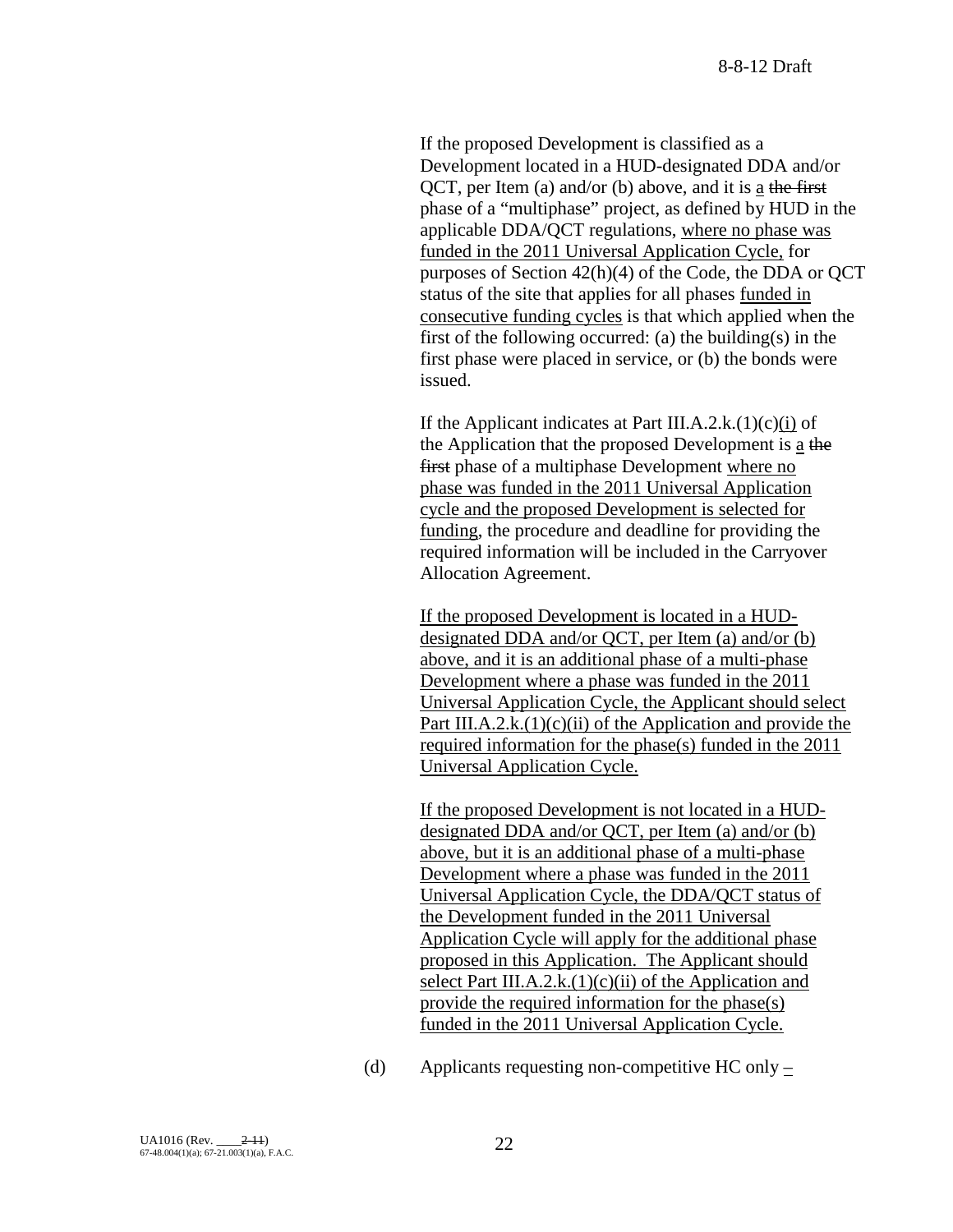Applicants that answered "Yes" to the question at Part III.A  $2.k.(1)(a)$  and/or (b) in the Application must provide behind a tab labeled **"Exhibit 21"** a letter from the Development's bond-issuing agency certifying the date the bond application was deemed complete. A "complete application" means that no more than de minimis clarification of the application is required for the agency to make a decision about the issuance of bonds requested in the application. Non-competitive HC Applicants must also comply with Section 42, IRC, regarding DDA/QCT qualifying date.

- $(2) (4)$  The responses to these questions must be in accordance with Section 42, IRC, as amended.
- l. MMRB and non-competitive HC Development Location Point (Threshold)

Applicants requesting MMRB (with or without non-competitive HC) and Applicants requesting non-competitive HC only must provide the Surveyor Certification of Development Location Point for MMRB and Non-Competitive HC Applications form behind a tab labeled **"Exhibit 22"**. For purposes of this section of the Application, the Development Location Point, as defined in Rules 67-48.002 and 67-21.002, F.A.C., must consist of the latitude and longitude coordinates determined in degrees, minutes and seconds, with the degrees and minutes stated as whole numbers and the seconds truncated after one decimal place. If the degrees and minutes are not stated as whole numbers and the seconds are not truncated after one decimal place, the latitude and longitude coordinates will not be considered and the Application will fail threshold.

m. Applicants requesting HOME:

Indicate whether the proposed Development is located in Alachua County, Leon County, or Sarasota County. If "Yes", complete the applicable questions and provide, behind a tab labeled **"Exhibit 22-A"**, a letter from the applicable county's Director of Planning or Zoning or the chief appointed official or staff responsible for determination of planning or zoning issues verifying that the Development site is outside of the incorporated boundaries of the applicable city. If the appropriate letter is not provided, the proposed Development will be deemed to be located in an entitlement area.

3. Development Category: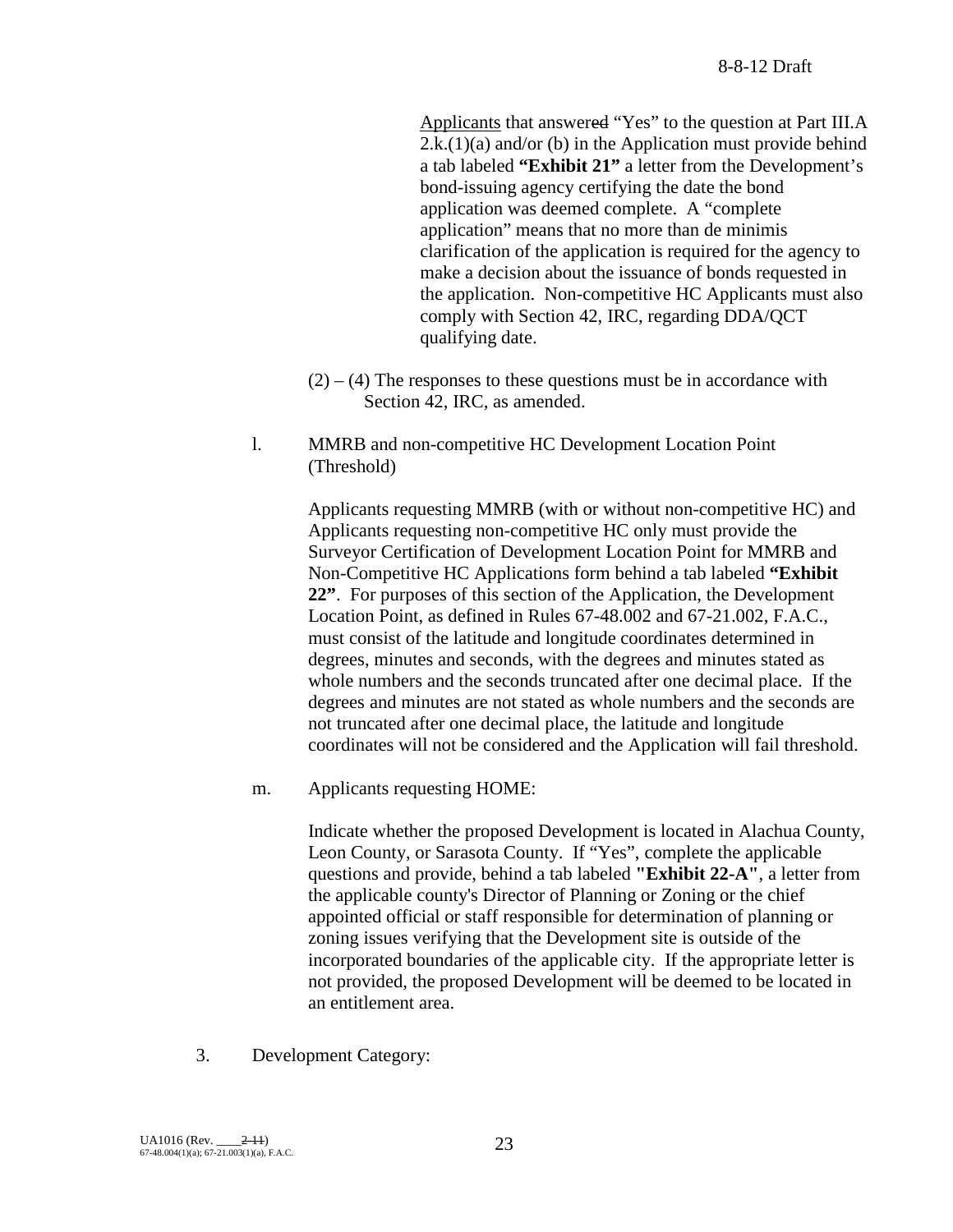- a. Applicants must select one Development Category that best describes the proposed Development:
	- New Construction (where 50% or more of the units are new construction)
	- Rehabilitation (where less than 50% of the units are new construction)
	- Acquisition and Rehabilitation (acquisition plus less than 50% of the units are new construction)
	- Redevelopment (where 50% or more of the units are new construction)
	- Acquisition and Redevelopment (acquisition plus 50% or more of the units are new construction)
	- Preservation (where less than 50% of the units are new construction)
	- Acquisition and Preservation (acquisition plus less than 50% of the units are new construction)

In order to determine the proposed Development's eligibility for the selected Demographic Category and its Rental Assistance (RA) Level classification, the documentation outlined in  $3.a.(1)$ ,  $(2)$  or  $(3)$  below must be provided. The criteria for RA Level classifications is also outlined below.

- (1) If New Construction, Rehabilitation or Acquisition and Rehabilitation is selected, in order to be classified as a Rental Assistance (RA) Level other than RA Level 6, the Applicant must provide, behind a tab labeled **"Exhibit 23"**, a letter from a designated administrator of a Federal program that provides longterm rental assistance. The rental assistance provided must be tied to the proposed Development and its units and be for a minimum of 20 years from the date the Development's units are placed in service. The letter must include the following information and be dated by the Application Deadline:
	- (a) Name of the proposed Development;
	- (b) Address of the proposed Development;
	- (c) Total number of units that receive and/or will receive PBRA, ACC, and/or other form of long-term rental assistance as of the Application Deadline for the 2013 Universal Application Cycle;
	- (d) Total number of additional units that will receive PBRA, ACC, and/or other form of long-term rental assistance if the proposed Development is funded, if applicable;
	- (e)(d) The Federal program associated with the rental assistance; and
	- $(f)(e)$  A statement that the committed rental assistance will be reserved and available for use by the proposed Development by the time the units are placed in service and committed for a minimum of 20 years upon the units being placed in service.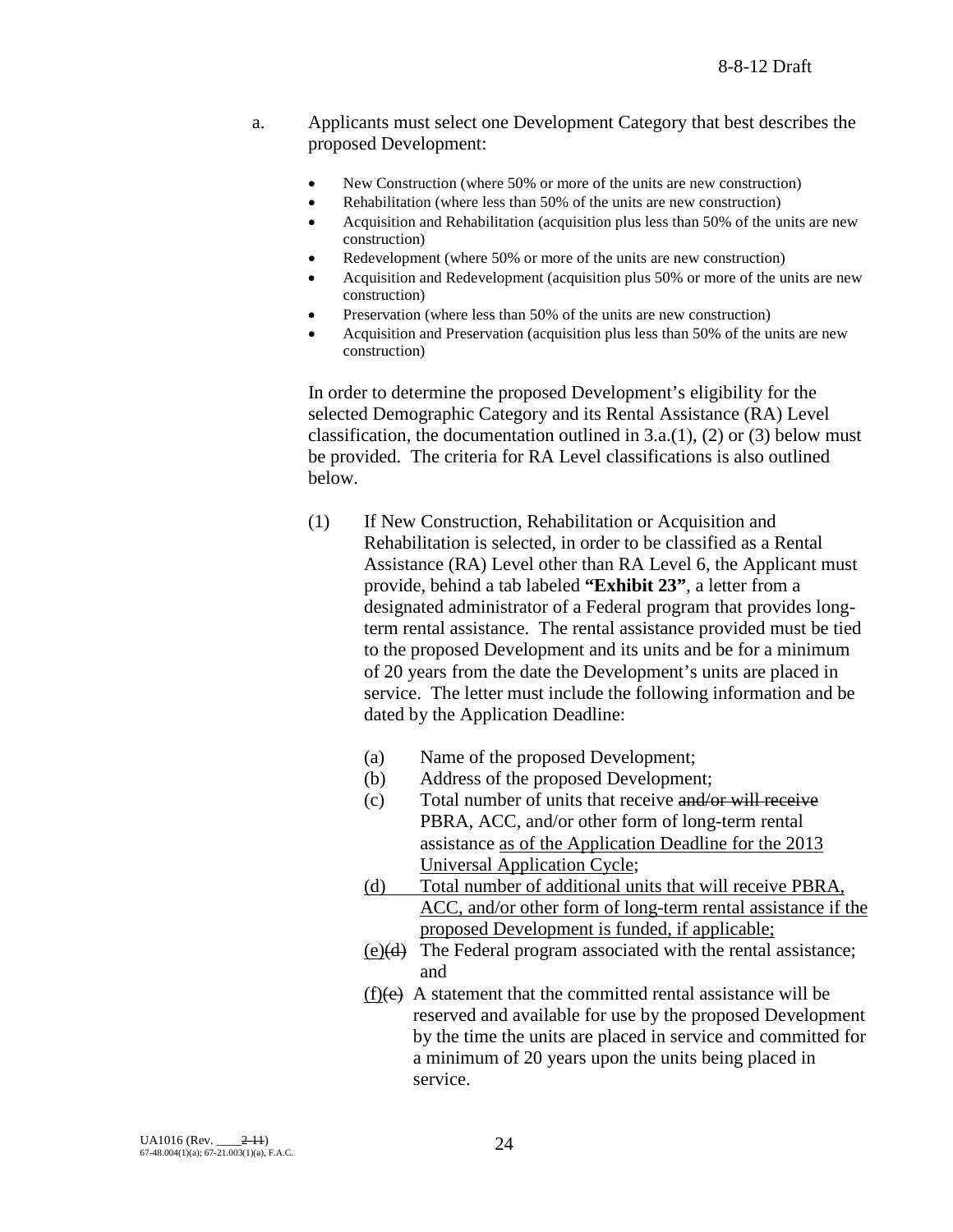If the referenced letter is not provided, the proposed Development will automatically be deemed to be RA Level 6.

- (2) If Redevelopment or Acquisition and Redevelopment is selected, in order to qualify for the selected Development Category the following criteria must be met:
	- (a) The Development must meet the definition of Redevelopment stated in Rule 67-48.002 and/or 67-21.002, F.A.C; and
	- (b) The Applicant must provide behind a tab labeled **"Exhibit 23"** a letter from HUD or RD, dated within 12 months of the Application Deadline, which includes the following information:
		- i. Name of the Development<sup>\*</sup>;
		- ii. Address of the Development;
		- iii. Year built;
		- iv. Total number of units that receive PBRA and/or ACC as of the Application Deadline for the 2013 Universal Application Cycle;
		- $\underline{v}$ . Total number of <u>additional</u> units that will receive PBRA and/or ACC if the proposed Development is funded, if applicable; and
		- vi. The HUD or RD program currently associated with the existing development.

\* For purposes of this provision, the Name of the Development may be the name at the time of the PBRA and/or ACC award.

If the Application does not qualify for the Development Category of Redevelopment or Acquisition and Redevelopment, the Application will fail threshold and the proposed Development will automatically be deemed to be RA Level 6.

- (3) If Preservation or Acquisition and Preservation is selected, in order to qualify for the selected Development Category the following criteria must be met:
	- (a) The Development must meet the definition of Preservation stated in Rule 67-48.002 and/or 67-21.002, F.A.C.; and
	- (b) The Development must also meet the definition of Rehabilitation stated in Rules 67-48.002 and 67-48.0075, F.A.C.; and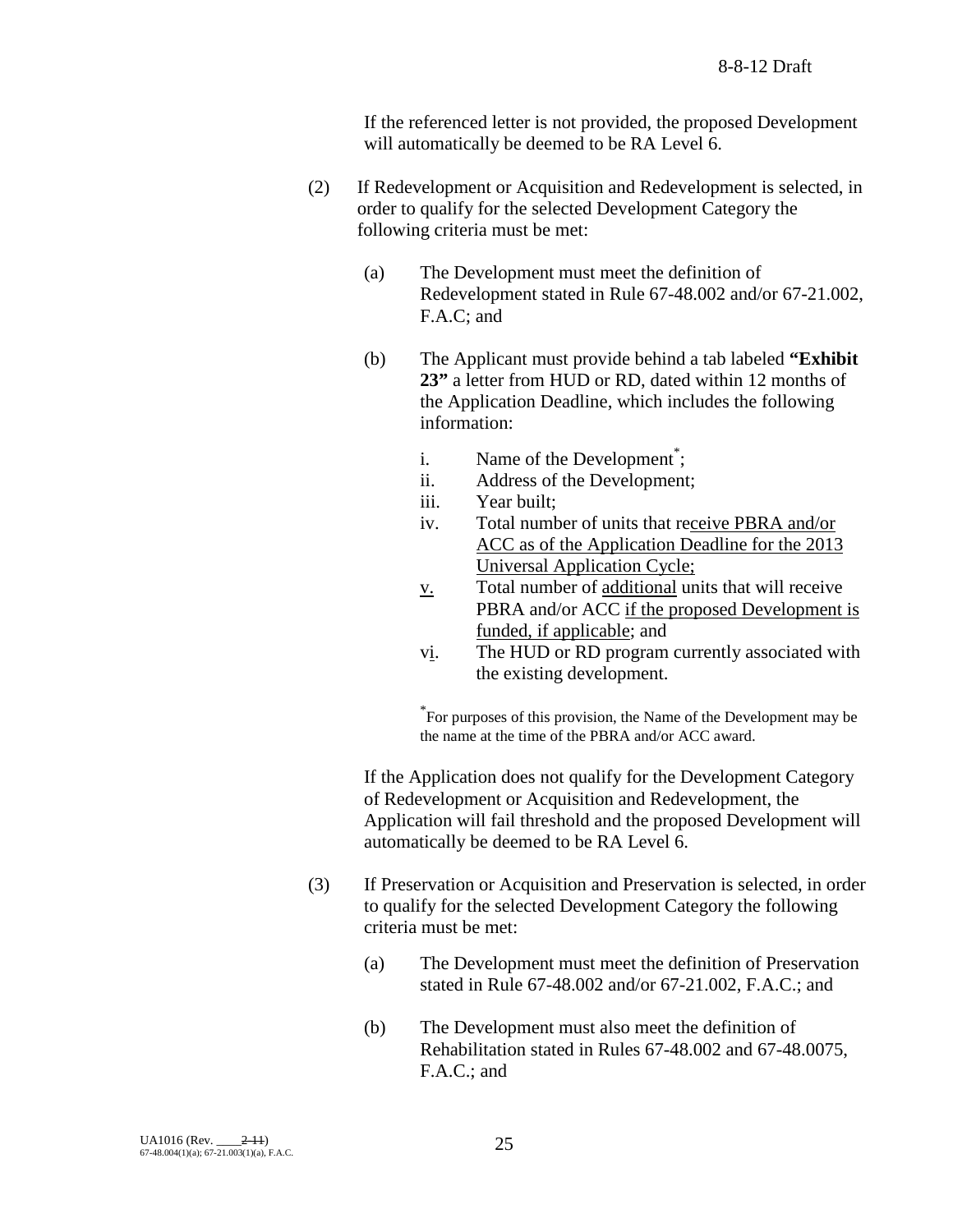- (c) The Applicant must provide behind a tab labeled **"Exhibit 23"** a letter from HUD or RD, dated within 12 months of the Application Deadline, which includes the following information:
	- i. Name of the Development<sup>\*</sup>;
	- ii. Address of the Development;
	- iii. Year built;
	- iv. Total number of units that receive PBRA and/or ACC as of the Application Deadline for the 2013 Universal Application Cycle;
	- v. The HUD or RD program currently associated with the existing development; and
	- vi. Confirmation that the Development has not received financing from HUD or RD after 1992 where the rehabilitation budget was at least \$10,000 per unit.

\* For purposes of this provision, the Name of the Development may be the name at the time of the PBRA and/or ACC award.

If the Application does not qualify for the Development Category of Preservation or Acquisition and Preservation, the Application will fail threshold and the proposed Development will automatically be deemed to be RA Level 6.

Redevelopment and Preservation Developments that are tentatively funded will be required to provide to the Credit Underwriter a plan for relocation of existing tenants.

If the proposed Development consists of acquisition and rehabilitation, with or without new construction (where the applicable new construction is for the building of units which will total less than 50 percent of the proposed Developments total unit count), but the Applicant is not requesting Corporation funding related to the acquisition, the Applicant should select Rehabilitation or Preservation, as applicable, as the Development Category. However, the acquisition costs and sources must still be reflected on the Development Cost pro forma.

The RA Level of a<del>A</del> Competitive HC Application's RA Level with the Development Category of New Construction, Rehabilitation, Acquisition and Rehabilitation, Redevelopment or Acquisition and Redevelopment will affect the proposed Development's eligibility to  $(i)$  receive automatic proximity tie-breaker points (as outlined in Part III.A.10. of the Instructions), and (ii) be located within an LDA a Location A area (as outlined in Part III.E. of the Instructions). In addition, the RA Level will be used as a tie-breaker during the ranking process (as outlined in Section 6. of the Ranking and Selection Criteria section of the Instructions).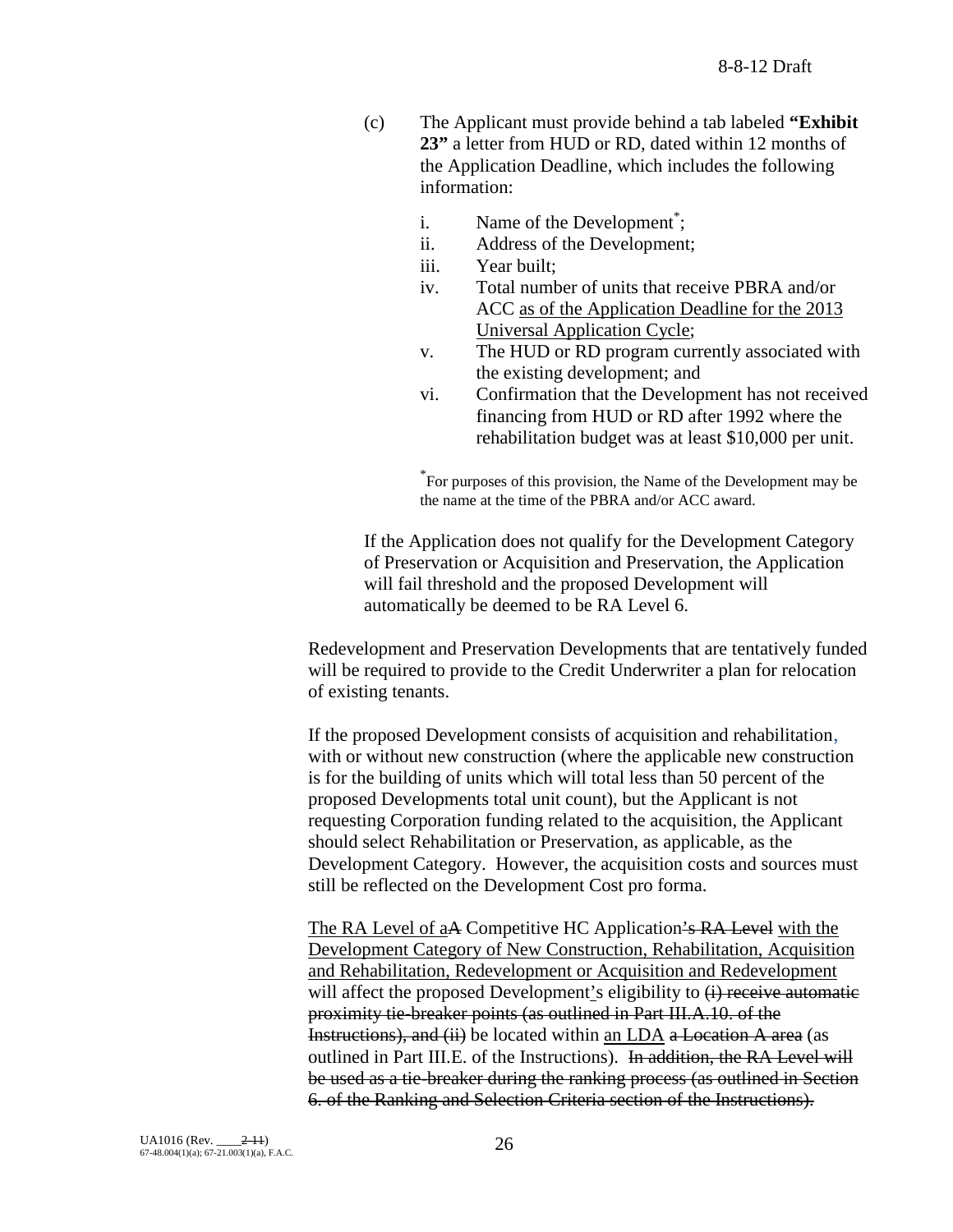The RA Level of a Competitive HC Application with the Development Category of Preservation or Acquisition and Preservation will affect the proposed Development's eligibility to (i) receive the applicable RA Preservation Proximity score boost (as outlined in Part III.A.10.b. of the Instructions) and (ii) be located within an LDA (as outlined in Part III.E. of the Instructions.

The RA Level of an MMRB Application and a non-competitive HC only Application will affect the proposed Development's eligibility to be located within an LDA a Location A area (as outlined in Part III.E. of the Instructions).

The following procedures will be followed when computing the Application's RA Level classification:

- Each Application's RA Level classification will be based on the percentage of total units receiving PBRA, ACC, and/or other longterm rental assistance, as applicable to the Development Category selected by the Applicant at Part III.A.3.a. of the Application. This percentage will be computed by dividing the total number of units that receive and/or will receive, as applicable to the Development Category selected by the Applicant at Part III.A.3.a. of the Application, the rental assistance ('rental assistance units') as stated by the Applicant at Part III.A.6.c. of the Application by the total number of units in the proposed Development as stated by the Applicant at Part III.A.6.a. of the Application. As outlined in Part III.A.6.c. of the Instructions, the number of rental assistance units must be stated by the Applicant at Part III.A.6.c. of the Application as of the Application Deadline and cannot be revised, corrected or supplemented after the Application Deadline.
- The following process will be followed in the event of an inconsistency between the rental assistance units stated at Part III.A.6.c. of the Application and the number of rental assistance units stated in the applicable letter provided by the Applicant based on Part III.A.3.a. (total number of units that receive and/or will receive PBRA and/or ACC and/or other long-term rental assistance, as applicable to the Development Category selected by the Applicant at Part III.A.3.a. of the Application):
	- o If the rental assistance units stated at Part III.A.6.c. of the Application is zero or if the Applicant fails to answer this question (the question is blank), the Application will be classified as RA Level 6, regardless of what is stated in the applicable letter provided by the Applicant based on Part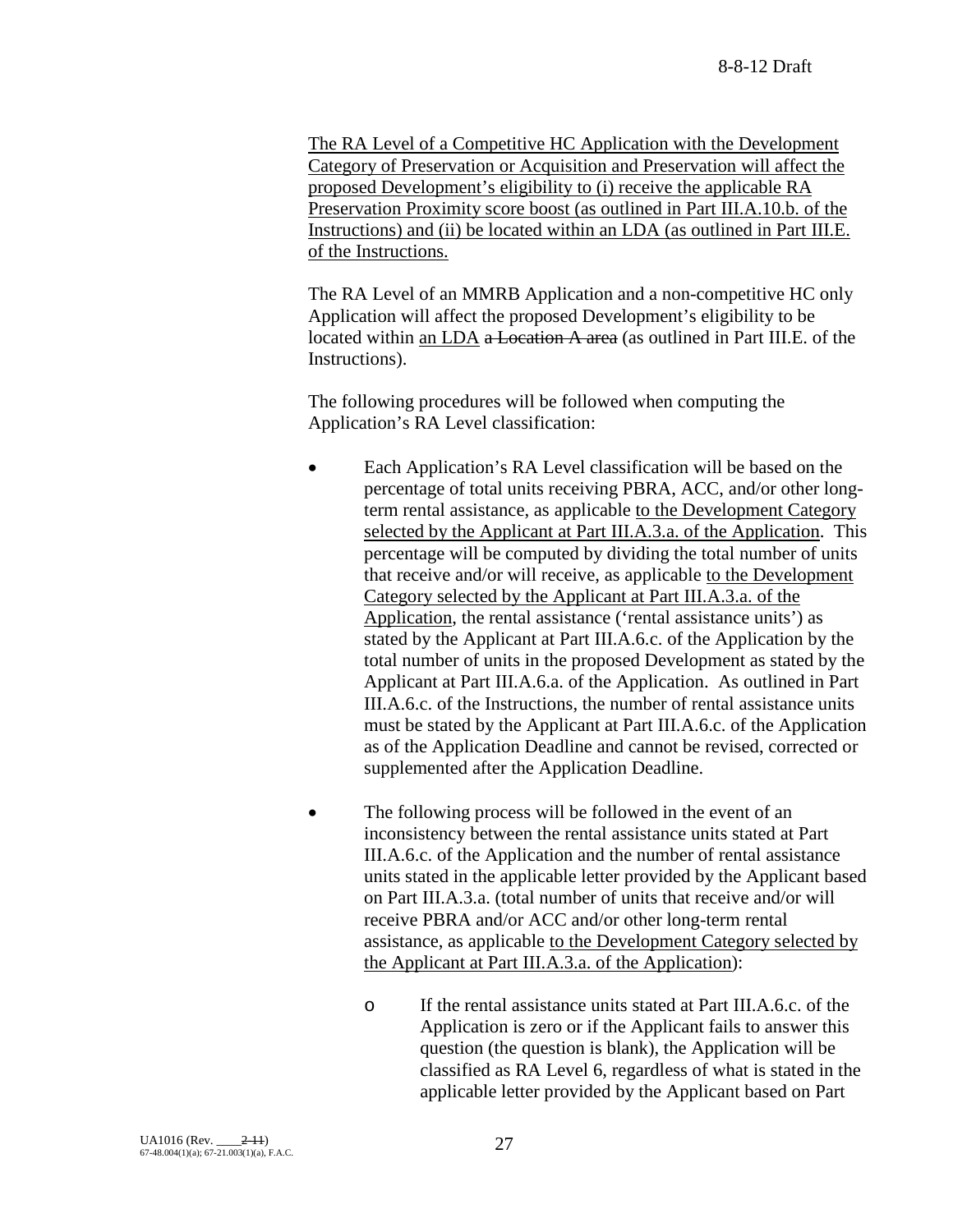III.A.3.a.

- o If the number of rental assistance units stated at Part III.A.6.c. of the Application is less than the number of rental assistance units stated in the applicable letter provided by the Applicant based on Part III.A.3.a., the computation will be accomplished utilizing the lower number of rental assistance units stated at Part III.A.6.c. of the Application.
- o If the number of rental assistance units stated at Part III.A.6.c. of the Application is greater than the number of rental assistance units stated in the applicable letter provided by the Applicant based on Part III.A.3.a., the computation will be accomplished utilizing the lower number of rental assistance units stated in the applicable letter provided by the Applicant based on Part III.A.3.a. If, during the "cure period" outlined in Rule 67-48.004, F.A.C., the Applicant submits a new letter reflecting a different number of rental assistance units, the computation will be adjusted utilizing the number of rental assistance units stated in the "cure" letter if (i) the new letter is otherwise acceptable, and (ii) the number of rental assistance units stated in such "cure" letter does not exceed the number of rental assistance units stated at Part III.A.6.c. of the Application.

During credit underwriting, regardless of the number of rental assistance units used for the RA Level classification, all funded Applications will be held to the number of rental assistance units stated in the applicable letter provided by the Applicant based on Part III.A.3.a. of the Application. This requirement will apply throughout the entire Compliance Period, subject to Congressional appropriation and continuation of the rental assistance program.

| <b>Rental Assistance Level</b> | <b>Percentage of Total Units with Rental Assistance</b> |
|--------------------------------|---------------------------------------------------------|
| Level 1                        | All units receive rental assistance (with the exception |
|                                | of up to 2 units)                                       |
| Level 2                        | Greater than 90.00%, and not in Level 1                 |
| Level 3                        | Greater than 75.00%, equal to or less than 90.00%,      |
|                                | and not in Level 1                                      |
| Level 4                        | Greater than 50.00%, equal to or less than 75.00%,      |
|                                | and not in Level 1                                      |
| Level 5                        | Greater than 10.00%, equal to or less than 50.00%,      |
|                                | and not in Level 1                                      |
| Level $6*$                     | 10.00% or less of the total units receive rental        |
|                                | assistance                                              |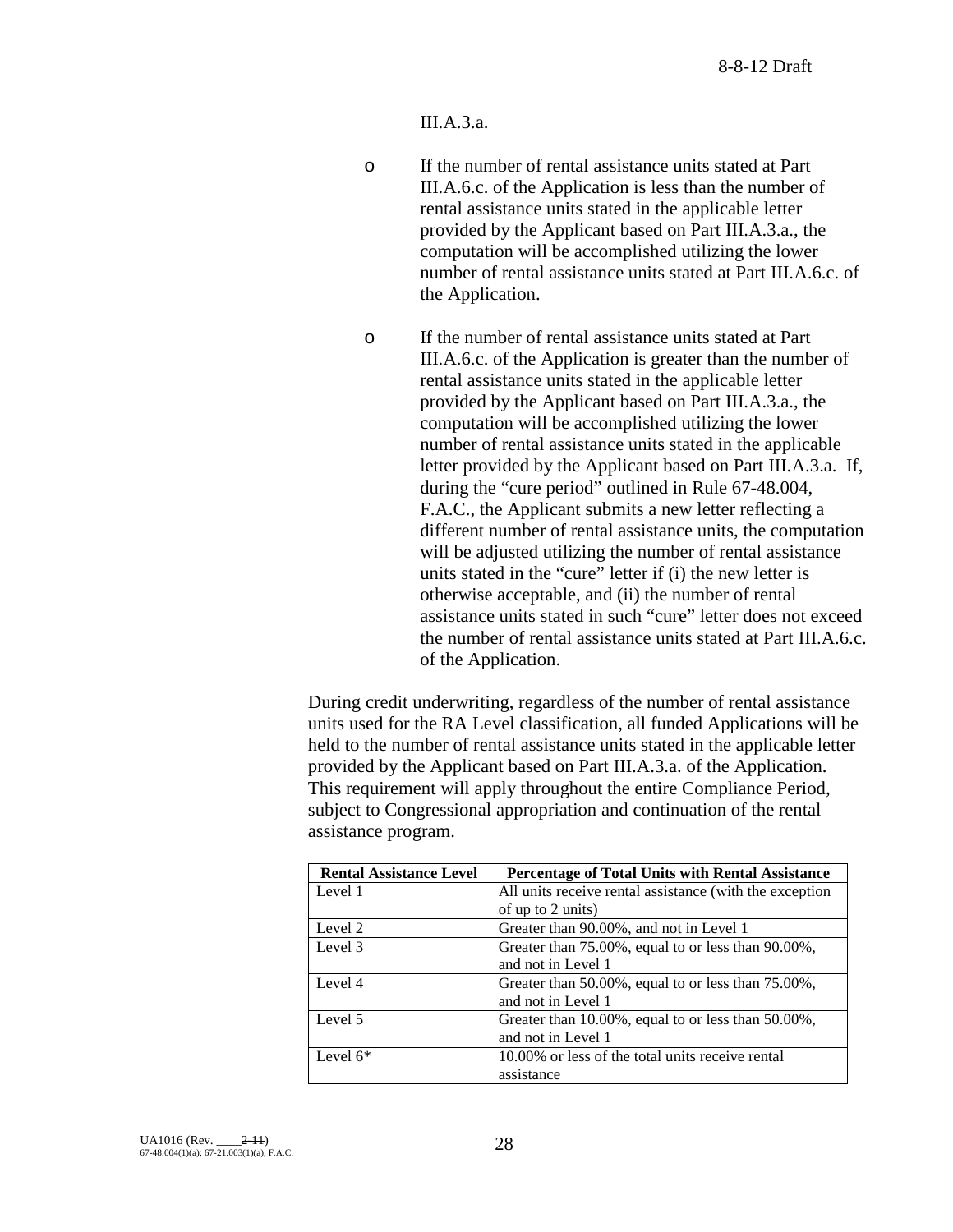\*Applications will be classified RA Level 6 if 10.00% or less of the total units receive rental assistance or if the Applicant fails to meet the criteria outlined above.

b. Concrete Construction

For purposes of this Application, in order for a proposed Development to be considered to be concrete construction the proposed Development must meet the following specifications: (i) new construction buildings must have the following poured concrete or concrete masonry elements: all exterior walls and structural elements, not to include roofs; and structural elements at and under the ground floor, as well as the ground floor itself; and (ii) existing buildings proposed for rehabilitation must have, as of Application Deadline, the elements outlined in (i) above and the rehabilitation work must include these elements.

Indicate whether the proposed Development meets the requirements to be considered to be concrete construction and be eligible for the Concrete Development Proximity Score boost outlined at Part III.A.10.b. of the Instructions.

- c. Applicants requesting MMRB must indicate whether each residential building in the proposed Development will consist of two (2) or more dwelling units.
- 4. Applicants must select the one Development Type that best describes the proposed Development. For mixed-type Developments, indicate the type that will comprise 50 percent or more of the units in the Development. Applications requesting funding from MMRB must be for a proposed Development consisting of two (2) or more dwelling units in each residential building.
	- Garden Apartments
	- Townhouses
	- High Rise (a building comprised of 7 or more stories)
	- Single Family Rental
	- Duplexes
	- Quadraplexes
	- Mid-Rise with Elevator (a building comprised of 4 stories)
	- Mid-Rise with Elevator (a building comprised of 5 or 6 stories)
	- Single Room Occupancy (SRO)
	- Other Specify the type in the Addenda
- 5. State the number of buildings with dwelling units that will be in the proposed Development.
- 6. Number of Units in Proposed Development: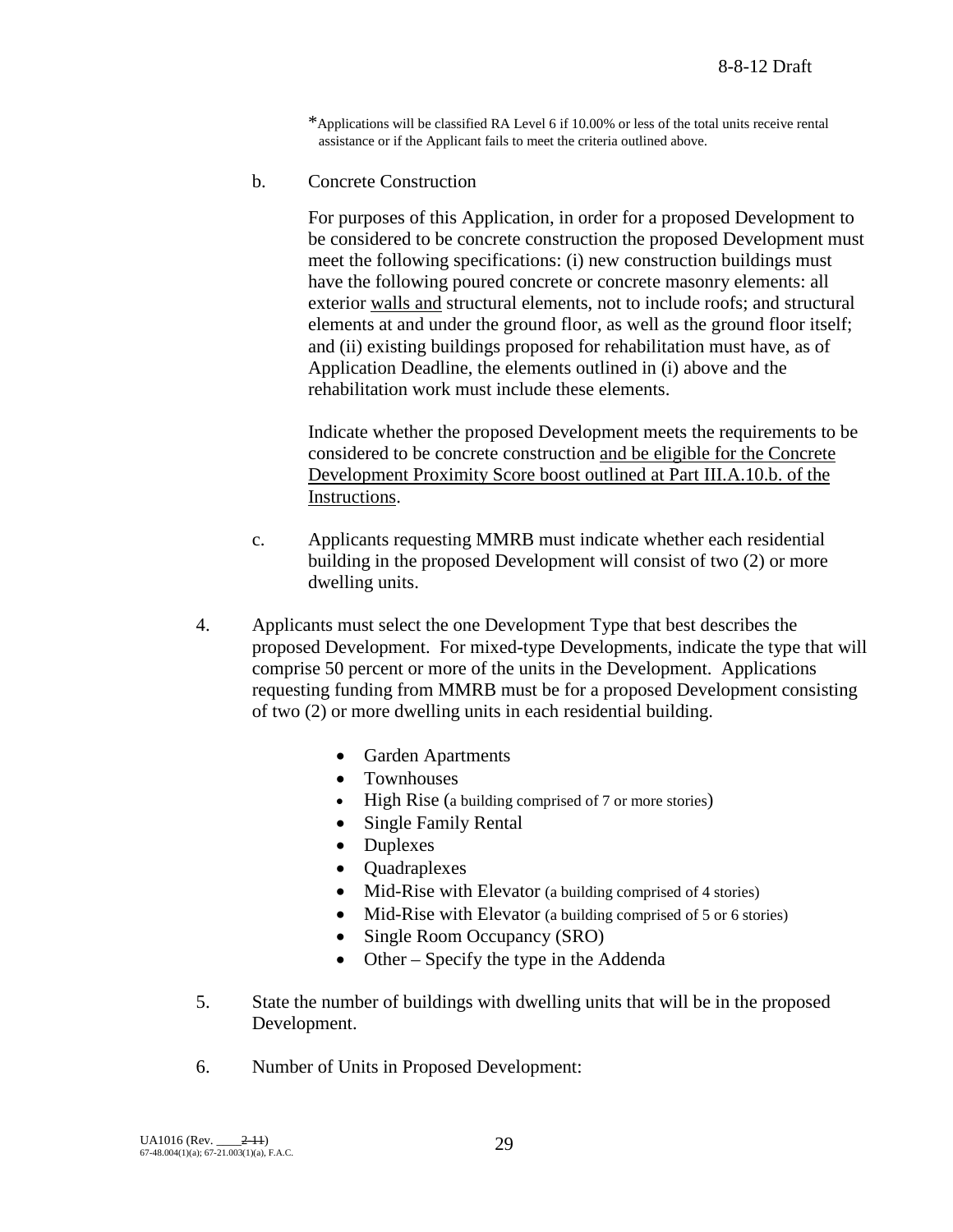- a. State the total number of units in the proposed Development.
- b. Indicate whether the proposed Development will consist of (i) 100 percent new construction units, (ii) 100 percent rehabilitation units in an amount equal to or less than the number of units existing as of Application Deadline, (iii) 100 percent rehabilitation units in an amount greater than the number of units existing as of Application Deadline, or (iv)  $\overleftrightarrow{iii}$  a combination of new construction units and rehabilitation units and state the quantity of each type.

If applicable, the total of the new construction units and rehabilitation units stated in 6.b. of the Application must equal the total number of units stated in 6.a. of the Application.

- Note: Corporation-issued MMRB Developments with a Development Category of New Construction or Redevelopment may not exceed 300 total units.
- c. State the total number of rental assistance units (the number of units that receive and/or will receive PBRA, ACC and/or other form of long-term rental assistance), as applicable to the Development Category selected by the Applicant at Part III.A.3.a. of the Application.

The number of units stated by the Applicant will be used to determine the Application's RA Level classification, as outlined in Part III.A.3.a. above. The number of rental assistance units must be stated at Part III.A.6.c. of the Application by the Application Deadline and cannot be revised, corrected or supplemented after the Application Deadline. If the Applicant attempts to "cure" Part III.A.6.c. of the Application during the "cure period" outlined in Rules 67-48.004 and 67-21.003, F.A.C., the Applicant's "cure" will not be considered.

- 7. Complete the Unit Mix chart. All units in the Development must be listed, including all manager/employee units. Number of baths per unit must indicate  $\frac{1}{2}$ baths, if applicable. If additional space is required, enter the information on the Addenda located at the end of the Application.
- 8. Previous Underwriting:
	- a. Indicate whether the proposed Development is currently being underwritten or has been underwritten previously by any Credit Underwriter under contract with Florida Housing Finance Corporation and, if known, identify the name of the Credit Underwriter.
	- b. Indicate whether there is an existing LURA and/or EUA on any portion of the proposed Development site. If the answer is "Yes", provide the required information.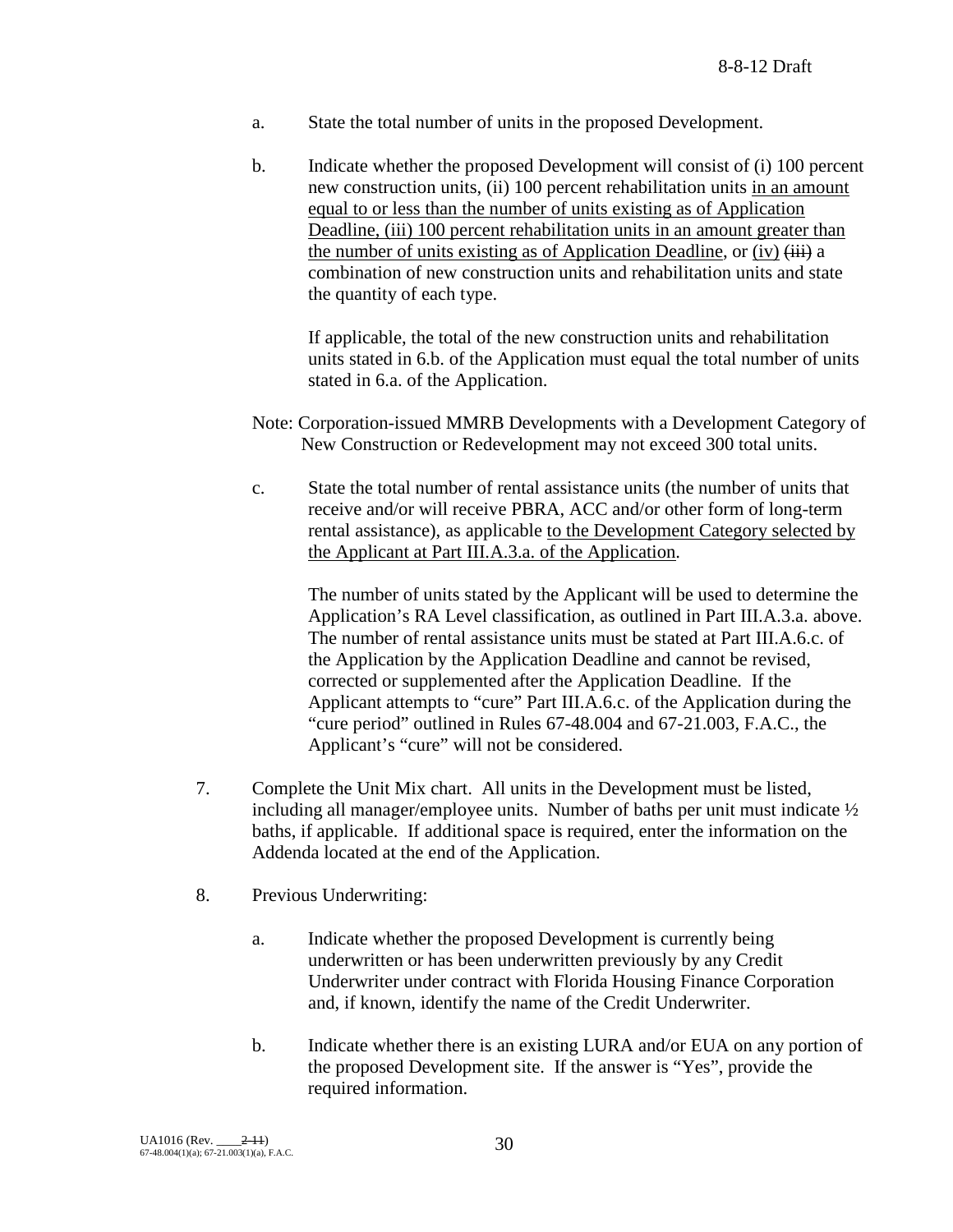9. Indicate the status of the work proposed in this Application. HOME Applicants refer to the applicable sections of Rule Chapter 67-48, F.A.C., with regard to Development eligibility in the event that construction has started or that the Development has been completed. Competitive HC Applicants should note that, in accordance with Section 42(h), IRC, a Development cannot be allocated Housing Credits from the state's Allocation Authority if it was placed-in service prior to the year in which it receives its allocation.

If the Development is complete and the certificates of occupancy were issued on more than one date, provide a listing of the issue-date for each certificate behind a tab labeled **"Exhibit 24".**

10. Applications Requesting Competitive HC:

Proximity tie-breaker points may be awarded to an Application for the proximity of the Development's Tie-Breaker Measurement Point to:

- eligible Transit, Tier 1 and Tier 2 services; and
- Latitude and longitude coordinates of properties identified on the 2013 FHFC Development Proximity List (the List) serving the same demographic group as the proposed Development. The List, effective , is incorporated by reference and is available on the Corporation's Website under the 2013 Universal Application link labeled Related References and Links.
- a. In order for any Application to be eligible for proximity tie-breaker points other than those awarded based on Part III.A.10.c.(1) below, the Applicant must submit a properly completed and executed Surveyor Certification for Competitive HC Applications form ("the Form"), provided behind a tab labeled "**Exhibit 25**," which includes the Tie-Breaker Measurement Point and services information requested below:
	- (1) Tie-Breaker Measurement Point:

To determine proximity, the Applicant must first identify a Tie-Breaker Measurement Point on the proposed Development site and provide the latitude and longitude coordinates determined in degrees, minutes and seconds, with the degrees and minutes stated as whole numbers and the seconds truncated after one decimal place. If the degrees and minutes are not stated as whole numbers and the seconds are not truncated after one decimal place, the latitude and longitude coordinates will not be considered. The Application may, however, still be eligible for automatic points as outlined in Part III.A.10.c.(1) below.

(2) Proximity to services: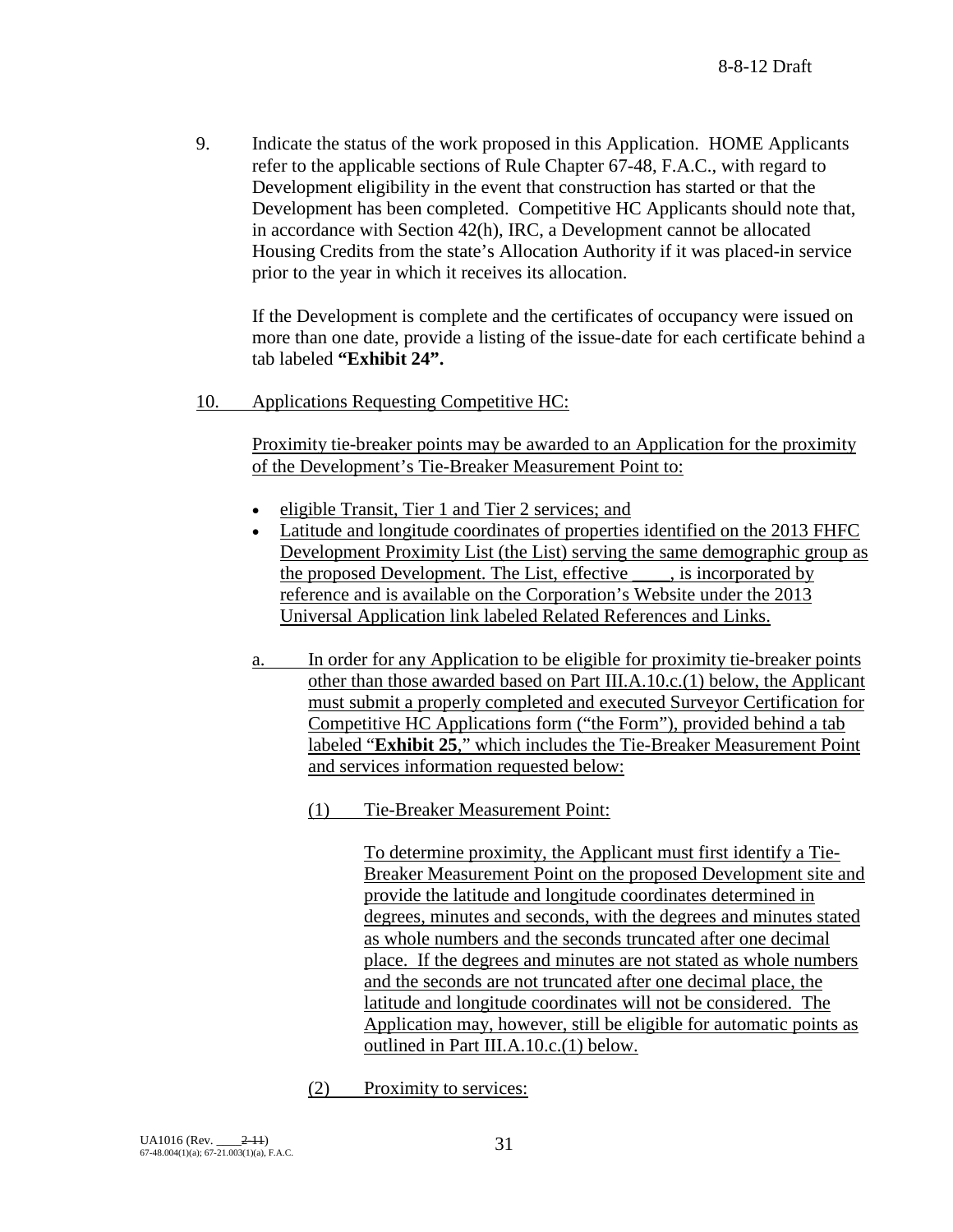Any Transit, Tier 1 and/or Tier 2 Service that is introduced at Preliminary Scoring will be eligible for the maximum applicable points. However, any Transit, Tier 1 and/or Tier 2 Service that is introduced as part of a cure (i.e., during the "Cure" period outlined in Section 67-48.004(6), F.A.C.), may not be eligible for the maximum proximity tie-breaker score as outlined in Part III.A.10.b. below.

## (a) Transit Services

Applicants may select one (1) of the following four (4) Transit Services on which to base the Applicant's Transit Score. If the Applicant provides information for more than 1 Transit Service or more than 1 of any type of Transit Service, the Applicant will not receive any proximity tiebreaker points for the Transit Service Score. (For example, Applicants are limited to selecting one Public Bus Transfer Stop, even though there may be another Public Bus Transfer Stop nearby. If the Applicant provides information for two Public Bus Transfer Stops, the Applicant will not receive any proximity tie-breaker points for either of the Public Bus Transfer Stops.)

The eligible Transit Services are defined below:

(i) Public Bus Stop (Maximum 2 Points)

For purposes of proximity tie-breaker points, a Public Bus Stop means a fixed location at which passengers may access one or two routes of public transportation via buses. The Public Bus Stop must service at least one bus route with scheduled stops at least hourly during the times of 7am to 9am and also during the times of 4pm to 6pm Monday through Friday, excluding holidays, on a year-round basis. Bus routes must be established or approved by a Local Government department that manages public transportation. Buses that travel between states will not be considered.

- or
- (ii) Public Bus Transfer Stop (Maximum 6 Points)

For purposes of proximity tie-breaker points, a Public Bus Transfer Stop means a fixed location at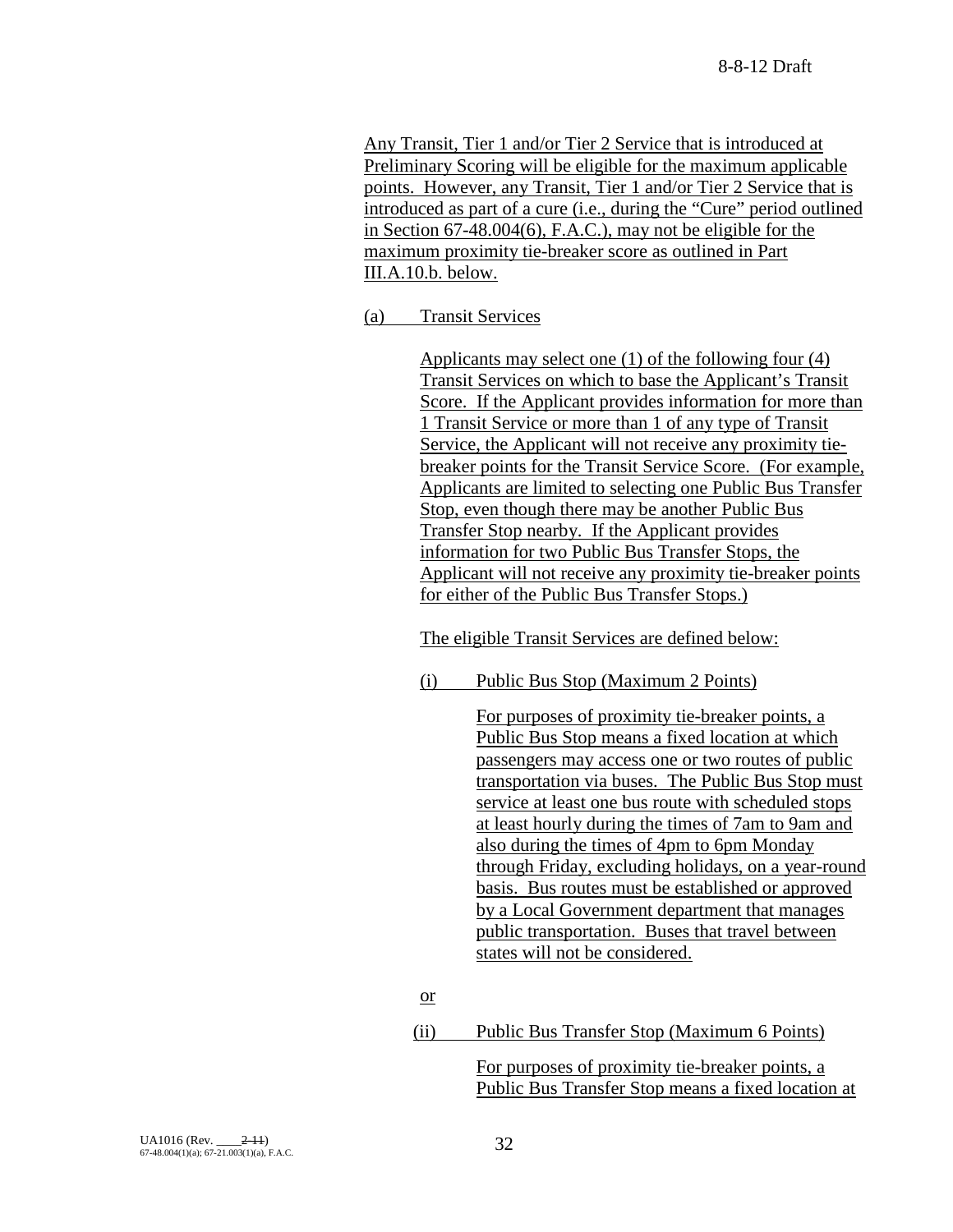which passengers may access at least three routes of public transportation via buses. Each qualifying route must have a scheduled stop at the Public Bus Transfer Stop at least hourly during the times of 7am to 9am and also during the times of 4pm to 6pm Monday through Friday, excluding holidays, on a year-round basis. This would include both bus stations (i.e. hubs) and bus stops with multiple routes. Bus routes must be established or approved by a Local Government department that manages public transportation. Buses that travel between states will not be considered.

## or

## (iii) Public Bus Rapid Transit Stop (Maximum 6 Points)

For purposes of proximity tie-breaker points, a Public Bus Rapid Transit Stop means a fixed location at which passengers may access public transportation via bus. The Public Bus Rapid Transit Stop must service at least one bus that travels at some point during the route in either a lane or corridor that is exclusively used by buses and the Public Bus Rapid Transit Stop must service at least one route that has scheduled stops at the Public Bus Rapid Transit Stop at least every 20 minutes during the times of 7am to 9am and also during the times of 4pm to 6pm Monday through Friday, excluding holidays, on a year-round basis.

#### or

## (iv) Public Rail Station (Maximum 6 Points)

For purposes of proximity tie-breaker points, a Public Rail Station means a fixed location provided by a public transportation entity at which passengers may access the scheduled public rail transportation on a year-round basis. Only MetroRail located in Miami-Dade County, TriRail located in Miami-Dade, Broward and Palm Beach Counties, and SunRail located in Orange, Seminole and Volusia Counties will be eligible for this service.

(b) Tier 1 Services (Maximum 4 Points for Each Service)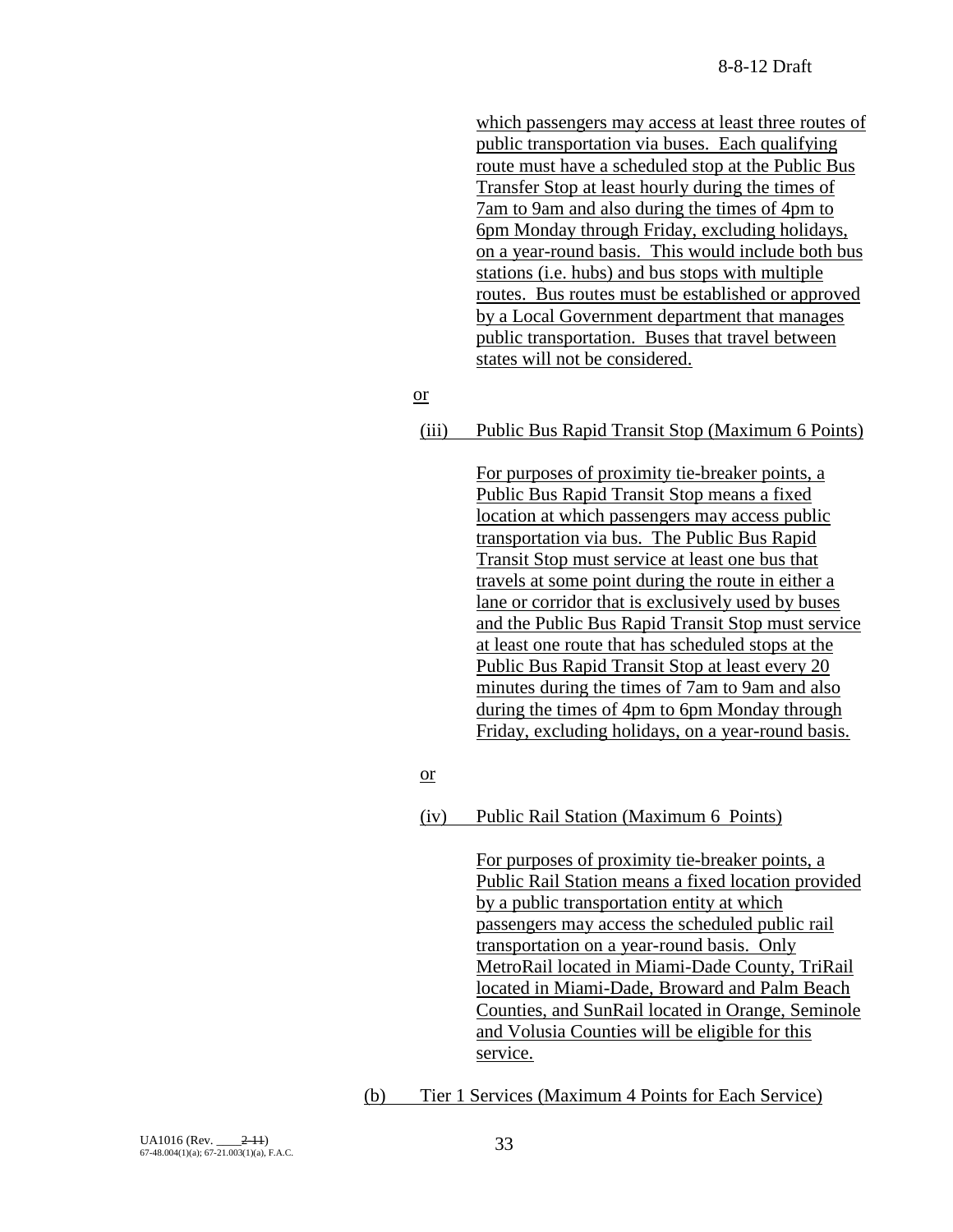Based on the Applicant's Demographic Commitment at Part III.D. of the Application, Applicants may select three (3) of the following four (4) Tier 1 Services; however, Applicants are limited to one (1) of each type of Tier 1 Service. If the Applicant provides information for more than one (1) of any type of Tier 1 Service, that Tier 1 Service will not be scored and the Applicant will not receive any proximity tie-breaker points for that Tier 1 Service. (For example, Applicants are limited to selecting one Public School, even though there may be another Public School nearby. If the Applicant provides information for two Public Schools, the Applicant will not receive any proximity tie-breaker points for either of the Public Schools.)

The eligible Tier 1 Services are defined below:

- (i) Grocery Store For purposes of proximity tiebreaker points, a Grocery Store means a retail establishment, open to the public, regardless of a requirement of a membership fee, consisting of 4,500 square feet or more of contiguous air conditioned space available to the public, which as its major retail function sells groceries, including foodstuffs, fresh and packaged meats, produce and dairy products, which are intended for consumption off-premises, and household supplies, such as Publix Super Markets, Winn Dixie Stores, Super Wal-Mart Stores, etc. "Grocery Store" does not include any retail establishment which sells groceries in addition to its major retail function, such as the sale of gasoline, drugs, or sundries, where the sale of groceries is not a major retail function, based on allocated space or on gross sales, such as CVS Drug Stores, Walgreen Drug Stores, Dollar General Stores, Family Dollar Stores, etc. This service may be selected by all Applicants, regardless of the Demographic Commitment selected at Part III.D. of the Application.
- (ii) Public School For purposes of proximity tiebreaker points, a Public School means a public elementary, middle, junior and/or high school, where the principal admission criterion is the geographic proximity to the school. This may include a charter school, if the charter school is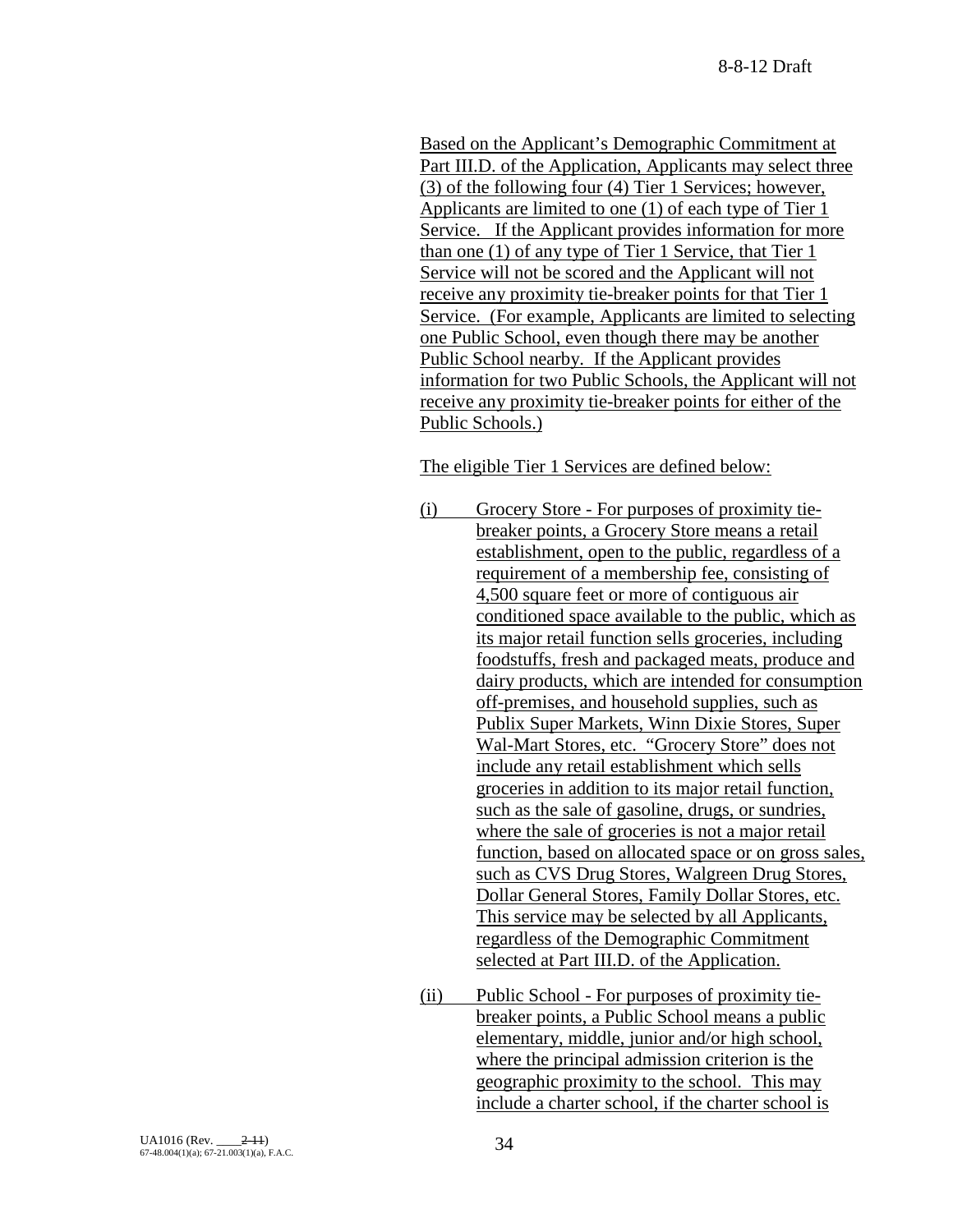open to appropriately aged children in the radius area who apply, without additional requirements for admissions such as passing an entrance exam or audition, payment of fees or tuition, or demographic diversity considerations. This service may not be selected if the Applicant selected the Elderly Demographic Commitment at Part III.D. of the Application.

- (iii) Senior Center For purposes of proximity tiebreaker points, a Senior Center means a community facility that provides a broad spectrum of services suited to the diverse needs and interests of independent older persons and is among the properties identified on the 2013 FHFC Senior Center List, effective \_\_\_\_. This list is incorporated by reference and is available on the Corporation's Website under the 2013 Universal Application link labeled Related References and Links. This service may not be selected if the Applicant did not select and qualify for the Elderly Demographic Commitment at Part III.D. of the Application.
- (iv) Medical Facility For purposes of proximity tiebreaker points, a Medical Facility means a general hospital (one that does not specialize in treating a specific class of patients or specific class of medical conditions), state or county health clinic or walk-in clinic (that does not require a prior appointment) that provides general medical treatment at least five days per week to any physically sick or injured person. This service may be selected by all Applicants regardless of the Demographic Commitment selected at Part III.D. of the Application.
- (c) Tier 2 Services (Maximum 2 Points for Each Service)

There is no limit to the number of Tier 2 Services that Applicants may select and receive points for; however, Applicants are limited to one (1) of each type of Tier 2 Service. If the Applicant provides information for more than one (1) of any type of Tier 2 Service, that Tier 2 Service will not be scored and the Applicant will not receive any proximity tie-breaker points for that Tier 2 Service. (For example, Applicants are limited to selecting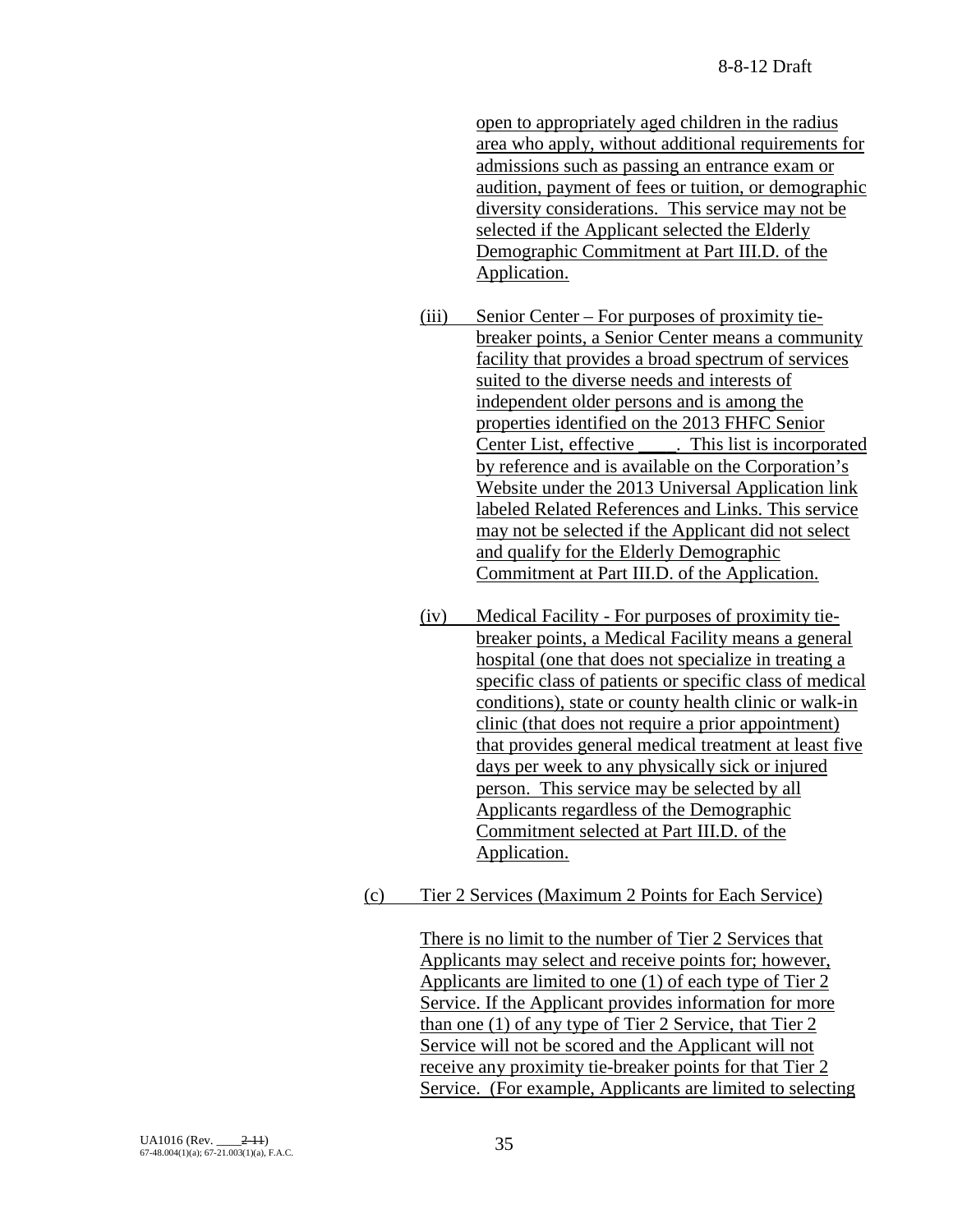one Public Park, even though there may be another Public Park nearby. If the Applicant provides information for more than one Public Park, the Applicant will not receive any proximity tie-breaker points for either of the Public Parks.)

The eligible Tier 2 Services are defined below:

- (i) Public Park For purposes of proximity tie-breaker points, a Public Park means an outdoor public location that is at least one acre in size, is listed with and maintained by a Local Government department that manages parks, and for which no admission fee is required. Locations that are not intended for the general public will not be considered such as dog parks, skate parks, and golf courses.
- (ii) Community Center For purposes of proximity tiebreaker points, a Community Center means an airconditioned facility that is open at least 20 hours a week, is listed with and maintained by a Local Government department that manages community centers, and in which the public may enjoy publicly sponsored social, recreational or educational activities at least five (5) days per week.
- (iii) Pharmacy- For purposes of proximity tie-breaker points, a Pharmacy means a community pharmacy operating under a valid permit issued pursuant to s. 465.018, F.S., and open to the general public at least five (5) days per week without the requirement of a membership fee.
- (iv) Public Library For purposes of proximity tiebreaker points, a Public Library means a library that is part of a city, county or regional public library system or a city, county or regional public library cooperative and has materials available for the public to borrow at no cost.

To be considered for proximity tie-breaker points in this Application, the Transit Service, all Tier 1 Services and all Tier 2 Services must be in existence and available for use by the general public a minimum of one calendar year prior to the Application Deadline with the exception of the SunRail Public Rail Stations.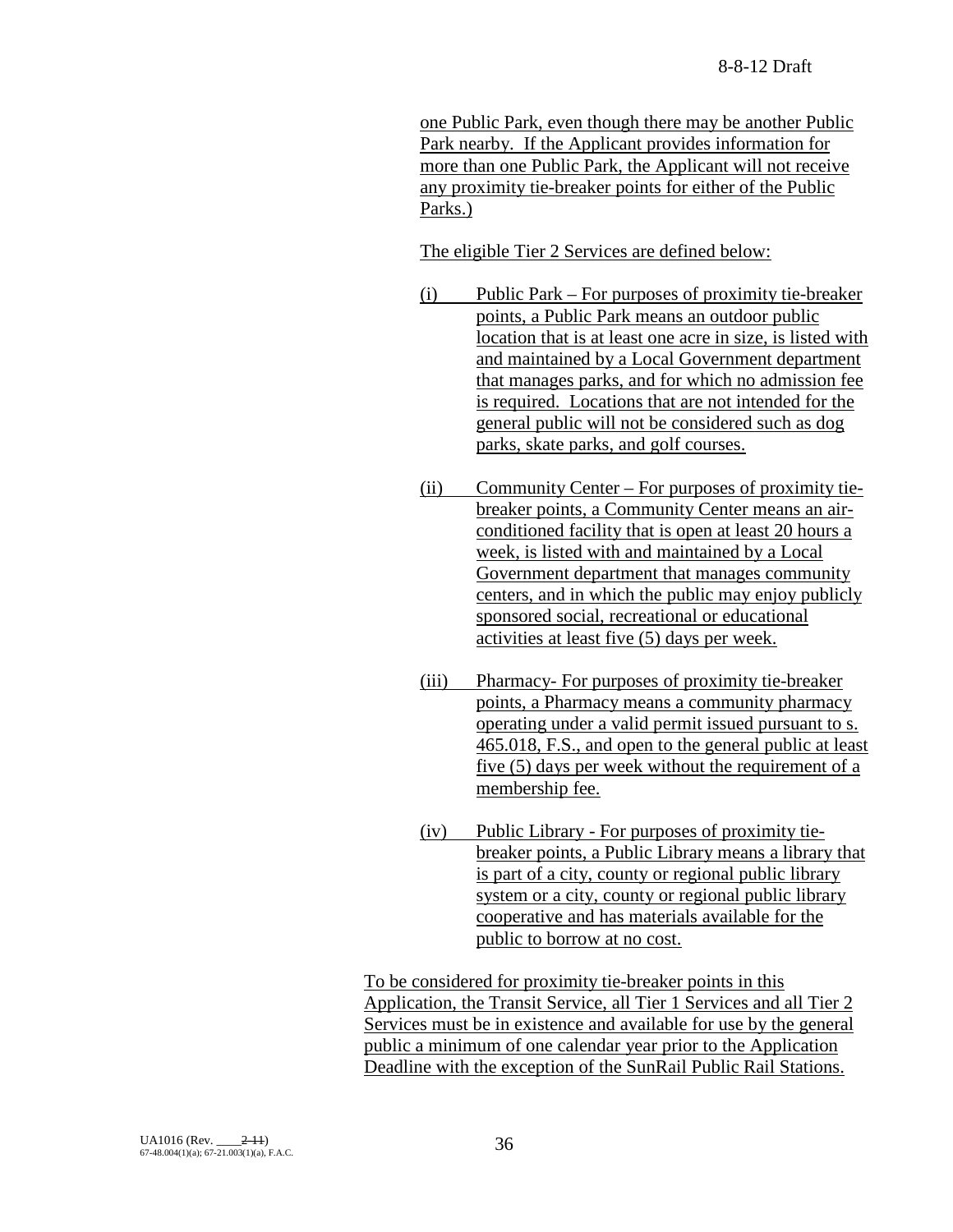To be considered for proximity tie-breaker points, the Form must be properly completed and executed and include the Tie-Breaker Measurement Point and the following information for each of the eligible services for which the Applicant is seeking proximity tiebreaker points:

- names of the Tier 1 and Tier 2 Services; and
- addresses of the Tier 1 and Tier 2 Services; and
- the latitude and longitude coordinates of the Transit Service, the Tier 1 Services and the Tier 2 Services; and
- the distance between the Tie-Breaker Measurement Point and the Transit Service, each Tier 1 Service and each Tier 2 Service.

The latitude and longitude coordinates for all Proximity Services must represent a point as outlined below. The coordinates for each service must be stated in degrees, minutes and seconds, with the degrees and minutes stated as whole numbers and the seconds truncated after one decimal place. If the degrees and minutes are not stated as whole numbers and the seconds are not truncated after one decimal place, the Applicant will not be eligible for proximity tie-breaker points for that service.

(d) The following chart describes the location where the latitude and longitude coordinates must be obtained:

| <b>Service</b>                                                                                                           | Location of latitude and longitude coordinates                                                                                                                                                                                                                                                                                                                                                       |
|--------------------------------------------------------------------------------------------------------------------------|------------------------------------------------------------------------------------------------------------------------------------------------------------------------------------------------------------------------------------------------------------------------------------------------------------------------------------------------------------------------------------------------------|
| Grocery Store, Public<br>School, Medical Facility,<br>Community Center,<br>Senior Center, Public<br>Library and Pharmacy | Coordinates must represent a point that is on the doorway<br>threshold of an exterior entrance that provides direct<br>public access to the building where the service is located.                                                                                                                                                                                                                   |
| <b>Public Park</b>                                                                                                       | Coordinates must represent a point that is on the<br>premises; however, the point may not be located in the<br>parking lot, street, or any area that is not intended for<br>recreational activities. Additionally, if perimeter of the<br>area intended for recreational activities is enclosed, the<br>coordinates must represent the public ingress/egress point<br>of entry to the enclosed area. |
| <b>Public Bus Stop, Public</b><br>Bus Rapid Transit Stop,<br><b>Public Bus Transfer Stop</b><br>and Public Rail Station  | With the exception of SunRail Rail Stations, coordinates<br>must represent the location where passengers may embark<br>and disembark the bus or train. SunRail Rail Stations<br>coordinates must represent the coordinates listed below:                                                                                                                                                             |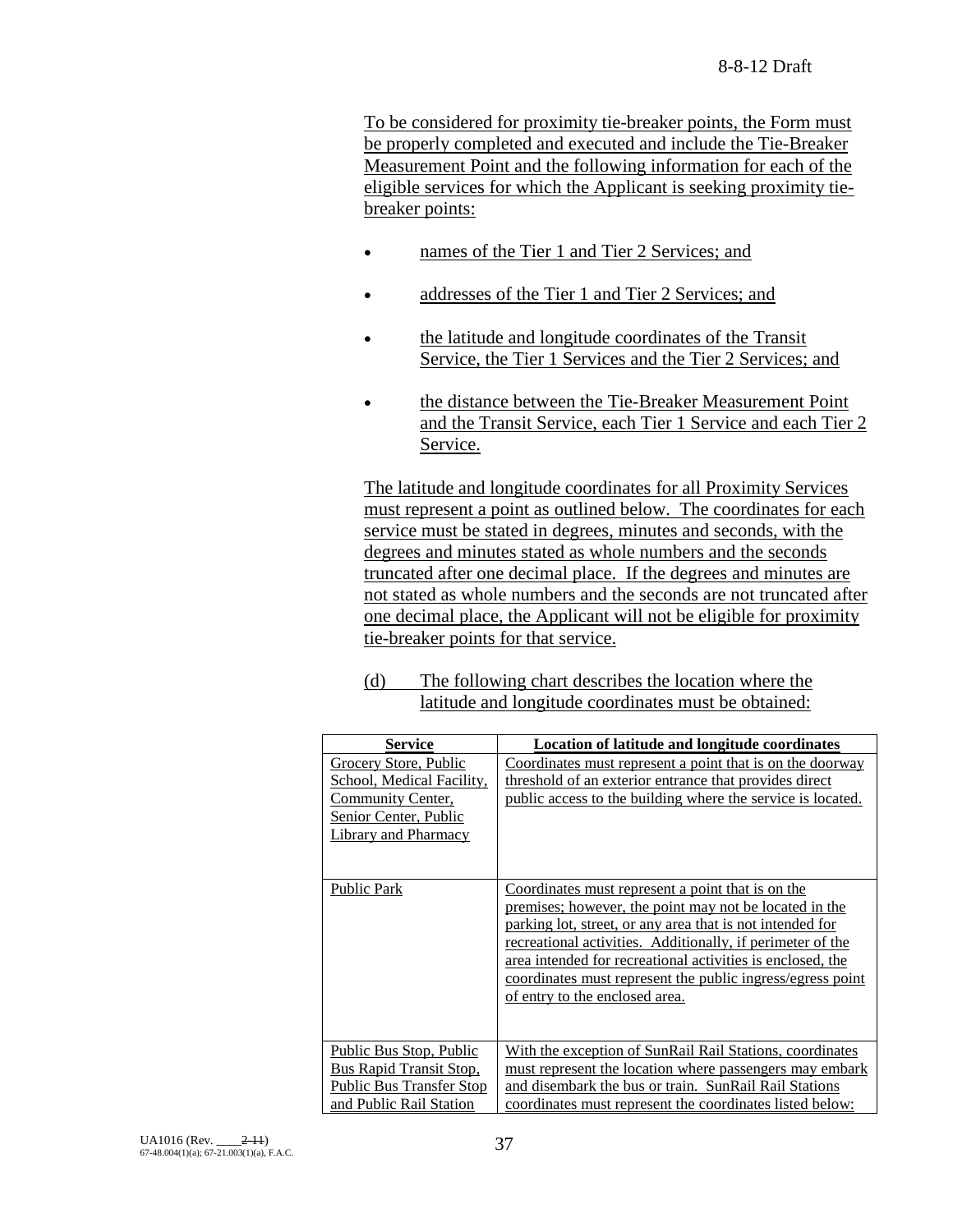| <b>Station Name</b>              | Latitude/Longitude                                     |
|----------------------------------|--------------------------------------------------------|
| <b>Coordinates</b>               |                                                        |
| <b>Altamonte Springs Station</b> | N 28 39 50.1, W 81 21 23.4                             |
| Church Street Station            | N 28 32 20.3, W 81 22 50.6                             |
| <b>DeBary Station</b>            | N 28 51 20.3. W 81 19 24.1                             |
| Florida Hospital Station         | N 28 34 21.8, W 81 22 17.4                             |
| Lake Mary Station                | N28 45 31.8, W 81 19 04.3                              |
| Longwood Station                 | N 28 42 04.1, W 81 20 43.4                             |
| <b>LYNX Central Station</b>      | N 28 32 52.2, W 81 22 51.0                             |
| <b>Maitland Station</b>          | N 28 38 03.7. W 81 21 44.7                             |
|                                  | Orlando Amtrak/ORMC Station N 28 31 39.5, W 81 22 55   |
| Sand Lake Road Station           | N 28 27 11.3, W 81 22 1.0                              |
| Sanford/SR46 Station             | N 28 48 49.8, W 81 17 56.9                             |
|                                  | Winter Park/Park Ave Station N 28 35 51.5, W 81 21 6.0 |

If there is no exterior public entrance to the Tier 1 or Tier 2 Service, then a point should be used that is at the exterior entrance doorway threshold that is the closest walking distance to the doorway threshold of the interior public entrance to the service. For example, for a Pharmacy located within an enclosed shopping mall structure that does not have a direct public exterior entrance, the latitude and longitude coordinates at the doorway threshold of the exterior public entrance to the enclosed shopping mall that provide the shortest walking distance to the doorway threshold of the interior entrance to the Pharmacy would be used.

The Applicant may not use any Tier 1 or Tier 2 Service for multiple point items unless they are separate functioning services that are housed at the same location. For instance, an Applicant may not use a Senior Center as both a Senior Center and a Community Center. However, Applicants may use the same latitude and longitude coordinates for the Grocery Store, Medical Facility and/or Pharmacy if the Grocery Store, Medical Facility and/or Pharmacy is housed at the same location.

Applicants are encouraged not to list the information for an eligible service on the Surveyor Certification form if the service is not close enough to the proposed Development's Tie-Breaker Measurement Point to warrant proximity tiebreaker points.

b. Scoring:

To be eligible for proximity tie-breaker points other than those awarded as outlined in Part III.A.10.c.(1) below, a properly completed and executed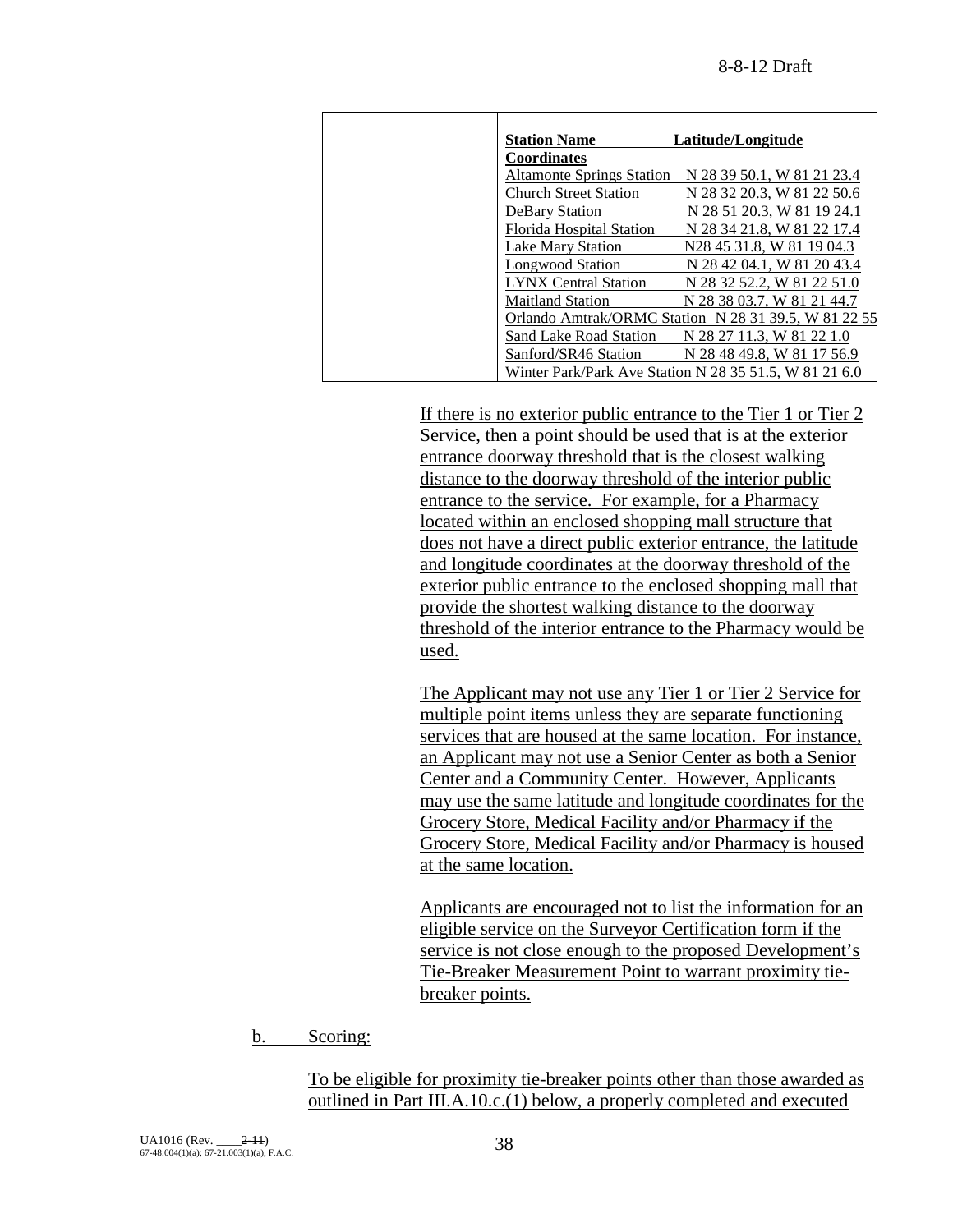Form must be submitted. The distances between the Tie-Breaker Measurement Point and each service, as certified by the Surveyor on the Form, will be the basis for awarding proximity tie-breaker points. Failure to provide the distance for any service will result in zero points for that service.

- (1) Proximity Score Boosts:
	- (a) DOT Proximity Boost

Applications that meet the criteria outlined at Part III.A.2.e. of the Instructions; i.e., the Applicant demonstrates that the Application involves a site(s), where all of the units will be located, that have an existing Declaration of Trust between a PHA and HUD and selected and qualified for a Development Category of New Construction, Rehabilitation (with or without Acquisition), or Redevelopment (with or without Acquisition), will qualify for the DOT Proximity Boost. Such Applications will have 4 points added to their Tier 1 Service Score, so long as the total Tier 1 Service Score does not exceed 12 points.

(b) RA 1 or 2 Preservation Development Proximity Boost

An Application that selected and qualified for a Development Category of Preservation or Acquisition/Preservation and qualifies for an RA Level 1 or 2 at Part III.A.3. of the Instructions, will qualify for the RA 1 or 2 Preservation Development Proximity Boost. Such Applications will have 2 proximity tie-breaker points added to their total Proximity tie-breaker score, so long as the total Proximity tie-breaker score does not exceed 36 points.

(c) RA 3 or 4 Preservation Development Proximity Boost

An Application that selected and qualified for a Development Category of Preservation or Acquisition/Preservation and qualifies for an RA Level 3 or 4 at Part III.A.3. of the Instructions, will qualify for the RA 3 or 4 Preservation Development Proximity Boost. Such Applications will have 1 proximity tie-breaker point added to their total Proximity tie-breaker score, so long as the total Proximity tie-breaker score does not exceed 36 points.

(d) Concrete Development Proximity Boost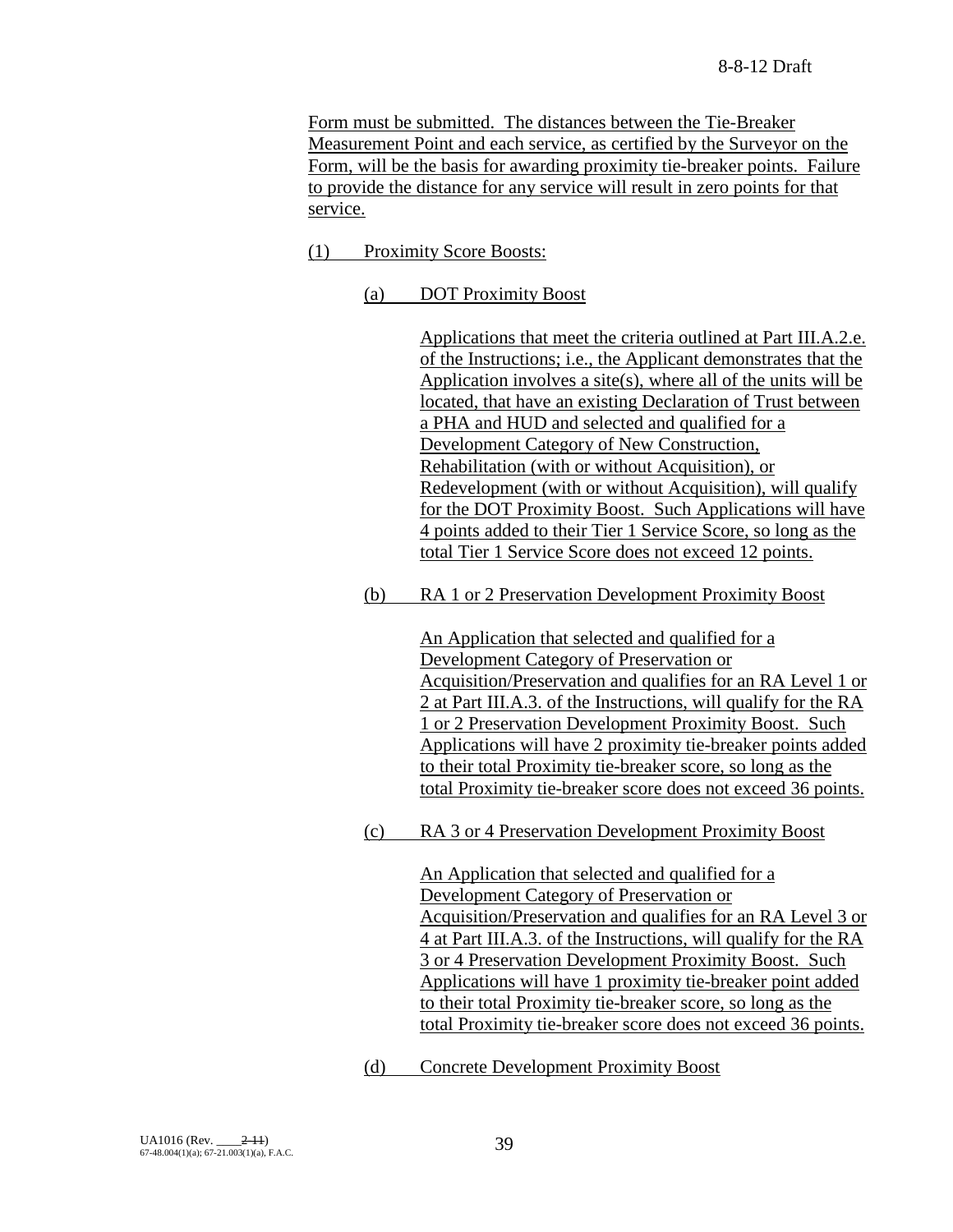An Application that selected and qualified for a Development Category of Preservation or Acquisition/Preservation and meets the requirements to be considered concrete construction at Part III.A.3.3.b. of the Instructions, will qualify for the Concrete Development Proximity Boost. Such Applications will have 1 proximity tie-breaker point added to their total Proximity tie-breaker score, so long as the total Proximity tie-breaker score does not exceed 36 points.

- (2) A 0.50 point reduction will be applied to each applicable service if any of the following occur, regardless of the reason:
	- The Applicant introduces both an address and coordinate(s) (i.e., latitude and/or longitude) for a Tier 1 Service and/or a Tier 2 Service as part of a Cure, with one exception. That exception being that, if both the address and coordinate(s) (i.e., latitude and/or longitude) for a Service are introduced at Cure, but the distance for the Service as originally stated on the Form at Preliminary Scoring has not changed, the point reduction will not apply; and
	- The Applicant introduces both a different type of Transit Service and coordinate(s) (i.e., latitude and/or longitude) as part of a Cure.
- (3) Transit, Tier 1 and Tier 2 Scoring Charts:
	- (a) Transit Service Scoring Charts:

| <b>Public Bus Stop</b>                                                                                             |                                                                                                                              |                                                                                                               |  |  |
|--------------------------------------------------------------------------------------------------------------------|------------------------------------------------------------------------------------------------------------------------------|---------------------------------------------------------------------------------------------------------------|--|--|
| Proximity of Proposed<br>Development's Tie-Breaker<br>Measurement Point to a Public<br>Bus Stop Stated on the Form | <b>Proximity Tie-</b><br><b>Breaker Points</b><br>Awarded for<br>Eligible Service<br>introduced at<br>Preliminary<br>Scoring | Proximity Tie-<br><b>Breaker Points</b><br>Awarded for<br>Eligible Service<br>introduced as part<br>of a Cure |  |  |
| if less than or equal to 0.20<br>miles                                                                             | $\overline{2}$                                                                                                               | 1.5                                                                                                           |  |  |
| if greater than 0.20 and less<br>than or equal to 0.30 miles                                                       | 1.5                                                                                                                          | $\overline{1}$                                                                                                |  |  |
| if greater than 0.30 and less<br>than or equal to $0.40$ miles                                                     | 1                                                                                                                            | 0.5                                                                                                           |  |  |
| if greater than 0.40 and less<br>than or equal to 0.50 miles                                                       | 0.5                                                                                                                          | 0                                                                                                             |  |  |
| if greater than 0.5 miles                                                                                          | 0                                                                                                                            |                                                                                                               |  |  |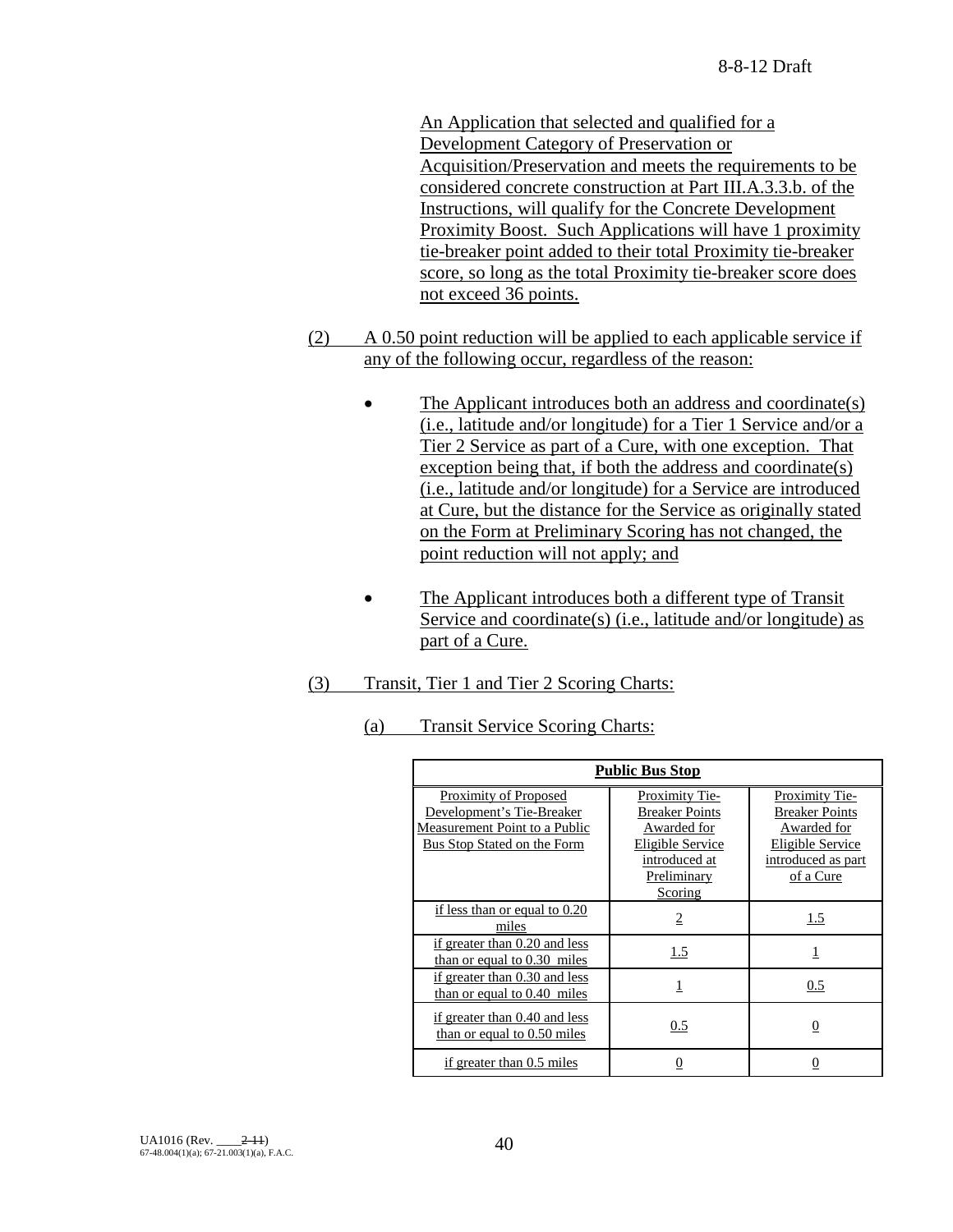| Public Rail Station, Public Bus Transfer Stop, or<br><b>Public Bus Rapid Transit Stop</b>                                                                                                       |                                                                                                                              |                                                                                                                      |  |
|-------------------------------------------------------------------------------------------------------------------------------------------------------------------------------------------------|------------------------------------------------------------------------------------------------------------------------------|----------------------------------------------------------------------------------------------------------------------|--|
| Proximity of Proposed<br>Development's Tie-Breaker<br>Measurement Point to Public<br>Rail Station, Public Bus<br><b>Transfer Stop or Public Bus</b><br>Rapid Transit Stop Stated on<br>the Form | Proximity Tie-<br><b>Breaker Points</b><br>Awarded for<br><b>Eligible Service</b><br>introduced at<br>Preliminary<br>Scoring | Proximity Tie-<br><b>Breaker Points</b><br>Awarded for<br><b>Eligible Service</b><br>introduced as<br>part of a Cure |  |
| if less than or equal to $0.25$<br>miles                                                                                                                                                        | <u>6</u>                                                                                                                     | 5.5                                                                                                                  |  |
| if greater than 0.25 and less<br>than or equal to 0.50 miles                                                                                                                                    | <u>5.5</u>                                                                                                                   | $\overline{5}$                                                                                                       |  |
| if greater than 0.50 and less<br>than or equal to .75 miles                                                                                                                                     | $\overline{5}$                                                                                                               | 4.5                                                                                                                  |  |
| if greater than 0.75 and less<br>than or equal to 1.00 miles                                                                                                                                    | 4.5                                                                                                                          | $\overline{4}$                                                                                                       |  |
| if greater than 1.00 and less<br>than or equal to $1.25$ miles                                                                                                                                  | 4                                                                                                                            | 3.5                                                                                                                  |  |
| if greater than 1.25 and less<br>than or equal to 1.50 miles                                                                                                                                    | <u>3.5</u>                                                                                                                   | $\overline{3}$                                                                                                       |  |
| if greater than 1.50 and less<br>than or equal to 1.75 miles                                                                                                                                    | $\overline{3}$                                                                                                               | 2.5                                                                                                                  |  |
| if greater than 1.75 and less<br>than or equal to 2.0 miles                                                                                                                                     | 2.5                                                                                                                          | $\overline{2}$                                                                                                       |  |
| if greater than 2.0 miles                                                                                                                                                                       | 0                                                                                                                            | 0                                                                                                                    |  |

\*An Application that achieves this measurement may be eligible for preference when competing in the TOD Goal, as outlined in the Ranking and Selection Criteria Section.

# (b) Tier 1 Services Scoring Charts:

| <b>Grocery Store and Medical Facility</b>                                                                                                        |                                                                                                                               |                                                                                                                                    |  |
|--------------------------------------------------------------------------------------------------------------------------------------------------|-------------------------------------------------------------------------------------------------------------------------------|------------------------------------------------------------------------------------------------------------------------------------|--|
| <b>Proximity of Proposed</b><br>Development's Tie-<br><b>Breaker Measurement</b><br>Point to eligible Tier 1<br>Service(s) stated on the<br>Form | Proximity Tie-<br><b>Breaker Points</b><br><b>Awarded for Eligible</b><br>Service introduced at<br><b>Preliminary Scoring</b> | <b>Proximity Tie-</b><br><b>Breaker Points</b><br><b>Awarded</b> for<br><b>Eligible Service</b><br>introduced as part<br>of a Cure |  |
| if less than or equal to<br>$0.25$ miles                                                                                                         | $\overline{4}$                                                                                                                | 3.5                                                                                                                                |  |
| if greater than 0.25 and<br>less than or equal to $0.50$<br>miles                                                                                | 3.5                                                                                                                           | 3                                                                                                                                  |  |
| if greater than 0.50 and<br>less than or equal to $0.75$<br>miles                                                                                | $\overline{3}$                                                                                                                | 2.5                                                                                                                                |  |
| if greater than0.75 and<br>less than or equal to 1.00<br>miles                                                                                   | 2.5                                                                                                                           | $\overline{2}$                                                                                                                     |  |
| if greater than 1.00 and<br>less than or equal to 1.25<br>miles                                                                                  | $\overline{2}$                                                                                                                | 1.5                                                                                                                                |  |
| if greater than 1.25 and<br>less than or equal to 1.50<br>miles                                                                                  | 1.5                                                                                                                           | 1                                                                                                                                  |  |
| if greater than 1.50 and<br>less than or equal to 1.75<br>miles                                                                                  |                                                                                                                               | 0.5                                                                                                                                |  |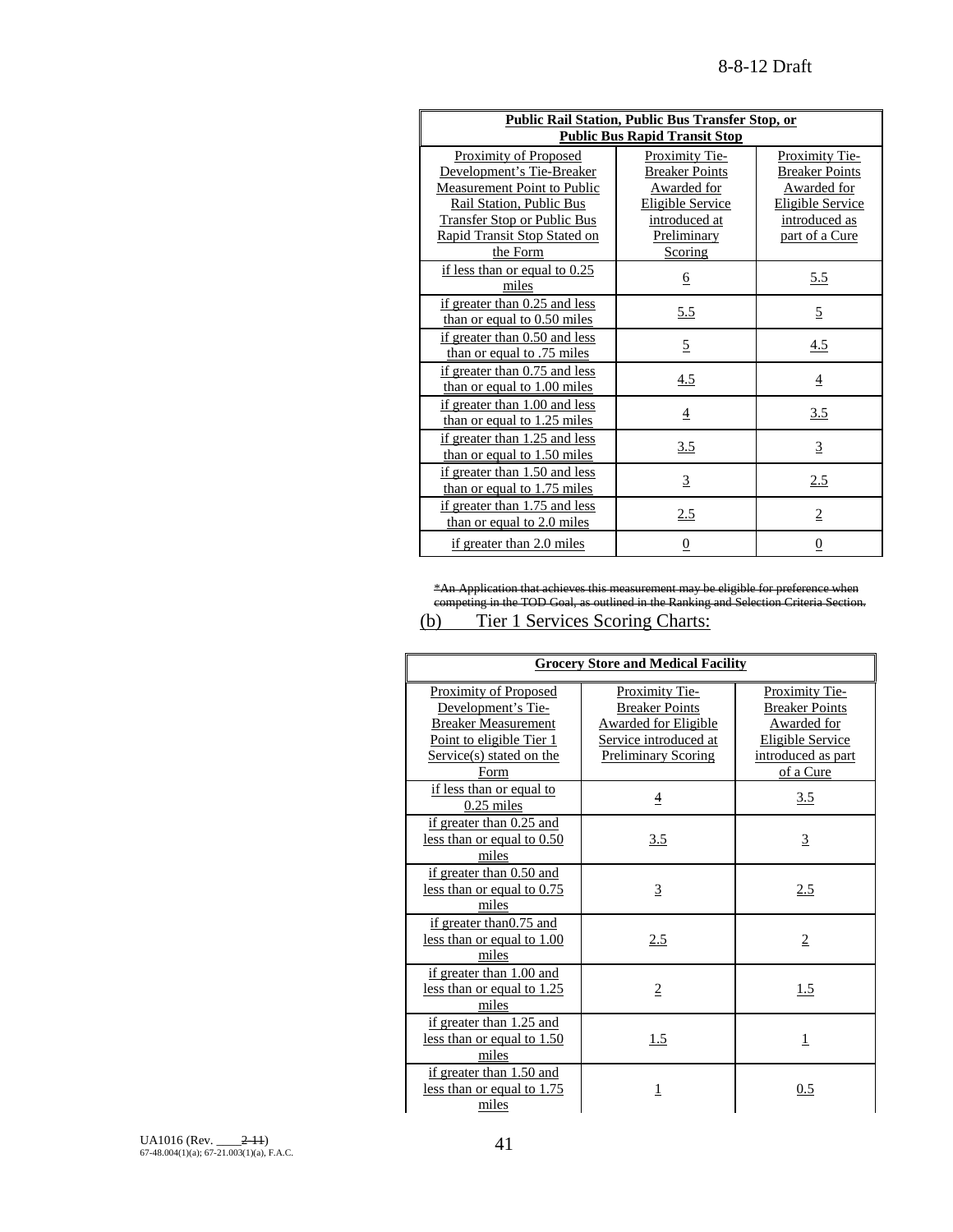| if greater than 1.75 and<br>less than or equal to 2.00<br>miles |  |
|-----------------------------------------------------------------|--|
| if greater than 2.00 miles                                      |  |

| <b>Public School</b>                                                                                                                    |                                                                                                                        |                                                                                                 |  |
|-----------------------------------------------------------------------------------------------------------------------------------------|------------------------------------------------------------------------------------------------------------------------|-------------------------------------------------------------------------------------------------|--|
| Proximity of<br>Proposed<br>Development's<br>Tie-Breaker<br>Measurement<br>Point to eligible<br>Tier 1 Service(s)<br>stated on the Form | Proximity Tie-<br><b>Breaker Points</b><br>Awarded for Eligible<br>Service introduced at<br><b>Preliminary Scoring</b> | Proximity Tie-Breaker<br>Points Awarded for<br>Eligible Service introduced<br>as part of a Cure |  |
| if less than or<br>equal to $0.50$<br>miles                                                                                             | 4                                                                                                                      | 3.5                                                                                             |  |
| if greater than<br>0.50 and less than<br>or equal to 1.00<br>miles                                                                      | 3                                                                                                                      | 2.5                                                                                             |  |
| if greater than<br>1.00 and less than<br>or equal to 1.50<br>miles                                                                      | $\overline{2}$                                                                                                         | 1.5                                                                                             |  |
| if greater than<br>1.50 and less than<br>or equal to 2.00<br>miles                                                                      | 1                                                                                                                      | 0.5                                                                                             |  |
| if greater than<br>2.00 miles                                                                                                           | 0                                                                                                                      | 0                                                                                               |  |

| <b>Senior Center</b>                                                                                                               |                                                                                                                       |                                                                                                            |  |  |
|------------------------------------------------------------------------------------------------------------------------------------|-----------------------------------------------------------------------------------------------------------------------|------------------------------------------------------------------------------------------------------------|--|--|
| <b>Proximity of Proposed</b><br>Development's Tie-Breaker<br>Measurement Point to the<br>eligible Senior Center stated<br>the Form | Proximity Tie-<br><b>Breaker Points</b><br>Awarded for<br>Eligible Service<br>introduced at<br>Preliminary<br>Scoring | Proximity Tie-<br><b>Breaker Points</b><br>Awarded for Eligible<br>Service introduced as<br>part of a Cure |  |  |
| if greater than 0 and less<br>than or equal to $1.00$ mile                                                                         | $\overline{4}$                                                                                                        | 3.5                                                                                                        |  |  |
| if greater than 1.00 and less<br>than or equal to 2.00 miles                                                                       | $\overline{3}$                                                                                                        | 2.5                                                                                                        |  |  |
| if greater than 2.00 and less<br>than or equal to 3.00 miles                                                                       | 2                                                                                                                     | 1.5                                                                                                        |  |  |
| if greater than 3.00 and less<br>than or equal to 4.00 miles                                                                       |                                                                                                                       | $0.5\,$                                                                                                    |  |  |
| if greater than 4.0 miles                                                                                                          | 0                                                                                                                     | 0                                                                                                          |  |  |

(c) Tier 2 Services Scoring Charts:

**Public Park, Community Center, Pharmacy and Public Library**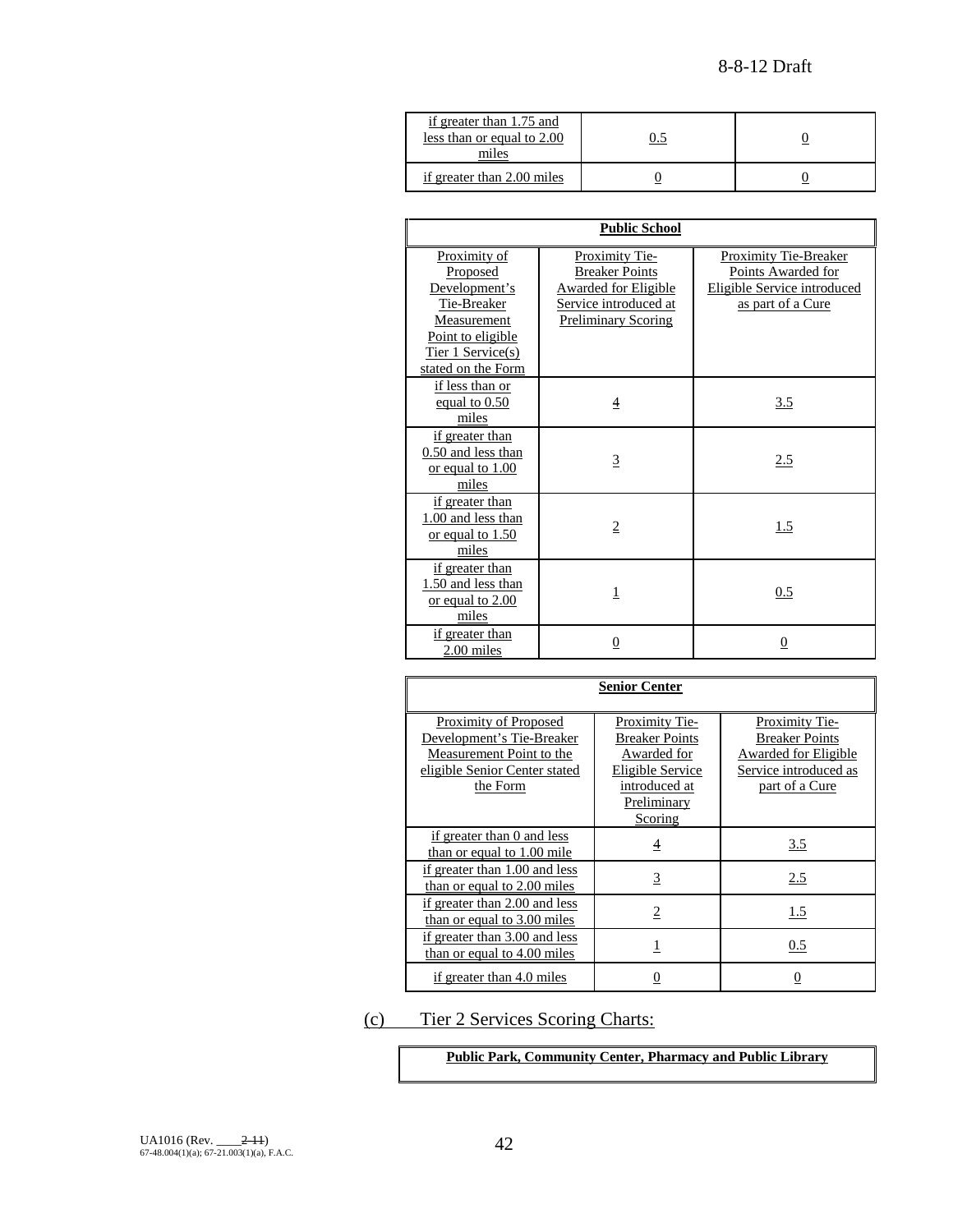| Proximity of Proposed<br>Development's Tie-Breaker<br>Measurement Point to<br>eligible Tier 2 Service(s)<br>stated on Form | Proximity Tie-<br><b>Breaker Points</b><br>Awarded for<br><b>Eligible Service</b><br>introduced at<br>Preliminary<br>Scoring | <b>Proximity Tie-Breaker</b><br>Points Awarded for<br><b>Eligible Service</b><br>introduced as part of a<br>Cure |
|----------------------------------------------------------------------------------------------------------------------------|------------------------------------------------------------------------------------------------------------------------------|------------------------------------------------------------------------------------------------------------------|
| if less than or equal to $0.25$<br>miles                                                                                   | $\overline{2}$                                                                                                               | 1.5                                                                                                              |
| if greater than 0.25 and less<br>than or equal to $0.50$ miles                                                             | <u>1.75</u>                                                                                                                  | 1.25                                                                                                             |
| if greater than 0.50 and less<br>than or equal to $0.75$ miles                                                             | 1.5                                                                                                                          | 1                                                                                                                |
| if greater than 0.75 and less<br>than or equal to 1.00 miles                                                               | <u>1.25</u>                                                                                                                  | 0.75                                                                                                             |
| if greater than 1.00 and less<br>than or equal to 1.25 miles                                                               | 1                                                                                                                            | 0.50                                                                                                             |
| if greater than 1.25 and less<br>than or equal to 1.50 miles                                                               | 0.75                                                                                                                         | 0.25                                                                                                             |
| if greater than 1.50 and less<br>than or equal to 1.75 miles                                                               | 0.50                                                                                                                         | $\overline{0}$                                                                                                   |
| if greater than 1.75 and less<br>than or equal to 2.00 miles                                                               | 0.25                                                                                                                         | $\overline{0}$                                                                                                   |
| if greater than 2.00 miles                                                                                                 | $\overline{0}$                                                                                                               | $\overline{0}$                                                                                                   |

- c. Proximity to the closest Development latitude and longitude coordinates identified on the List. (Maximum 10 proximity tie-breaker points):
	- (1) Applications will automatically receive 10 proximity tie-breaker points for this section of the Universal Application if at least one of the following criteria is met:
		- (a) An Application that selected and qualified at Part III.D. for the Homeless Demographic Commitment and the proposed Development either (i) does not qualify as an LDA Development at Part III.E.1.b.(1), or (ii) qualifies as an LDA Development AND is located outside any 5-mile circle listed on the LDA chart for the applicable county, or (iii) qualifies as an LDA Development AND is located within any 5-mile circle listed on the LDA chart for the applicable county AND is classified as RA Level 1 or RA Level 2\*.
		- (b) An Application that selected and qualified for the Rehabilitation or Acquisition and Rehabilitation Development Category at Part III.A.3.a. and the proposed Development (i) involves the Rehabilitation of an existing, occupied residential rental property in operation as of the Application Deadline, and (ii) does not qualify as an LDA Development at Part III.E.1.b.(1), and (iii) is classified as RA Level 1, 2, 3, or 4\*.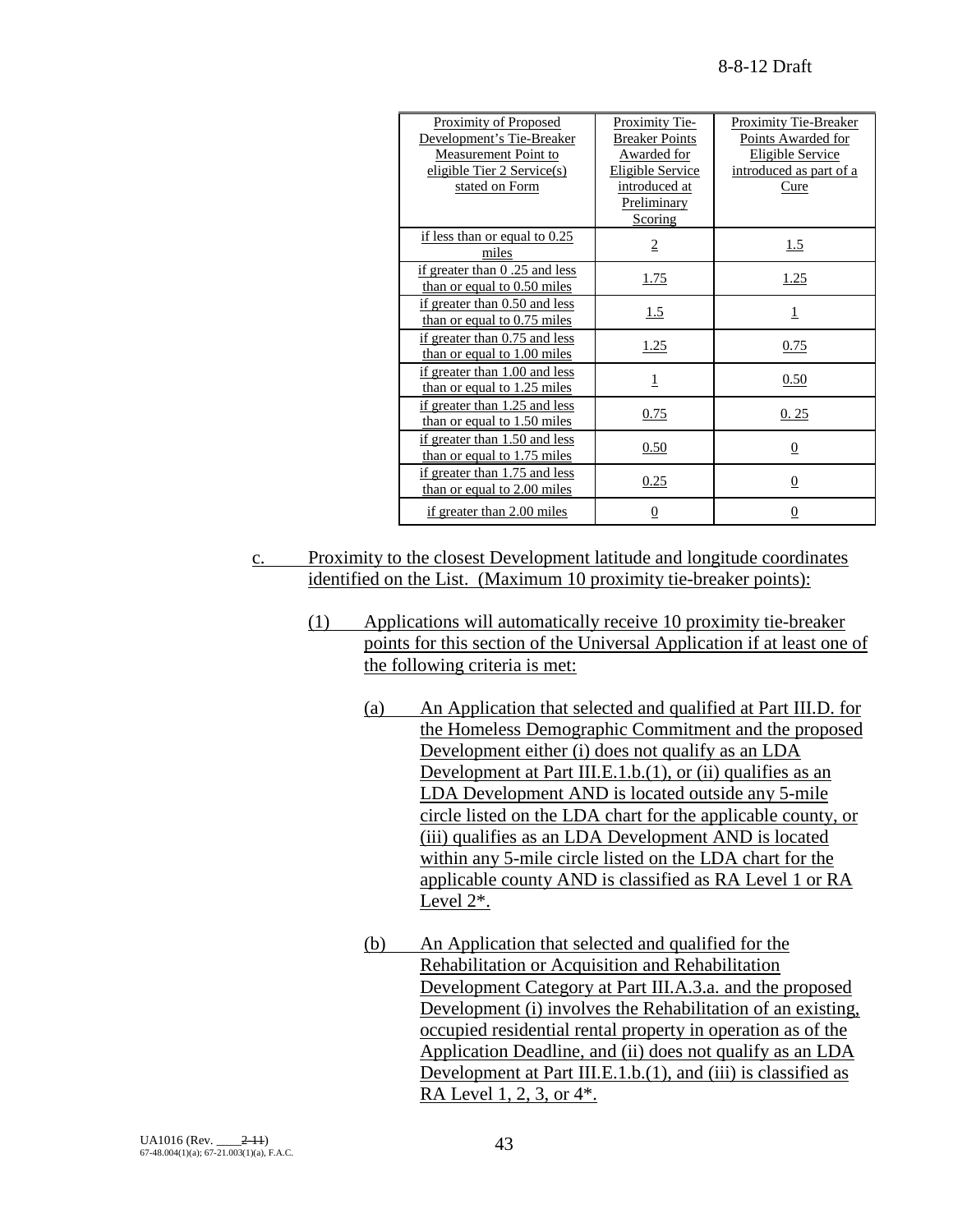- (c) An Application that selected and qualified for the Preservation or Acquisition and Preservation Development Category at Part III.A.3.a. where (i) the proposed Development qualifies as an LDA Development at Part III.E.1.b.(1) and (ii) is classified as RA Level 1 or RA Level 2\*.
- (d) An Application that selected and qualified for the Preservation, Acquisition and Preservation, Redevelopment, or Acquisition and Redevelopment Development Category at Part III.A.3.a. and (i) the proposed Development does not qualify as an LDA Development at Part III.E.1.b.(1) and (ii) is classified as RA Level 1, 2, 3, or 4\*.
- \* RA Levels are described in Part III.A.3.a. above.

If the Application meets at least one of the above criteria for automatic proximity tie-breaker points, to be eligible for the automatic points the Applicant must check one of the appropriate stated criteria at Part III.A.10.b.(1) through (4) in the Application. If the Application does not qualify for automatic proximity tiebreaker points, the Applicant should indicate it does not meet the criteria by checking Part III.A.10.b.(5) in the Application.

- (2) If the Application is not eligible for automatic 10 proximity tiebreaker points, in order to determine whether the proposed Development's Tie-Breaker Measurement Point meets the criteria for a distance of within 1.25 miles, 2.5 miles or 5 miles of a Development on the List serving the same demographic group, the Applicant, using Street Atlas USA 2012, should follow the steps outlined below. For purposes of this provision, same demographic refers to Family demographic, Homeless demographic, Farmworker/Commercial Fishing Worker demographic, Elderly non-ALF demographic and Elderly ALF demographic.
	- (a) Select the "Advanced" search button on the "Find" tab, to the right of the "Advanced" button select "Latitude/ Longitude" from the drop down menu under "Find:", check the "MapTags" box, enter the latitude and longitude coordinates for the proposed Development's Tie-Breaker Measurement Point in the appropriate blanks to the right and then click the "Search" button. A "MapTag" with the entered coordinates will then appear in the appropriate location.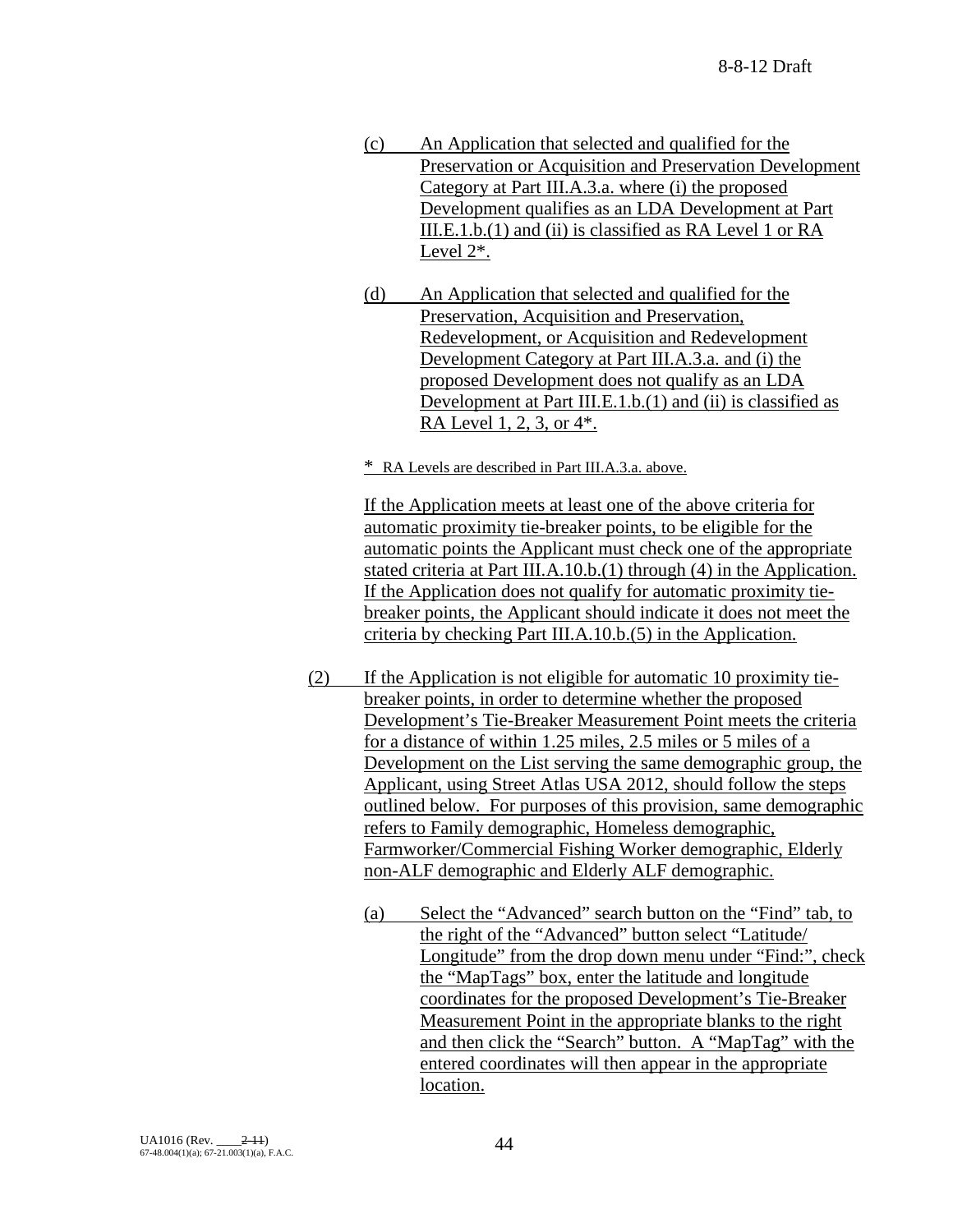- (b) For each Development on the List that serves the same demographic group as the proposed Development which is in proximity to the proposed Development's Tie-Breaker Measurement Point, repeat the steps stated above to display MapTags for the Development(s). For those Developments on the List that have more than one set of latitude and longitude coordinates, the Corporation will use the coordinates that represents the closest location to the proposed Development's Tie-Breaker Measurement Point as the location of the Development from the List for the purposes of awarding proximity tie-breaker points.
- (c) Select the "Draw" tab. Under "Tools", select the circle or, if there is no circle, click and hold the left mouse button and this will provide several shape options, one of which is a circle. To the right, use the thinnest line possible, select "None" as the fill color for the circle and choose a color such as black for the outline. Enter the latitude and longitude coordinates for the proposed Development's Tie-Breaker Measurement Point in the space provided, and then enter, as appropriate, 1.25, 2.5 or 5 miles for the radius. Upon selecting the "Apply" button, the software will draw a circle, with the radius entered, around the Tie-Breaker Measurement Point.
- (d) If the tip of any of the MapTags entered for the Developments on the List are within the drawn circle or, when the map is zoomed in as far as possible, if the tip of any of the entered MapTags appears to the naked eye to be on the drawn line of the circle, the Applicant can conclude that the Tie-Breaker Measurement Point is within whatever the distance entered for the radius of the circle of a Development from the List. The tip of a MapTag is the point of the MapTag that denotes the actual location of what the MapTag represents.

For purposes of the following, a proposed Development qualifies as an LDA Development if it meets the provisions described in Part III.E.1.b.(1) of these instructions.

Proximity tie-breaker points for the proximity of a Development's Tie-Breaker Measurement Point to Developments on the List that have the same demographic group will be awarded according to the following: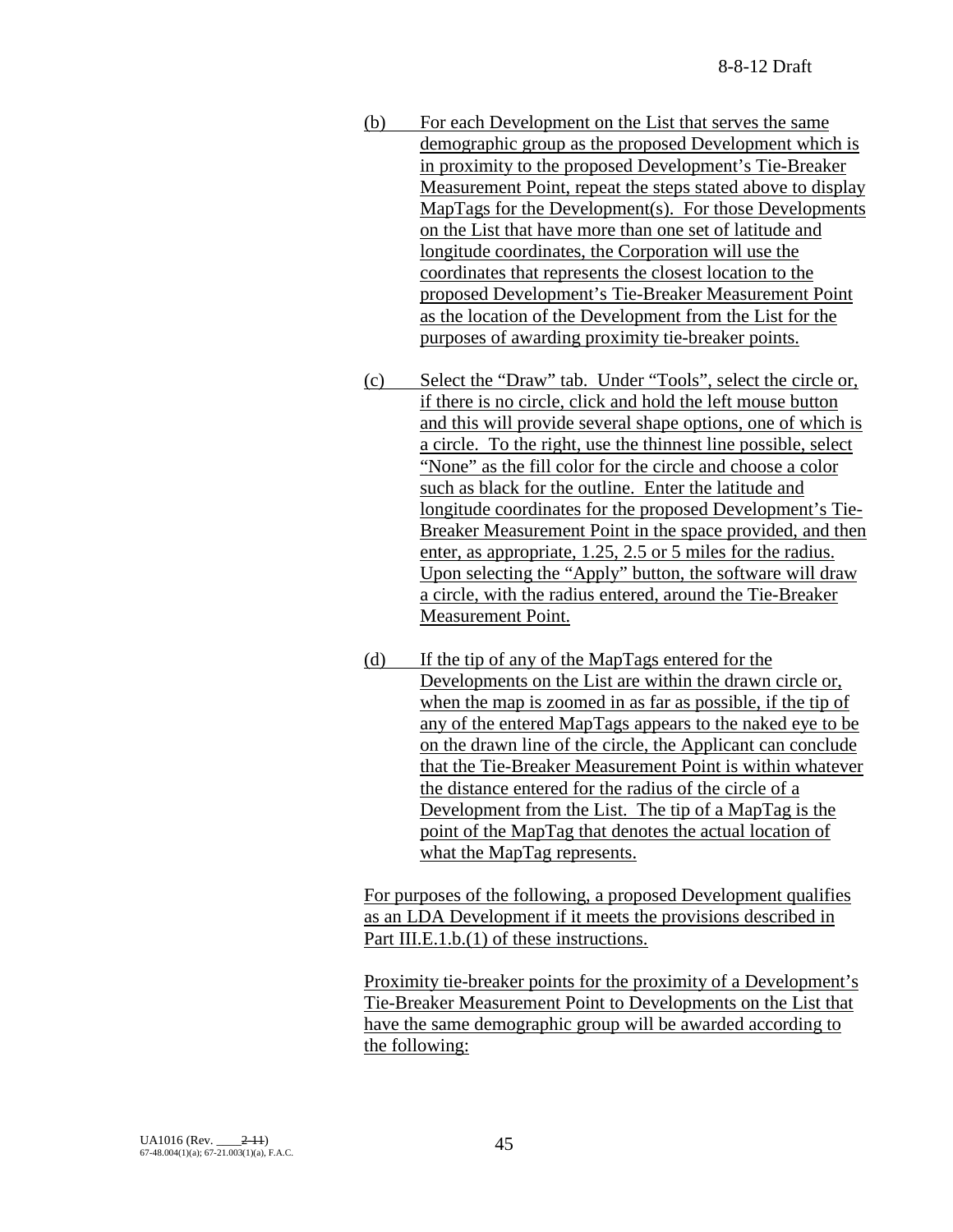- Column A, based on the proximity of the proposed Development to Developments on the List if the proposed Development qualifies as an LDA Development.
- Column B, based on the proximity of the proposed Development to Developments on the List which consist of 31 total units or more if the proposed Development does not qualify as an LDA Development.
- Column C, based on the proximity of the proposed Development to Developments on the List which consist of 30 total units or less if the proposed Development does not qualify as an LDA Development.

If the location of a proposed Development is such that both Columns B and C would apply, the Application will be awarded points based on either Column B or Column C, whichever is the lesser point value.

| Column A              | Column B              | Column C            | Proximity      |
|-----------------------|-----------------------|---------------------|----------------|
|                       |                       |                     | Tie-Breaker    |
|                       |                       |                     | Points         |
| Less than or equal to | Less than or equal to | Less than or equal  |                |
| 1.0 mile              | $0.5$ mile            | to $0.25$ mile      | $\overline{0}$ |
| Greater than 1.0 and  | Greater than 0.5 and  | Greater than 0.25   |                |
| less than or equal to | less than or equal to | and less than or    | $\overline{2}$ |
| 2.0 mile              | 1.0 mile              | equal to 0.5 mile   |                |
| Greater than 2.0 and  | Greater than 1.0 and  | Greater than.50     |                |
| less than or equal to | less than or equal to | and less than or    | $\overline{4}$ |
| 3.0 miles             | 1.5 miles             | equal to 0.75 miles |                |
| Greater than 3.0 and  | Greater than 1.5 and  | Greater than 0.75   |                |
| less than or equal to | less than or equal to | and less than or    | 6              |
| 4.0 miles             | 2.0 miles             | equal to 1.0 miles  |                |
| Greater than 4.0 and  | Greater than 2.0 and  | Greater than 1.0    |                |
| less than or equal to | less than or equal to | and less than or    | 8              |
| 5.0 miles             | 2.5 miles             | equal to 1.25 miles |                |
| Greater than 5.0      | Greater than 2.5      | Greater than 1.25   | 10             |
| miles                 | miles                 | miles               |                |

An Application will be awarded proximity tie-breaker points based on its proposed Development's Tie-Breaker Measurement Point proximity to the latitude and longitude coordinates of the Developments on the List that serve the same demographic group.

- (3) The Applicant's total proximity score, comprised of the Applicant's Transit Score, Tier 1 Service Score, Tier 2 Service Score, points earned in c. above and inclusive of any boosts earned in section 2.b.(1) above, will be used to assign Proximity Levels. Minimum proximity score requirements and Proximity Levels are described in more detail in the Ranking and Selection Criteria section of these Instructions.
- d. Challenging Proximity Scoring: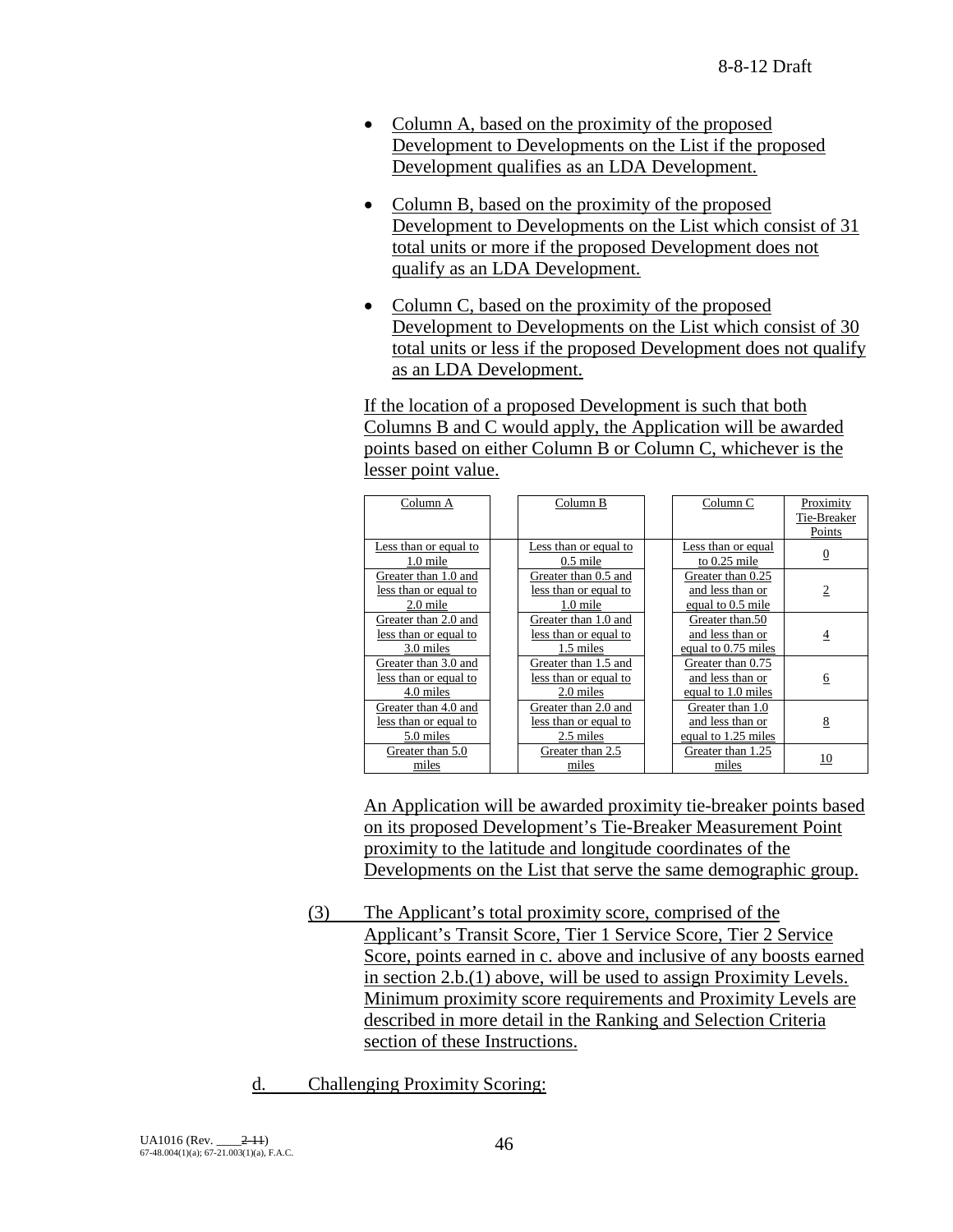(1) Challenging Distance between the Tie-Breaker Measurement Point and a Service, but not the latitude or longitude coordinates provided for the Tie-Breaker Measurement Point or Services

> An Applicant that wishes to notify the Corporation, through a NOPSE or NOAD, of inaccurate distances between the latitude and longitude coordinates for a service and the Tie-Breaker Measurement Point must at a minimum provide a certification from a Florida licensed surveyor, not related to any party of the Applicant or the Developer submitting the NOPSE or NOAD, which states: (i) the name of the Development in question; and (ii) the correct number of miles (rounded up to the nearest hundredth of a mile) it is from the latitude and longitude coordinates for the service to the Tie-Breaker Measurement Point. The surveyor's certification must be signed and dated by the surveyor under oath and must be a document separate from the Form. The Corporation will determine whether this information will cause a change in the score of the challenged Application.

(2) Challenging Distance between the Tie-Breaker Measurement Point and a Service, as well as the latitude and/or longitude coordinates provided for the Tie-Breaker Measurement Point and/or Services

> An Applicant that wishes to notify the Corporation, through a NOPSE or NOAD, of inaccurate distances between the latitude and longitude coordinates for a service and the Tie-Breaker Measurement Point as well as the latitude and/or longitude coordinates provided for the Tie-Breaker Measurement Point and/or Services provided by another Applicant must at a minimum provide a certification from a Florida licensed surveyor, not related to any party of the Applicant or the Developer submitting the NOPSE or NOAD, which states: (i) the name of the Development in question; (ii) the correct number of miles (rounded up to the nearest hundredth of a mile) it is from the latitude and longitude coordinates for the service to the Tie-Breaker Measurement Point; (iii) that the provided latitude and longitude coordinates for the Tie-Breaker Measurement Point or a specified service do not represent a point that was obtained by the method described in Part III.A.10.a.(2)(d) above; and (iv) the latitude and longitude coordinates that were obtained by the method described Part III.A.10.a.(2)(d) above that provide the most proximity tie-breaker points that the Applicant could have received for the service. The latitude and longitude coordinates should be stated in degrees, minutes and seconds truncated after one decimal place. If the seconds are not stated to one decimal place, the Corporation will utilize "0" for the missing decimal. The surveyor's certification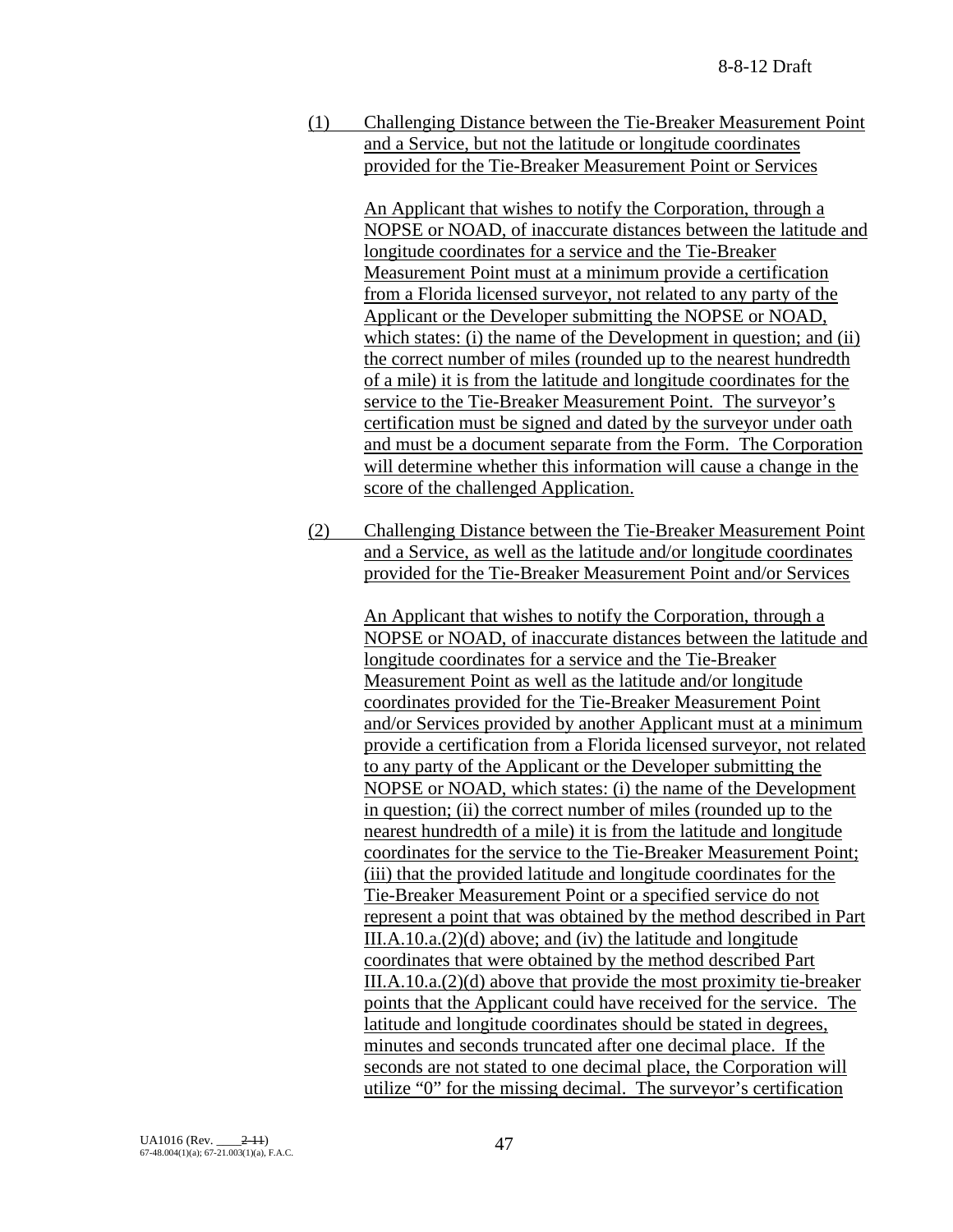must be signed and dated by the surveyor under oath and must be a document separate from the Form. Also, if challenging the latitude and longitude coordinates of a service, the surveyor must provide a sketch of the service, which does not have to be to scale, showing: the exterior walls of the building sheltering the service, if applicable, the latitude and longitude coordinates provided in the Form and the public entrances they represent, and identifying the location of the alleged inaccurate latitude and longitude coordinates for the service provided in the Application or in an Applicant's cure. The Corporation will determine whether this information will cause a change in the score of the challenged Application.

(3) Challenging the Eligibility of a Service

An Applicant that wishes to challenge whether a service meets the definition outlined in Part III.A.10.a.(2) above may submit a NOPSE and/or NOAD pursuant to subsections 67-48.004(4) and 67-48.004(7), F.A.C.

10. Applications Requesting Competitive HC:

Proximity tie-breaker points may be awarded to an Application for the proximity of the Development's Tie-Breaker Measurement Point to:

- eligible Transit, Tier 1 and Tier 2 services; and
- Latitude and longitude coordinates of properties identified on the 2013 2011 FHFC Development Proximity List (the List) serving the same demographic group as the proposed Development. The List, effective 9-27-10, is incorporated by reference and is available on the Corporation's Website under the 2013 2011 Universal Application link labeled Related References and Links.

NOTE: Applications that achieve a total Proximity Tie-Breaker Score of less than 20 points will only be considered for funding under the applicable circumstances outlined in Section 6. of the Ranking and Selection Criteria section of the Instructions.

- a. In order for all Applications to be eligible for proximity tie-breaker points other than those awarded based on Part III.A.10.b.(1) below, the Applicant must submit a properly completed and executed Surveyor Certification for Competitive HC Applications form, provided behind a tab labeled "**Exhibit 25**," which includes the Tie-Breaker Measurement Point and services information requested below:
	- (1) Tie-Breaker Measurement Point: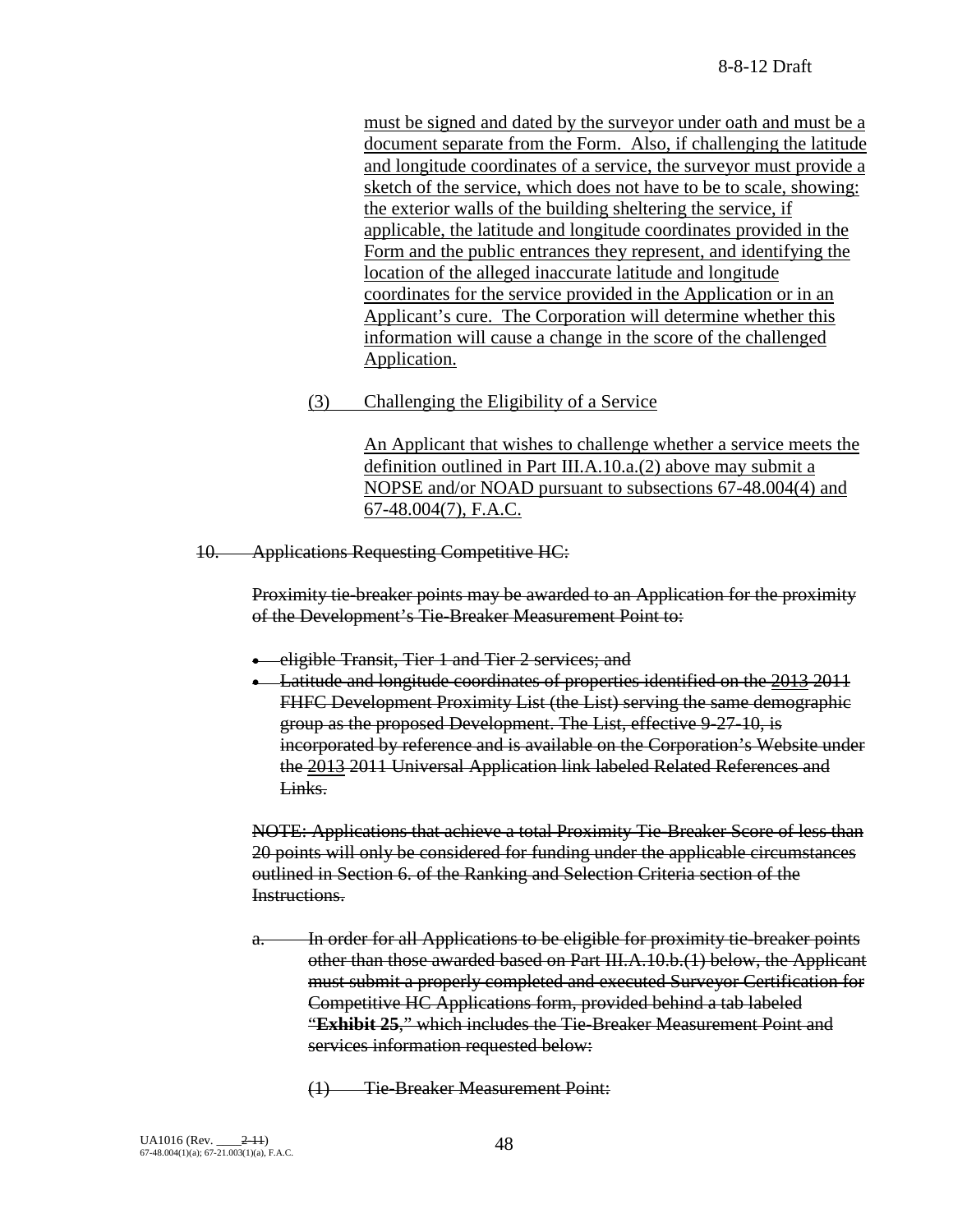To determine proximity, the Applicant must first identify a Tie-Breaker Measurement Point on the proposed Development site and provide the latitude and longitude coordinates determined in degrees, minutes and seconds, with the degrees and minutes stated as whole numbers and the seconds truncated after one decimal place. If the degrees and minutes are not stated as whole numbers and the seconds are not truncated after one decimal place, the latitude and longitude coordinates will not be considered. The Application may, however, still be eligible for automatic points as outlined in Part III.A.10.b.(1) of the Application Instructions.

(2) Proximity to services:

(a) Transit Services

Applicants may select one (1) of the following four (4) Transit Services on which to base the Applicant's Transit Score. If the Applicant provides information for more than 1 Transit Service or more than 1 of each type of Transit Service, the Applicant will not receive any proximity tiebreaker points for the Transit Service Score. (For example, Applicants are limited to selecting one Public Bus Transfer Stop, even though there may be another Public Bus Transfer Stop nearby. If the Applicant provides information for two Public Bus Transfer Stops, the Applicant will not receive any proximity tie-breaker points for either of the Public Bus Transfer Stops.) The eligible Transit Services are defined below:

(i) Public Bus Stop (Maximum 2 Points)

For purposes of proximity tie-breaker points, a Public Bus Transfer Stop means a fixed location at which passengers may access one or two routes of public transportation via buses. The Public Bus Stop must service at least one bus route with scheduled stops at least hourly during the times of 7am to 9am and also during the times of 4pm to 6pm Monday through Friday, excluding holidays, on a year-round basis. Bus routes must be established or approved by a Local Government department that manages public transportation. Buses that travel between states will not be considered.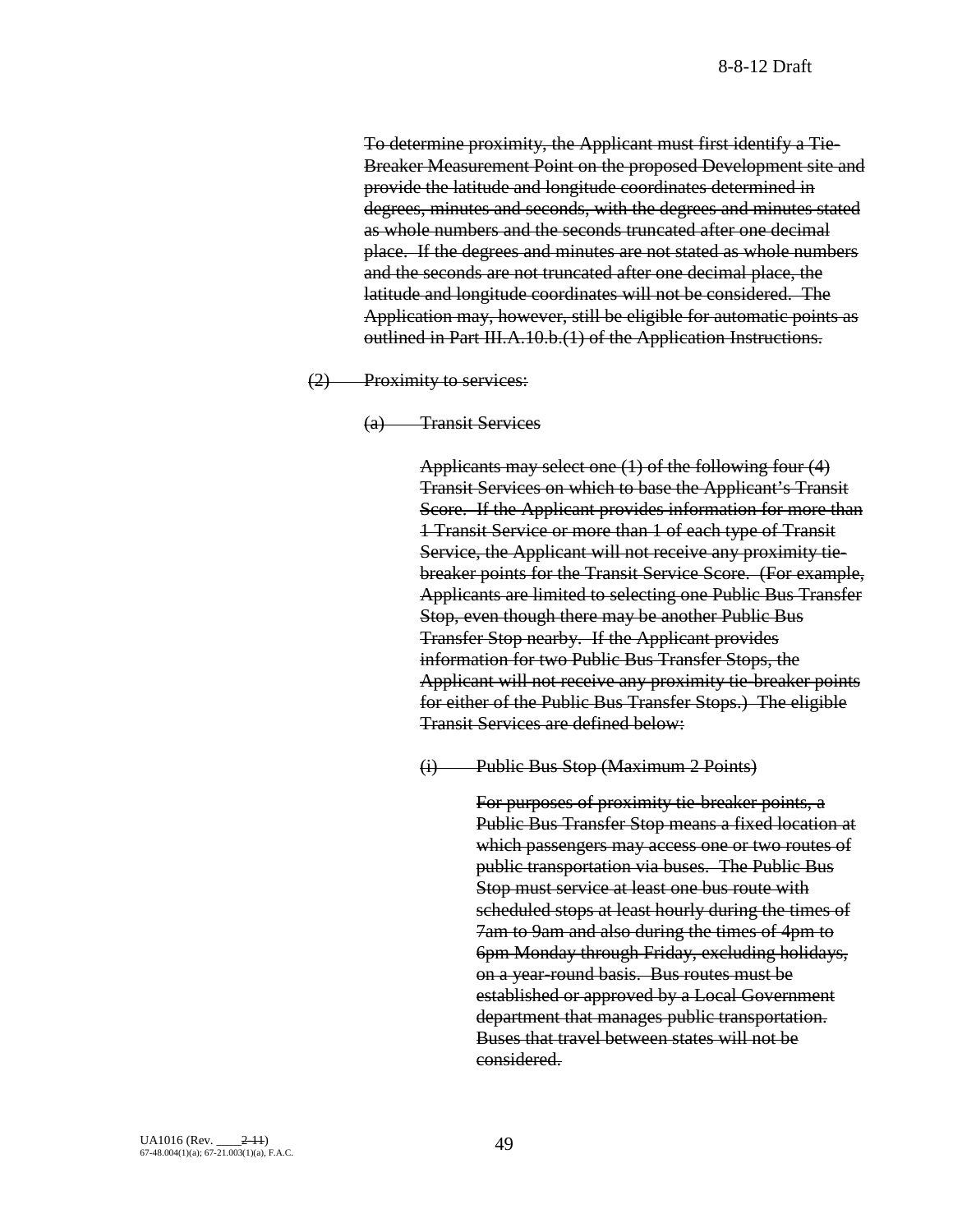| Proximity of Proposed Development's<br><b>Tie-Breaker Measurement Point to a</b><br>Public Bus Stop Stated on the Surveyor<br>Certification for Competitive HC<br>Applications form | Proximity<br>Tie-<br><b>Breaker</b><br>Points<br>Awarded |
|-------------------------------------------------------------------------------------------------------------------------------------------------------------------------------------|----------------------------------------------------------|
| if less than or equal to $0.2$ miles                                                                                                                                                |                                                          |
| if greater than 0.2 and less than or equal<br>to $0.3$ miles                                                                                                                        | 15                                                       |
| if greater than 0.3 and less than or equal<br>to $0.4$ miles                                                                                                                        |                                                          |
| if greater than 0.4 and less than or equal<br>to $0.5$ miles                                                                                                                        | -5                                                       |
| if greater than 0.5 miles                                                                                                                                                           |                                                          |

Proximity tie-breaker points for Public Bus Stop will be awarded as follows:

#### or

## (ii) Public Bus Transfer Stop (Maximum 6 Points)

For purposes of proximity tie-breaker points, a Public Bus Transfer Stop means a fixed location at which passengers may access at least three routes of public transportation via buses. Each route must have a scheduled stop at the Public Bus Transfer Stop at least hourly during the times of 7am to 9am and also during the times of 4pm to 6pm Monday through Friday, excluding holidays, on a year-round basis. This would include both bus stations (i.e. hubs) and bus stops with multiple routes. Bus routes must be established or approved by a Local Government department that manages public transportation. Buses that travel between states will not be considered.

#### or

#### (iii) Public Bus Rapid Transit Stop (Maximum 6 Points)

For purposes of proximity tie-breaker points, a Public Bus Rapid Transit Stop means a fixed location at which passengers may access public transportation via bus. The Public Bus Rapid Transit Stop must service at least one bus that travels at some point during the route in either a lane or corridor that is exclusively used by buses and the Public Bus Rapid Transit Stop must service at least one route that has scheduled stops at the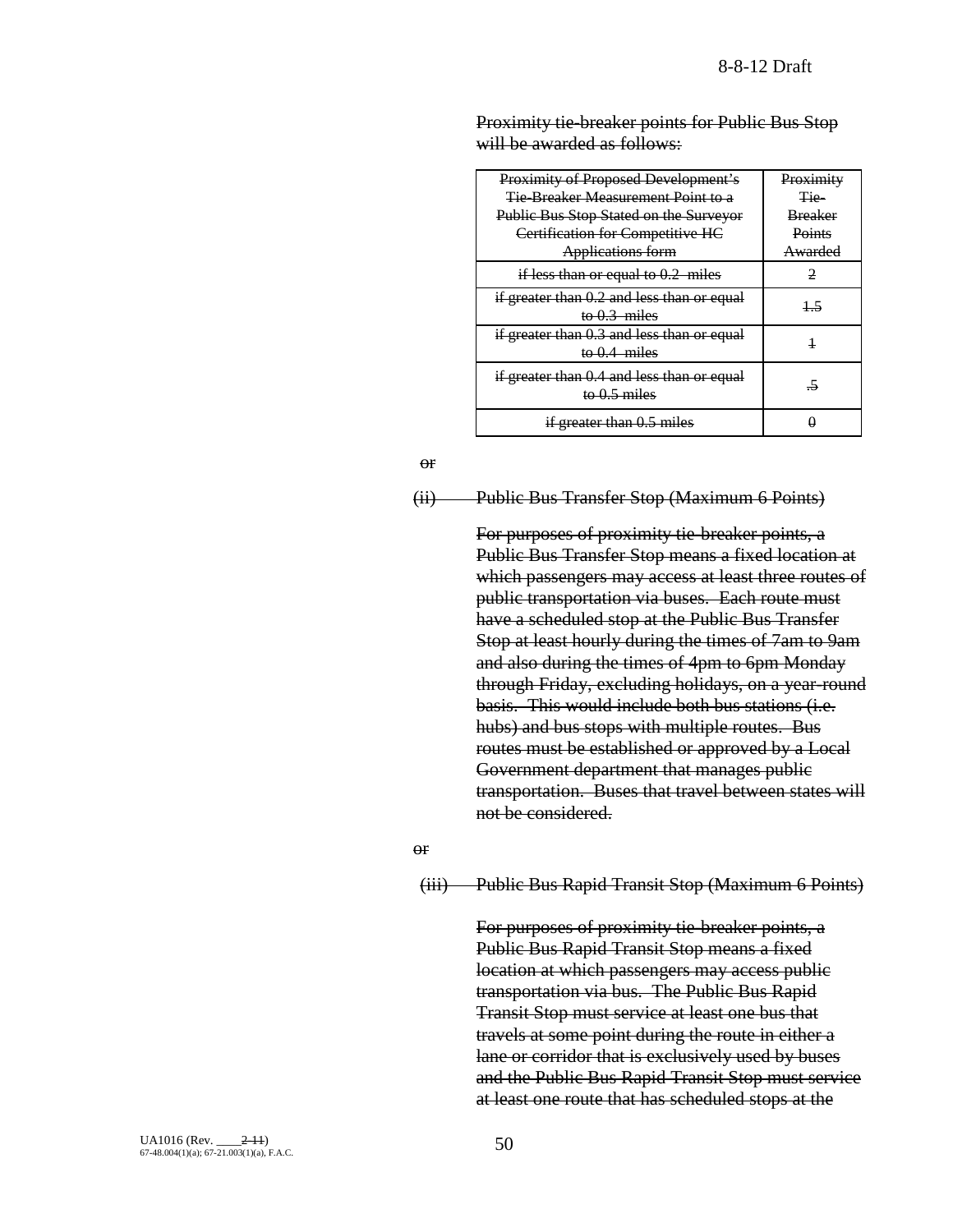Public Bus Rapid Transit Stop at least every 20 minutes during the times of 7am to 9am and also during the times of 4pm to 6pm Monday through Friday, excluding holidays, on a year-round basis.

Proximity tie-breaker points for the Public Bus Rapid Transit Stop and Public Bus Transfer Stop will be awarded as follows:

| Proximity of Proposed Development's Tie-               | Proximity      |
|--------------------------------------------------------|----------------|
| <b>Breaker Measurement Point to Public Bus</b>         | <del>Tie</del> |
| <b>Transfer Stop or Public Bus Rapid Transit Stop</b>  | <b>Breaker</b> |
| Stated on the Surveyor Certification for               | Points         |
| Competitive HC Applications form                       | Awarded        |
| if less than or equal to .25 miles                     | 6              |
| if greater than .25 and less than or equal to .5       | 5.5            |
| miles                                                  |                |
| if greater than .5 and less than or equal to .75       | 5              |
| miles                                                  |                |
| if greater than $.75$ and less than or equal to $1.0$  |                |
| miles                                                  | 4.5            |
| if greater than $1.0$ and less than or equal to $1.25$ | 4              |
| miles                                                  |                |
| if greater than $1.25$ and less than or equal to $1.5$ | 3.5            |
| miles                                                  |                |
| if greater than $1.5$ and less than or equal to $1.75$ |                |
| miles                                                  | 3              |
| if greater than $1.75$ and less than or equal to $2.0$ |                |
| miles                                                  | 2.5            |
| if greater than 2.0 miles                              | A              |

or

(iv) Public Rail Station (Maximum 7 Points)

For purposes of proximity tie-breaker points, a Public Rail Station means a fixed location provided by a public transportation entity at which passengers may access the scheduled public rail transportation on a year-round basis. Only MetroRail located in Miami-Dade County, TriRail located in Miami-Dade, Broward and Palm Beach Counties, and SunRail located in Orange, Seminole and Volusia Counties will be eligible for this service.

Proximity of Proposed Development's Tie-Breaker Measurement Point to Public Rail Station Stated on the Surveyor Certification for Competitive HC

**Proximity** Tie-Breaker **Points** Awarded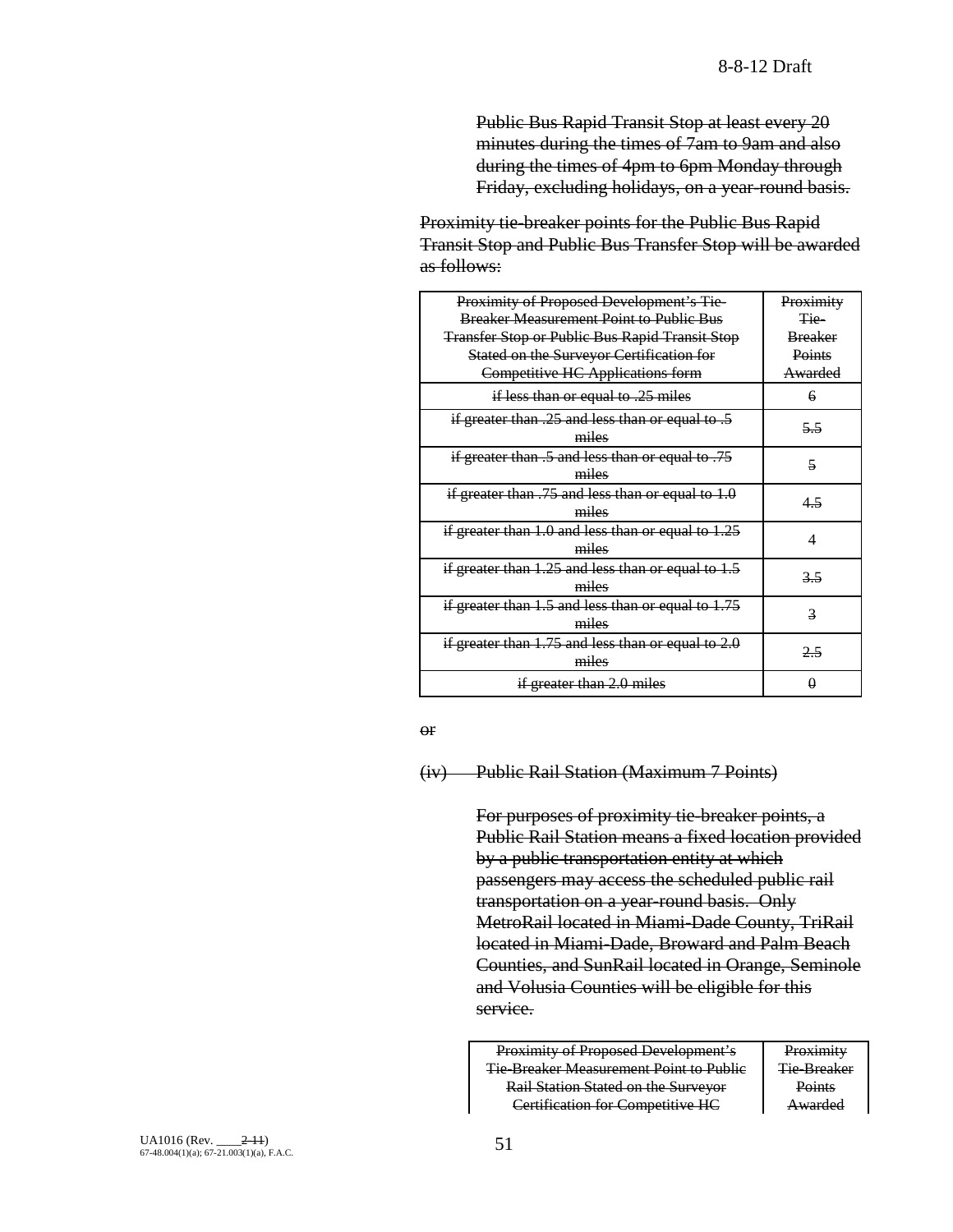| <b>Applications form</b>                                             |     |
|----------------------------------------------------------------------|-----|
|                                                                      |     |
| if less than or equal to .125 miles*                                 |     |
| if greater than .125 miles and less than or<br>equal to .25 miles    |     |
| if greater than .25 and less than or equal to<br>$\frac{5}{2}$ miles | 6.5 |
| if greater than .5 and less than or equal to<br>$.75$ miles          | 6   |
| if greater than .75 and less than or equal to<br>$1.0$ miles         | 55  |
| if greater than 1.0 and less than or equal to<br>$1.25$ miles        | 5   |
| if greater than 1.25 and less than or equal<br>to $1.5$ miles        | 4.5 |
| if greater than 1.5 and less than or equal to<br>$4.75$ miles        | 4   |
| if greater than 1.75 and less than or equal<br>to $2.0$ miles        | 3.5 |
| if greater than 2.0 miles                                            |     |

\*An Application that achieves this measurement may be eligible for preference when competing in the TOD Goal, as outlined in the Ranking and Selection Criteria Section.

(b) Tier 1 Services (Maximum 4 Points for Each Service)

Based on the Applicant's Demographic Commitment at Part III.D. of the Application, Applicants may select three (3) of the following four (4) Tier 1 Services; however, Applicants are limited to one (1) of each type of Tier 1 Service. If the Applicant provides information for more than one (1) of each type of Tier 1 Service, the Tier 1 Service will not be scored and the Applicant will not receive any proximity tie-breaker points for that Tier 1 Service. (For example, Applicants are limited to selecting one Public School, even though there may be another Public School nearby. If the Applicant provides information for two Public Schools, the Applicant will not receive any proximity tie-breaker points for either of the Public Schools.)

An Application that meets the criteria outlined at Part III.A.2.e. of the Instructions; i.e., the Applicant demonstrates that the Application involves a site with an existing Declaration of Trust between a PHA and HUD and selected and qualified for a Development Category of New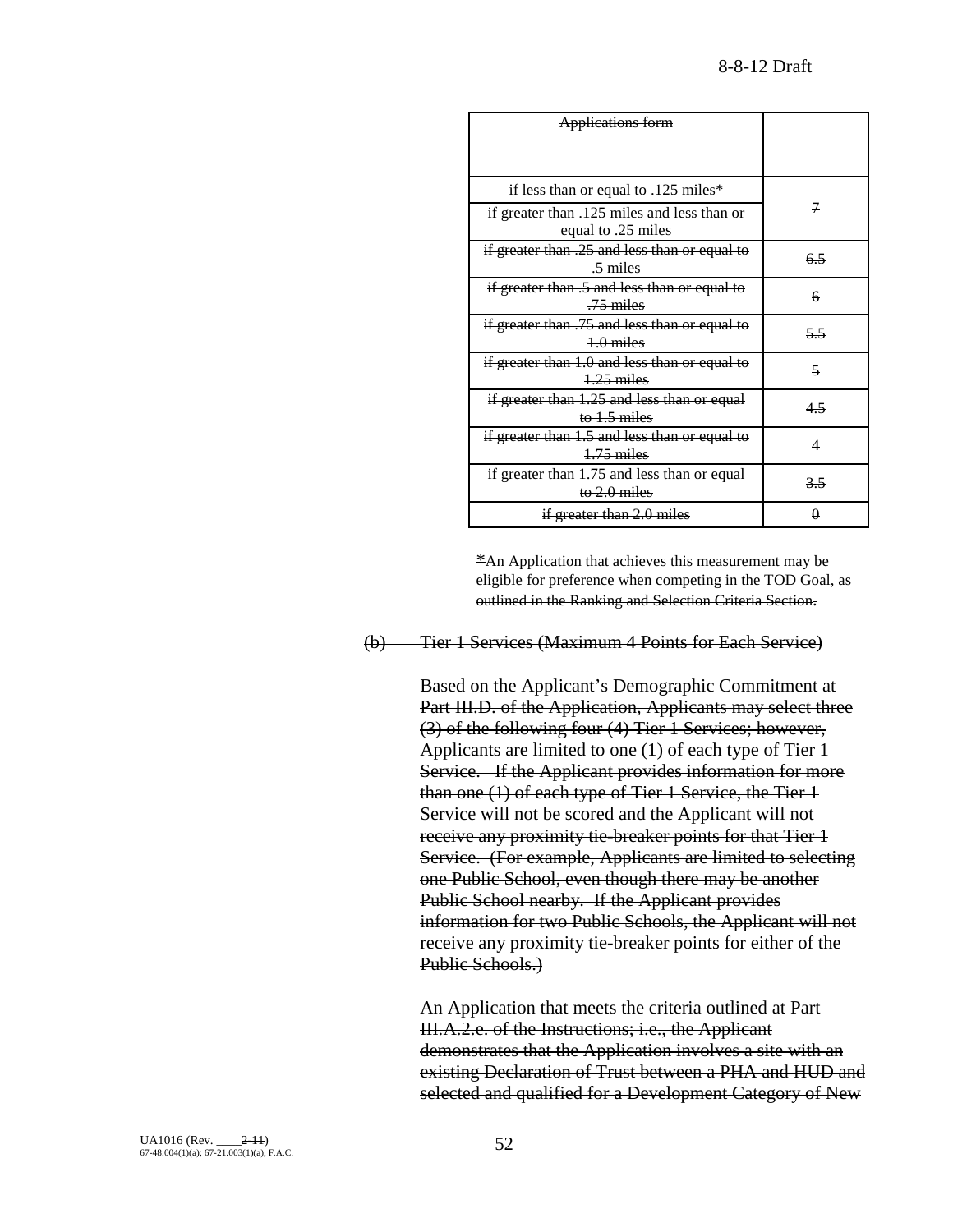Construction, Rehabilitation (with or without Acquisition), or Redevelopment (with or without Acquisition), will be eligible for a Tier 1 Service Score boost. To achieve the Tier 1 Service Score boost, the Applicant's Tier 1 Service Score will be increased by multiplying the Tier 1 Service Score achieved by the Applicant by 1.5, up to the maximum Tier 1 Service Score of 12 points.

The eligible Tier 1 Services are defined below:

- (i) Grocery Store For purposes of proximity tiebreaker points, a Grocery Store means a retail establishment, open to the public, regardless of a requirement of a membership fee, consisting of 4,500 square feet or more of contiguous air conditioned space available to the public, which as its major retail function sells groceries, including foodstuffs, fresh and packaged meats, produce and dairy products, which are intended for consumption off-premises, and household supplies, such as Publix Super Markets, Winn Dixie Stores, Super Wal-Mart Stores, etc. "Grocery Store" does not include any retail establishment which sells groceries in addition to its major retail function, such as the sale of gasoline, drugs, or sundries, where the sale of groceries is not a major retail function, based on allocated space or on gross sales, such as CVS Drug Stores, Walgreen Drug Stores, Dollar General Stores, Family Dollar Stores, etc. This service may be selected by all Applicants, regardless of the Demographic Commitment selected at Part III.D. of the Application.
- (ii) Public School For purposes of proximity tiebreaker points, a Public School means a public elementary, middle, junior and/or high school, where the principal admission criterion is the geographic proximity to the school, including a charter school, except for a charter school that is not generally available to appropriately aged children in the radius area. This service may not be selected if the Applicant selected the Elderly Demographic Commitment at Part III.D. of the Application.
- (iii) Senior Center For purposes of proximity tiebreaker points, a Senior Center means a community facility that provides a broad spectrum of services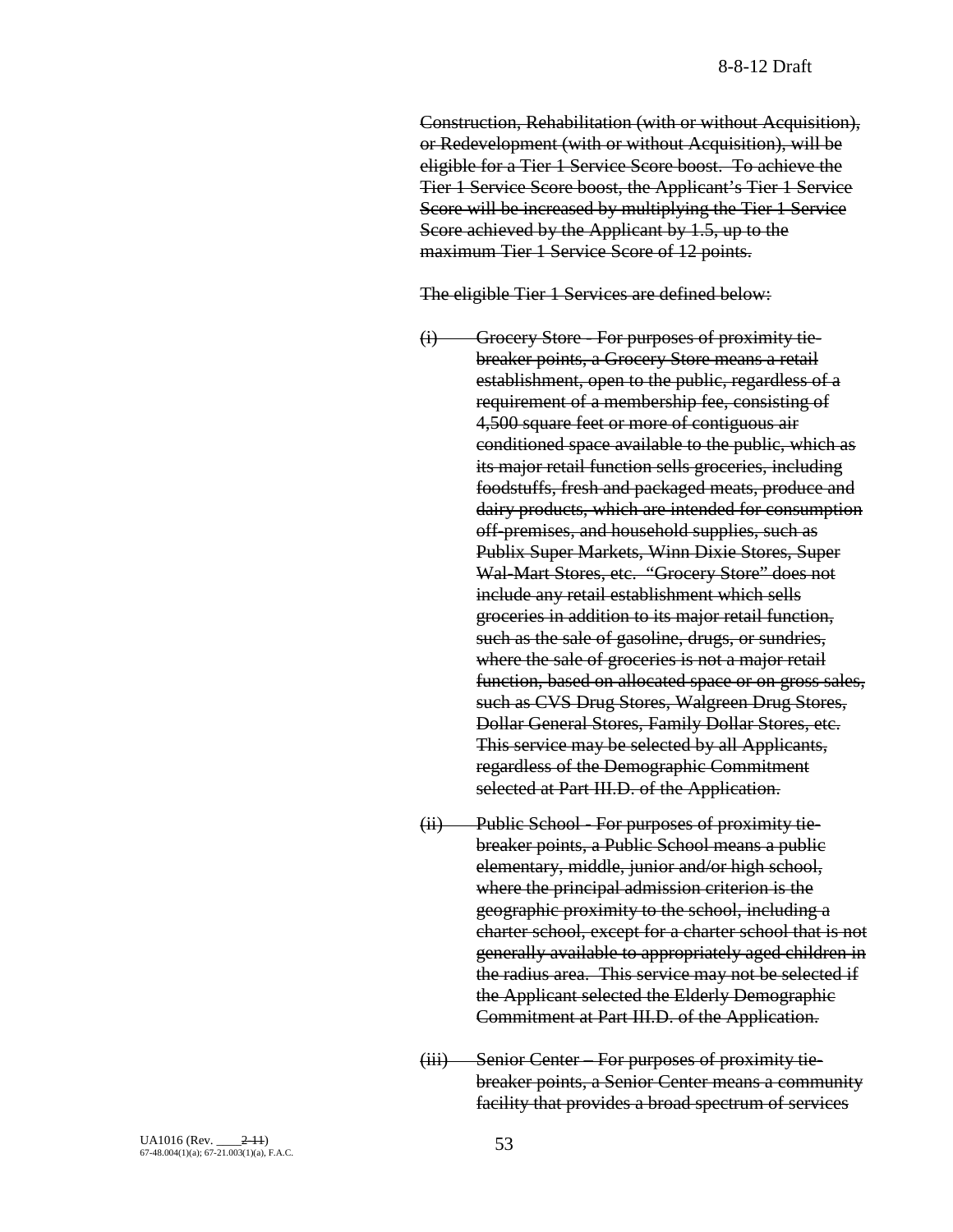suited to the diverse needs and interests of independent older persons and is among the properties identified on the 2013 2011 FHFC Senior Center List, effective 12-9-10. This list is incorporated by reference and is available on the Corporation's Website under the 2013 2011 Universal Application link labeled Related References and Links. This service may not be selected if the Applicant did not select and qualify for the Elderly Demographic Commitment at Part III.D. of the Application.

(iv) Medical Facility - For purposes of proximity tiebreaker points, a Medical Facility means a hospital, state or county health clinic or walk-in clinic (that does not require a prior appointment) that provides general medical treatment or general surgical services at least five days per week to any physically sick or injured person. This service may be selected by all Applicants regardless of the Demographic Commitment selected at Part III.D. of the Application.

Proximity tie-breaker points for the Tier 1 Services will be awarded as follows:

| <b>Grocery Store, Public School and Medical Facility</b>      |                       |  |
|---------------------------------------------------------------|-----------------------|--|
| Proximity of Proposed Development's Tie-                      | Proximity Tie-        |  |
| Breaker Measurement Point to eligible Tier 1                  | <b>Breaker Points</b> |  |
| Service(s) stated on the Surveyor                             | Awarded for           |  |
| Certification for Competitive HC                              | Each Eligible         |  |
| <b>Applications form</b>                                      | Service               |  |
| if less than or equal to .25 miles                            | 4                     |  |
| if greater than $.25$ and less than or equal to $.5$<br>miles | 3.5                   |  |
| if greater than .5 and less than or equal to .75<br>miles     | 3                     |  |
| if greater than .75 and less than or equal to<br>$4.0$ miles  | 2.5                   |  |
| if greater than 1.0 and less than or equal to<br>$1.25$ miles | 2                     |  |
| if greater than 1.25 and less than or equal to<br>$1.5$ miles | $+5$                  |  |
| if greater than 1.5 and less than or equal to<br>$+75$ miles  | $\overline{1}$        |  |
| if greater than 1.75 and less than or equal to<br>$2.0$ miles | -5                    |  |
| if greater than 2.0 miles                                     | 0                     |  |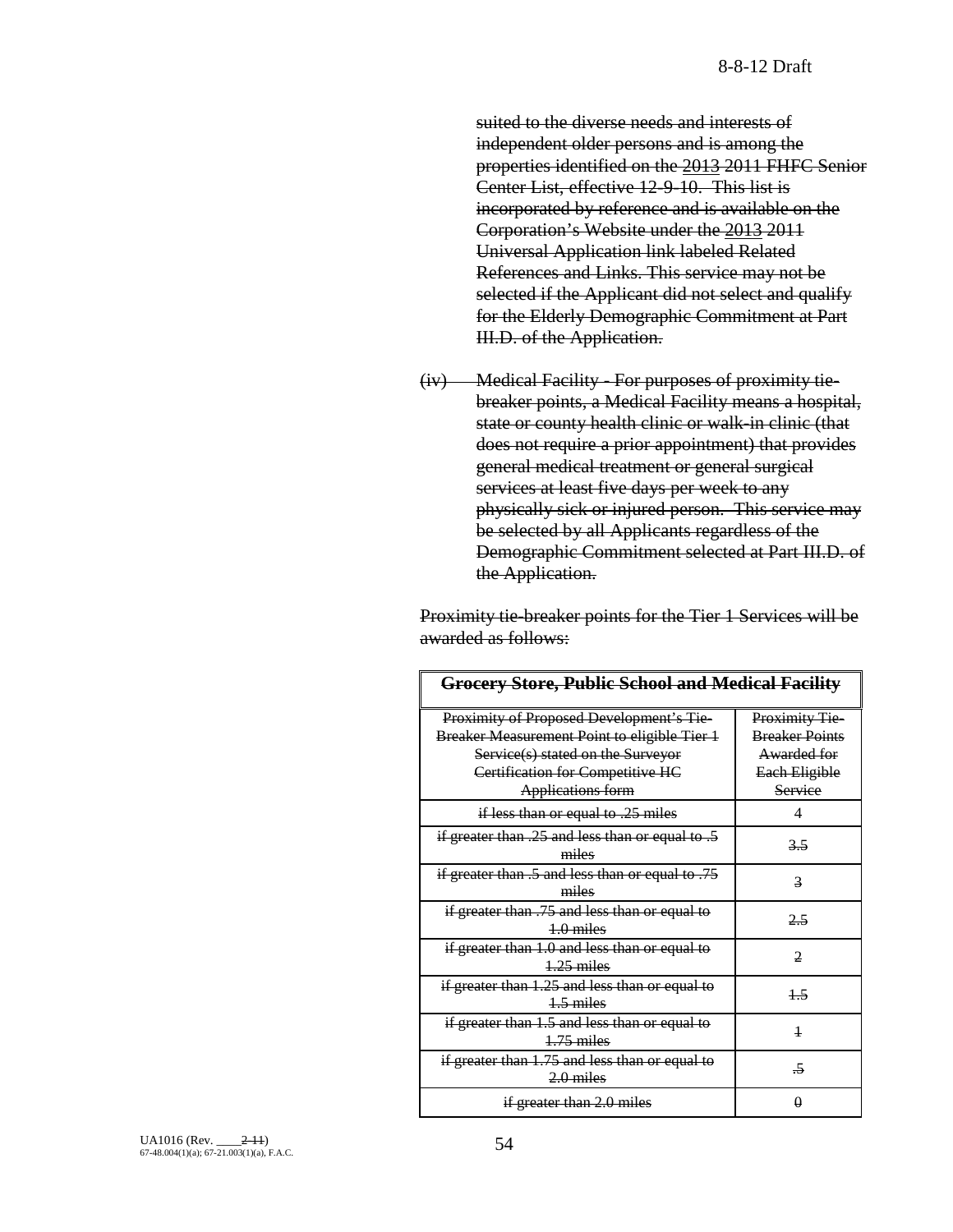| <b>Senior Center</b>                                                                                                                                          |                                                                               |
|---------------------------------------------------------------------------------------------------------------------------------------------------------------|-------------------------------------------------------------------------------|
| Proximity of Proposed Development's Tie-<br><b>Breaker Measurement Point to the eligible</b><br><b>Senior Center stated on Surveyor</b><br>Certification form | Proximity Tie<br><b>Breaker Points</b><br>Awarded for<br><b>Senior Center</b> |
| if greater than $0$ and less than or equal to $1.0$<br>mile                                                                                                   |                                                                               |
| if greater than 1.0 and less than or equal to<br>$2.0$ miles                                                                                                  |                                                                               |
| if greater than 2.0 and less than or equal to<br>$3.0$ miles                                                                                                  |                                                                               |
| if greater than 3.0 and less than or equal to<br>4.0 miles                                                                                                    |                                                                               |
| if greater than 4.0 miles                                                                                                                                     |                                                                               |

## (c) Tier 2 Services (Maximum 2 Points for Each Service)

There is no limit to the number of Tier 2 Services that Applicants may select and receive points for; however, Applicants are limited to one (1) of each type of Tier 2 Service. If the Applicant provides information for more than one (1) of each type of Tier 2 Service, the Tier 2 Service will not be scored and the Applicant will not receive any proximity tie-breaker points for that Tier 2 Service. (For example, Applicants are limited to selecting one Public Park, even though there may be another Public Park nearby. If the Applicant provides information for more than one Public Park, the Applicant will not receive any proximity tie-breaker points for either of the Public Parks.)

The eligible Tier 2 Services are defined below:

- (i) Public Park For purposes of proximity tie-breaker points, a Public Park means an outdoor public location that is at least one acre in size, is listed with and maintained by a Local Government department that manages parks, and for which no admission fee is required. Locations that are not intended for the general public will not be considered such as dog parks, skate parks, and golf courses.
- (ii) Community Center For purposes of proximity tiebreaker points, a Community Center means an airconditioned facility that is open at least 20 hours a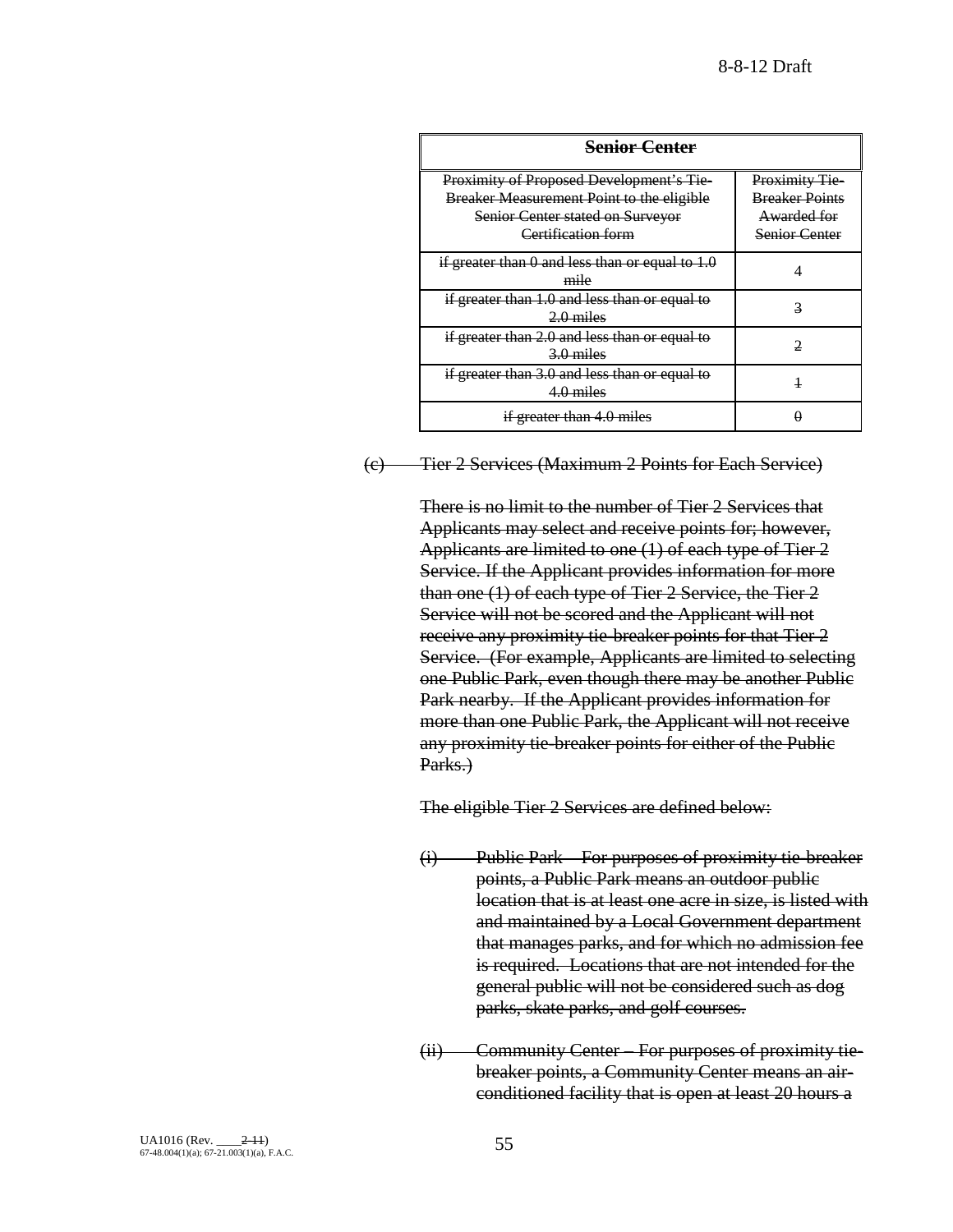week, is listed with and maintained by a Local Government department that manages community centers, and in which the public may enjoy publicly sponsored social, recreational or educational activities at least five (5) days per week.

- (iii) Pharmacy- For purposes of proximity tie-breaker points, a Pharmacy means a community pharmacy operating under a valid permit issued pursuant to s. 465.018, F.S., and open to the general public at least five (5) days per week without the requirement of a membership fee.
- (iv) Public Library For purposes of proximity tiebreaker points, a Public Library means a library that is part of a city, county, or regional public library system or cooperative and has materials available for the public to borrow at no cost.

Proximity tie-breaker points for the Tier 2 Services: Public Park, Community Center, Public Library and Pharmacy services will be awarded as follows:

| Proximity of Proposed Development's Tie-<br><b>Breaker Measurement Point to eligible Tier</b><br>2 Service(s) stated on the Surveyor<br>Certification for Competitive HC<br><b>Applications form</b> | <b>Proximity Tie-</b><br><b>Breaker Points</b><br>Awarded for<br>Each Eligible<br>Service |
|------------------------------------------------------------------------------------------------------------------------------------------------------------------------------------------------------|-------------------------------------------------------------------------------------------|
| if less than or equal to .25 miles                                                                                                                                                                   | $\mathfrak{D}$                                                                            |
| if greater than .25 and less than or equal to<br>$\frac{5}{2}$ miles                                                                                                                                 | 1.75                                                                                      |
| if greater than .5 and less than or equal to<br>$-75$ miles                                                                                                                                          | 15                                                                                        |
| if greater than .75 and less than or equal to<br>$1.0$ miles                                                                                                                                         | 1.25                                                                                      |
| if greater than 1.0 and less than or equal to<br>$1.25$ miles                                                                                                                                        | $\overline{1}$                                                                            |
| if greater than 1.25 and less than or equal to<br>$4.5$ miles                                                                                                                                        | -75                                                                                       |
| if greater than 1.5 and less than or equal to<br>$1.75$ miles                                                                                                                                        | $\overline{\rightarrow}$                                                                  |
| if greater than 1.75 and less than or equal to<br>$2.0$ miles                                                                                                                                        | -25                                                                                       |
| if greater than 2.0 miles                                                                                                                                                                            |                                                                                           |

To be considered for proximity tie-breaker points in this Application, all Transit Services, Tier 1 Services and Tier 2 Services must be in existence and available for use by the general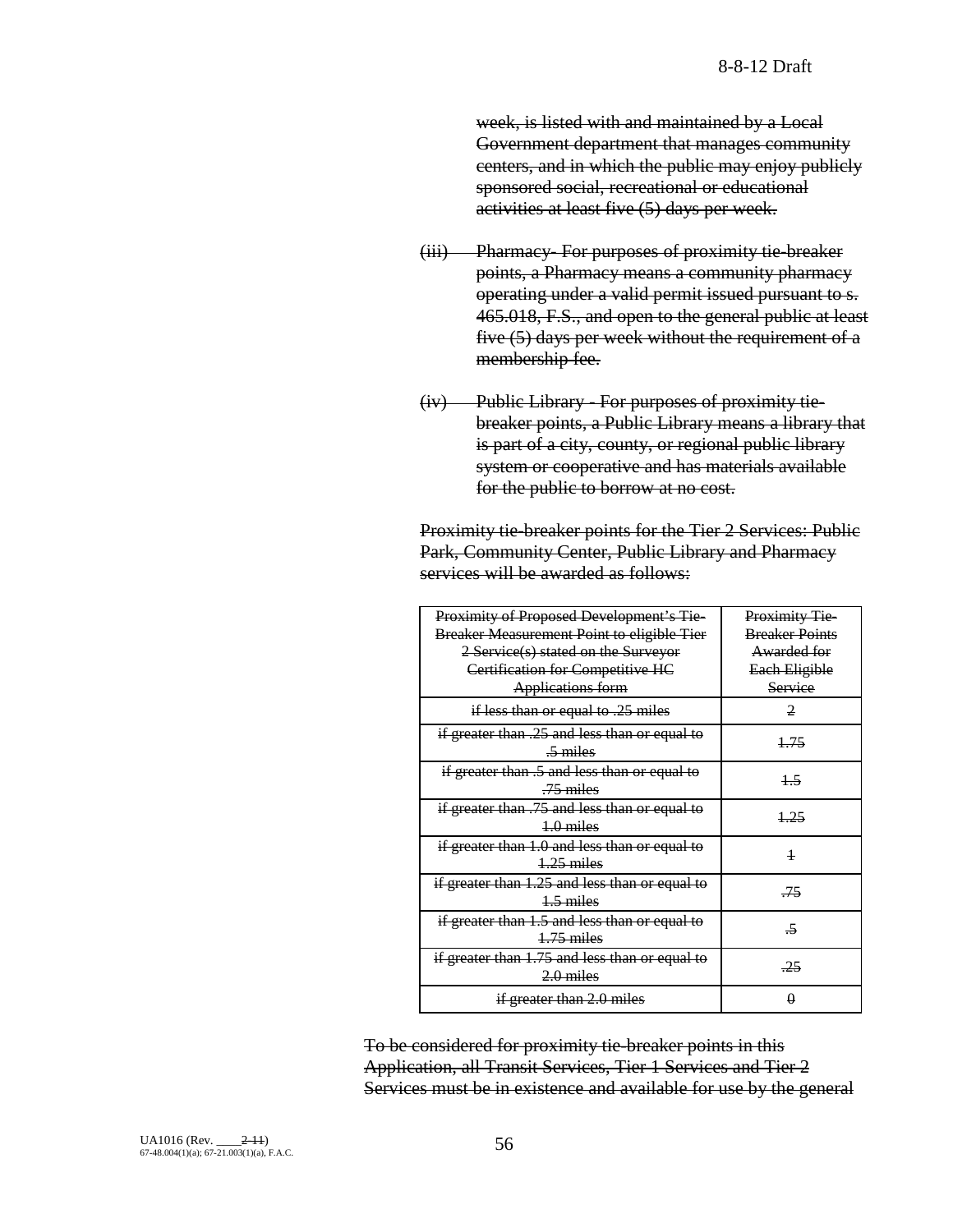public as of the Application Deadline with the exception of the SunRail Public Rail Stations.

To be considered for proximity tie-breaker points, the Surveyor Certification for Competitive HC Applications form must be properly completed and executed and include the following information for each of the closest eligible services for which the Applicant is seeking proximity tie-breaker points:

- names of the Tier 1 and Tier 2 Services; and
- Addresses of the Tier 1 and Tier 2 Services; and
- the latitude and longitude coordinates of the Transit Service, Tier 1 Services and Tier 2 Services.

The latitude and longitude coordinates for all Proximity Services must represent a point as outlined below. The coordinates for each service must be stated in degrees, minutes and seconds, with the degrees and minutes stated as whole numbers and the seconds truncated after one decimal place. If the degrees and minutes are not stated as whole numbers and the seconds are not truncated after one decimal place, the Applicant will not be eligible for proximity tie-breaker points for that service.

The Corporation will utilize Street Atlas USA 2010, published by DeLorme, using the method described below, to determine the proximity of an eligible service to the proposed Development's Tie-Breaker Measurement Point.

| Service                                                                                                                         | <b>Location where latitude and longitude coordinates must</b><br>be obtained                                                                                                                                                                                                                                                                                                         |
|---------------------------------------------------------------------------------------------------------------------------------|--------------------------------------------------------------------------------------------------------------------------------------------------------------------------------------------------------------------------------------------------------------------------------------------------------------------------------------------------------------------------------------|
| Grocery Store, Public<br>School, Medical Facility,<br>Community Center,<br>Senior Center, Publie<br><b>Library and Pharmacy</b> | Coordinates must represent a point that is on the doorway<br>threshold of an exterior entrance that provides direct public<br>access to the building where the service is located.                                                                                                                                                                                                   |
| <b>Public Park</b>                                                                                                              | Coordinates must represent a point that is on the premises;<br>however, the point may not be located in the parking lot,<br>street, or any area that is not intended for recreational<br>activities. Additionally, if the area intended for recreational<br>activities is enclosed, the coordinates must represent the<br>public ingress/egress point of entry to the enclosed area. |
| Public Bus Stop, Public<br><b>Bus Rapid Transit Stop,</b><br><b>Public Bus Transfer Stop</b>                                    | With the exception of SunRail Rail Stations, coordinates<br>must represent the location where passengers may embark<br>and disembark the bus or train. SunRail Rail Stations                                                                                                                                                                                                         |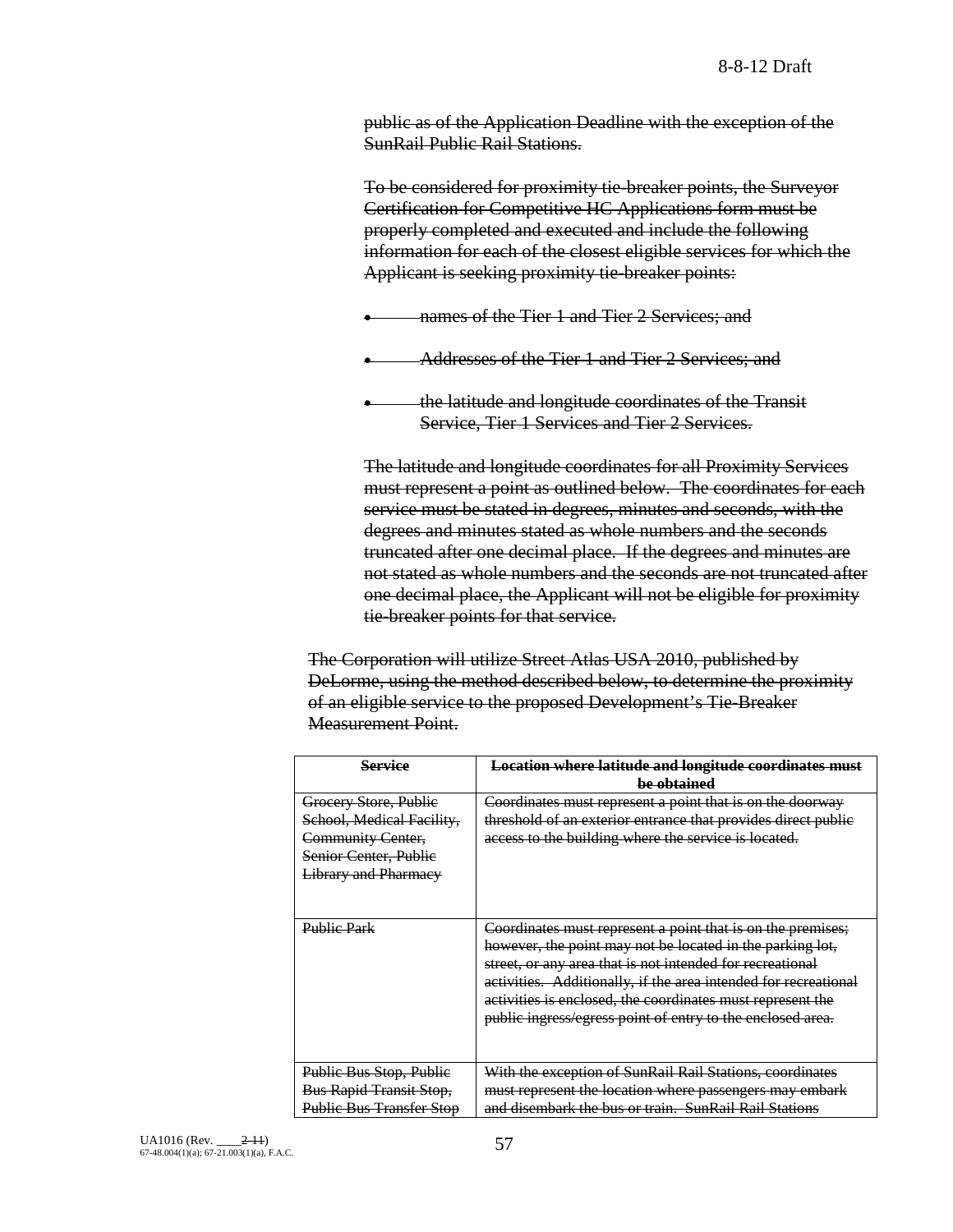| and Public Rail Station | coordinates must represent the coordinates listed below: |                                        |  |
|-------------------------|----------------------------------------------------------|----------------------------------------|--|
|                         | <b>Station Name</b>                                      | <u> Latitude/Longitude Coordinates</u> |  |
|                         | <b>Altamonte Springs Station</b>                         | N 28 39 50.1. W 81 21 23.4             |  |
|                         | Church Street Station                                    | N 28 32 20.3, W 81 22 50.6             |  |
|                         | <b>DeBary Station</b>                                    | N 28 51 20.3, W 81 19 24.1             |  |
|                         | Florida Hospital Station                                 | N 28 34 21.8. W 81 22 17.4             |  |
|                         | <b>Lake Mary Station</b>                                 | N <sub>28</sub> 45 31.8, W 81 19 04.3  |  |
|                         | <b>Longwood Station</b>                                  | N 28 42 04.1, W 81 20 43.4             |  |
|                         | <b>LYNX Central Station</b>                              | N 28 32 52.2, W 81 22 51.0             |  |
|                         | <b>Maitland Station</b>                                  | N 28 38 03.7, W 81 21 44.7             |  |
|                         | Orlando Amtrak/ORMC Station                              | N 28 31 39.5, W 81 22 55.6             |  |
|                         | <b>Sand Lake Road Station</b>                            | N 28 27 11.3, W 81 22 1.0              |  |
|                         | Sanford/SR46 Station                                     | N 28 48 49.8. W 81 17 56.9             |  |
|                         | Winter Park/Park Ave Station                             | N 28 35 51.5, W 81 21 6.0              |  |

If there is no exterior public entrance to the Tier 1 or Tier 2 Service, then a point should be used that is at the exterior entrance doorway threshold that is the closest walking distance to the doorway threshold of the interior public entrance to the service. For example, for a Pharmacy located within an enclosed shopping mall structure that does not have a direct public exterior entrance, the latitude and longitude coordinates at the doorway threshold of the exterior public entrance to the enclosed shopping mall that provide the shortest walking distance to the doorway threshold of the interior entrance to the Pharmacy would be used.

The Applicant may not use any other Tier 1 or Tier 2 Service for multiple point items unless they are separate functioning services that are housed at the same location. For instance, an Applicant may not use a Senior Center as both a Senior Center and a Community Center. However, Applicants may use the same latitude and longitude coordinates for the Grocery Store, Medical Facility and/or Pharmacy if the Grocery Store, Medical Facility and/or Pharmacy is housed at the same location.

Applicants are encouraged not to list the information for an eligible service on the Surveyor Certification form if the service is not close enough to the proposed Development's Tie-Breaker Measurement Point to warrant proximity tie-breaker points.

An Applicant that wishes to notify the Corporation, through a NOPSE or NOAD, of inaccurate latitude and longitude coordinates for a service provided by another Applicant must at a minimum provide a certification from a Florida licensed surveyor, not related to any party of the Applicant or the Developer submitting the NOPSE or NOAD, which states: (i) the name of the Development in question; (ii) that the provided latitude and longitude coordinates for a specified service do not represent a point that was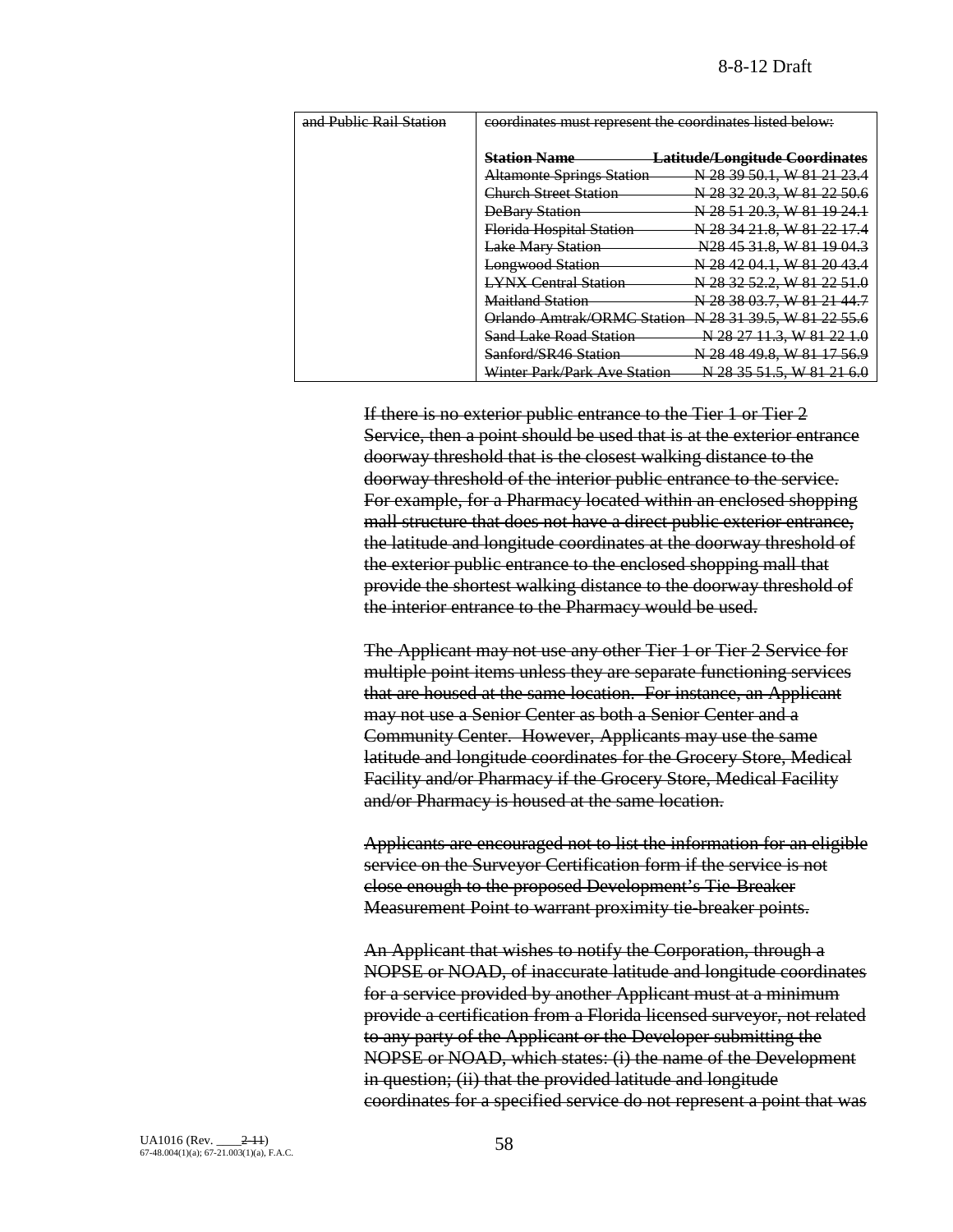obtained by the method described above; (iii) the latitude and longitude coordinates that were obtained by the method described above that provide the most proximity tie-breaker points that the Applicant could have received for the service, and (iv) the number of feet it is from the latitude and longitude coordinates for the service provided by the Applicant to the latitude and longitude coordinates derived as required in (iii) above. The latitude and longitude coordinates should be stated in degrees, minutes and seconds truncated after one decimal place. If the seconds are not stated to one decimal place, the Corporation will utilize "0" for the missing decimal. The surveyor's certification must be signed and dated by the surveyor under oath and must be a document separate from the Exhibit 25 Surveyor Certification for Competitive HC Applications form. Also, the surveyor must provide a sketch of the service, which does not have to be to scale, showing: the exterior walls of the building sheltering the service, if applicable, the latitude and longitude coordinates provided in the Applicant's Surveyor Certification for Competitive HC Applications form and the public entrances they represent, and identifying the location of the alleged inaccurate latitude and longitude coordinates for the service provided in the Application or in an Applicant's cure. The Corporation will determine whether this information will cause a change in the Application's score.

- b. Proximity to the closest Development latitude and longitude coordinates identified on the List. (Maximum 10 proximity tie-breaker points):
	- (1) Applications will automatically receive 10 proximity tie-breaker points for this section of the Universal Application if at least one of the following criteria is met:
		- (a) An Application that proposes a Development in a Large County, the location of the proposed Development qualifies as an Urban In-Fill Development at Part III.A.2.d, and either the proposed Development (i) does not qualify as a Set-Aside Location A Development at Part III.E.1.b.(1), or (ii) qualifies as a Set-Aside Location A Development AND is classified as RA Level 1 or RA Level 2\*.
		- (b) An Application that proposes a Development in a Medium-Large County (county designated as ML on the Set-Aside Unit Limitation chart located at Section 7. of the Ranking and Selection Criteria section), the location of the proposed Development (i) qualifies as an Urban In-Fill Development at Part III.A.2.d, and (ii) is classified as a DDA and/or QCT as outlined in Part III.A.2. $k(1)(a)$  and/or (b). Additionally,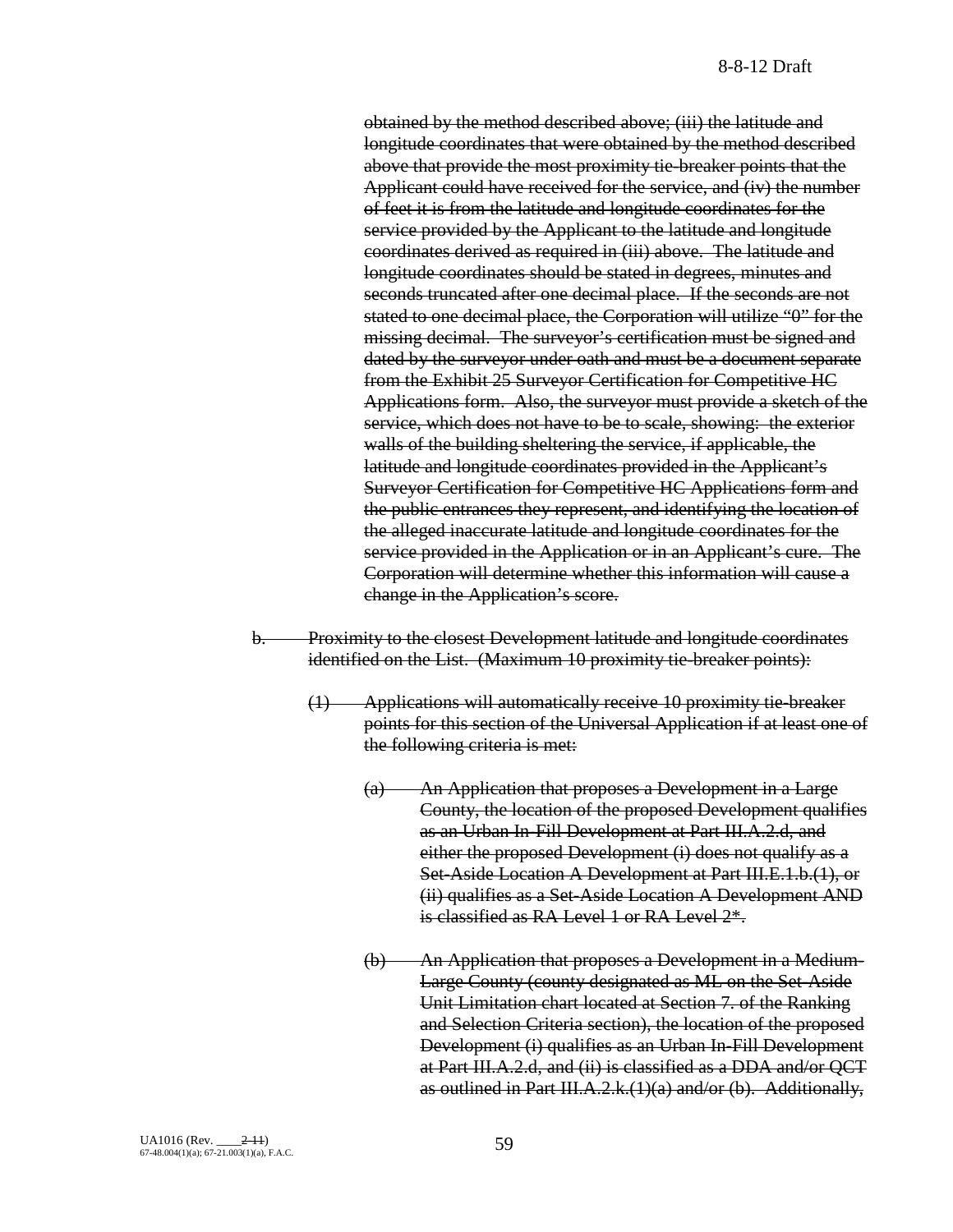the proposed Development either (i) does not qualify as a Set-Aside Location A Development at Part III.E.1.b.(1), or (ii) qualifies as a Set-Aside Location A Development AND is classified as RA Level 1 or RA Level  $2^*$ .

- (c) An Application that qualifies as a HOPE VI Development at Part III.A.2.g. and the proposed Development either (i) does not qualify as a Set-Aside Location A Development at Part III.E.1.b.(1), or (ii) qualifies as a Set-Aside Location A Development AND is classified as RA Level 1 or RA Level 2\*.
- (d) An Application that selected and qualified at Part III.D. for the Homeless Demographic Commitment and the proposed Development either (i) does not qualify as a Set-Aside Location A Development at Part III.E.1.b.(1), or (ii) qualifies as a Set-Aside Location A Development AND is classified as RA Level 1 or RA Level 2\*.
- (e) An Application that selected and qualified for the Rehabilitation or Acquisition and Rehabilitation Development Category at Part III.A.3.a. and the proposed Development (i) involves the Rehabilitation of an existing, occupied residential rental property in operation as of the Application Deadline, and (ii) does not qualify as a Set-Aside Location A Development at Part III.E.1.b.(1), and (iii) is classified as RA Level  $1, 2, 3$ , or  $4*$ .
- (f) An Application that selected and qualified for the Preservation or Acquisition and Preservation Development Category at Part III.A.3.a. and (i) the proposed Development qualifies as a Set-Aside Location A Development at Part III.E.1.b.(1) and (ii) is classified as RA Level 1 or RA Level 2\*.
- $(g)$  An Application that selected and qualified for the Preservation, Acquisition and Preservation, Redevelopment, or Acquisition and Redevelopment Development Category at Part III.A.3.a. and (i) the proposed Development does not qualify as a Set-Aside Location A Development at Part III.E.1.b.(1) and (ii) is classified as RA Level 1, 2, 3, or 4\*.

\* RA Levels are described in Part III.A.3.a. above and in Section 5. of the Ranking and Selection Criteria section of the Instructions.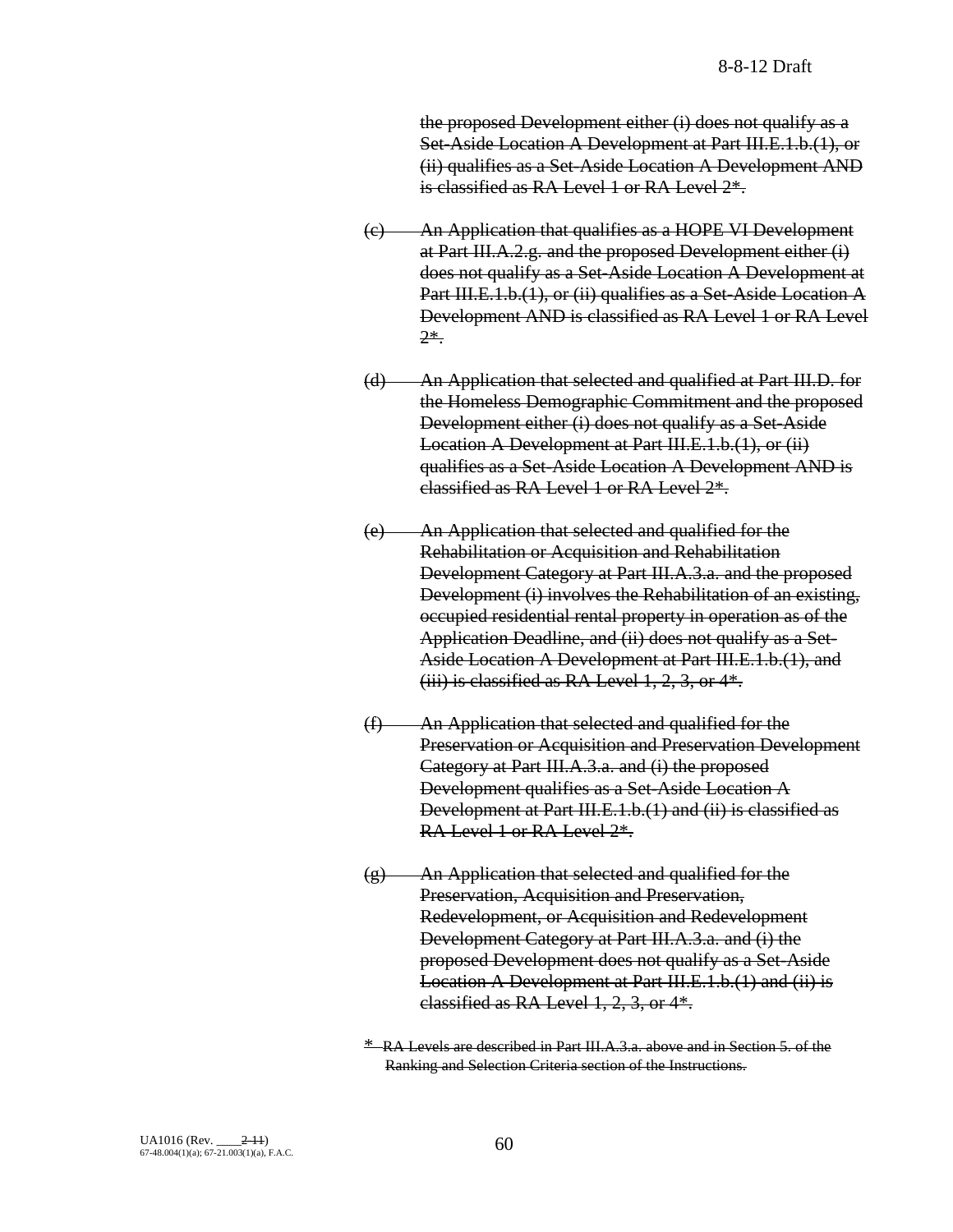If the Application meets at least one of the above criteria for automatic proximity tie-breaker points, to be eligible for the automatic points the Applicant must check one of the appropriate stated criteria at Part III.A.10.b.(1) through (7) in the Application. If the Application does not qualify for automatic proximity tiebreaker points, the Applicant should indicate it does not meet the criteria by checking Part III.A.10.b.(8) in the Application.

- $(2)$  If the Application is not eligible for automatic 10 proximity tiebreaker points, in order to determine whether the proposed Development's Tie-Breaker Measurement Point meets the criteria for a distance of within 1.25 miles, 2.5 miles or 5 miles of a Development on the List serving the same demographic group, the Applicant, using Street Atlas USA 2010, should follow the steps outlined below. For purposes of this provision, same demographic refers to Family demographic, Homeless demographic, Farmworker/Commercial Fishing Worker demographic, Elderly non-ALF demographic and Elderly ALF demographic.
	- (a) Select the "Advanced" search button on the "Find" tab, to the right of the "Advanced" button select "Latitude/ Longitude" from the drop down menu under "Find:", check the "MapTags" box, enter the latitude and longitude coordinates for the proposed Development's Tie-Breaker Measurement Point in the appropriate blanks to the right and then click the "Search" button. A "MapTag" with the entered coordinates will then appear in the appropriate location.
	- (b) For each Development on the List that serves the same demographic group as the proposed Development which is in proximity to the proposed Development's Tie-Breaker Measurement Point, repeat the steps stated above to display MapTags for the Development(s). For those Developments on the List that have more than one set of latitude and longitude coordinates, the Corporation will use the coordinates that represents the closest location to the proposed Development's Tie-Breaker Measurement Point as the location of the Development from the List for the purposes of awarding proximity tie-breaker points.
	- (c) Select the "Draw" tab. Under "Tools", select the circle or, if there is no circle, click and hold the left mouse button and this will provide several shape options, one of which is a circle. To the right, select "None" as the fill color for the circle and choose a color such as black for the outline.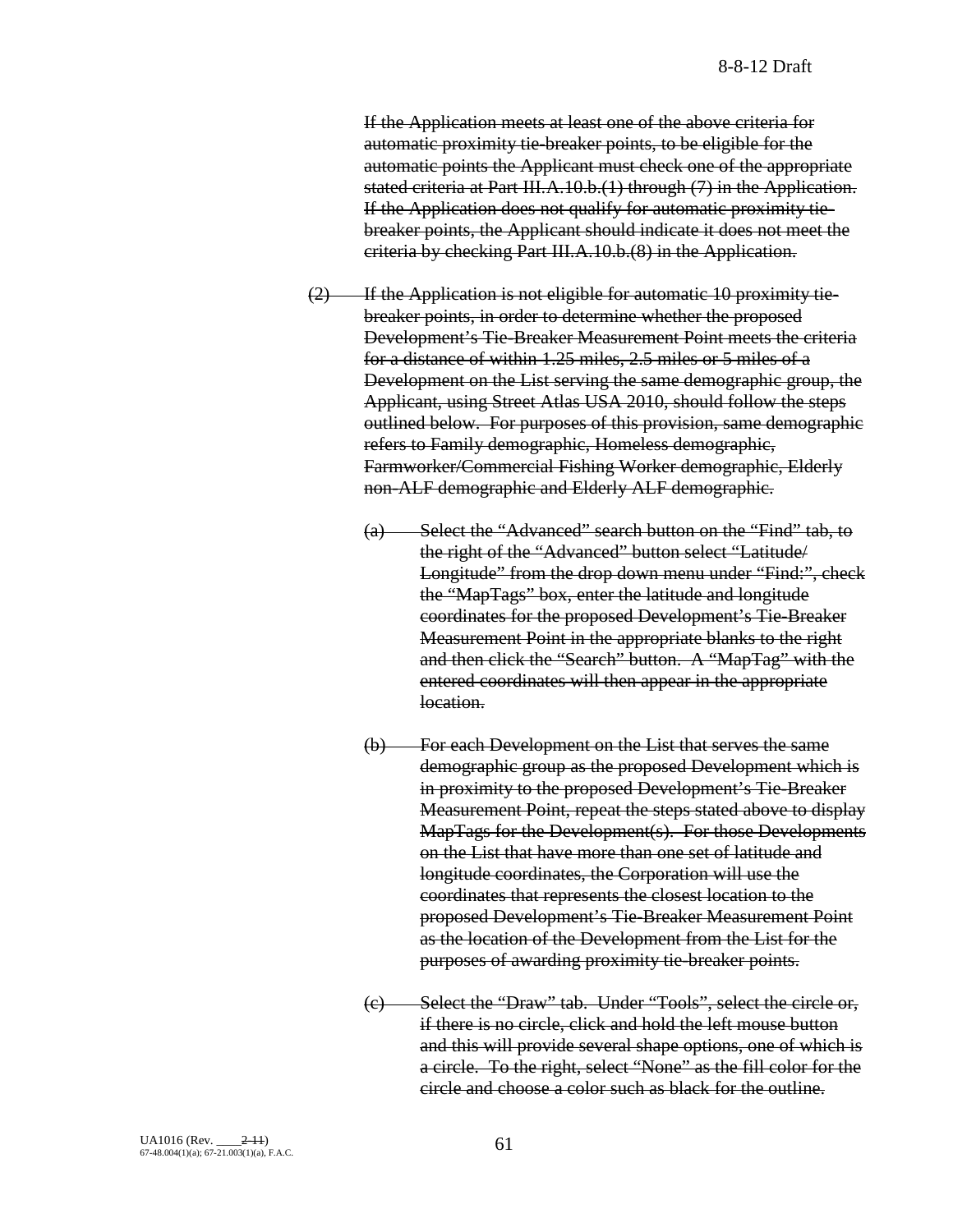Enter the latitude and longitude coordinates for the proposed Development's Tie-Breaker Measurement Point in the space provided, and then enter, as appropriate, 1.25, 2.5 or 5 miles for the radius. Upon selecting the "Apply" button, the software will draw a circle, with the radius entered, around the Tie-Breaker Measurement Point.

(d) If the tip of any of the MapTags entered for the Developments on the List are within the drawn circle or, when the map is zoomed in as far as possible, if the tip of any of the entered MapTags appears to the naked eye to be on the drawn line of the circle, the Applicant can conclude that the Tie-Breaker Measurement Point is within whatever the distance entered for the radius of the circle of a Development from the List. The tip of a MapTag is the point of the MapTag that denotes the actual location of what the MapTag represents.

An Applicant may disregard any Development(s) on the List if the proposed Development and any Development(s) on the List have the same Financial Beneficiaries and are contiguous or are divided by a street or easement or are divided by a prior phase of the proposed Development. If this provision applies to the proposed Development, identify the Development(s) on the List at Part III.A.10.c. of the Application.

For purposes of the following, a proposed Development qualifies as a Set-Aside Location A Development if it meets the provisions described in Part III.E.1.b.(1) of these instructions.

Proximity tie-breaker points for the proximity of a Development's Tie-Breaker Measurement Point to Developments on the List that have the same demographic group will be awarded according to the following:

- Column A, based on the proximity of the proposed Development to Developments on the List which serve the same demographic group if the proposed Development qualifies as a Set-Aside Location A Development.
- Column B, based on the proximity of the proposed Development to Developments on the List which consist of 31 total units or more if the proposed Development does not qualify as a Set-Aside Location A Development.
- Column C, based on the proximity of the proposed Development to Developments on the List which consist of 30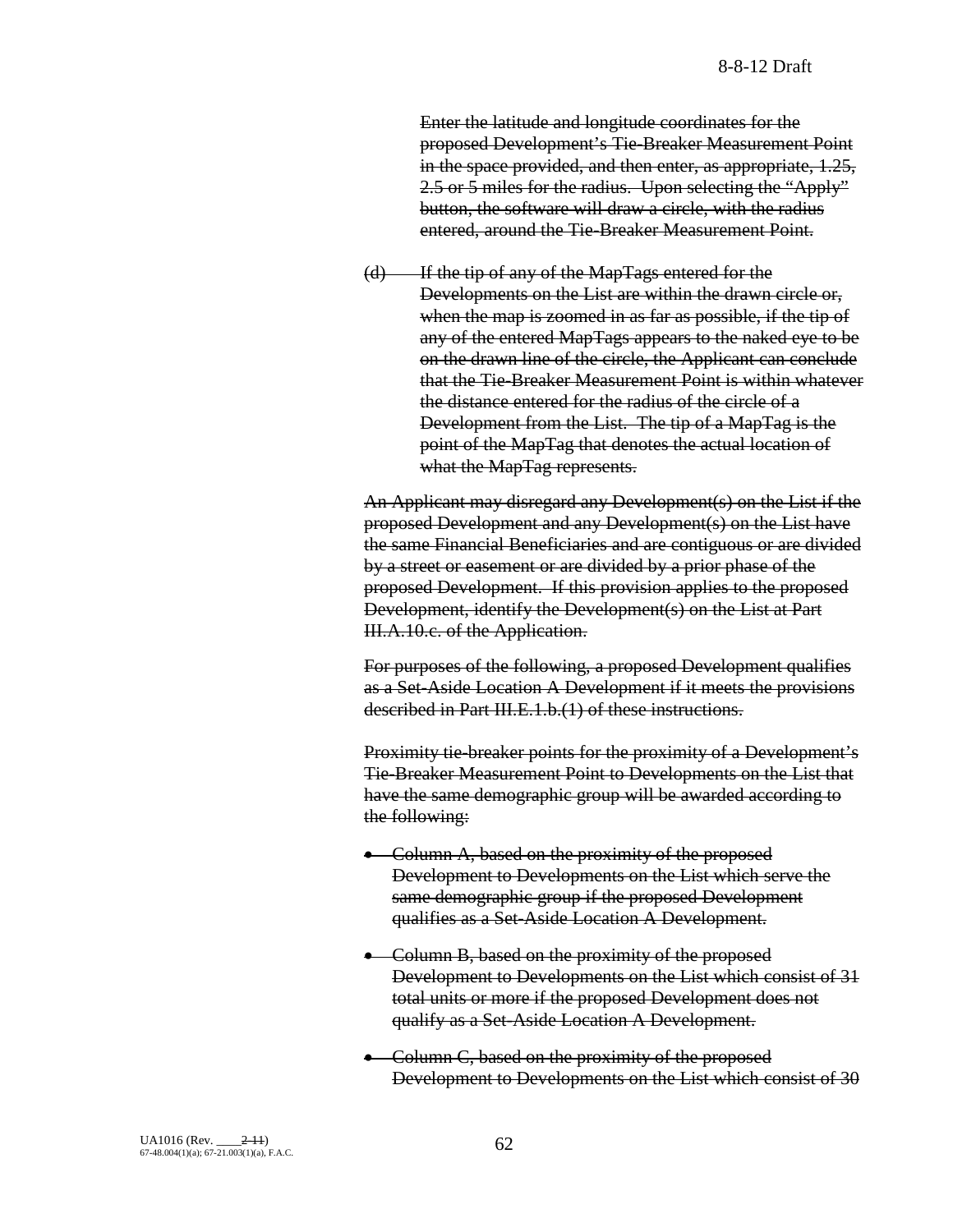total units or less if the proposed Development does not qualify as a Set-Aside Location A Development.

If the location of a proposed Development is such that both Columns B and C would apply, the Application will be awarded points based on either Column B or Column C, whichever is the lesser point value.

| Column A              | Column B              | Column <sub>C</sub> | Proximity          |
|-----------------------|-----------------------|---------------------|--------------------|
|                       |                       |                     | <b>Tie-Breaker</b> |
|                       |                       |                     | Points             |
| Less than or equal to | Less than or equal to | Less than or equal  |                    |
| $+0$ mile             | $0.5$ mile            | to $0.25$ mile      | θ                  |
| Greater than 1.0 and  | Greater than 0.5 and  | Greater than 0.25   |                    |
| less than or equal to | less than or equal to | and less than or    | 2                  |
| $2.0$ mile            | $1.0$ mile            | equal to 0.5 mile   |                    |
| Greater than 2.0 and  | Greater than 1.0 and  | Greater than 50     |                    |
| less than or equal to | less than or equal to | and less than or    |                    |
| $3.0$ miles           | 1.5 miles             | equal to 0.75 miles |                    |
| Greater than 3.0 and  | Greater than 1.5 and  | Greater than 0.75   |                    |
| less than or equal to | less than or equal to | and less than or    | 6                  |
| 4.0 miles             | $2.0$ miles           | equal to 1.0 miles  |                    |
| Greater than 4.0 and  | Greater than 2.0 and  | Greater than 1.0    |                    |
| less than or equal to | less than or equal to | and less than or    | 8                  |
| 5.0 miles             | $2.5$ miles           | equal to 1.25 miles |                    |
| Greater than 5.0      | Greater than 2.5      | Greater than 1.25   | 40                 |
| miles                 | miles                 | miles               |                    |

An Application will be awarded proximity tie-breaker points based on its proposed Development's Tie-Breaker Measurement Point proximity to the latitude and longitude coordinates of the Developments on the List that serve the same demographic group.

#### e. Seoring:

The Corporation will use Street Atlas USA 2010 to determine the proximity of a proposed Development's Tie-Breaker Measurement Point to eligible services (Transit, Tier 1 and Tier 2) and to Developments on the List that serve the same demographic group and thus, to determine the amount of proximity tie-breaker points that should be awarded. Using Street Atlas USA 2010 and a Street Atlas USA 2010 file that has MapTags for each Development on the List, the following steps will be taken to determine proximity. The degrees, minutes and seconds stated on the Surveyor Certification for Competitive HC Applications form will be entered by the Corporation exactly as stated on the form. If the software cannot recognize the information provided on the form, those latitude and longitude coordinates will not be considered. The Application may, however, still be eligible for automatic points as outlined in Part III.A.10.b.(1) of the Application Instructions.

(1) Using the "Advanced" search button on the "Find" tab, "Latitude/Longitude" will be selected from the drop down "Find" menu and the "MapTags" box will be checked. The latitude and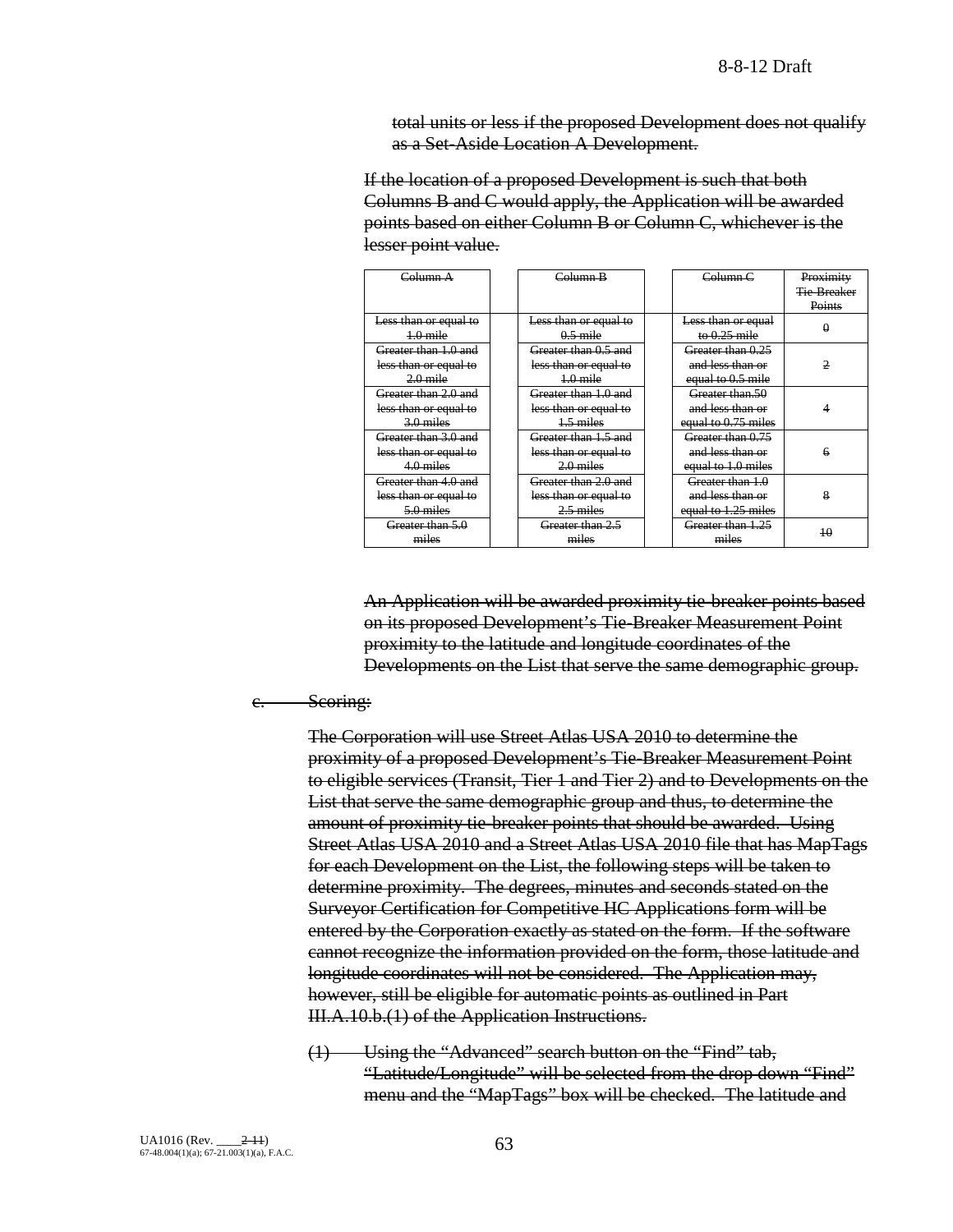longitude coordinates for the proposed Development's Tie-Breaker Measurement Point will be entered into the appropriate blanks. Upon clicking the "Search" button (or hitting the "Enter" key) a "MapTag" with the entered coordinates will appear in the appropriate location.

- (2) The above method will be repeated for each eligible service to display a MapTag representing the location of each service's latitude and longitude coordinates.
- (3) Using the "Circles" tool on the "Draw" tab, circles will be drawn at various radii from the Tie-Breaker Measurement Point to determine if an entered MapTag is within a specified distance of the Tie-Breaker Measurement Point. If the tip of a MapTag is within a drawn circle, or when the map is zoomed in as far as possible, the tip of the MapTag appears to the naked eye to be on the drawn line of a circle, the Corporation will conclude that what the MapTag represents, service or Development, is within whatever the radius distance is for the circle of the Tie-Breaker Measurement Point. The tip of a MapTag is the point of the MapTag that denotes the actual location of what the MapTag represents.

# **B. Construction Features and Amenities**

All Required Features and Amenities and all Optional Features and Amenities selected by the Applicant, as well as the Applicant's Energy and Green Building commitments, will be included in the Land Use Restriction Agreement and/or Extended Use Agreement and must be maintained in order for the Development to remain in compliance unless the Board approves a change. The quality of the features and amenities required for all Developments and selected by the Applicant in this Application are subject to approval of the Board of Directors.

1. Required General Features and Amenities for All Developments (Threshold).

In addition to meeting all building code, Fair Housing Act, and Americans with Disabilities Act requirements for MMRB, HOME and HC Applications, and the HQS Guidelines and Section 504 of the Rehabilitation Act of 1973 for HOME Applications, all units for the type of Development indicated must have the following general features and amenities:

- a. All Units in All Developments:
	- Low-VOC paint for all interior walls (50 grams per liter or less for flat paint; 150 grams per liter or less for non-flat paint)\*;
	- Water Sense certified faucets, Water Sense certified toilets, and shower heads with flow of 2.2 gallons per minute or less in all bathrooms (for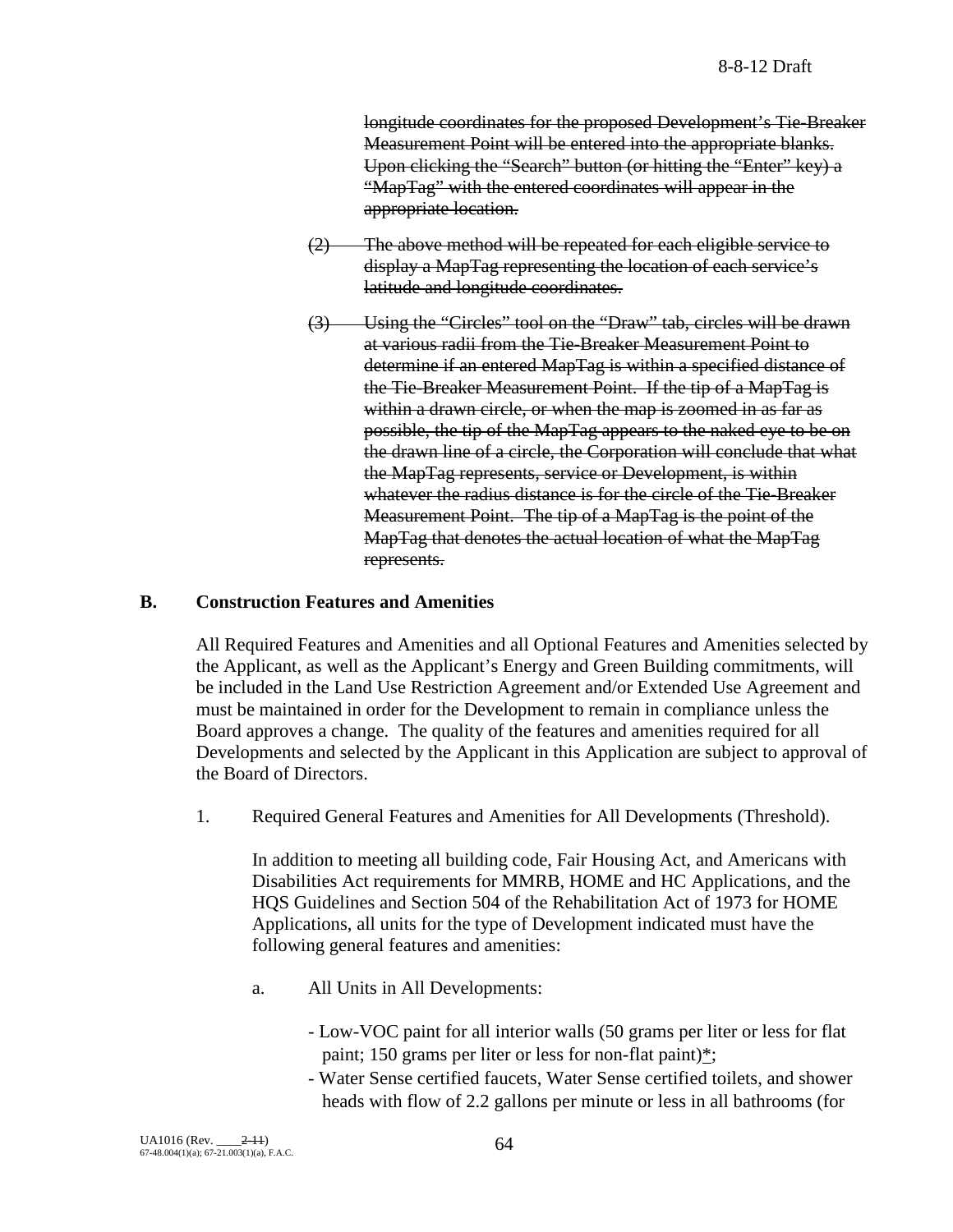all new construction units and for all rehabilitation units, if replacing);

- Replacement of all jalousie (louvered) windows and doors with code compliant non-jalousie windows and doors in all rehabilitation units;
- Window covering for each window and glass door inside each unit;
- Termite prevention and pest control throughout the entire affordability period;
- Entrance door must have two peepholes, one at standing eye level and one at seated eye level, not more than 43 inches from bottom of door;
- Air conditioning with a minimum SEER rating of 14 (excluding buildings with central chiller system). Window air conditioning units are not allowed; however, through-wall air conditioning units with a minimum EER rating of 10 are permissible for rehabilitation units); - Exterior lighting in open and common areas.
- ∗ All rehabilitation units must meet this requirement for any interior walls to be painted as a part of the rehabilitation scope or any other future painting activities.
- b. All Units in All Developments Except SRO:
	- Cable or satellite TV hook-up in each unit and, if the Development offers cable or satellite TV service to the residents, the price cannot exceed the market rate for service of similar quality available to the Development's residents from a primary provider of cable or satellite TV;
	- Full-size range, oven and Energy Star qualified refrigerator in all units;
	- At least two full bathrooms in all 3 bedroom or larger new construction units;
	- Bathtub with shower in at least one bathroom in at least 90% of the new construction non-Elderly units;
- c. All SRO Developments:
	- Minimum unit size of 110 square feet;
	- Each unit must contain at least one full size single bed, a lockable storage compartment or chest of drawers and a vertical clothes closet measuring at least three feet wide;
	- Each unit must contain a sink;
	- At least one set of bathroom facilities for every 16 units (each bathroom facility must contain a ratio of at least one sink, one shower with curtain or door and one toilet with door for every 4 units);
	- Community center or meeting room featuring a television with cable or satellite TV hook-up;
	- Public transportation within ½ mile.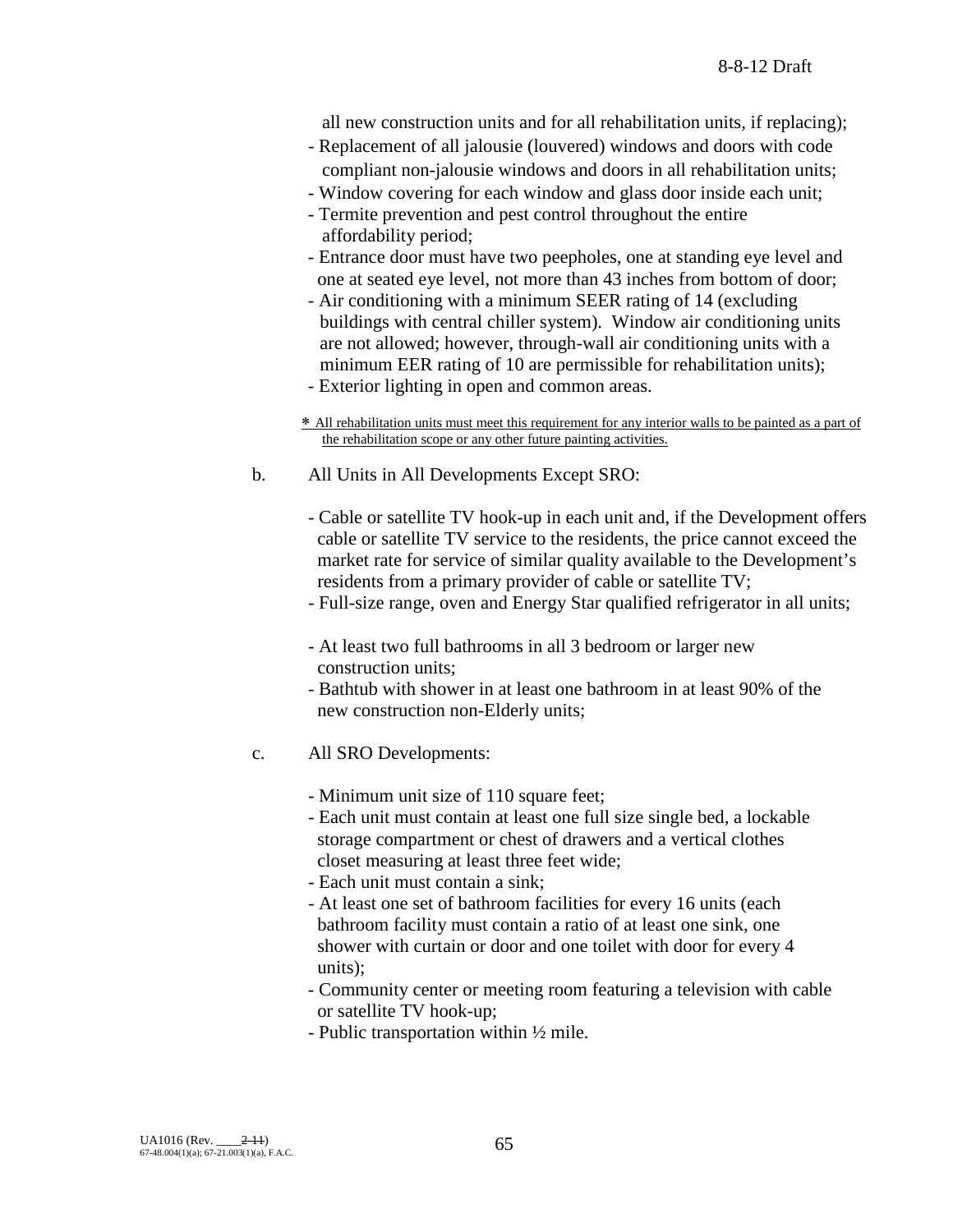Indicate whether the Applicant commits to provide all required features and amenities for the proposed Development. Applicant must select "Yes" to be considered for participation in any program.

2. Required Universal Design and Visitability Features (Threshold)

All universal design and visitability features must meet the specifications outlined in the FHFC Universal Design and Visitability Manual (the Manual). The Manual, effective  $\frac{11-3-2010}{11}$ , is incorporated by reference and available on the 2013 2011 Universal Application link labeled Related References and Links.

a. For all new construction units:

In addition to meeting the requirements outlined in Item III.B.1. above, all proposed Developments that involve any new construction units, regardless of which Development Category was selected at Part III.A.3.a. of the Application, must include the universal design and visitability features and amenities outlined in Part A.1. of the Manual in all of the new construction units.

If the proposed Development will include any new construction units, the Applicant must (i) state the number of new construction units at Part III.A.6. of the Application and (ii) commit at Part III.B.2.a. of the Application to provide all required universal design and visitability features in all of the new construction units in the proposed Development. If this provision applies to the proposed Development, the Applicant must select "Yes" to be considered for participation in any program.

b. For all rehabilitation units:

In addition to meeting the requirements outlined in Item III.B.1. above, all proposed Developments that involve any rehabilitation units, regardless of which Development Category was selected at Part III.A.3.a. of the Application, must include in all of the rehabilitation units as many of the universal design and visitability features and amenities outlined in Part B.1. of the Manual as structurally and financially feasible within the scope of the rehabilitation work. The feasible features will be based on a capital needs assessment performed during the credit underwriting process.

If the proposed Development will include any rehabilitation units, the Applicant must (i) state the number of rehabilitation units at Part III.A.6. of the Application and (ii) commit at Part III.B.2.b. of the Application to provide all feasible universal design and visitability features in all of the rehabilitation units in the proposed Development. If this provision applies to the proposed Development, the Applicant must select "Yes" to be considered for participation in any program.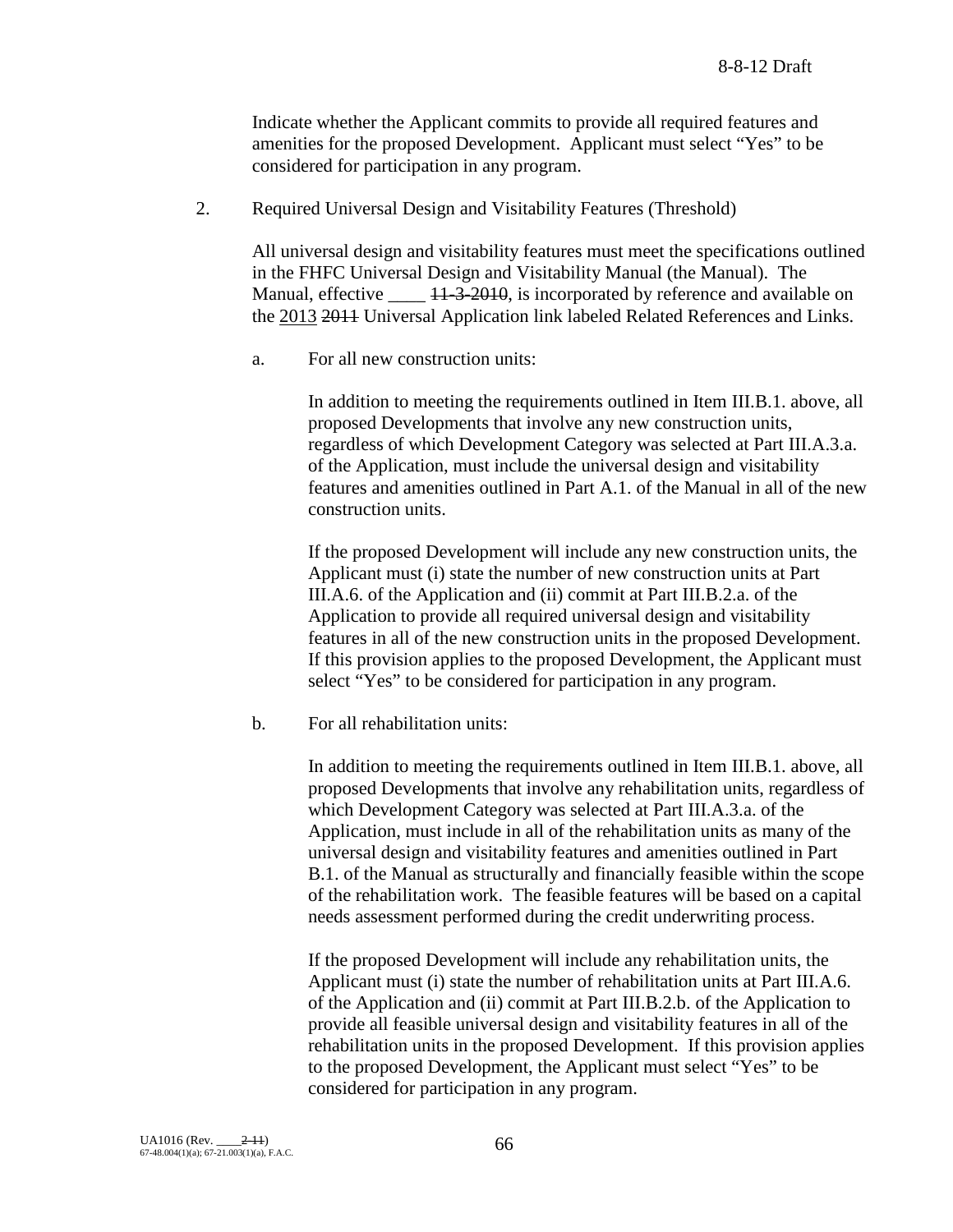# 3. Optional Features and Amenities (Maximum 31 Points)

To be eligible for points, all items selected must be located on the Development site. In addition, if the proposed Development will consist of Scattered Sites, to be eligible for points, the Applicant must commit to locate each selected feature and amenity that is not unit-specific on each of the Scattered Sites, or no more than 1/16 mile from the Scattered Site with the most units, or a combination of both.

Selecting these items commits the Applicant to provide them, unless the Board approves a change. Points will be awarded as indicated for each item up to the maximum allowed for each particular section, as indicated below.

The point value for each feature and amenity selected by the Applicant in Optional Features and Amenities sections 3.a., 3.b. and 3.c. at Part III.B. of the Application will be doubled if the proposed Development consists of 49 or fewer total units. The points awarded for Optional Universal Design and Visitability Features (Section 3.d. at Part III.B. of the Application) are excluded from this provision.

The maximum available points for the Optional Features and Amenities section is as listed below:

- a. Optional General Unit Features and Amenities for all new construction units and all rehabilitation units, regardless of the Development Category selected at Part III.A.3.a. of the Application (maximum 9 points)
- b. Optional Features and Amenities for all Developments Except SRO (maximum 12 points)
- c. Optional Features and Amenities for SRO Developments (maximum 12 points)
- d. Optional Universal Design and Visitability Unit Features (10 points)

To be eligible for these additional points, the Applicant must commit to (i) provide all of the Optional Universal Design and Visitability features outlined in Part A.2. of the Manual in at least 15 percent of the new construction units in the proposed Development, and (ii) provide as many of the Optional Universal Design and Visitability features outlined in Part B.2. of the Manual in at least 15 percent of the rehabilitation units in the proposed Development as structurally and financially feasible within the scope of the rehabilitation work. The feasible features will be based on the capital needs assessment performed during the credit underwriting process.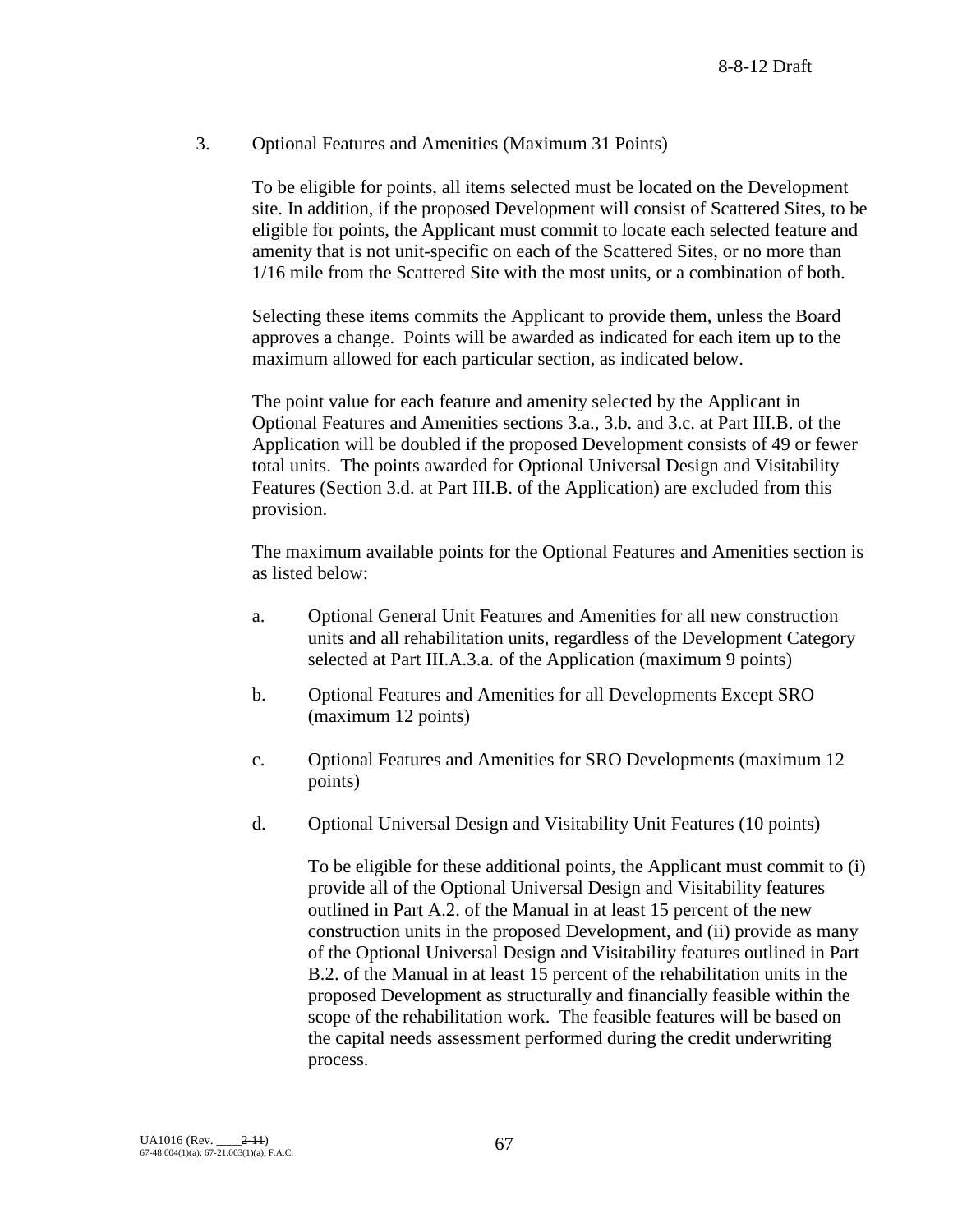The inclusion of the Optional Universal Design and Visitability features in at least 15 percent of the new construction and rehabilitation units is in addition to the federal requirement of Section 504 of the Rehabilitation Act of 1973 that five (5) percent of all units be fully handicapped accessible.

- 4. Energy Features (Threshold)
	- a. For all new construction units:
		- (1) If the proposed Development includes any new construction units (regardless of the Development Category selected at Part III.A.3.a. of the Application), the eligible new construction units must include the following energy features:
			- Energy Star qualified refrigerator
			- Energy Star qualified dishwasher
			- Water heating (choose gas, electric, gas tankless, or boiler/hot water maker):
				- $\blacksquare$  Gas: 40 gal = .61 EF; or 60 gal = .57 EF; or 80 gal = .53 EF or
				- **Electric**  $40$  gal = .93 EF; or 50 gal = .92 EF; or  $80 \text{ gal} = .89 \text{ EF}$

or

- **Tankless gas water heater: minimum .80 EF** or
- Boiler or hot water maker: < 300,000 Btu/h: 85% Et (thermal efficiency); or 300,000 Btu/h or higher: 80% Et
- Energy Star qualified ceiling fans with lighting fixtures in Bedrooms
- Air Conditioning (choose in-unit or commercial):
	- In-unit air conditioning: minimum 14 SEER or
	- Central chiller AC system—based on size: 0-65 KBtuh: Energy Star certified; or >65-135 KBtuh: 11.3 EER/11.5 IPLV; or >135-240 KBtuh: 11.0 EER/11.5 IPLV; or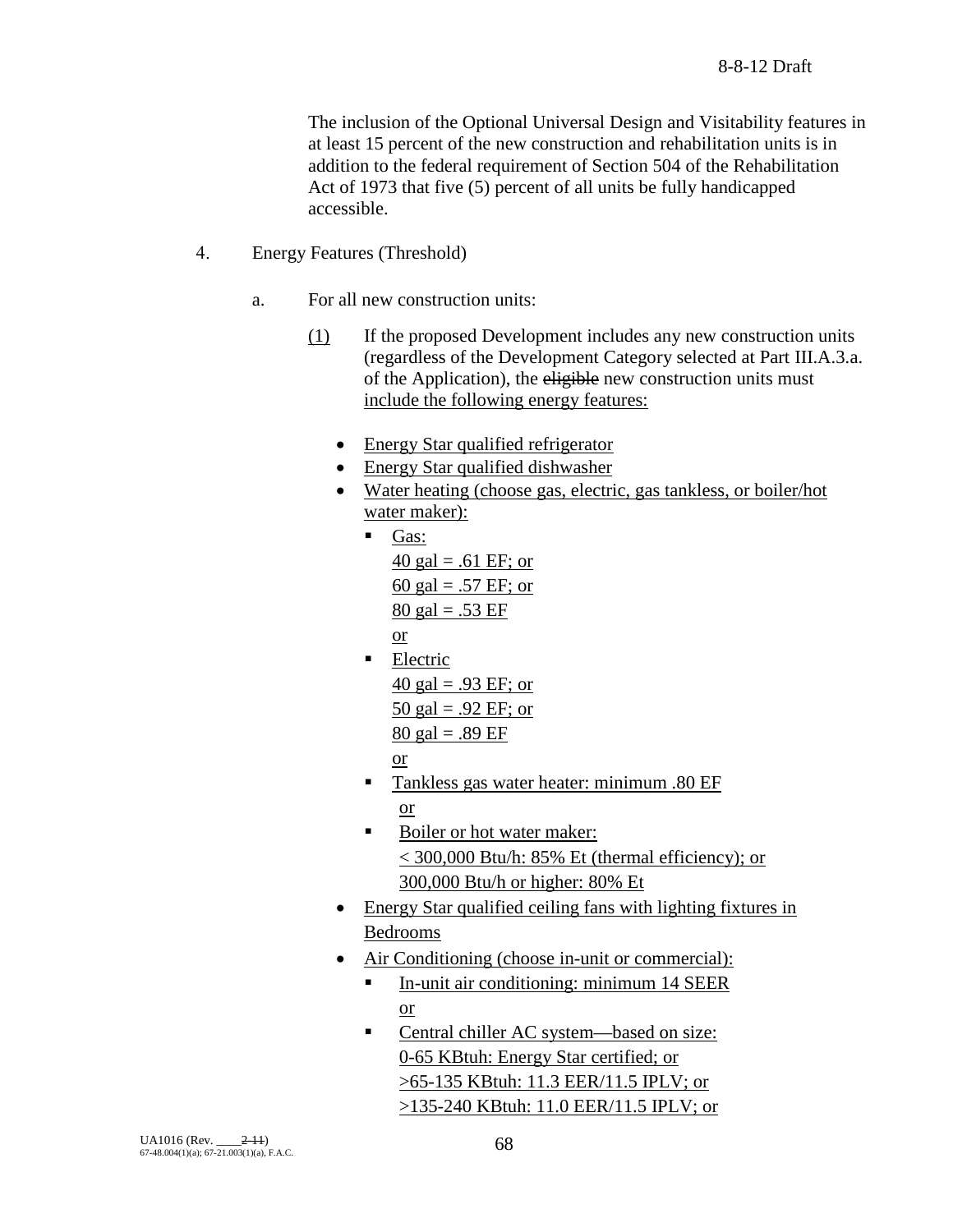## >240 KBtuh: 10.6 EER/11.2 IPLV

- (2) In addition, all new construction units must meet the following performance standard, as applicable:
	- (a) Units in Type 1 Buildings (buildings up to 3 stories and buildings 4 or 5 stories where each residential unit has its own HVAC and water hearing systems) must (i) meet the requirements of Energy Star New Homes per the Energy Star Qualified Homes Florida Builder Option Package, Rev. 01/05/2010, which is incorporated by reference and available on the 2011 Universal Application link labeled Related References and Links, and (ii) must be designed to achieve a Home Energy Rating System (HERS) Index of 75 77 or lower; and the ineligible new construction units must include the energy features set out below. The total number of eligible and ineligible units will be determined during credit underwriting.

Eligibility for Energy Star New Homes is based on the number of stories of a building and whether or not each unit has individual AC and water heating systems. Units in buildings that are not eligible for Energy Star New Homes (i.e., over 5 stories or over 3 stories when using whole building HVAC and water heating systems) must include, at a minimum, the energy features set out below. For Developments that are eligible for Energy Star New Homes (i.e., are not over 5 stories or over 3 stories when using whole building HVAC and water heating systems), each new construction unit must achieve a HERS Index of 77 or lower. If the proposed Development includes any new construction units, the Applicant must select "Yes" to be considered for participation in any program.

(ii) tThe Corporation will require a copy of the certified thermal bypass checklist for a representative sample of 15 percent of the new construction all eligible units, provided upon completion of inspection conducted prior to installation of drywall by a third-party certified Home Energy Rater that is unrelated to the Applicant or Developer or any Principal or Affiliate of the Applicant or the Developer during construction. Upon completion of construction, the Corporation will require a copy of the final Energy Gauge report for each eligible new construction unit which must show a HERS Index of 75 77 or lower for the representative sample of 15 percent of the new construction units.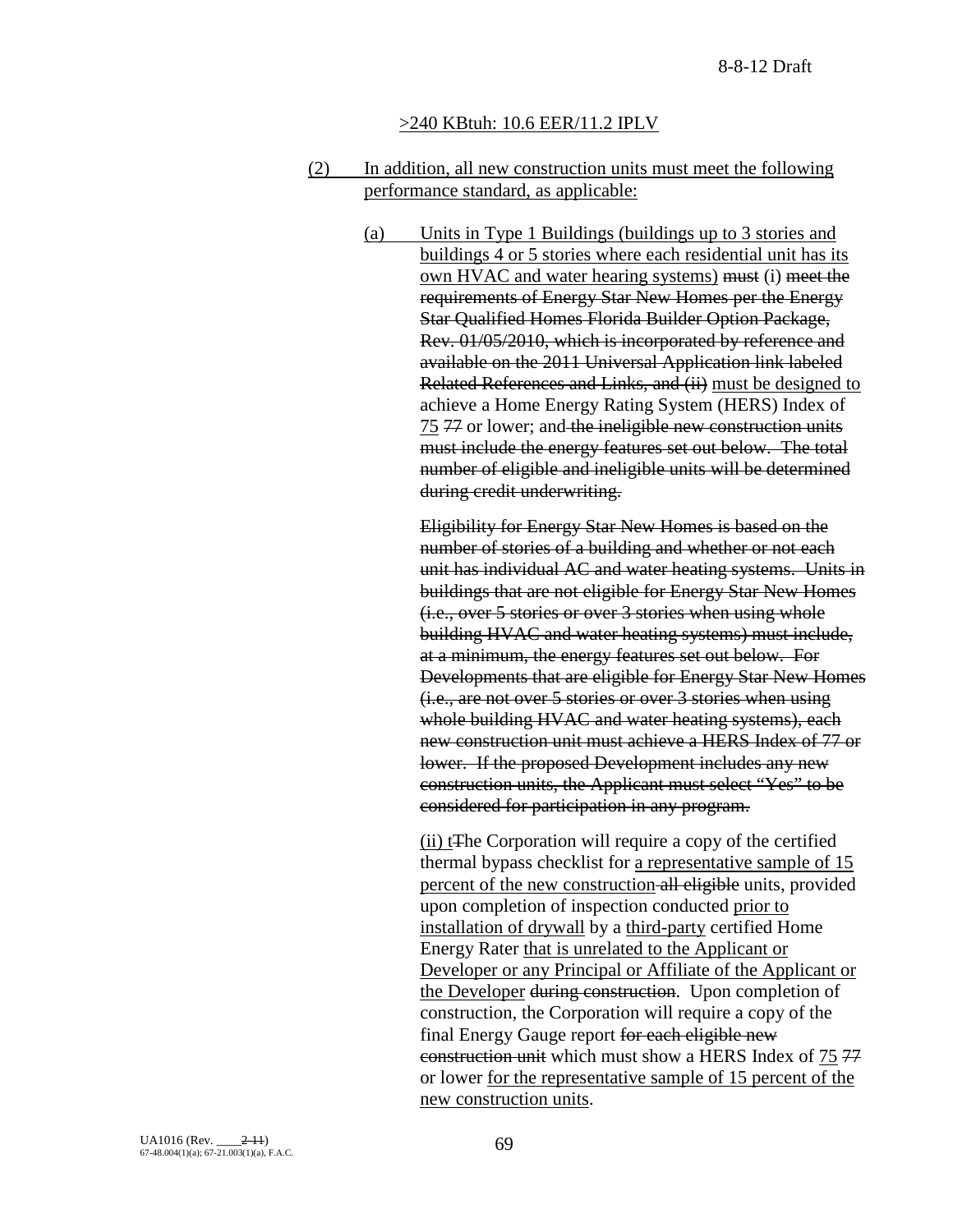Applicants that fail to meet the HERS Index of 75 77 or lower for each sampled eligible new construction unit shall, upon Board approval, have up to 2 percent of the Development Cost subtracted from the Developer fee (where Development Cost is comprised of total actual construction costs, total general development costs, and total financial costs as provided in the Development's Final Cost Certification Application). If 20 percent or more of the total sampled eligible new construction units achieve a HERS Index higher than 75 77, then the full 2 percent will be subtracted. If less than 20 percent of the total sampled eligible new construction units achieve a HERS Index higher than 75 77, the reduction will be pro rata based on the number of sampled units that fail to achieve the minimum HERS Index. For example, if a Development is comprised of 120 units, 18 would be tested to meet the 15% sampling requirement. Twenty percent of the sampled units equals 3.6. This means that if 4 or more units fail to achieve the minimum HERS Index, the full 2 percent of the Development Cost will be subtracted from the Developer fee. In this example, if less than 3.6 units fail to meet the minimum HERS Index, the number of units that failed will be divided by 3.6 (the 20 percent hurdle). The resulting number will be multiplied by 2 percent and that resulting number, when multiplied by the Development Cost, will be subtracted from the Developer fee (e.g. if 2 out of 18 fail, then the penalty will be calculated by taking 2, dividing by 3.6, and then multiplying the quotient by the 2 percent of the Development Cost and this amount would be subtracted from the Developer fee as a penalty. For example, if a Development is comprised of 105 units and 91 of these units are eligible for Energy Star New Homes, 20 percent of the eligible 91 units equals 18.2, which would be truncated to 18. This means that if 18 or more units fail to achieve the minimum HERS Index, the full 2 percent of the Development Cost will be subtracted from the Developer fee. In this example, if less than 18 units fail to meet the minimum HERS Index, the number of units that fail will be divided by 18 units (the 20 percent hurdle). The resulting number will be multiplied by 2 percent and that resulting number, when multiplied by the Development Cost, will represent the amount to be subtracted from the Developer fee (e.g., if 6 of the 18 units fail, then 6/18 of the 2 percent of the Development Cost would be subtracted from the Developer fee).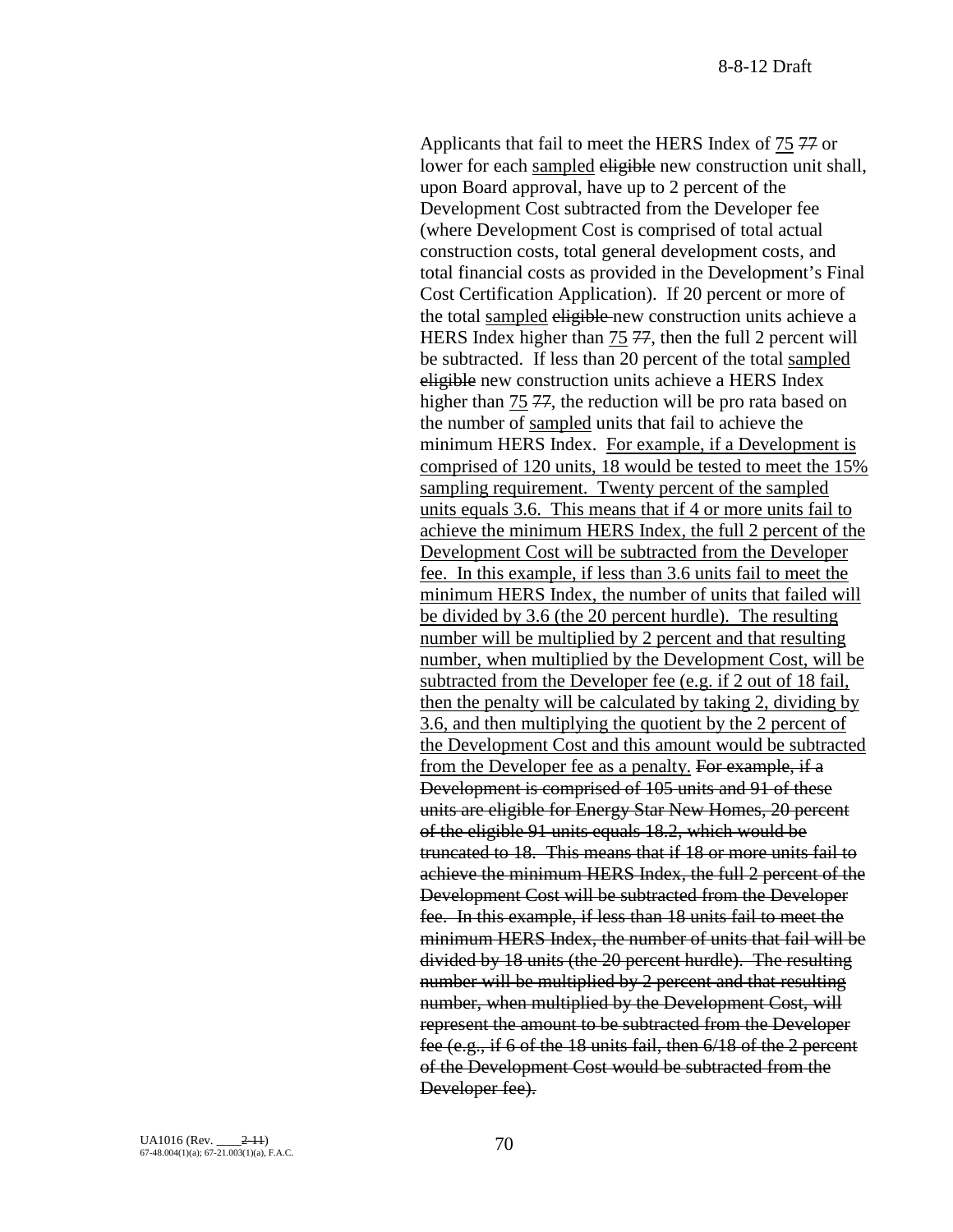- (b) Type 2 Buildings (buildings 6 or more stories and buildings 4 or 5 stories that use whole-building HVAC and water heating): Each proposed building must be designed to earn a maximum Building End Uses cost of 75% of the Baseline cost as provided within the Florida Energy Efficiency Code for Building Construction Form 506-2010, effective March 15, 2012. The Corporation will require a copy of the Form 506 for each building from EnergyGauge Summit, showing Building End Uses for the Proposed Building at maximum 75 percent. Note: this is required regardless of whether Applicant chooses Green Building Certification.
- Units in buildings that are not eligible for Energy Star New Homes must include, at a minimum, the following:
	- Energy Star qualified refrigerator
	- Energy Star qualified dishwasher
	- Water heating (choose gas, electric, gas tankless, or boiler/hot water maker):
		- **Cas:**

```
40 gal = .61 EF; or
   60 gal = .57 EF; or
   80 gal = .53 EF
   or
Electric
```

```
40 gal = .93 EF; or
50 gal = .92 EF; or
```

$$
80 \text{ gal} = .89 \text{ EF}
$$

$$
\Theta\mathbf{f}
$$

- Tankless gas water heater: minimum .80 EF or
- Boiler or hot water maker: < 300,000 Btu/h: 85% Et (thermal efficiency); or 300,000 Btu/h or higher: 80% Et
- Energy Star qualified ceiling fans with lighting fixtures in Bedrooms
- Air Conditioning (choose in-unit or commercial):
	- **E** In-unit air conditioning: minimum 14 SEER or
	- **E** Central chiller AC system—based on size: 0-65 KBtuh: Energy Star certified; or >65-135 KBtuh: 11.3 EER/11.5 IPLV; or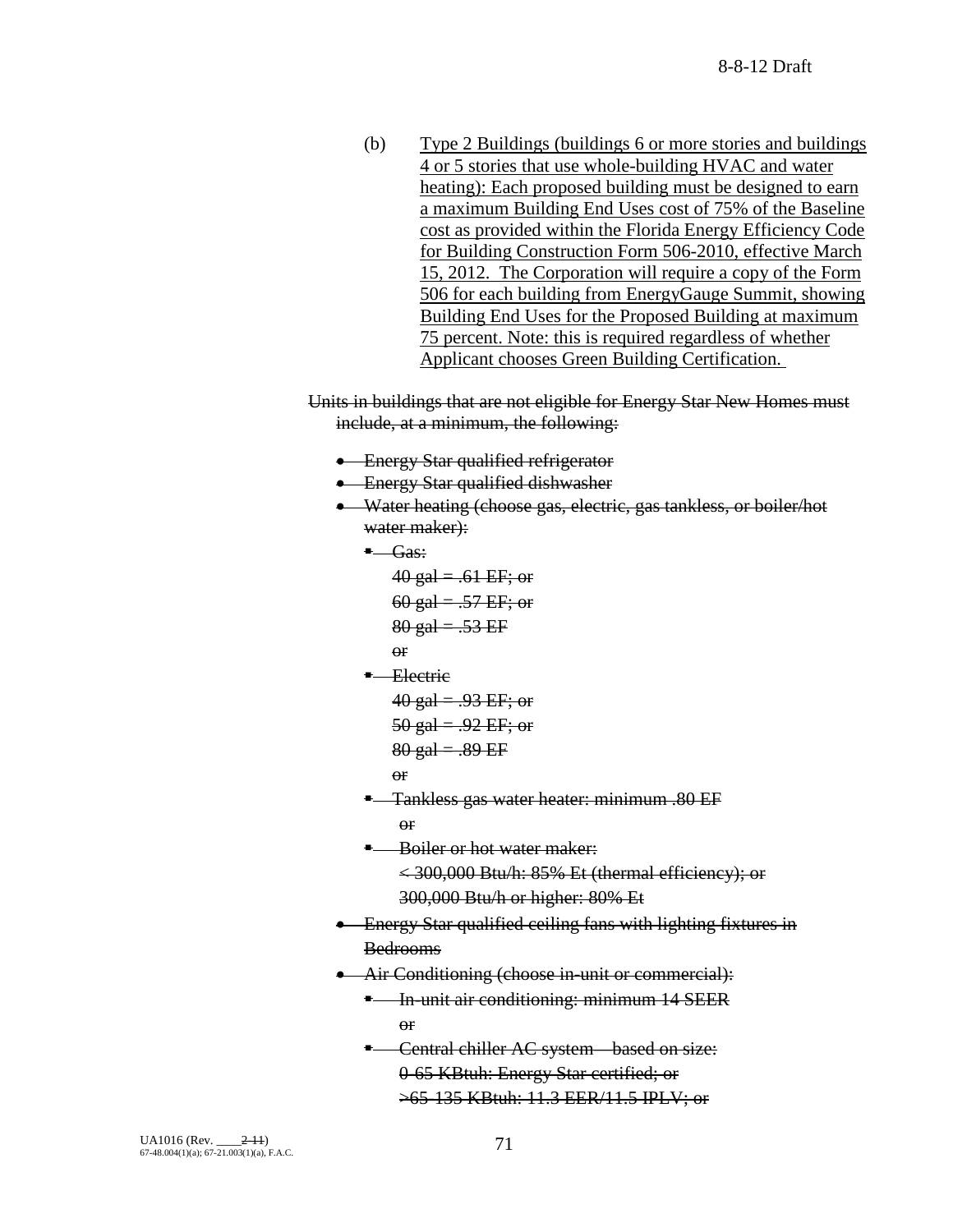# >135-240 KBtuh: 11.0 EER/11.5 IPLV; or >240 KBtuh: 10.6 EER/11.2 IPLV

If the proposed Development includes any new construction units, the Applicant must select "Yes" to be considered for participation in any program.

b. For all rehabilitation units:

If the proposed Development includes any rehabilitation units (regardless of the Development Category selected at Part III.A.3.a. of the Application), the rehabilitation units must include as many of the following energy features as structurally and financially feasible within the scope of the rehabilitation work. The feasible energy features for each proposed Development will be based on a capital needs assessment performed during the credit underwriting process. If this provision applies to the proposed Development, the Applicant must select "Yes" to be considered for participation in any program.

- Energy Star qualified refrigerator
- Energy Star qualified dishwasher
- Water heating (choose gas, electric, gas tankless, or boiler/hot water maker):
	- $\blacksquare$  Gas:
		- 40 gal = .61 EF; or 60 gal = .57 EF; or  $80 \text{ gal} = .53 \text{ EF}$
		- or
	- **Electric** 
		- 40 gal = .93 EF; or 50 gal = .92 EF; or
		- $80 \text{ gal} = .89 \text{ EF}$
		- or
	- Tankless gas water heater: minimum .80 EF or
	- Boiler or hot water maker: < 300,000 Btu/h: 85% Et (thermal efficiency); or 300,000 Btu/h or higher: 80% Et
- Energy Star qualified ceiling fans with lighting fixtures in Bedrooms
- Air Conditioning (choose in-unit or commercial):
	- In-unit air conditioning: minimum 14 SEER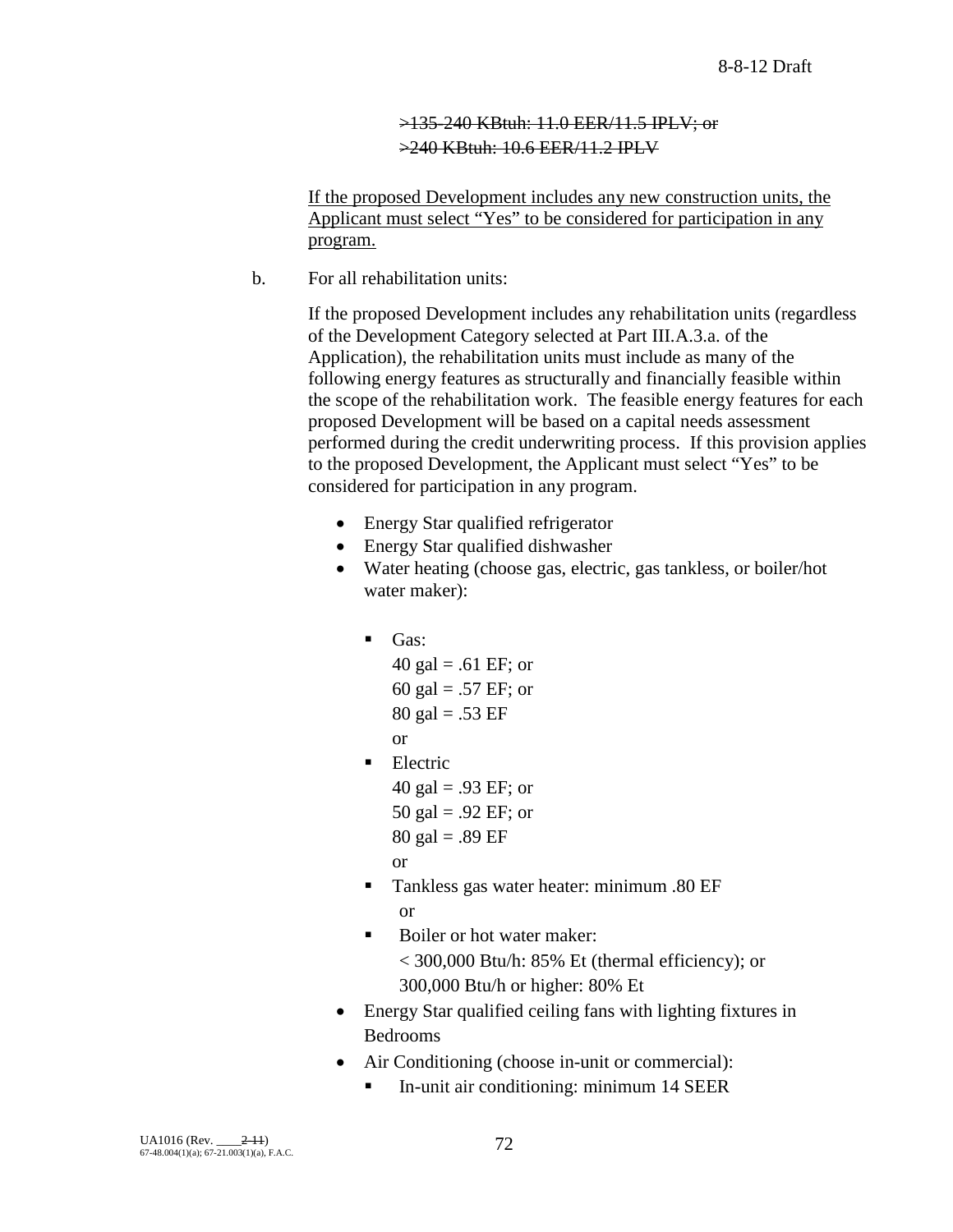or

- Central chiller AC system—based on size: 0-65 KBtuh: Energy Star certified; or >65-135 KBtuh: 11.3 EER/11.5 IPLV; or >135-240 KBtuh: 11.0 EER/11.5 IPLV; or >240 KBtuh: 10.6 EER/11.2 IPLV
- Caulk, weather-strip, or otherwise seal all holes, gaps, cracks, penetrations, and electrical receptacles in building envelope
- Seal and insulate heating and cooling system ducts with mastic or metal backed tape
- 5. Green Building

Applications with the Development Category at Part III.A.3.a. of the Application of New Construction or Redevelopment (with or without Acquisition) will qualify for Green Building points, as outlined in 5.a. below, provided the Applicant indicates its Green Building selection of 5.a.(1), Green Building Features, or 5.a.(2), Green Building Certification, in the Application as of the Application Deadline.

Applications with the Development Category at Part III.A.3.a. of the Application of Rehabilitation or Preservation (with or without Acquisition) will qualify for Green Building points as outlined in 5.b. below, provided the Applicant indicates its selection of Item 5.b. in the Application as of the Application Deadline.

Note: Any replacement of any of the committed items at any future date must be accomplished with items that meet or exceed the quality and efficiency of the original items.

a. Green Building for New Construction and Redevelopment Developments:

Applicants that select the Development Category of New Construction or Redevelopment with or without Acquisition at Part III.A.3.a. of the Application, will receive 7 points by committing to the Green Building Features outlined in Item (1) below or the Applicant will receive 10 points by committing to achieve one of the Green Certification Programs outlined in Item (2) below:

(1) Green Building Features (7 Points)

By making this selection, the Applicant commits to provide enough of the following Green Building features to achieve a total point value of at least 7 points. The Applicant will be required to commit to the specific Green Building features during credit underwriting and may select at that time the desired features, provided that the total point value equals or exceeds 7 points.

• Programmable thermostat in each unit (1 point)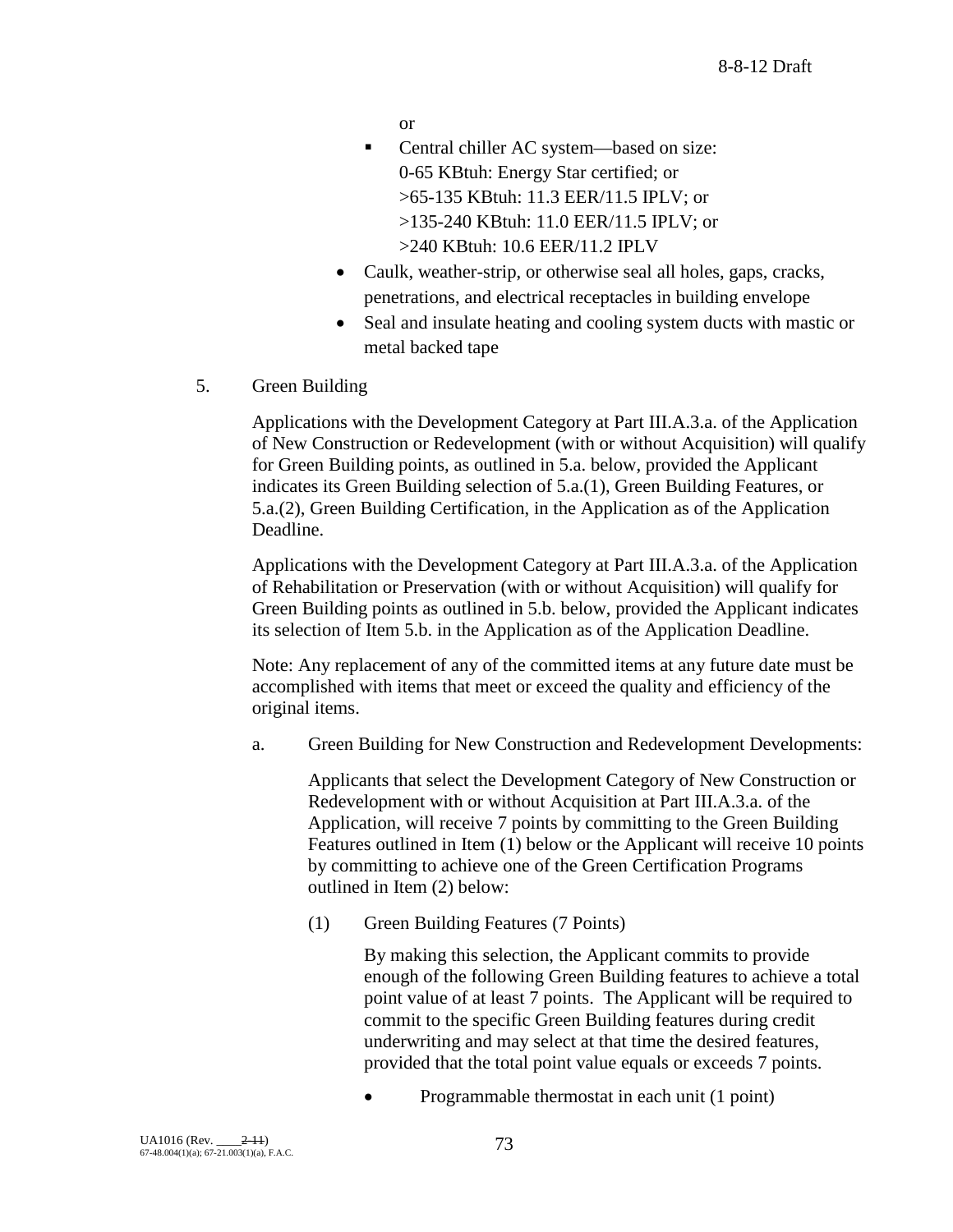- Humidistat in each unit (1 point)
- Rainwater harvesting system (reuse for irrigation and/or toilets) (4 points)
- Water Sense certified dual flush toilets in all bathrooms (1 point)
- Light colored concrete pavement instead of or on top of asphalt to reduce the heat-island effect (1 point)
- Energy Star qualified roof coating  $(1 \text{ point})$  \*
- Energy Star qualified roofing materials (metal, shingles or tiles)  $(2 \text{ points})$  \*
- Solar water heater (with at least 70% solar fraction) (4 points)
- Eco-friendly cabinets formaldehyde free, material certified by the Forest Stewardship Council (2 points)
- Eco-Friendly flooring for entire unit Carpet and Rug Institute Green Label certified carpet and pad, bamboo, cork, 100% recycled content tile, and/or natural linoleum (3 points)
- Energy Star rating for all windows in each unit (3 points)
- Florida Yards and Neighborhoods certification on all landscaping (1 point)
- Install daylight sensors, timers or motion detectors on all outdoor lighting attached to buildings (1 point)

\*Applicant may choose only one option related to Energy Star qualified roofing

### or

(2) Green Building Certification (10 Points)

By making this selection, the Applicant commits to achieve one of the following certifications. Included in the certification program requirements, periodic verification must be accomplished throughout the construction process. These verifications must be accomplished by a third-party verifier that is unrelated to the Applicant or Developer or any Principal or Affiliate of the Applicant or the Developer. In the case of LEED-NC, the commissioning agent must be a third-party licensed engineer or architect. If the proposed Development includes any rehabilitation units, Applicants should consult with a third party verifier associated with the green certification program it intends to select to determine the extent the rehabilitation will allow for certification. The Applicant will be required to commit to a specific certification program during credit underwriting.

(a) U.S. Green Building Council's Leadership in Energy and Environmental Design (LEED) Certification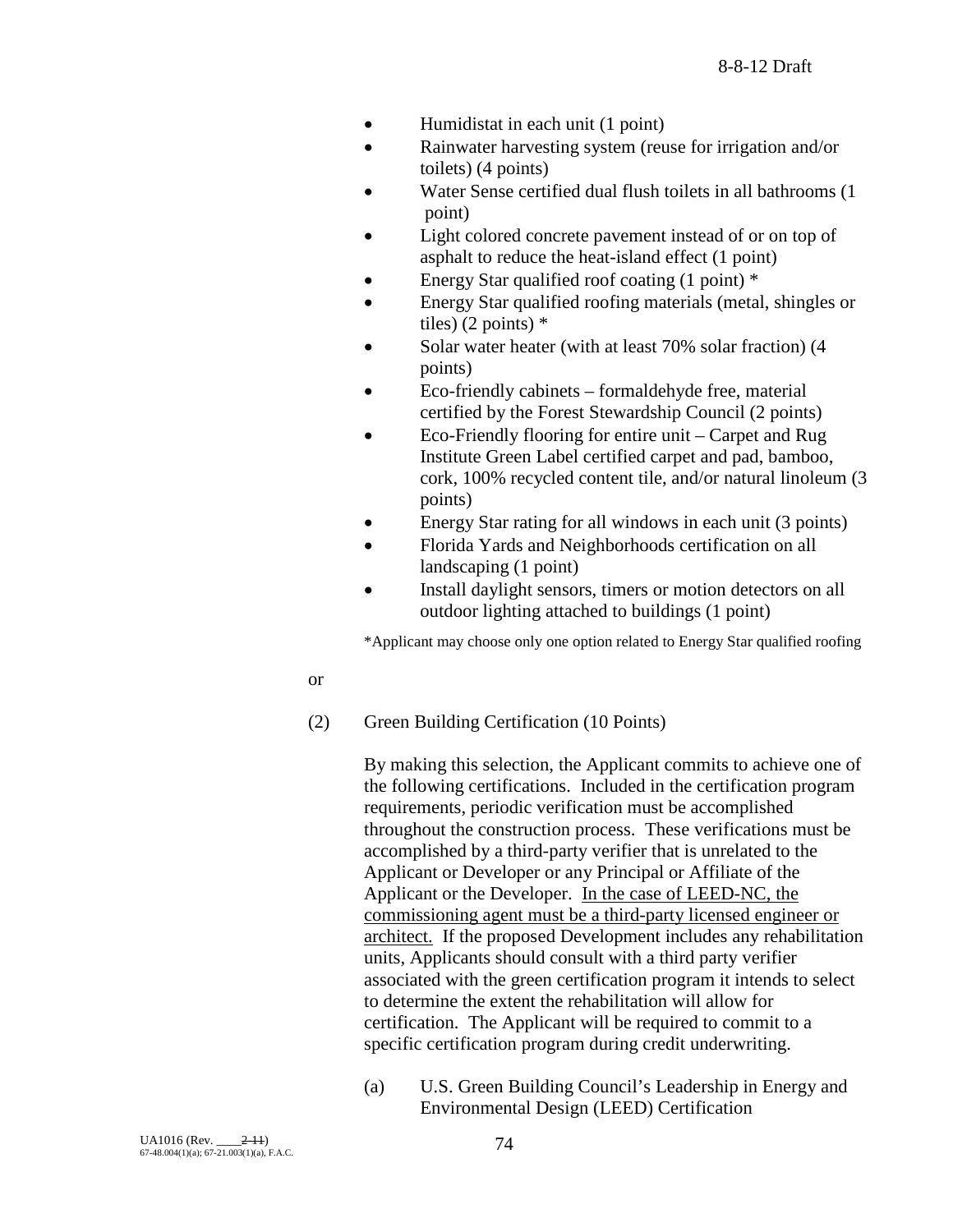- (b) Florida Green Building Coalition (FGBC) Certification
- (c) National Association of Home Builder's National Green Building Standard (NAHB) Certification

Applicants that fail to achieve the Green Building Certification program committed to during credit underwriting (LEED, FGBC or NAHB) will, upon Board approval, have up to 2 percent of the Development Cost subtracted from the Developer fee (where Development Cost is comprised of total actual construction costs, total general development costs, and total financial costs as provided in the Development's Final Cost Certification Application). If 20 percent or more of the units in a Development are not certified, then the entire 2 percent of the Development Cost will be subtracted from the Developer fee. If less than 20 percent of units are not certified, then a pro rata share of the 2 percent will be subtracted from the Developer fee based on the same process outlined in Part III.B.4.a. of the Instructions where the number of units that are not certified is compared to 20 percent of the Development's total units and the resulting ratio (non-certified units to 20 percent of the total units) determines the pro rata share of 2 percent of the Development Cost that will be subtracted from the Developer fee, up to the full 2 percent. (Note that LEED and FGBC High-Rise certify by whole building, not by unit, so the penalty would account for the number of units in a building that is not certified. FGBC with a building of three floors or less and NAHB both certify by unit.)

For Developments with the New Construction Development Category that include both new construction and rehabilitation units, if an Applicant selects Green Building Certification for 10 points at Part III.B.5.a.(2) of the Application, but during credit underwriting a third party verifier for the green certification program committed to by the Applicant determines that the extent of rehabilitation being done will not allow for certification of all of the rehabilitation units that are part of the Development, up to 2 percent of Development Cost reduction to the Developer fee will be assessed based on a pro-rata share of the units that are not certified in comparison to 20 percent of the Development's total units as outlined above. For those units for which certification is not feasible, the Applicant will also be required to provide features from Part III.B.5.b. of the Instructions (Green Building for Rehabilitation and Preservation Developments) with a total point value of at least 14 points. Units for which certification is feasible will still be required to achieve certification, and if any of these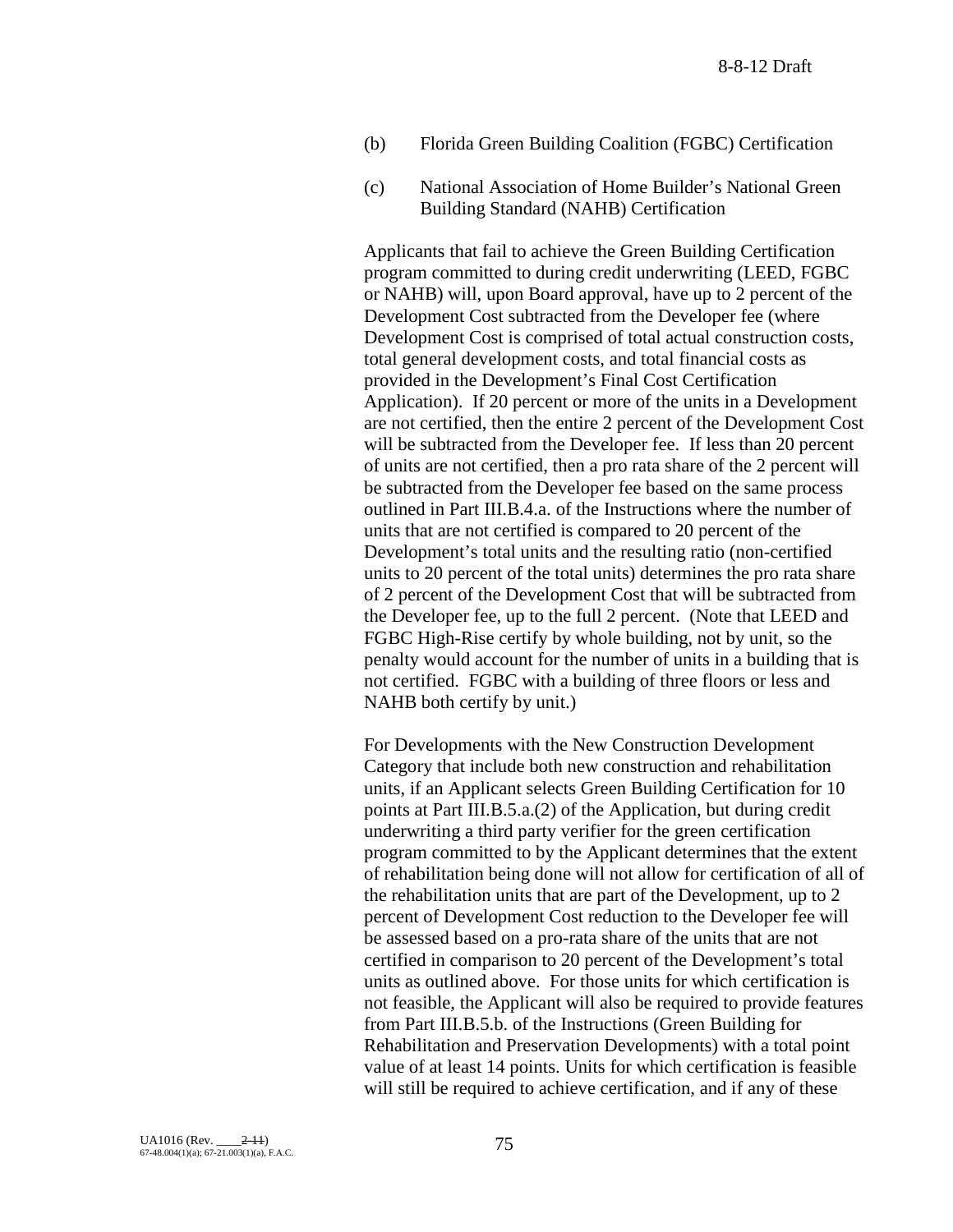units do not achieve certification, then these units will be added to the pro-rata calculation above to adjust the amount of Developer fee reduction that is to be assessed, up to the full 2 percent of the Development Cost.

All Applicants should note that green building certification is in addition to the Energy Star New Homes requirement (Part III.B.4.a. above), which exceeds the minimum energy performance requirements of each of these green building certification programs.

b. Green Building for Rehabilitation and Preservation Developments (10 points)

> Applicants that select the Development Category of Rehabilitation or Preservation (with or without Acquisition) at Part III.A.3.a. of the Application will qualify for Green Building points by committing to the Green Building Features outlined below.

By making this selection, the Applicant commits to provide enough of the following Green Building features to achieve a total point value of at least 10 points. The Applicant will be required to commit to the specific Green Building features during credit underwriting and may select at that time the desired features, provided that the total point value equals or exceeds 10 points.

- Programmable thermostat in each unit (2 points)
- Humidistat in each unit (2 points)
- Water Sense certified dual flush toilets in all bathrooms (2 points)
- Light colored concrete pavement instead of or on top of asphalt to reduce the heat-island effect (2 points)
- Energy Star qualified roof coating  $(2 \text{ points})$  \*
- Energy Star qualified roofing materials (metal, shingles or tiles) (3 points) \*
- Eco-friendly cabinets formaldehyde free, material certified by the Forest Stewardship Council (3 points)
- Eco-Friendly flooring for entire unit Carpet and Rug Institute Green Label certified carpet and pad, bamboo, cork, 100% recycled content tile, and/or natural linoleum (3 points)
- Energy Star rating for all windows in each unit (3 points)
- Florida Yards and Neighborhoods certification on all landscaping (2 points)
- Install daylight sensors, timers or motion detectors on all outdoor lighting attached to buildings (2 points)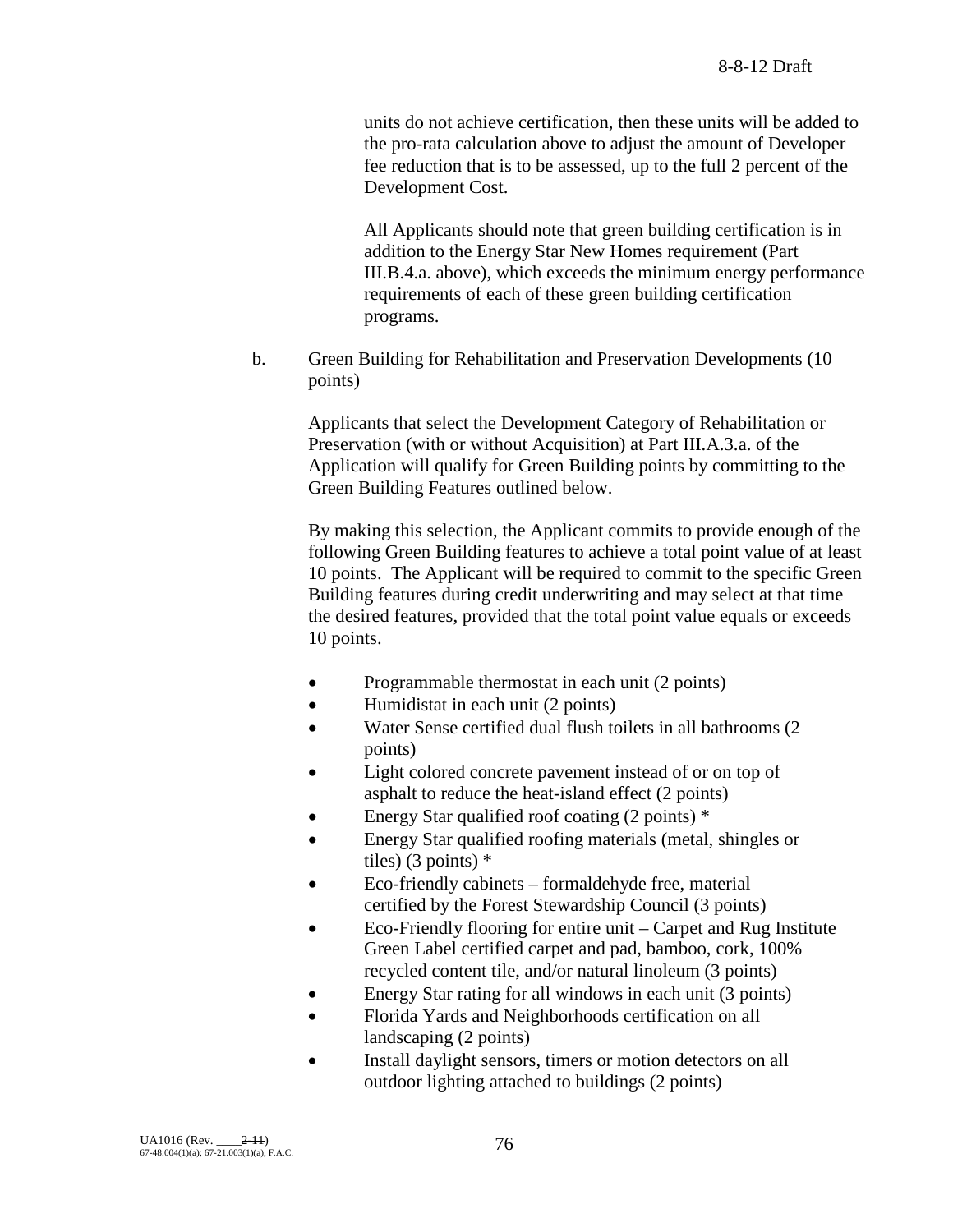\*Applicant may choose only one option related to Energy Star qualified roofing

# **C. Ability to Proceed**

For Applications requesting Competitive HC, during the preliminary and NOPSE scoring process described in subsections 67-48.004(3), (4) and (5), F.A.C., Applicants may be eligible for Ability to Proceed tie-breaker points for the following Ability to Proceed elements: Site Plan/Plat Approval, Infrastructure Availability (electricity, water, sewer and roads), and Appropriate Zoning. The Applicant will either:

- (i) Achieve the full 6 Ability to Proceed tie-breaker points if it meets the threshold requirements for all of the following elements: site plan/plat approval, availability of electricity, availability of water, availability of sewer, availability of roads, and appropriate zoning, or
- (ii) Achieve 1 Ability to Proceed tie-breaker point for each of these elements which pass threshold and zero Ability to Proceed tie-breaker points for each of these elements which fail threshold. Then during the cure period described in subsection 67-48.004(6), F.A.C., if a threshold failure is successfully cured the Application will be awarded ½ Ability to Proceed tie-breaker point for each cured Ability to Proceed element.

| <b>Competitive HC Ability to Proceed Tie-Breaker Points</b> |                                                                                         |                                                                                         |               |  |  |  |
|-------------------------------------------------------------|-----------------------------------------------------------------------------------------|-----------------------------------------------------------------------------------------|---------------|--|--|--|
|                                                             | <b>Cure Period</b><br><b>Preliminary and NOPSE Scoring</b>                              |                                                                                         |               |  |  |  |
| <b>Ability to Proceed Element</b>                           | <b>Pass Threshold –</b><br><b>Tie-Breaker Point</b><br>Value for each<br><b>Element</b> | <b>Pass Threshold –</b><br><b>Tie-Breaker Point</b><br>Value for each<br><b>Element</b> |               |  |  |  |
| Site Plan/Plat Approval                                     |                                                                                         | $\mathbf{\Omega}$                                                                       | $\frac{1}{2}$ |  |  |  |
| Availability of Electricity                                 |                                                                                         |                                                                                         | $\frac{1}{2}$ |  |  |  |
| Availability of Water                                       |                                                                                         | 0                                                                                       | $\frac{1}{2}$ |  |  |  |
| Availability of Sewer                                       |                                                                                         | 0                                                                                       | $\frac{1}{2}$ |  |  |  |
| <b>Availability of Roads</b>                                |                                                                                         | 0                                                                                       | $\frac{1}{2}$ |  |  |  |
| Appropriately Zoned                                         |                                                                                         | 0                                                                                       | $\frac{1}{2}$ |  |  |  |
| Total Available Tie-Breaker Points                          | 6                                                                                       |                                                                                         | 3             |  |  |  |

Ability to Proceed tie-breaker points will be awarded as follows:

For example, at preliminary scoring Application A passes threshold for all of the Infrastructure elements and zoning, but fails threshold for site plan approval. The Application is eligible for 5 Ability to Proceed tie-breaker points (1 point each for electricity, water, sewer, roads and zoning). At NOPSE scoring it is determined that Application A's water verification form is incomplete, so the Application fails threshold for water and the 1 point for water (awarded during preliminary scoring) is deducted, leaving the Application with 4 Ability to Proceed tie-breaker points. During the cure period, the Applicant successfully cures the site plan and water threshold failures, resulting in the Application meeting threshold for all of these Ability to Proceed elements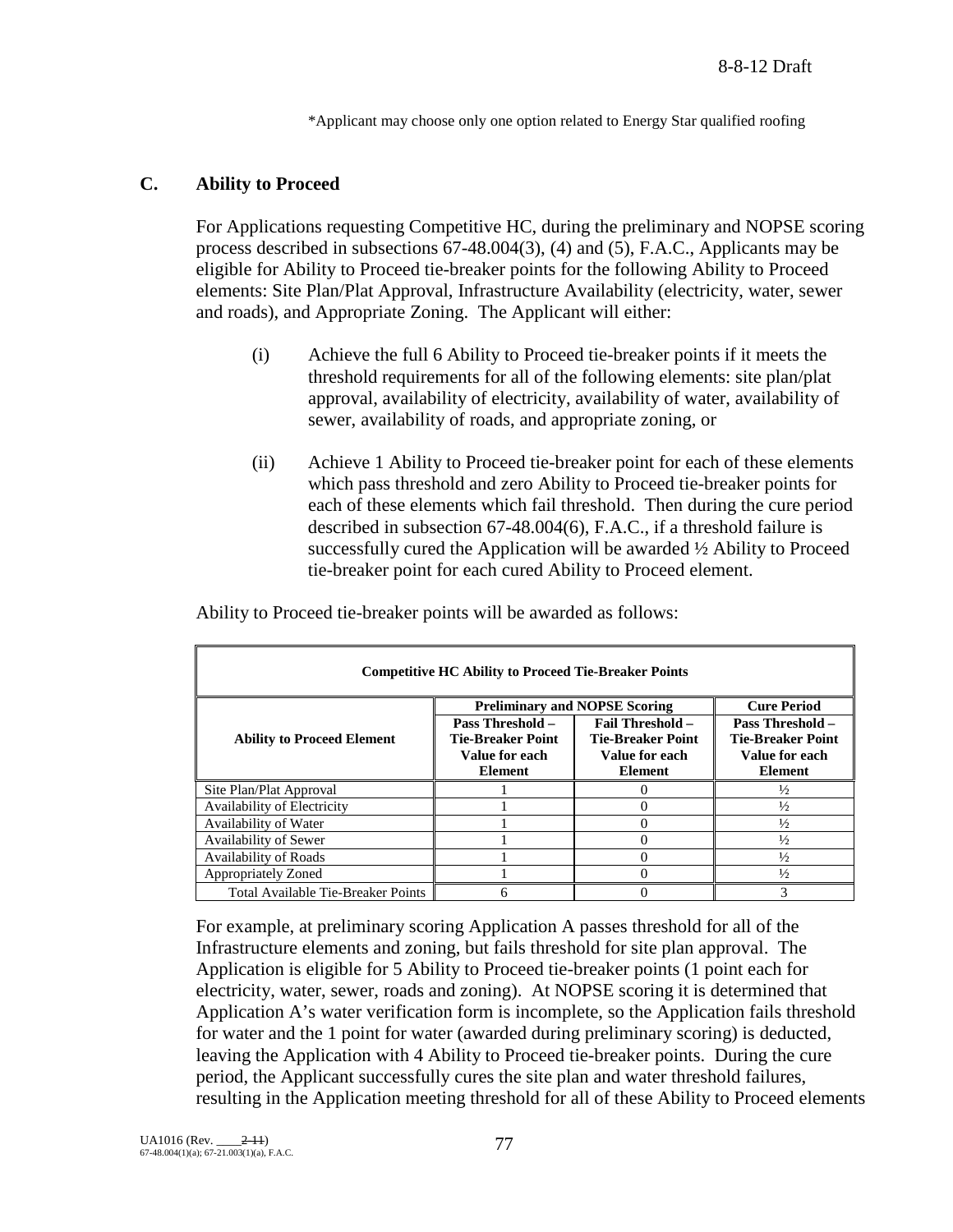and achieving a total of 5 Ability to Proceed tie-breaker points (the 4 points achieved at NOPSE scoring, plus  $\frac{1}{2}$  point for site plan approval and  $\frac{1}{2}$  point for water achieved during the cure period).

- 1. Status of Site Plan Approval or Plat Approval (Threshold)
	- a. Site Plan Approval for Multifamily Developments

To achieve threshold, the Applicant must provide the properly completed and executed Local Government Verification of Status of Site Plan Approval for Multifamily Developments form indicating one of the following. The form must be provided behind a tab labeled **"Exhibit 26"**. If the proposed Development consists of Scattered Sites, site plan approval must be demonstrated for all of the Scattered Sites.

- (1) The proposed Development consists of (a) new construction, or (b) rehabilitation with new construction, or (c) rehabilitation without new construction that requires additional site plan approval or similar process, and the final site plan was approved on or before the Application Deadline for the 2013 2011 Universal Application Cycle.
- (2) The proposed Development consists of (a) new construction, or (b) rehabilitation with new construction, or (c) rehabilitation without new construction that requires additional site plan approval or similar process, and on or before the Application Deadline for the 2013 2011 Universal Application Cycle (i) preliminary site plan approval or conceptual site plan approval has been issued, or (ii) site plan approval is required for the new construction work; however, although this jurisdiction provides neither preliminary site plan approval, conceptual site plan approval, nor any other similar process, the site plan has been reviewed.
- (3) The proposed Development consists of rehabilitation without any new construction and does not require additional site plan approval or similar process.
- b. Plat Approval for Single-Family Rental Developments

To achieve threshold, the Applicant must provide the properly completed and executed Local Government Verification of Status of Plat Approval for Single-Family Rental Developments form indicating one of the following. The form must be provided behind a tab labeled **"Exhibit 26"**. If the proposed Development consists of Scattered Sites, plat approval must be demonstrated for all of the Scattered Sites.

(1) The final plat was approved on or before the Application Deadline for the 2013 2011 Universal Application Cycle.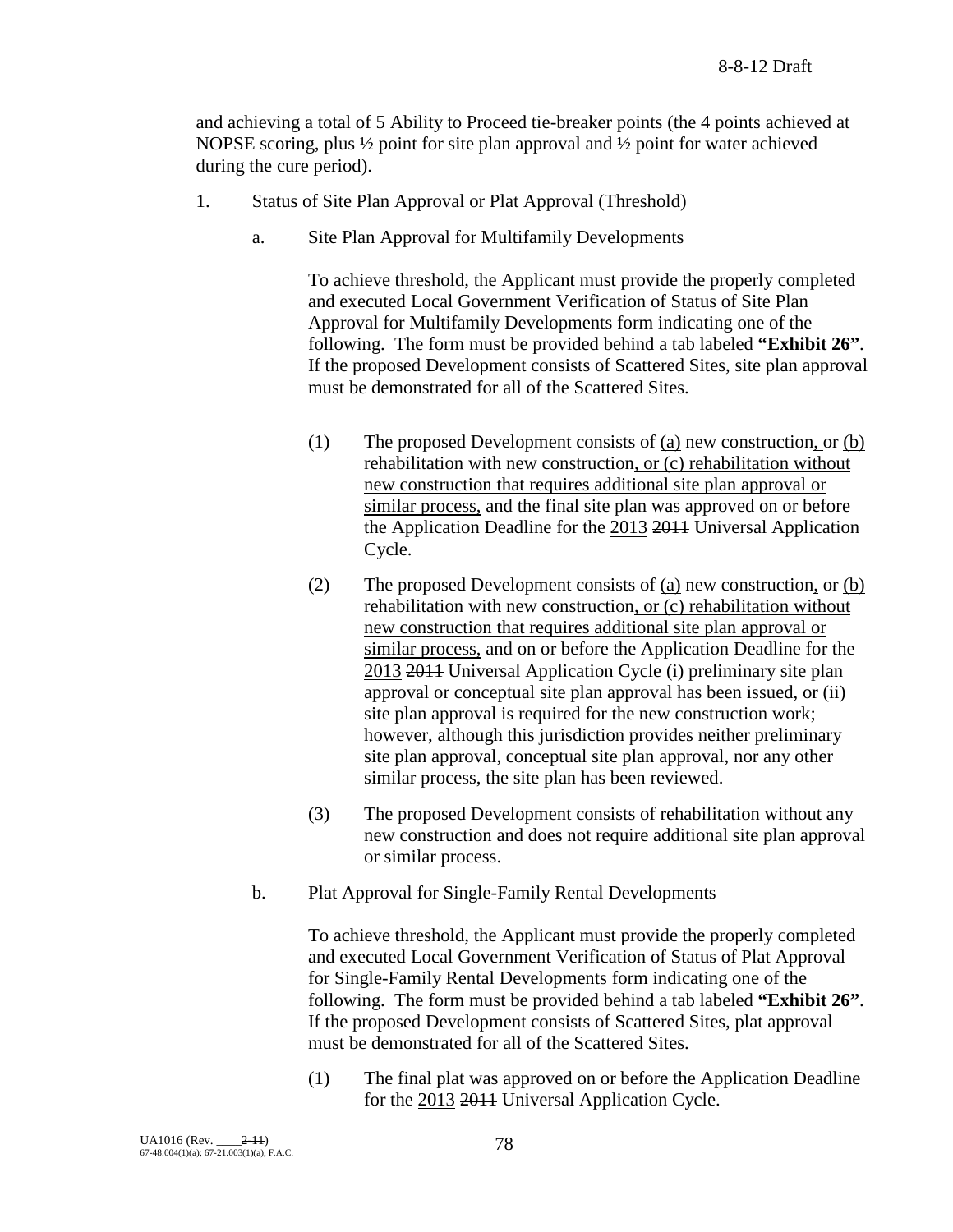- (2) The preliminary or conceptual plat was approved on or before the Application Deadline for the 2013 2011 Universal Application Cycle.
- (3) The Development consists of rehabilitation without any new construction and does not require additional plat approval.
- 2. Evidence of Site Control (Threshold)

To achieve threshold, the Applicant must demonstrate site control by providing the documentation required in Section a., b. or c., as indicated below. The required documentation, including any attachments or exhibits referenced in any document, must be attached to that document regardless of whether that attachment or exhibit has been provided as an attachment or exhibit to another document or whether the information is provided elsewhere in the Application or has been previously provided. Such documentation, including any attachments or exhibits, must be provided behind a tab labeled **"Exhibit 27"**. If the proposed Development consists of Scattered Sites, site control must be demonstrated for all of the Scattered Sites. A legal description of the Development site must be provided behind a tab labeled **"Exhibit 27"**.

a. Provide an Eligible a Qualified Contract - For purposes of the Universal Application, an eligible a qualified contract is one that has a term that does not expire before a date that is eight  $(8)$  seven  $(7)$  months after the Application Deadline for the 2013 2011 Universal Application Cycle or that contains extension options exercisable by the purchaser and conditioned solely upon payment of additional monies which, if exercised, would extend the term to a date that is not earlier than eight  $(8)$  seven  $(7)$ ) months after the Application Deadline for the 2013 2011 Universal Application Cycle; specifically states that the buyer's remedy for default on the part of the seller includes or is specific performance; and the buyer MUST be the Applicant unless a fully executed assignment of the eligible qualified contract which assigns all of the buyer's rights, title and interests in the eligible qualified contract to the Applicant, is provided. If the owner of the subject property is not a party to the eligible qualified contract, all documents evidencing intermediate contracts, agreements, assignments, options, or conveyances of any kind between or among the owner, the Applicant, or other parties, must contain every exhibit and attachment referenced therein, and must contain the following elements of an eligible a qualified contract: (i) have a term that does not expire before a date that is  $eight (8) seven (7) months after the Application Deadline for$ </u> the 2013 2011 Universal Application Cycle or contain extension options exercisable by the purchaser and conditioned solely upon payment of additional monies which, if exercised, would extend the term to a date that is not earlier than eight  $(8)$  seven  $(7)$  months after the Application Deadline for the 2013 2014 Universal Application Cycle, and (ii) specifically state that the buyer's remedy for default on the part of the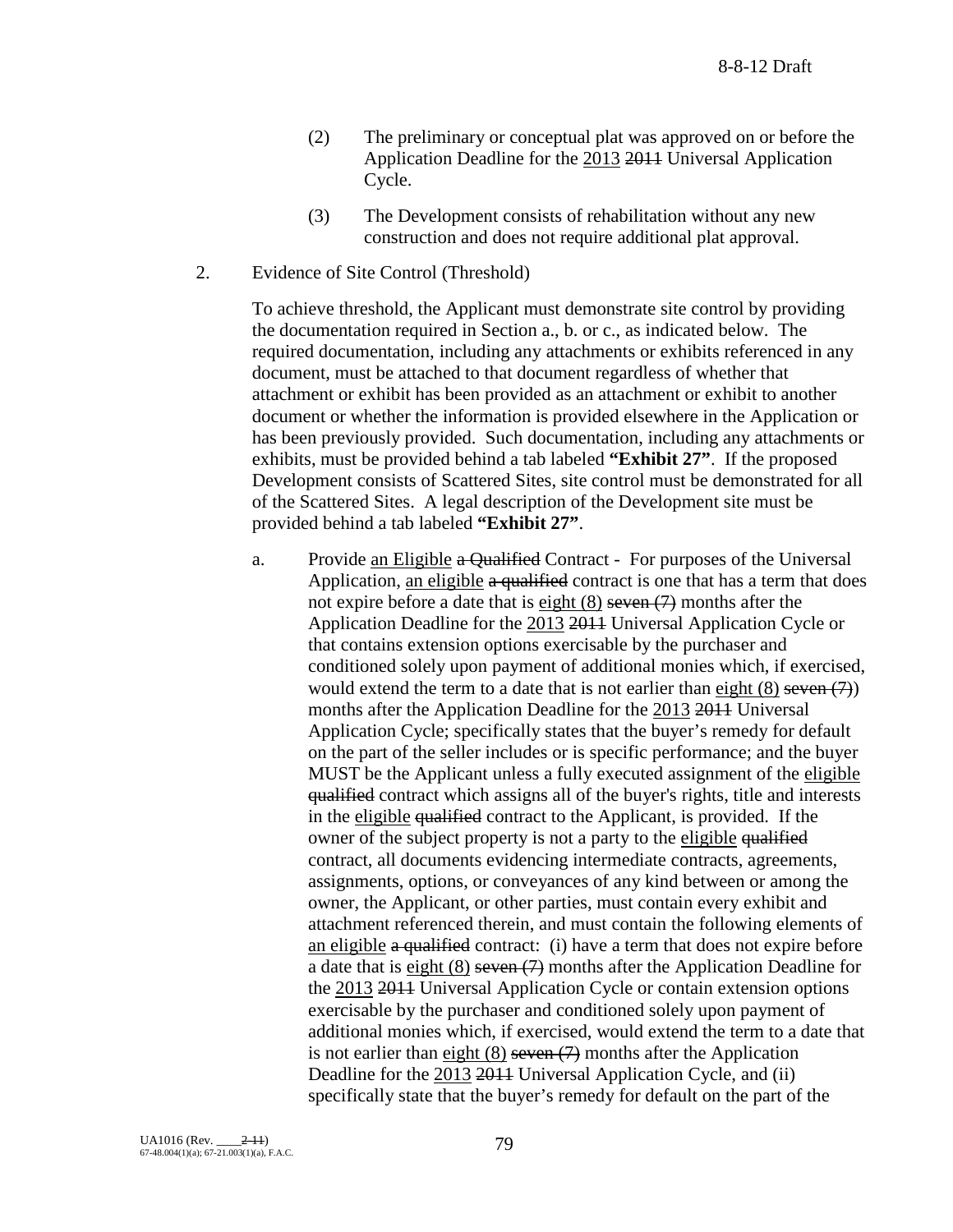seller includes or is specific performance.

OR

b. Provide a Deed or Certificate of Title – The deed or certificate of title (in the event the property was acquired through foreclosure) must be recorded in the county in which the property is located and show the Applicant as the sole Grantee.

### OR

- c. Provide a Lease The lease must have an unexpired term of at least 50 years from the Application Deadline and the lessee must be the Applicant. The lease may be contingent only upon receipt of MMRB, HOME and/or HC funding. If the owner of the subject property is not a party to the lease, all documents evidencing intermediate leases, subleases contracts, agreements, assignments, options, or agreements conveyances of any kind between or among the owner, the lessor, or any sublessee, assignor, assignee, and the Applicant, or other parties, must contain every exhibit and attachment referenced therein, and if a lease, must have an unexpired term of at least 50 years from the Application Deadline, and if a contract, agreement, assignment, option, or conveyance of any kind, must contain the following elements of a qualified contract: (i) have a term that does not expire before a date that is seven (7) months after the Application Deadline for the 2011 Universal Application Cycle or contain extension options exercisable by the purchaser and conditioned solely upon payment of additional monies which, if exercised, would extend the term to a date that is not earlier than seven (7) months after the Application Deadline for the 2011 Universal Application Cycle, and (ii) specifically state that the buyer's remedy for default on the part of the seller includes or is specific performance.
- 3. Evidence of Infrastructure Availability (Threshold)

With one exception outlined in the following paragraph, t<sub>Fo</sub> achieve threshold, the Applicant must demonstrate that as of the date that signifies the Application Deadline for the 2013 2014 Universal Cycle each type of infrastructure is available to the proposed Development site. Infrastructure is considered available if there are no impediments to obtaining service other than the conditions expressed in the Verification of Availability of Infrastructure forms as provided in this Application Package. Should any variance or local hearing be required, or if there is a moratorium pertaining to any of the utilities or roads for this Development, the infrastructure is not available. If the proposed Development consists of Scattered Sites, evidence of availability of each type of infrastructure must be provided for all of the Scattered Sites.

The one exception to the requirement outlined in the above paragraph is that a proposed Development that meets all of the following requirements will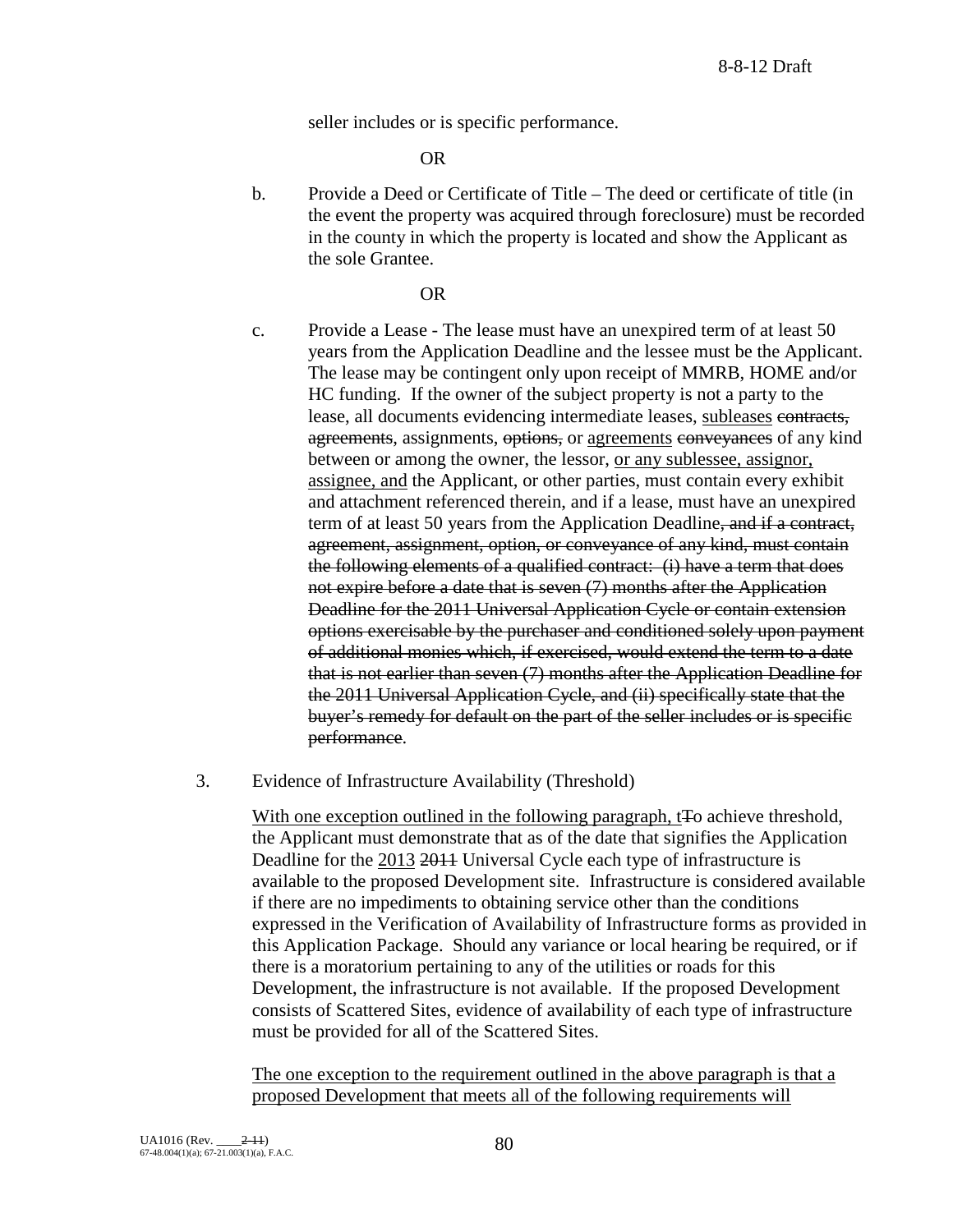automatically be deemed to meet threshold and receive 4 Ability to Proceed tiebreaker points without the requirement to demonstrate that as of Application Deadline each type of infrastructure is available: (i) it is at least partially occupied as of Application Deadline (as stated by the Applicant at Part III.A.9.c. of the Application), and (ii) it consists of 100 percent rehabilitation units (as stated by the Applicant at Part III.A.6.b. of the Application), and (iii) the number of proposed units is equal to or less than the number of units existing as of Application Deadline (as stated by the Applicant at Part III.A.6.b. of the Application). If the Applicant fails to meet all of the above criteria and subsequently submits an acceptable cure for Part III.A.9.c. and/or Part III.A.6.b. of the Application, the Applicant will be eligible for 1 Ability to Proceed tiebreaker point for each of the 4 infrastructure elements so cured. However, if the Applicant's cure consists of any Verification of Availability of Infrastructure form and/or allowable infrastructure letter, then the Applicant will only be eligible for  $\frac{1}{2}$  Ability to Proceed tie-breaker point for the applicable infrastructure element(s) so cured.

The Applicant may submit the properly completed and executed Verification of Availability of Infrastructure forms included within the Application Package or submit a letter from the entity providing the service (electricity, water, and wastewater) or Local Government (roads) verifying that each type of infrastructure is available for the proposed Development on or before the Application Deadline for the 2013 2011 Universal Cycle. Regardless of whether provided by the Application Deadline or by the date that signifies the end of the cure period outlined in Rules 67-21.003 and 67-48.004, F.A.C., each letter submitted to confirm infrastructure availability must demonstrate availability on or before the Application Deadline for the 2013 2011 Universal Cycle. Letters must be Development-specific and dated within 12 months of the Application Deadline. The verifications (forms and letters) may not be signed by the Applicant, by any related parties of the Applicant, by any Principals or Financial Beneficiaries of the Applicant, or by any local elected officials.

- a. Electricity Evidence of availability on or before the Application Deadline must be provided behind a tab labeled **"Exhibit 28"**.
- b. Water Evidence of availability on or before the Application Deadline must be provided behind a tab labeled **"Exhibit 29"**.
- c. Sewer, Package Treatment or Septic Tank Evidence of availability on or before the Application Deadline must be provided behind a tab labeled **"Exhibit 30"**.
- d. Roads Evidence of availability on or before the Application Deadline must be provided behind a tab labeled **"Exhibit 31"**.
- 4. Evidence of Appropriate Zoning (Threshold)

To achieve threshold the Applicant must provide the applicable Local Government verification form, properly completed and executed, behind a tab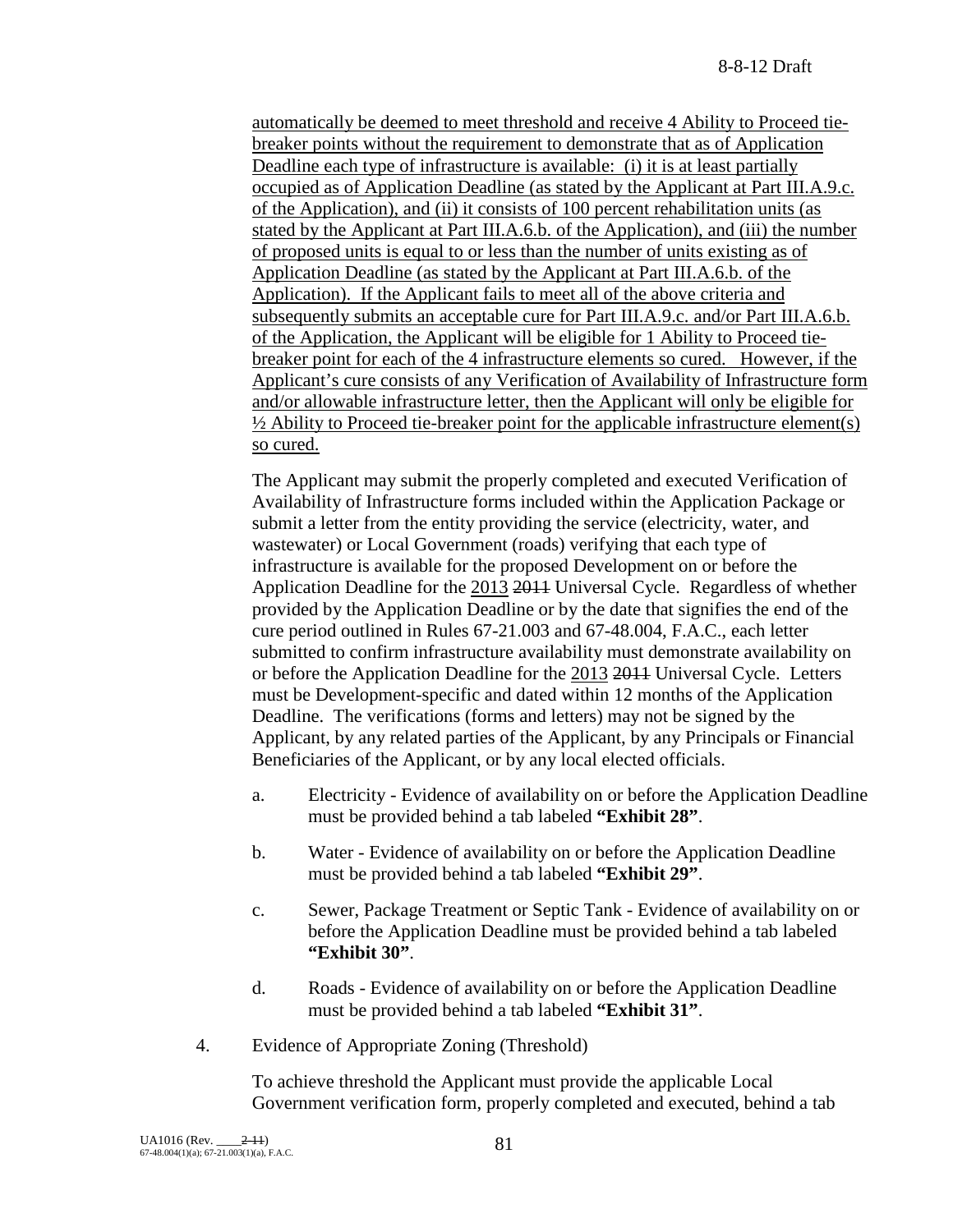labeled **"Exhibit 32"**. The verification form must demonstrate that as of the date that signifies the Application Deadline for the 2013 2011 Universal Cycle the proposed Development site is appropriately zoned and consistent with local land use regulations regarding density and intended use or that the proposed Development site is legally non-conforming. If the proposed Development consists of Scattered Sites, evidence of appropriate zoning must be demonstrated for all of the Scattered Sites.

If the proposed Development is in the Florida Keys Area, proper execution of the Local Government Verification That Development Is Consistent with Zoning and Land Use Regulations form or the Local Government Verification That Permits Are Not Required For This Development form will constitute the Local Government's certification that the Applicant has obtained the necessary Rate of Growth Ordinance (ROGO) allocations from the Local Government.

- 5. Environmental Site Assessment (Threshold)
	- a. To achieve threshold, the Applicant must demonstrate that a Phase I Environmental Site Assessment (ESA) has been performed. The firm performing the ESA must certify that the review was performed in accordance with ASTM Practice #E-1527-05. The properly completed and executed Verification of Environmental Safety – Phase I Site Assessment form must be provided behind a tab labeled **"Exhibit 33"**.
	- b. If the Phase I ESA disclosed potential problems on the proposed site and required or recommended a Phase II ESA, to achieve threshold the firm that performed the Phase II ESA, even if it is the same firm that performed the Phase I ESA, must certify that the Phase II ESA has been performed in accordance with ASTM Practice #E-1903-1197(2002). The properly completed and executed Verification of Environmental Safety – Phase II Site Assessment form must be provided behind a tab labeled **"Exhibit 34"**.

If the proposed Development consists of Scattered Sites, the Applicant must provide the appropriate evidence that a Phase I ESA and, if applicable, a Phase II ESA, has been performed for all of the Scattered Sites.

Note: If the Phase I ESA and/or the Phase II ESA disclosed environmental problems requiring remediation, a plan, including time frame and cost, for the remediation is required. By answering the applicable questions and executing the Phase I and/or Phase II verification(s), the environmental provider is certifying that such plan has been prepared. In addition, by executing the Applicant Certification and Acknowledgement form, the Applicant certifies that the plan has been prepared and the costs associated with such remediation have been included in the Development Cost Pro Forma submitted in this Application.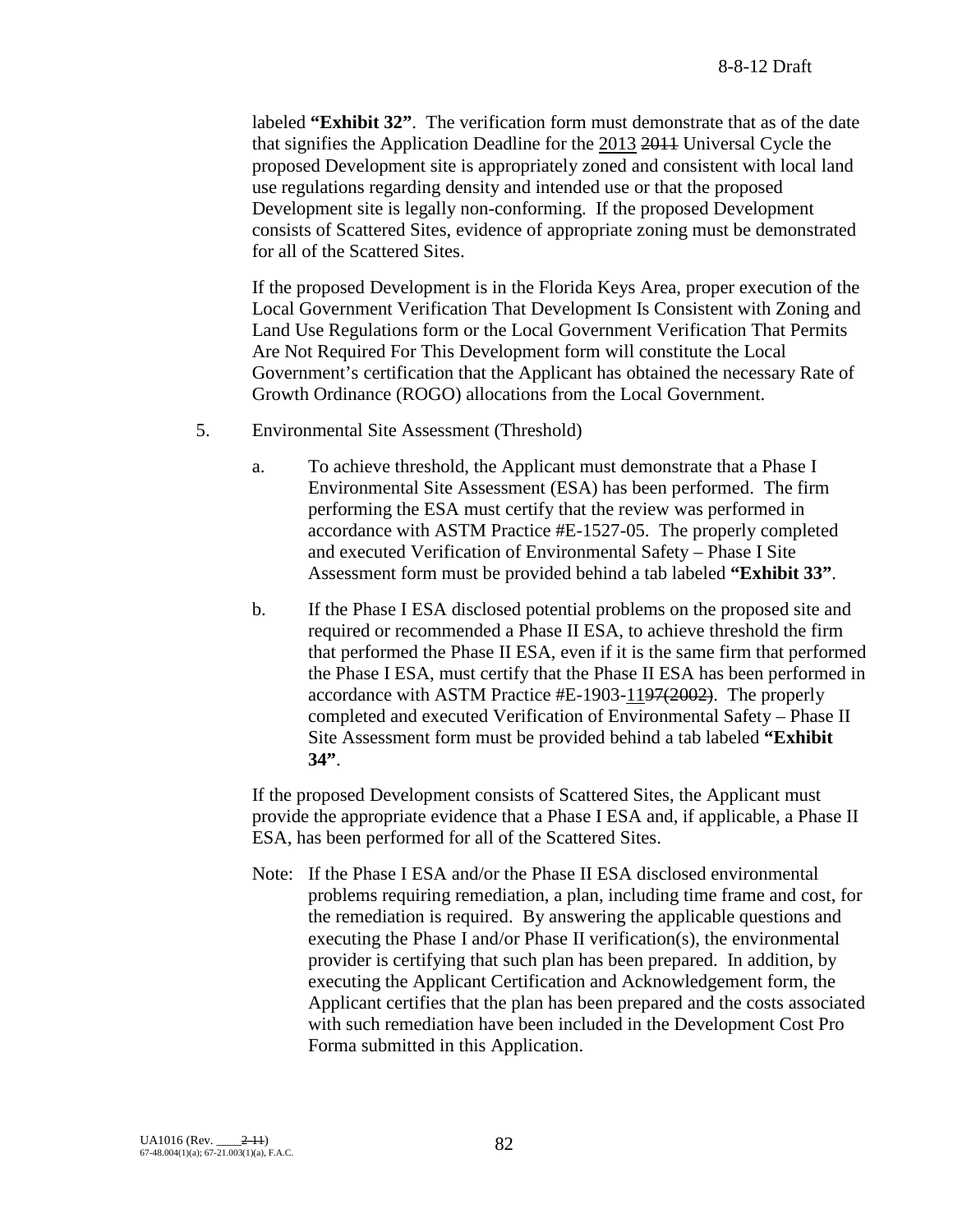# **D. Demographic Commitment** (Threshold)

Selection of the Elderly, Farmworker/Commercial Fishing Worker, or Homeless Demographic Commitment will be included in the Land Use Restriction Agreement and/or Extended Use Agreement and must be maintained in order for the Development to remain in compliance, unless the Board approves a change.

All Applicants must select one of the following Demographic Commitments. If an Applicant fails to select a commitment or fails to qualify for the selected commitment, the Application will fail threshold.

1. Elderly

Indicate whether the proposed Development will be an Assisted Living Facility (ALF).

In order for a proposed Development to be classified as Elderly (ALF or non-ALF), the Development must meet the following requirements:

- a. The total number of units is limited as follows:
	- (1) Non-ALF Developments
		- (a) New Construction or Redevelopment with or without Acquisition (Applicant selected the applicable Development Category at Part III.A.3.a.) in all counties except Miami-Dade County and Broward County is limited to 160 total units;
		- (b) Rehabilitation or Preservation, with or without Acquisition (Applicant selected the applicable Development Category at Part III.A.3. a.), that does not constitute an existing, occupied elderly housing facility that is operating as an elderly housing facility as set forth in the Federal Fair Housing Act as of the Application Deadline in all counties except Miami-Dade County and Broward County is limited to 160 total units;
		- (c) New Construction or Redevelopment (as described in (a) above) or Rehabilitation or Preservation (as described in (b) above) Developments located in Miami-Dade County and Broward County that are requesting MMRB (with or without non-competitive HC) may consist of up to 250 total units;
		- (d) New Construction or Redevelopment (as described in (a) above) or Rehabilitation or Preservation (as described in (b) above) Developments located in Miami-Dade County and Broward County that are requesting Competitive HC or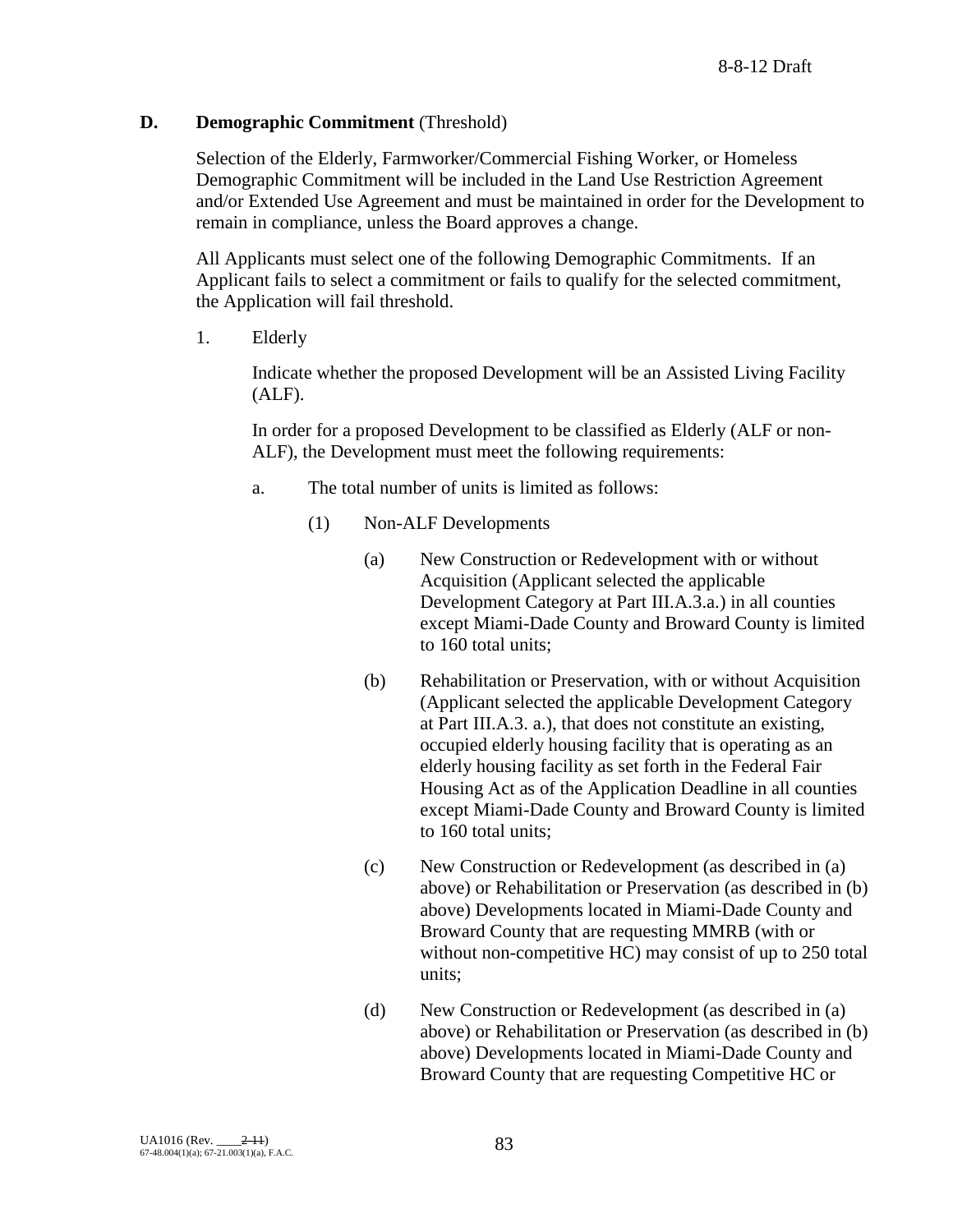non-competitive HC only in this Application may consist of up to 200 total units;

- (e) There is no total unit limitation for the Rehabilitation or Preservation with or without Acquisition (Applicant selected the applicable Development Category at Part III.A.3. a.) of an existing, occupied elderly housing facility that is operating as an elderly housing facility as set forth in the Federal Fair Housing Act as of the Application Deadline.
- (2) ALF Developments cannot consist of more than 100 total units; and
- b. Applicant understands, acknowledges and agrees that it will comply with the Federal Fair Housing Act requirements and rent at least 80 percent of the total units to residents that qualify as Elderly pursuant to that Act. Further, Applicant understands, acknowledges and agrees that all such units are subject to the income restrictions committed to in the Set-Aside Commitment section of this Application; and
- c. For a non-ALF Development, the following requirements will apply: (i) if the Applicant selected the Development Category of Preservation or Acquisition and Preservation at Part III.A.3.a. of the Application, at least 50 percent of the total units must be comprised of one-bedroom or less (i.e., one-bedroom units or efficiency/studio/zero bedroom units or a combination these types of units), and no more than 15 percent of the total units can be larger than 2 bedroom units; or (ii) if the Applicant selected the Development Category of New Construction or Rehabilitation or Redevelopment (with or without Acquisition) at Part III.A.3.a. of the Application, at least 50 percent of the total units must be comprised of one-bedroom units and no more than 15 percent of the total units can be larger than 2 bedroom units.

For an ALF Development, at least 90 percent of the total units must be comprised of units no larger than one-bedroom and the sharing of a unit by two or more unaffiliated residents cannot be a condition of occupancy; and

- d. Applicant must provide a market analysis, dated within nine (9) months of the Application Deadline, that demonstrates a local need for the lowincome Elderly housing that is the subject of this Application (non-ALF or ALF). The market analysis must be provided behind a tab labeled **"Exhibit 35"**; and
- e. A minimum of one elevator per residential building must be provided for all new construction Developments that consist of more than one story if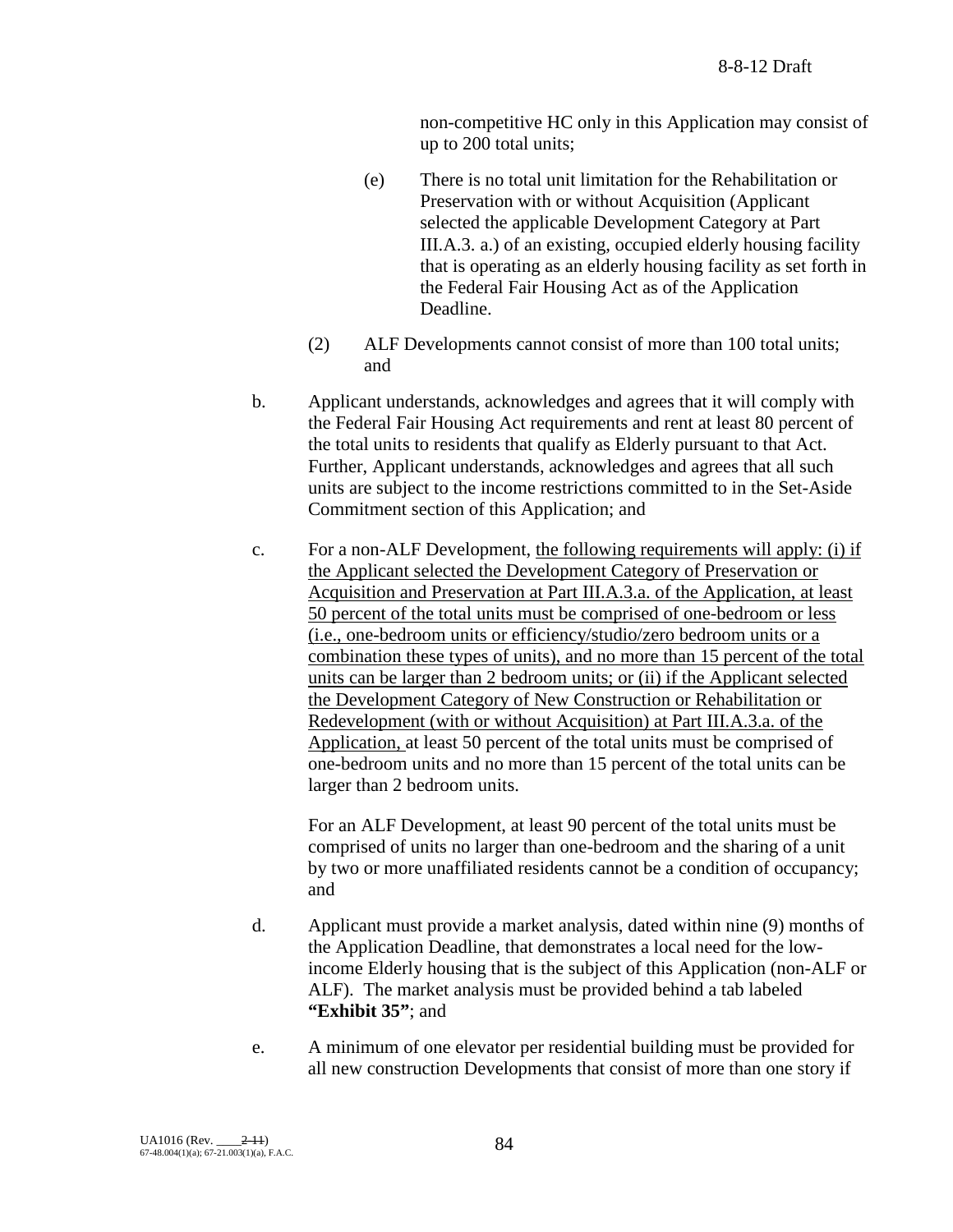any of the Elderly set-aside units will be located on a floor higher than the first floor; and

f. The Applicant must provide additional features in the new construction units and rehabilitation units.

The requirement to provide the additional features is in addition to the features committed to by the Applicant at Part III.B., Construction Features and Amenities, of this Application.

- (1) If the proposed Development includes any new construction units (regardless of the Development Category selected at Part III.A.3.a. of the Application), the additional Elderly features outlined in Part A.3. of the FHFC Universal Design and Visitability Manual must be provided in the indicated percentages of the total new construction units.
- (2) If the proposed Development includes any rehabilitation units (regardless of the Development Category selected at Part III.A.3. a. of the Application), the additional Elderly features outlined in Part B.3. of the FHFC Universal Design and Visitability Manual must be provided in the indicated percentages of the total rehabilitation units.
- 2. Farmworker or Commercial Fishing Worker

In order for a proposed Development to be classified as Farmworker or Commercial Fishing Worker, the Development must meet the following requirements:

- a. Development cannot have more than 80 total units; and
- b. Applicant must commit to rent not less than 40 percent of the total units to Farmworker or Commercial Fishing Worker Households; and
- c. Applicant must provide a market analysis, dated within nine (9) months of the Application Deadline, that demonstrates a local need for such housing. The market analysis must be provided behind a tab labeled **"Exhibit 35"**.
- 3. Homeless

For a Competitive HC Applicant to be eligible to select the Homeless Demographic, the Applicant must also request HOME funding in this Application.

In order for a proposed Development to be classified as Homeless, the Development must meet the following requirements: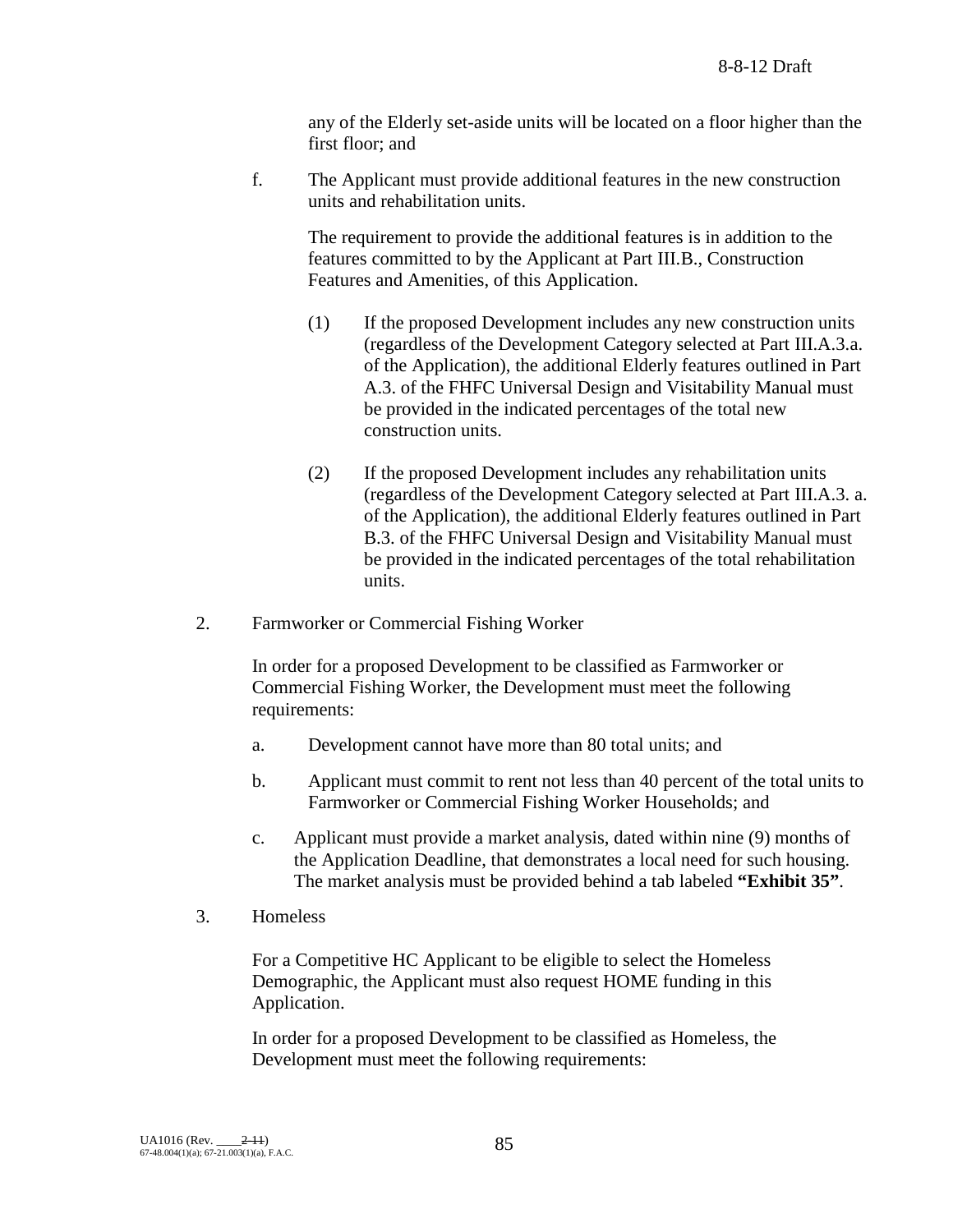- a. The Development Type selected by the Applicant at Part III.A.4. of the Application must be one of the following: Garden Apartments, High Rise (a building comprised of 7 or more stories), Mid-Rise with Elevator (a building comprised of 4 stories), Mid-Rise with Elevator (a building comprised of 5 or 6 stories), or Single Room Occupancy (SRO); and
- b. SRO Developments must commit to rent not less than 50 percent of the total units to Homeless Households and must have selected the SRO Construction Features and Amenities in this Application;

or

Non-SRO Developments must commit to rent not less than 50 percent of the total units for Homeless Households; and

c. Applicant must provide the properly completed and executed Verification of Inclusion in Local Homeless Assistance Continuum of Care Plan by Lead Agency form behind a tab labeled **"Exhibit 35"**.

If no Local Homeless Assistance Continuum of Care Plan exists for the Catchment Area in which the proposed Development is located, a needs analysis demonstrating the local need for such housing must be provided behind a tab labeled **"Exhibit 35"**.

- Note: The telephone number for the State Office on Homelessness is (850) 922- 4691.
- 4. Family Development will serve the general population.

## **E. Set-Aside Commitments**

All set-aside commitments will be included in the Land Use Restriction Agreement and/or Extended Use Agreement, and must be maintained in order for the Development to remain in compliance, unless the Board approves a change.

1. Commitments for MMRB and HC Applications:

If there is an inconsistency between the minimum set-aside section and the information stated on the total set-aside breakdown chart in this Application, the percentage(s) stated on the total set-aside breakdown chart will be considered the Applicant's set-aside commitment.

Applicants requesting Competitive HC and HOME must complete the questions at Part III.E.1.a. and b. of the Application for the Competitive HC funding and the questions at Part III.E.2. of the Application for the HOME funding.

a. MMRB and HC Minimum Set-Aside (Threshold)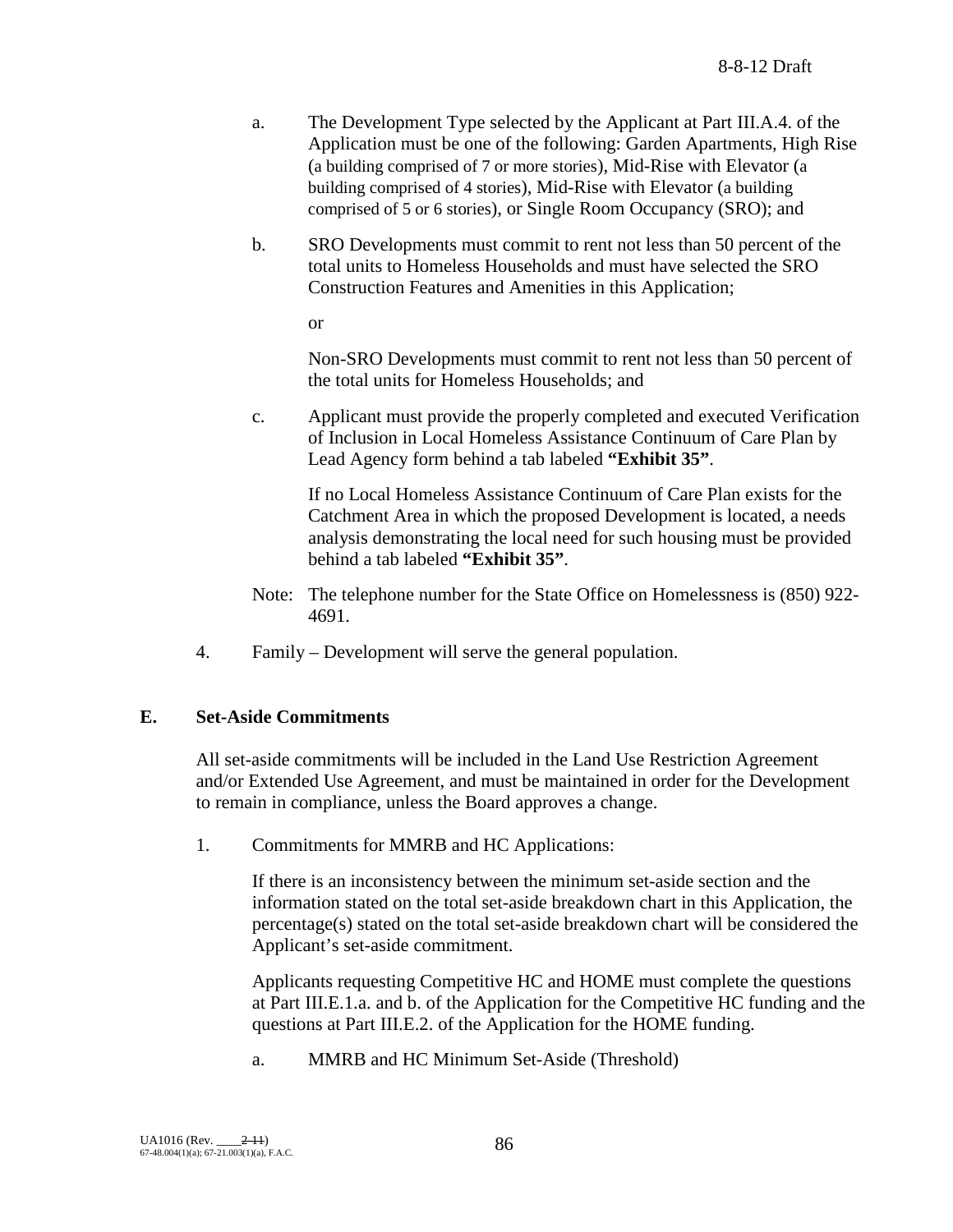All Applicants must select a minimum set-aside for each program applied for.

HC Applicants Note: Choosing the 20 percent at 50 percent AMI or less minimum set-aside will restrict ALL set-aside units at 50 percent or less of the AMI pursuant to IRS regulations. Applicants may choose the 40 percent at 60 percent AMI or less minimum set-aside without committing to setting aside any of the units at the 60 percent AMI level. For example, an Applicant may commit to setting aside 40 percent at 50 percent AMI and this would also be considered 40 percent at 60 percent AMI or less.

MMRB Applicants may select either 20 percent of the units at 50 percent AMI or lower or 40 percent of the units at 60 percent AMI or lower.

All Applicants Note: The deep rent skewing option is permitted for HC Developments only.

- b. Set-Aside Commitment
	- (1) Limited Development Area (LDA) Set-Aside Location A Development (Threshold)

A proposed Development requesting HC (Competitive or noncompetitive) or requesting MMRB (through a Supplemental MMRB Application Cycle) qualifies as a Set-Aside Location A an LDA Development if the location of the proposed Development is within an LDA a Set-Aside Location A Area and the Applicant selected the applicable Demographic Commitment (Elderly, Homeless, Farmworker or Commercial Fishing Worker, or Family) at Part III.D. of the Application.

The only LDA Set-Aside Location A Developments that are eligible to apply for funding are proposed Developments where:

- (a) The Applicant selected and qualified at Part III.A.3.a. of the Application for the Development Category of Preservation or Acquisition and Preservation, regardless of the Demographic Category selected at Part III.D. of the Application, and the proposed Development is classified as RA Level 1 or RA Level 2\*; or
- (b) The Applicant selected and qualified at Part III.A.3. a. of the Application for the Development Category of Redevelopment or Acquisition and Redevelopment, regardless of the Demographic Category selected at Part III.D. of the Application, and the proposed Development is classified as RA Level 1 or RA Level  $2^*$ :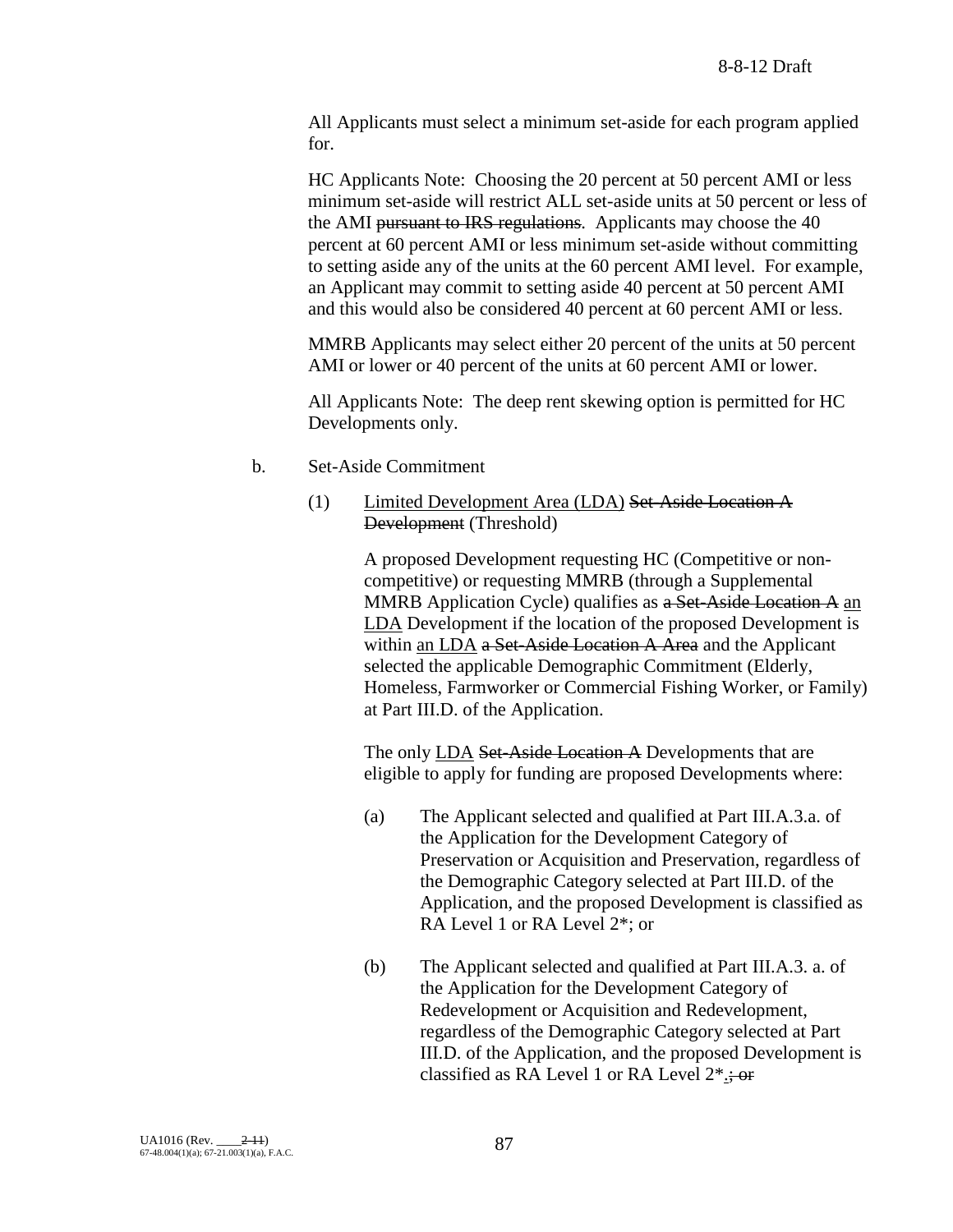- (c) The Applicant selected and qualified at Part III.D. of the Application for the Homeless Demographic, and selected either the New Construction or Rehabilitation (with or without Acquisition) Development Category at Part III.A.3.a. of the Application, and the proposed Development (i) is located outside any 5-mile circle listed on the LDA chart for the applicable county, or (ii) is located within any 5-mile circle listed on the LDA chart for the applicable county AND is classified as RA Level 1 or RA Level 2\*.
- \* RA Levels are described in Part III.A.3.a. above and in Section 5. of the Ranking and Selection Criteria section of the Instructions.

If the Application does not qualify for  $(a)$ ,  $(b)$  or  $(c)$  above and the proposed Development is located in a county where only a portion(s) of the county is included on the LDA table set out below and the proposed Development is in one of the applicable demographic categories, then the Corporation will verify whether the Tie-Breaker Measurement Point or Development Location Point, as applicable, is within the boundaries of the area designated as an LDA in order to determine eligibility to apply for funding. To make such determination, Street Atlas USA 2012 will be used. If the applicable point is not provided, the Corporation will use the proposed Development's Address to make such determination. However, if the applicable point is not provided and Street Atlas USA 2012 does not recognize the proposed Development's Address, then the Application will fail threshold.

If any part of a Development's site is located within the boundaries of an area designated as an LDA a Set-Aside Location A Area, then the Development will be deemed to be a Set-Aside Location A an LDA Development.

Using the following table, indicate whether the proposed Development qualifies as a Set-Aside Location A an LDA Development.

| County  | Demographic<br>Category                                                        | <b>Location Description</b>                                                                                                                                                                                                                                                                                                                                                                                                                                 |
|---------|--------------------------------------------------------------------------------|-------------------------------------------------------------------------------------------------------------------------------------------------------------------------------------------------------------------------------------------------------------------------------------------------------------------------------------------------------------------------------------------------------------------------------------------------------------|
| Alachua | Family <del>, Homeless</del> or<br>Farmworker/<br>Commercial Fishing<br>Worker | Beginning at the intersection of CR 241/NW 143 <sup>rd</sup> Street and SR<br>232/NW69th Ave/Millhopper Road, follow SR 232/NW69th Ave/Millhopper<br>Road east to NW 97 <sup>th</sup> Street. Follow NW 97 <sup>th</sup> Street south to NW 97 <sup>th</sup> Blvd.<br>Follow NW 97 <sup>th</sup> Blvd northeast to SR 232/NW 63 <sup>rd</sup> Blvd/Millhopper<br>Road/NW 53 <sup>rd</sup> Avenue. Follow SR 232/NW 63 <sup>rd</sup> Blvd/Millhopper Road/NW |

#### **Limited Development Areas (LDAs) Set-Aside Location A Areas**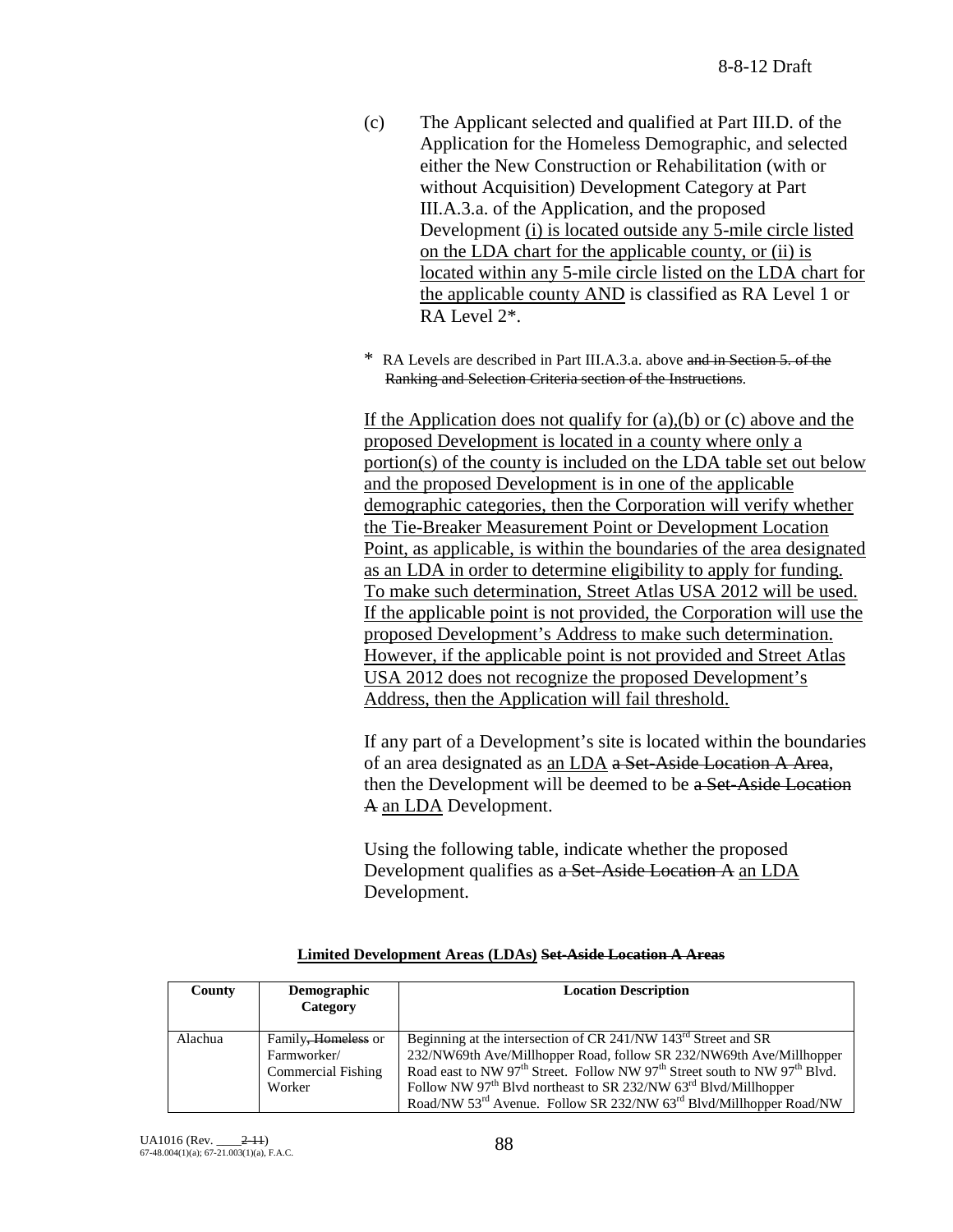|                 |                                                                                                                  | 53 <sup>rd</sup> Avenue east to NW 52 <sup>nd</sup> Terrace. Follow NW 52 <sup>nd</sup> Terrace north to NW<br>73 <sup>rd</sup> Avenue. Follow NW 73 <sup>rd</sup> Avenue east to NW 43 Street. Follow NE 43<br>Street north to US 441. Follow US 441 south to N SR 121. Follow N SR 121<br>north to NW CR 231. Follow NW CR 231 north to NE 142 <sup>nd</sup> Avenue/NE<br>156 <sup>th</sup> Avenue. Follow NE 142 <sup>nd</sup> Avenue/NE 156 <sup>th</sup> Avenue east to CR 225.<br>Follow CR 225 south to NE 77 Avenue/NE 56 Terrence Hatchet Creek.<br>Follow NE 77 Avenue/NE 56 Terrence Hatchet Creek southeast to SR 24/SR<br>331/NE Waldo Road. Follow SR 24/SR 331/NE Waldo Road Northeast to US<br>301/SR 200/N Main Street. Follow US 301/SR 200/N Main Street south to<br>SR 26. Follow SR 26 west to CR 234 SE/NE 48 <sup>th</sup> Place/CR 2082 SE. Follow<br>CR 234 SE/NE 48 <sup>th</sup> Place/ CR 2082 SE south to US 441/SR 25. Follow US<br>441/SR 25 northwest to SE Wacahootoa Road. Follow SE Wacahootoa Road<br>south SR 26/NW 55 <sup>th</sup> Blvd. Follow SR 26/NW 55 <sup>th</sup> Blvd west to E<br>University Avenue. Follow E University Avenue east to SE 74 <sup>th</sup> Street.<br>Follow SW 74 <sup>th</sup> Street south to SR 329B/Lake Shore Drive. Follow SE<br>329B/Lake Shore Drive south to SR 20/SE Hawthorne Road. Follow SR<br>20/SE Hawthorne Road south to the Gainesville-Hawthorne State Trail.<br>Follow the Gainesville Hawthorne State Trail northwest to SW Williston<br>Road/SR 331. Follow SW Williston Road/SW 331 southwest to CR 346/SW<br>135 <sup>th</sup> Avenue. Follow CR 346/SW 135 <sup>th</sup> Avenue west to US 41/US 27/SR 45<br>US 27/US 41/SR 45/S University Avenue. Follow US 41/US 27/SR 45<br>northwest US 27/US 41/SR 45/S University Avenue to 202nd Street/CR 13<br>SR 24/SW Archer Road. Follow 202nd Street/CR 13 SR 24/SW Archer<br>Road Northeast north to NW 46 <sup>th</sup> Avenue/NW 36 <sup>th</sup> Avenue. Follow NW 46 <sup>th</sup><br>Avenue/NW 36 <sup>th</sup> Avenue east to 170 <sup>th</sup> St. Follow NW 170 <sup>th</sup> Street east to CR<br>241/NW 143rd Street to CR 241/NW 143rd Street to SW CR 23/122 <sup>nd</sup> Street.<br>Follow CR 23/122 <sup>nd</sup> Street north to SR 26/Newberry Road. Follow SR<br>26/Newberry Road west to CR 241/NW 143 <sup>rd</sup> Street. Follow 241/NW 143 <sup>rd</sup><br>Street north to intersection with SR 232/NW69th Ave/Millhopper Road. |
|-----------------|------------------------------------------------------------------------------------------------------------------|----------------------------------------------------------------------------------------------------------------------------------------------------------------------------------------------------------------------------------------------------------------------------------------------------------------------------------------------------------------------------------------------------------------------------------------------------------------------------------------------------------------------------------------------------------------------------------------------------------------------------------------------------------------------------------------------------------------------------------------------------------------------------------------------------------------------------------------------------------------------------------------------------------------------------------------------------------------------------------------------------------------------------------------------------------------------------------------------------------------------------------------------------------------------------------------------------------------------------------------------------------------------------------------------------------------------------------------------------------------------------------------------------------------------------------------------------------------------------------------------------------------------------------------------------------------------------------------------------------------------------------------------------------------------------------------------------------------------------------------------------------------------------------------------------------------------------------------------------------------------------------------------------------------------------------------------------------------------------------------------------------------------------------------------------------------------------------------------------------------------------------------------------------------------------------------------------------------------------------------------------------------------------------------------------------------------------------------------------------------------------------------------------------------------------------------------------------------------------------------------------|
| Bay             | Family, Homeless or<br>Farmworker/<br><b>Commercial Fishing</b><br>Worker                                        | <b>Entire County</b>                                                                                                                                                                                                                                                                                                                                                                                                                                                                                                                                                                                                                                                                                                                                                                                                                                                                                                                                                                                                                                                                                                                                                                                                                                                                                                                                                                                                                                                                                                                                                                                                                                                                                                                                                                                                                                                                                                                                                                                                                                                                                                                                                                                                                                                                                                                                                                                                                                                                               |
| <b>Bradford</b> | Family, Homeless or<br>Farmworker/<br><b>Commercial Fishing</b><br>Worker                                        | <b>Entire County</b>                                                                                                                                                                                                                                                                                                                                                                                                                                                                                                                                                                                                                                                                                                                                                                                                                                                                                                                                                                                                                                                                                                                                                                                                                                                                                                                                                                                                                                                                                                                                                                                                                                                                                                                                                                                                                                                                                                                                                                                                                                                                                                                                                                                                                                                                                                                                                                                                                                                                               |
| <b>Brevard</b>  | Family, Elderly or<br>Farmworker/<br><b>Commercial Fishing</b><br>Worker All<br>Demographic<br>Categories        | <b>Entire County</b>                                                                                                                                                                                                                                                                                                                                                                                                                                                                                                                                                                                                                                                                                                                                                                                                                                                                                                                                                                                                                                                                                                                                                                                                                                                                                                                                                                                                                                                                                                                                                                                                                                                                                                                                                                                                                                                                                                                                                                                                                                                                                                                                                                                                                                                                                                                                                                                                                                                                               |
| <b>Broward</b>  | Family, Elderly or<br>Farmworker/<br><b>Commercial Fishing</b><br>Worker All<br><b>Demographie</b><br>Categories | Beginning at the intersection of the Turnpike and SR870/Commercial Blvd,<br>follow SR 870/Commercial Blvd east to SR 811/N. Dixie Hwy/NE 14 <sup>th</sup><br>Court/NE 5 <sup>th</sup> Terrace. Follow SR 811/N. Dixie Hwy/NE 14 <sup>th</sup> Court/NE 5 <sup>th</sup><br>Terrace south to Wilton Drive/NE 4 <sup>th</sup> Avenue. Follow Wilton Drive/NE 4 <sup>th</sup><br>Avenue southwest to 3 <sup>rd</sup> Avenue. Follow 3 <sup>rd</sup> Avenue south to SR 736/Davie<br>Boulevard. Follow SR 736/Davie Boulevard west to I-95/SR 9. Follow I-<br>95/SR 9 north to SR 838/Sunrise Blvd. Follow SR 838/Sunrise Blvd west to<br>the Turnpike. Follow the Turnpike north until it intersects with<br>SR870/Commercial Blvd.                                                                                                                                                                                                                                                                                                                                                                                                                                                                                                                                                                                                                                                                                                                                                                                                                                                                                                                                                                                                                                                                                                                                                                                                                                                                                                                                                                                                                                                                                                                                                                                                                                                                                                                                                                    |
| Charlotte       | Family, Elderly<br>Homeless or<br>Farmworker/<br><b>Commercial Fishing</b><br>Worker                             | Beginning at the northwestern corner of the county line, follow the county<br>line east to the radius of Hampton Point. Follow the radius of Hampton Point<br>south to Alligator Bay. Follow the shoreline west to the shore line of Myakka<br>River. Follow the shoreline of the Myakka River northwest to the county line.<br>Follow the county line north to the northwestern corner. Entire County                                                                                                                                                                                                                                                                                                                                                                                                                                                                                                                                                                                                                                                                                                                                                                                                                                                                                                                                                                                                                                                                                                                                                                                                                                                                                                                                                                                                                                                                                                                                                                                                                                                                                                                                                                                                                                                                                                                                                                                                                                                                                             |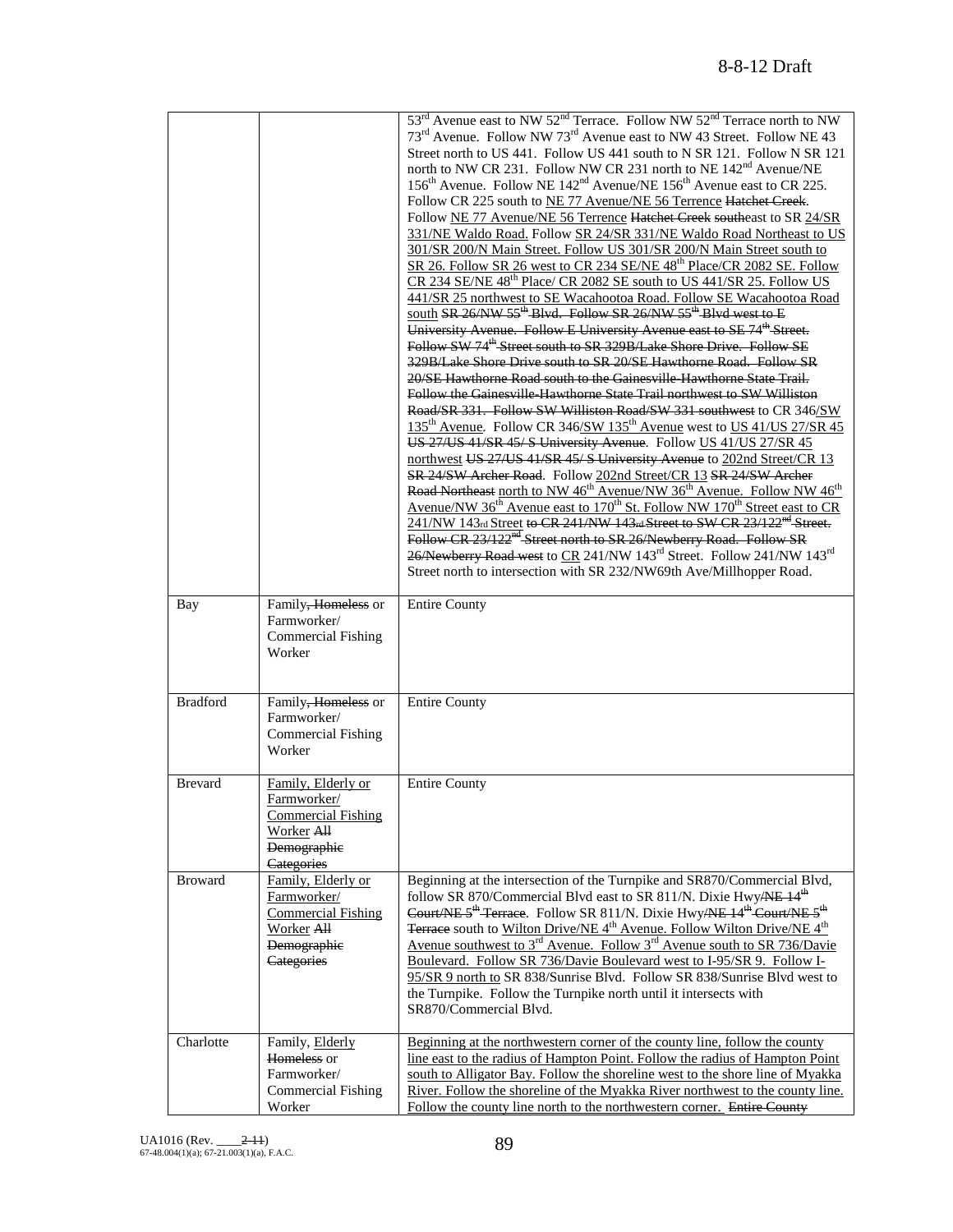|          | All Demographic<br>Categories                                              | 5 mile radius around the following latitude/longitude coordinates:<br>N 26 59 29.4, W 82 1 45.5 (Hampton Point) - this also affects DeSoto and<br>Sarasota Counties                                                                                                                  |
|----------|----------------------------------------------------------------------------|--------------------------------------------------------------------------------------------------------------------------------------------------------------------------------------------------------------------------------------------------------------------------------------|
| Clay     | Family, Homeless or<br>Farmworker/<br>Commercial Fishing<br>Worker         | From northeastern corner of county, follow the county line west to State Road<br>21/Blanding Boulevard. Follow State Road 21 south to State Road<br>224/Kingsely Avenue east to the county line. Follow the eastern county line<br>north to the northeastern corner.                 |
| Collier  | Family, Elderly or<br>Farmworker/<br><b>Commercial Fishing</b><br>Worker   | <b>Entire County</b><br>Which includes<br>5 mile radius around the following latitude/longitude coordinates:<br>N 26 9 59.8, W 81 41 24 (Noah's Landing)<br>N 26 9 40.7, W 81 41 37.4 (Tuscan Isles)                                                                                 |
|          | All Demographic<br>Categories                                              | 5 mile radius around the following latitude/longitude coordinates:<br>N 26 9 59.8, W 81 41 24 (Noah's Landing)<br>N 26 9 40.7, W 81 41 37.4 (Tuscan Isles)                                                                                                                           |
| Columbia | Family, Homeless or<br>Farmworker/<br>Commercial Fishing<br>Worker         | <b>Entire County</b>                                                                                                                                                                                                                                                                 |
| DeSoto   | Family, Homeless or<br>Farmworker/<br><b>Commercial Fishing</b><br>Worker  | <b>Entire County</b>                                                                                                                                                                                                                                                                 |
|          | All Demographic<br>Categories                                              | 5 mile radius around the following latitude/longitude coordinates:<br>N 26 59 29.4, W 82 1 45.5 (Hampton Point) - this also affects Charlotte and<br>Sarasota Counties                                                                                                               |
| Duval    | Family, Elderly or<br>Farmworker/<br><b>Commercial Fishing</b><br>Worker   | <b>Entire County</b><br>Which includes<br>5 mile radius around the following latitude/longitude coordinates:<br>N 30 12 20.9, W 81 36 13.4 (Leigh Meadows) this also affects Clay County<br>N 30 23 .6, W 81 36 13 (Sundance Pointe)                                                 |
|          | All Demographic<br>Categories                                              | 5 mile radius around the following latitude/longitude coordinates except for<br>the western, northern and eastern where it will be restricted to the coast line<br>of the St. Johns River:<br>N 30 12 20.9, W 81 36 13.4 (Leigh Meadows)<br>N 30 23 .6, W 81 36 13 (Sundance Pointe) |
| Escambia | Family, Homeless, or<br>Farmworker/<br><b>Commercial Fishing</b><br>Worker | Beginning at the western intersection of the county line and I-10, follow I-10<br>east to the eastern intersection of I-10 and the county line. Follow the county<br>line south until it intersects with the eastern intersection of the county line and<br>$I-10.$                  |
| Flagler  | All Demographic<br>Categories                                              | 5 mile radius around the following latitude/longitude coordinates:<br>N 29 15 3.7, W 81 6 40.4 (San Marco) - this also affects Volusia County                                                                                                                                        |
| Gadsden  | Family, Homeless or<br>Farmworker/<br><b>Commercial Fishing</b>            | <b>Entire County</b>                                                                                                                                                                                                                                                                 |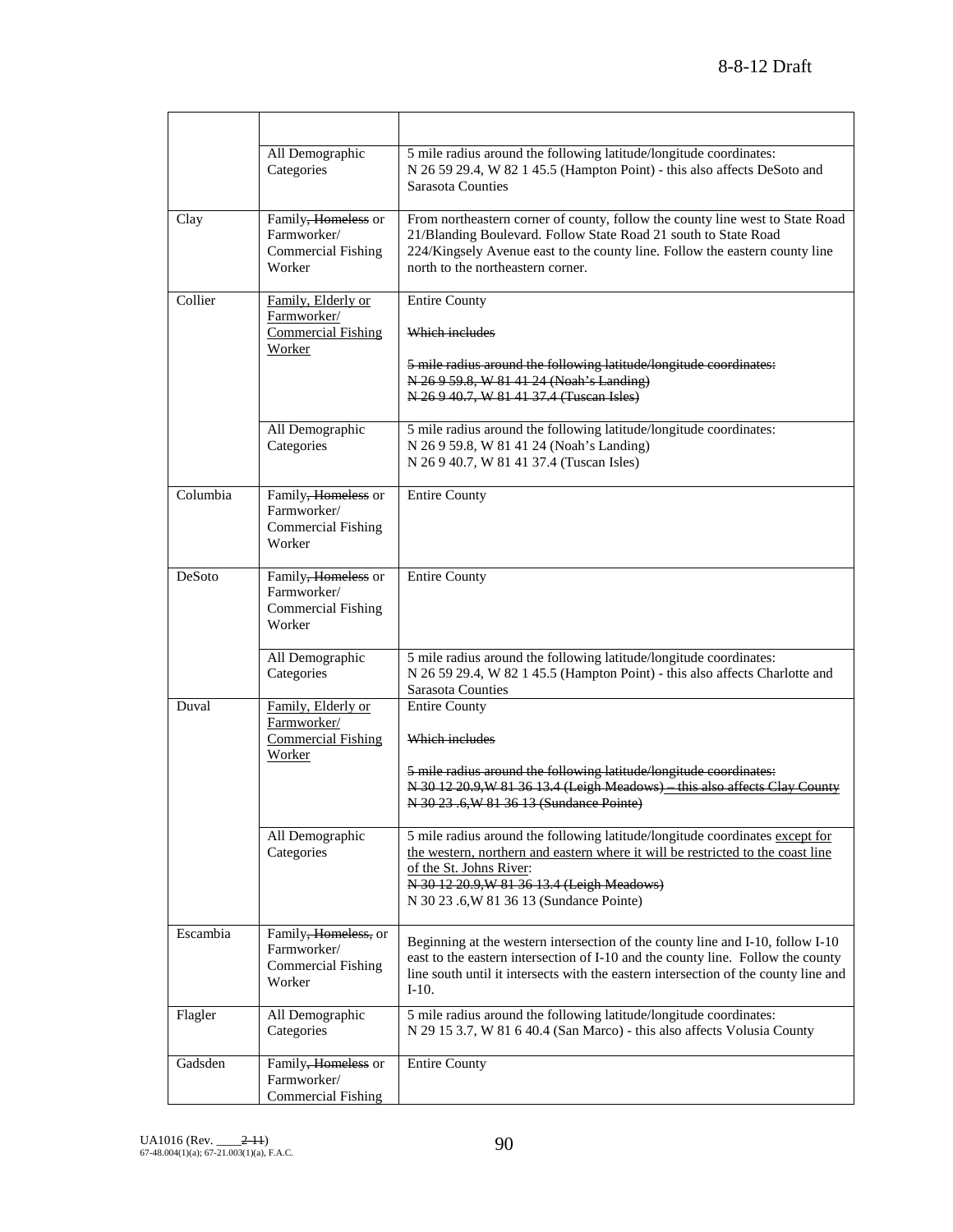|              | Worker                                                                                                                  |                                                                                                                                                                                                                                                                                                                                                                                                                                                                                                                                                                                                                                                                                                                                                                                                                                                                                                                                                                                                                                                                                                                                                                                                                                                                                                                                                                                                                                                                                                                                                                                                                                                                                                                                                                                                                       |
|--------------|-------------------------------------------------------------------------------------------------------------------------|-----------------------------------------------------------------------------------------------------------------------------------------------------------------------------------------------------------------------------------------------------------------------------------------------------------------------------------------------------------------------------------------------------------------------------------------------------------------------------------------------------------------------------------------------------------------------------------------------------------------------------------------------------------------------------------------------------------------------------------------------------------------------------------------------------------------------------------------------------------------------------------------------------------------------------------------------------------------------------------------------------------------------------------------------------------------------------------------------------------------------------------------------------------------------------------------------------------------------------------------------------------------------------------------------------------------------------------------------------------------------------------------------------------------------------------------------------------------------------------------------------------------------------------------------------------------------------------------------------------------------------------------------------------------------------------------------------------------------------------------------------------------------------------------------------------------------|
| Hamilton     | Family, Elderly or<br>Farmworker/<br><b>Commercial Fishing</b><br>Worker                                                | <b>Entire County</b>                                                                                                                                                                                                                                                                                                                                                                                                                                                                                                                                                                                                                                                                                                                                                                                                                                                                                                                                                                                                                                                                                                                                                                                                                                                                                                                                                                                                                                                                                                                                                                                                                                                                                                                                                                                                  |
| Hardee       | Family, Elderly or<br>Farmworker/<br><b>Commercial Fishing</b><br>Worker                                                | <b>Entire County</b>                                                                                                                                                                                                                                                                                                                                                                                                                                                                                                                                                                                                                                                                                                                                                                                                                                                                                                                                                                                                                                                                                                                                                                                                                                                                                                                                                                                                                                                                                                                                                                                                                                                                                                                                                                                                  |
| Hendry       | Family, Homeless or<br>Farmworker/<br>Commercial Fishing<br>Worker                                                      | <b>Entire County</b>                                                                                                                                                                                                                                                                                                                                                                                                                                                                                                                                                                                                                                                                                                                                                                                                                                                                                                                                                                                                                                                                                                                                                                                                                                                                                                                                                                                                                                                                                                                                                                                                                                                                                                                                                                                                  |
|              | All Demographic<br>Categories                                                                                           | 5 mile radius around the following latitude/longitude coordinates:<br>N26 35 36.4, W 81 38 29 (Vista Palms Andros Isle) - this also affects Lee<br>County                                                                                                                                                                                                                                                                                                                                                                                                                                                                                                                                                                                                                                                                                                                                                                                                                                                                                                                                                                                                                                                                                                                                                                                                                                                                                                                                                                                                                                                                                                                                                                                                                                                             |
| Hernando     | Family, Elderly or<br>Farmworker/<br><b>Commercial Fishing</b><br>Worker<br><b>All Demographic</b><br><b>Categories</b> | <b>Entire County</b><br>Starting at the northern intersection of US98 and the county line, follow US<br>98 south to the Suncoast Parkway/SR 589. Follow the Suncoast Parkway/SR<br>589 south to Springhill Drive. Follow Springhill Drive west to US<br>19/SR55/Commercial Way. Follow US 19/SR 55/Commercial Way north to<br>CR 595/Osowaw Blvd. Follow CR 595/Osowaw Blvd southwest to Aloha<br>Lane. Follow Aloha Lane west to the Gulf of Mexico. Follow the Gulf of<br>Mexico south to the county line. Follow the county line around the remaining<br>portion of the county to the northern intersection of US 98 and the county<br>line.                                                                                                                                                                                                                                                                                                                                                                                                                                                                                                                                                                                                                                                                                                                                                                                                                                                                                                                                                                                                                                                                                                                                                                       |
| Highlands    | Family <del>, Homeless</del> or<br>Farmworker/<br>Commercial Fishing<br>Worker                                          | <b>Entire County</b>                                                                                                                                                                                                                                                                                                                                                                                                                                                                                                                                                                                                                                                                                                                                                                                                                                                                                                                                                                                                                                                                                                                                                                                                                                                                                                                                                                                                                                                                                                                                                                                                                                                                                                                                                                                                  |
| Hillsborough | Family, Elderly or<br>Farmworker/<br><b>Commercial Fishing</b><br>Worker<br>All Demographic<br>Categories               | Beginning at the intersection of E. Dr. Martin Luther King Jr. Blvd. and I-<br>275, the county line and US 92/SR 600/W Gandy Blvd,/Baypointe Circle,<br>follow US 92/SR 600/W Gandy Blvd./Baypointe Circle east to Hillsborough<br>Bay. Follow the westernmost boundary of Hillsborough Bay north to the<br>intersection of Davis Islands Bridge and Bayshore Blvd. Follow Bayshore<br>Blvd north to W. Platt Street. Follow W. Platt Street east to Jefferson Street.<br>Follow Jefferson Street north to N. Orange Ave. Follow N. Orange Ave<br>north to I-275. fFollow I-275 north to CR 582/E Bearss Avenue. Follow CR<br>582/E Bearss Avenue southeast to CR 581/Bruce B Downs Blvd/N 30 <sup>th</sup><br>Street. Follow CR 581/Bruce B Downs Blvd/N 30 <sup>th</sup> Street east to Skipper<br>Road. Follow Skipper Road east to N 46 <sup>th</sup> Street. Follow N 46 <sup>th</sup> Street south<br>to CR 582A/E Fletcher Avenue. Follow CR 582A/E Fletcher Avenue east to<br>N $50^{th}$ Street. Follow N $50^{th}$ Street south to the Hillsborough River. Follow<br>the Hillsborough River southeast to the Sixmile Creek. Follow the Sixmile<br>Creek east to I-75. Follow I-75 south to CR 676A/Progress Blvd/ Pendola<br>Point Road. Follow CR 676A/Progress Blvd/Pendola Point Road west into<br>Hillsborough Bay. Follow Hillsborough Bay north west into McKay Tampa<br>Bay. Follow McKay Tampa Bay north northwest to N. 39 <sup>th</sup> St. the western<br>county line. Follow N. $39^{th}$ St. the county line north to SR 60/Adamo Dr.<br>Follow SR 60/Adamo Dr. east to US 301/SR 43. Follow US 301/SR43north<br>to SR 574/E Martin Luther King Jr. Blvd/E Buffalo Ave. Follow SR 574/E<br>Martin Luther King Jr. Blvd/E Buffalo Ave west to I-275 US 92/SR 600/W<br>Gandy Blvd.<br><b>AND</b> |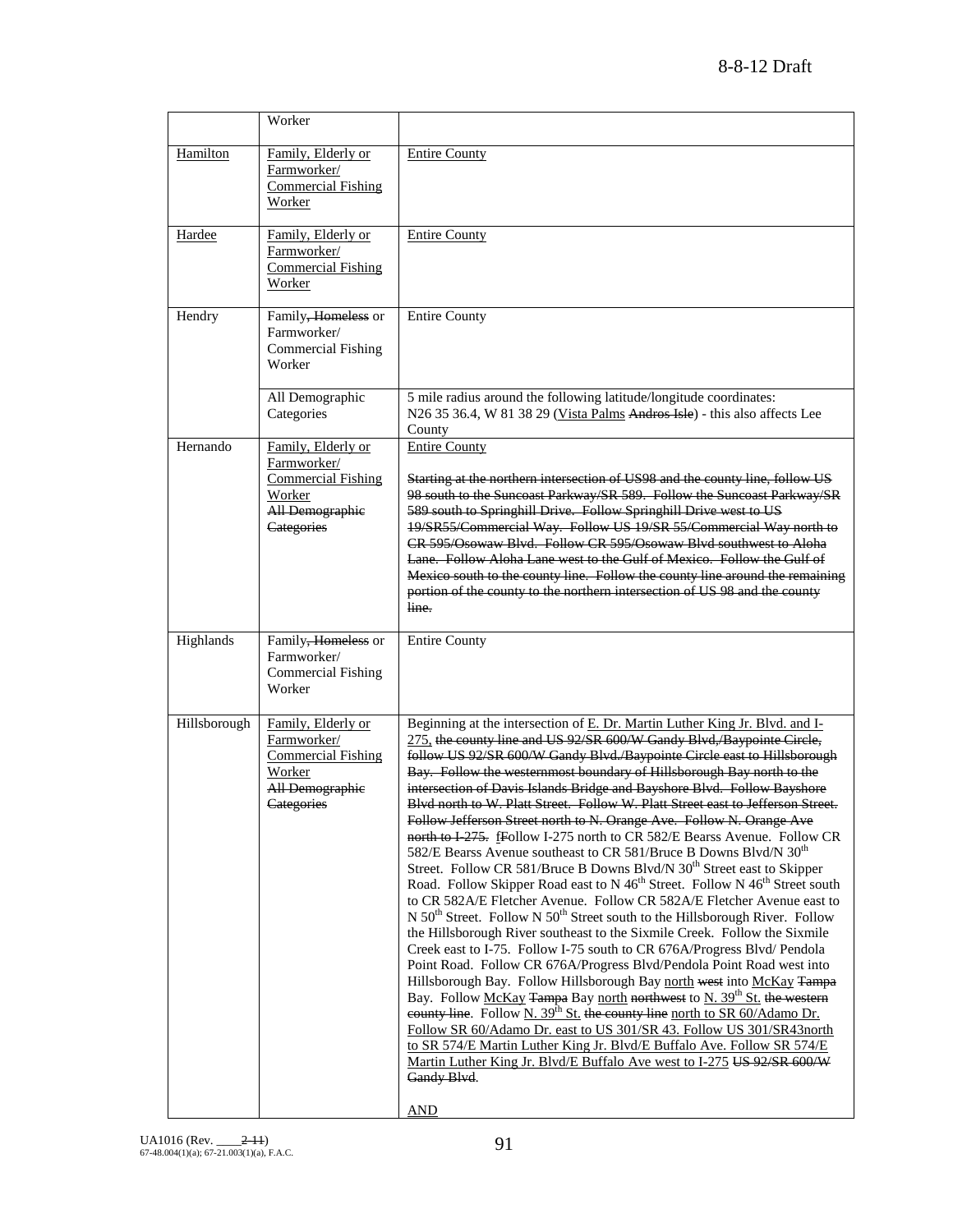|                     |                                                                           | Beginning at the intersection of Wallace Branch Rd and SR 580/W Sam<br>Allen Rd, follow SR 580/W Sam Allen Rd east to N Wilder Rd. Follow N<br>Wilder Rd south to I-4/SR400. Follow I-4/SR 400 east to the county line.<br>Follow the county line south to Medulla Rd. Follow Medulla Rd west to<br>Frank Moore Rd/Nesmith Road. Follow Frank Moore Rd/Nesmith Road<br>south to Trapnell Road. Follow Trapnell Road west to Forbes Road. Follow<br>Forbes Road north to I-4. Follow I-4 east to Thonotasassa Road. Follow<br>Thonotasassa Road northwest to Wallace Branch Road. Follow Wallace<br>Branch Road northeast to the intersection with SR 580/W Sam Allen Road.<br><b>AND</b><br>5 mile radius around the following latitude/longitude coordinates:<br>N 28 0 11.2, W 82 8 29.4 (Woodbridge) |
|---------------------|---------------------------------------------------------------------------|---------------------------------------------------------------------------------------------------------------------------------------------------------------------------------------------------------------------------------------------------------------------------------------------------------------------------------------------------------------------------------------------------------------------------------------------------------------------------------------------------------------------------------------------------------------------------------------------------------------------------------------------------------------------------------------------------------------------------------------------------------------------------------------------------------|
| <b>Indian River</b> | Family, Homeless or<br>Farmworker/<br><b>Commercial Fishing</b><br>Worker | <b>Entire County</b>                                                                                                                                                                                                                                                                                                                                                                                                                                                                                                                                                                                                                                                                                                                                                                                    |
|                     | All Demographic<br>Categories                                             | 5 mile radius around the following latitude/longitude coordinates:<br>N 27 35 11.8, W 80 24 33.2 (Preserve at Oslo Woods at Vero) - this also<br>affects St. Lucie County                                                                                                                                                                                                                                                                                                                                                                                                                                                                                                                                                                                                                               |
| Lake                | Family, Elderly or<br>Farmworker/<br><b>Commercial Fishing</b><br>Worker  | <b>Entire County</b><br>Which includes                                                                                                                                                                                                                                                                                                                                                                                                                                                                                                                                                                                                                                                                                                                                                                  |
|                     |                                                                           | 5 mile radius around the following latitude/longitude coordinates:<br>N 28 48 57.9, W 81 40 14.8 (Spring Harbor) - this also affects Orange County<br>N 28 47 1.7, W 81 17 40.6 (Windchase) - this also affects Seminole and<br>Volusia County                                                                                                                                                                                                                                                                                                                                                                                                                                                                                                                                                          |
|                     | All Demographic<br>Categories                                             | 5 mile radius around the following latitude/longitude coordinates:<br>N 28 48 57.9, W 81 40 14.8 (Spring Harbor) - this also affects Orange County<br>N 28 48 55.9, W 81 19 6.7 (Stratford Point) - this also affects Volusia and<br>Seminole County<br>N 28 47 1.7, W 81 17 40.6 (Windchase) - this also affects Seminole and<br>Volusia County                                                                                                                                                                                                                                                                                                                                                                                                                                                        |
| Lee                 | Family, Elderly or<br>Farmworker/<br><b>Commercial Fishing</b><br>Worker  | <b>Entire County</b><br><b>Which Includes</b>                                                                                                                                                                                                                                                                                                                                                                                                                                                                                                                                                                                                                                                                                                                                                           |
|                     |                                                                           | 5 mile radius around the following latitude/longitude coordinates:<br>N 26 35 36.4, W 81 38 29 (Andros Isle) - this also affects Hendry County<br>N 26 35 55.6, W 81 48 49.8 (Bernwood)<br>N 26 36 31, W 81 51 3.6 (Westwood)                                                                                                                                                                                                                                                                                                                                                                                                                                                                                                                                                                           |
|                     | All Demographic<br>Categories                                             | 5 mile radius around the following latitude/longitude coordinates:<br>N 26 35 36.4, W 81 38 29 (Vista Palms Andros Isle) - this also affects<br><b>Hendry County</b><br>N 26 35 55.6, W 81 48 49.8 (Bernwood)<br>N 26 36 31, W 81 51 3.6 (Westwood)                                                                                                                                                                                                                                                                                                                                                                                                                                                                                                                                                     |
| Leon                | Family, Homeless or<br>Farmworker/<br><b>Commercial Fishing</b><br>Worker | Beginning at the intersection of I-10 and Capital Circle NW/SR 236/CR 157,<br>follow Circle NW/SR 236/CR 157 north to Orchard Pond Road. Follow<br>Orchard Pond Road east to CR 155/N Meridian Road. Follow CR 155/N<br>Meridian Road south to CR 154/Bannerman Road/Bradfordville Road/Crump<br>Road southeast to Apalachee Parkway/US 27/SR 20. Follow Apalachee<br>Parkway/US 27/SR 20 east to county line. Follow county line south to SR<br>260/Natural Bridge Road. Follow SR 260/Natural Bridge Road west to SR<br>360/Woodville Hwy. Follow SR 360/Woodville Hwy north to SR 260/Oak<br>Ridge Road. Follow SR 260/Oak Ridge Road west to SR 62/Wakulla<br>Springs Road. Follow SR 62/Wakulla Springs Road north to US 319/SR<br>369/Crawfordville Road. Follow US 319/SR 369/Crawfordville Road |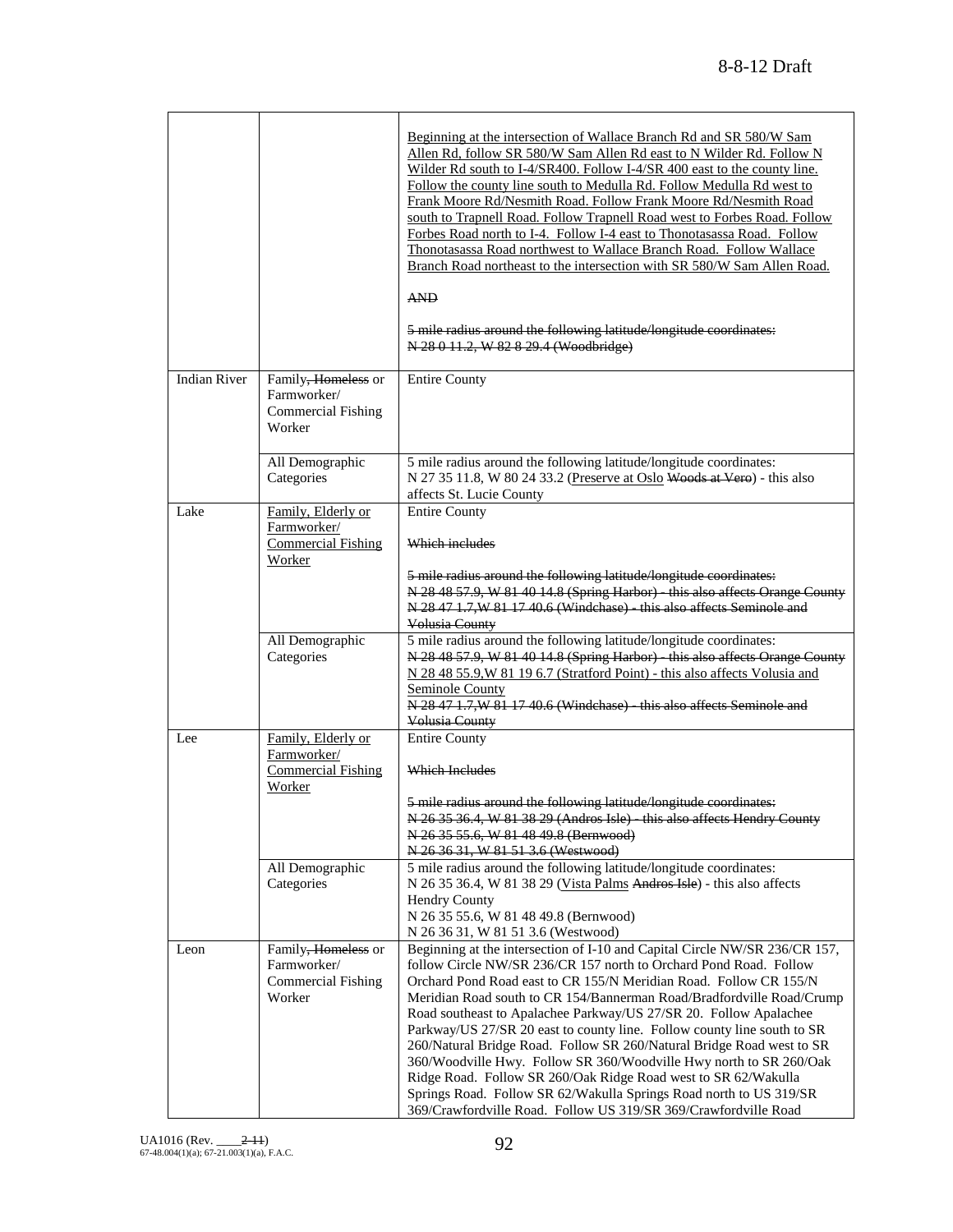| Manatee        | Family, Elderly or                                                                                               | northeast to SR 263/SW Capital Circle. Follow SR 263/SW Capital Circle<br>northwest to SR 371/Lake Bradford Road. Follow SR 371/Lake Bradford<br>Road northeast to SR 371/W Orange Ave. Follow SR 371/W Orange Ave<br>west to Eisenhower Street. Follow Eisenhower Street north to Plant Street.<br>Follow Plant Street west to Chipley Street. Follow Chipley Street north to<br>Jackson Bluff Road. Follow Jackson Bluff Road west to Appleyard<br>Drive/Mission Road. Follow Appleyard Drive/Mission Road north to I-10.<br>Follow I-10 west to Capital Circle NW/SR 236/CR 157.<br><b>Entire County</b> |
|----------------|------------------------------------------------------------------------------------------------------------------|-------------------------------------------------------------------------------------------------------------------------------------------------------------------------------------------------------------------------------------------------------------------------------------------------------------------------------------------------------------------------------------------------------------------------------------------------------------------------------------------------------------------------------------------------------------------------------------------------------------|
|                | Farmworker/<br><b>Commercial Fishing</b><br>Worker                                                               | Which includes<br>5 mile radius around the following latitude/longitude coordinates:<br>N 27 29 14, W 82 31 47.7 (River Trace Senior)                                                                                                                                                                                                                                                                                                                                                                                                                                                                       |
|                | All Demographic<br>Categories                                                                                    | 5 mile radius around the following latitude/longitude coordinates:<br>N 27 29 14, W 82 31 47.7 (River Trace Senior)                                                                                                                                                                                                                                                                                                                                                                                                                                                                                         |
| Marion         | Family, Elderly<br>Homeless or<br>Farmworker/<br><b>Commercial Fishing</b><br>Worker                             | <b>Entire County</b>                                                                                                                                                                                                                                                                                                                                                                                                                                                                                                                                                                                        |
| Miami-Dade     | Family, Elderly or<br>Farmworker/<br><b>Commercial Fishing</b><br>Worker<br><b>All Demographie</b><br>Categories | Beginning at SW 248 <sup>th</sup> Street and Biscayne Bay, follow SW 248 <sup>th</sup> Street west<br>to the county line. Follow the county line around the remaining southern<br>portion of the county, then north to SW 248 <sup>th</sup> Street.                                                                                                                                                                                                                                                                                                                                                         |
| Orange         | All Demographic<br>Categories                                                                                    | <b>Entire County</b>                                                                                                                                                                                                                                                                                                                                                                                                                                                                                                                                                                                        |
|                | Family, Homeless or<br>Farmworker/                                                                               | Which includes                                                                                                                                                                                                                                                                                                                                                                                                                                                                                                                                                                                              |
|                | <b>Commercial Fishing</b><br>Worker                                                                              | 5 mile radius around the following latitude/longitude coordinates:<br>N 28 29 26.9, W 81 24 10.9 (Grande Pointe)<br>N 28 36 21.7, W 81 25 20.7 (Nassau Bay I and II) - this also affects<br>Seminole County<br>N 28 34 9.2, W 81 25 50.6 (Oak Glen)<br>N 28 48 57.9, W 81 40 14.8 (Spring Harbor) - this also affects Lake County<br>N 28 32 37.7, W 81 14 27.6 (Wentworth II) - this also affects Seminole<br>County                                                                                                                                                                                       |
|                | Elderly                                                                                                          | Beginning at the Northwest corner of the county boundary, follow the county<br>line southeast to Keller Road. Follow Keller Road south to West Kennedy<br>Blvd. Follow West Kennedy Blvd east to I-4. Follow I-4 south to W.<br>Fairbanks Avenue/SR 424A/SR 426. Follow W. Fairbanks Avenue/SR<br>424A/SR 426 east to Park Avenue. Follow Park Avenue north to Palmer<br><b>Avenue. Follow Palmer Avenue east to North Lakemont Avenue. Follow</b><br>North Lakemont Avenue north to the county line. Follow the county line<br>around the remaining southern portion of the county.                        |
| <b>Osceola</b> | Family, Homeless or<br>Farmworker/<br><b>Commercial Fishing</b><br>Worker                                        | <b>Entire County</b>                                                                                                                                                                                                                                                                                                                                                                                                                                                                                                                                                                                        |
| Palm Beach     | Family, Homeless or<br>Farmworker/<br><b>Commercial Fishing</b><br>Worker                                        | Beginning at intersection of Florida Turnpike and Donald Ross Road, follow<br>Turnpike south to SR812/W Lantana Road. Follow SR812/W Lantana Road<br>east to I 95. Follow I 95 south to NE4 <sup>th</sup> Street/Lake Ida Road. Follow NE<br>4 <sup>th</sup> Street/Lake Ida Road east. From the eastern most point, follow due east to<br>the Atlantic Ocean. Follow the Atlantic Ocean north to Donald Ross Road.                                                                                                                                                                                         |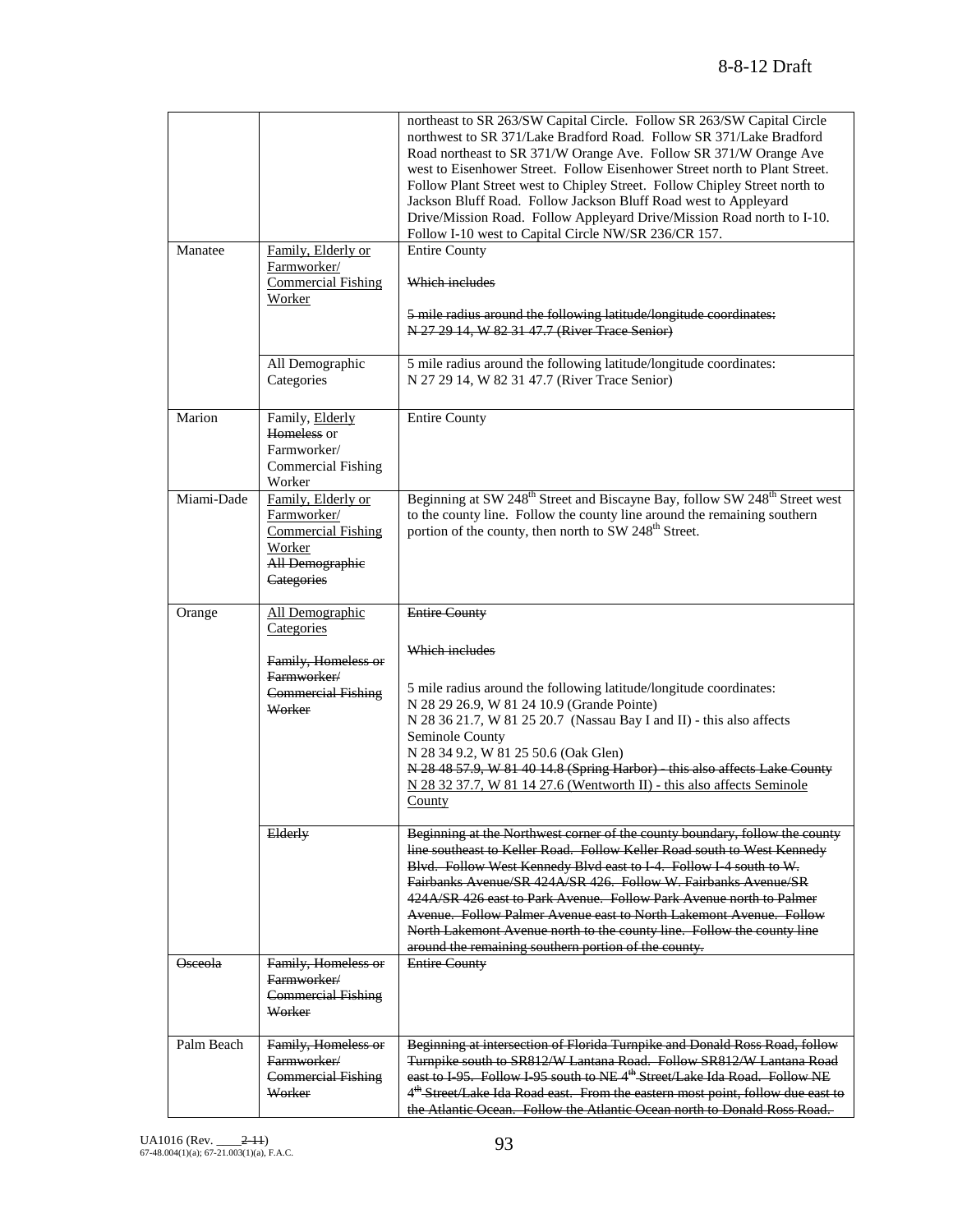|            |                                                                                                            | Follow Donald Ross Road west to the Florida Turnpike.                                                                                                                                                                                                                                                                                                                                                                                                                                                                                                                                                                                                                                                                                                                                                                                                                                                                                                                                                       |
|------------|------------------------------------------------------------------------------------------------------------|-------------------------------------------------------------------------------------------------------------------------------------------------------------------------------------------------------------------------------------------------------------------------------------------------------------------------------------------------------------------------------------------------------------------------------------------------------------------------------------------------------------------------------------------------------------------------------------------------------------------------------------------------------------------------------------------------------------------------------------------------------------------------------------------------------------------------------------------------------------------------------------------------------------------------------------------------------------------------------------------------------------|
|            | All Demographic<br>Categories                                                                              | 5 mile radius around the following latitude/longitude coordinates:<br>N 26 41 30.9, W 80 10 40.5 (Colony Park)<br>N 26 46 32.9, W 80 6 29.6 (Indian Trace)<br>N 26 35 11.4, W 80 5 0.6 (Marina Bay)<br>N 26 47 58.6, W 80 5 11.1 (Venetian Isles I)<br>N 26 48 3.3, W 80 5 6.4 (Venetian Isles II)<br>N 26 39 29.2, W 80 7 20.7 (Windsor Park)                                                                                                                                                                                                                                                                                                                                                                                                                                                                                                                                                                                                                                                              |
| Pasco      | Family, Elderly<br>Homeless or<br>Farmworker/<br><b>Commercial Fishing</b><br>Worker                       | <b>Entire County</b>                                                                                                                                                                                                                                                                                                                                                                                                                                                                                                                                                                                                                                                                                                                                                                                                                                                                                                                                                                                        |
| Polk       | Family, Homeless or<br>Farmworker/<br><b>Commercial Fishing</b><br>Worker<br>All Demographic               | <b>Entire County</b><br>5 mile radius around the following latitude/longitude coordinates:                                                                                                                                                                                                                                                                                                                                                                                                                                                                                                                                                                                                                                                                                                                                                                                                                                                                                                                  |
|            | Categories                                                                                                 | N 28 3 44.3, W 81 42 19.7 (Villas at Lake Smart)                                                                                                                                                                                                                                                                                                                                                                                                                                                                                                                                                                                                                                                                                                                                                                                                                                                                                                                                                            |
| Santa Rosa | Family, Elderly<br>Homeless or<br>Farmworker/<br><b>Commercial Fishing</b><br>Worker                       | <b>Entire County</b>                                                                                                                                                                                                                                                                                                                                                                                                                                                                                                                                                                                                                                                                                                                                                                                                                                                                                                                                                                                        |
| Sarasota   | Family, Elderly<br>Homeless or<br>Farmworker/<br><b>Commercial Fishing</b><br>Worker                       | Beginning at the intersection of US 41/SR 45/Tamiami Trail and the Myakka<br>River, follow US 41/SR 45/Tamiami Trail east to De Miranda Ave/Toledo Rd<br>to Hernando Road. Take Hernando Road east to the easternmost point. From<br>the easternmost point north to Range Line Run/Tropicaire Blvd. Follow<br>Range Line Run/Tropicaire Blvd east to Van Camp Street. Follow Van Camp<br>Street north to Estates Drive/Reisterstown Road. Follow Estates<br>Drive/Reisterstown Road southeast to Tropicaire Blvd east to Wampee Drive.<br>Follow Wampee Drive east to N Salford Blvd. Follow N. Salford Blvd north<br>to Elkrem Drive. Follow Elkrem Drive east to Malton Street. Follow Malton<br>Street south to Tropicaire Blvd. Follow Tropicaire Blvd east to Choctaw<br>Blvd. Follow Choctaw Blvd south to the Snover Waterway. Follow the<br>Snover Waterway east to the county line. Follow the county line southwest to<br>the Myakka River. Follow the Myakka River to US 41/SR 45/Tamiami Trail. |
|            | All Demographic<br>Categories                                                                              | 5 mile radius around the following latitude/longitude coordinates:<br>N 26 59 29.4, W 82 1 45.5 (Hampton Point) - this also affects DeSoto and<br><b>Charlotte Counties</b>                                                                                                                                                                                                                                                                                                                                                                                                                                                                                                                                                                                                                                                                                                                                                                                                                                 |
| Seminole   | All Demographic<br>Categories<br>Family, Homeless or<br>Farmworker/<br><b>Commercial Fishing</b><br>Worker | <b>Entire County</b><br>Which includes:<br>5 mile radius around the following latitude/longitude coordinates*:<br>N 28 48 55.9, W 81 19 6.7 (Stratford Point) this also affects Volusia and Lake<br><b>Counties County</b><br>$N$ 28 32 37.7, W 81 14 27.6 (Wentworth II) - this also affects Orange County<br>N 28 47 1.7, W 81 17 40.6 (Windchase) - this also affects Volusia and Lake<br>County<br>N 28 45 11.3, W 81 17 18.5 (Wyndham)<br>N 28 36 21.7, W 81 25 20.7 (Nassau Bay I and II) - this also affects Orange<br>County<br>*With the exception of a 2 mile radius around the following<br>Latitude/Longitude coordinates where all demographics will be permitted:                                                                                                                                                                                                                                                                                                                             |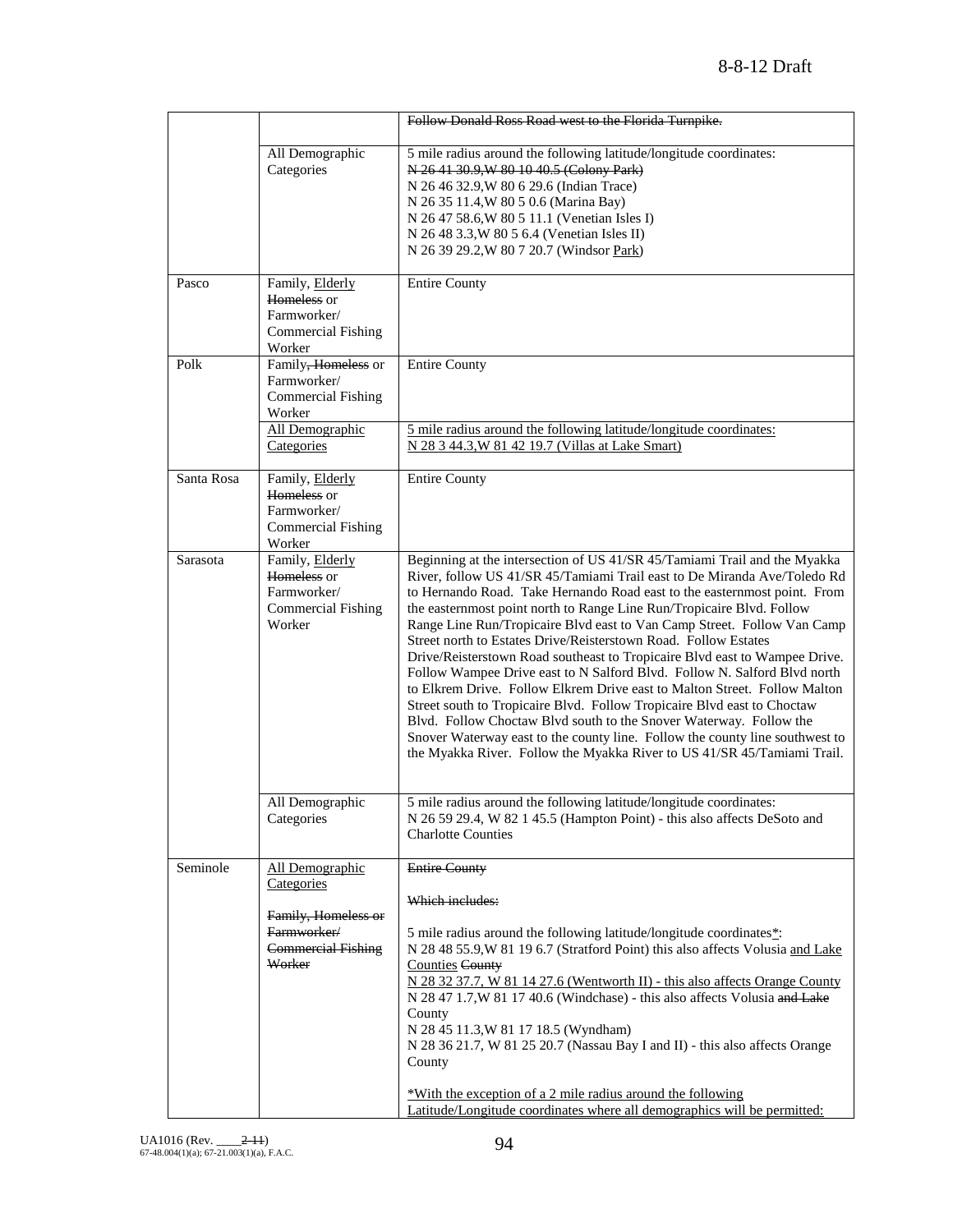|           |                                                                                                                  | N 28 42 4.1, W 81 20 43.4 (Longwood Station)                                                                                                                                                                                                                                                                                                                                                                                                   |
|-----------|------------------------------------------------------------------------------------------------------------------|------------------------------------------------------------------------------------------------------------------------------------------------------------------------------------------------------------------------------------------------------------------------------------------------------------------------------------------------------------------------------------------------------------------------------------------------|
|           |                                                                                                                  |                                                                                                                                                                                                                                                                                                                                                                                                                                                |
|           | Elderly                                                                                                          | 5 mile radius around the following latitude/longitude coordinates:<br>N 28 48 55.9, W 81 19 6.7 (Stratford Point) this also affects Volusia County<br>N 28 47 1.7, W 81 17 40.6 (Windchase) - this also affects Volusia and Lake<br>County<br>N 28 45 11.3, W 81 17 18.5 (Wyndham)<br>N 28 36 21.7, W 81 25 20.7 (Nassau Bay I and II) - this also affects Orange<br>County                                                                    |
|           |                                                                                                                  | With the exception of a 2 mile radius around the following latitude/longitude<br>coordinates where Elderly developments will be permitted.<br>N 28 42 4.1, W 81 20 43.4 (Longwood Station)                                                                                                                                                                                                                                                     |
| St. Johns | Family, Elderly or<br>Farmworker/<br><b>Commercial Fishing</b><br>Worker                                         | <b>Entire County</b>                                                                                                                                                                                                                                                                                                                                                                                                                           |
|           | All Demographic<br>Categories                                                                                    | 5 mile radius around the following latitude/longitude coordinates:<br>N 29 52 14.5, W 81 20 32.7 (Whispering Woods)                                                                                                                                                                                                                                                                                                                            |
| St. Lucie | Family, Elderly<br>Homeless or<br>Farmworker/<br><b>Commercial Fishing</b><br>Worker                             | <b>Entire County</b>                                                                                                                                                                                                                                                                                                                                                                                                                           |
|           | All Demographic<br>Categories                                                                                    | 5 mile radius around the following latitude/longitude coordinates:<br>N 27 20 46.4, W 80 22 56.6 (Peacock Run)<br>N 27 25 27.6 W 80 22 33.5 (Sabal Chase)<br>N 27 35 11.8, W 80 24 33.2 (Preserve at Oslo Woods at Vero) - this also<br>affects Indian River County                                                                                                                                                                            |
| Volusia   | Family, Elderly or<br>Farmworker/<br><b>Commercial Fishing</b><br>Worker<br><b>All Demographic</b><br>Categories | <b>Entire County</b><br>5 mile radius around the following latitude/longitude coordinates:<br>N 29 15 3.7, W 81 6 40.4 (San Marco) - this also affects Flagler County<br>N 29 1 14.6, W 81 17 44.2 (Garfield Place)<br>N 28 48 55.9, W 81 19 6.7 (Stratford Point) - this also affects Seminole<br>County<br>N 28 47 1.7, W 81 17 40.6 (Windehase) - this also affects Seminole and Lake<br>County                                             |
|           | All Demographic<br>Categories                                                                                    | 5 mile radius around the following latitude/longitude coordinates:<br>N 29 4 16.3, W 81 1 14.2 (Ashton Point)<br>N 29 15 3.7, W 81 6 40.4 (San Marco) - this also affects Flagler County<br>N 29 1 14.6, W 81 17 44.2 (Garfield Place)<br>N 28 48 55.9, W 81 19 6.7 (Stratford Point) - this also affects Seminole and<br><b>Lake Counties County</b><br>N 28 47 1.7, W 81 17 40.6 (Windchase) - this also affects Seminole and Lake<br>County |
| Walton    | Family, Elderly<br>Homeless or<br>Farmworker/<br><b>Commercial Fishing</b><br>Worker                             | <b>Entire County</b>                                                                                                                                                                                                                                                                                                                                                                                                                           |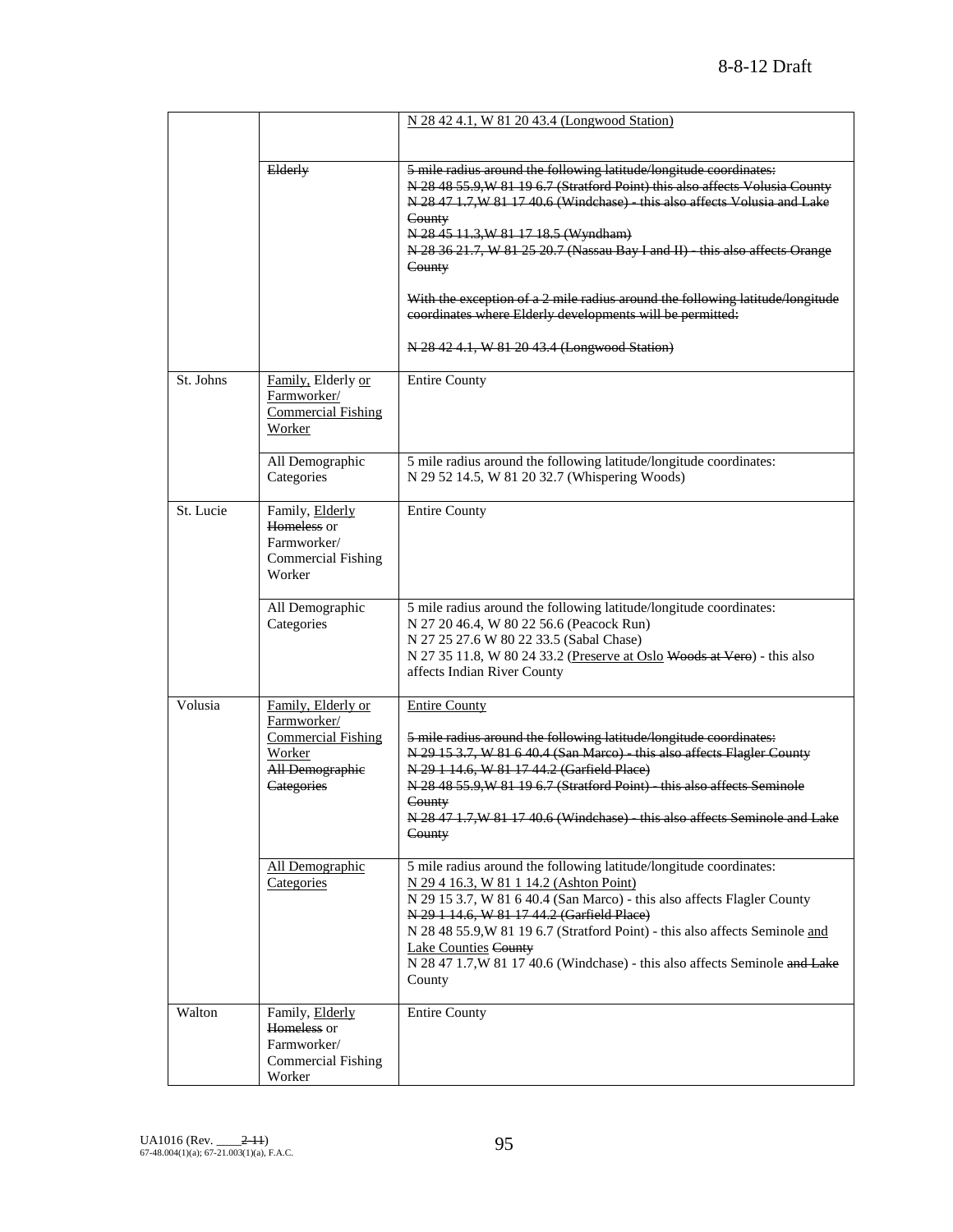(2) Total Set-Aside Breakdown

Commitments to set aside residential units made by those Applicants that receive funding will become the minimum setaside requirements for any other Corporation funds, to include non-competitive HC, that the Applicant may receive in the future for the same Development.

The total set-aside for MMRB, within the MMRB column, should not exceed 85 percent. In the event an MMRB Applicant selects a total set-aside percentage which is higher than 85 percent in the MMRB column, the highest set-aside percentage will be adjusted to bring the total set-aside percentage down to 85 percent.

(a) Extremely Low Income (ELI) Set-Aside Commitment (Threshold)

> The minimum ELI Set-Aside threshold requirements are as follows:

| <b>Proposed</b>         | <b>Funding</b>   | <b>Development</b>      | <b>Minimum ELI</b>    |
|-------------------------|------------------|-------------------------|-----------------------|
| Development's           | <b>Requested</b> | Category                | <b>Set-Aside</b>      |
| <b>Qualification as</b> |                  |                         | <b>Commitment to</b>  |
| <b>Location A</b> an    |                  |                         | <b>Meet Threshold</b> |
| <b>LDA</b>              |                  |                         |                       |
| <b>Development</b>      |                  |                         |                       |
| Proposed                | Competitive      | New Construction; or    | 10% of the total      |
| Development does        | 9% HC; or        | Rehabilitation (with or | units                 |
| not qualify as a        | Competitive      | without Acquisition);   |                       |
| Location A an           | 9% HC and        | or                      |                       |
| <b>LDA</b> Development  | <b>HOME</b>      | Redevelopment (with     |                       |
|                         |                  | or without Acquisition) |                       |
|                         |                  | Preservation (with or   | 20% of the total      |
|                         |                  | without Acquisition)    | units $**$            |
|                         | MMRB (with or    | New Construction; or    | Automatically         |
|                         | without non-     | Rehabilitation (with or | deemed to meet        |
|                         | competitive 4%   | without Acquisition);   | threshold with-       |
|                         | $HC$ ); or non-  | or                      | out any ELI Set-      |
|                         | competitive HC   | Redevelopment (with     | Aside                 |
|                         | only             | or without              | commitment            |
|                         |                  | Acquisition); or        |                       |
|                         |                  | Preservation (with or   |                       |
|                         |                  | without Acquisition)    |                       |
| Proposed                | Competitive 9%   | New Construction; or    | 20% of the total      |
| Development             | $HC:$ or         | Rehabilitation (with or | units $**$            |
| qualifies as a          | Competitive HC   | without Acquisition);   |                       |
| Location A an           | and HOME; or     | or                      |                       |
| <b>LDA</b> Development  | MMRB (with or    | Redevelopment (with     |                       |
| *                       | without non-     | or without              |                       |
|                         | competitive 4%   | Acquisition); or        |                       |
|                         | $HC$ ); or non-  | Preservation (with or   |                       |
|                         | competitive HC   | without Acquisition)    |                       |
|                         | only             |                         |                       |
|                         |                  |                         |                       |
|                         |                  |                         |                       |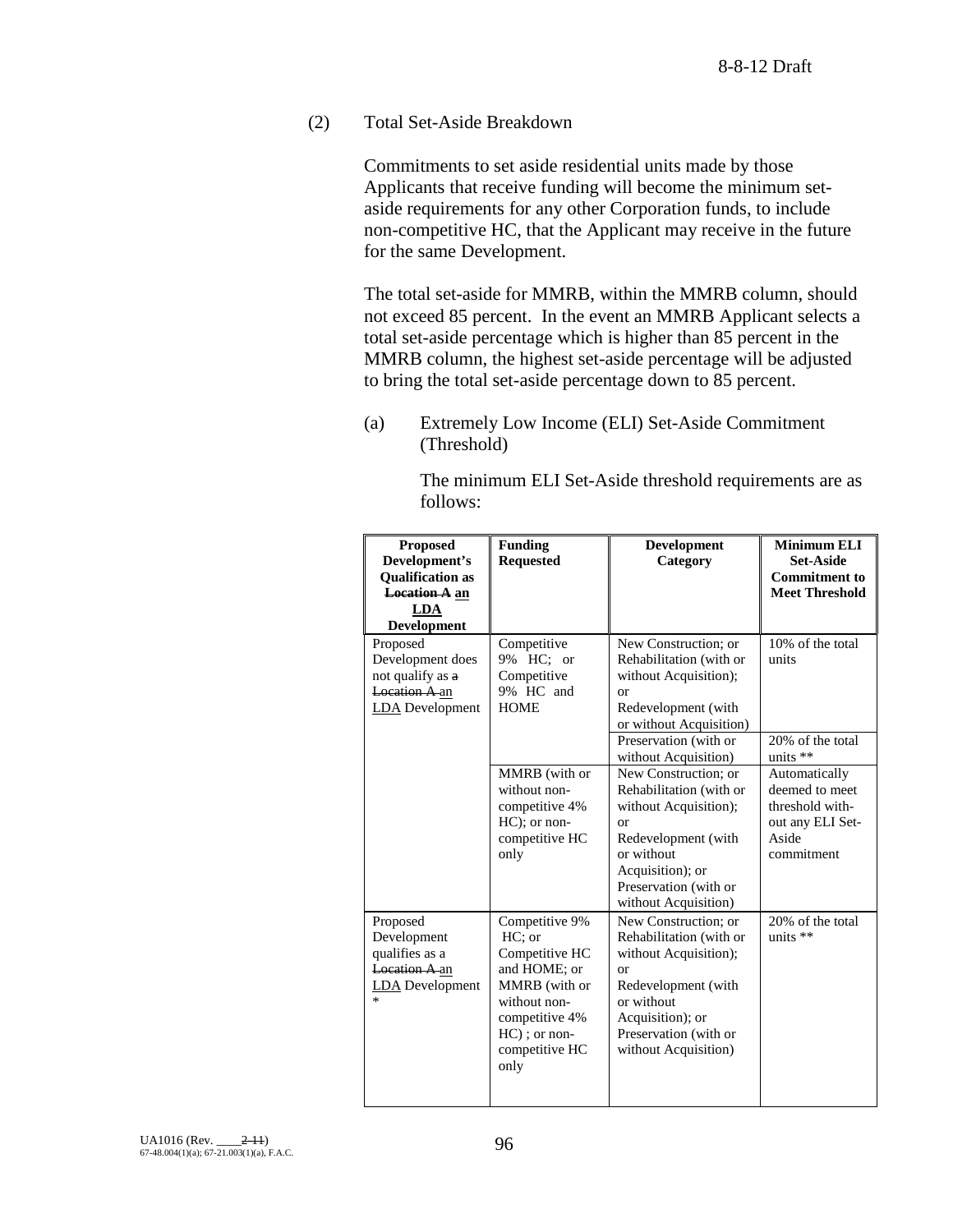- \*And meets the requirements outlined in Part III.E.1.b.(1)(a), (b) or (c) above.
- \*\* During the Compliance Period, if Congress fails to appropriate funding for the PBRA contract with HUD or RD, and if the 20% ELI set-aside is comprised of at least 10% PBRA units, then the ELI set-aside requirement will be reduced from 20% to 10% and those units (10%) will convert to the highest set-aside committed to by the Applicant in the Application.
- (b) Special Needs Households (4 Points)

Except for Homeless Applicants (see exception below), to be eligible for points Applicants requesting Competitive HC must commit to:

- (i) Set aside at least 50 percent of its ELI units for Special Needs Households; and
- (ii) Develop and execute a Memorandum of Understanding (MOU) with at least one designated Special Needs Household Referral Agency for the county where the proposed Development will be located. The deadline for the MOU will be established in the Carryover Allocation Agreement.

The exception to the above requirement is if a Competitive HC Applicant selected and qualified for the Homeless Demographic at Part III.D. of the Application, it will automatically receive 4 points without any commitment to set aside any ELI units for Special Needs Households.

Applicants requesting MMRB and Applicants requesting non-competitive HC only will also automatically receive 4 points without any commitment to set aside any ELI units for Special Needs Households.

The Applicant's ELI Set-Aside commitment must be entered on the applicable total set-aside breakdown chart (see Item 1.b.(2)(d) below).

| <b>ELI County Chart</b> |                                          |  |            |                                          |  |
|-------------------------|------------------------------------------|--|------------|------------------------------------------|--|
| County                  | <b>ELI Set-Aside</b><br><b>AMI</b> level |  | County     | <b>ELI Set-Aside</b><br><b>AMI</b> level |  |
| Alachua                 | 40% 33%                                  |  | Lee.       | 35% 33%                                  |  |
| Baker                   | 35%                                      |  | Leon       | 33% 30%                                  |  |
| Bay                     | 35%                                      |  | Levy       | 45%                                      |  |
| <b>Bradford</b>         | 40%                                      |  | Liberty    | 40% 45%                                  |  |
| <b>Brevard</b>          | 35% 33%                                  |  | Madison    | 45%                                      |  |
| <b>Broward</b>          | 28% 25%                                  |  | Manatee    | 33% 30%                                  |  |
| Calhoun                 | 45%                                      |  | Marion     | 40%                                      |  |
| Charlotte               | 40% 35%                                  |  | Martin     | 35% 33%                                  |  |
| Citrus                  | 45%                                      |  | Miami-Dade | 33% 28%                                  |  |
| Clay                    | 30%                                      |  | Monroe     | 25%                                      |  |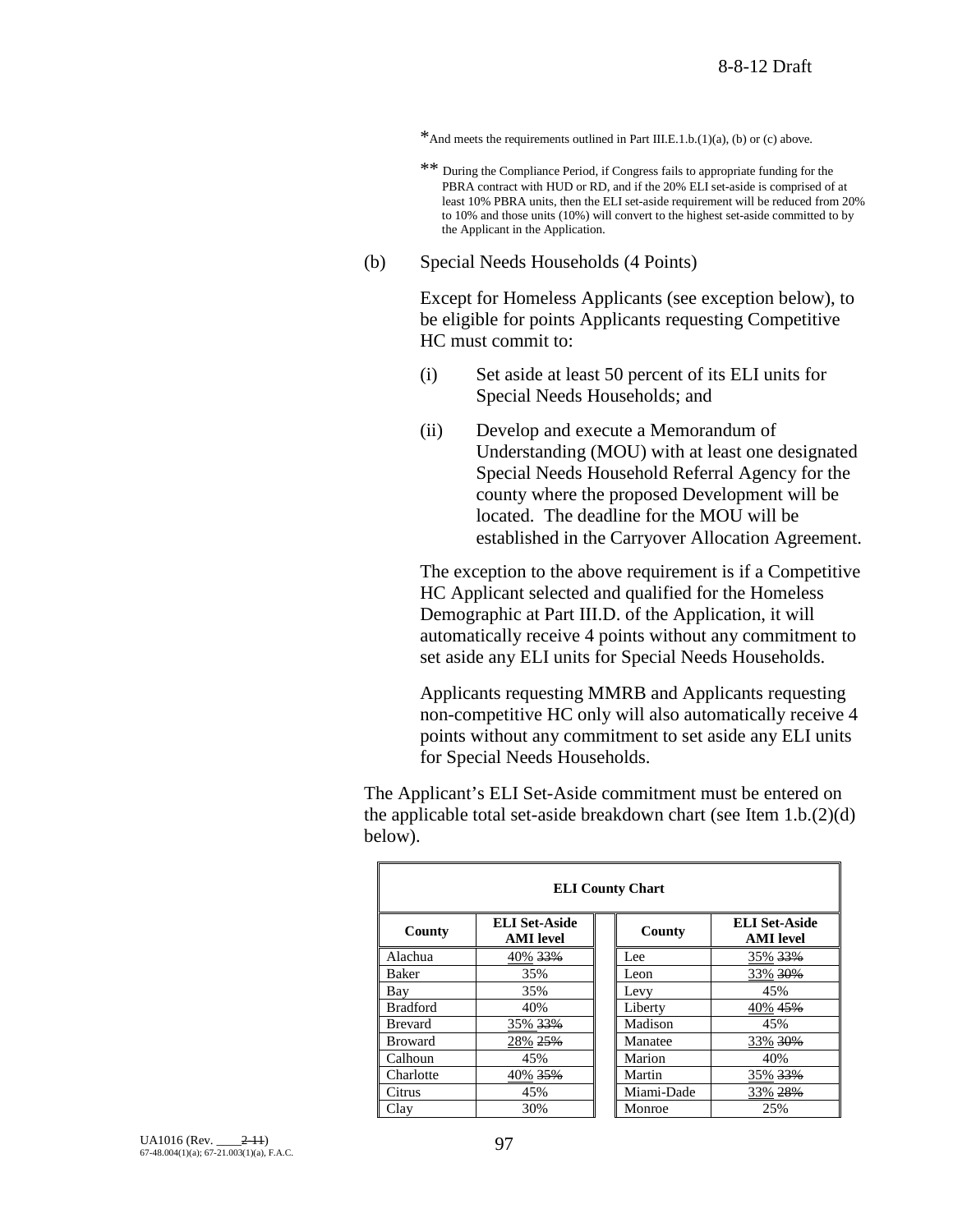| Collier             | 28%                | <b>Nassau</b>         | 30%     |
|---------------------|--------------------|-----------------------|---------|
| Columbia            | 45%                | Okaloosa              | 30%     |
| De Soto             | 45%                | Okeechobee            | 45%     |
| Dixie               | 45%                | Orange                | 35% 33% |
| Duval               | 30%                | Osceola               | 35% 33% |
| Escambia            | 35%                | Palm Beach            | 28%     |
| Flagler             | 35% <del>33%</del> | $\checkmark$<br>Pasco | 40% 33% |
| Franklin            | 45%                | Pinellas              | 40% 33% |
| Gadsden             | 33% 30%            | Polk                  | 40%     |
| Gilchrist           | <u>40% 33%</u>     | Putnam                | 45%     |
| Glades              | 45%                | St. Johns             | 30%     |
| Gulf                | 40% 45%            | St. Lucie             | 35% 33% |
| Hamilton            | 45%                | Santa Rosa            | 35% 33% |
| Hardee              | 45%                | Sarasota              | 33% 30% |
| Hendry              | 45%                | Seminole              | 35% 33% |
| Hernando            | 40% 33%            | Sumter                | 40%     |
| Highlands           | 45%                | Suwannee              | 45%     |
| Hillsborough        | 40% 33%            | Taylor                | 45%     |
| Holmes              | 45%                | Union                 | 40%     |
| <b>Indian River</b> | 40% 33%            | Volusia               | 35%     |
| Jackson             | 45%                | Wakulla               | 33% 35% |
| Jefferson           | 33% 30%            | Walton                | 40%     |
| Lafayette           | 40% <del>45%</del> | Washington            | 45%     |
| Lake                | 35% 33%            |                       |         |

| Nassau     | 30%     |
|------------|---------|
| Okaloosa   | 30%     |
|            |         |
| Okeechobee | 45%     |
| Orange     | 35% 33% |
| Osceola    | 35% 33% |
| Palm Beach | 28%     |
| Pasco      | 40% 33% |
| Pinellas   | 40% 33% |
| Polk       | 40%     |
| Putnam     | 45%     |
| St. Johns  | 30%     |
| St. Lucie  | 35% 33% |
| Santa Rosa | 35% 33% |
| Sarasota   | 33% 30% |
| Seminole   | 35% 33% |
| Sumter     | 40%     |
| Suwannee   | 45%     |
| Taylor     | 45%     |
| Union      | 40%     |
| Volusia    | 35%     |
| Wakulla    | 33% 35% |
| Walton     | 40%     |
| Washington | 45%     |

## (c) Total Set-Aside Commitment (3 Points)

Applicants, except those requesting funding for ALF Developments, will receive 3 points for a commitment to set aside at least 70 percent of the Development's units at 60 percent AMI or less. Applicants requesting funding for ALF Developments will receive 3 points for a commitment to set aside at least 50 percent of the Development's units at 60 percent AMI or less.

The total set-aside must be entered on the applicable total set-aside breakdown chart (see Item 1.b.(2)(d) below).

(d) Total Set-Aside Breakdown Chart

Complete each column of the applicable total set-aside breakdown chart at Part III.E.1.b.(3) in the Application. The Applicant must indicate on the applicable total setaside breakdown chart the percentage of residential units, stated in whole numbers, to be set aside at each selected AMI level. Where reasonably possible, Applicants will be required to keep the unit mix consistent across each committed AMI level.

In the event of a discrepancy between the set-aside commitments shown in this section and those shown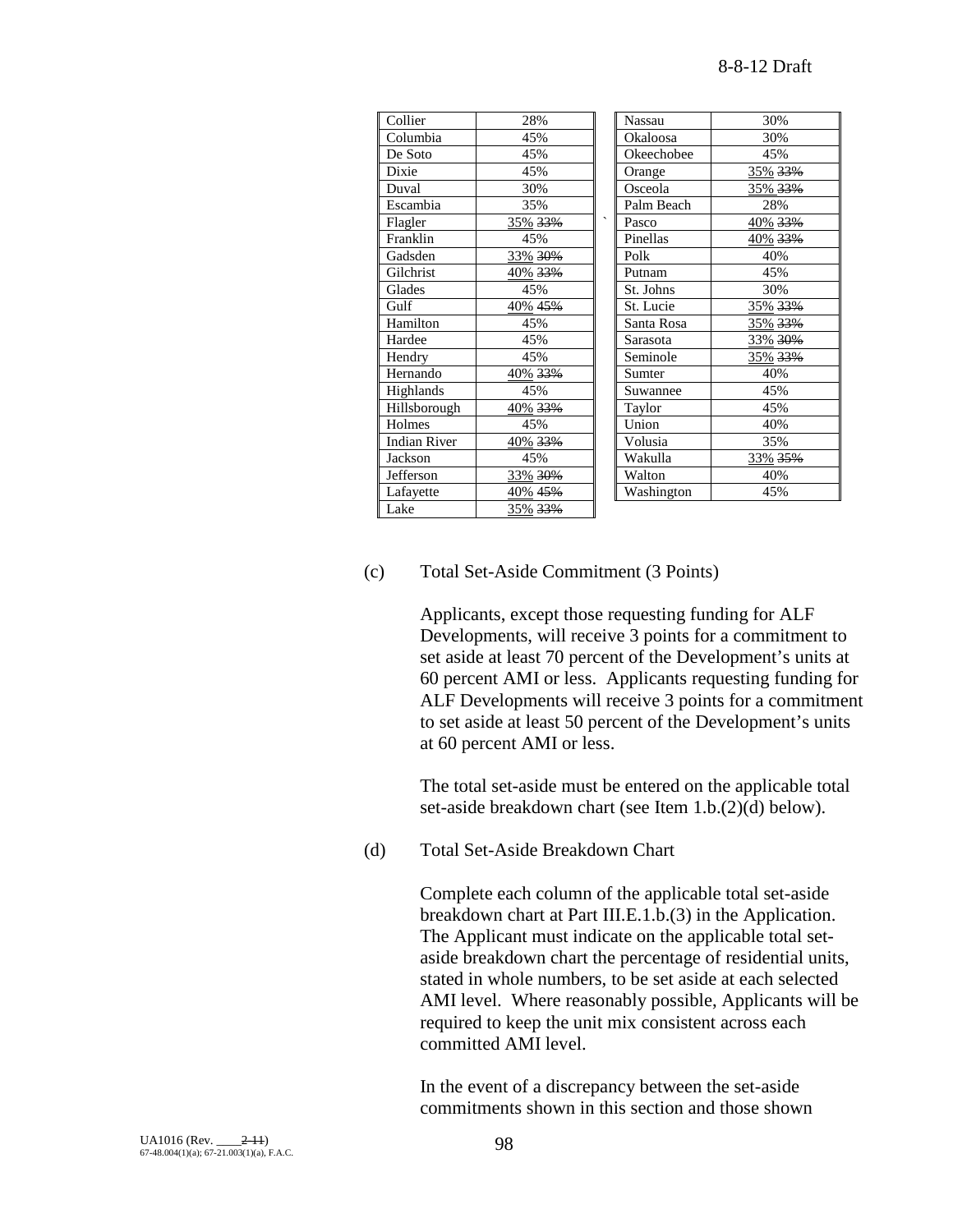elsewhere within the Application, the set-aside commitments shown in this section shall be deemed to be the Applicant's set-aside commitments.

- 2. Commitment for HOME Applications:
	- a. Minimum HOME-Assisted Units (Threshold for Applicants requesting Competitive HC and HOME)

HOME Applicants must calculate the minimum number of set-aside units required by HUD and the minimum number of set-aside units as a percentage of the total units. If the Total Development Cost is revised during the scoring process, either by the Corporation or by the Applicant as provided in Rule Chapter 67-48.004, F.A.C., the smaller amount of Total Development Cost will be used for the purposes of calculating this set-aside and the applicable points will be awarded for setting aside units beyond the minimum required.

In the event of a discrepancy between the amounts entered by the Applicant at Part III.E.2.a.(1), (2) and/or (4) and those shown elsewhere within the Application, the HOME loan request amount stated at Part V.A.1. shall be deemed to be the requested amount, the Total Development Cost amount stated on the Development Cost Pro-Forma shall be deemed to be the Total Development Cost (unless revised as provided above, in which case the smaller amount will be deemed to be the Total Development Cost), and the total number of units stated at Part III.A.6.a. shall be deemed to be the total number of units for the Development.

b. Summary of HOME-Assisted Units

Low HOME Rent units must be equal to or greater than 20 percent of the total set-aside units committed to. All remaining set-aside units will be High HOME Rent units. Calculate the number of Low HOME and High HOME rent units. Round up the number of Low HOME Rent Units to the next whole unit. High and Low HOME Rent charts are incorporated by reference and are available on the Corporation's Website under the 2013 2011 Universal Application link labeled Related References and Links.

3. Affordability Period (Maximum 5 Points):

If the Applicant irrevocably commits to set aside units in the proposed Development for a total of 31 or more years, points will be awarded based on the following chart:

| <b>Total Set-Aside Years</b> | <b>Points Awarded</b> |
|------------------------------|-----------------------|
| 50 or more                   |                       |
| 45-49                        |                       |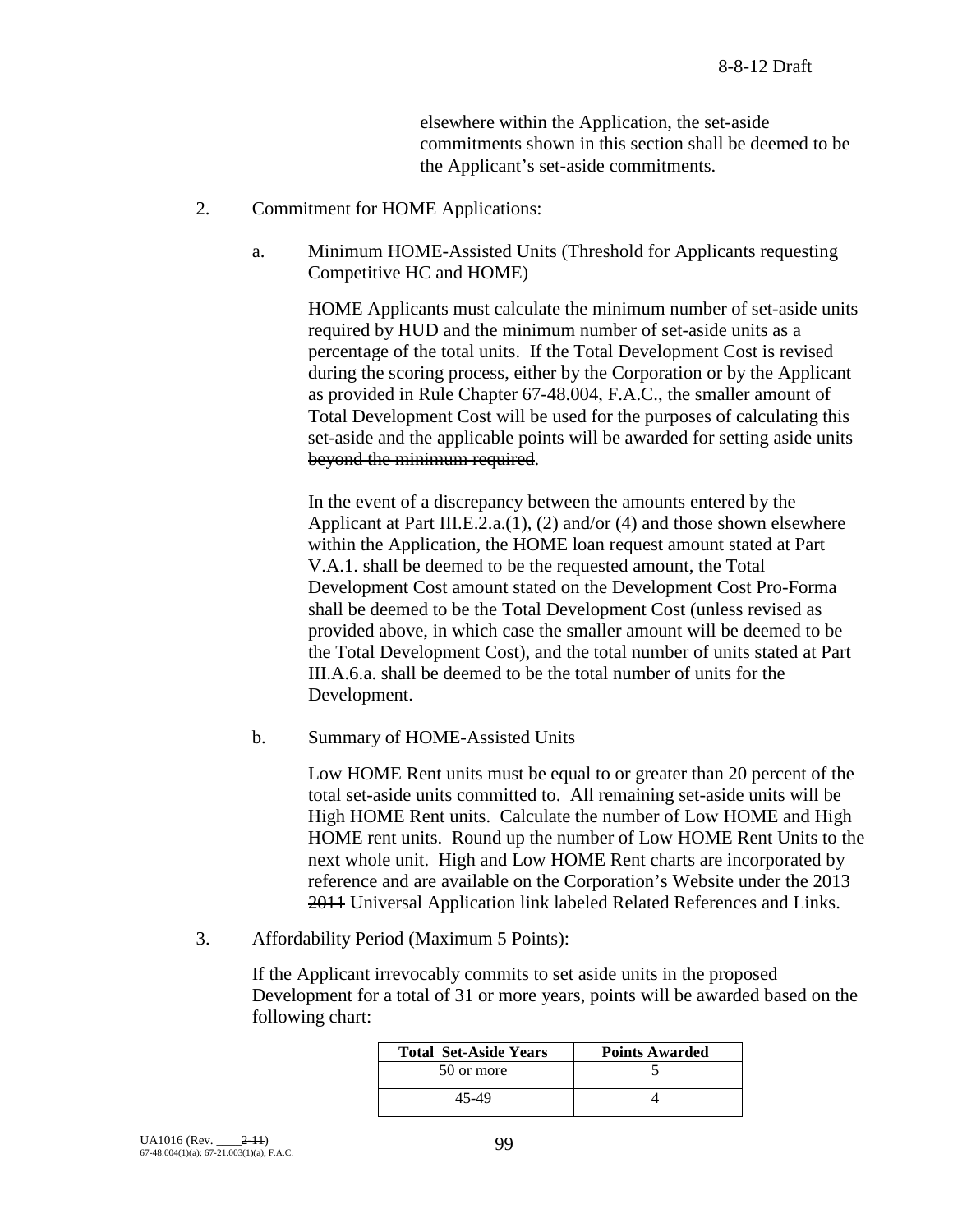| $40 - 44$ |  |
|-----------|--|
| $35-39$   |  |
| $31 - 34$ |  |

Any HC Applicant that commits to set aside units beyond the HC minimum 30 years is also irrevocably committing to waive the option to convert to market after year fourteen (14).

# **F. Resident Programs** (Maximum 14 Points)

Applicants may select resident programs from the Qualified Resident Programs for Non-Elderly and Non-Homeless Developments section, the Qualified Resident Programs for Homeless Developments – SRO and Non-SRO section, or the Qualified Resident Programs for Elderly Developments – Non-ALF and ALF section, up to a maximum of 6 points. Programs in the Qualified Resident Programs for All Applicants section may be selected, up to a maximum of 8 points.

All resident programs selected by the Applicant will be included in the Land Use Restriction Agreement and/or Extended Use Agreement and must be maintained in order for the Development to remain in compliance unless the Board approves a change.

1. Qualified Resident Programs for Non-Elderly and Non-Homeless Developments (Maximum 6 Points)

To be eligible to select resident programs from this category, the Applicant cannot have selected and qualified for the Elderly or Homeless Demographic Commitment at Part III.D.

- a. Homeownership Opportunity Program. MMRB and HC Applicants may only select Item (1) below, with one exception. The exception is that HC Applicants that selected "Single Family Rental" as the Development Type at Part III.A.4. have the option of selecting either Item (1) or Item (2) below.
	- (1) Financial Assistance with Purchase of a Home. (2 points) Applicant commits to provide a financial incentive which includes the following provisions:
		- The incentive must be applicable to the home selected by the resident and may not be restricted to or enhanced by the purchase of homes in which the Applicant, Developer, or other related party has an interest;
		- $\blacksquare$  the incentive must be not less than 5 percent of the rent for the resident's unit during the resident's entire occupancy (Note: Resident will receive the incentive for all months for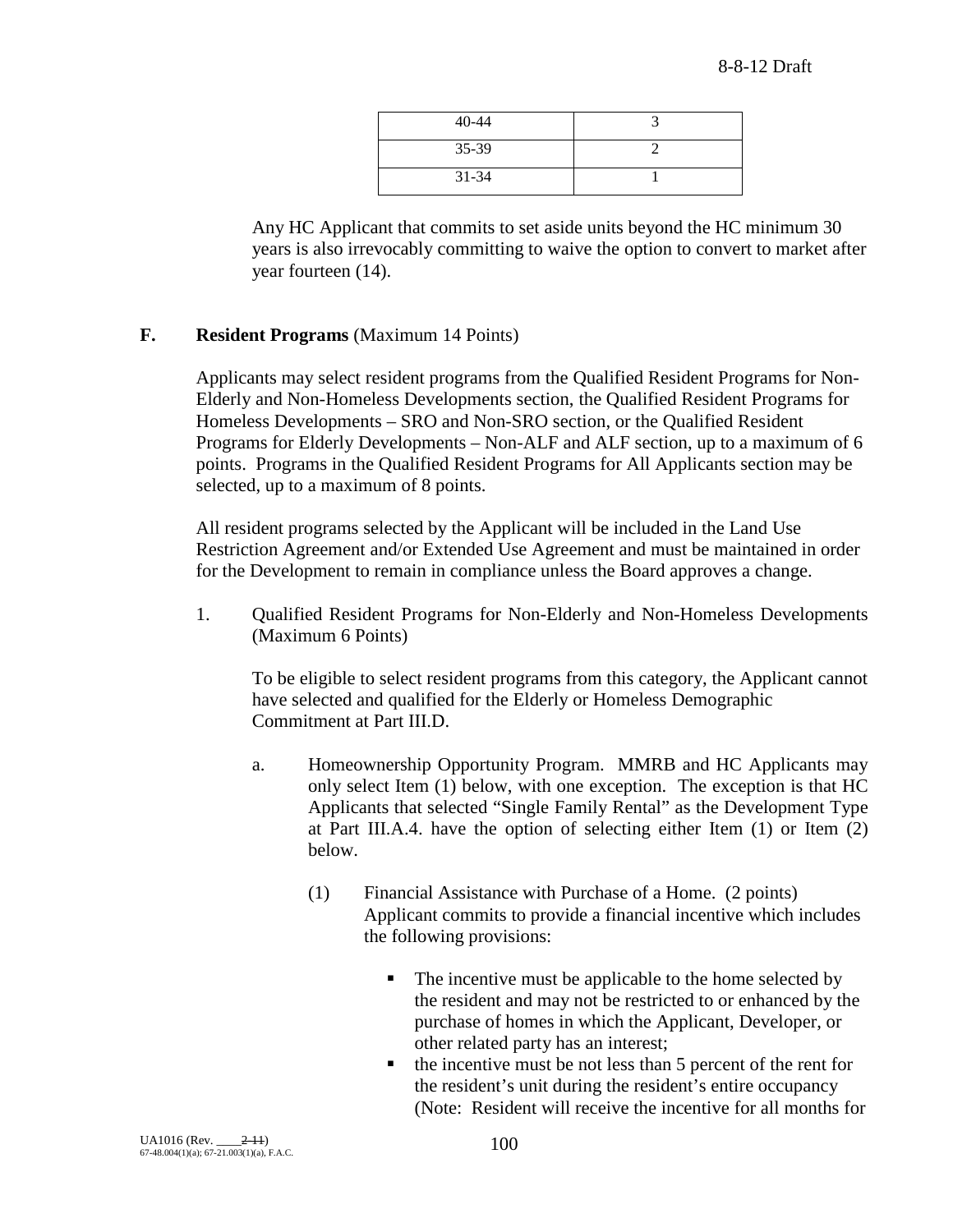which the resident is in compliance with the terms and conditions of the lease. Damages to the unit in excess of the security deposit will be deducted from the incentive.);

- $\blacksquare$  the benefit must be in the form of a gift or grant and may not be a loan of any nature;
- $\blacksquare$  the benefits of the incentive must accrue from the beginning of occupancy;
- $\blacksquare$  the vesting period can be no longer than 2 years of continuous residency; and
- no fee, deposit or any other such charge can be levied against the resident as a condition of participation in this program.

OR

(2) For HC Single Family Rental Developments Only (Application reflects the Single Family Rental Development Type at Part III.A.4.):

> Financial Assistance with Purchase of a Unit in the Development. (1 point) Applicant must make this homeownership opportunity program available to all residents in compliance with their current lease, at no cost to the resident. The program must set aside 10 percent of the resident's gross rent towards a down payment to assist the resident in the purchase of a unit in the Development. The resident may be suspended from the program during the period of a lease if the resident violates any provision of the lease. Upon renewal of the lease, the resident must be reinstated into the program for the period of that renewal, with suspension permitted under the same terms as discussed above.

- b. After School Program for Children This program requires the Applicant or its Management Company to provide supervised, structured, ageappropriate activities for children during the after school hours, Monday through Friday. Activities must be on-site and at no charge to the residents. If the Development consists of Scattered Sites, this resident program must be provided on the Scattered Site with the most units. (3 points)
- c. First Time Homebuyer Seminars Applicant or its Management Company must arrange for and provide, at no cost to the resident, in conjunction with local realtors or lending institutions, semiannual on-site seminars for residents interested in becoming homeowners. Seminars must be held between the hours of 9:00 a.m. and 9:00 p.m. and electronic media, if used, must be used in conjunction with live instruction. If the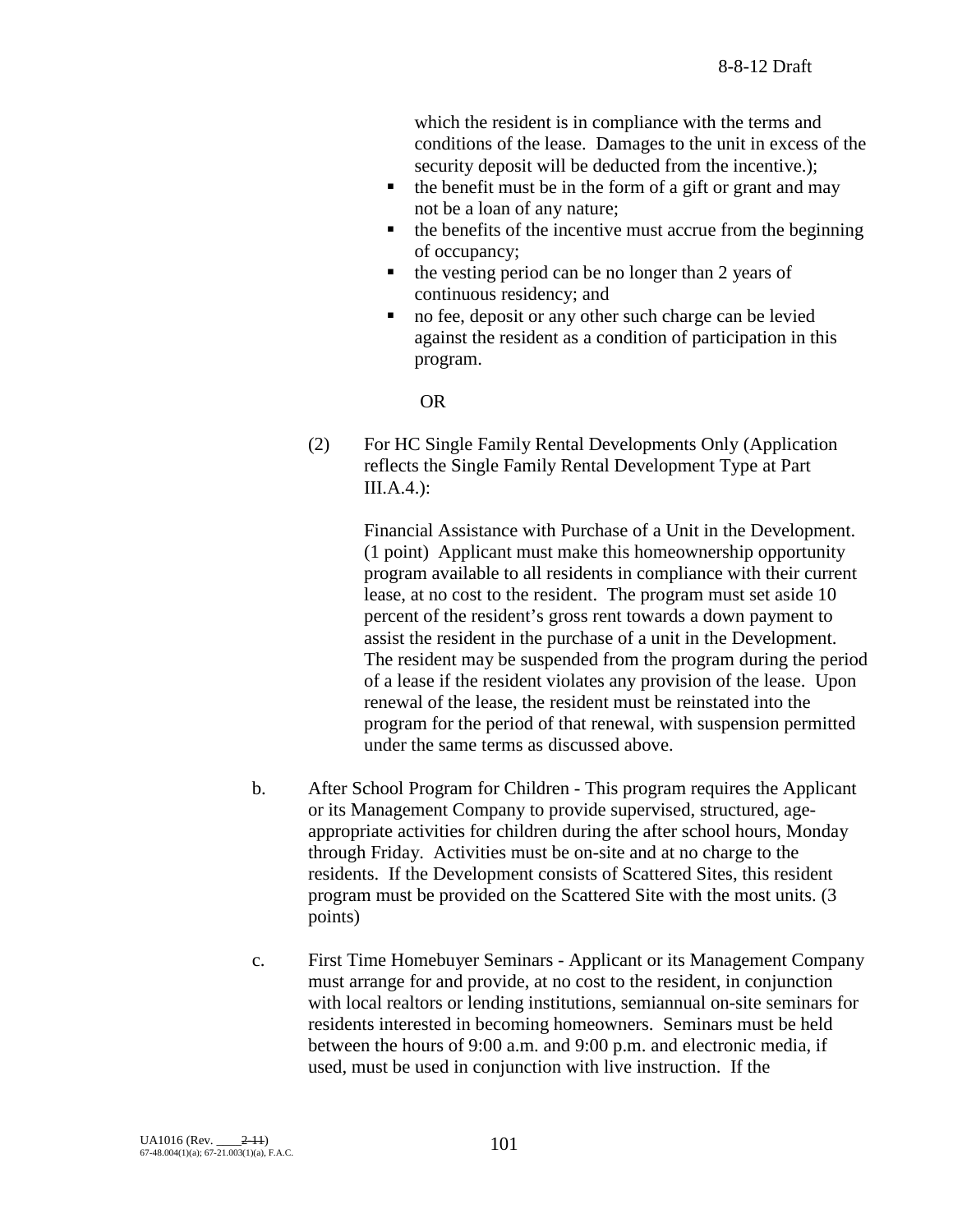Development consists of Scattered Sites, this resident program must be provided on the Scattered Site with the most units. (1 point)

- d. Literacy Training Applicant or its Management Company must make available, at no cost to the resident, literacy tutor(s) who will provide weekly literacy lessons to residents in private space on-site. Training must be held between the hours of 9:00 a.m. and 9:00 p.m. and electronic media, if used, must be used in conjunction with live instruction. If the Development consists of Scattered Sites, this resident program must be provided on the Scattered Site with the most units. (2 points)
- e. Employment Assistance Program Applicant or its Management Company must provide, at no cost to the resident, a minimum of quarterly scheduled Employment Assistance Program workshops/meetings offering employment counseling by a knowledgeable employment counselor. Such a program includes employability skills workshops providing instruction in the basic skills necessary for getting, keeping, and doing well in a job. The instruction must be offered between the hours of 9:00 a.m. and 9:00 p.m. and must include, but not be limited to, the following:
	- Evaluation of current job skills;
	- Assistance in setting job goals;
	- Assistance in development of and regular review/update of an individualized plan for each participating resident;
	- Resume assistance;
	- Interview preparation; and
	- Placement and follow-up services.

If the Development consists of Scattered Sites and the training is provided on site, it must be provided on the Scattered Site with the most units. If the training is not provided on-site, transportation at no cost to the resident must be provided. Electronic media, if used, must be used in conjunction with live instruction. (2 points)

### OR

2. Qualified Resident Programs for Homeless Developments - SRO and Non-SRO (Maximum 6 Points)

To be eligible to select resident programs from this category, the Applicant must have selected and qualified for the Homeless Demographic Commitment at Part III.D.

Note: All Applicants selecting and qualifying for the Homeless Demographic Commitment in this Application will be required to provide a Case Management Program whereby the Applicant or its Management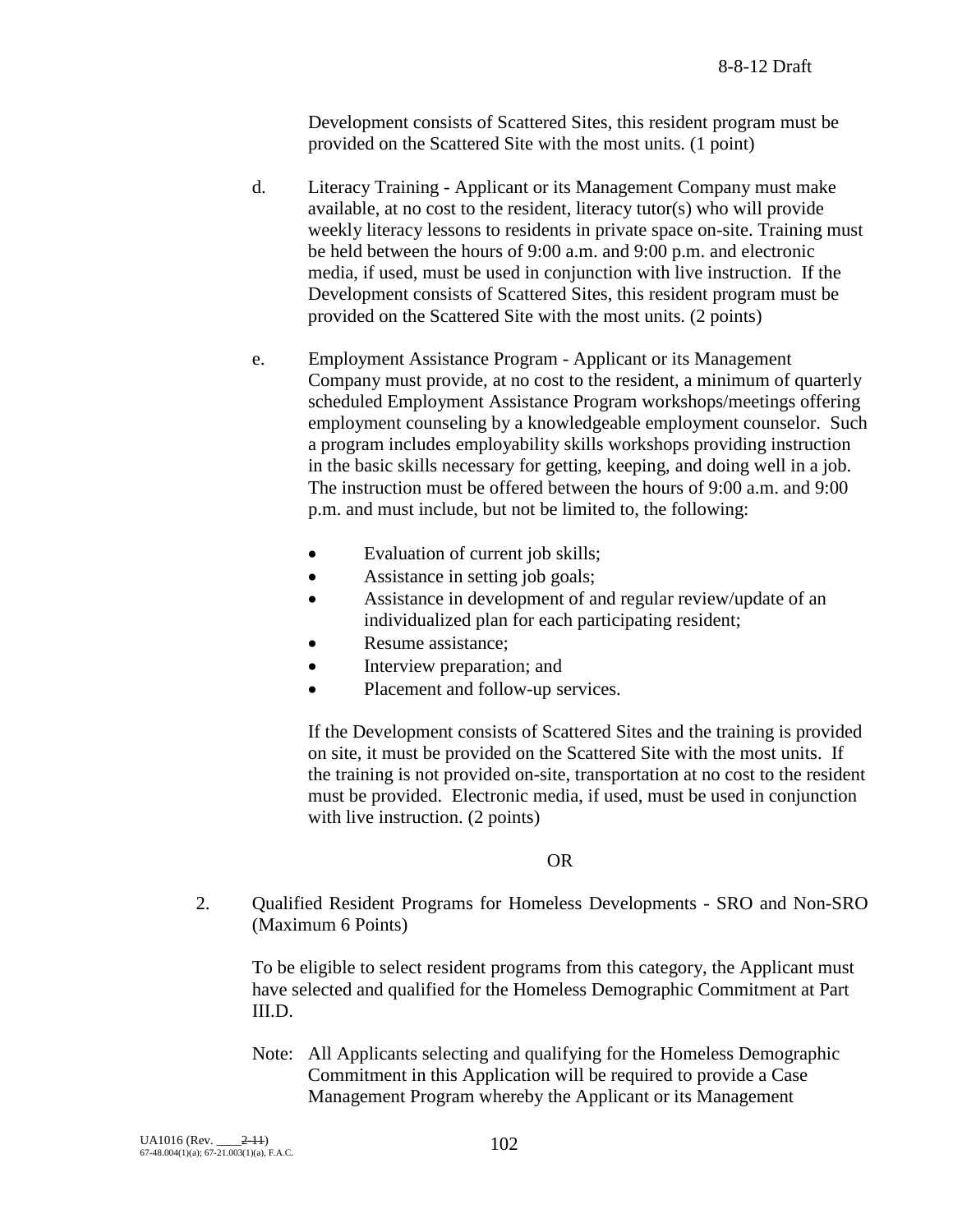Company must provide, at no cost to the resident, a Case Manager (at least one for every 25 Homeless or formerly Homeless resident families) whose activities are aimed at assessing resident needs, planning services, linking the service system to a resident, coordinating the various system components, monitoring service delivery, and evaluating the effect of service delivery. Case Managers must possess at least a bachelor's degree in human services or a related field.

- a. The following resident programs are available for SRO Developments only (Applicant selected the SRO Development Type at Part III.A.4.):
	- (1) Staffed Kitchen/Cafeteria Applicant or its Management Company must provide, at no cost to the resident, an on-site staffed kitchen/cafeteria that provides at least one meal, 7 days per week between the hours of 9:00 a.m. and 9:00 p.m. If the Development consists of Scattered Sites, this resident program must be provided on the Scattered Site with the most units. (3 points)
	- (2) Daily Activities Applicant or its Management Company must provide on-site supervised, structured activities, at no cost to the resident at least 5 days per week which must be offered between the hours of 9:00 a.m. and 9:00 p.m. If the Development consists of Scattered Sites, this resident program must be provided on the Scattered Site with the most units. (3 points)
- b. The following resident programs are available for Non-SRO Developments only:
	- (1) Homeownership Opportunity Program. MMRB and HC Applicants may only select Item (a) below, with one exception. The exception is that HC Applicants that selected "Single Family Rental" as the Development Type at Part III.A.4. have the option of selecting either Item (a) or Item (b) below.
		- (a) Financial Assistance with Purchase of a Home. (2 points) Applicant commits to provide a financial incentive which includes the following provisions:
			- The incentive must be applicable to the home selected by the resident and may not be restricted to or enhanced by the purchase of homes in which the Applicant, Developer, or other related party has an interest;
			- $\blacksquare$  the incentive must be not less than 5 percent of the rent for the resident's unit during the resident's entire occupancy (Note: Resident will receive the incentive for all months for which the resident is in compliance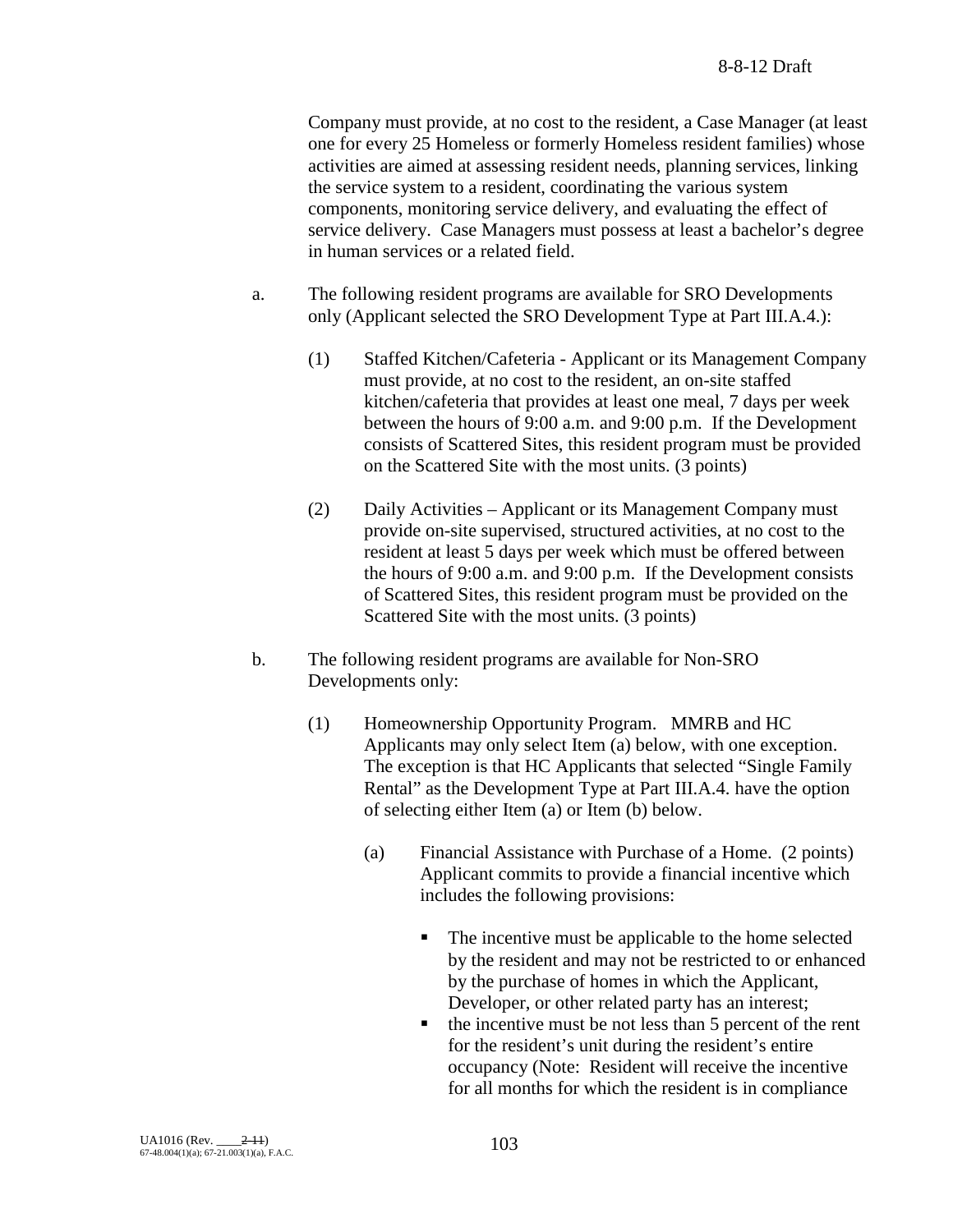with the terms and conditions of the lease. Damages to the unit in excess of the security deposit will be deducted from the incentive.);

- $\bullet$  the benefit must be in the form of a gift or grant and may not be a loan of any nature;
- $\blacksquare$  the benefits of the incentive must accrue from the beginning of occupancy;
- $\blacksquare$  the vesting period can be no longer than 2 years of continuous residency; and
- no fee, deposit or any other such charge can be levied against the resident as a condition of participation in this program.

OR

(b) For HC Single Family Rental Developments Only (Application reflects the Single Family Rental Development Type at Part III.A.4.):

> Financial Assistance with Purchase of a Unit in the Development. (1 point) Applicant must make this homeownership opportunity program available to all residents in compliance with their current lease, at no cost to the resident. The program must set-aside 10 percent of the resident's gross rent towards a down payment to assist the resident in the purchase of a unit in the Development. The resident may be suspended from the program during the period of a lease if the resident violates any provision of the lease. Upon renewal of the lease, the resident must be reinstated into the program for the period of that renewal, with suspension permitted under the same terms as discussed above.

- (2) After School Program for Children This program requires the Applicant or its Management Company to provide supervised, structured, age-appropriate activities for children during the after school hours, Monday through Friday. Activities must be on-site and at no charge to the residents. If the Development consists of Scattered Sites, this resident program must be provided on the Scattered Site with the most units. (3 points)
- (3) First Time Homebuyer Seminars Applicant or its Management Company must arrange for and provide, at no cost to the resident, in conjunction with local realtors or lending institutions, semiannual on-site seminars for residents interested in becoming homeowners. Seminars must be held between the hours of 9:00 a.m. and 9:00 p.m. and electronic media, if used, must be used in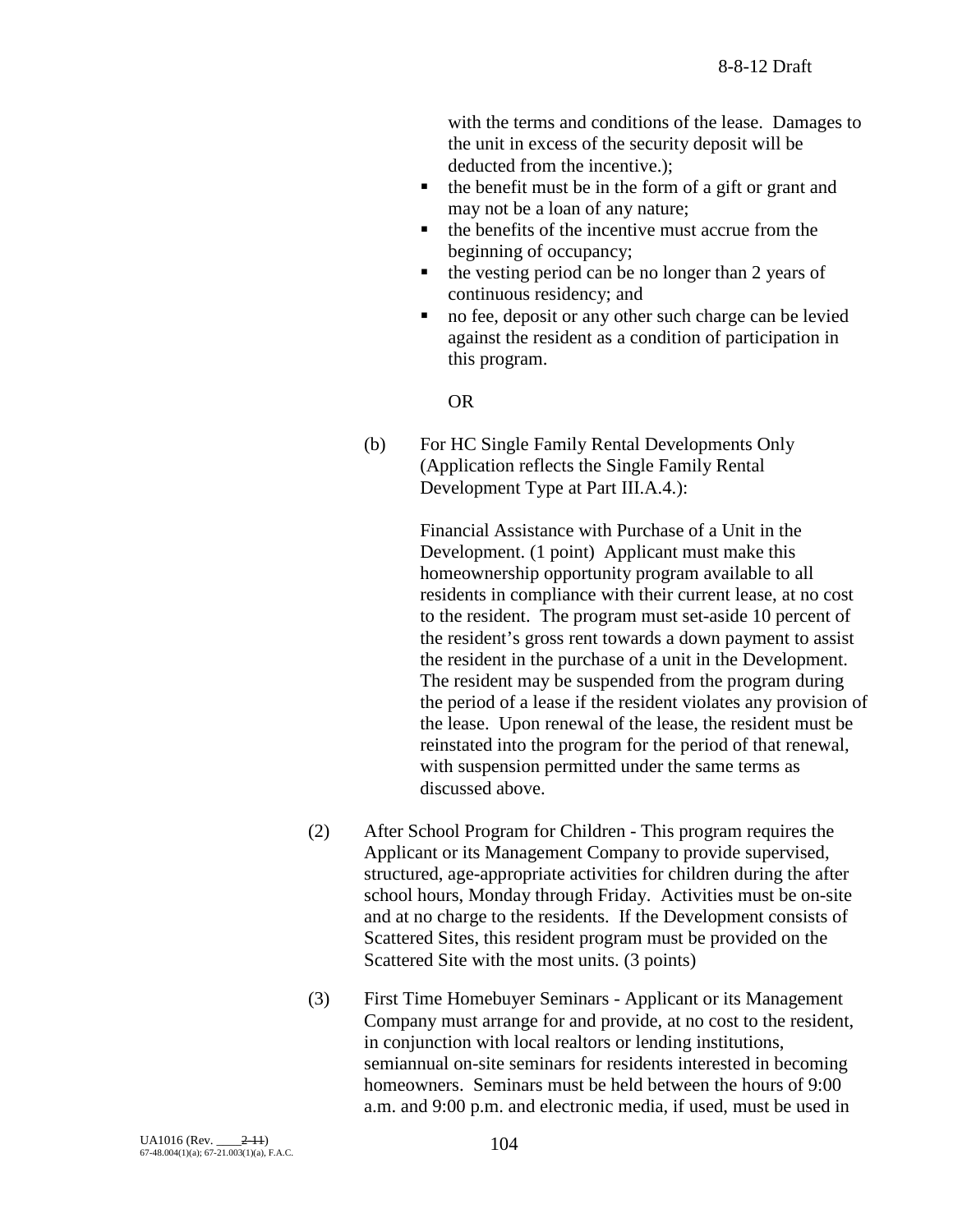conjunction with live instruction. If the Development consists of Scattered Sites, this resident program must be provided on the Scattered Site with the most units. (1 point)

- c. The following resident programs are available for both SRO and Non-SRO Developments:
	- (1) Literacy Training Applicant or its Management Company must make available, at no cost to the resident, literacy tutor(s) who will provide weekly literacy lessons to residents in private space onsite. Training must be held between the hours of 9:00 a.m. and 9:00 p.m. and electronic media, if used, must be used in conjunction with live instruction. If the Development consists of Scattered Sites, this resident program must be provided on the Scattered Site with the most units. (2 points)
	- (2) Employment Assistance Program Applicant or its Management Company must provide, at no cost to the resident, a minimum of quarterly scheduled Employment Assistance Program workshops/meetings offering employment counseling by a knowledgeable employment counselor. Such a program includes employability skills workshops providing instruction in the basic skills necessary for getting, keeping, and doing well in a job. The instruction must be offered between the hours of 9:00 a.m. and 9:00 p.m. and must include, but not be limited to, the following:
		- Evaluation of current job skills;
		- Assistance in setting job goals;
		- Assistance in development of and regular review/update of an individualized plan for each participating resident;
		- Resume assistance:
		- Interview preparation; and
		- Placement and follow-up services.

If the Development consists of Scattered Sites and the training is provided on site, it must be provided on the Scattered Site with the most units. If the training is not provided on-site, transportation at no cost to the resident must be provided. Electronic media, if used, must be used in conjunction with live instruction. (2 points)

#### OR

3. Qualified Resident Programs for Elderly Developments – Non-ALF and ALF (Maximum 6 Points)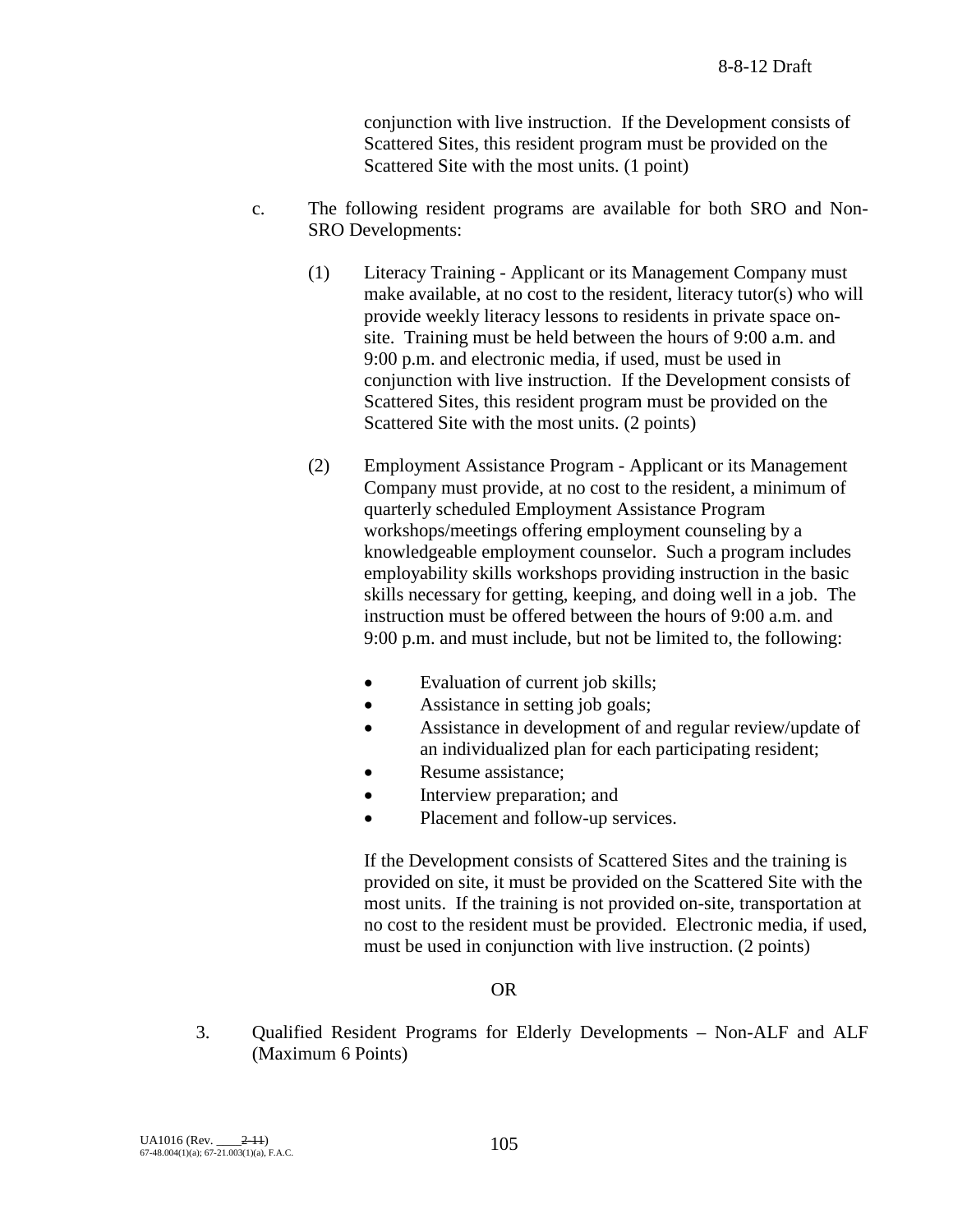To be eligible to select resident programs in this category, the Applicant must have selected and qualified for the Elderly Demographic Commitment at Part III.D.

- Note: All Applicants selecting and qualifying for the Elderly Demographic Commitment as an Assisted Living Facility at Part III.D. will be required to provide a Case Management Program whereby the Applicant, Management Company, or its Service Provider must provide, at no cost to the resident, a Case Manager (at least one for every 25 residents) whose activities are aimed at assessing resident needs, planning services, linking the service system to a resident, coordinating the various system components, monitoring service delivery, and evaluating the effect of service delivery. Case Managers must possess at least a bachelor's degree in human services or a related field.
- a. The following resident programs are available for Elderly Non-ALF Developments only:
	- (1) Daily Activities Applicant or its Management Company must provide on-site supervised, structured activities, at no cost to the resident, at least five days per week which must be offered between the hours of 8:00 a.m. and 7:00 p.m. If the Development consists of Scattered Sites, this resident program must be provided on the Scattered Site with the most units. (3 points)
	- (2) Assistance with Light Housekeeping, Grocery Shopping and/or Laundry - The Applicant or its Management Company must provide residents with a list of qualified service providers for (a) light housekeeping, and/or (b) grocery shopping, and/or (c) laundry and will coordinate, at no cost to the resident, the scheduling of services. The Developer or Management Company shall verify that the services referral information is accurate and up-to-date at least once every six (6) months. (1 point)
	- (3) Resident Assurance Check-In Program Applicant commits to provide and use an established system for checking in with each resident on a pre-determined basis not less than once per day, at no cost to the resident. Residents may opt out of this program with a written certification that they choose not to participate. (2 points)
	- (4) Manager On-Site 24 Hours Per Day Applicant must provide management personnel on the Development's premises at all times who will be available and accessible to the residents 24 hours per day, seven days per week, at no cost to the resident. The on-site management personnel shall be available at all times to receive calls from residents and help determine the approach to address the issue. The Development's owner or designated manager shall develop and implement policies and procedures for receiving a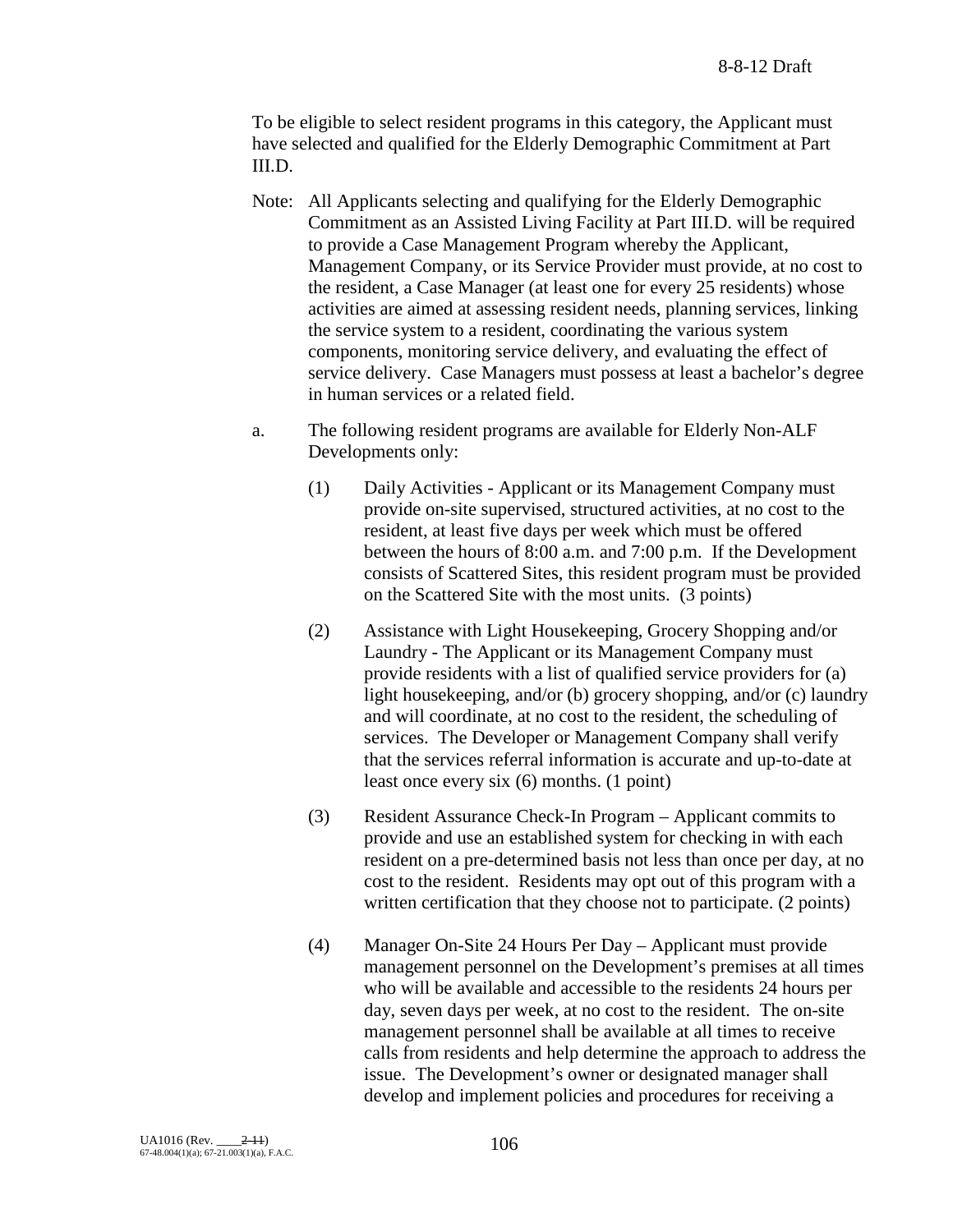resident call and how to assess and handle the call based on a resident's request and/or need. At a minimum, residents shall be informed of the Resident Program at move-in and via a written notice(s) clearly displayed in the Development's common or public spaces. If the Development consists of Scattered Sites, management personnel must, at a minimum, be on the Scattered Site with the most units 24 hours a day, 7 days a week. Although the Scattered Sites Development management personnel may be located only on the Scattered Site with the most units, they must be available to and provide the same resident program services to all the Development's residents. (3 points)

- b. The following resident programs are available for Elderly ALF Developments only (Applicant selected "Yes" at Part III.D.1.a.):
	- (1) Medication Administration The Applicant or its Management Company shall provide, pursuant to ALF licensure requirements, staff to administer medications in accordance with a health care provider's order or prescription label. (3 points)
	- (2) Services for Persons with Alzheimer's Disease and Other Related Disorders – The Applicant or its Management Company shall advertise and provide supervision and services to persons with Alzheimer's disease and other related disorders that are specific to each affected resident and pursuant to ALF licensure requirements. (3 points)
- c. The following resident programs are available for both Elderly Non-ALF and Elderly ALF Developments:
	- (1) Private Transportation The Applicant or its Management Company must make available a safe and serviceable vehicle that can transport residents to off-site locations for such things as medical appointments, public service facilities, and/or educational or social activities, at no cost to the resident. A nearby bus stop or access to programs such as "Dial-A-Ride" will not be acceptable for purposes of this program. (3 points)
	- (2) Literacy Training Applicant or its Management Company must make available, at no cost to the resident, literacy tutor(s) who will provide weekly literacy lessons to residents in private space onsite. Training must be held between the hours of 8:00 a.m. and 7:00 p.m. and electronic media, if used, must be used in conjunction with live instruction. If the Development consists of Scattered Sites, this resident program must be provided on the Scattered Site with the most units. (2 points)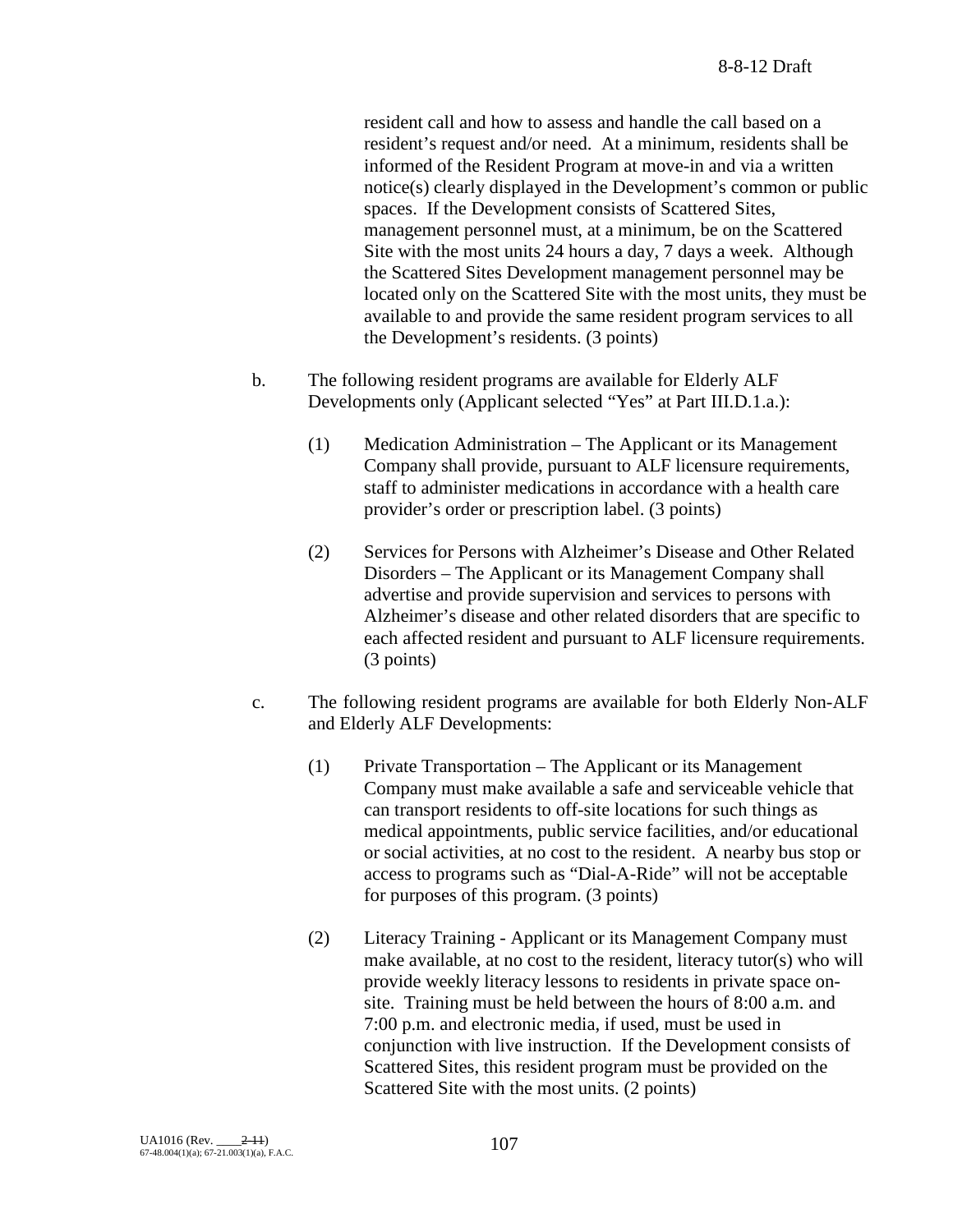(3) Computer Training – The Applicant or its Management Company shall make available computer and internet training classes (basic and/or advanced level depending on the needs and requests of the residents). The training classes must be provided at least once a week, at no cost to the resident, in a dedicated space on site. Training must be held between the hours of 8:00 a.m. and 7:00 p.m. and electronic media, if used, must be used in conjunction with live instruction. If the Development consists of Scattered Sites, this resident program must be provided on the Scattered Site with the most units. (2 points)

#### AND

- 4. Qualified Resident Programs for ALL Applicants (Maximum 8 Points)
	- a. Health and Wellness
		- (1) The following resident programs are available for All Developments Except Elderly ALF Developments:
			- (a) Health Care At least quarterly visits by health care professionals such as nurses, doctors, or other licensed care providers. At a minimum, the following services must be provided: health screening, flu shots, vision and hearing tests. Regularly scheduled is defined as not less often than once each quarter. On-site space must be provided. Service must be provided at no cost to the residents, with the exception that the residents may be charged for medications. If the Development consists of Scattered Sites, this resident program must be provided on the Scattered Site with the most units. (2 points)
			- (b) Health and Nutrition Classes At least 8 hours per year, provided on site at no cost to the residents. Classes must be held between the hours of 8:00 a.m. and 7:00 p.m. and electronic media, if used, must be used in conjunction with live instruction. If the Development consists of Scattered Sites, this resident program must be provided on the Scattered Site with the most units. (2 points)
			- (c) Mentoring Establish a partnership with a primary or secondary education institution to encourage mentoring, tutoring and/or financial support that will benefit the residents of the proposed affordable housing community. This service must be provided at no cost to the resident.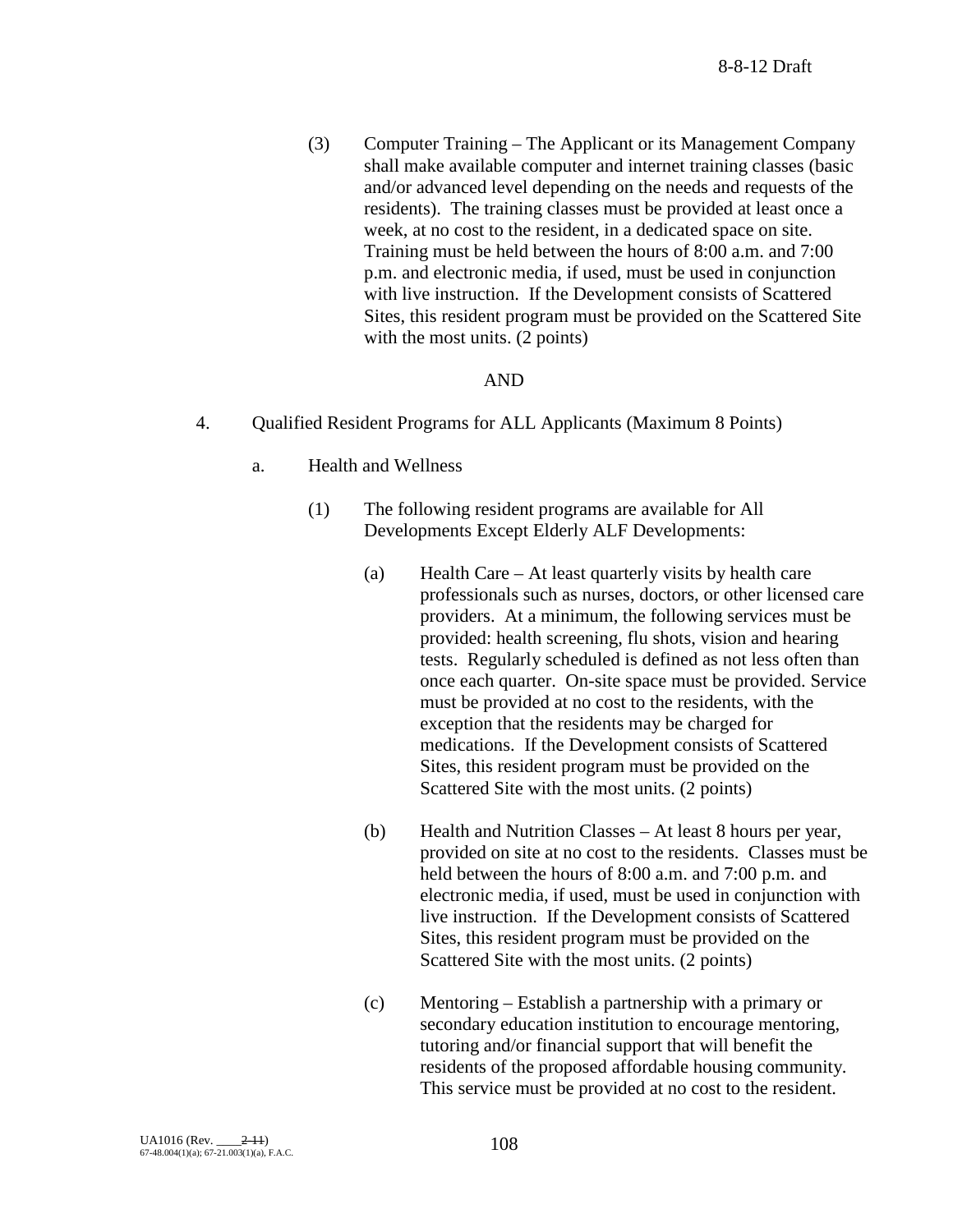The mentoring service must be offered between the hours of 8:00 a.m. and 7:00 p.m. and electronic media, if used, must be used in conjunction with live instruction. (2 points)

- (2) The following resident programs are available for Elderly ALF Developments only (Applicant selected "Yes" at Part III.D.1.a.):
	- (a) Health and Wellness Services and Activities The Applicant or its Management Company shall make available, at no cost to the resident, an on-site facility(s) to provide individual and group health and wellness activities provided by organizations or staff licensed, certified or trained to conduct the activities. Electronic media, if used, must be used in conjunction with live instruction. (2 points)

These activities must include: (i) at least monthly scheduled and structured health care related screenings such as hearing, vision, dental, nutrition, mobility and mental health provided by licensed or certified professionals relevant to the activity; (ii) at least weekly scheduled and structured health and wellness educational activities providing information and instruction on topics such as nutrition and diet, medications, mobility and exercise, good mental health and health care self-advocacy; and (iii) at least daily activities related to resident appropriate exercise and physical movement.

- (b) Mentoring and Intergenerational– The Applicant or its Management Company shall establish and maintain partnership(s) with a primary or secondary education institution(s) to encourage and coordinate structured mentoring, tutoring and other intergenerational activities among the residents and community's students. Other examples include foster grandparents, volunteer companion and chore programs. Electronic media, if used, must be used in conjunction with live instruction. (2 points)
- b. Resident Activities These specified activities are planned, arranged, provided and paid for by the Applicant or its Management Company and held between the hours of 9:00 a.m. and 9:00 p.m. These activities must be an integral part of the management plan. The Applicant must develop and execute a comprehensive plan of varied activities that brings the residents together and encourages community pride. The goal here is to foster a sense of community by bringing residents together on a regularly scheduled basis by providing activities such as holiday and special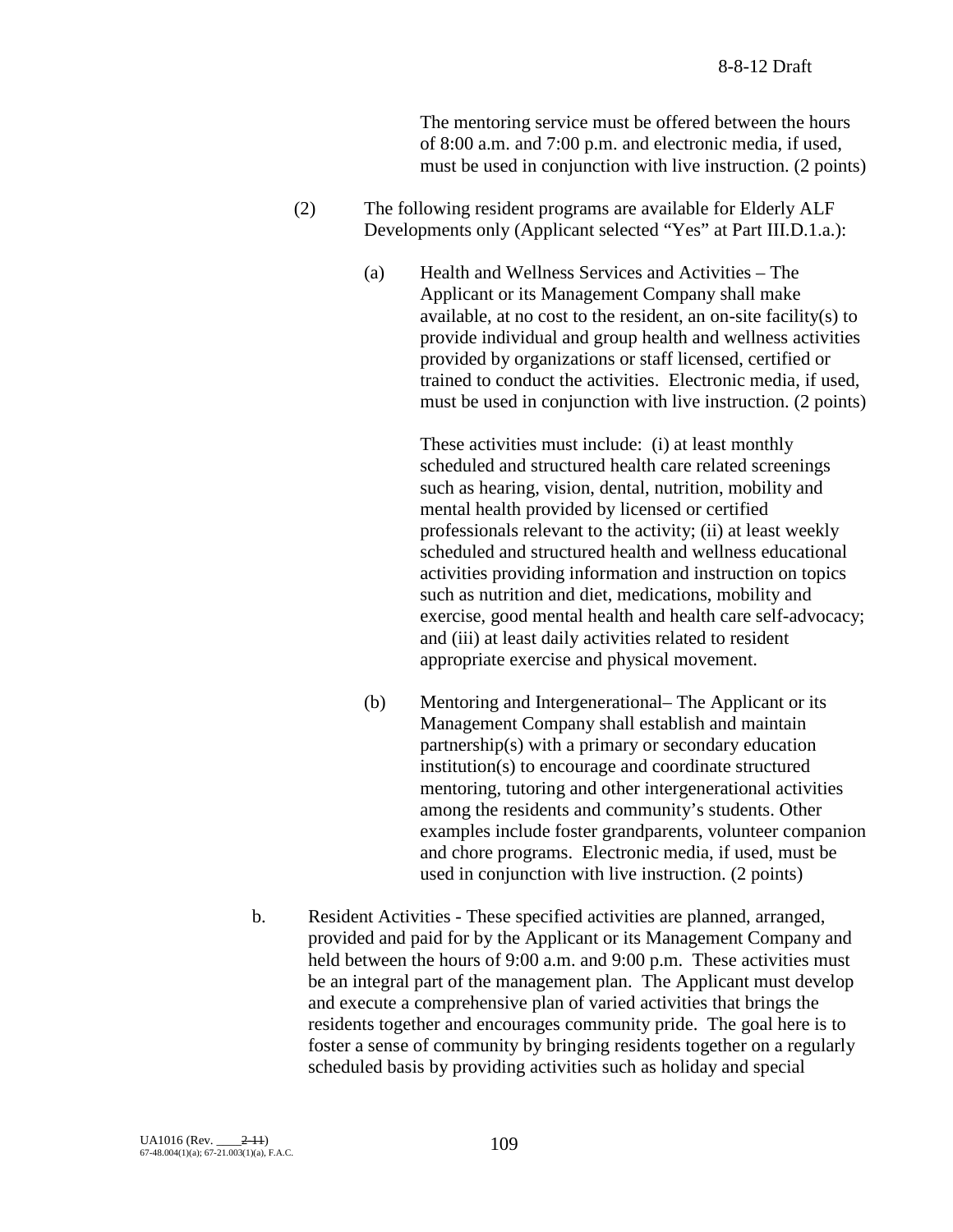occasion parties, community picnics, newsletters, children's special functions, etc. (2 points)

- c. Financial Counseling This service must be provided by the Applicant or its Management Company, at no cost to the resident, and must include the following components: must be regularly scheduled at least once each quarter; must include tax preparation assistance by qualified professionals; must include educational workshops on such topics as "Learning to Budget", "Handling Personal Finances", "Predatory Lending", or "Comparison Shopping for the Consumer". Counseling sessions must be held between the hours of 9:00 a.m. and 8:00 p.m. and electronic media, if used, must be used in conjunction with live instruction. (2 points)
- d. English as a Second Language The Applicant or its Management Company must make available, at no cost to the resident, literacy tutor(s) who will provide weekly English lessons to residents in private space onsite. If the Development consists of Scattered Sites, this resident program must be provided on the Scattered Site with the most units. Lessons must be offered between the hours of 9:00 a.m. and 8:00 p.m. and electronic media, if used, must be used in conjunction with live instruction. (2 points)
- e. Resident Assistance Referral Program The Applicant or its Management Company will make available to residents information about services such as crisis intervention, individual and family needs assessment, problem solving and planning, appropriate information and referral to community resources and services based on need, monitoring of ongoing ability to retain self sufficiency, and advocacy to assist clients in securing needed resources. This service must be provided at no cost to the resident. Electronic media, if used, must be used in conjunction with live instruction. The Developer or Management Company shall verify that the services referral information is accurate and up-to-date at least once every six (6) months. (2 points)
- f. Swimming Lessons The Applicant or its Management Company must provide on-site swimming lessons for children or adults, at no cost to the resident, at least twice each year. (2 points)
- g. Life Safety Training The Applicant or its Management Company must provide courses such as fire safety, first aid (including CPR), etc., on-site, at least twice each year, at no cost to the resident. Electronic media, if used, must be used in conjunction with live instruction. If the Development consists of Scattered Sites, this resident program must be provided on the Scattered Site with the most units. (2 points)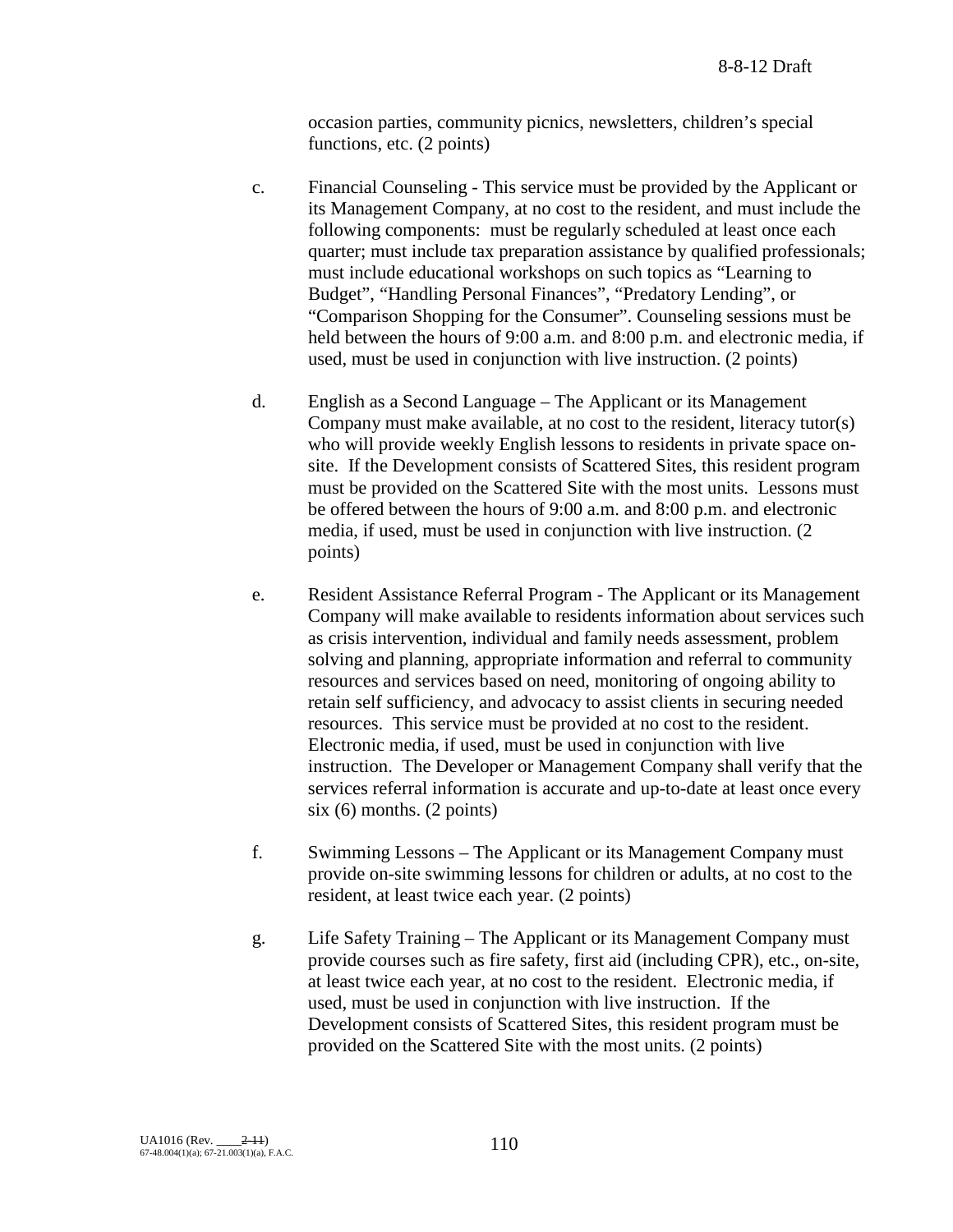Applicants requesting HOME funding must answer the questions in Part III. G, H and I below.

## **G. HOME Uniform Relocation Act** (Threshold)

The Uniform Relocation Assistance and Real Property Acquisition Policies Act of 1970 (URA) is government-wide legislation and compliance begins at the initiation of negotiation for federal assistance. Failure to provide all required Uniform Relocation Act information shall result in threshold failure.

- 1. Applicant must select "Yes" if any units in portion of the proposed Development are occupied will involve rehabilitation work, regardless of the Development Category selected at Part III.A.3.a. of the Application
- 2.  $a. d.e.$  Answer all questions as appropriate.
	- e.f. Provide the following documentation in a separate notebook entitled "Relocation Documentation". Only one copy of this documentation is required.
		- (1)  $\&$  (2) List of all occupied units and tenant income certifications The income of persons and households who are currently occupying a unit that will receive HOME assistance must be provided to determine whether they are income eligible. For all occupied units, the Applicant must provide a summary list of all residents and income certifications for those residents in occupied units that will be HOME-Assisted Units. If the existing residents and/or Development is/are currently participating in a federally subsidized program (such as Project-based Section 8, Section 8 Existing or Section 8 Voucher Programs), the residents' current income certification forms required for that program may be used instead.
		- (3) Provide a brief description of how the Development will meet the HOME set-aside requirements. The description must indicate whether the existing residents are HOME eligible residents, or whether the residents will be evicted and replaced with income eligible residents in order to meet the set-aside requirements committed to in this Application.
		- (4) Cost of Relocation Describe how the cost of relocation will be covered. Detail how the temporary and permanent relocation will be handled.
		- (5) General Information Notice In accordance with the Uniform Relocation Act (URA), as part of 24 CFR Part 92, a Development applying for HOME funds must provide a notice to all tenants at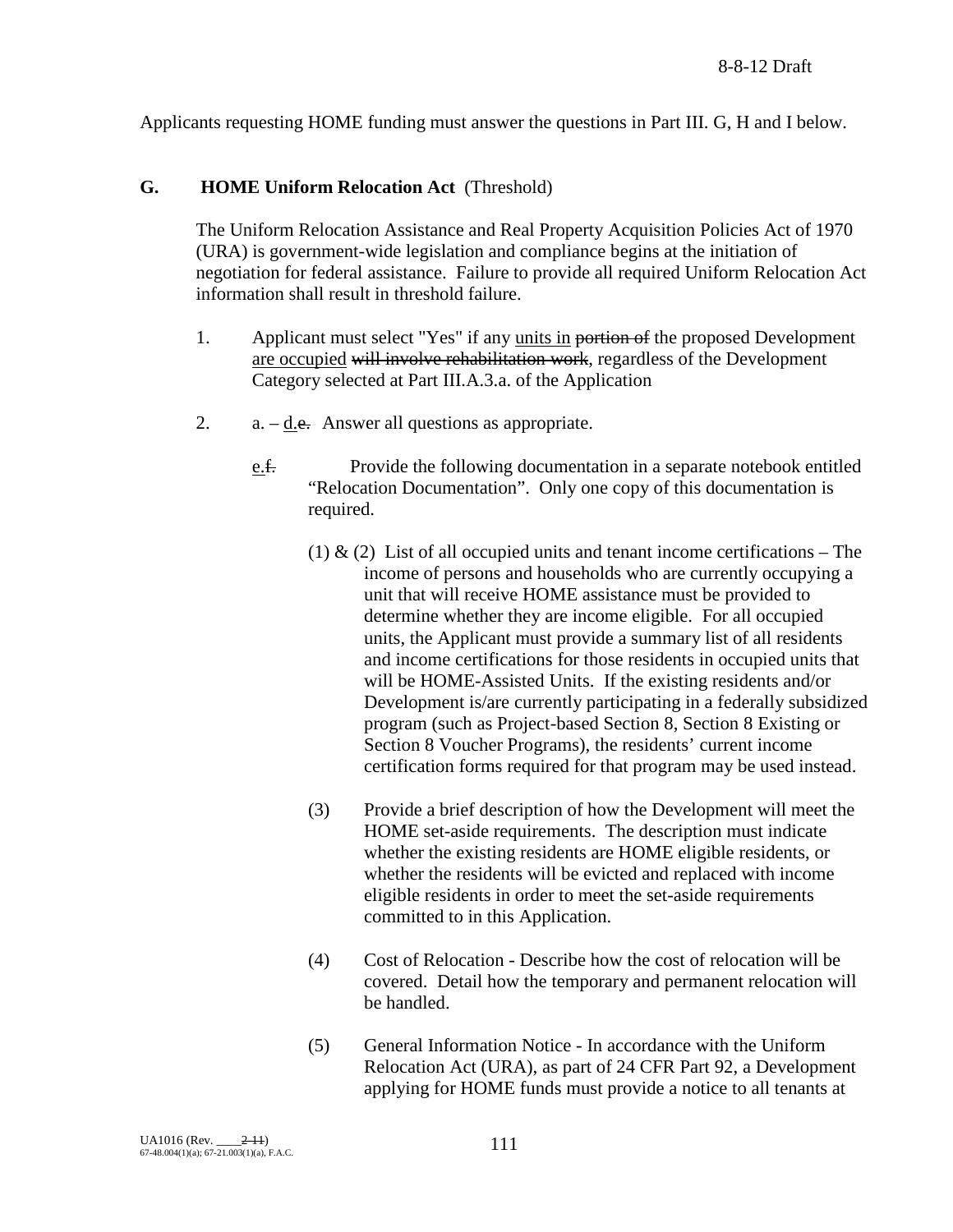time of Application, informing them of their rights under the URA in accordance with Chapter 2 of the HUD Handbook 1378. The Handbook is incorporated by reference and is available on the Corporation's Website under the 2013 2011 Universal Application link labeled Related References and Links. The proper manner of notice is provided in this Handbook. A copy of each General Information Notice must be provided to each tenant, not just tenants in HOME-Assisted Units. The Applicant must provide a copy of each General Information Notice for each occupied unit in the notebook labeled "Relocation Documentation". Each notice must include proof of delivery by certified letter or by signed copy of the notice when hand delivered.

- 3. a. If the Applicant owns the Development site, provide a narrative describing the acquisition behind a tab labeled **"Exhibit 36 35-A"**. This narrative must describe how, when, and from whom the property was acquired and whether or not the property was vacant when acquired.
	- b. If the Applicant is a private company and is acquiring the property, the Applicant (buyer) must provide the seller with a notice that the buyer does not have the power of eminent domain to obtain the property and a determination of market value will estimate the value of the property. This must be done prior to execution of the contract or may be attached as an addendum to the contract. A copy of the required notice must be provided behind a tab labeled **"Exhibit 36 35-B"**. A sample addendum is available on the Corporation's Website.
	- c. If the Applicant is a public (government) Applicant, respond to all applicable remaining questions in this relocation section.
	- d. If the buyer has the power of eminent domain, buyer must notify the seller in writing that it has such power and the determination of market value for the property is being waived. Provide a copy of the required notice behind a tab labeled **"Exhibit 36 35-C"**. A sample notice is available on the Corporation's Website.
	- e. If the Applicant is a public (government) Applicant and does not have the power of eminent domain, provide the following: (1) notice of interest, (2) determination of fair market value, (3) appraisal of the property, and (4) written offer of just compensation which includes a statement of just value, property description, and identification of buildings. Provide all required documentation behind a tab labeled **"Exhibit 36 35-C"**.

### **H. HOME Certification of Consistency With the Consolidated Plan** (Threshold)

Provide evidence behind a tab labeled **"Exhibit 37 35-D"** that the proposed Development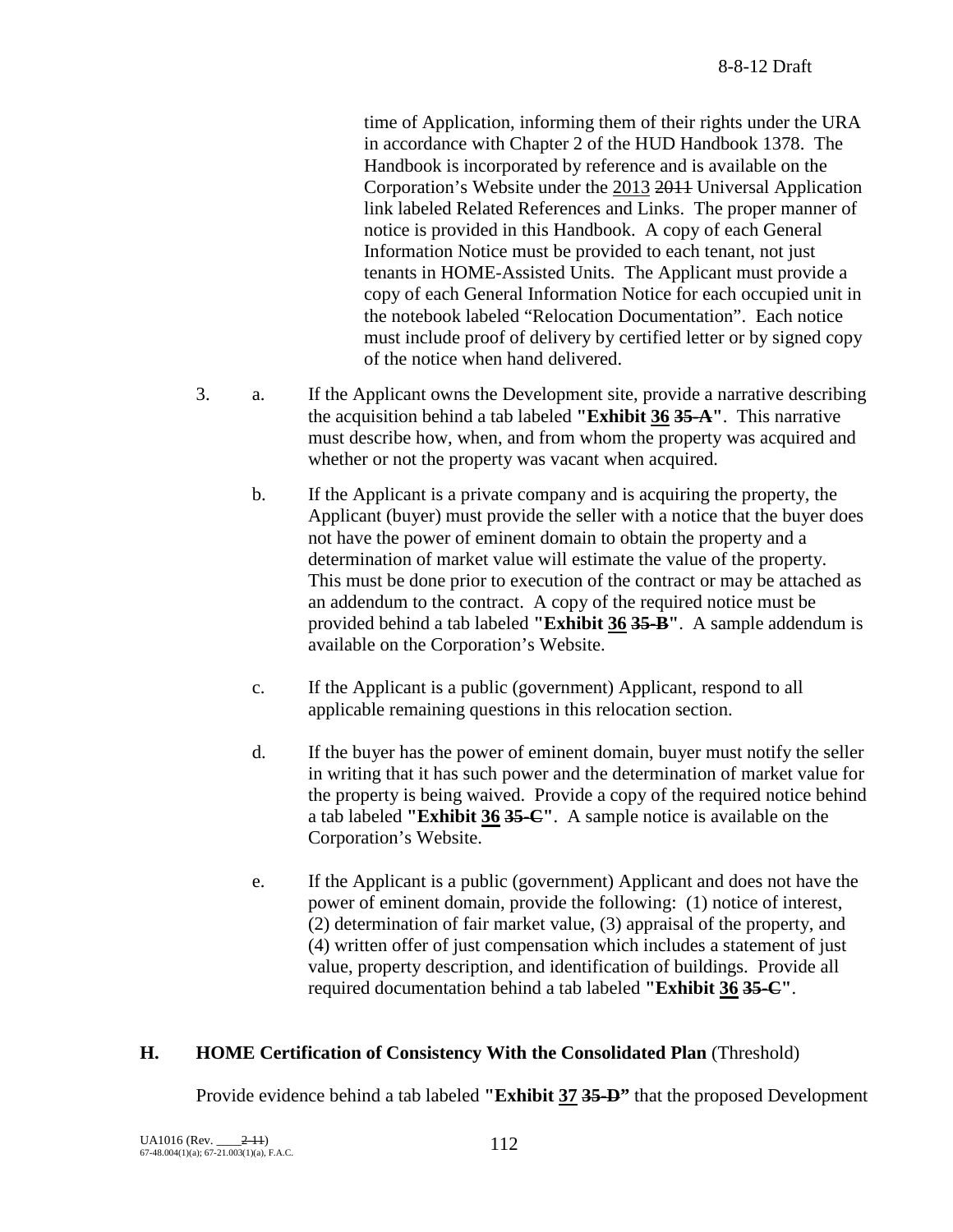is consistent with the applicable Consolidated Plan. Developments located in entitlement jurisdictions should request a certification of consistency letter from the appropriate authorities in that jurisdiction (typically, the community development staff). Developments located in non-entitlement jurisdictions (e.g. small non-entitlement cities or unincorporated areas of counties) should request a certification of consistency letter from the state. Failure to provide this certification will result in threshold failure. To request a certification of consistency letter from the state (or if you are not sure which Consolidated Plan applies to the location of your proposed HOME Development), please contact:

Stacie Roldan-Toci <del>Judy Peacock</del> (or her successor) Florida Department of Economic Opportunity 850-922-1454

### **I. HOME Other Federal Requirements** (Threshold)

1. Federal Labor Requirements - Owners of a building or buildings which consist of 12 or more HOME-Assisted uUnits which are to be constructed or rehabilitated by the same contractor under a single contract (including Scattered Site Developments) must comply with the Federal Labor Standards requirements as identified in 24 CFR Part 92 and Rule Chapter 67-48, F.A.C.

Federal Labor Standards require that all persons working on the site be paid an hourly rate not less than the minimum rate specified in the Wage Determination issued by HUD for each particular property. The owner will be required to submit to the Corporation, or its representative servicer, payroll reports and certifications to verify wage payments. Conformance with Labor Standards will be monitored during the construction/rehabilitation period in conjunction with the draw inspections by the consulting engineer/architect engaged by the underwriter/servicer.

If the Development contains 12 or more  $HOME-Assisted \underline{u}$ Units to be rehabilitated or constructed under a single contract, the Corporation will require, prior to the start of construction, certification by the Applicant that it has been advised by the Corporation of its responsibilities and obligations regarding the federal labor and wage requirements and that it agrees to comply with the guidelines.

- 2. HUD Environmental Requirements Applicant will be required to comply with the HUD environmental requirements as provided in 24 CFR Part 92 and 24 CFR Part 58.
- 3. Debarment and Suspension Owners and contractors are prohibited from employing, awarding contracts, or funding any contractors or subcontractors that have been debarred, suspended, proposed for debarment or placed on ineligibility status by HUD. In addition, any owners who are debarred, suspended, proposed for debarment, or ineligible will be prohibited from participating in the HOME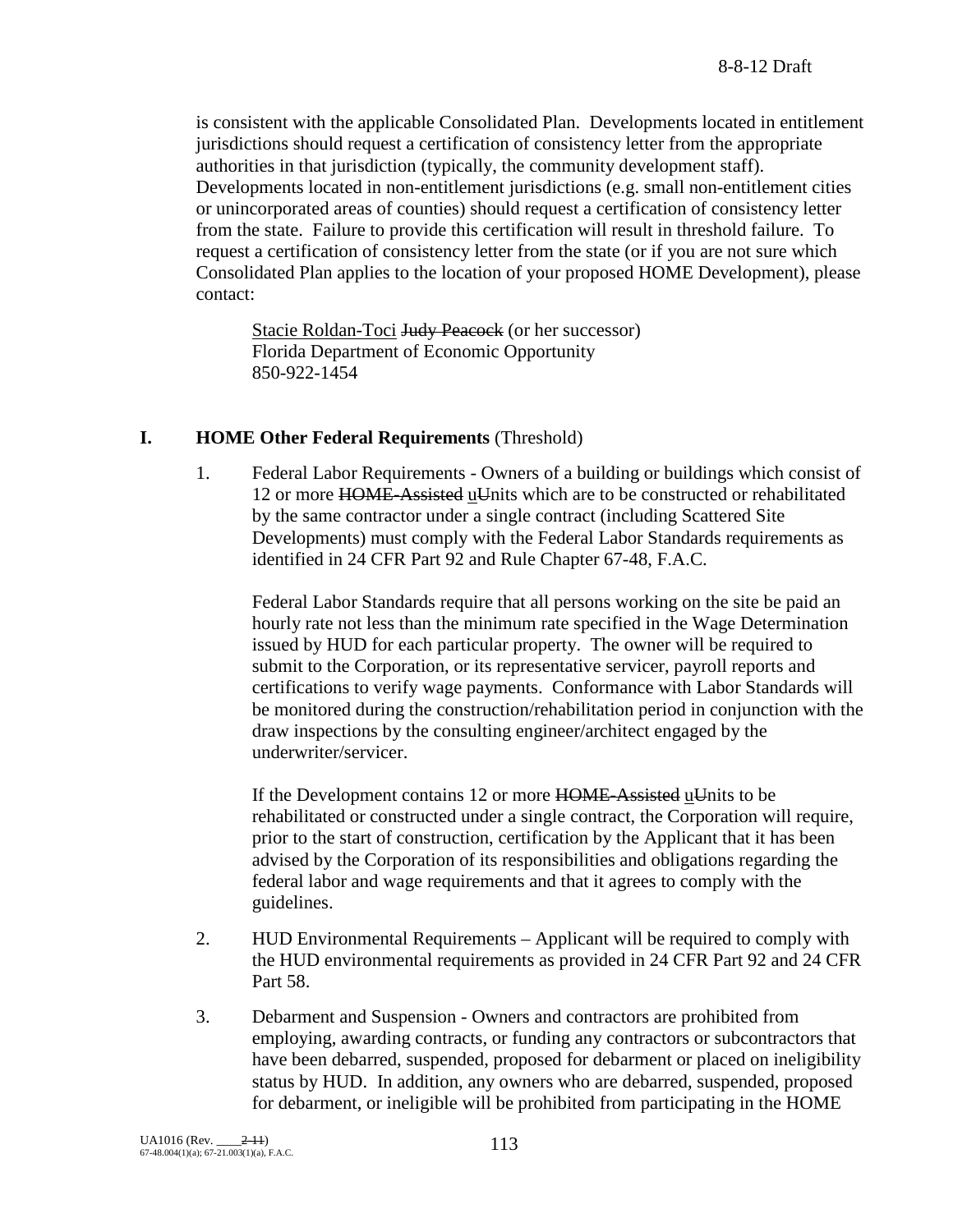Program. Therefore, a certification must be executed by the contractor for compliance with debarment and suspension regulations. Provide the certification behind a tab labeled **"Exhibit 38 35-E"**. This certification is incorporated by reference and is available on the Corporation's Website under the 2013 2011 Universal Application link labeled Related References and Links. Failure to provide this executed certification shall result in threshold failure.

4. Lead Based Paint - If the Development was built before 1978, Lead Based Paint Regulations may apply. See 24 CFR Part 35 for exemptions. To be eligible for HOME funding, the Applicant must certify that it understands the requirements of the current HUD lead based paint regulations as identified in 24 CFR Part 92 and Rule Chapter 67-48, F.A.C.

If the Applicant is purchasing the property and the Development was built before 1978, provide a copy of the executed Disclosure of Information on Lead Based Paint and Lead Based Paint Hazards form, signed by both the buyer and the seller, behind a tab labeled **"Exhibit 38 35-F"**. This form is incorporated by reference and is available on the Corporation's Website under the 2013 2011 Universal Application link labeled Related References and Links. Failure to provide a copy of the executed disclosure form, if applicable, shall result in threshold failure.

5. Match - 24 CFR § 92.220 requires the Corporation to match funds for each HOME dollar spent on a Development. For purposes of Match calculation of taxes, fees, or charges that are forgiven for future years, the value of the Match is the present discounted cash value, based on a rate equal to the 10-year Treasury note rate in effect as of the date the HC Notice of Credit Availability (NOCA) is published in the Florida Administrative Weekly, plus 285 basis points. This rate may be obtained from the Corporation prior to the Application Deadline.

For purposes of the Universal Application, Match contributions must be made from nonfederal resources and may be in the form of one or more of the following:

a. Cash contributions from nonfederal sources.

To be recognized as a cash contribution, funds must be contributed permanently to the HOME Development. Therefore, to receive match credit for the full amount of a loan to a HOME Development, all repayment, interest, or other return on investment of the contribution must be deposited in the local account of the participating jurisdiction's HOME Investment Trust Fund to be used for eligible HOME activities in accordance with the requirements of 24 CFR § 92.220.

b. Forbearance of fees - state and local taxes, charges or fees.

The value of state or local taxes, fees, or other charges that are normally imposed or charged by a state or local government on all transactions or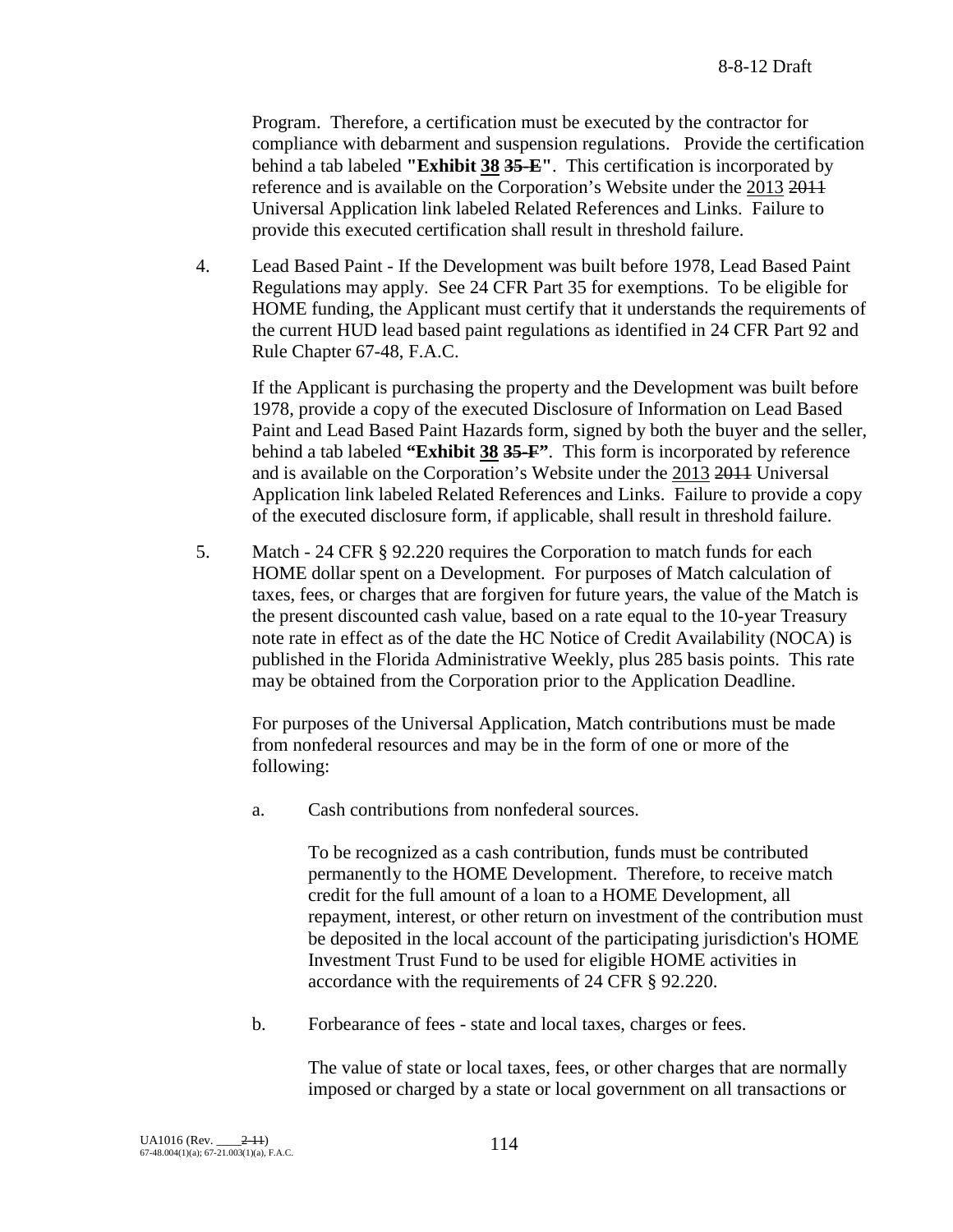developments in the conduct of its operations, which are waived, foregone, or deferred, may be counted as Match. The amount of any real estate taxes may be based on post-improvement property value.

c. Donated Real Property.

The value, before the HOME assistance is provided and minus any debt burden, lien, or other encumbrance, of donated land or other real property may be counted as Match, as provided below. The donation may be made by the participating jurisdiction, non-federal public entities, private entities, or individuals, with the exception of cash or other forms of contributions from Applicants, or Affiliates thereof, for or recipients of HOME assistance or contracts, or investors who own, are working on, or are proposing to apply for, assistance for a HOME-assisted project.

- (1) Donated property not acquired with Federal resources is a contribution in the amount of 100 percent of the value.
- (2) Donated property acquired with federal assistance may provide a partial contribution. The property must be acquired with federal assistance specifically for a HOME development. The property must be acquired with the federal assistance at demonstrably below the appraised value and must be acknowledged by the seller as a donation to affordable housing at the time of the acquisition with the federal assistance. The amount of the contribution is the difference between the acquisition price and the appraised value at the time of acquisition with the federal assistance.
- (3) Property must be appraised in conformance with established and generally recognized appraisal practice and procedures in common use by professional appraisers. Opinions of value must be based on the best available data properly analyzed and interpreted. The appraisal of land and structures must be performed by an independent, certified appraiser.

List the amount of each source of Match funding. For each source of Match funding listed, the Applicant must provide documentation consisting of a signed statement from the source detailing the type of contribution, the amount of the contribution, and how the amount of the contribution was calculated. If determination of the contribution amount is based on the present value calculation, include the actual present value calculation as described in 24 CFR § 92.220. Provide this information behind a tab labeled **"Exhibit 38 35-G"**. If additional space is required, enter the information on the Addenda located at the end of the Application.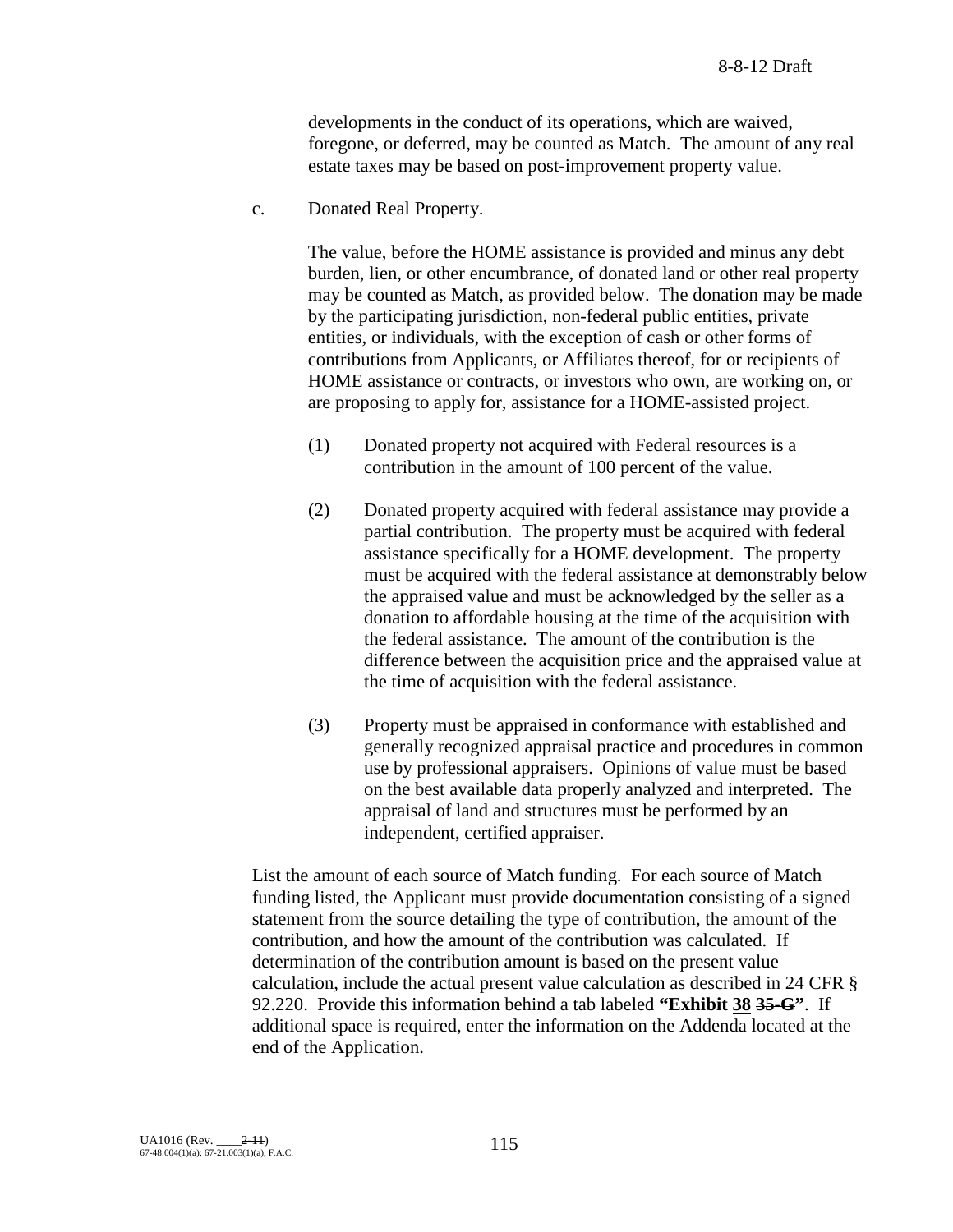# **Part IV. Local Government Support**

### **A. Contributions** (Maximum 5 Points)

The following Applicants will automatically receive 5 points without any requirement to obtain a Local Government contribution:

- Applicants requesting MMRB through a Supplemental MMRB Application Cycle.
- Applicants receiving tax-exempt multifamily bonds issued by an entity other than the Corporation or a County Housing Finance Authority.
- Applicants that selected and qualified for the Development Category of Rehabilitation, Acquisition and Rehabilitation, Preservation, or Acquisition and Preservation at Part III.A.3.a. of the Application.
- Applicants that selected and qualified for the Homeless Demographic at Part III.D.3. of the Application.

To be eligible to receive 5 points, all other Applicants must obtain a Local Government contribution with a value equal to or greater than the amounts listed on the County Contribution List and demonstrate such contribution by providing the properly completed and executed Local Government Verification of Contribution form(s). To qualify for points, the amount of the contribution stated on the applicable form(s) must be a precise dollar amount and cannot include words such as estimated, up to, maximum of, not to exceed, etc., and each Local Government Verification of Contribution form must reflect the following dates:

- the effective date of the Local Government commitment and/or fee waiver (date must be on or before the Application Deadline); and
- the term of the commitment and/or fee waiver (the commitment and/or fee waiver must be effective at least through a date that is at least eight (8) months after the Application Deadline for the 2013 Universal Application Cycle June 30, 2012)
	- (1) Provide the Local Government Verification of Contribution Grant form behind a tab labeled "**Exhibit 39 36**";
	- (2) Provide the Local Government Verification of Contribution Fee Waiver form behind a tab labeled "**Exhibit 40 37**";
	- (3) Provide the Local Government Verification of Contribution Loan form behind a tab labeled "**Exhibit 41 38**"; and/or
	- (4) Provide the Local Government Verification of Contribution Fee Deferral form behind a tab labeled "**Exhibit 42 39**".

To be considered complete and eligible for points, the following documentation, as applicable, must be attached to the Local Government Verification form: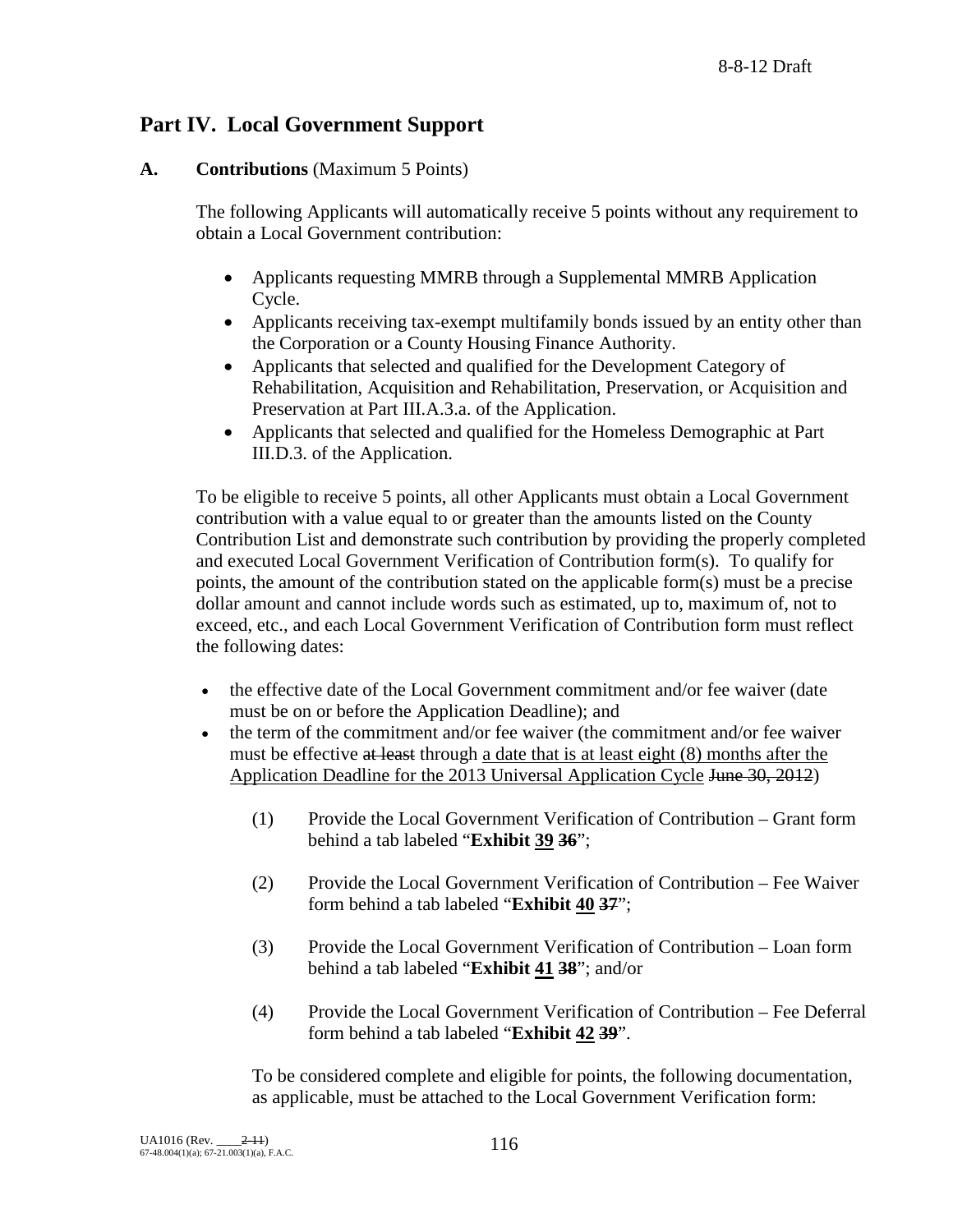- The payment stream for all present value calculations (if contribution consists of a loan or deferred fee); or
- The calculations by which the total amount of each waiver is determined (if contribution consists of a fee waiver).

In order to be eligible for points for a Local Government contribution, the contribution must provide a tangible economic benefit that results in a quantifiable cost reduction and must be given specifically to the proposed Development because the Development will provide affordable housing. Local Government contributions that are not specifically made for the benefit of affordable housing but are instead of general benefit to the area in which the Development is located will NOT qualify as a contribution to the Development. Further, the fact that no impact fees or other such fees are levied by a local jurisdiction for ANY type of development DOES NOT constitute a "Local Government Contribution" to the proposed Development. Similarly, if such fees ARE levied by the local jurisdiction but the nature of the proposed Development exempts it (e.g., typically, a Rehabilitation Development is not subject to impact fees), for purposes of this form, no "Local Government Contribution" exists and no points will be awarded. In addition, the absence of interest on a loan or the absence of interest payments until a specific date does not constitute a deferral or waiver of fees. State, federal, or Local Government funds initially obtained by or derived from a Local Government qualify as a Local Governmental contribution even though the funds are directly administered by an intermediary such as a housing finance authority, a community reinvestment corporation, or a state-certified Community Housing Development Organization, provided that they otherwise meet the requirements set forth in this Application, including those relating to the executed verification form. Local Government contributions that have not received final approval will not qualify as a Local Government contribution for purposes of this Application. The following will not qualify as a Local Government Contribution: (i) a contribution from an Applicant or Developer or Principal, Affiliate or Financial Beneficiary of an Applicant or a Developer and (ii) HOPE VI funds.

The only Local Government contributions that will count for the purpose of scoring are:

- $\triangleright$  Monetary grants
- $\triangleright$  Loans with the exception of USDA RD funds
- $\triangleright$  A one-year or more deferral of a fee beyond the date that it is routinely due
- $\triangleright$  Waiver of fees

The contribution may not be included as an expense on the Development Cost Pro Forma nor may it be considered part of Development Cost for purposes of calculating HC basis or Developer's fee. The exception to the previous sentence is deferred Local Government fees, which may be shown on the Development Cost Pro Forma.

All loans and fee deferrals must be present valued to determine the value of these contributions.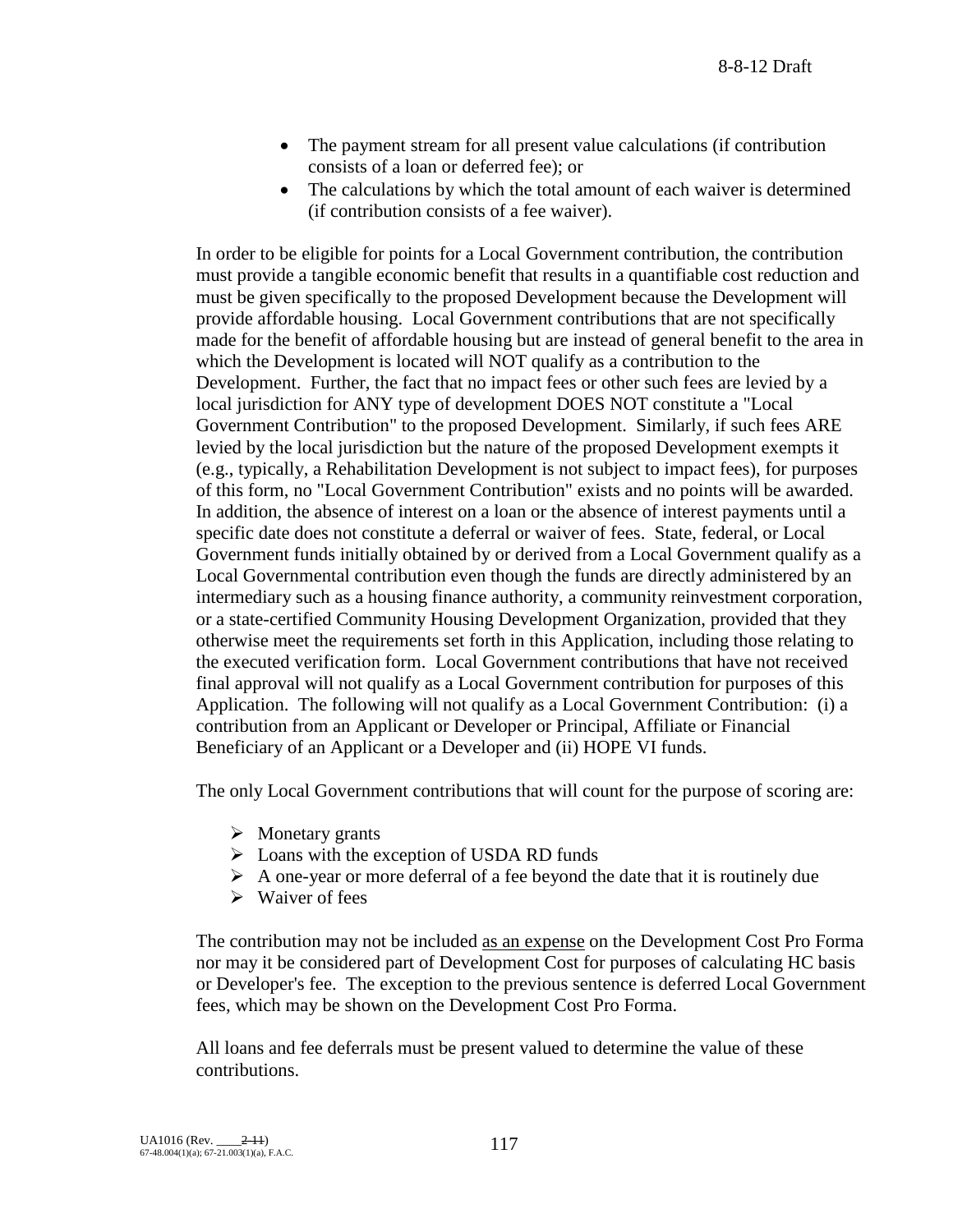Calculate the net present value of the payments using the discount rate, the 10 year Treasury note in effect as of the date the HC Notice of Credit Availability (NOCA) is published in the Florida Administrative Weekly, plus 285 basis points. This figure may be obtained from the Corporation prior to the Application Deadline.

A loan with a forgiveness provision requiring approval of the Local Government will be treated as a loan, rather than as a grant, for scoring purposes. The "Loan" verification form should be used.

To calculate the value of a Local Government below market interest rate loan:

- $\triangleright$  Calculate the net present value of the payments due to the Local Government including any balloon payment of principal due on a non-amortizing or non-fully amortizing loan.
- $\triangleright$  Calculate the net present value of the loan payments using the discount rate.
- $\triangleright$  Subtract the net present value of the loan payments from the original loan principal amount. The remaining amount is the value of the Local Government contribution.
- Example: If the discount rate is assumed to be 6.49 9 percent and the Local Government will provide a fully amortizing \$200,000 \$1,000,000 loan at 3 percent for 30 15 years with monthly payments, the contribution is calculated as follows:

Calculate the monthly payment of the \$200,000 \$1,000,00 loan at 3 percent (\$843.21) (\$6,905.82).

Calculate the net present value of the stream of (\$843.21) (\$6,905.82) monthly payments over  $30 + 5$  years (360  $+80$  months) using a 6.49 9 percent discount rate (\$133,543.86) (\$680,868.33).

Subtract the net present value amount from the original principal loan amount to arrive at the value of the contribution (\$200,000 \$1,000,00 - $$133,543.86$   $$680,868.33 = $66,456.14$   $$319,131.67$  value).

Example: If the discount rate is assumed to be 6.49 9 percent and the Local Government will provide an interest only \$200,000 \$1,000,00 loan at 3 percent for 30 15 years with payments due monthly, the contribution is calculated as follows:

> Calculate the monthly payment of the \$200,000 \$1,000,00 loan at 3 percent. Multiply the \$200,000 \$1,000,00 by 3 percent and divide the result by 12. The answer is \$500 \$2,500. As such, the loan payments for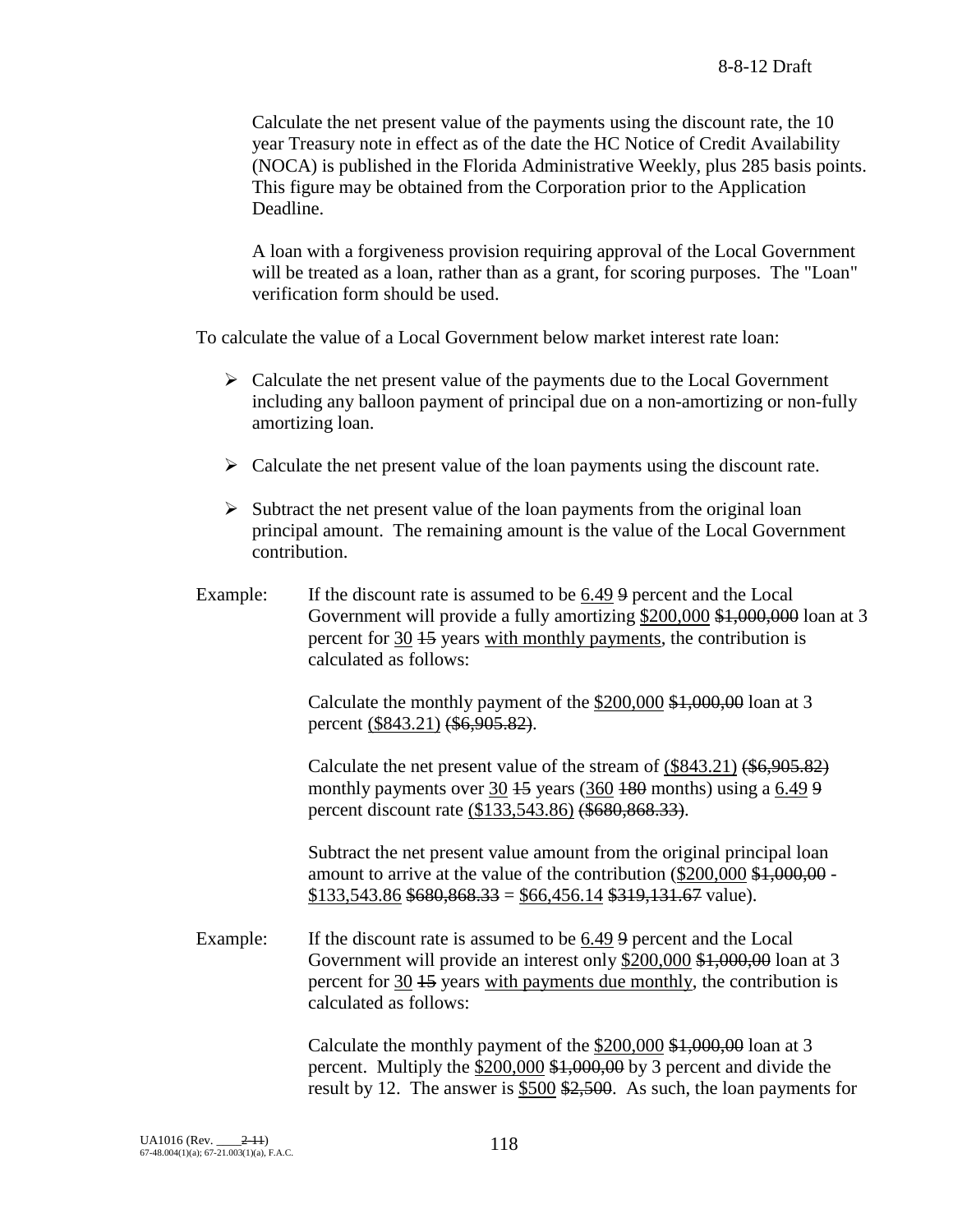the first 359 179 months are \$500 \$2,500. The 360<sup>th</sup> 180<sup>th</sup> payment is the \$500 \$2,500 plus the balloon payment of \$1,000,000, which is \$1,000,500 \$1,002,500.

Calculate the net present value of the stream of the various monthly payments over 30 <del>15</del> years (360 <del>180</del> months) using a 6.49 9 percent discount rate (\$107,878.21 \$507,032.96).

Subtract the net present value amount from the original principal loan amount to arrive at the value of the contribution (\$200,000 \$1,000,00 -  $$107,878.21$  \$507,032.96 = \$92,121.79 \$492,967.04 value).

## **SCORING:**

The government contact person listed on the Verification of Local Government Contribution form(s) may be contacted to verify the nature and the amount of the contribution. If the amount and type of contribution is verified to be less than that represented in the Application, the Applicant will receive points only for the lesser amount. If the amount and type of contribution cannot be verified, the Applicant will receive zero points for that contribution. In either case, the Applicant may also be subject to the consequences set forth in section 420.507(35), F.S., and Rule Chapter 67-48, F.A.C.

Scorers will calculate the present value of a loan and fee deferral in order to determine the value of the Local Government contribution. Scorers, where applicable, will adjust the amount of the Local Government contribution up or down depending on the results of these calculations.

- NOTE: Funds administered by the Local Government, including federal funds and SHIP funds, may be included in the contribution as long as the appropriate verification form and all required supporting documentation are included. For purposes of this form, USDA-RD funds will NOT count as a Local Government contribution.
- NOTE: For waiver of fees, attach a sheet behind the Local Government Verification of Contribution form detailing how the amount of savings was calculated. For waivers of fees that are determined on a per set-aside unit basis, calculations should show the amount waived per set-aside unit for each waived fee. Failure to attach a sheet showing these calculations will result in the contribution not being considered.
- NOTE: For loans and fee deferrals, attach a separate sheet behind the applicable Local Government Verification of Contribution form showing the payment stream used to calculate the net present value of the contribution. For example, a sheet of paper that stated the following would be acceptable: "The net present value of the Manatee County \$50,000 loan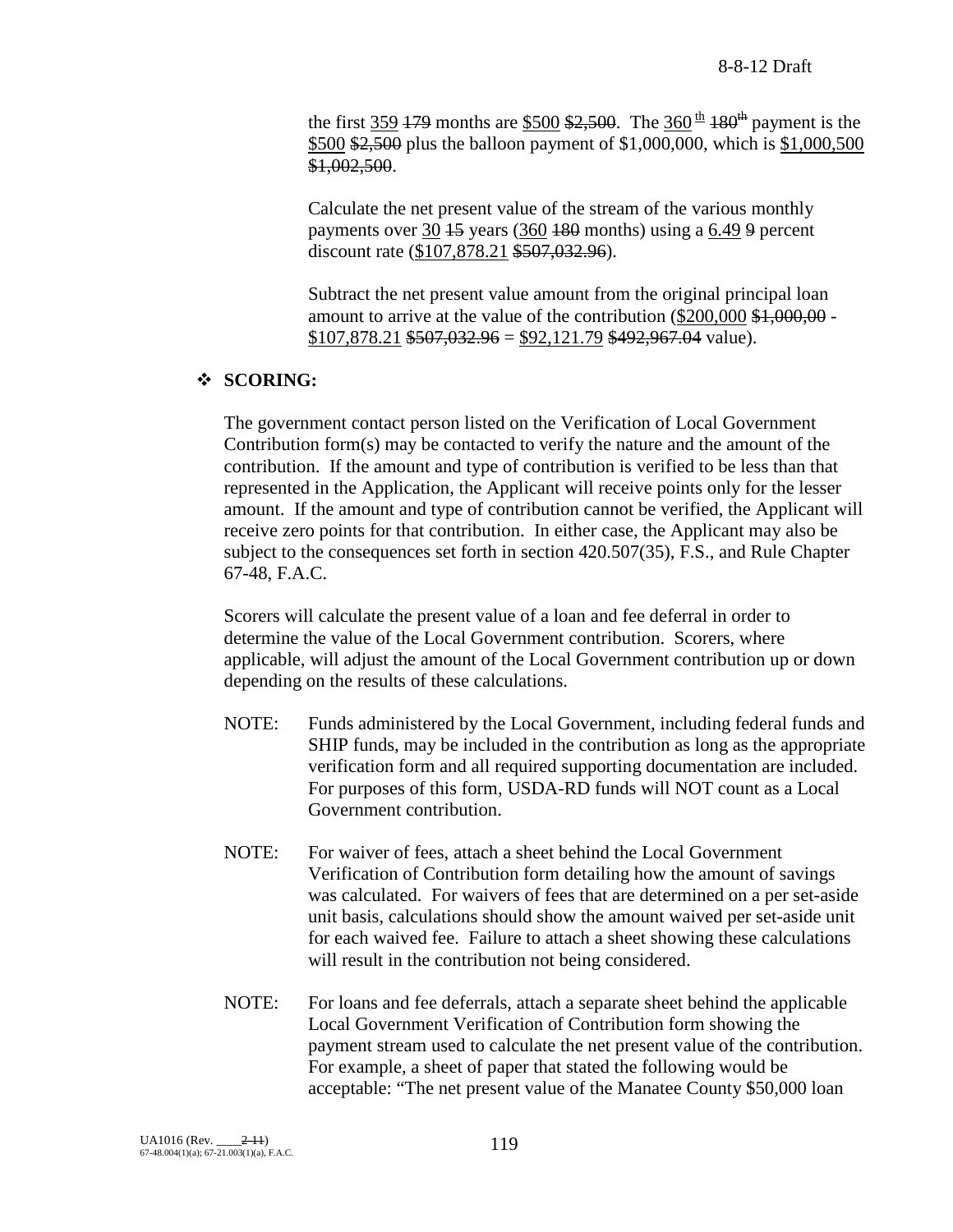was computed using a payment stream of \$200 for 60 months, \$300 for 60 months, and \$500 for 60 months." Failure to attach a sheet that provides this information will result in the contribution not being considered.

In order for an Application to achieve the maximum 5 points, the Applicant must provide evidence of a contribution value whose dollar amount is equal to or greater than the amount listed on the County Contribution List for the county in which the proposed Development will be located. Those Applications that do not have the necessary contribution values to achieve maximum points will be scored on a pro-rata basis.

- Example: A Development is to be located in Sarasota County and has achieved a Local Government contribution valued at \$37,500. The County Contribution List states that a Development to be located in Sarasota County must obtain contributions valued at \$75,000 to achieve 5 points. Therefore, in this example, the Development would receive 2.5 points  $((\$37,500 / \$75,000)$  X 5).
- NOTE: Points will be rounded to two decimal places (3.345 rounded up to 3.35 and 3.3449 rounded down to 3.34).

| <b>County in Which</b><br>the Development Is | <b>Value of Contribution</b><br><b>Required to Achieve</b> | <b>County in Which the</b><br>Development Is to be | <b>Value of Contribution</b><br><b>Required to Achieve</b> |
|----------------------------------------------|------------------------------------------------------------|----------------------------------------------------|------------------------------------------------------------|
| to be Located                                | <b>Maximum Points</b>                                      | <b>Located</b>                                     | <b>Maximum Points</b>                                      |
| <b>Broward</b>                               | \$125,000                                                  | Columbia                                           | \$20,000                                                   |
| Miami-Dade                                   |                                                            | Flagler                                            |                                                            |
|                                              |                                                            | Highlands                                          |                                                            |
| Duval                                        | \$100,000                                                  | Monroe                                             |                                                            |
| Hillsborough                                 |                                                            | Nassau                                             |                                                            |
| Orange                                       |                                                            | Putnam                                             |                                                            |
| Palm Beach                                   |                                                            | Sumter                                             |                                                            |
| Pinellas                                     |                                                            |                                                    |                                                            |
|                                              |                                                            |                                                    |                                                            |
| <b>Brevard</b>                               | \$75,000                                                   | <b>Bradford</b>                                    | \$10,000                                                   |
| Lee                                          |                                                            | De Soto                                            |                                                            |
| Pasco                                        |                                                            | Gadsden                                            |                                                            |
| Polk                                         |                                                            | Hardee                                             |                                                            |
| Sarasota                                     |                                                            | Hendry                                             |                                                            |
| Seminole                                     |                                                            | Jackson                                            |                                                            |
| Volusia                                      |                                                            | Levy                                               |                                                            |
|                                              |                                                            | Okeechobee                                         |                                                            |
|                                              |                                                            | Suwannee                                           |                                                            |
|                                              |                                                            | Walton                                             |                                                            |
|                                              |                                                            |                                                    |                                                            |

#### County Contribution List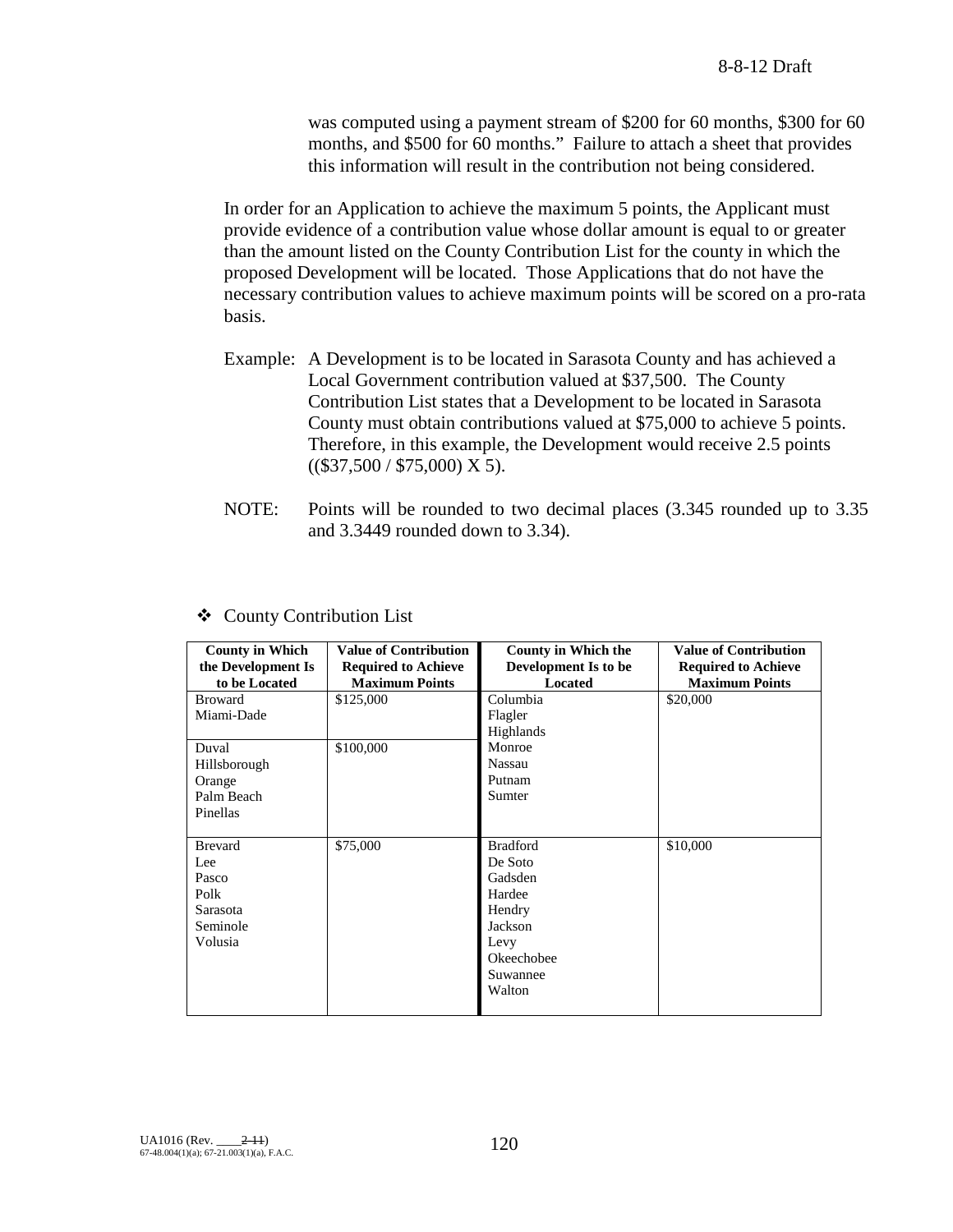| Alachua<br>Collier<br>Escambia<br>Lake<br>Leon<br>Manatee<br>Marion<br>Bay<br>Charlotte<br>Citrus<br>Clay<br>Hernando | \$50,000<br>\$37,500 | Baker<br>Calhoun<br>Dixie<br>Franklin<br>Gilchrist<br>Glades<br>Gulf<br>Hamilton<br>Holmes<br>Jefferson<br>Lafayette<br>Liberty<br>Madison | \$5,000 |
|-----------------------------------------------------------------------------------------------------------------------|----------------------|--------------------------------------------------------------------------------------------------------------------------------------------|---------|
|                                                                                                                       |                      |                                                                                                                                            |         |
|                                                                                                                       |                      |                                                                                                                                            |         |
|                                                                                                                       |                      |                                                                                                                                            |         |
|                                                                                                                       |                      |                                                                                                                                            |         |
| <b>Indian River</b>                                                                                                   |                      | Taylor                                                                                                                                     |         |
| Martin                                                                                                                |                      | Union                                                                                                                                      |         |
| Okaloosa                                                                                                              |                      | Wakulla                                                                                                                                    |         |
| Osceola                                                                                                               |                      | Washington                                                                                                                                 |         |
| St. Johns                                                                                                             |                      |                                                                                                                                            |         |
| St. Lucie                                                                                                             |                      |                                                                                                                                            |         |
| Santa Rosa                                                                                                            |                      |                                                                                                                                            |         |
|                                                                                                                       |                      |                                                                                                                                            |         |

### **B. Incentives** (Maximum 4 Points)

One pPoints will be awarded for each of the four (4) following Local Government planning efforts. To be eligible to receive points, the Applicant must submit a properly completed and executed Verification of Local Government Incentives for Affordable Housing form behind a tab labeled **"Exhibit 43"** the applicable Local Government Verification of Affordable Housing Incentives form(s), properly completed and executed. Do not provide any attachments to the verification forms.

- 1. The Local Government provides an expedited permitting process for affordable housing (1 point).
- 2. The Local Government has an on-going and current process for providing contributions to affordable housing properties or developments (1 point).
- 3. The Local Government currently makes available to affordable housing properties or developments the modification of fee requirements, including reduction or waiver of fees and alternative methods of fee payment (1 point).
- 4. The Local Government currently has a process, established by ordinance, resolution, plan or policy, that requires consideration of the impact of proposed policies, ordinances, regulations, or plan provisions on the cost of affordable housing prior to adoption of such policies, ordinances, regulations, or plan provisions (1 point).
- 1. Provide the Local Government Verification of Affordable Housing Incentives Expedited Permitting Process for Affordable Housing form behind a tab labeled "**Exhibit 40**". (1 point)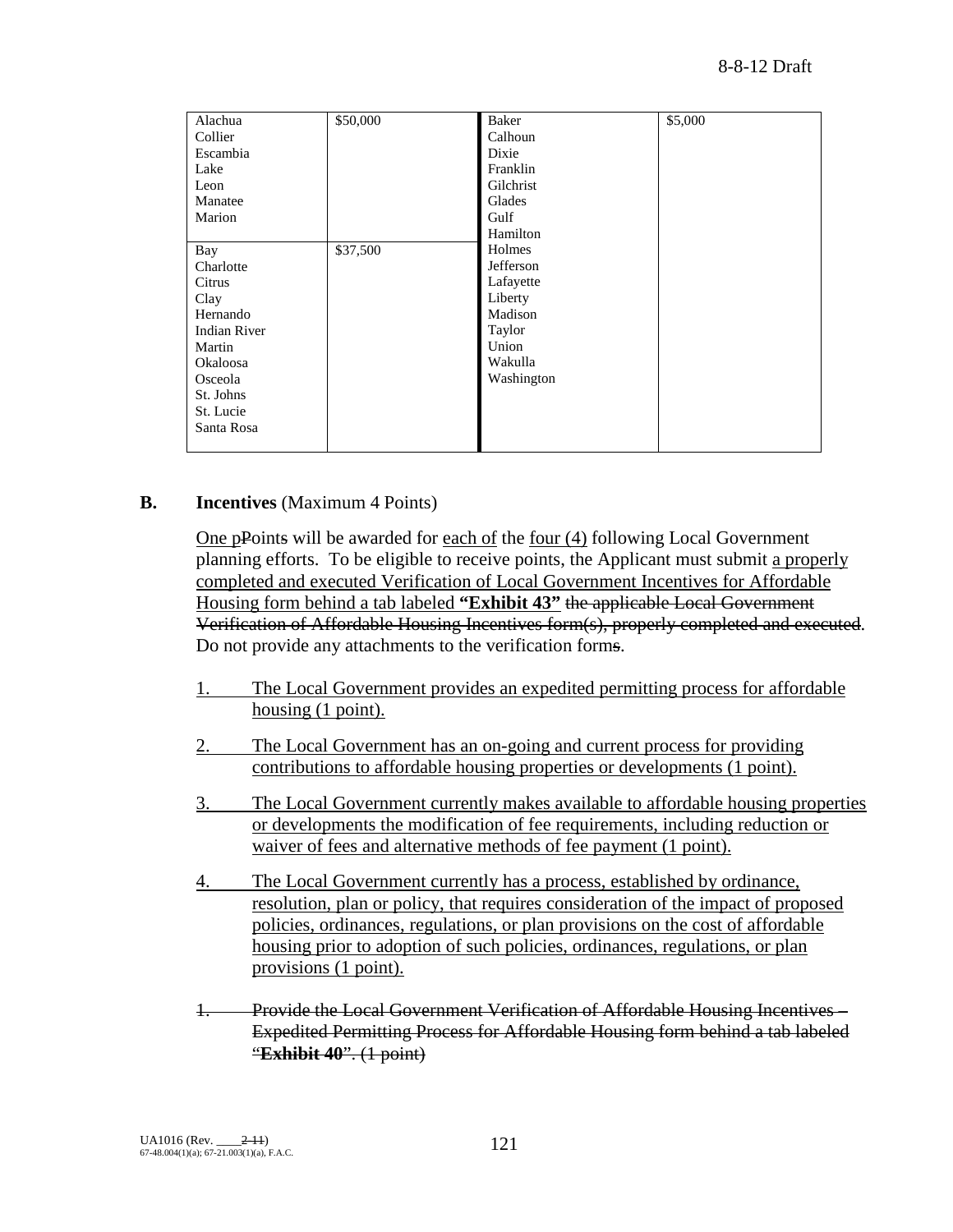- 2. Provide the Local Government Verification of Affordable Housing Incentives Contributions to Affordable Housing Properties or Developments form behind a tab labeled "**Exhibit 41**". (1 point)
- 3. Provide the Local Government Verification of Affordable Housing Incentives Modification of Fee Requirements for Affordable Housing Properties or Developments form behind the tab labeled "**Exhibit 42**". (1 point)
- 4. Provide the Local Government Verification of Affordable Housing Incentives Impact of Policies, Ordinances, Regulations, or Plan Provisions on Cost of Affordable Housing Properties or Developments form behind the tab labeled "**Exhibit 43**". (1 point)

## **Part V. Financing** (Threshold)

## **A. Funding**

- 1. Funding Request The Applicant must state the amount of Corporation funding it is requesting in this Application. In the event of a discrepancy between the amount(s) shown in this section and that shown elsewhere within the Application, the amount(s) shown in this section shall be deemed to be the requested amount(s).
	- a. MMRB Loans are issued in increments of \$5,000.
	- b. Maximum Competitive HC Request Amount

Competitive HC requests cannot exceed the applicable amount stated in the following chart:

|                                          | <b>County Group Maximum Competitive HC</b><br><b>Request Limits</b>                                                                                                                                                          |                                                                                                                                                                                                                                                              |  |
|------------------------------------------|------------------------------------------------------------------------------------------------------------------------------------------------------------------------------------------------------------------------------|--------------------------------------------------------------------------------------------------------------------------------------------------------------------------------------------------------------------------------------------------------------|--|
| <b>Application's County</b><br>$Group^*$ | If Development is not located<br>in a DDA; or<br>If Application does not meet<br>the Application requirements<br>to qualify as a QCT; and/or<br>If Applicant did not select<br>and qualify for the Homeless<br>Demographic** | <b>DDA/OCT Bonus -</b><br>If Development is located in a DDA;<br>and/or<br>If Development is located in a QCT<br>and Application requirements to<br>qualify as QCT are met; and/or<br>If Applicant selected and qualified<br>for the Homeless Demographic ** |  |
| LL and LM Counties                       | \$1,970,000                                                                                                                                                                                                                  | \$2,561,000                                                                                                                                                                                                                                                  |  |
| LS Counties                              | \$1,625,000                                                                                                                                                                                                                  | \$2,110,000                                                                                                                                                                                                                                                  |  |
| <b>LVS</b> Counties                      | \$1,276,000                                                                                                                                                                                                                  | \$1,660,000                                                                                                                                                                                                                                                  |  |
| <b>ML</b> Counties                       | \$1,155,000                                                                                                                                                                                                                  | \$1,510,000                                                                                                                                                                                                                                                  |  |
| <b>MS</b> Counties                       | \$980,000                                                                                                                                                                                                                    | \$1,275,000                                                                                                                                                                                                                                                  |  |
| Florida Keys Area                        |                                                                                                                                                                                                                              | The lesser of \$25,000 per HC set-aside<br>unit or \$1,510,000                                                                                                                                                                                               |  |
| <b>Small Counties</b>                    | \$825,000                                                                                                                                                                                                                    | \$1,070,000                                                                                                                                                                                                                                                  |  |

\* County Groups are described in the Ranking and Selection Criteria of the Universal Application Instructions

\*\* Homeless Demographic Commitment at Part III.D. of the Application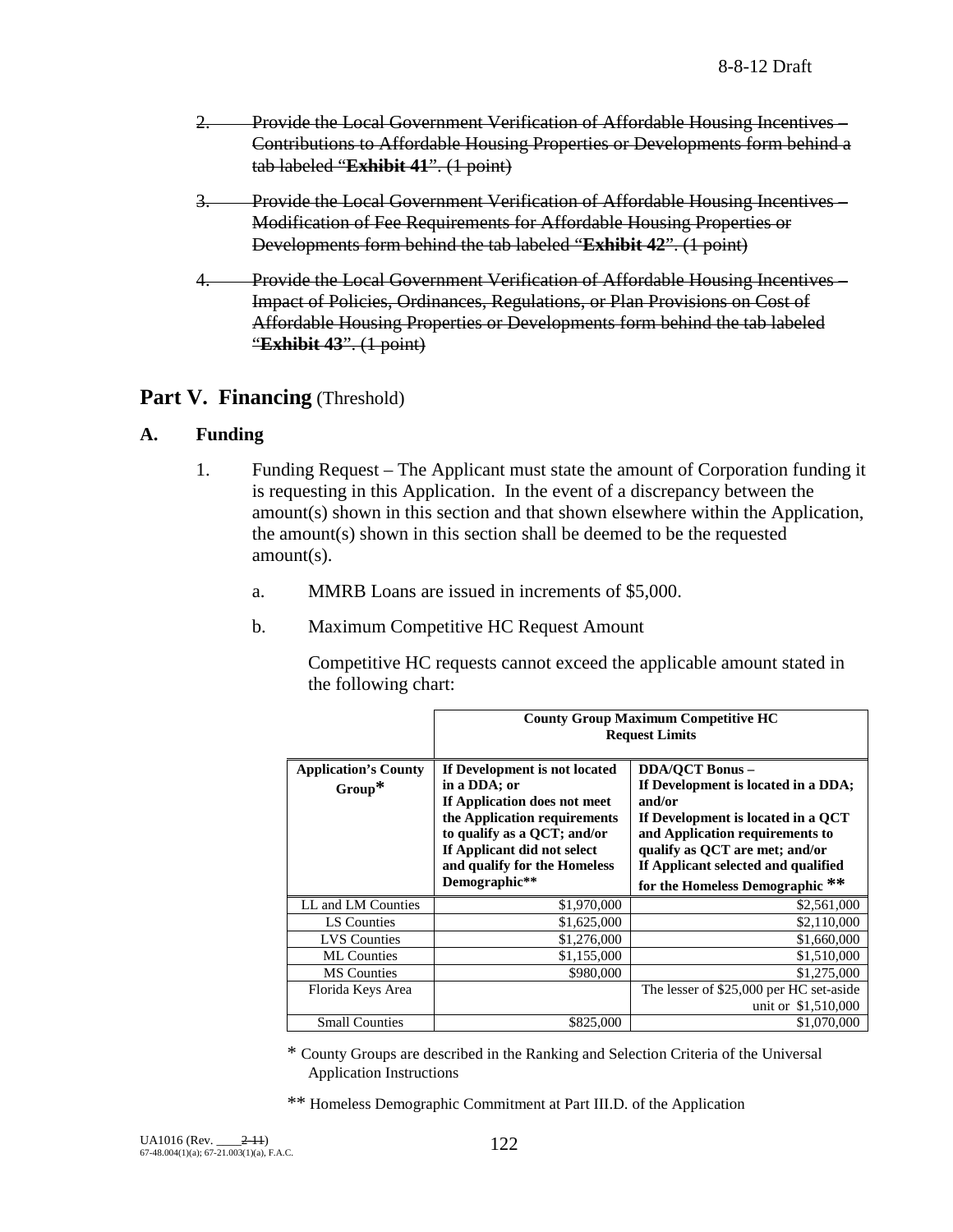c. Minimum Competitive HC Request Amount for TOD Developments

One of the requirements for a proposed Development to qualify as a TOD Development is that the Applicant's Competitive HC funding request stated at Part V.A.1. of the Application must be at least 40 percent of the Maximum Competitive HC Request Amount (set out in paragraph b. above) for the applicable county inclusive of any applicable DDA/QCT bonus.

To meet this requirement, the Applicant's Competitive HC funding request must be no less than the applicable amount stated in the following chart:

|                                                     | <b>TOD Development Minimum Competitive HC Request Amount</b><br>(40% of the Maximum Competitive HC Request Amount)                                                                                                          |                                                                                                                                                                                                                                            |  |
|-----------------------------------------------------|-----------------------------------------------------------------------------------------------------------------------------------------------------------------------------------------------------------------------------|--------------------------------------------------------------------------------------------------------------------------------------------------------------------------------------------------------------------------------------------|--|
| <b>Location of</b><br><b>Designated TOD</b><br>Area | If Development is not located<br>in a DDA; or<br>If Application does not meet<br>the Application requirements<br>to qualify as a QCT; and/or<br>If Applicant did not select<br>and qualify for the Homeless<br>Demographic* | If Development is located in a<br>DDA; and/or<br>If Development is located in a<br><b>QCT</b> and Application<br>requirements to qualify as QCT<br>are met; and/or<br>If Applicant selected and qualified<br>for the Homeless Demographic* |  |
| <b>Broward County</b>                               | \$788,000                                                                                                                                                                                                                   | \$1,024,400                                                                                                                                                                                                                                |  |
| Miami-Dade County                                   |                                                                                                                                                                                                                             | \$1,024,400                                                                                                                                                                                                                                |  |
| Palm Beach County                                   | \$650,000                                                                                                                                                                                                                   | \$844,000                                                                                                                                                                                                                                  |  |
| Seminole County                                     |                                                                                                                                                                                                                             | \$604,000                                                                                                                                                                                                                                  |  |

\* Homeless Demographic Commitment at Part III.D. of the Application

### d. HOME

For Applicants requesting Competitive HC and HOME, the HOME request amount is limited to the lesser of \$50,000 per unit or \$4 \$5 million.

- 2. Other Funding If applicable, the Applicant must include the following other funding sources in the Application:
	- a. If the Development has received funding from the Predevelopment Loan Program (PLP), the Corporation file number and amount of funding must be listed. Note: PLP funding cannot be used as a source of financing on the Construction/Rehab. Analysis or the Permanent Analysis.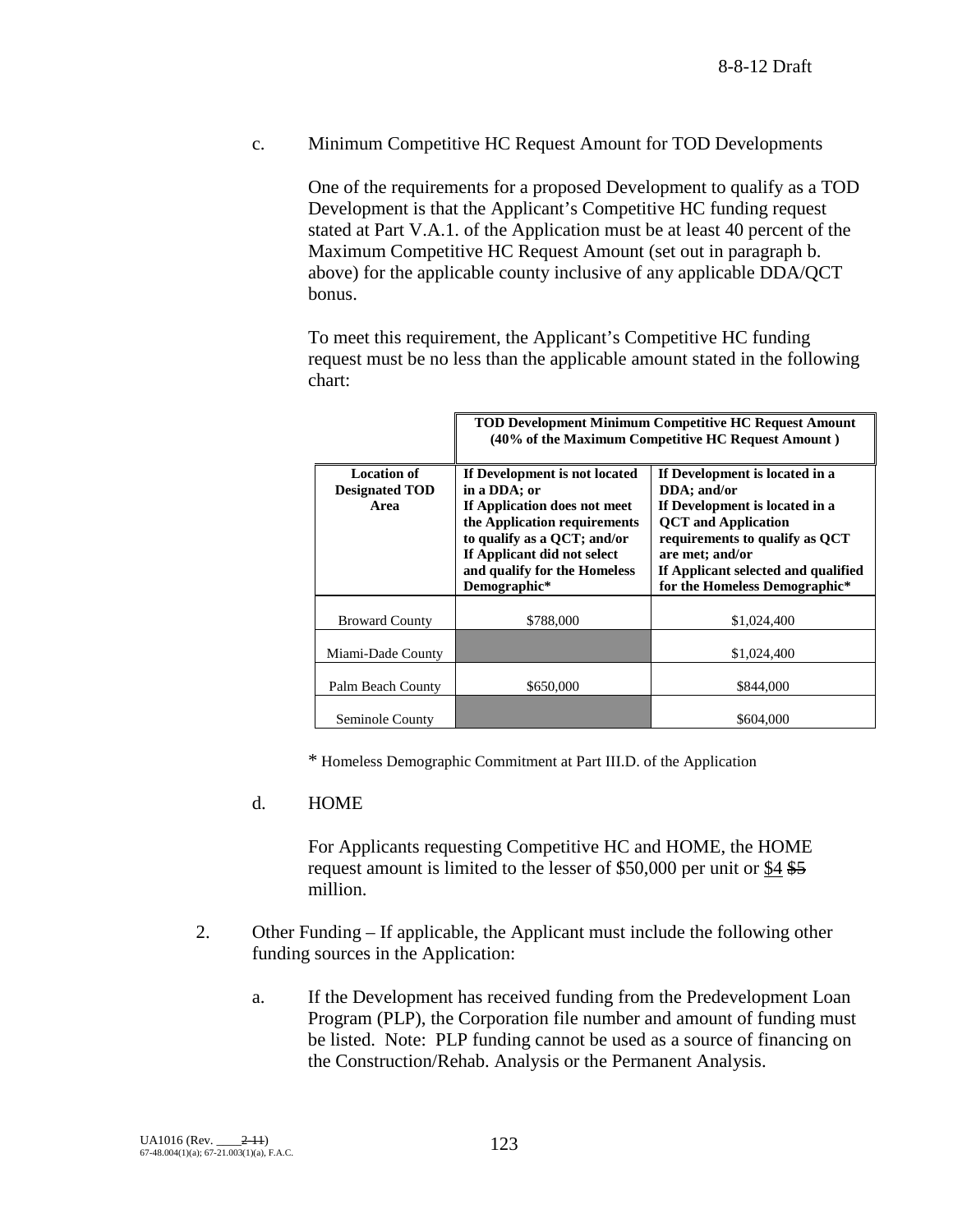- b. The Applicant must list any other Corporation funding that will be incorporated as a source of financing for the proposed Development.
- c. If tax-exempt multifamily bonds issued by an entity other than the Corporation or a County Housing Finance Authority will be used as a source of financing, the source and amount of such proceeds must be listed.
- d. If the proposed Development will be assisted with funding under the United States Department of Agriculture RD 514/516 Program, RD 515 Program, and/or RD 538 Program:
	- (1) Indicate the applicable RD Program(s).
	- (2) For a proposed Development that will be assisted with funding from RD 514/516 or RD 515:
		- (a) Include the funding amount at Line B.10. on the 2013 Development Funding Pro Forma (Construction/Rehab Analysis and/or Permanent Analysis); and

If the funding has been secured, to meet threshold include the funding amount at Line B.10. on the Construction/ Rehab Analysis and/or Permanent Analysis and provide the applicable RD form(s): Obligation of Funding (Form RD 3560-51, Rev. 02-05), Assumption Agreement (Form RD 3560-21, Rev. 02-05), and/or Reamortization Agreement (Form RD 3560-16, Rev. 02-05) behind a tab labeled "**Exhibit 44**". These forms are incorporated by reference and are available on the Corporation's Website under the 2011 Universal Application link labeled Related References and Links.

or

- (b) Provide a letter from RD confirming the funding source behind a tab labeled **"Exhibit 44"**:
	- i. For Rehabilitation, Redevelopment, and Preservation Developments (Applicant selected the Development Category of Rehabilitation, Redevelopment or Preservation (with or without Acquisition) at Part III.A.3.a. of the Application), the RD letter must include the following information: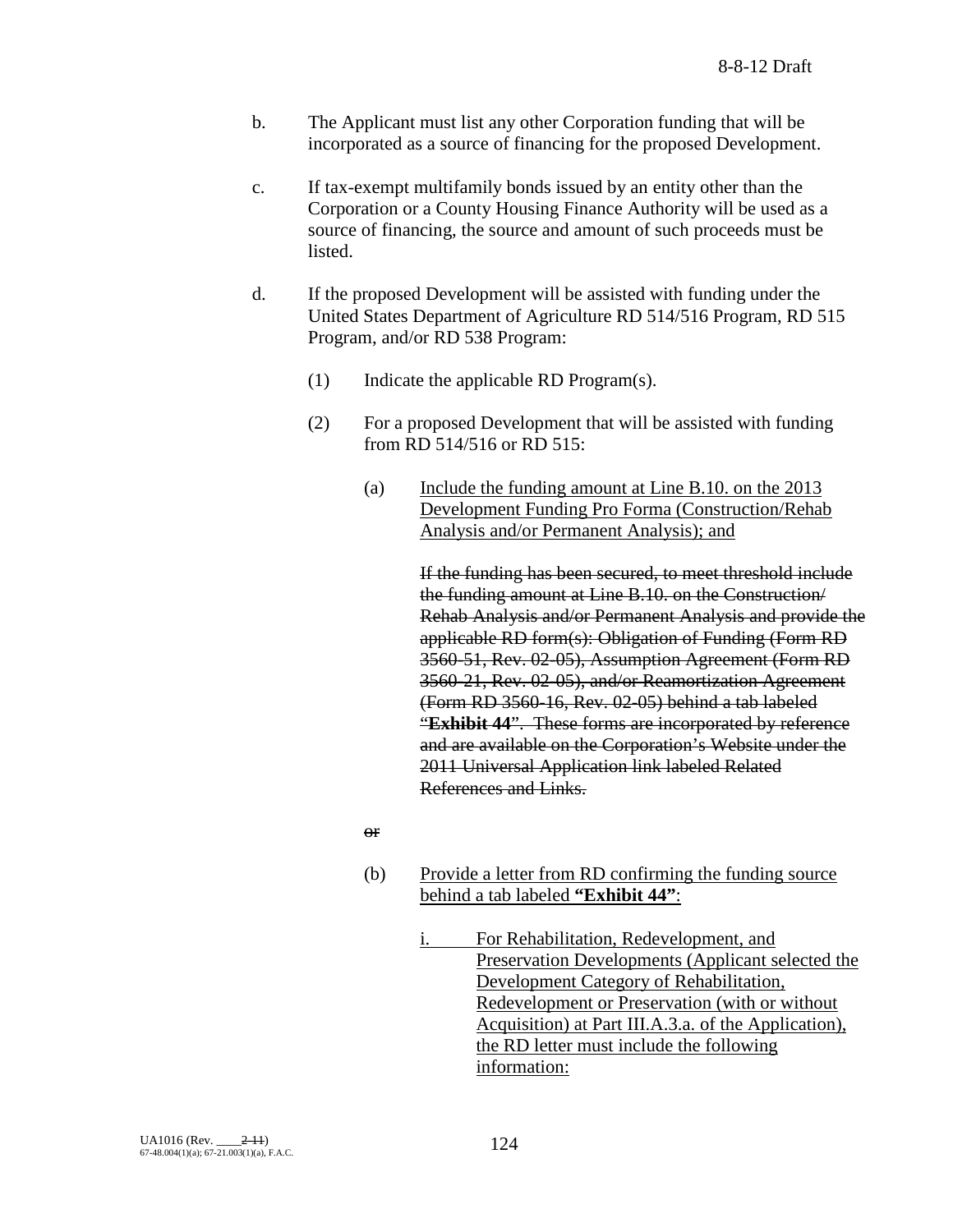- Name of existing development
- Name of proposed Development
- Original mortgage amount
- Original date
- Original interest rate
- Effective interest rate
- Original term
- Remaining term\*
- Loan balance
- Acknowledgment that property is applying for Housing Credits
- Applicable RD program
- Acknowledgment that property will remain in the USDA/RD 515 or 514/516 (as applicable) loan portfolio

\*Remaining term must be at least 10 years from Application Deadline for the 2013 Universal Application Cycle

or

- ii. For New Construction Developments (Applicant selected the Development Category of the New Construction at Part III.a.3.a. of the Application), the RD letter must include the following information:
	- Name of Proposed Development
	- Name of Applicant as borrower or direct recipient
	- Loan amount
	- Interest rate
	- Terms\*
	- Acknowledgment that property is applying for Housing Credits
	- Applicable RD program

\*Term of permanent loan must be at least 10 years

If the funding has not yet been secured, to meet threshold the Applicant must include alternative financing amount(s) on the Construction/Rehab Analysis and/or Permanent Analysis and provide the applicable funding commitment documentation behind a tab labeled "**Exhibit 44**". The applicable RD form(s) can then be provided during the credit underwriting process.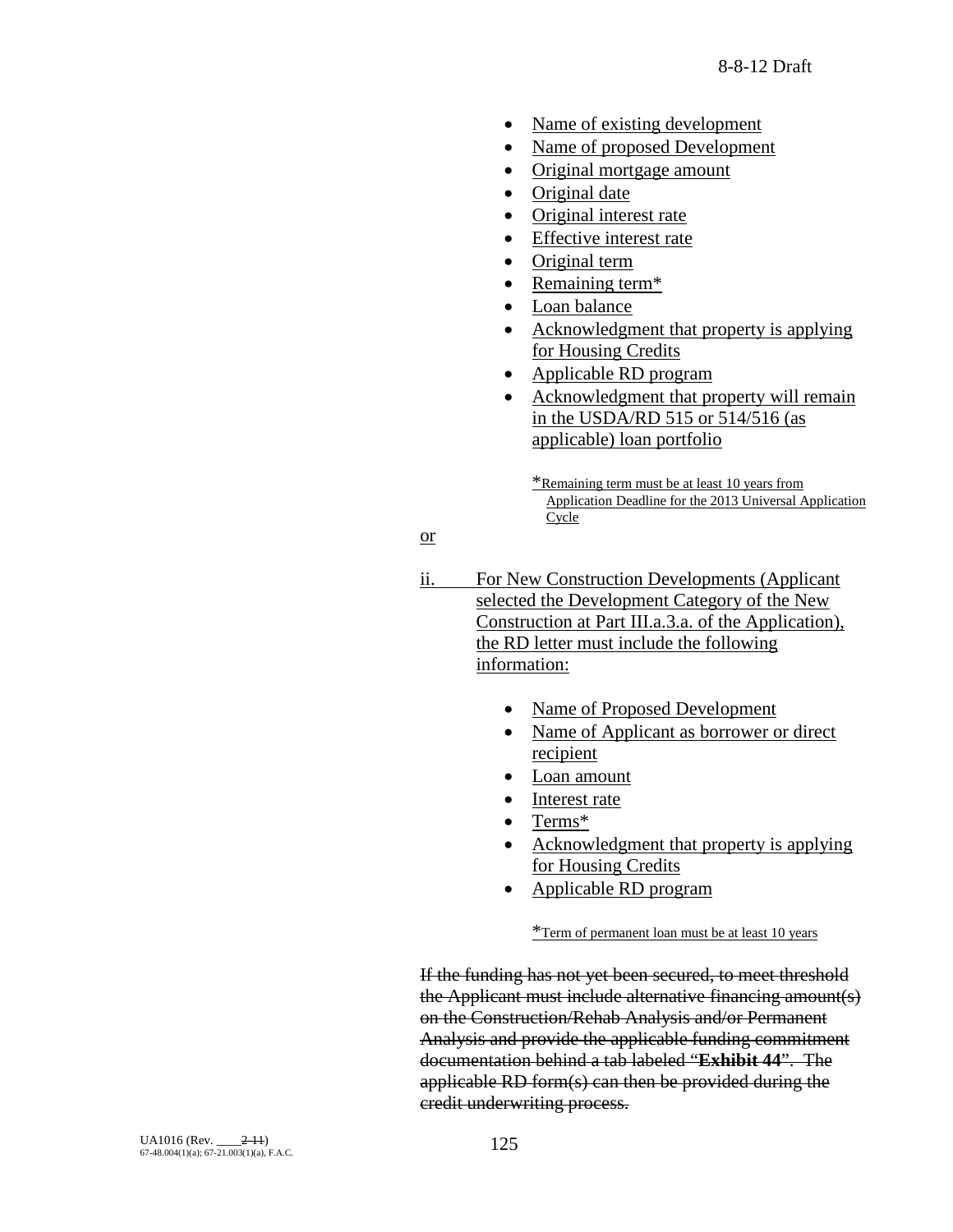- (3) If the proposed Development will be assisted with funding under the RD 538 Program, to meet threshold the Applicant must:
	- (a) Include the funding amount at Line B.10. on the 2013 Development Funding Pro Forma (Construction/Rehab Analysis and/or Permanent Analysis); and
	- (b) Provide the Section 538 Selection letter sent to the Applicant by RD behind a tab labeled "**Exhibit 44**"; and
	- (c) Provide the letter sent to the Applicant by an RD 538 approved lender certifying that the lender is prepared to make a loan consistent with the program requirements through the Section 538 Guaranteed Rural Rental Housing ("538") Loan Program behind a tab labeled "**Exhibit 44**".

Only Applications that qualify as an RD Preservation Development will be eligible to be considered for funding under the RD Preservation Goal outlined under the Ranking and Selection Criteria section of the Instructions. To qualify as an RD Preservation Development, the Applicant must (i) meet all of the threshold requirements for a Development assisted with funding under the RD 538 Program, as outlined in Part V.A.2.d.(3) above, and (ii) have selected and qualified for the Preservation or Acquisition and Preservation Development Category at Part III.A.3.a. of the Application.

### **B. Finance Documents**

All Applicants must complete the Development Cost Pro Forma, the Detail/Explanation Sheet, if applicable, the Construction or Rehab Analysis, and the Permanent Analysis.

All Applicants must complete and attach the Commitment to Defer Developer Fee form, if applicable, behind a tab labeled "**Exhibit 45**". If the proposed Development will have more than one Developer and the Developers are committing to defer some or all of the Developer fee, each Developer must complete and provide a Commitment to Defer Developer Fee form reflecting the portion of the Developer fee it is deferring.

Development Cost Pro Forma

 This section must include all anticipated costs of the Development construction, rehabilitation and, if applicable, acquisition. Any amounts that are not an anticipated cost to the Development, such as waived fees or charges, cannot be included in the Development Cost Pro Forma. Note: deferred Developer fees are not considered "waived fees".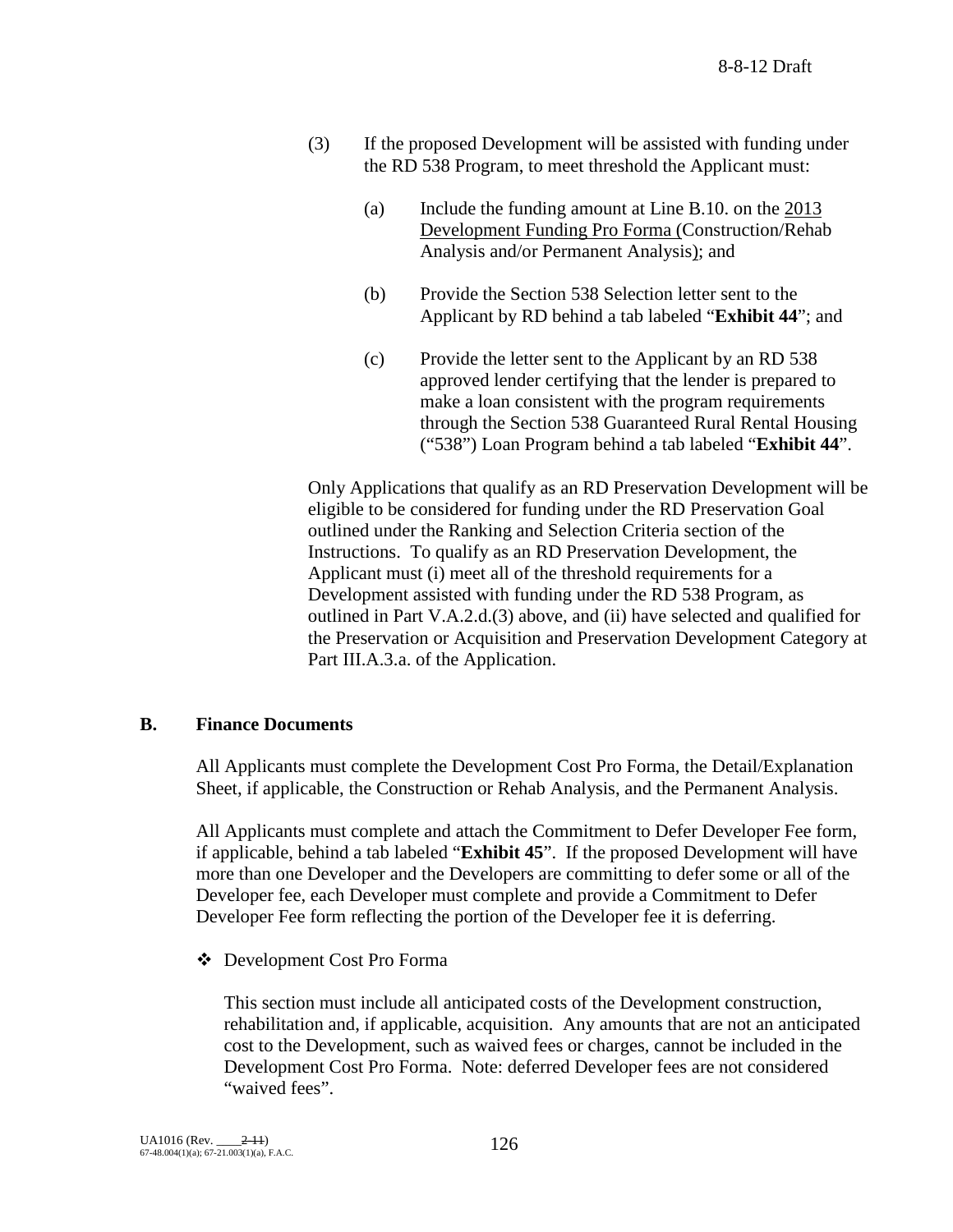Fee Disclosure

Developer fee and General Contractor fee must be disclosed. In the event the Developer fee and/or General Contractor fee are/is not disclosed on the Development Cost Pro Forma, the Corporation will assume that these fees will be the maximum allowable and will add the maximum amount(s) to Total Development Cost. If an Applicant lists a Developer fee or General Contractor fee that exceeds the stated Application limits, the Corporation will adjust the fee to the maximum allowable.

Developer Fees

Developer fee shall be limited to 16 percent of Development Cost, with the following exceptions: (i) a Developer fee of 18 percent of Development Cost shall be allowed if the proposed Development is qualified for Housing Credits pursuant to Rule 67- 48.027, F.A.C., pertaining to Tax-Exempt Bond-Financed Developments, and (ii) a Developer fee of 21 percent of Development Cost shall be allowed if the Applicant is requesting Competitive Housing Credits and selected and qualified for the Homeless Demographic at Part III.D. of the Application, pursuant to paragraph 67- 48.0072(16)(a), F.A.C.

Note: The maximum allowable Developer fee will be tested by multiplying the Development Cost by the applicable percentage (16 percent, 18 percent or 21 percent). This calculation will be carried to 2 decimal places and may not be rounded.

## **C. MMRB Applicants**

Indicate the Credit Enhancer's or Bond Purchaser's name and the term and expected rating. Provide the Credit Enhancer's Commitment or Bond Purchaser's Letter of Interest with a contact person's name, address and telephone number, credit underwriting standards and an outline of proposed terms behind a tab labeled "**Exhibit 46**". The stated amount of the Commitment or Letter of Interest shall not be less than the proposed principal amount of the Bonds (including any proposed Taxable Bonds). The Commitment/Letter of Interest does not have to be firm.

## **D. Non-Corporation Funding Proposals Commitment(s)**

Applicants must provide documentation of all financing proposals commitments, proposals or letters of intent from both the construction and the permanent lender(s), equity proposals from the syndicator, and or other sources of funding. The financing commitments, proposals or letters of intent must state whether they are for construction financing, permanent financing, or both. For a proposal commitment letter, proposal or letter of intent to meet threshold, all attachments and/or exhibits referenced in the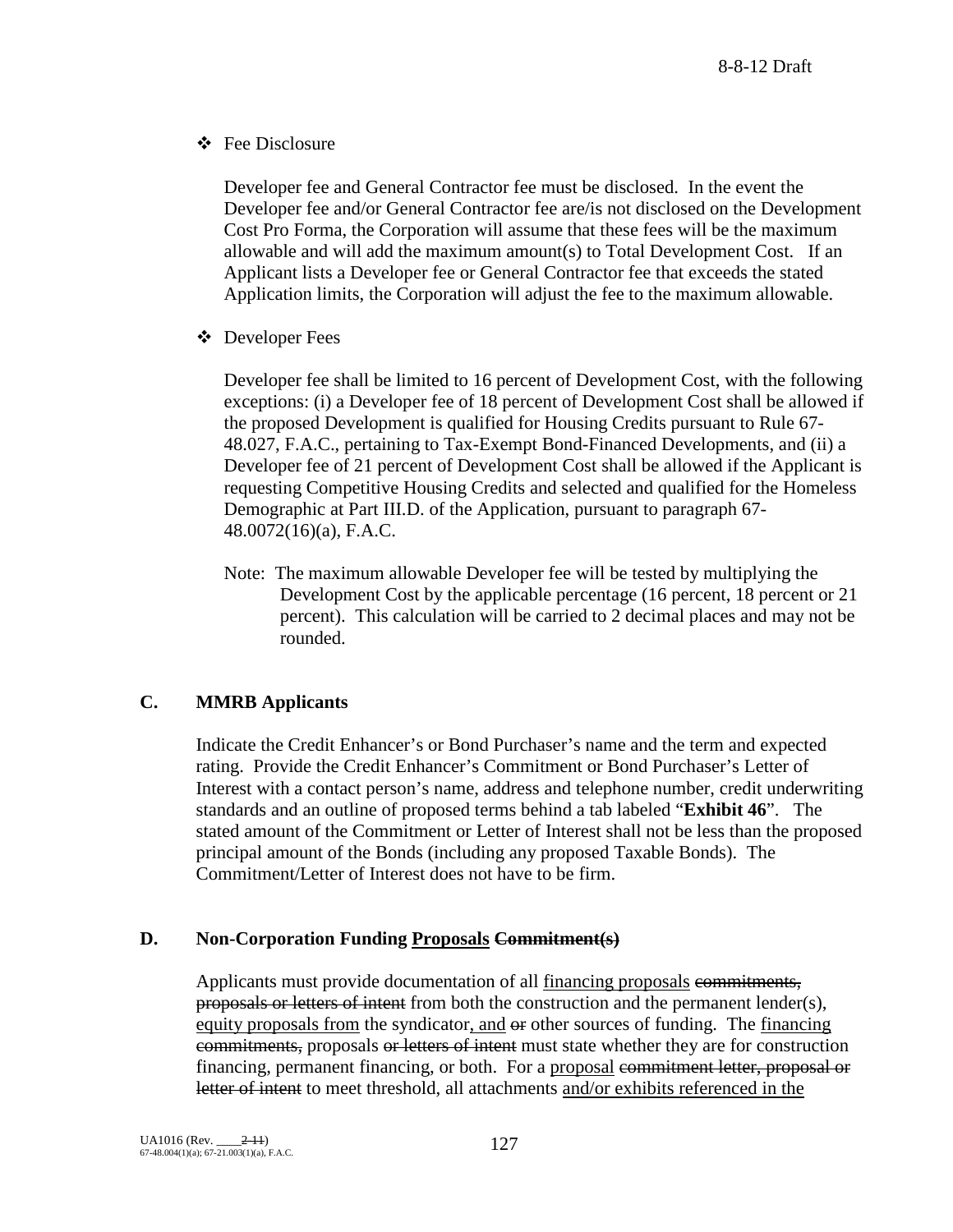proposal must be included. Unless stated otherwise in these instructions, a firm commitment, proposal or letter of intent will not be considered if any information contained in the document (which includes any attachments thereto) is inconsistent with information stated elsewhere within the document or elsewhere within the Application. Insert documentation for each source directly behind its own tab beginning with a tab labeled **"Exhibit 47"** and continuing with sequentially numbered tabs for each exhibit. Evidence for each funding source commitment, proposal or letter of intent must be behind its own tab.

For purposes of this Application, neither net operating income for a Rehabilitation Development nor capital contributions will be considered a source of financing.

1. Financing Proposal Firm Commitment, Proposal or Letter of Intent (Threshold)

To meet the threshold requirements, financing proposal documentation all funding commitments, whether in the form of a firm commitment, proposal, term sheet, or letter of intent, must meet the following criteria. Evidence for each funding source firm commitment, proposal or letter of intent must be behind its own tab.

- $\underline{a}$ .(a) Each financing proposal A firm commitment, proposal or letter of intent shall contain:
	- (1) Term of the construction loan, if applicable;
	- (2) Proposed interest rate of the construction loan (a published variable index will be acceptable);
	- (3) Term of the permanent loan, if applicable;
	- (4) Proposed interest rate of the permanent loan (a published variable index will be acceptable);
	- (5) Specific reference to the Applicant as the borrower or direct recipient;
	- (6) Signature of all parties, including acceptance by the Applicant (Note: In order to be considered, Local Government financial commitments are not required to be signed by the Applicant if the Applicant provides the properly completed Local Government Verification of Contribution form); and
	- (7) A statement that states the commitment, proposal or letter of intent does not expire before a date that is eight (8) months after the Application Deadline for the 2013 Universal Application Cycle, with the exception of tax-exempt multifamily bonds issued by an entity other than the Corporation or a County Housing Finance Authority.
	- Terms;
	- Proposed interest rate of the construction loan (a published variable index will be acceptable);
	- Proposed interest rate of the permanent loan (a published variable index will be acceptable);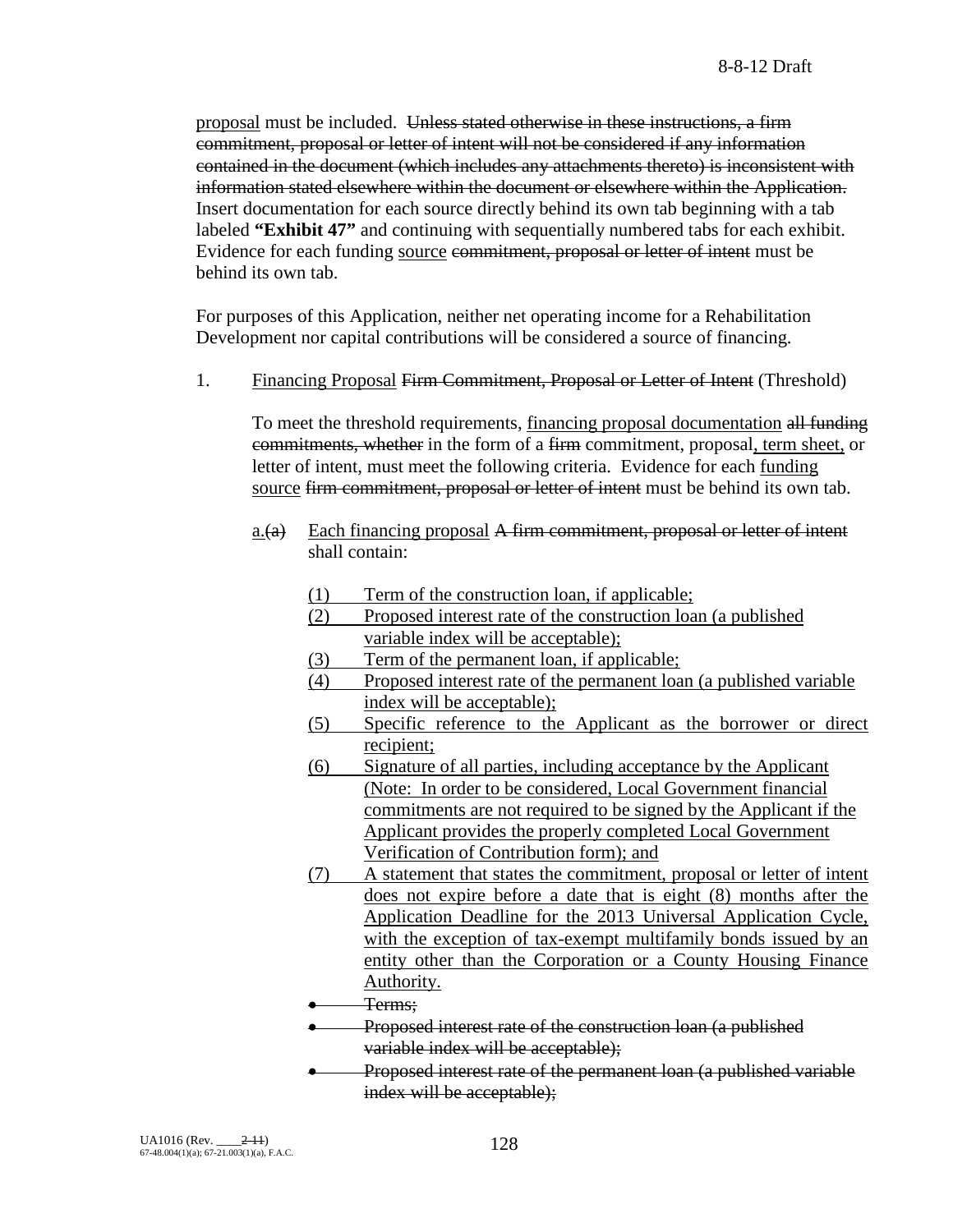- Specific reference to the Applicant as the borrower or direct recipient;
- Signature of all parties, including acceptance by the Applicant (Note: In order to be considered 'firm', Local Government financial commitments are not required to be signed by the Applicant if the Applicant provides the properly completed Local Government Verification of Contribution form); and
- A statement that states the commitment, proposal or letter of intent does not expire before a date that is nine (9) months after the Application Deadline for the 2011 Universal Application Cycle, with the exception of tax-exempt multifamily bonds issued by an entity other than the Corporation or a County Housing Finance Authority.
- $b.\langle b \rangle$  In order for a financing commitment, proposal or letter of intent to count as a permanent financing source, it must have a term of at least 10 years.
- $c.$  (e) Financing that has closed:
	- (1) If the financing has closed in the Applicant's name, provide a letter from the lender that includes the following information:
		- (a) Term of the construction loan, if applicable;
		- (b) Interest rate of the construction loan (a published variable index will be acceptable);
		- (c) Term of the permanent loan, if applicable (must have remaining terms of at least 10 years from Application Deadline);
		- (d) Interest rate of the permanent loan (a published variable index will be acceptable); and
		- (e) Specific reference to the Applicant as the borrower/direct recipient/mortgagee.

a copy of the executed note or executed loan agreement, which shows the Applicant as the borrower/direct recipient/mortgagee and contains the terms and interest rate, and a copy of the recorded mortgage, if applicable, must be included.

- (2) Except for HUD and RD funding, if the financing note/agreement involves an assumption of debt not currently in the Applicant's name, as the Applicant must also provide evidence that the lender approves of the proposal of assumption, the Applicant must provide a letter from the lender that includes the following information:
	- (a) Name of the original borrower;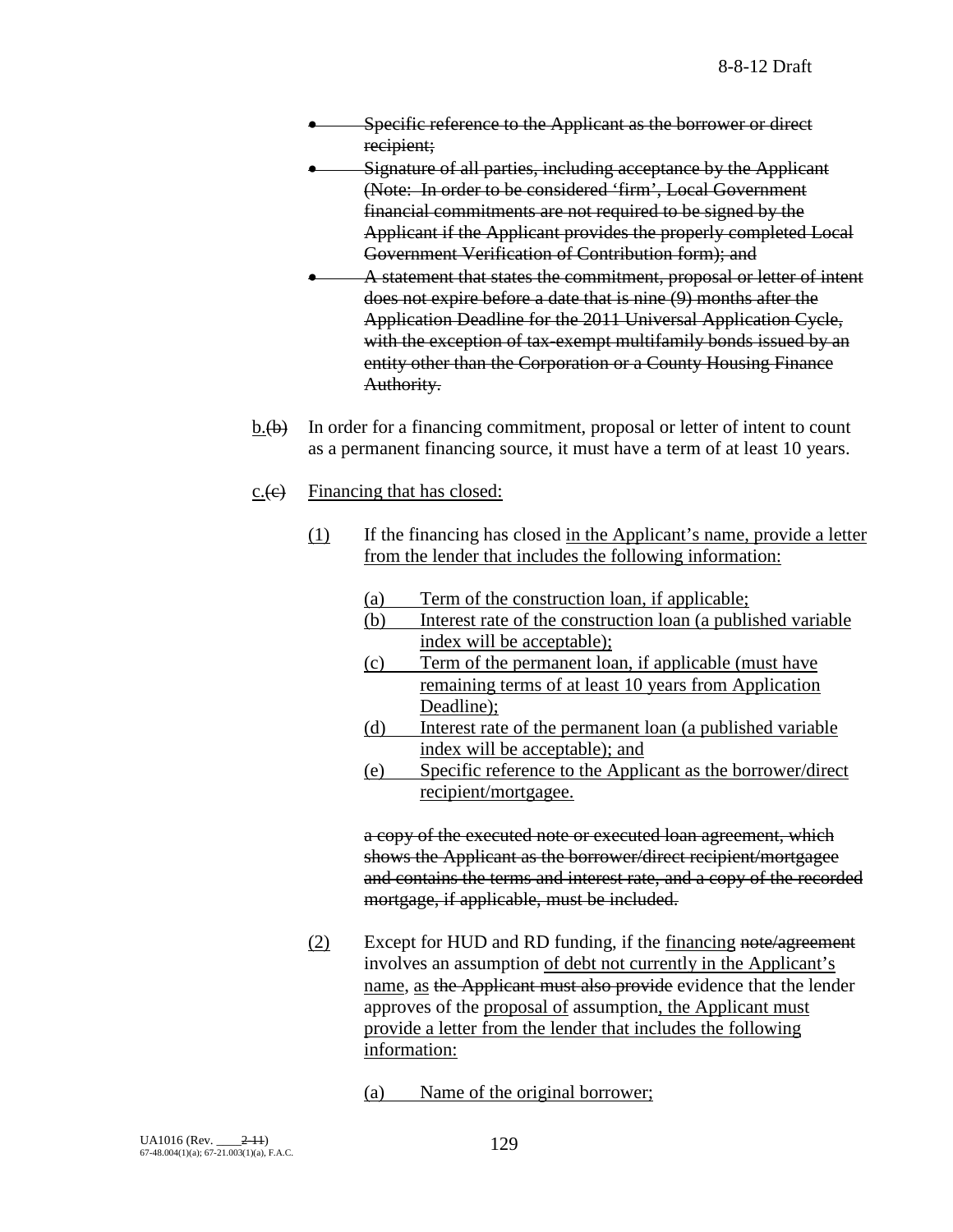- (b) Specifically reference the Applicant as the assuming party;
- (c) The amount to be assumed;
- (d) Term of the construction loan, if applicable;
- (e) Interest rate of the construction loan (a published variable index will be acceptable);
- (f) Term of the permanent loan, if applicable (must have remaining terms of at least 10 years from Application Deadline);
- (g) Interest rate of the permanent loan (a published variable index will be acceptable);

If the proper documentation is provided, financing that has closed will count as a firm commitment, but in order for it to count as a permanent financing source, it must have a term of at least 10 years. If the debt being assumed is provided by HUD or RD, instead of the above-referenced letter the Applicant is only required to provide the information described in Part V.A.2.(d) of the instructions (i) above is not required; however, all of the other requirements of this paragraph are applicable.

(d) No evidence of ability to fund Developer fee is required.

- $d(\epsilon)$  If the financing commitment, proposal or letter of intent is not from a regulated Financial Institution in the business of making loans or a governmental entity, evidence of ability to fund must be provided. Evidence of ability to fund includes: (1) a copy of the lender's most current audited financial statements no more than 17 months old; or (2) if the loan has already been funded, a copy of the note and recorded mortgage. The age of all financial statements is as of the Application Deadline. In evaluating ability to fund, the Corporation will consider the entity's unrestricted current assets typically used in the normal course of business. Assets considered restricted include, but are not limited to, pension funds, rental security deposits, and sinking funds. Financing Commitments, proposals or letters of intent from lenders who cannot demonstrate ability to fund will not meet threshold and the financing commitment, proposal or letter of intent will not count as a source of financing. Financial statements may be included in the Application or submitted directly to the Corporation. If submitted directly to the Corporation, a copy of the Corporation's Letter of Receipt and Acceptance must accompany each Application which contains a financing commitment letter, proposal or letter of intent from the lender whose statements were submitted directly to the Corporation.
- e. $(f)$  If a financing loan commitment, proposal or letter of intent shows an amount less than the corresponding line item on the pro forma, the scorer will use the financing commitment, proposal or letter of intent amount.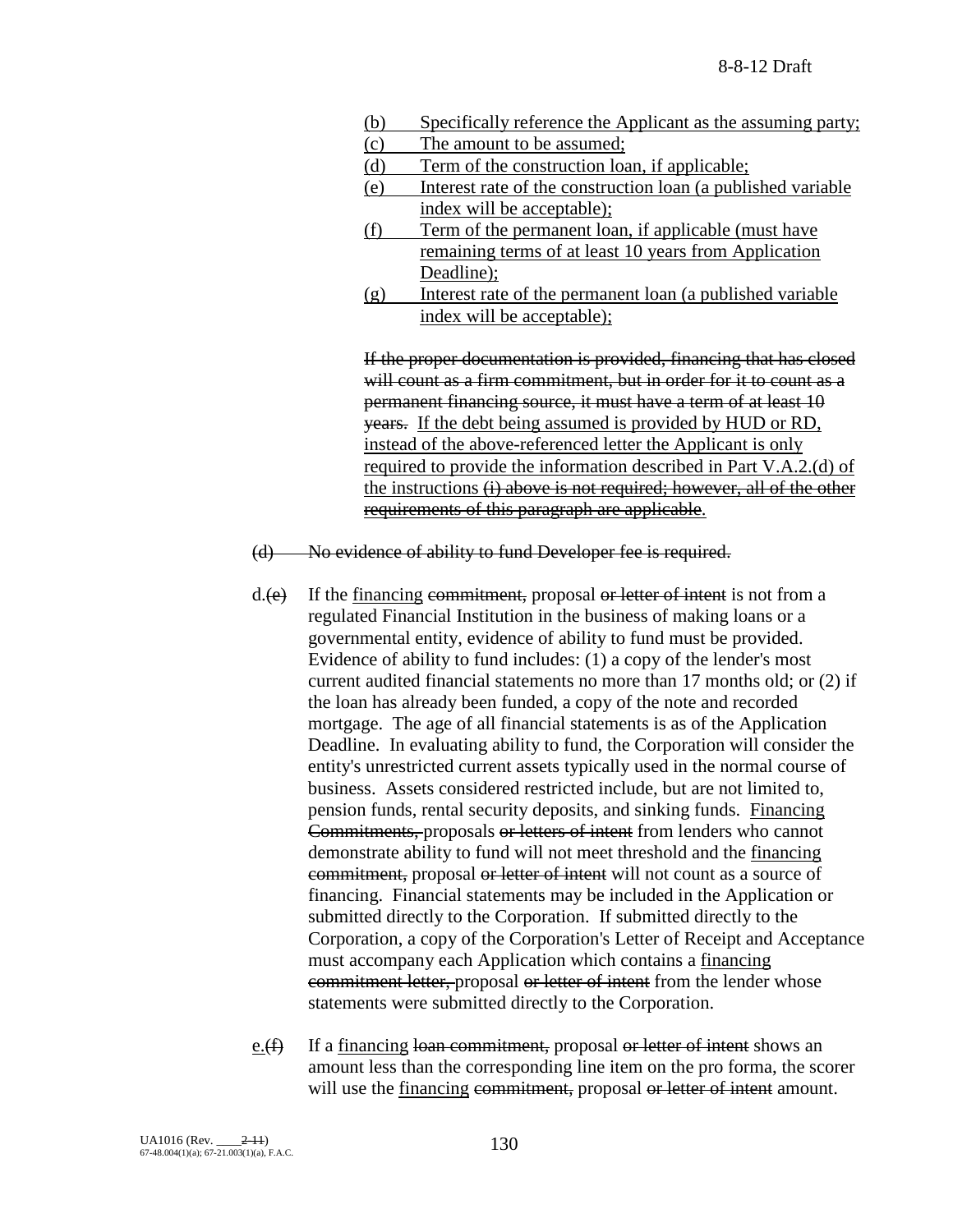However, if a financing loan commitment, proposal or letter of intent shows an amount in excess of the corresponding line item on the pro forma, up to the total amount of the financing loan commitment, proposal or letter of intent amount may be utilized as a funding source, if needed.

- f. $(\frac{g}{g})$  The loan amount may be conditioned upon an appraisal or debt service coverage ratio.
- g.(h) Financing Commitments, proposals or letters of intent may be conditioned upon the Applicant receiving the funding from the Corporation for which it is applying.
- h.(i) If a financing commitment, proposal or letter of intent has a provision for holding back funds until certain conditions are met, the amount of the hold-back will not be counted as a source of construction financing unless it can be determined that the conditions for the release of the hold-back can be met prior to or simultaneous with the closing of the Development's permanent financing.
- $i.$ (i) A financing commitment, proposal or letter of intent by a sophisticated investor to buy the bonds on an unrated basis will be considered to meet threshold to the extent evidence of bond allocation is provided in accordance with the terms and conditions listed in the instructions regarding bond financing.
- $i.(k)$  Grant funds are contributions to the Development, other than equity, which carry no repayment provision or interest rate. A firm commitment for grant funds will be considered a firm commitment for scoring purposes if the commitment is properly executed and, if applicable, evidence of ability to fund is provided.
- 2. Non-Corporation and Non-County Housing Finance Authority-Issued Tax-Exempt Multifamily Bonds (Threshold)

If the first mortgage financing is to come from tax-exempt multifamily bonds issued by an entity other than the Corporation or a Local Government Housing Finance Authority, evidence of the following items must be included to meet threshold:

- a. $(a)$  A letter signed by the Chairperson of the entity issuing the bonds, which is Development-specific and includes the following:
	- (1) Affirmation that the entity issuing the bonds has passed an inducement resolution or acknowledgement resolution for the proposed Development;
	- (2) Affirmation that a TEFRA hearing has been held by the entity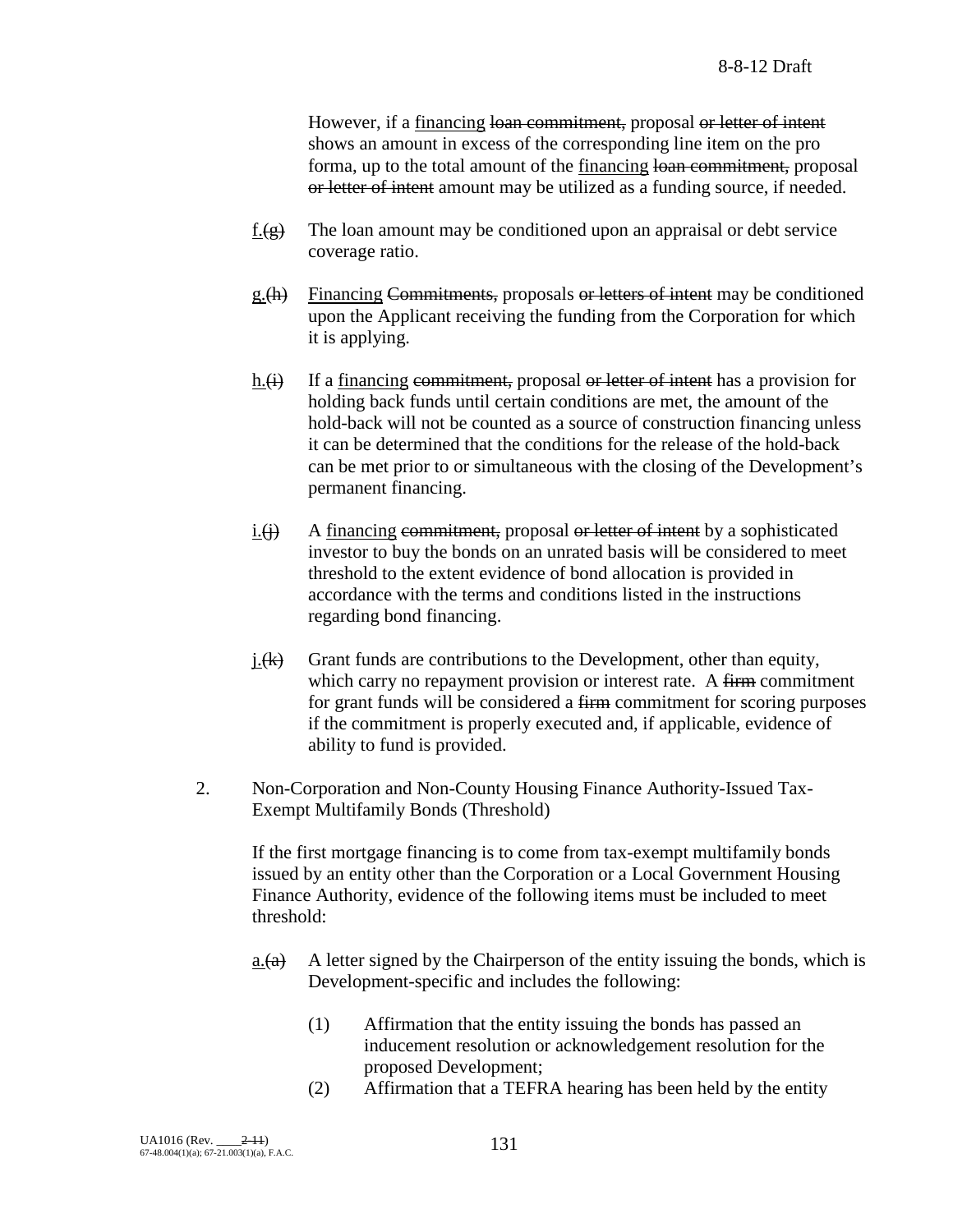issuing the bonds or by a designated hearing officer;

- (3) Affirmation that the TEFRA hearing has been approved by the entity issuing the bonds; and
- (4) Affirmation that the tax-exempt multifamily bond allocation has been reserved or that the entity issuing the bonds has agreed to award the necessary allocation when available.
- or
- $b.\langle b \rangle$  If the financing has closed, a copy of the executed note or executed loan agreement, which shows the Applicant as the borrower/direct recipient/mortgagee and contains the terms and interest rate, and a copy of the recorded mortgage, if applicable, must be included. If the proper documentation is provided, financing that has closed will count as a firm commitment, but in order for it to count as a permanent financing source, it must have a remaining term of at least 10 years.
- Note: Any commitment for financing containing a contingent FNMA or similar takeout provision will not be considered a firm commitment unless the agreement to purchase the loan executed by all parties is attached.
- 3. Syndication/HC Equity Proposal (Threshold)

For the purpose of this Application, to meet threshold an equity commitment, proposal or letter of intent must: (i) if syndicating/selling the Housing Credits, meet the requirements outlined in (a) below and include the information outlined in (b) below, or (ii) if not syndicating/selling the Housing Credits, meet the requirements outlined in (a) below and include the information outlined in (c) below following:

- a. The following applies to all equity proposals, regardless of whether the documentation is in the form of a commitment, proposal, term sheet, or letter of intent and regardless of whether or not the Housing Credits will be syndicated/sold:
	- (1) The percentage of Housing Credits proposed to be purchased must be equal to or less than the percentage of ownership interest to be held by the limited partner or member.
	- (2) If the amount of Housing Credits requested is less than the anticipated amount of credit allocation stated in the equity proposal, the equity proposal will not be considered a source of financing.
- $\underline{b}$ . (a) If syndicating/selling the Housing Credits :
	- (1) To meet the threshold requirements, a Housing Credit equity proposal must also meet the following criteria: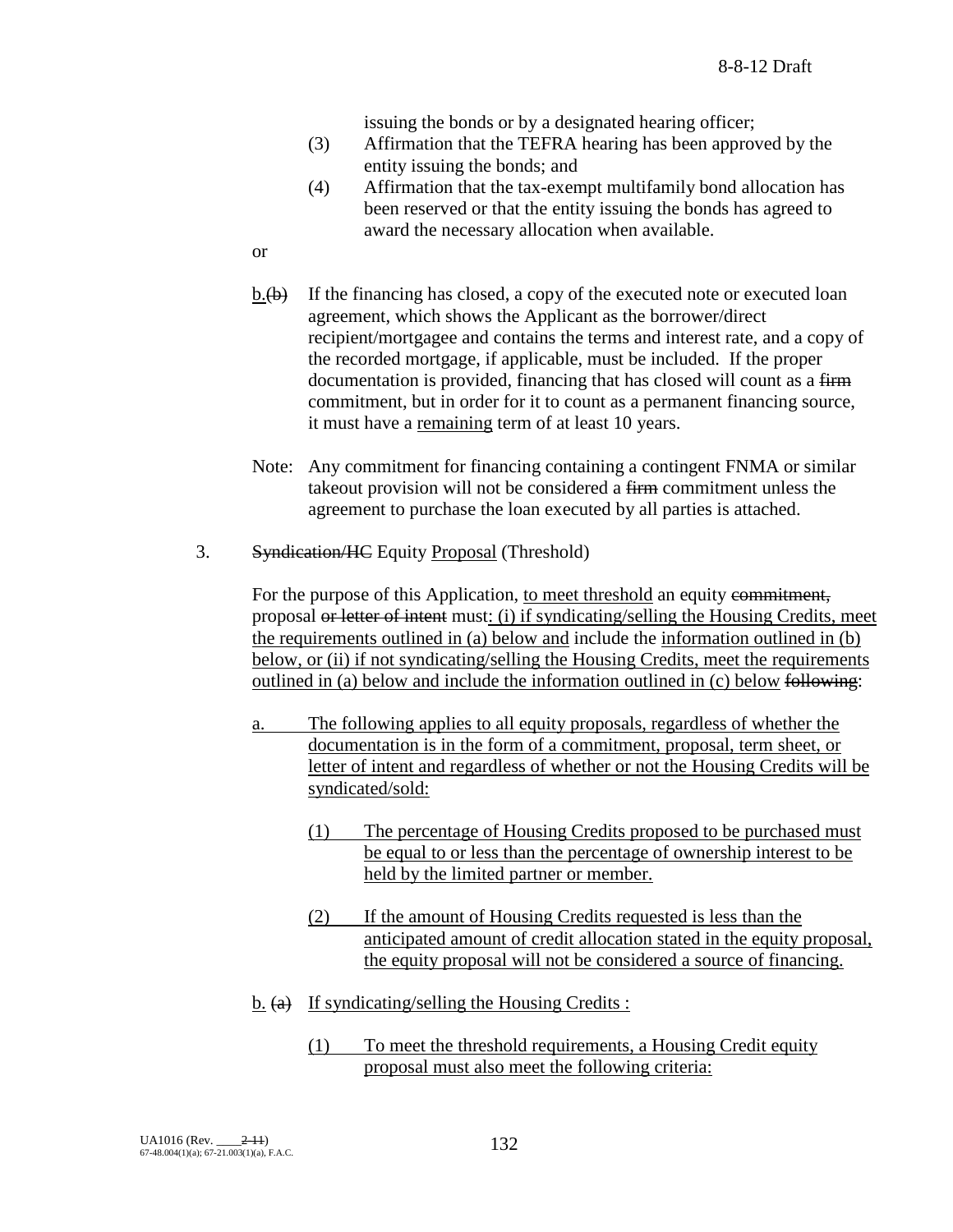| (a) | Be executed by all parties, including the Applicant;            |
|-----|-----------------------------------------------------------------|
| (b) | Be dated;                                                       |
| (c) | Include all terms and conditions of the equity proposal;        |
| (d) | Include specific reference to the Applicant as the beneficiary  |
|     | of the equity proceeds;                                         |
| (e) | Specifically state the proposed amount to be paid for each      |
|     | Housing Credit dollar being purchased;                          |
| (f) | State the proposed capital pay-in schedule which must           |
|     | include the proposed amount of equity to be paid prior to or    |
|     | simultaneous with the closing of construction financing, and    |
|     | the proposed amount of equity to be paid prior to               |
|     | construction completion. It must expressly state the            |
|     | proposed equity amount, even if the amount is zero, along       |
|     | with the words "paid prior to or simultaneous with the          |
|     | closing of construction financing". Total of all installments   |
|     | must equal the anticipated amount of equity to be provided;     |
| (g) | State the proposed equity amount to be paid prior to or         |
|     | simultaneous with the closing of construction financing         |
|     | which must be at least 15 percent of the total proposed equity  |
|     | to be provided (the 15 percent criteria). There are two         |
|     | exceptions to the preceding sentence. First, if there is a      |
|     | bridge loan proposal within the equity proposal that provides   |
|     | for bridge loan proceeds that equal at least 15 percent of the  |
|     | amount of total proposed equity to be provided to be made       |
|     | available prior to or simultaneous with closing of              |
|     | construction financing, the 15 percent criteria will be met.    |
|     | Second, if there is a separate proposal for a bridge loan from  |
|     | either the equity provider, any entity that is controlled       |
|     | directly or indirectly by the equity provider, or a subsidiary  |
|     | of the equity provider's parent holding company, and the        |
|     | equity proposal explicitly proposes an amount to be made        |
|     | available prior to or simultaneous with the closing of          |
|     | construction financing that equals at least 15 percent of the   |
|     | total proposed equity to be paid stated in the equity proposal, |
|     | the 15 percent criteria is met. Bridge loan proposals that are  |
|     | not within the equity proposal, though, must meet the criteria  |
|     | previously stated for debt financing proposals with the         |
|     | exception that evidence of ability to fund does not have to be  |
|     | provided. The Applicant may include the proposed amount         |
|     | of the bridge loan as equity proceeds on the Construction or    |
|     | Rehabilitation Analysis and on the Permanent Analysis;          |
| (h) | State the anticipated amount of Housing Credit allocation       |
|     | (annual amount), which must be within the HC limits set out     |
|     | in Part V.A.1. of these instructions;                           |
| (i) | State the percentage of the anticipated amount of Housing       |
|     | Credit allocation (annual amount) being purchased;              |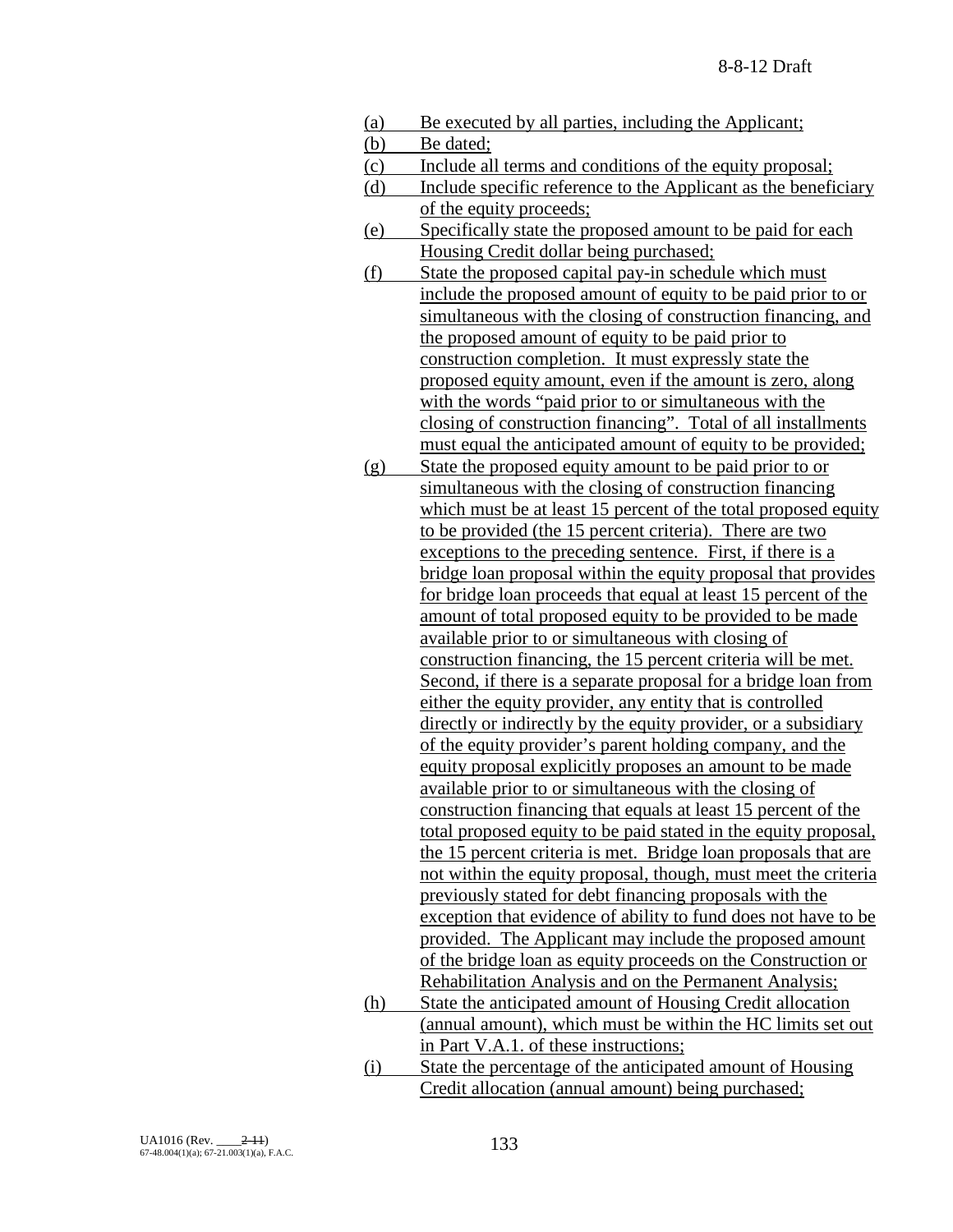- (j) State the anticipated total amount of equity to be provided; and
- (k) State that the equity proposal does not expire before a date that is eight (8) months after the Application Deadline for the 2013 Universal Application Cycle.
- Be executed by all parties, including the Applicant;

Be dated;

- Include all terms and conditions of the commitment, proposal or letter of intent:
- Specifically state the proposed amount to be paid for each Housing Credit dollar being purchased;
- State the proposed capital pay-in schedule which must include the proposed amount of equity to be paid prior to or simultaneous with the closing of construction financing, and the proposed amount of equity to be paid prior to construction completion. It must expressly state the proposed equity amount, even if the amount is zero, along with the words "paid prior to or simultaneous with the closing of construction financing". Total of all installments must equal the anticipated amount of equity to be provided;
- State the proposed equity amount to be paid prior to or simultaneous with the closing of construction financing that is at least 15 percent of the total proposed equity to be provided (the 15 percent criteria). There are two exceptions to the preceding sentence. First, if there is a firm bridge loan commitment, proposal or letter of intent within the equity commitment, proposal or letter of intent that provides for bridge loan proceeds that equal at least 15 percent of the amount of total proposed equity to be provided to be made available prior to or simultaneous with closing of construction financing, the 15 percent criteria will be met. Second, if there is a separate firm commitment, proposal or letter of intent for a bridge loan from either the equity provider, any entity that is controlled directly or indirectly by the equity provider, or a subsidiary of the equity provider's parent holding company, and the commitment, proposal or letter of intent explicitly proposes an amount to be made available prior to or simultaneous with the closing of construction financing that equals at least 15 percent of the total proposed equity to be paid stated in the equity commitment, proposal or letter of intent, the 15 percent criteria is met. Bridge loan commitments, proposals or letters of intent that are not within the equity commitment, proposal or letter of intent, though, must meet the criteria previously stated for debt financing with the exception that evidence of ability to fund does not have to be provided. The Applicant may include the proposed amount of the bridge loan as equity proceeds on the Construction or Rehabilitation Analysis and on the Permanent Analysis;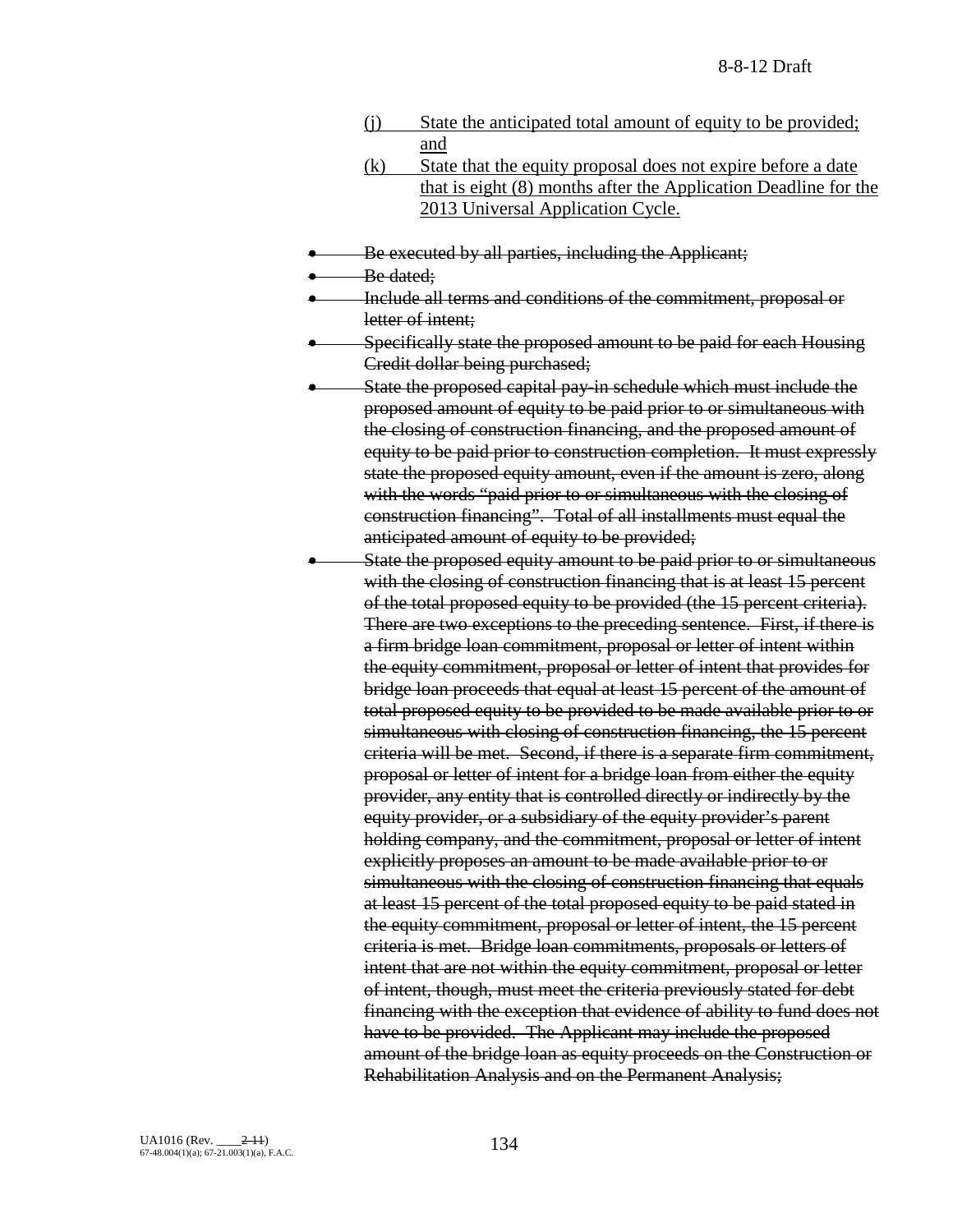- State the anticipated amount of Housing Credit allocation, which must be within the HC limits set out in Part V.A.1. of these instructions;
- State the percentage of the anticipated amount of Housing Credit allocation being purchased;
- State the anticipated total amount of equity to be provided; and
- State that the commitment, proposal or letter of intent does not expire before a date that is nine (9) months after the Application Deadline for the 2011 Universal Application Cycle.
- (b) The percentage of Housing Credits proposed to be purchased must be equal to or less than the percentage of ownership interest held by the limited partner or member.
- (2)  $\left(\epsilon\right)$  If the limited partnership agreement or limited liability company operating agreement has closed, the closed agreement must be provided. To be counted as a firm source of financing the partnership agreement or operating agreement must expressly state the amount of funds to be paid prior to completion of construction by the equity provider or the Applicant must submit separate documentation, signed by the equity provider, expressly stating the amount of funds paid or to be paid prior to completion of construction.
- $c.$  (d) If not syndicating/selling the Housing Credits, the owner's commitment to provide equity must be provided included.
	- (1) The commitment must include the following:
		- (a) The total amount of equity; and
		- (b) The pay-in schedule stating the amounts to be paid prior to or simultaneously with the closing of construction financing and the amounts to be paid prior to the completion of construction; and
		- (c) The anticipated Housing Credit allocation (annual amount); and
		- (d) 15 percent of the total equity being provided must be paid prior to or simultaneously with the closing of the construction financing. Proceeds from a bridge loan will NOT count toward meeting this requirement.
	- the total amount of equity; and
	- the pay-in schedule stating the amounts to be paid prior to or simultaneously with the closing of construction financing and the
	- amounts to be paid prior to the completion of construction; and
	- the anticipated Housing Credit allocation.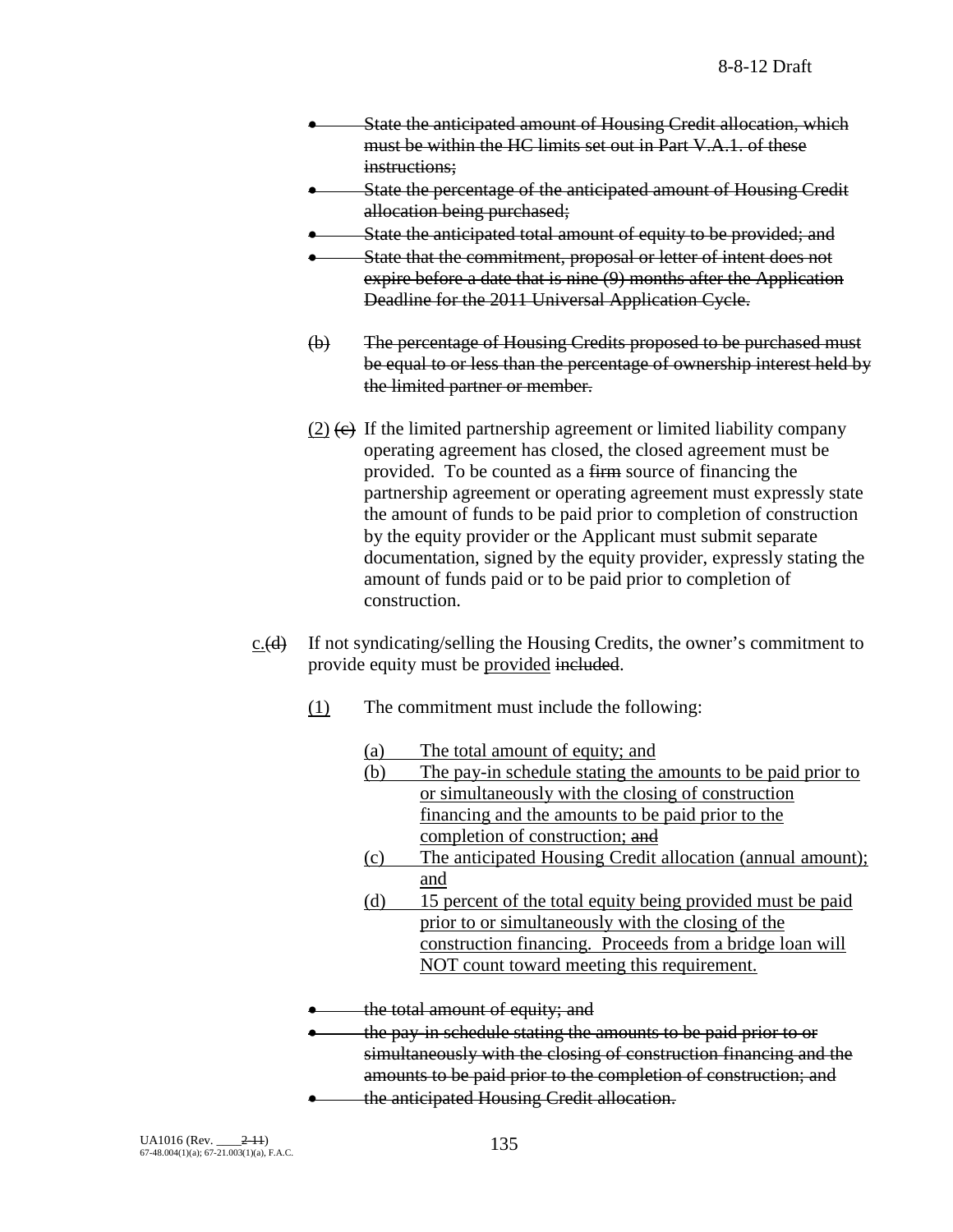(2) Important! If not syndicating/selling the Housing Credits, Eevidence of ability to fund must be provided as an exhibit to the Application.

Additionally, in order for the commitment to meet threshold, 15 percent of the total equity being provided must be paid prior to or simultaneously with the closing of the construction financing. Proceeds from a bridge loan will NOT count toward meeting this requirement.

- (e) If the Development's location loses its DDA/QCT designation in the period between the Application Deadline and the date that signifies a day that is one week before the end of the cure period, any equity commitment, proposal or letter of intent for the Development provided to the Corporation on or before the Application Deadline will not meet threshold and a new equity commitment, proposal or letter of intent will need to be provided as a cure.
- $(f)$  If the amount of Housing Credits requested is less than the anticipated amount of credit allocation stated in the equity/owner/syndication commitment, proposal or letter of intent, the commitment, proposal or letter of intent will not be considered a source of financing.

The Application requires complete information on all sources of Development funding, including any Developer contributions, and the proposed uses of those funds. All loans, grants, donations, syndication proceeds, etc., should be detailed in this Application as outlined above.

# **ADDENDA**

The Applicant may use the Addenda section of the Application to provide any additional information or explanatory addendum for items in the Application.

# **THRESHOLD REQUIREMENTS**

Requirements to meet Threshold include:

- 1. None of the items described in Rule Chapters 67-21 and/or 67-48, F.A.C., has caused the rejection of the Application by the Corporation.
- 2. All applicable pages and exhibit forms of the Application must be completed.
- 3. The Application must be submitted online and the Applicant must submit one "Original Hard Copy" Application labeled "Original" and three photocopies of the "Original Hard

UA1016 (Rev.  $\frac{2-11}{67-48.004(1)(a)}$ ; 67-21.003(1)(a), F.A.C. 1366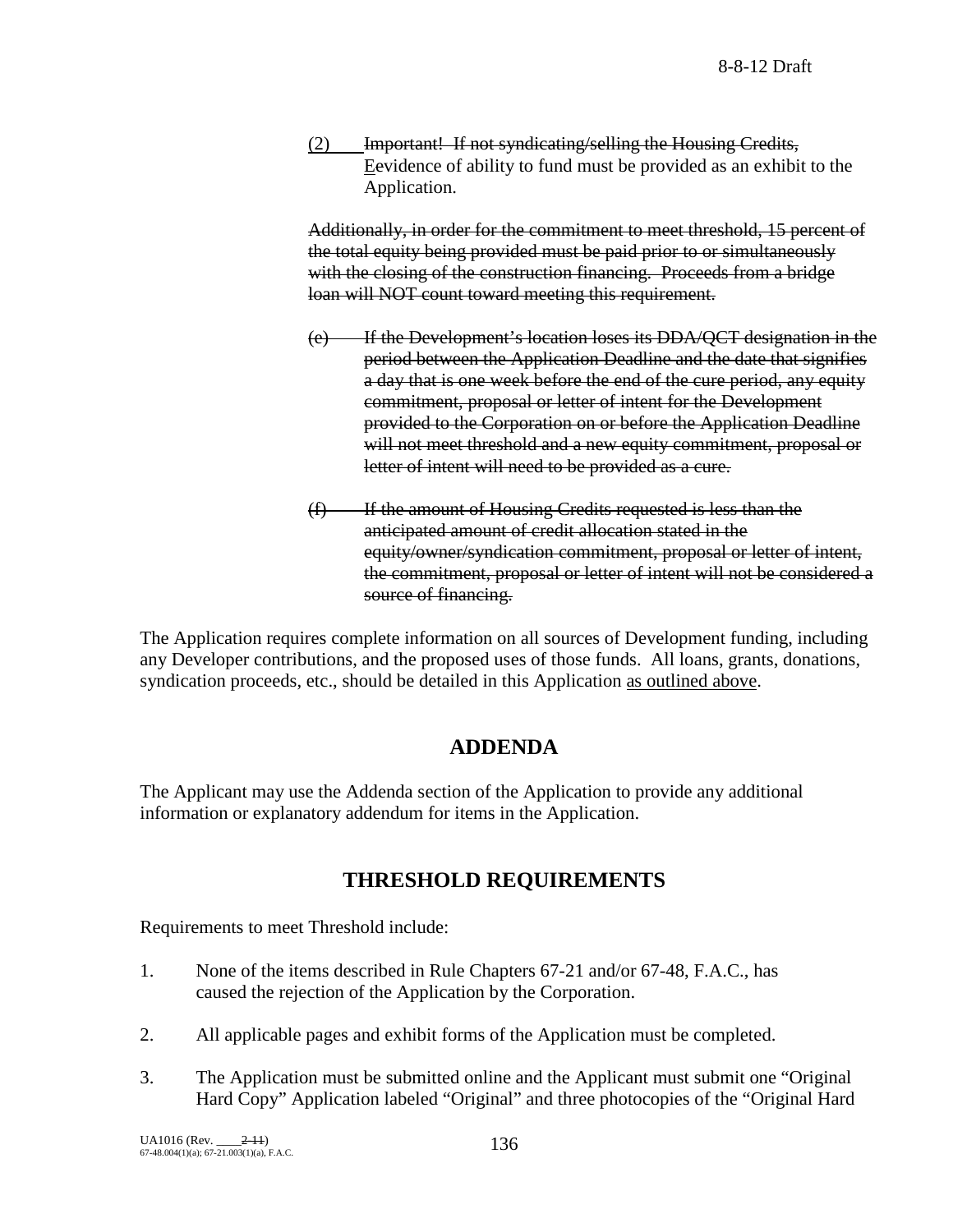Copy" Application. MMRB Applicants that will participate in the HUD Risk Sharing Program must submit one additional photocopy of the "Original Hard Copy" Application.

- 4. The Application must be submitted by the Application Deadline and be accompanied by the correct Application fee and, if applicable, the TEFRA fee.
- 5. The Applicant must demonstrate that it is a legally formed entity eligible to do business in the state of Florida as of at the Application Deadline.
- 6. If the Applicant is a Non-Profit entity, the required documentation must be submitted.
- 7. Each Developer entity (i.e., that is not a natural person) must demonstrate that it is a legally formed entity eligible to do business in the state of Florida as of the Application Deadline.
- 8. 7. Experience of the Development team must be demonstrated.
- 9. 8. If the proposed Development consists of Scattered Sites, the required information for each Scattered Site must be provided.
- 10. 9. Ability to proceed must be demonstrated by submission of the required certifications or documentation, as the case may be, of status of site plan/plat approval, site control, infrastructure availability, zoning approval and environmental site assessment. Site plan approval/review or plat approval, as applicable, infrastructure and zoning must be in place as of the Application Deadline.
- 11. 10. The Applicant must commit to the applicable minimum set-aside required by program rules and federal regulations.
- 12. 11. The Applicant must commit to the applicable minimum ELI Set-Aside.
- 13. 12. The Applicant must select and qualify for one Demographic Commitment.
- 14. 13. Financing documentation must reflect the following:
	- $\triangleright$  The total amount of monetary funds determined to be in commitments, proposals or letters of intent must equal or exceed uses; and
	- MMRB Applicants must provide the Credit Enhancer's Commitment or Bond Purchaser's Letter of Interest.
- 15. 14. Request amount(s) may not exceed program limits.
- 16. 15. HOME Applicants must provide the following:
	- $\triangleright$  All documentation required by the Uniform Relocation Act, if applicable;
	- $\triangleright$  Evidence of certification of consistency with Consolidated Plan;
	- $\triangleright$  Contractor Certification regarding debarment and suspension; and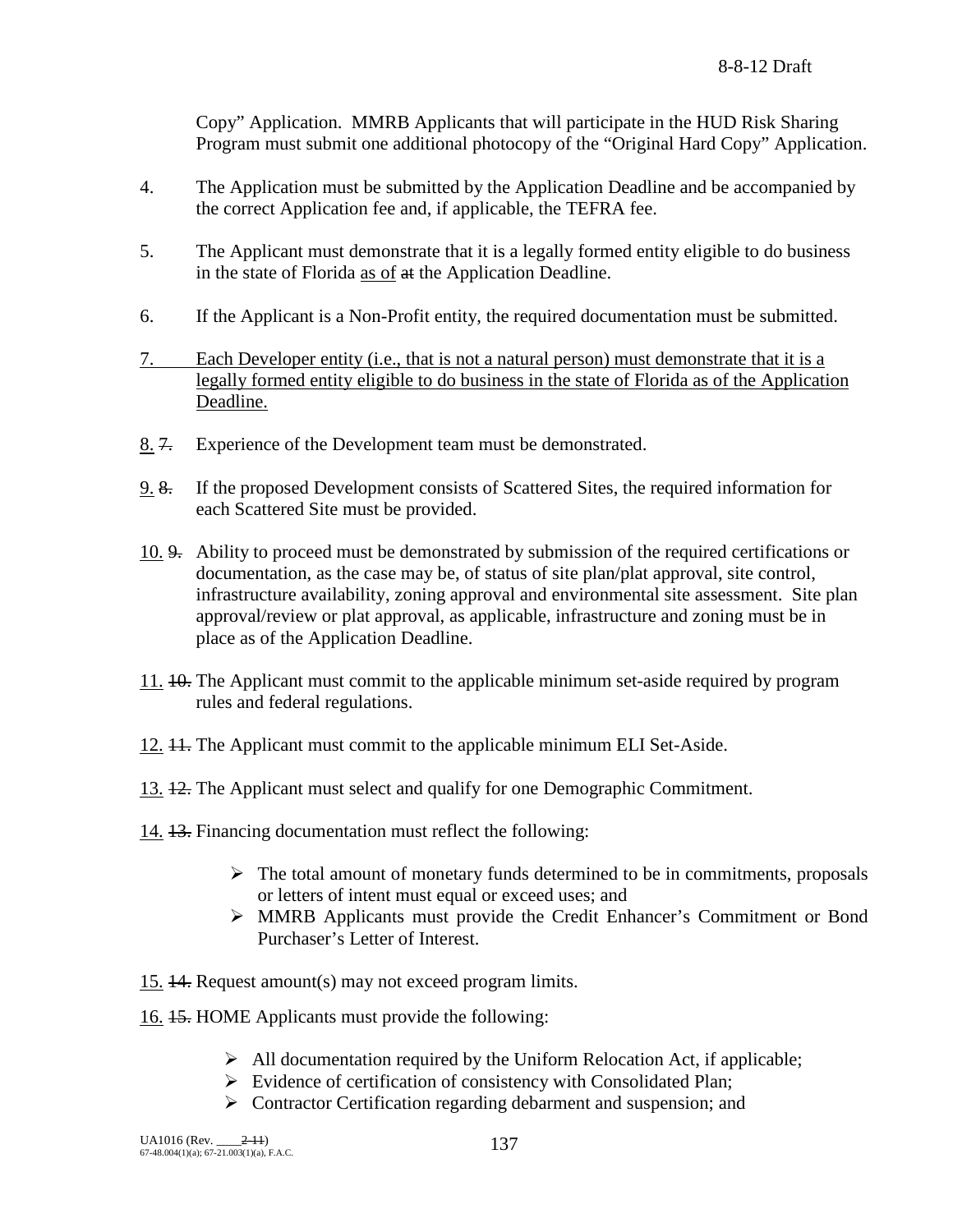- $\triangleright$  Lead-based paint documentation, if applicable.
- 17. 16. Applicants for non-competitive HC only (to be used with tax-exempt multifamily bonds issued by an entity other than the Corporation or a County Housing Finance Authority) must achieve a total HC Application score equal to or greater than 64 points.
- 18. 17. Other items specifically designated "Threshold" in the Universal Application Package.

# **RANKING AND SELECTION CRITERIA FOR APPLICATIONS REQUESTING COMPETITIVE HC**

The following does not apply to non-competitive HC only Applications; however, noncompetitive HC only Applicants must receive 64 points or more, which points will not include any tie-breaker points, to be eligible for an allocation of non-competitive HC.

- 1. Each Application Received by the Application Deadline will be assigned an Application number.
- 2. Lottery Numbers

Each Application that is assigned an Application number will receive a lottery number at or prior to the issuance of final scores. Lottery numbers will be assigned by having the Corporation's internal auditors run the total number of assigned Application numbers through a random number generator program. The Corporation's internal auditors will verify the accuracy of the procedures for assigning lottery numbers.

- 3. All eligible Applications will participate in the Ranking and Selection process. For ranking purposes, eligible Application means an Application that satisfied all threshold requirements as of issuance of the Final Ranking scores as outlined in Subsection 67- 48.005(4), F.A.C., regardless of the Application's total score, and has not withdrawn its Application as of the date outlined in Subsection 67-48.005(19), F.A.C.
- 4.3. Group A and Group B Leveraging Classifications

Each Application Received on or before the Application Deadline, including any Application that is withdrawn by the Applicant after the Application Deadline but excluding any Application withdrawn prior to the Application Deadline, Each eligible Application will be classified into one of two groups based on leveraging: Group A or Group B. Applications will be classified in Group A or Group B as follows:

a. Preservation and Non-Preservation Applications: The Applications will be divided into two (2) separate lists. One list will consist of Applications that selected one of the following Development Categories at Part III.A.3.a. of the Application: New Construction, Rehabilitation, Acquisition and Rehabilitation,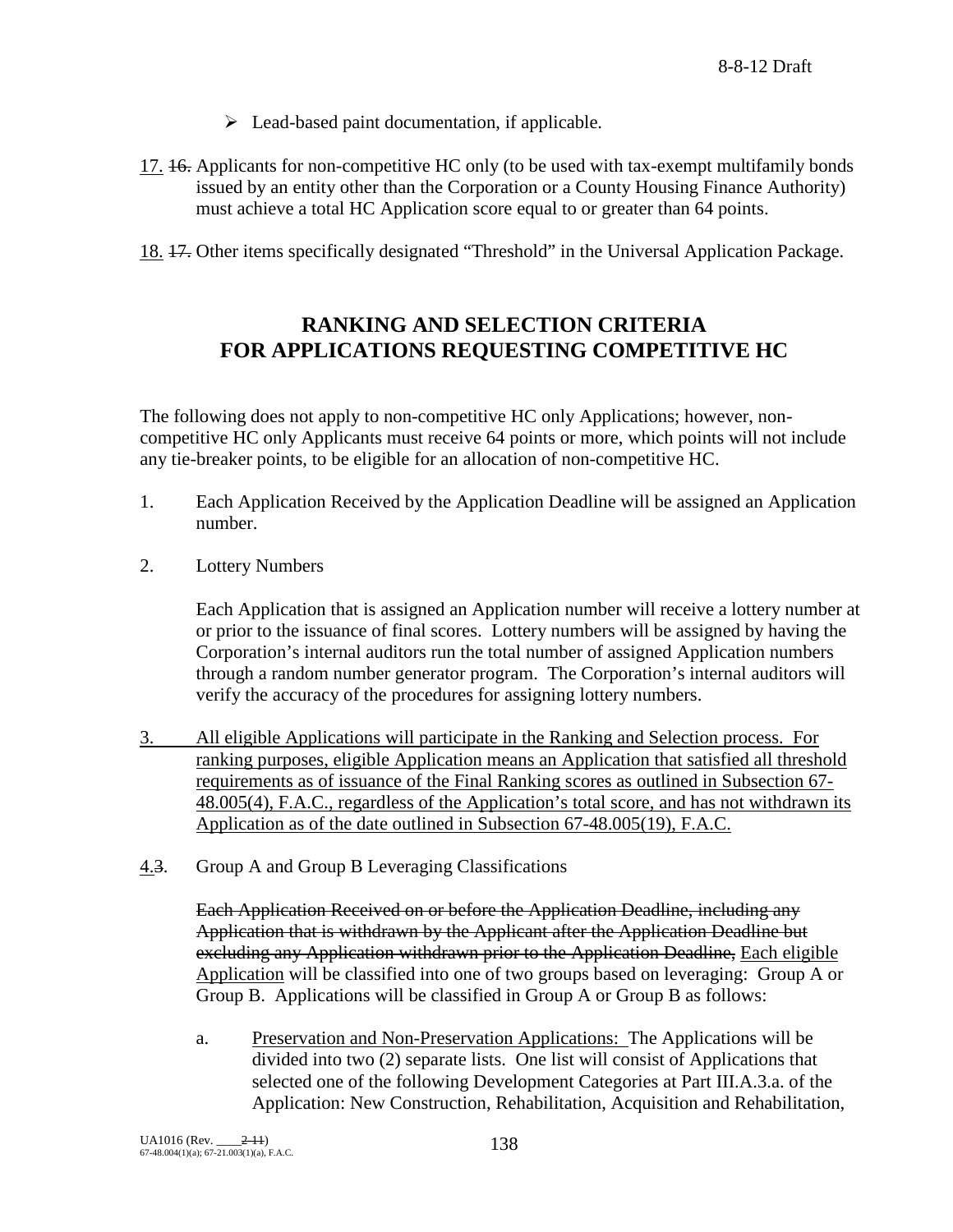Redevelopment, or Acquisition and Redevelopment. For Ranking purposes, these Applications will be considered "Non-Preservation Applications". The other list will consist of Applications that selected one of the following Development Categories at Part III.A.3.a. of the Application: Preservation or Acquisition and Preservation. For Ranking purposes, these Applications will be considered "Preservation Applications". The Applications on each separate list will be sorted in ascending order. Each list will begin with the Application that has the lowest amount of total Corporation funding per set-aside unit and end with the Application that has the highest amount of total Corporation funding per set-aside unit.

- b. Calculating the Set-Aside Units: The total number of set-aside units for each Application will be computed by multiplying the total number of units within the proposed Development by the highest Total Set-Aside Percentage the Applicant committed to as stated in the last row of the set-aside breakdown chart for the program(s) applied for in the Set-Aside Commitment section of the Application. Results that are not a whole number will be rounded up to the next whole number.
- c. If an Application's funding request exceeds the maximum allowed, the Corporation will use the maximum funding request allowed when classifying the Applications into Groups A and B.
- d. In the event any of the following occurs, the Corporation will disregard the Application for purposes of the Group A/B leveraging calculation and the Application will automatically be deemed to be classified as Group B:
	- (1) Total set-aside percentage is not stated in the last row of the total set-aside breakdown chart for the program(s) applied for in Part III.E.1. of the Application; or
	- (2) Total number of units is not stated at Part III.A.6.a. of the Application; or
	- (3) Competitive HC request amount is not stated at Part V.A.1. of the Application; or
	- (4) There was no Development Category selected at Part III.A.3.a. of the Application.
- c.e. Calculating the Total Corporation Funding Per Set-Aside Unit: Total Corporation funding amount will be determined by adding (1) and (2) and, if applicable, multiplying that sum by (3):
	- (1) Competitive HC request amount listed at Part V.A.1. of the Application. If the Development is not located in a HUD designated DDA or QCT and the Applicant selected and qualified for the Elderly, Farmworker/ Commercial Fishing Worker or Family Demographic Commitment at Part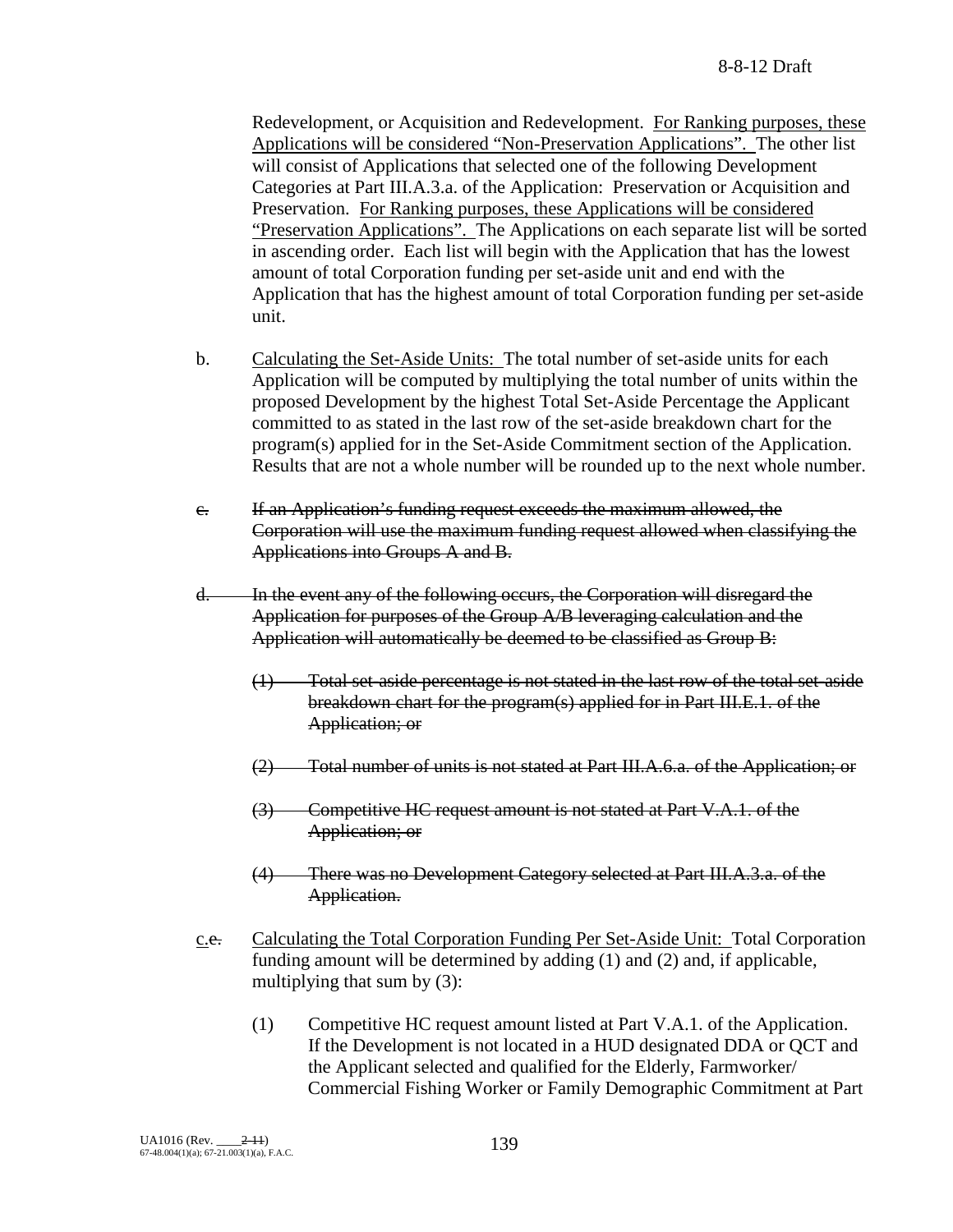III.D. of the Application, the HC request amount will be multiplied by 7.5. If the Development is located in a HUD designated DDA or QCT and/or the Applicant selected and qualified for the Homeless Demographic Commitment at Part III.D. of the Application, the HC request amount will be multiplied by 7.5 and that product will be divided by 1.3.

- (2) Other Corporation funding listed at Part V.A.2.b. of the Application. For purposes of classifying Applications in Groups A and B, PLP, EHCL, and HOME funding will not be considered Corporation funds.
- (3) The total Corporation funding amount may be further adjusted as outlined below. NOTE: If a proposed Development meets all of the requirements of both (a) and (c), the total Corporation funding amount will be multiplied by 0.65<del>63</del>. If a proposed Development meets all of the requirements of both (b) and (c), the total Corporation funding amount will be multiplied by 0.785.
	- (a) If the proposed Development meets all of the following requirements, the total Corporation funding amount will be multiplied by  $0.65$   $0.63$ :
		- located in a Large County, and
		- Applicant selected the High-Rise Development Type, and
		- Applicant selected the Development Category of New Construction or selected and qualified for the Development Category of Redevelopment or Acquisition and Redevelopment , and
		- the Applicant selected and qualified as an Urban In-Fill Development.
	- or
	- (b) If the proposed Development meets all of the following requirements, the total Corporation funding amount will be multiplied by 0.785:
		- located in a Large County, and
		- Applicant selected the Mid-Rise with Elevator (a building comprised of 5 or 6 stories) Development Type and at least 90 percent of the total units are in these Mid-Rise building $(s)$ , and
		- Applicant selected the Development Category of New Construction or selected and qualified for the Development Category of Redevelopment or Acquisition and Redevelopment, and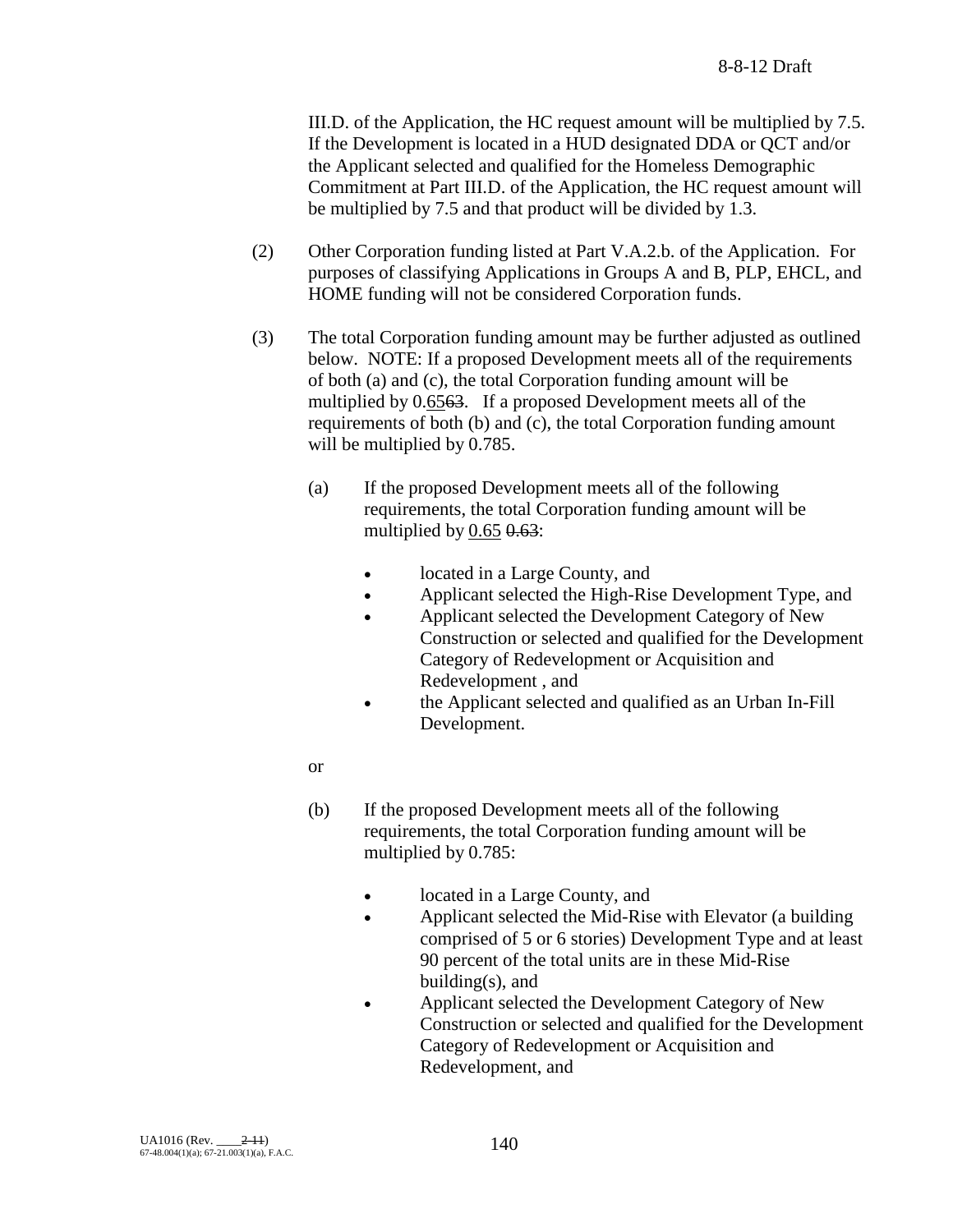- the Applicant selected and qualified as an Urban In-Fill Development.
- or
- (c) If the proposed Development meets all of the following requirements, the total Corporation funding amount will be multiplied by  $0.865$   $0.90$ :
	- Applicant selected the Development Category of New Construction or selected and qualified for the Development Category of Redevelopment or Acquisition and Redevelopment, and
	- The proposed Development met the requirements to be considered concrete construction.
- d.f. The total number of Applications on each separate list will be multiplied by  $92\,80$ percent and the resulting figure will be rounded up to the next whole number (the resulting figure after rounding will be referred to as the "80/20 A/B Cut-Off"). A line will be drawn on each separate list below the Application whose place on the list is equal to the 80/20 A/B Cut-Off. If any Application(s) below the line has the same total Corporation funding request per set-aside unit as the Application immediately above the line, the line will be moved to a place immediately below this Application(s).
- g. The total Corporation funding per set-aside unit for the Application immediately above the line will then be multiplied by 1.10 (the resulting figure dollar amount will be referred to as the "Leveraging Cut-Off"). A new line will be drawn on the list below the Application whose Corporation funding request per set-aside unit amount is the closest figure on the list to the Leveraging Cut-Off without going over. If any Application(s) below the line has the same total Corporation funding request per set-aside unit amount as the Application immediately above the line, the line will be moved to a place immediately below this Application(s).
- e.h. On each separate list, the Applications above the line will be classified as Group A and the Applications below the line will be classified as Group B.
- f.i. Group A and Group B classifications will be used for tie-breakers as more fully described below in the Tie-breakers section of these instructions.
- 5. Group A-1 and Group A-2 Leveraging Classifications
	- a. All Group A Applications will be divided into two (2) separate lists. One list will consist of the Non-Preservation Applications and the other list will consist of Preservation Applications. Each list will begin with the Application that has the lowest amount of total Corporation funding per set-aside unit and end with the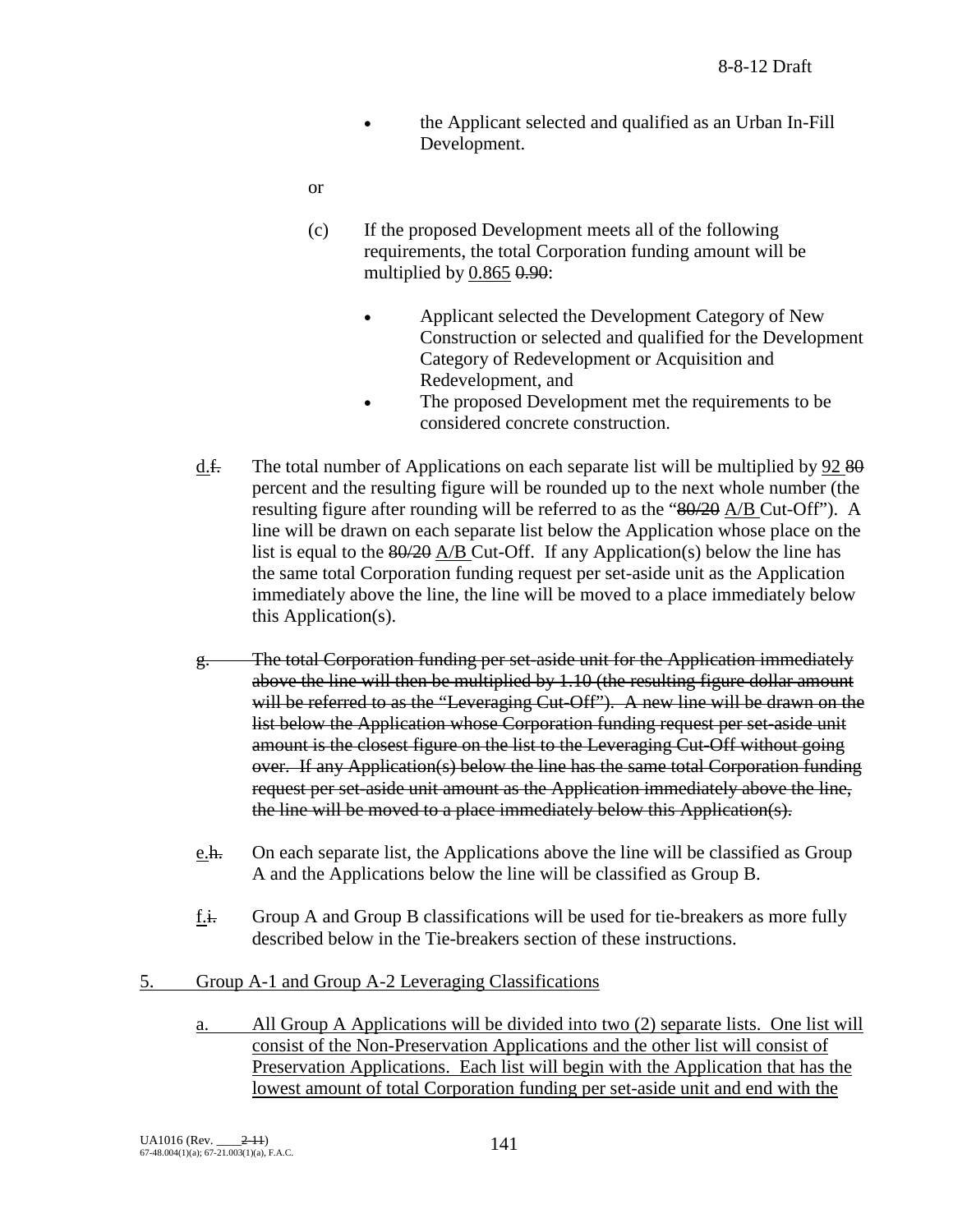Application that has the highest amount of total Corporation funding per set-aside unit.

- b. The total number of Applications on each separate list will be multiplied by 90 percent and the resulting figure will be rounded up to the next whole number (the resulting figure after rounding will be referred to as the "A-1/A-2 Cut-Off"). A line will be drawn on each separate list below the Application whose place on the list is equal to the A-1/A-2 Cut-Off. If any Application(s) below the line has the same total Corporation funding request per set-aside unit as the Application immediately above the line, the line will be moved to a place immediately below this Application(s).
- c. On each separate list, the Applications above the line will be classified as Group A-1 and the Applications below the line will be classified as Group A-2.
- 6. Proximity Levels
	- a. All eligible Applications will be assigned a Proximity Level based on the Applicant's total proximity score as described in Part III.A.10 of these Instructions.
	- b. All eligible Applications will be divided into two (2) separate lists. One list will consist of the Non-Preservation Applications and the other list will consist of the Preservation Applications. Each list will begin with the Application that has the highest amount of total proximity tie-breaker points and end with the Application that has the lowest amount of total proximity tie-breaker points.
	- c. With the exception of Monroe County Applications, any eligible Preservation Application that has less than 18 total proximity tie-breaker points or any eligible Non-Preservation Application that has less than 20 total proximity tie-breaker points will be automatically deemed a Proximity Level 12.
	- d. For all eligible Applications that were not automatically deemed a Proximity Level of 12 per c. above, the 2 lists will be sorted by county. The highest total proximity score for each county on the Preservation Applications list will be the Preservation Proximity Level High Score for that county. The highest total proximity score for each county on the Non-Preservation Applications list will be the Non-Preservation Proximity Level High Score for that county. If a county has both eligible Preservation and Non-Preservation Applications, the county will have a Preservation Proximity Level High Score and a Non-Preservation Proximity Level High Score.
	- e. Once the Preservation Proximity Level High Score is established for each county, within each county, the Preservation Proximity Level High Score will first be multiplied by 0.95 and all Preservation Applications in the same county with total proximity tie-breaker points equal to or greater than the resulting product will be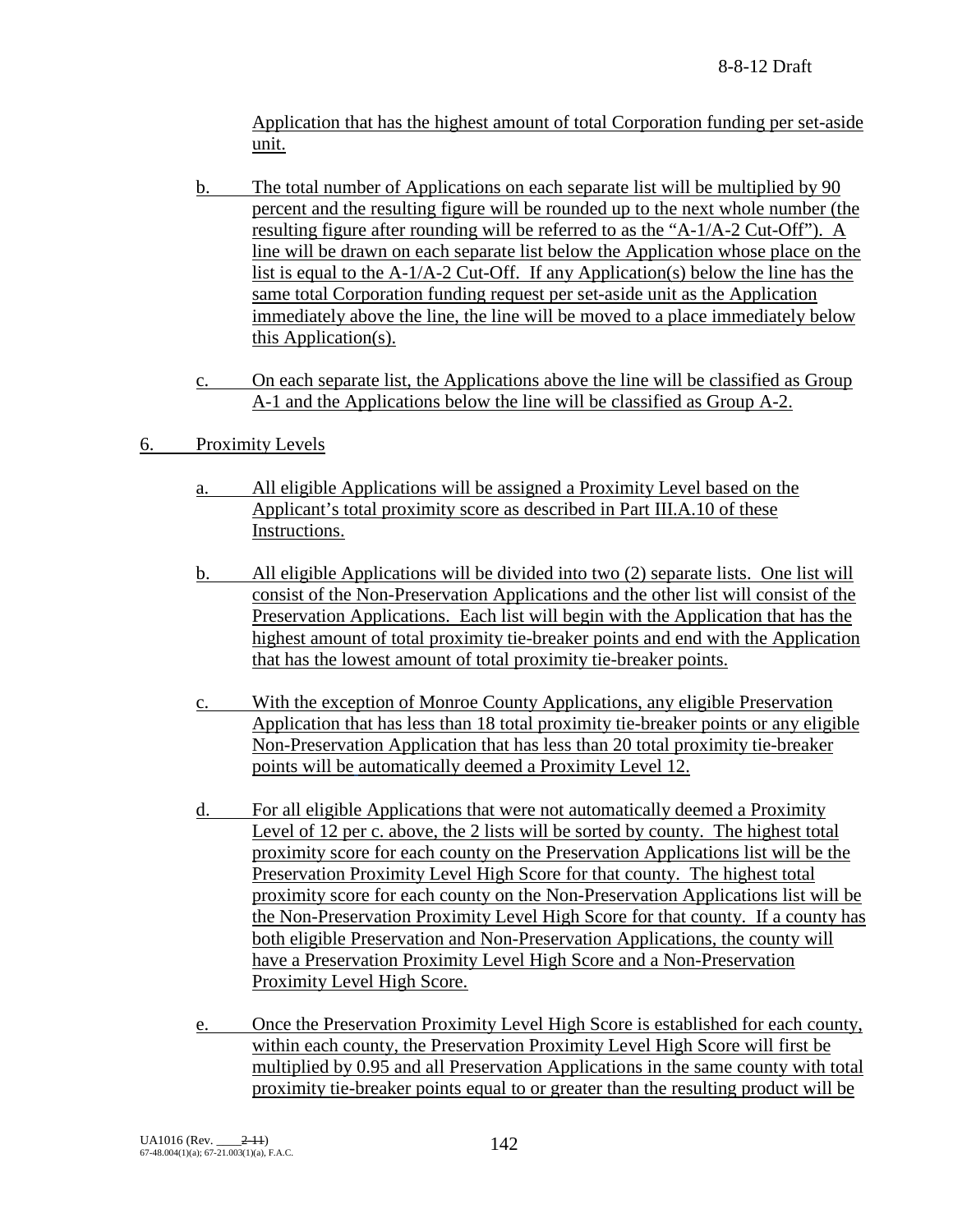deemed Proximity Level 1. Next, the county's Preservation Proximity Level High Score will be multiplied by 0.90 and all Preservation Applications in the same county with proximity tie-breaker points equal to or greater than the resulting product will be deemed Proximity Level 2. This pattern will continue until whichever of the following occurs first: there are no additional Preservation Applications within the county with a total proximity score of at least 15; or the county's Preservation Proximity Level High Score is multiplied by 0.40 and all Preservation Applications in the same county with total proximity tie-breaker points equal to or greater than the resulting product are deemed Proximity Level 12.

f. Once the Non-Preservation Proximity Level High Score is established for each county, within each county, the Non-Preservation Proximity Level High Score will first be multiplied by 0.95 and all Non-Preservation Applications in the same county with total proximity tie-breaker points equal to or greater than the resulting product will be deemed Proximity Level 1. Next, the county's Non-Preservation Proximity Level High Score will be multiplied by 0.90 and all Non-Preservation Applications in the same county with proximity tie-breaker points equal to or greater than the resulting product will be deemed Proximity Level 2. This pattern will continue until whichever of the following occurs first: there are no additional Non-Preservation Applications within the county with a total proximity score of at least 15; or the county's Non-Preservation Proximity Level High Score is multiplied by 0.40 and all Non-Preservation Applications in the same county with total proximity tie-breaker points equal to or greater than the resulting product are deemed Proximity Level 12.

For example: Pinellas County has 3 eligible Preservation Applications and 3 eligible Non-Preservation Applications. Pinellas Preservation Application 1 has 33 total proximity points, Pinellas Preservation Application 2 has 30 total proximity points, and Pinellas Preservation Application 3 has 25 total proximity points. Pinellas Non-Preservation Application 1 has 35 total proximity points, 33 total proximity points and Pinellas Non-Preservation Application 2 has 14 total proximity points. Leon County has 2 Preservation Applications. Leon Preservation Application 1 has 36 total proximity points and Leon Preservation Application 2 has 34 total proximity points. Monroe County has 2 eligible Non-Preservation Applications. Monroe Non-Preservation Application 1 has 14 total proximity points and Monroe Non-Preservation Application 2 has 12 total proximity points.

Using the highest total proximity point values for each county, the Proximity Level High Scores for each county can be established as follows.

Pinellas County Non-Preservation Proximity Level High Score: 35 Pinellas County Preservation Proximity Level High Score: 33 Leon County Preservation Proximity Level High Score: 36 Monroe County Non-Preservation Proximity Level High Score::14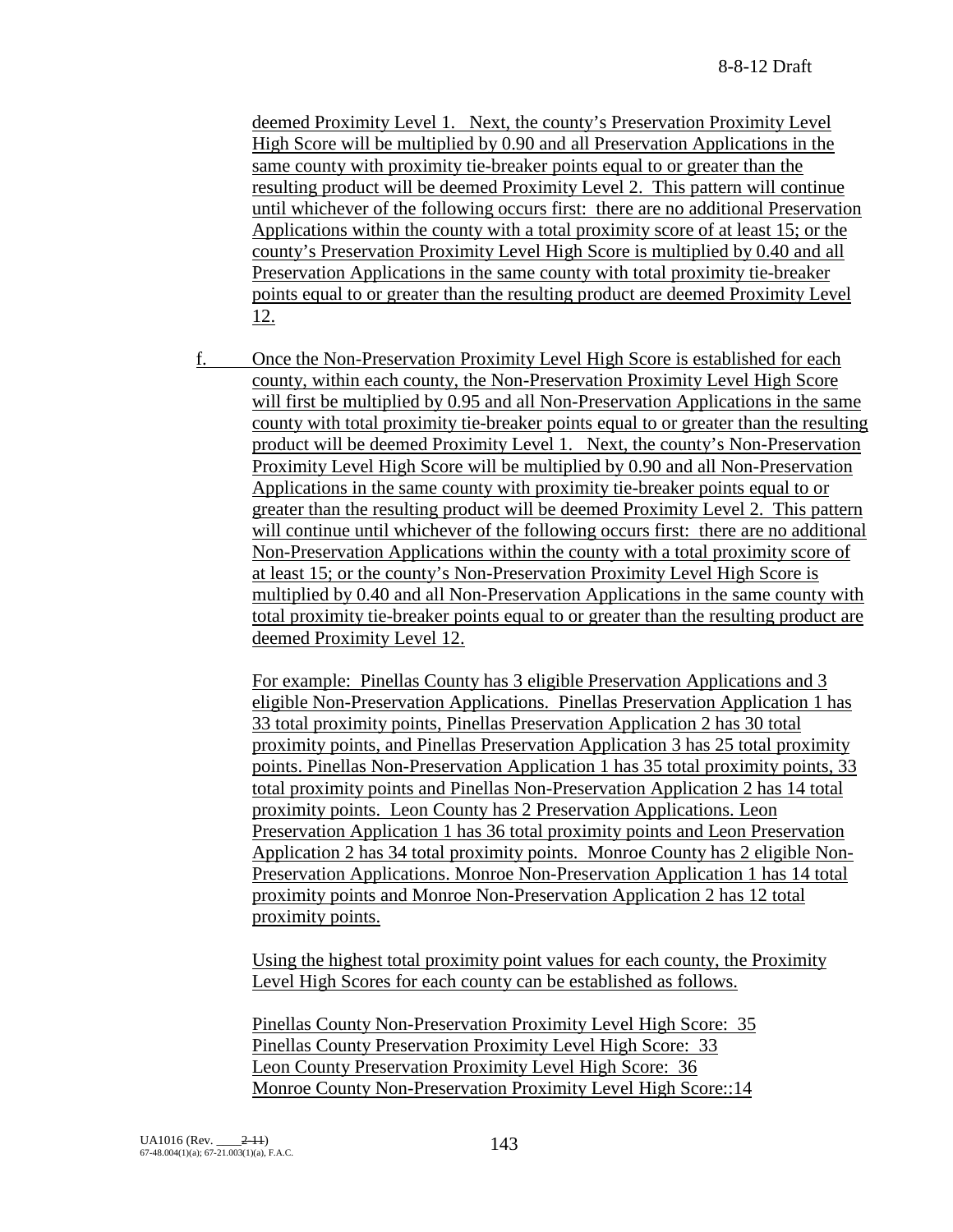Although Monroe County has 2 eligible Applications that have less than 15 total proximity points, Monroe County is excluded from the provisions outlined in c. above. Pinellas County Non-Preservation Application 2 is automatically deemed to have a Proximity Level 12 per section c. above.

Using the Proximity Level High Scores, the Proximity Level ranges can be established for each county.

| <b>Pinellas County</b>                                                    | <b>Non-Preservation</b> | <b>Preservation</b> |
|---------------------------------------------------------------------------|-------------------------|---------------------|
| Proximity Level High Score                                                | 35                      | 33                  |
| Lowest score for Level 1 (Proximity Level High Score multiplied by 0.95)  | 33.25                   | 31.35               |
| Lowest score for Level 2 (Proximity Level High Score multiplied by 0.90)  | 31.5                    | 29.7                |
| Lowest score for Level 3 (Proximity Level High Score multiplied by 0.85)  | 29.75                   | 28.05               |
| Lowest score for Level 4 (Proximity Level High Score multiplied by 0.80)  | 28                      | 26.4                |
| Lowest score for Level 5 (Proximity Level High Score multiplied by 0.750) | 26.25                   | 24.75               |

| <b>Monroe County</b>                                                     | <b>Non-Preservation</b> | <b>Preservation</b> |
|--------------------------------------------------------------------------|-------------------------|---------------------|
| <b>Proximity Level High Score</b>                                        | 14                      |                     |
| Lowest score for Level 1 (Proximity Level High Score multiplied by 0.95) | 13.3                    |                     |
| Lowest score for Level 2 (Proximity Level High Score multiplied by 0.90) | 12.6                    |                     |
| Lowest score for Level 3 (Proximity Level High Score multiplied by 0.85) | 11.9                    |                     |
| Lowest score for Level 4 (Proximity Level High Score multiplied by 0.80) | 1.2                     |                     |

| <b>Leon County</b>                                                       | <b>Non-Preservation</b> | <b>Preservation</b> |
|--------------------------------------------------------------------------|-------------------------|---------------------|
| Proximity Level High Score                                               |                         | 36                  |
| Lowest score for Level 1 (Proximity Level High Score multiplied by 0.95) |                         | 34.2                |
| Lowest score for Level 2 (Proximity Level High Score multiplied by 0.90) |                         | 32.4                |
| Lowest score for Level 3 (Proximity Level High Score multiplied by 0.85) |                         | 30.6                |
| Lowest score for Level 4 (Proximity Level High Score multiplied by 0.80) |                         | 28.8                |

Therefore, the Proximity Levels are as follows:

| <b>Application Number</b>                      | <b>Proximity Score</b> | <b>Proximity Level</b> |
|------------------------------------------------|------------------------|------------------------|
| Pinellas County Preservation Application 1     | 33                     |                        |
| Pinellas County Preservation Application 2     | 30                     |                        |
| Pinellas County Preservation Application 3     | 25                     |                        |
| Pinellas County Non-Preservation Application 1 | 35                     |                        |
| Pinellas County Non-Preservation Application 2 | 33                     |                        |
| Pinellas County Non-Preservation Application 3 | 14                     |                        |
| Leon County Preservation Application 1         | 36                     |                        |
| Leon County Preservation Application 2         | 34                     |                        |
| Monroe County Non-Preservation Application 1   | 14                     |                        |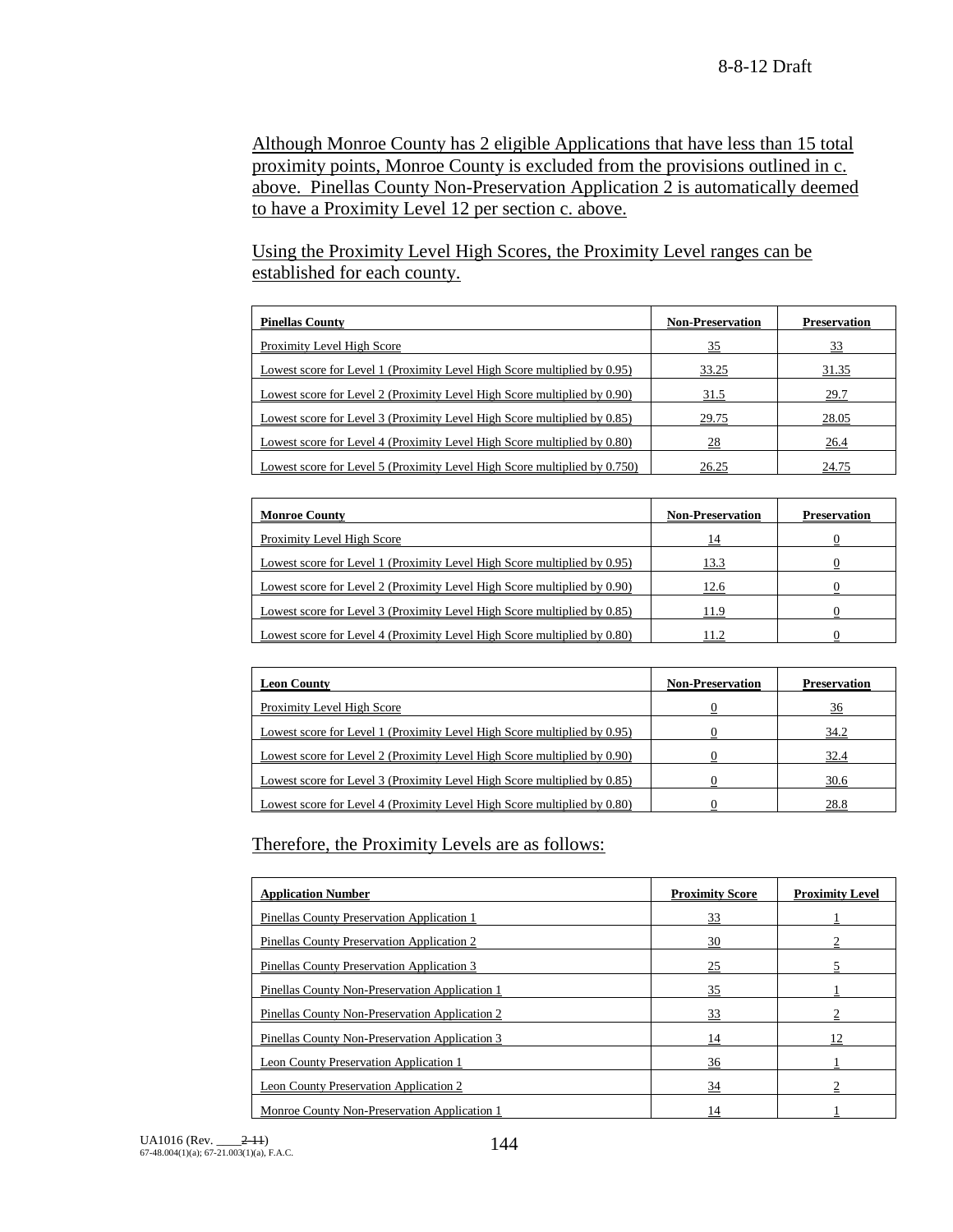| Monroe County Non-Preservation Application 2 |  |
|----------------------------------------------|--|
|                                              |  |

7. Florida Rate of Job Creation - Each Application will be measured to determine its Florida Job Creation score. The score will reflect the number of Florida jobs per \$1 million of Housing Credits. Applications with a score equal to or greater than 100 will receive a ranking preference in the tie-breaker section of these instructions.

Determination of the Florida Job Creation score will be based on the following information:

- The type of units in the proposed Development (as stated by the Applicant at Part III.A.6. of the Application;
- The number of new construction and/or rehabilitation units committed to by the Applicant (as computed at Section 4.b. above);
- The applicable Florida job creation rate for the type of units:
	- o Rate of 3.376 Florida Jobs per Unit for proposed new construction units;
	- o Rate of 1.534 Florida Jobs per Unit for proposed rehabilitation units; and
- The Competitive HC Request Amount (as stated by the Applicant at Part V.A.1. of the Application)

The score for Florida job creation per \$1 million of Housing Credits will be measured using the following calculations:

a. Developments consisting of new construction units:

Number of units x 3.376 Florida Jobs per Unit x 1,000,000 / Competitive HC Request Amount = Florida Jobs per \$1 million of Housing Credits.

For example:

Application A consists of 80 new construction units and is requesting \$1,500,000 -

80 x 3.376 x 1,000,000/1,500,000 = Florida Job Creation score of 180.053. This Application qualifies for the Ranking Preference.

b. Developments consisting of rehabilitation units:

Number of units x 1.534 Florida Jobs per Unit x 1,000,000 / Competitive HC Request Amount = Florida Jobs per \$1 million of Housing Credits

For example:

Application B consists of 80 rehabilitation units and is requesting \$1,500,000 -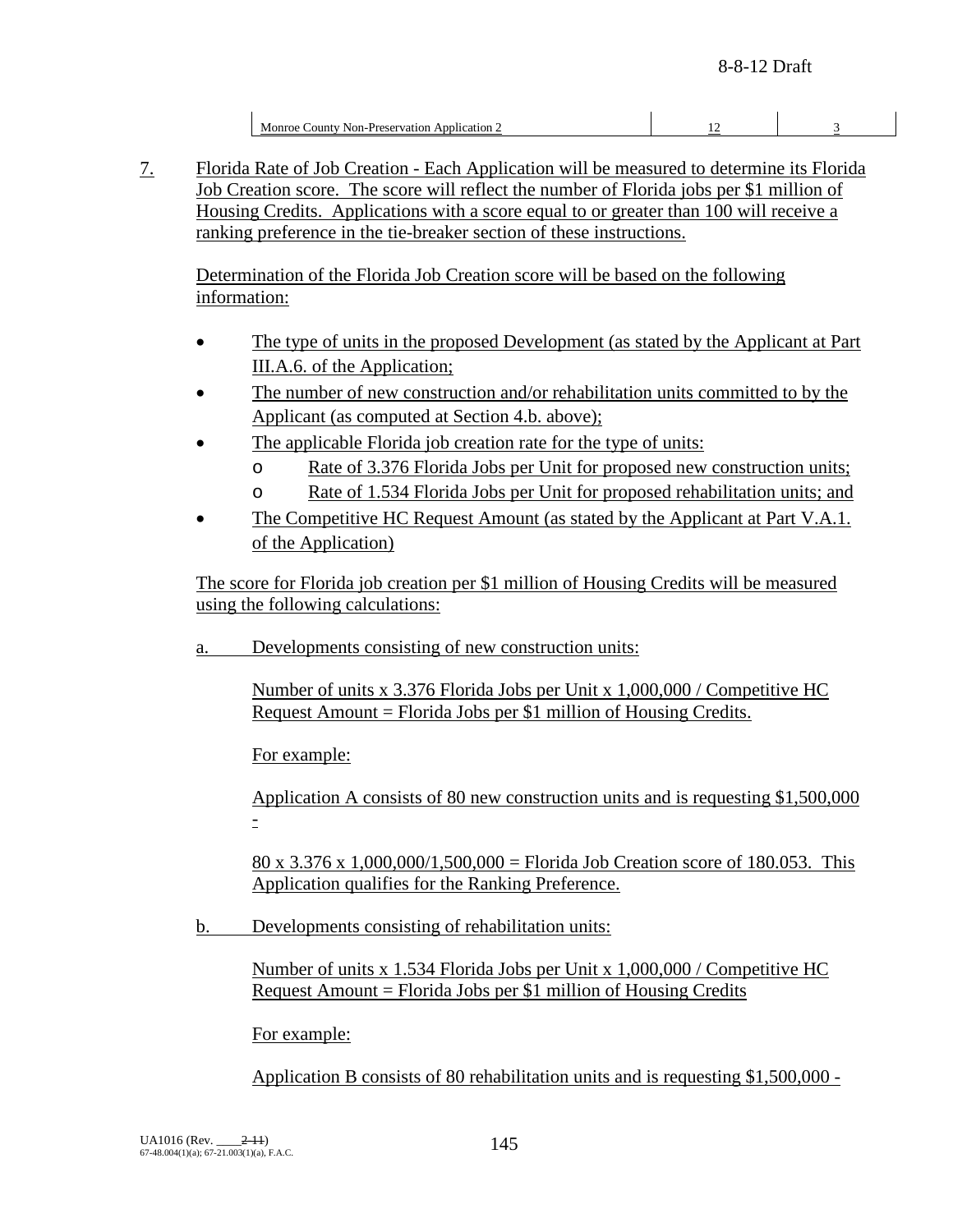80 x  $1.534$  x  $1,000,000/1,500,000 =$  Florida Job Creation score of 81.813. This Application does not qualify for the Ranking Preference.

c. Developments consisting of both new construction units and rehabilitation units:

(Number of new construction units x 3.376 Florida Jobs per Unit + number of rehabilitation units x 1.534 Florida Jobs per Unit) x 1,000,000 / Competitive HC Request Amount = Florida Jobs per \$1 million of Housing Credits

For example:

Application C consists of 56 new construction units and 24 rehabilitation units and is requesting \$1,500,000.

 $[(56*3.376) + (24*1.534)]*1,000,000/1,500,000 = 150.581$ . This Application qualifies for the Ranking Preference.

8.4. Groups 1, 2 & 3 Total Score Classifications

Immediately following the Board's actions on informal appeals, eEligible Applications will be classified in three groups based on the total score of each eligible Application: Group 1, Group 2 and Group 3. For purposes of this classification, eligible Application means an Application that satisfied all threshold requirements, regardless of the Application's total score, and has not withdrawn its Application. Group 1, Group 2 and Group 3 classifications will not be affected by any actions after this determination. Eligible Applications will be classified in Group 1, Group 2 or Group 3 as follows:

- a. Eligible Applications will be listed in descending order beginning with the Application that has the highest total score and ending with the Application that has the lowest total score. Total score means the amount of points awarded to the Application, excluding any tie-breaker points.
- b. The total number of eligible Applications will be multiplied by 50 percent and the resulting figure will be rounded up to the next whole number. The total score of the Application corresponding to such resulting figure is referred to as the "Total Score Cut-Off". The Total Score Cut-Off or 75 points, whichever is greater, will be the "Group 1 Cut-Off." Only the Applications that achieve a total score that is equal to or greater than the Group 1 Cut-Off will be in Group 1. Group 2 will consist of the eligible Applications with a total score equal to or greater than 72 but which are not included in Group 1. Applications in Group 3 will consist of eligible Applications that are not included in Group 1 or Group 2.
- c. Unless otherwise provided in the Universal Application Instructions, Applications in Group 1 will be considered for funding first and if funds remain after funding all Group 1 Applications that can be funded, the Applications in Group 2 will be considered for funding.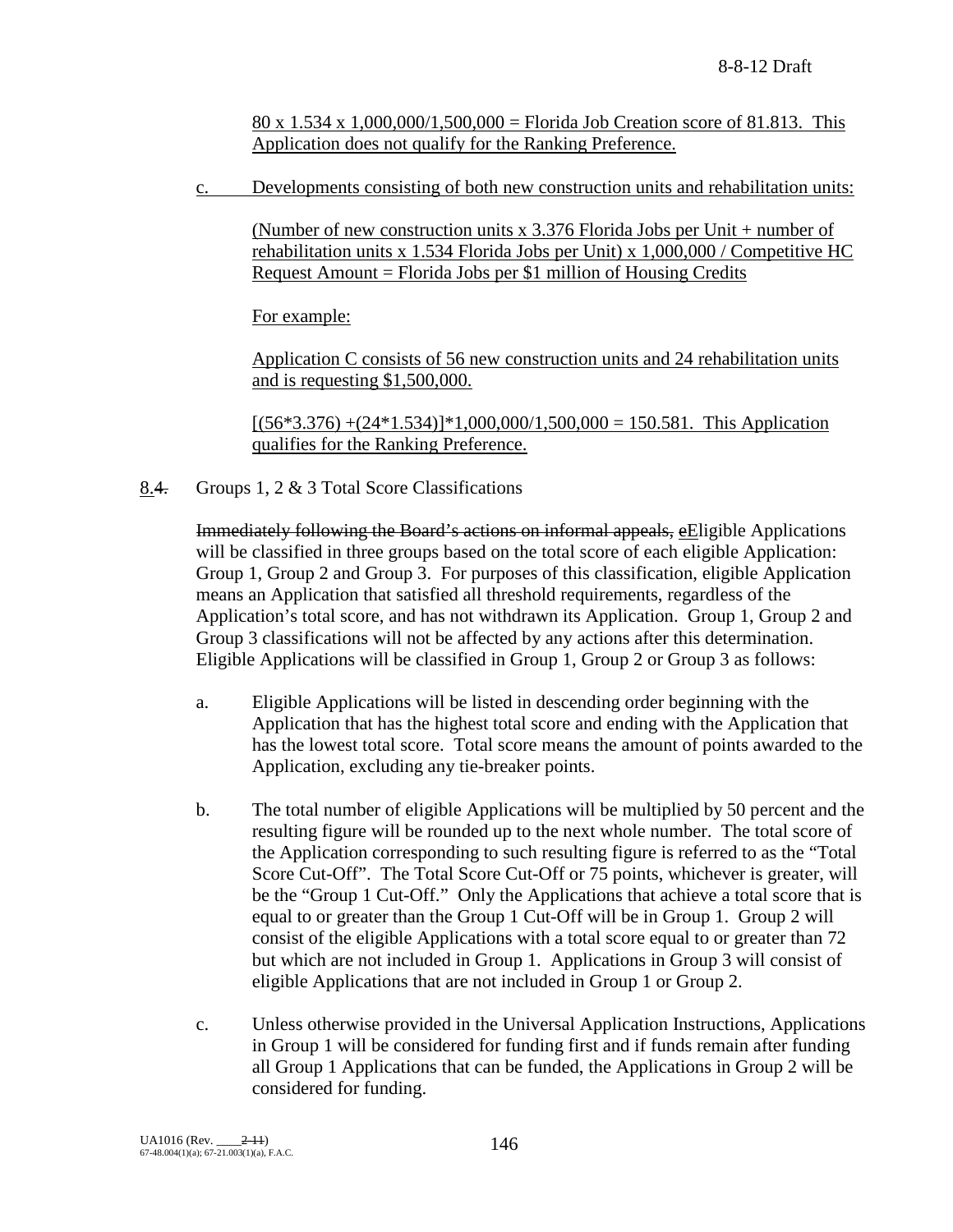- d. No Applications in Group 3 will be considered for funding except when necessary to meet the Competitive HC Non-Profit Goal as provided in the Competitive HC Goals section of these instructions.
- 5. Rental Assistance (RA) Level

Applications will be classified into an RA Level as outlined in Part III.A.3.a. of the Instructions.

9.<del>6.</del> Tie-breakers

a. Option 1 Tie-Breakers

To determine the highest ranking Application(s) that will be considered for funding to meet the Florida Keys, TOD, Elderly, Homeless and Non-Profit Development Goals, all eligible unfunded Applications that qualify for each Goal will be sorted first on the total score and then Option 1 Tie-Breakers listed below. These tie-breakers will also be used to determine the highest ranking Application(s) that will be considered in order to distribute any remaining Non-Preservation funding as outlined in Section 8.d.(3)(d) below and also any remaining HC Funds as outlined in Section 8.d.(3)(f) below.

- a. $(1)$  A/B Leveraging An Application in Group A will receive preference over an Application in Group B.
- $\underline{b.(2)}$  Ability to Proceed Preference will be given to the Application with the highest tie-breaker score in the Ability to Proceed section of the Application.
- c. $(3)$  Proximity Preference will be given to the Application with the lowest highest proximity tie-breaker level score in the Proximity section of the Application so that Proximity Level 1 Applications receive the highest preference and Proximity Level 11 Applications receive the lowest preference. Applications that do not achieve a total Proximity Tie-Breaker Score of at least 20 points will not be considered for funding except if necessary to meet the Non-Profit Goal as provided in Section 8.d.(3)(e) below.
- (4) Rental Assistance (RA) Level Preference will be given to the Application with the lowest RA Level classification so that RA Level 1 Applications receive the most preference and RA Level 6 Applications receive the least preference.
- d.(5) Florida General Contractor Applications that meet the Florida General Contractor requirements as stated in Part II.B.3.c. of the Instructions will receive a preference over those that do not meet those requirements. Leveraging - An Application in Group A-1 will receive preference over an Application in Group A-2 and both will receive preference over an Application in Group B.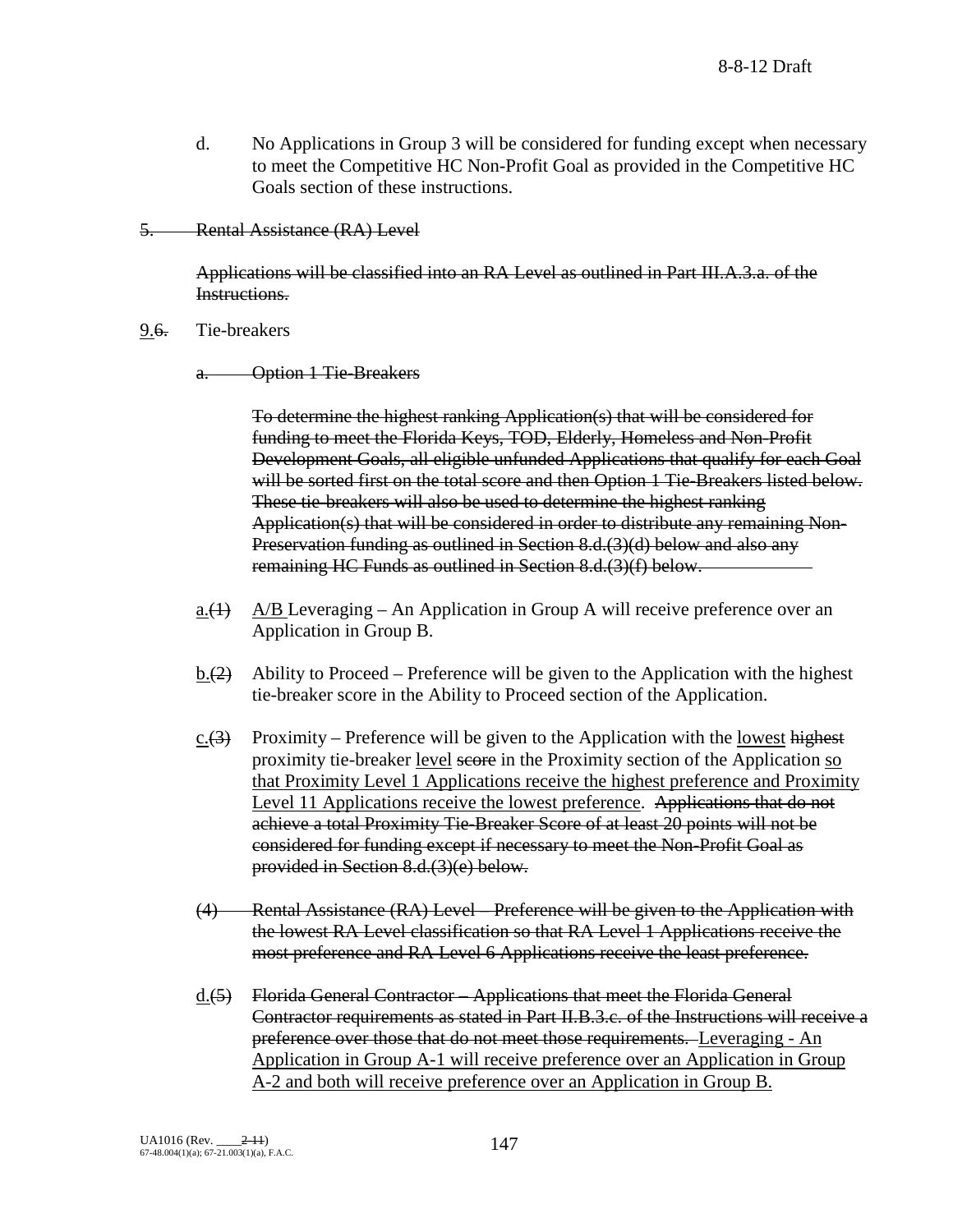- e. Florida Rate of Job Creation Preference will be given to Applications with a Florida Job Creation score of at least 100.
- <u>f.</u>(6) Lottery Preference will be given to the Application with the lowest lottery number.
- b. Option 2 Tie-Breakers

To determine the highest ranking Application that will be considered for funding to meet the Public Housing Revitalization and RD Preservation Goals, all eligible unfunded Applications that qualify for each respective Goal will be sorted first on the total score and then Option 2 Tie-Breakers listed below.

- (1) Leveraging An Application in Group A will receive preference over an Application in Group B.
- (2) Ability to Proceed Preference will be given to the Application with the highest tie-breaker score in the Ability to Proceed section of the Application.
- (3) Age of Development Preference will be given to Applications that demonstrate within the documentation provided at Part III.A.3.a. of the Application that the proposed Development was originally built in the year 1982 or earlier. Applications that select and qualify as HOPE VI Developments will automatically receive this preference.
- (4) RA Level 1, 2 or 3 Applications that achieve an RA Level Classification of 1, 2, or 3 will receive preference over those that do not achieve an RA Level Classification of 1, 2, or 3.
- (5) Proximity Preference will be given to the Application with the highest proximity tie-breaker score in the Proximity section of the Application. Applications classified as RA Levels 4, 5 and 6 that do not achieve a total Proximity Tie-Breaker Score of at least 20 points will not be considered for funding.
- (6) Rental Assistance (RA) Level Preference will be given to the Application with the lowest RA Level classification so that RA Level 1 Applications receive the most preference and RA Level 6 Applications receive the least preference.
- (7) Rate of Job Creation Florida General Contractor Applications that meet the Florida General Contractor requirements as stated in Part II.B.3.c. of the Instructions will receive a preference over those that do not meet those requirements.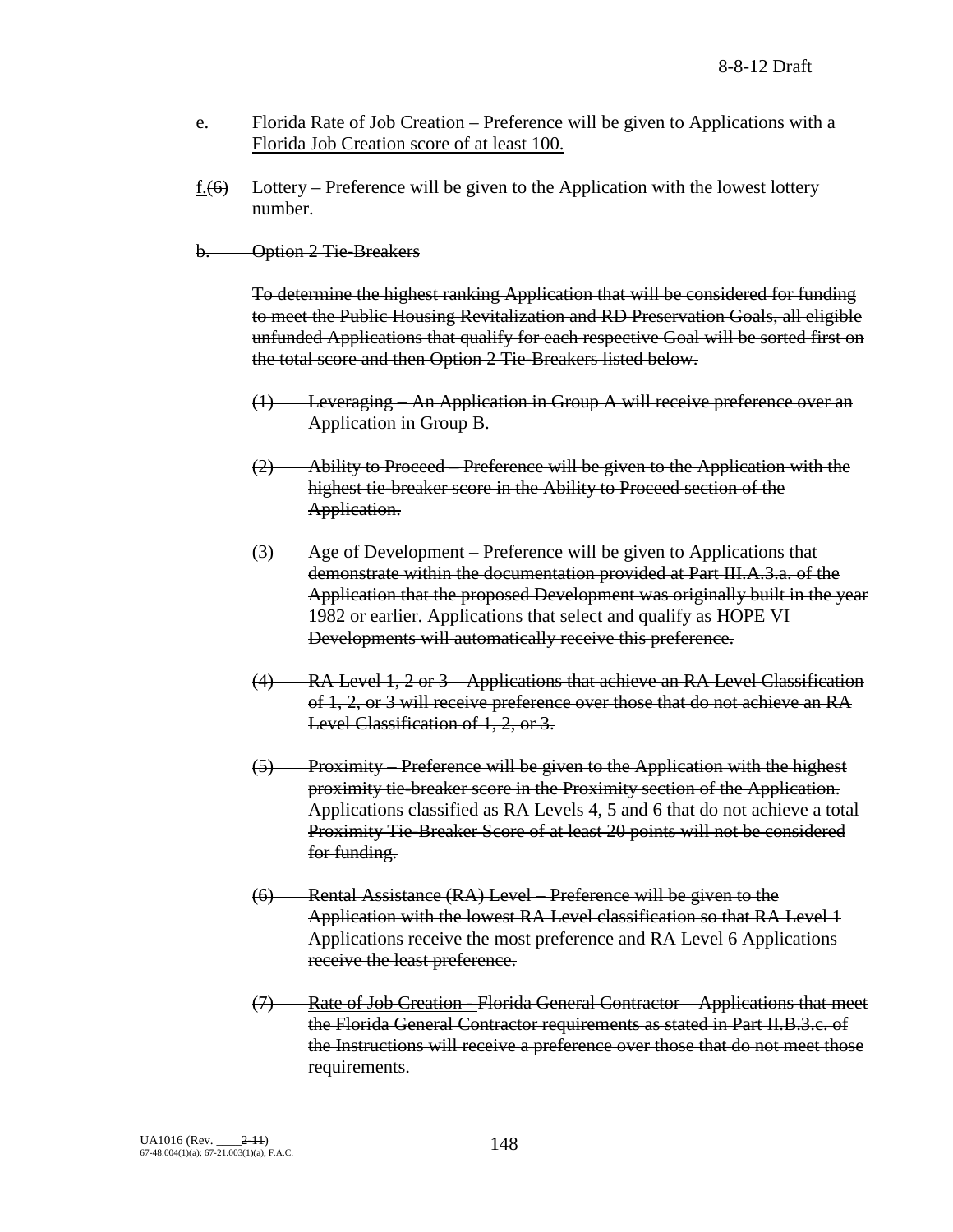Lottery – Preference will be given to the Application with the lowest lottery number.

c. Option 3 Tie-Breakers

To determine the highest ranking Application that will be considered for funding to distribute any remaining Preservation funding as outlined in Section 8.d.(2)(c) below, all eligible unfunded Applications that qualify for the funding will be sorted first on the total score and then Option 3 Tie-Breakers listed below.

- (1) Ability to Proceed Preference will be given to the Application with the highest tie-breaker score in the Ability to Proceed section of the Application.
- (2) Age of Development Preference will be given to Applications that demonstrate within the documentation provided at Part III.A.3.a. of the Application that the proposed Development was originally built in the year 1982 or earlier. Applications that select and qualify as HOPE VI Developments will automatically receive this preference.
- (3) RA Level 1, 2 or 3 –Applications that achieve an RA Level Classification of 1, 2, or 3 will receive preference over those that do not achieve an RA Level Classification of 1, 2, or 3.
- (4) Concrete Construction An Application that meets the requirements to be considered concrete construction at Part III.A.3.b. of the Instructions will receive preference over an Application that does not meet the requirements.
- (5) Leveraging An Application in Group A will receive preference over an Application in Group B.
- (6) Proximity Preference will be given to the Application with the highest proximity tie-breaker score in the Proximity section of the Application. Applications classified as RA Levels 4, 5 and 6 that do not achieve a total Proximity Tie-Breaker Score of at least 20 points will not be considered for funding.
- (7) Rental Assistance (RA) Level Preference will be given to the Application with the lowest RA Level classification so that RA Level 1 Applications receive the most preference and RA Level 6 Applications receive the least preference.
- (8) Rate of Job Creation Florida General Contractor Applications that meet the Florida General Contractor requirements as stated in Part II.B.3.c. of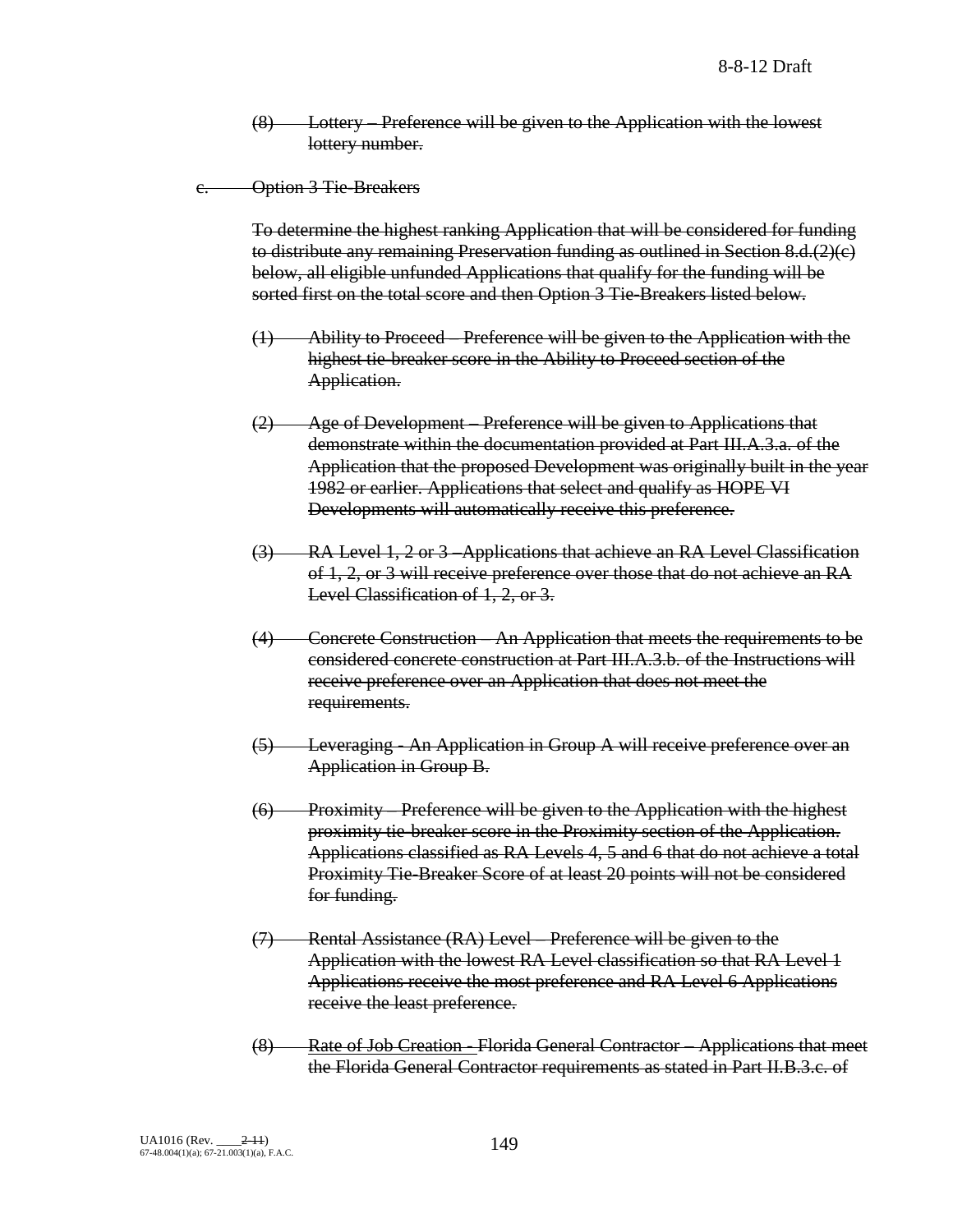the Instructions will receive a preference over those that do not meet those requirements.

10.7. Set-Aside Unit Limitation (SAUL)

The county categories are grouped based on the 2011 2010 Florida Statistical Abstract population figures, as follows:

|                         | Large<br>$LL = 2$ million or more<br>$LM = 1,500,001 - 1,999,999$<br>$LS = 1,000,000 - 1,500,000$<br>$LVS = 825,000 - 999,999$ |                                               | Medium<br>$ML = 250,001 - 824,999$<br>$MS = 100,001 - 250,000$ |                 | Small<br>$SL = 50,001 - 100,000$<br>$SM = 20,001 - 50,000$<br>$SS =$ up to 20,000 |
|-------------------------|--------------------------------------------------------------------------------------------------------------------------------|-----------------------------------------------|----------------------------------------------------------------|-----------------|-----------------------------------------------------------------------------------|
| County<br><b>Groups</b> | County                                                                                                                         | <b>Set-Aside</b><br>Unit<br><b>Limitation</b> | County<br><b>Groups</b>                                        | County          | <b>Set-Aside</b><br>Unit<br>Limitation                                            |
| LL                      | Miami-Dade                                                                                                                     | 300                                           | $\overline{\text{SL}}$                                         | Columbia        | 100                                                                               |
| LM                      | <b>Broward</b>                                                                                                                 | $\overline{225}$                              |                                                                | Flagler         |                                                                                   |
| LS                      | Hillsborough                                                                                                                   | 125                                           |                                                                | Gadsden         |                                                                                   |
|                         |                                                                                                                                |                                               |                                                                | Highlands       |                                                                                   |
|                         | Orange                                                                                                                         |                                               |                                                                | <b>Jackson</b>  |                                                                                   |
|                         | Palm Beach                                                                                                                     |                                               |                                                                | Monroe          |                                                                                   |
|                         |                                                                                                                                |                                               |                                                                | Nassau          |                                                                                   |
| <b>LVS</b>              | Duval                                                                                                                          | 100                                           |                                                                | Putnam          |                                                                                   |
|                         | Pinellas                                                                                                                       |                                               |                                                                | Sumter          |                                                                                   |
|                         |                                                                                                                                |                                               |                                                                | Walton          |                                                                                   |
| ML                      | Alachua                                                                                                                        | 100                                           | <b>SM</b>                                                      | Baker           | 100                                                                               |
|                         | <b>Brevard</b>                                                                                                                 |                                               |                                                                | <b>Bradford</b> |                                                                                   |
|                         | Collier                                                                                                                        |                                               |                                                                | DeSoto          |                                                                                   |
|                         | Escambia                                                                                                                       |                                               |                                                                | Gadsden         |                                                                                   |
|                         | Lake                                                                                                                           |                                               |                                                                | Hardee          |                                                                                   |
|                         | Lee                                                                                                                            |                                               |                                                                | Hendry          |                                                                                   |
|                         | Leon                                                                                                                           |                                               |                                                                | Jackson         |                                                                                   |
|                         | Manatee                                                                                                                        |                                               |                                                                | Levy            |                                                                                   |
|                         | Marion                                                                                                                         |                                               |                                                                | Madison         |                                                                                   |
|                         | Osceola                                                                                                                        |                                               |                                                                | Okeechobee      |                                                                                   |
|                         | Pasco                                                                                                                          |                                               |                                                                | Suwannee        |                                                                                   |
|                         | Polk                                                                                                                           |                                               |                                                                | Taylor          |                                                                                   |
|                         | St. Lucie                                                                                                                      |                                               |                                                                | Wakulla         |                                                                                   |
|                         | Sarasota                                                                                                                       |                                               |                                                                | Washington      |                                                                                   |
|                         | Seminole                                                                                                                       |                                               | <b>SS</b>                                                      | Calhoun         | 75                                                                                |
|                         | Volusia                                                                                                                        |                                               |                                                                | Dixie           |                                                                                   |
| <b>MS</b>               | Alachua                                                                                                                        | 100                                           |                                                                | Franklin        |                                                                                   |
|                         | Bay                                                                                                                            |                                               |                                                                | Gilchrist       |                                                                                   |
|                         | Charlotte                                                                                                                      |                                               |                                                                | Glades          |                                                                                   |
|                         | Citrus                                                                                                                         |                                               |                                                                | Gulf            |                                                                                   |
|                         | Clay                                                                                                                           |                                               |                                                                | Hamilton        |                                                                                   |
|                         | Hernando                                                                                                                       |                                               |                                                                | Holmes          |                                                                                   |
|                         | <b>Indian River</b>                                                                                                            |                                               |                                                                | Jefferson       |                                                                                   |

<sup>(9)</sup> Lottery – Preference will be given to the Application with the lowest lottery number.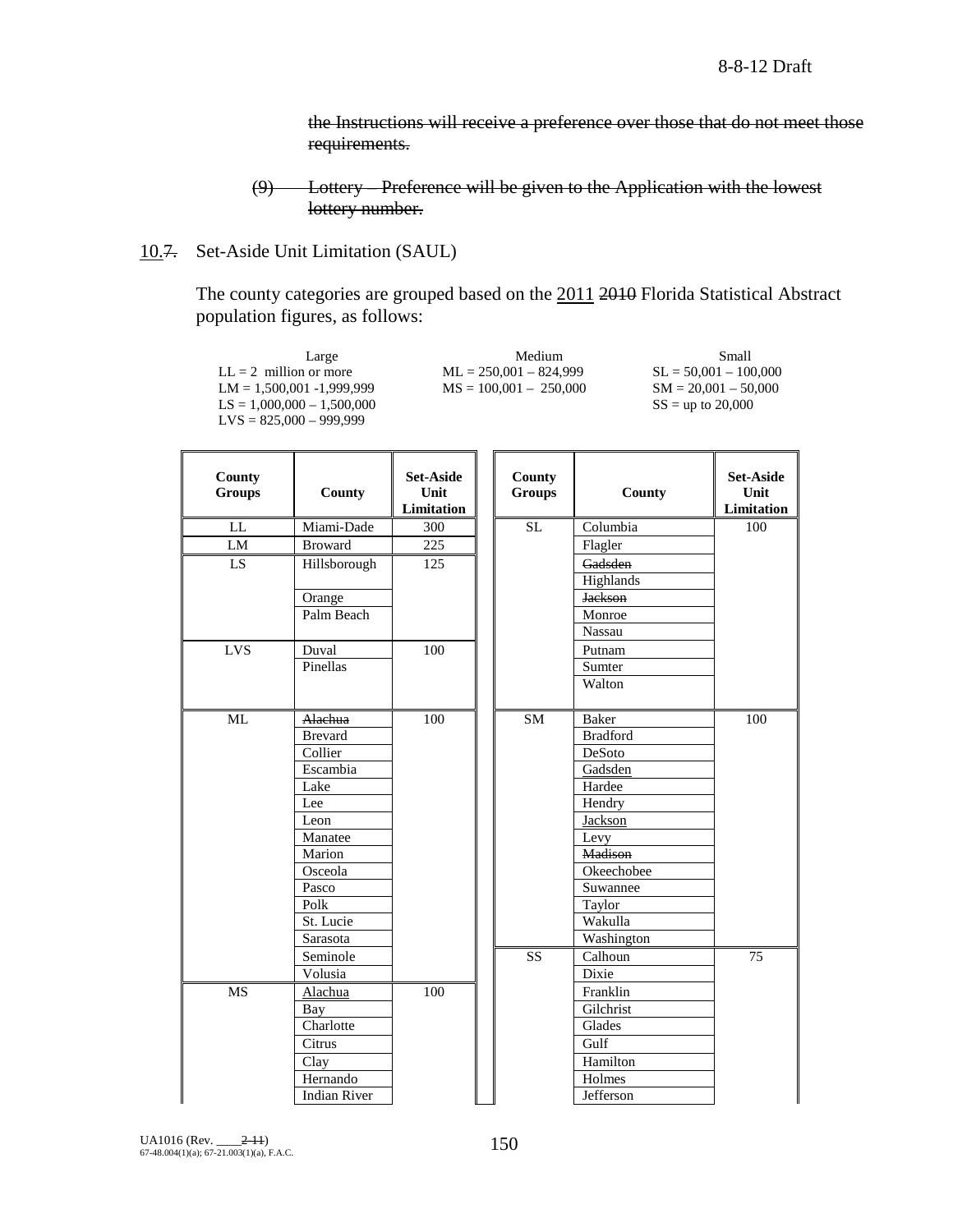| Martin     |  | Lafayette |  |
|------------|--|-----------|--|
| Okaloosa   |  | Liberty   |  |
| St. Johns  |  | Madison   |  |
| Santa Rosa |  | Union     |  |

- a. The above chart represents the SAUL for each county. When an Application is selected for tentative funding, the total number of set-aside units committed to in that Application will be credited toward meeting the SAUL for the county in which the proposed Development is located with the exception of an Application that selected and qualified for the Homeless Demographic Category. The setaside units attributed to that Application will not be applied towards SAUL. The total number of set-aside units for each Application will be computed by multiplying the total number of units within the proposed Development by the highest Total Set-Aside Percentage the Applicant committed to as stated in the last row of the set-aside breakdown chart for the program(s) applied for in the Set-Aside Commitment section of the Application. Results that are not a whole number will be rounded up to the next whole number.
- b. A county's SAUL is met in the following circumstances:
	- (1) If the number of set-aside units credited toward the county's SAUL is zero at the time an Application for a Development located in that county is considered for tentative funding and the Applicant committed to a total number of set-aside units that equals or exceeds the county's SAUL, then when that Application is selected for tentative funding, the county's SAUL will be met; or
	- (2) If the number of set-aside units credited toward the county's SAUL is not zero at the time an Application for a Development located in that county is considered for tentative funding, but the SAUL has not been met, and the next Application to be considered for tentative funding committed to a total number of set-aside units that when added to the number of set-aside units already credited toward the county's SAUL would be equal to or greater than the SAUL but the total number of set-aside units credited would not exceed 150 percent of the SAUL, then when that Application is selected for tentative funding, the county's SAUL will be met; or
	- (3) If the number of set-aside units credited toward the county's SAUL is not zero at the time an Application for a Development located in that county is considered for tentative funding, but the SAUL has not been met, and the Applicant committed to a total number of set-aside units that when added to the number of set-aside units already credited toward the county's SAUL would exceed 150 percent of the SAUL, then the county's SAUL will be deemed to be met without that Application being selected for tentative funding.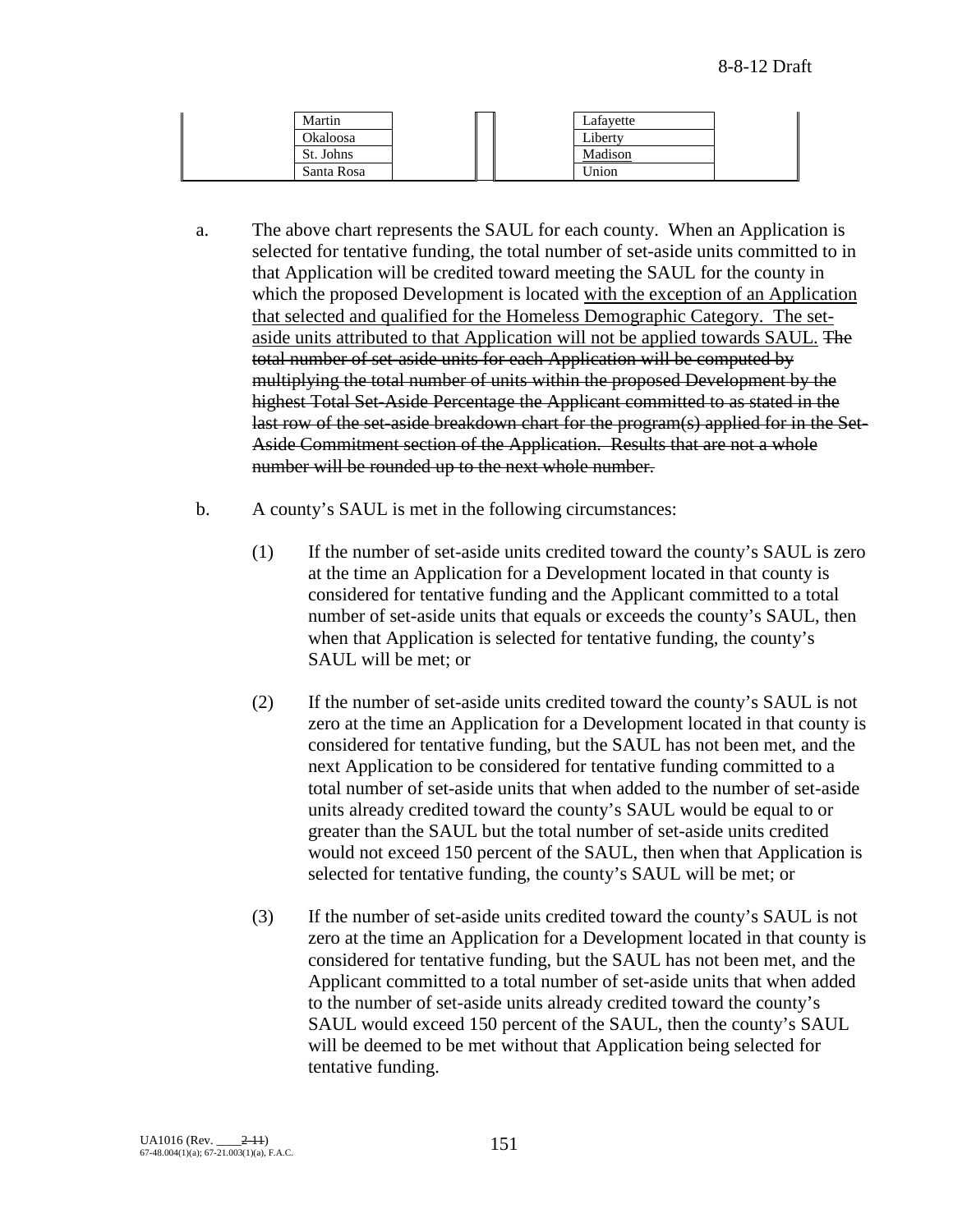Examples of SAUL being met when a county has a SAUL of 100 set-aside units:

- (a) The number of set-aside units credited toward the county's SAUL is zero, and an Application for a Development located in that county that committed to 200 set-aside units is selected for tentative funding.
- (b) There are 60 set-aside units credited toward meeting the county's SAUL and an Application for a Development located in that county that committed to 80 set-aside units is selected for tentative funding.
- (c) There are 60 set-aside units credited toward meeting the county's SAUL and an Application for a Development located in that county that committed to 100 set-aside units is the next Application considered for tentative funding. The county will be deemed to have met its SAUL without that Application being selected for tentative funding.
- (d) There are 60 set-aside units credited toward meeting the county's SAUL and two Applications for Developments located in that county that committed to 100 set-aside units and 60 set-aside units, respectively, are the next two highest ranked Applications to be considered for tentative funding. In this event, the county will be deemed to have met its SAUL without either Application being selected for tentative funding.
- c. The SAUL process implementation will be governed by the following:
	- (1) The number of set-aside units credited to a county and the number of times a county has met its SAUL will be carried forward within each SAUL Stage as each Application is selected for tentative funding. SAUL Stages are further explained in Section 8.d. below.
	- (2) At the conclusion of the tentative selection of Applications within each SAUL Stage, the number of set-aside units credited to a county and the number of times a county has met its SAUL will be adjusted to zero. SAUL Stages are further explained in Section 8.d. below.
	- $(2)(3)$  Unless otherwise provided in the Universal Application Instructions, when considering Applications for tentative funding priority will be given to eligible unfunded Group 1 Applications with proposed Developments in counties which have not met SAUL within the same SAUL Stage. Next, eligible unfunded Group 1 Applications with proposed Developments in counties which have met SAUL the least number of times within that same SAUL Stage will be considered. Then, after funding all eligible unfunded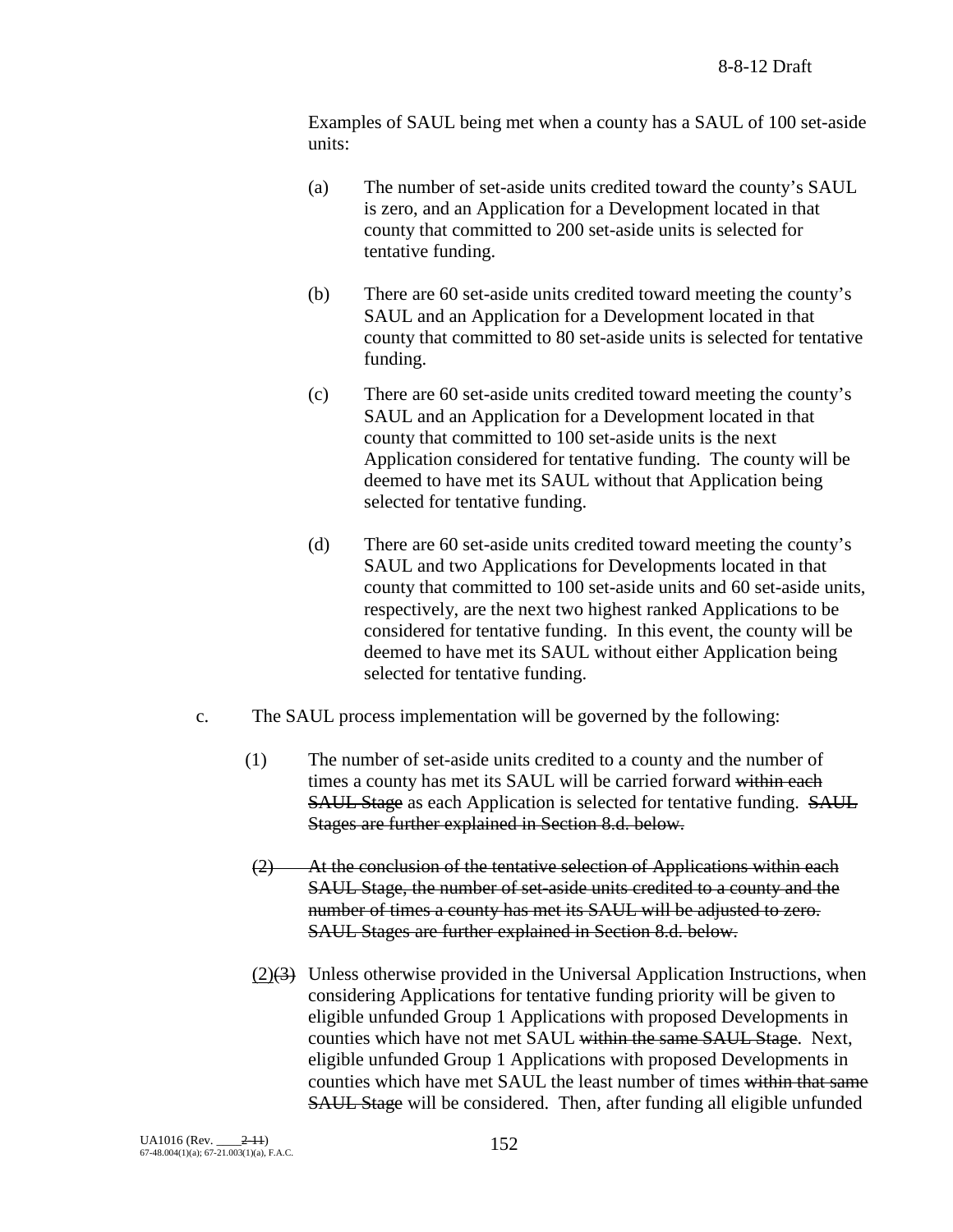Group 1 Applications that can be funded, the same process will be followed with eligible unfunded Group 2 Applications.

- (3)(4) Once a county is credited with meeting its SAUL, the number of set-aside units credited to the county will be deemed to be zero for the purposes of crediting additional set-aside units to the county. For example: The SAUL for County A is 100. County A met its SAUL when credited with 150 set-aside units. If another Application located in County A is selected for funding within the same SAUL Stage and it has 75 set-aside units, the number of set-aside units credited to County A will be 75 set-aside units, not the 150 set-aside units previously credited to County A plus 75 setaside units. County A status at that point in that SAUL Stage would be that it had met its SAUL once and had 75 units credited towards meeting its second SAUL.
- $(4)$ (5) When an Application that qualified to meet the Homeless Goal is selected for funding, the set-aside units attributed to that Application will not be applied towards SAUL.

SAUL process example: There are three (3) remaining eligible unfunded Applications ranked in the following order: Application One-110 set-aside units-County A- Group 1, Application Two-75 set-aside units-County B- Group 1, and Application Three-125 set-aside units-County C - Group 2. The SAULs and SAUL status resulting from previously funded Applications in this SAUL Stage are: County A has a SAUL of 100 and has met its SAUL twice; County B has a SAUL of 100, has met its SAUL once and has 75 set-aside units credited towards meeting its SAUL as second time; and County C has a SAUL of 100 and has no units or SAULs credited. The selection of Applications would be conducted in the following manner subject to fund availability and other restrictions:

- (a) Application One would be passed over because there are other eligible unfunded Group 1 Applications that have units in counties that met their SAUL fewer times than Application One.
- (b) Application Two would be considered for tentative funding because there are no other higher ranked eligible unfunded Group 1 Applications with units in a county that has met its SAUL an equal amount of times or less than Application Two. Also, County B's SAUL status would change from meeting SAUL once and having 75 set-aside units credited to it meeting SAUL twice and no units credited to it.
- (c) Application Three would not be considered for tentative funding because there is still an eligible unfunded Group 1 Application (Application One) that has not been considered for tentative funding.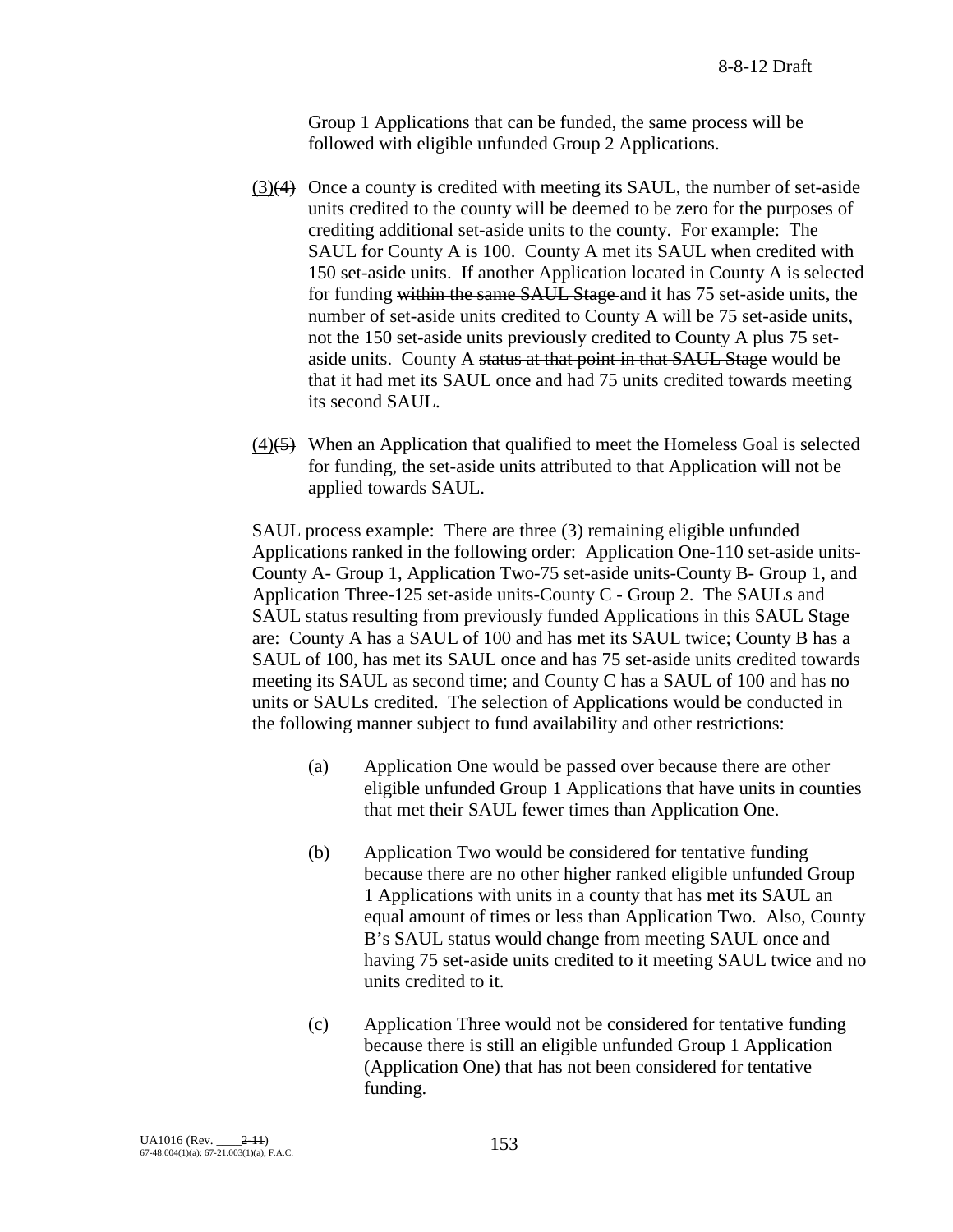- (d) Application One would then be considered for tentative funding because there are no other higher ranked eligible unfunded Group 1 Applications with units in a county that has met its SAUL an equal amount of times or less than Application One. Also, County A's SAUL status would change from meeting SAUL twice to it meeting SAUL a third time.
- (e) Application Three would then be considered for tentative funding because there are no other eligible unfunded Group 1 Applications and no other higher ranked eligible unfunded Group 2 Applications. County C's status would change from not meeting SAUL to it meeting SAUL once.

#### 11.8. Funding Provisions

a. Overall Program Provisions:

- (1) Unless otherwise provided in the program rules and these instructions, throughout the entire selection process any consideration of an Application for tentative allocation is subject to the following: (a) availability of funds; (b) threshold and other eligibility requirements; (c) SAUL provisions; (d) Groups 1, 2, & 3 provisions; (e) total score; (f) applicable tie-breaker provisions; and  $(g)$  overall and specific program provisions as set forth below.
- (2) During the selection process, an Applicant that requested both Competitive HC and HOME funding will not receive any funding if the Application is not funded in both programs.
- a. (3) An Applicant that selected and qualified for the Homeless Demographic at Part III.D. of the Application must apply for Competitive HC and HOME. However, the Application will only be eligible for tentative funding if the HC Homeless Goal has not been met. Once the HC Homeless Goal has been met, all remaining eligible unfunded Applications requesting Competitive HC and HOME funding will no longer be eligible to be selected for any funding.
- b. Distribution of the Total Housing Credit Allocation Authority available at the time of ranking:
	- (1) Non-Preservation Set-Aside
		- (a) 65 percent of total Housing Credit Allocation Authority available at the time of ranking will be deemed the Non-Preservation Set-Aside. The Non-Preservation Set-Aside is reserved for Non-Preservation Applications that selected and qualified for the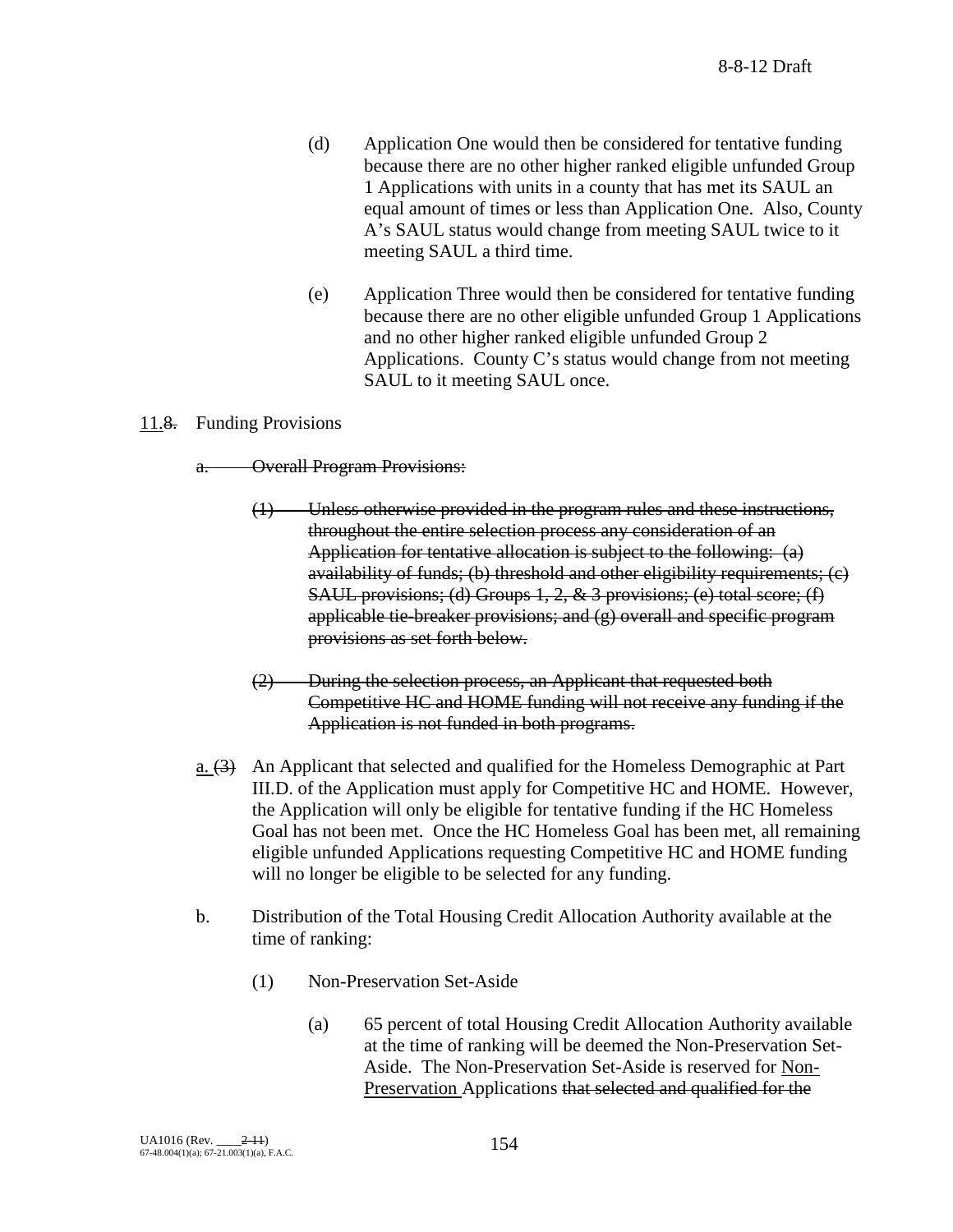8-8-12 Draft

following Development Categories at Part III.A.3.a. of the Application: New Construction, Rehabilitation, Acquisition and Rehabilitation, Redevelopment, or Acquisition and Redevelopment.

- (b) Applications that qualify for funding from the Non-Preservation Set-Aside described in  $(1)(a)$  above will not be funded if there are not enough Housing Credits available in the Non-Preservation Set-Aside to fund 100 percent of the Application's HC request amount. In the event that an Application is not selected for tentative funding for this reason, then no other Non-Preservation Application(s) that selected the Development Categories of New Construction, Rehabilitation, Acquisition and Rehabilitation, Redevelopment, or Acquisition and Redevelopment will be considered for tentative funding, even though there may be enough Housing Credits available to fund 100 percent of another Application's request amount, except as described in Sections  $11.d.(8)8.d.(3)(e)$  and  $(f)$  below.
- (2) Preservation Set-Aside
	- (a) 35 percent of total Housing Credit Allocation Authority available at the time of ranking will be deemed the Preservation Set-Aside. The Preservation Set-Aside is reserved for Preservation Applications that selected and qualified for the following Development Categories at Part III.A.3.a. of the Application: Preservation, or Acquisition and Preservation.
	- (b) Applications that qualify for funding from the Preservation Set-Aside described in (2)(a) above will not be funded if there are not enough Housing Credits available in the Preservation Set-Aside to fund 100 percent of the Application's HC request amount. In the event that an Application is not selected for tentative funding for this reason, then no other Preservation Application(s) that selected the Development Categories of Preservation or Acquisition and Preservation will be considered for tentative funding, even though there may be enough Housing Credits available to fund 100 percent of another Application's request amount, except as described in Sections  $11.d.(8)8.d.(3)(e)$  and  $(f)$  below.
- (3) The Small and Medium County Limits Geographic Set-Asides
	- (a) Small County Geographic Set-Aside

No more than 4.0 percent of the total Housing Credit Allocation Authority available at the time of ranking will be awarded to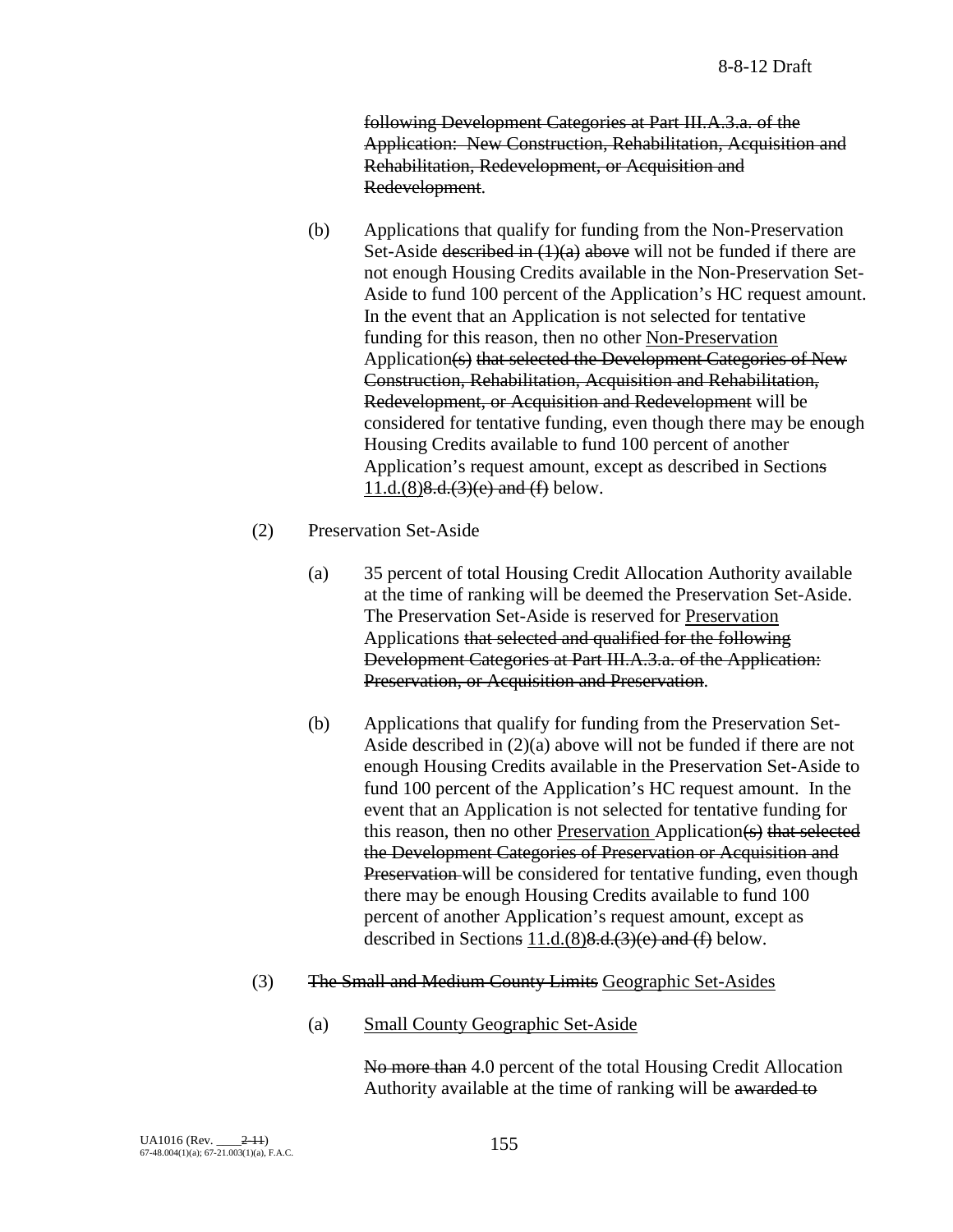deemed the Small County Geographic Set-Aside. Except when distributing the remaining pooled HC funding as outlined in Section 11.d.(8) below, Small County Applications will not be funded if there are not enough Housing Credits available in the Small County Geographic Set-Aside to fund 100 percent of the Application's HC request amount. In the event that an Application is not selected for tentative funding for this reason, a lower ranked Small County Application may be selected for funding if there are enough Housing Credits available within the Small County Geographic Set-Aside to fund 100 percent of the Application's request amount. Applications except when meeting the Competitive HC 15 percent Non-Profit Goal as outlined in Section 8.d.(3)(e) below or when distributing the remaining pooled HC funding as outlined in Section 8.d.(3)(f) below.

### (b) Medium County Geographic Set-Aside

No more than 33.7 percent of the total Housing Credit Allocation Authority available at the time of ranking will be deemed the awarded to Medium County Geographic Set-Aside. Except when distributing the remaining pooled HC funding as outlined in Section 11.d.(8) below, Medium County Applications will not be funded if there are not enough Housing Credits available in the Medium County Geographic Set-Aside to fund 100 percent of the Application's HC request amount. In the event that an Application is not selected for tentative funding for this reason, a lower ranked Medium County Application may be selected for funding if there are enough Housing Credits available within the Medium County Geographic Set-Aside to fund 100 percent of the Application's request amount. Applications except when meeting the Competitive HC 15 percent Non-Profit Goal as outlined in Section 8.d.(3)(e) below or when distributing the remaining pooled HC funding as outlined in Section 8.d.(3)(f) below.

### (c) Large County Geographic Set-Aside

62.3 percent of the total Housing Credit Allocation Authority available at the time of ranking will be deemed the Large County Geographic Set-Aside. Except when distributing the remaining pooled HC funding as outlined in Section 11.d.(8) below, Large County Applications will not be funded if there are not enough Housing Credits available in the Large County Geographic Set-Aside to fund 100 percent of the Application's HC request amount. In the event that an Application is not selected for tentative funding for this reason, a lower ranked Large County Application may be selected for funding if there are enough Housing Credits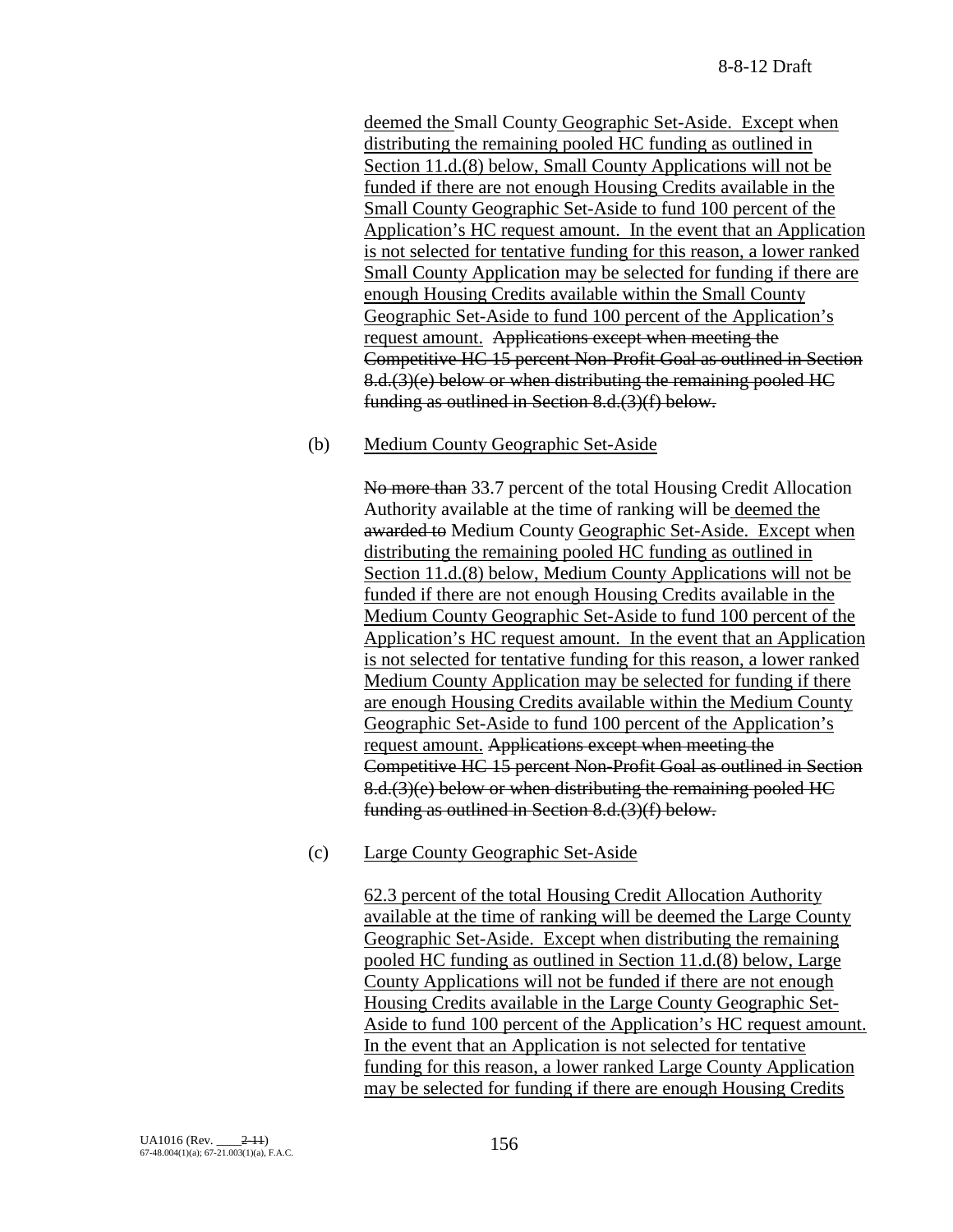available within the Large County Geographic Set-Aside to fund 100 percent of the Application's request amount.

- (4) During the selection process, an Application will not be selected for tentative funding if there are not enough Housing Credits available in both the applicable Geographic Set-Aside and also the applicable Preservation or Non-Preservation Set-Aside to fund 100 percent of the Applicant's request amount except when meeting the Competitive HC 15 percent Non-Profit Goal, Elderly Goal or when distributing the remaining pooled HC funding as outlined in Section 11.d.(8) below.
- c. HC Goals:

The Housing Credit Program has a goal to allocate Housing Credits to a minimum of:

- 2 Florida Keys Area Developments
- 1 Public Housing Revitalization Development
- 3 TOD Developments
- 1 RD Preservation Development
- 1 Elderly Development, which may be an Assisted Living Facility
- 1 Homeless Development
- 1 Elderly Development, which may be an Assisted Living Facility
- Minimum 15 percent of the Allocation Authority per the Qualified Allocation Plan to Non-Profit Applicants\*
	- \* The last Non-Profit Application selected to meet the 15 percent Non-Profit Goal will tentatively receive a full allocation of Competitive HC even though the total Non-Profit tentative allocation may exceed 15 percent. A Non-Profit Application issued a Binding Commitment in any prior Funding Cycle will not count toward meeting the 15 percent Non-Profit Goal for the current Funding Cycle.

To be eligible for these Goals the Application must meet the following criteria:

- (1) Florida Keys Area Development Goal Applicants must have selected and qualified as a Florida Keys Area Development at Part III.A.2.i. of the Application, regardless of the Development Category selected at Part III.A.3.a. of the Application.
- $(1)(2)$  Public Housing Revitalization Development Goal Applicants must have selected and qualified as a HOPE VI Development at Part III.A.2.g. of the Application and/or Applicants must have selected and qualified as a Public Housing Revitalization Development at Part III.A.2.f. of the Application.
- (3) TOD Development Goal Regardless of the Development Category selected at Part III.A.3.a. of the Application, Applicants must have selected and qualified as a TOD Development at Part III.A.2.h. of the Application. When selecting the first Application to meet this Goal,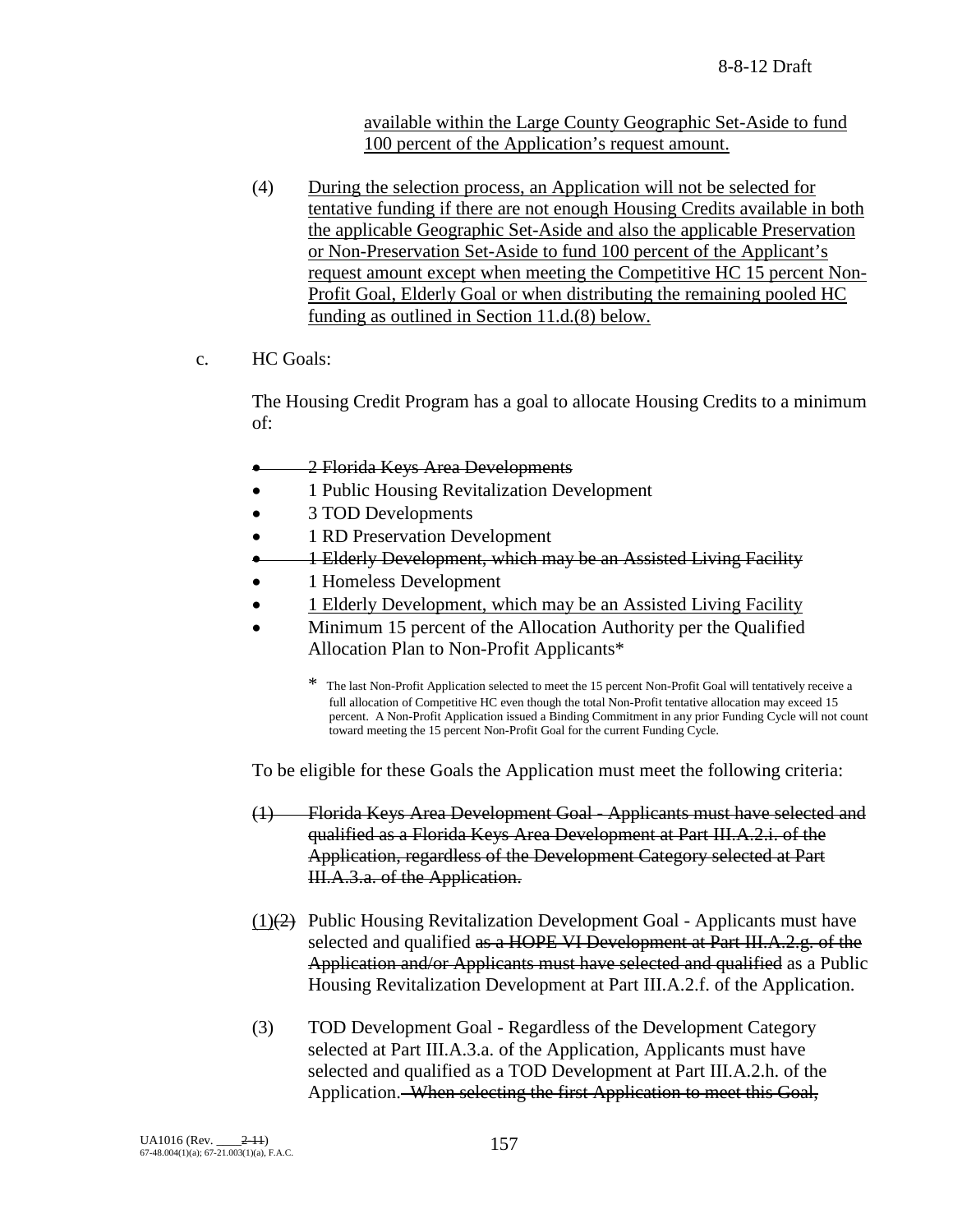preference will be given to the highest ranking Application that is determined to have a Tie-Breaker Measurement Point that is less than or equal to 0.125 miles away from the Public Rail Station coordinates stated on the Surveyor Certification for Competitive HC Applications form (the "1/8th Mile Preference").

- $(2)(4)$  RD Preservation Development Goal Applicants must have qualified as an RD Preservation Development by (i) selecting and qualifying for the Preservation or Acquisition and Preservation Development Category at Part III.A.3.a. of the Application, and (ii) meeting all of the RD 538 Program requirements outlined in Part V.A.2.d.(3) of the Instructions.
- (3) Homeless Development Goal Applicants must have selected and qualified for the Homeless Demographic at Part III.D.3. of the Application, regardless of the Development Category selected at Part III.A.3.a. of the Application.
- (4)(5) Elderly Development Goal Applicants must have selected and qualified for the Elderly Demographic at Part III.D.1. of the Application, regardless of the Development Category selected at Part III.A.3.a. of the Application.
- (6) Homeless Development Goal Applicants must have selected and qualified for the Homeless Demographic at Part III.D.3. of the Application, regardless of the Development Category selected at Part III.A.3.a. of the Application.
- (5)(7) Non-Profit Applicant Goal Applicants must have selected and qualified as a Non-Profit Applicant as outlined in Part II.A.2.e. of the Application, regardless of the Development Category selected at Part III.A.3.a. of the Application.

The Corporation will attempt to achieve each Goal by selecting the highest ranking eligible unfunded Application(s) that qualify for the Goal. An Application selected for tentative funding may satisfy more than one Goal. For example, an Application selected for tentative funding that qualified as a Public Housing Revitalization Development and also qualified as an Elderly Development may count toward meeting the Public Housing Revitalization Goal as well as count toward meeting the Elderly Goal. An Application that is eligible to compete in one Goal but is not selected for funding to meet that Goal will be considered for funding to meet any other Goals that it is also eligible to compete in, as well as for the remaining Preservation funding, Non-Preservation funding or pooled HC funding, as applicable.

d. Application funding order: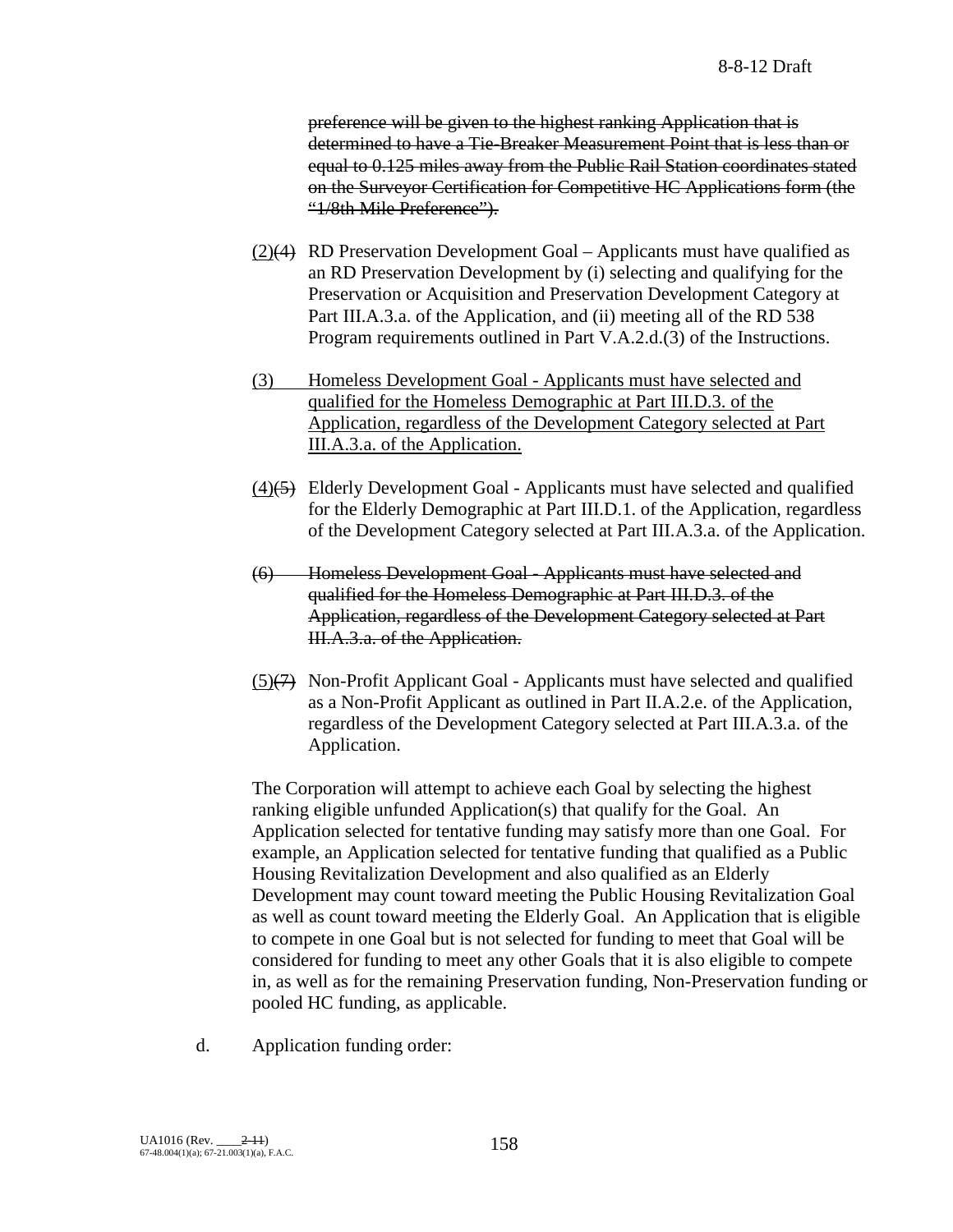Unless otherwise provided in the program rules and these instructions, throughout the entire selection process any consideration of an Application for tentative allocation is subject to the following: (a) availability of funds; (b) threshold and other eligibility requirements; (c) SAUL provisions; (d) Groups 1, 2, & 3 provisions; (e) total score; (f) tie-breaker provisions; and (g) overall and specific program provisions as set forth below. Eligible unfunded Applications will be considered for tentative funding in the following order:

 $(1)$  SAUL Stage 1

(a) 2 Florida Keys Area Developments Goal

- (i) All unfunded Applications that are eligible for this Goal, regardless of the Development Category selected at Part III.A.3.a. of the Application, will be listed together and sorted first on total score and then Option 1 Tie-Breaker Order as described in Section 6.a. above.
- (ii) The highest ranked eligible unfunded Application that qualifies as a Florida Keys Development will be selected for funding to meet the Goal. Additionally, the second highest ranked Application that qualifies as a Florida Keys Development will also be selected for funding to meet the Goal, unless the set-aside units associated with that Application would cause the total number of set-aside units credited towards Monroe County to exceed 100 set-aside units. If this occurs, then the second Application would not be selected for funding. The next highest ranked Application that qualifies for this Goal will then be considered for funding to meet this Goal if the set-aside units associated with that Application would not cause the set-aside units credited towards Monroe County to exceed 100 set-aside units.
- $(1)(b)$  1 Public Housing Revitalization Development Goal
	- (i) All Unfunded Applications that qualify as HOPE VI Developments, regardless of the Development Category selected at Part III.A.3.a. of the Application, will first be considered for tentative funding to meet this Goal. HOPE VI Applications will be listed together and sorted first on total score and then Option 2 Tie-Breaker Order as described in Section 6.b. above. The highest ranking Application will be tentatively selected for funding.
	- (ii) If no eligible HOPE VI Applications were selected for funding and if the Goal has not already been met with a previously selected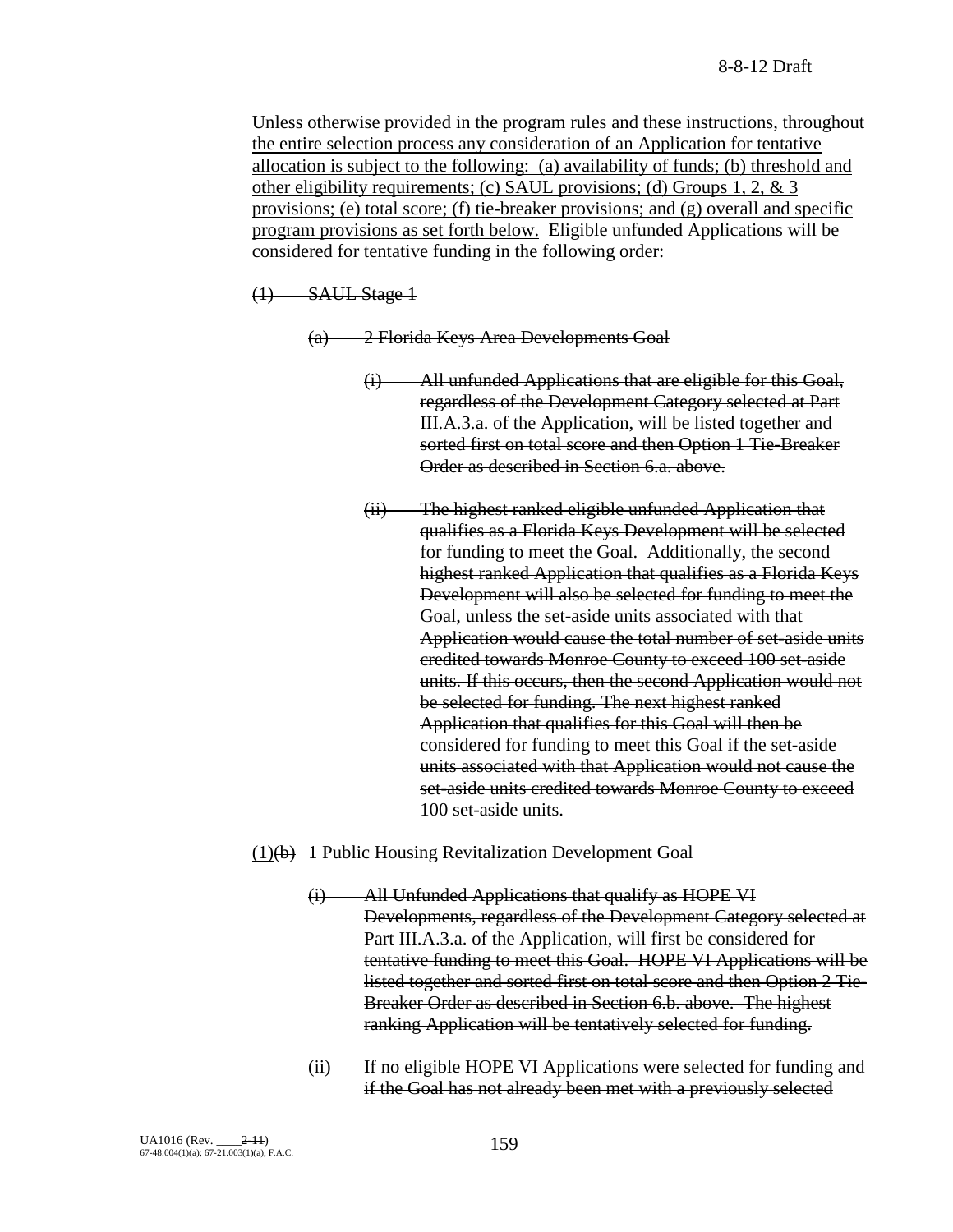Public Housing Revitalization Development Application, all unfunded Applications that selected and qualified as a Public Housing Revitalization Development will be listed together and sorted first on total score and then Option 2 Tie-Breaker Order as described in Section 6.b. above. The highest ranking unfunded Application eligible for this goal will be tentatively selected for funding.

#### $(2)(e)$  3 TOD Developments Goal

- (a) $\leftrightarrow$  Notwithstanding Section 8.4.c. above, when selecting eligible unfunded Applications to meet the Goal of funding 3 TOD Developments, a lower ranked Application will be selected for tentative funding prior to a higher ranked Application if the higher ranked Application is located in a county designated TOD area where an Application has already been tentatively selected for funding, even if the higher ranked Application is in Group 1 and the lower ranked Application is in Group 2. Designated TOD areas are listed in Part III.A.2.h. of the Instructions. Once this Goal has been met, this provision will no longer apply; however, throughout the Ranking process, once an Application is selected for funding with a proposed Development located within a designated TOD area, no other Applications with proposed Developments in the same designated TOD area will be selected for funding.
- (ii) All unfunded Applications that are eligible for this Goal, regardless of the Development Category selected at Part III.A.3.a. of the Application, will be listed together and sorted first on total score and then Option 1 Tie-Breaker Order as described in Section 6.a. above.

First, there will be an attempt to select one TOD Development that meets the 1/8th Mile Preference, as described in Section 8.c.(3) above. Unless it is determined that an Application previously selected for tentative funding qualified as a TOD Development and also met the 1/8th Mile Preference, the highest ranked Application that meets the 1/8th Mile Preference will be selected for tentative funding and will count towards meeting the Goal of funding 3 TOD Developments, even if it is not the highest ranked Application that is eligible for the TOD Goal.

(b)(iii) Next, Tthe highest ranked Application(s) among all remaining unfunded Applications that are eligible to meet the TOD Goal will be funded until the Goal to fund 3 TOD Developments has been met. This may or may not include additional Applications that meet the  $1/8$ <sup>th</sup> Mile Preference.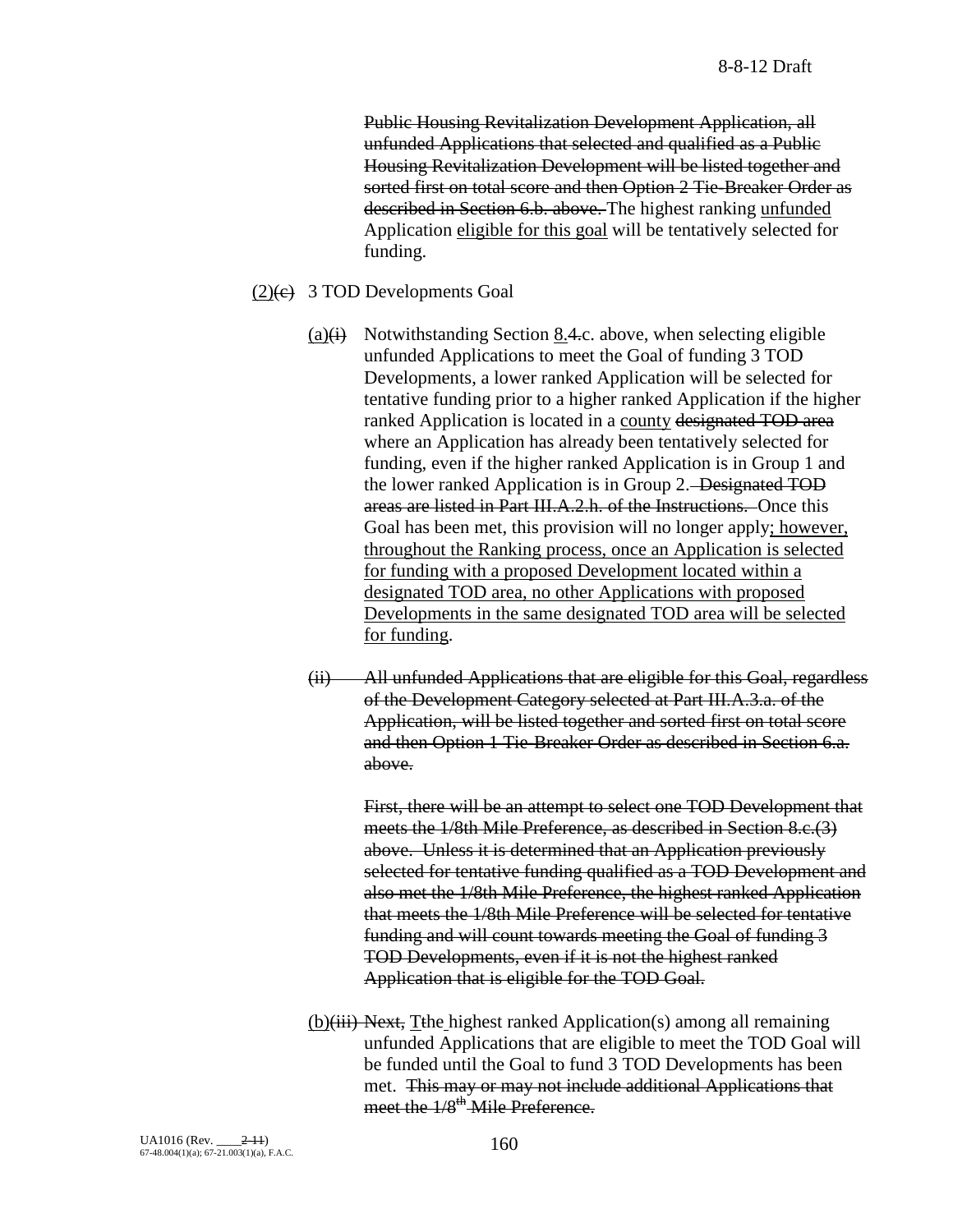$(2)$  SAUL Stage 2

- (a) Prior to the commencement of selecting Applications for tentative funding in this Stage, the number of units credited to each county and the number of times each county has met its SAUL will be adjusted to zero as described in Section 7.c.(2) above.
- $(3)(b)$  1 RD Preservation Development Goal

If the Goal has not already been met with a previously selected Application, all unfunded Applications that are eligible for this Goal will be listed together and sorted first on total score and then Option 2 Tie-Breaker Order as described in Section 6.b. above. tThe highest ranking unfunded Application that is eligible for this Goal will be tentatively selected for funding.

(c) Preservation Developments

All eligible unfunded Applications that selected the Development Category of Preservation or Acquisition and Preservation at Part III.A.3.a. of the Application will be listed together and sorted first on total score and then Option 3 Tie-Breaker Order as described in Section 6.c. above. The Preservation Set-Aside funds that remain after deducting any funding previously awarded when selecting Applications for funding to meet any of the Goals will be allocated to the highest ranking unfunded eligible Application(s).

- $(3)$  SAUL Stage 3
	- (a) Prior to the commencement of selecting Applications for tentative funding in this Stage, the number of units credited to each county and the number of times each county has met its SAUL will be adjusted to zero as described in Section 7.c.(2) above.
	- (b) 1 Elderly Development Goal

If the Goal has not already been met with previously selected Applications, all unfunded Applications that are eligible for this Goal and are competing in the Non-Preservation Set-Aside will be listed together and sorted first on total score and then Option 1 Tie-Breaker Order as described in Section 6.a. above. The highest ranking Application will be tentatively selected for funding.

- $(4)$ (e) 1 Homeless Development Goal
	- $(a)(i)$  If the Goal has not already been met with previously selected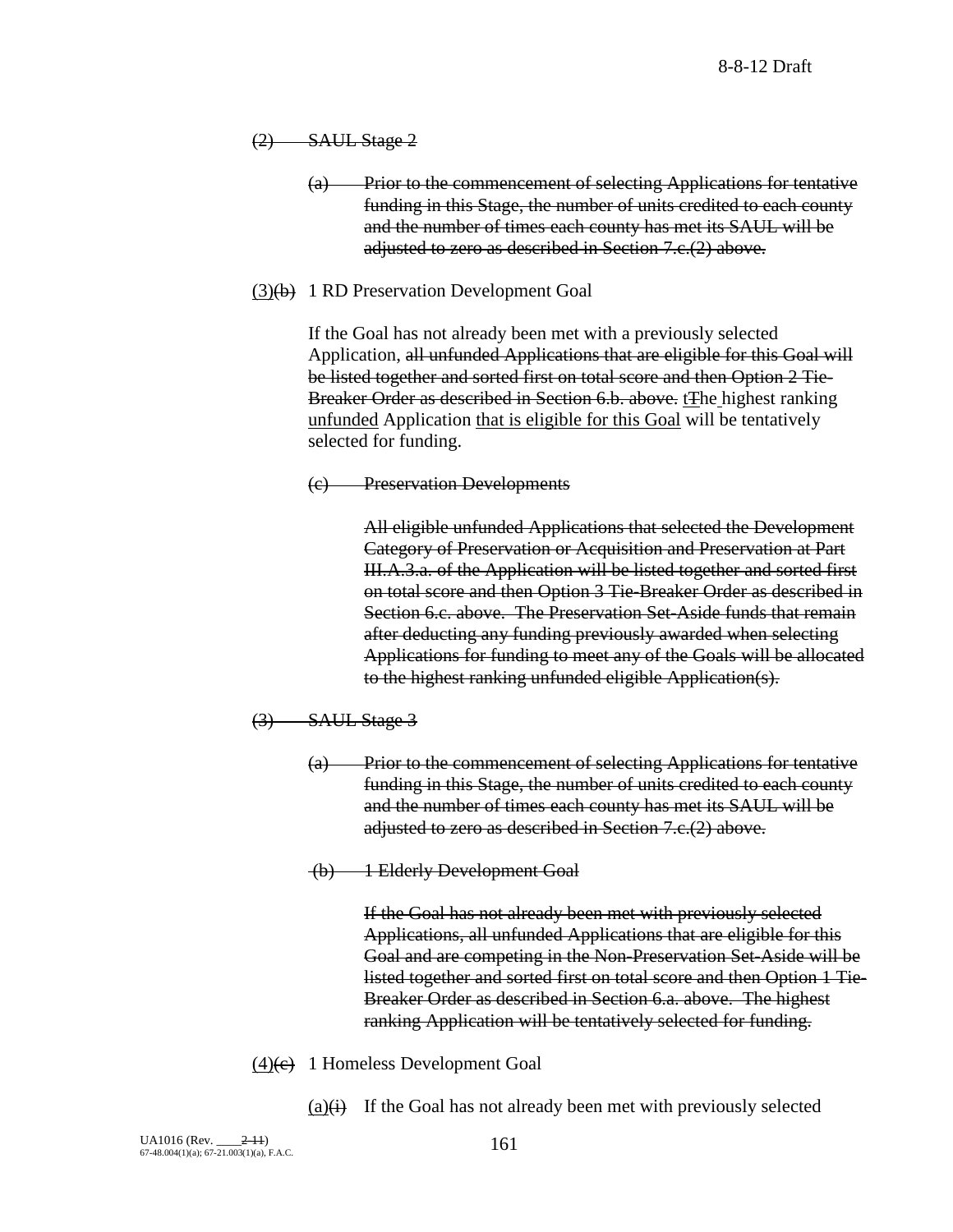Applications, all unfunded Applications that are eligible for this Goal and are competing in the Non-Preservation Set-Aside will be listed together and sorted first on total score and then Option 1 Tie-Breaker Order as described in Section 6.a. above. tThe highest ranking eligible unfunded Application that qualifies as a Homeless Development will be tentatively selected for funding.

- $(b)(ii)$  Whether this Goal is met with previously tentatively selected Applications or at this time, when an Application is selected for funding to meet the Homeless Goal, the set-aside units attributed to that Application will not be applied towards SAUL.
- (5)(d) Small County Non-Preservation Developments

If there is funding remaining in the Small County Geographic Set-Aside, All the highest ranking eligible unfunded Small County Application(s) will be selected for funding. Any Small County funding that is unallocated will be pooled in accordance with paragraph (8) below. that selected the Development Category of New Construction, Rehabilitation, Acquisition and Rehabilitation, Redevelopment, or Acquisition and Redevelopment at Part III.A.3.a. of the Application will be listed together and sorted first on total score and then Option 1 Tie-Breaker Order as described in Section 6.a. above.

The Non-Preservation Set-Aside funds that remain after deducting any funding previously awarded when selecting Applications for funding to meet any of the Goals will be allocated to the highest ranking unfunded eligible Application(s).

(6) Medium County Developments

If there is funding remaining in the Medium County Geographic Set-Aside, the highest ranking eligible unfunded Medium County Application(s) will be selected for funding. Any Medium County funding that is unallocated will be pooled in accordance with paragraph (8) below.

(7) Large County Developments

If there is funding remaining in the Large County Geographic Set-Aside, the highest ranking eligible unfunded Large County Application(s) will be selected for funding. Any Large County funding that is unallocated will be pooled in accordance with paragraph (8) below.

(8) Pooling of remaining funding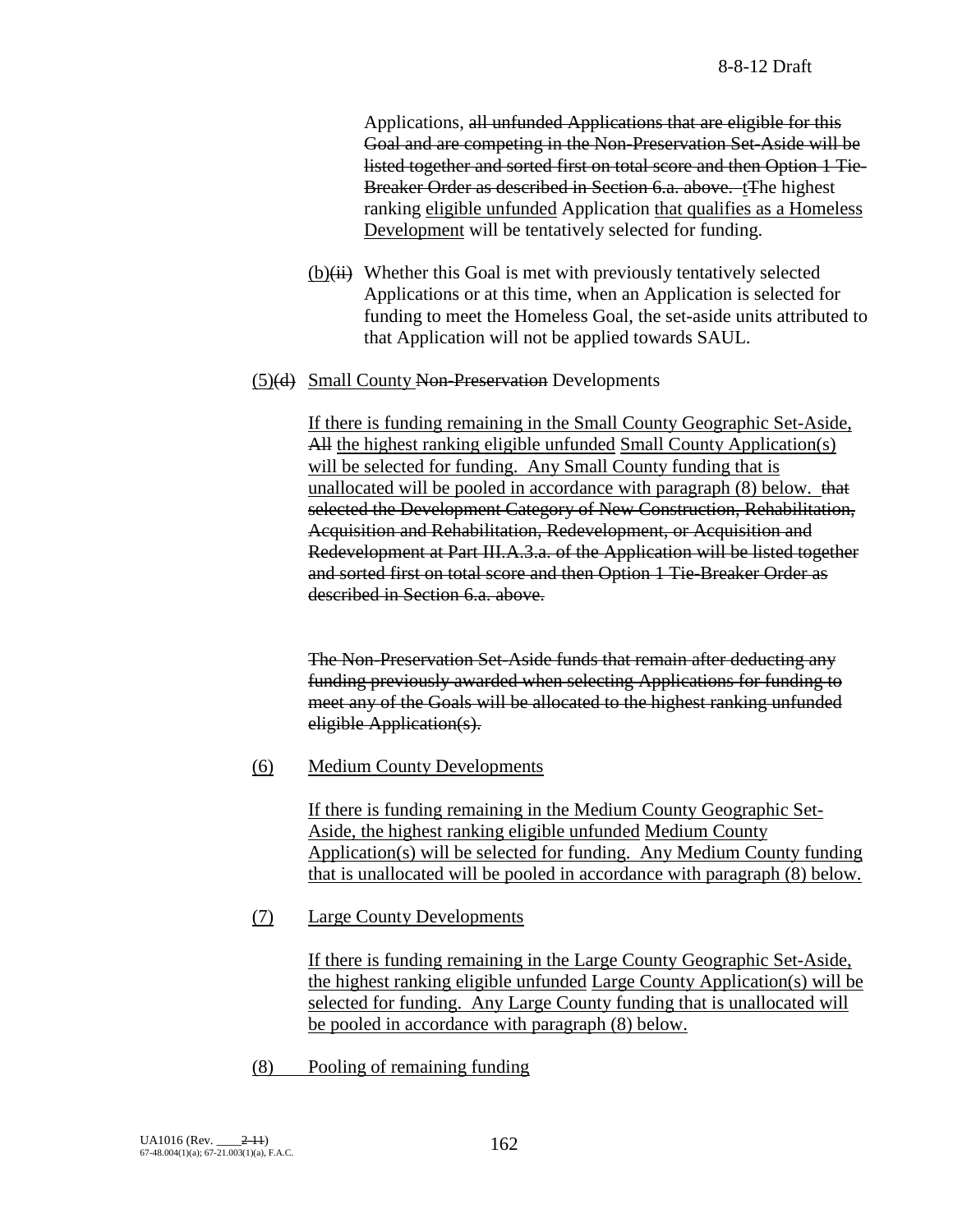All remaining unallocated Housing Credit funding will be pooled and distributed without regard to the Preservation, Non-Preservation or Geographic Set-Asides outlined above. All other provisions will continue to apply.

### (a) 1 Elderly Development Goal

If the Goal has not already been met with previously selected Applications, the highest ranking unfunded Application eligible for this goal will be tentatively selected for funding. If the pooled funding is insufficient to fully fund the highest ranking Elderly Application, a Binding Commitment will be issued.

### $(b)(e)$  15 Percent Non-Profit Goal

If the Goal has not already been met with previously selected Applications, all unfunded Applications that are eligible for this Goal, regardless of the Development Category selected at Part III.A.3.a. of the Application, will be listed together and sorted first on total score and then Option 1 Tie-Breaker Order as described in Section 6.a. above. All remaining funding, whether it was considered Preservation Set-Aside funds or Non-Preservation Set-Aside funds, will be pooled and used to fund the highest ranking eligible unfunded Non-Profit Application(s) will be tentatively selected for funding without regard to Small or Medium County funding limits until it is determined that the Non-Profit Goal has been met.

A Non-Profit Application that has less than 20 total proximity tiebreaker points may be considered for funding, but will be tentatively selected for funding only if the Non-Profit Goal is unmet and it is determined to be the highest ranking eligible unfunded Application. A Non-Profit Application classified in Group 3 may be considered for funding, but will be tentatively selected for funding only if the Non-Profit Goal is unmet and it is determined to be the highest ranking eligible unfunded Application. If the pooled funding is insufficient to fully fund the highest ranking Non-Profit Application, a Binding Commitment will be issued. If the Non-Profit Goal still has not been met, Binding Commitments will be issued to the highest ranking Non-Profit Applications, as necessary, to meet the Non-Profit Goal.

 $(c)(f)$  Pooling of Remaining HC Funds

Any remaining Preservation and Non-Preservation funding, if not pooled under (e) above, will be pooled. If there are any Housing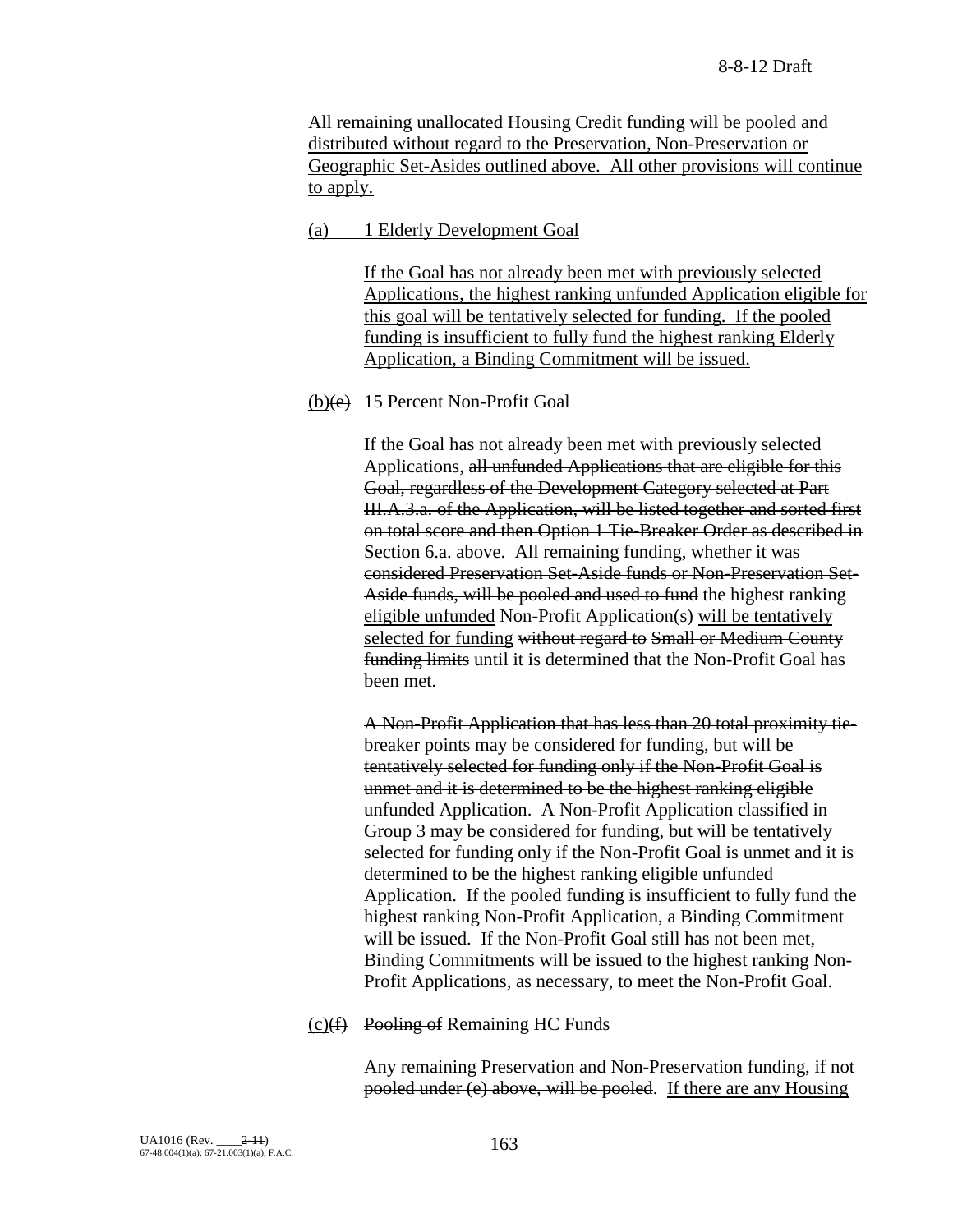Credits that remain, All eligible unfunded Applications, regardless of the Development Category selected at Part III.A.3.a. of the Application, will be listed together and sorted first on total score and then Option 1 Tie-Breaker Order as described in Section 6.a. above. tThe highest ranking eligible unfunded Application(s) will be selected for funding. without regard to Small or Medium County funding limits The same process will continue until such time it is determined that funding the highest ranking Application would exceed the remaining Housing Credits available. Once that has occurred, that Application will be selected for funding, receiving the remaining balance of Housing Credits available as well as a Binding Commitment for an amount necessary to fund 100 percent of the Application's request amount for the remaining balance. At which time, no further Applications will be selected for funding.

(9)(4) Competitive HC funding available after the Board approves the final ranking will be allocated in accordance with the QAP.

## **FEES**

The Corporation, Credit Underwriter or environmental provider shall collect via check or money order from the Borrower/Applicant the following fees and charges in conjunction with the MMRB, SAIL, HOME and HC Programs. Failure to pay any fee shall cause the firm loan commitment under any program to be terminated or shall constitute a default on the respective loan documents.

1. Application Fee:

All Applicants requesting HOME, MMRB, and HC shall submit to the Corporation by the Application Deadline a non-refundable Application fee of \$3,000.00.

2. TEFRA Fee:

Applicants requesting MMRB must submit to the Corporation by the Application Deadline a non-refundable TEFRA fee of \$500 per Application.

3. Credit Underwriting Fees:

The following fees are not the fees that will be charged, but are listed below for estimation purposes of completing your pro-forma in the Application. The actual fees will be determined based on the current contract and any addendum for services between Florida Housing Finance Corporation and the Credit Underwriter(s) in effect at the time underwriting begins.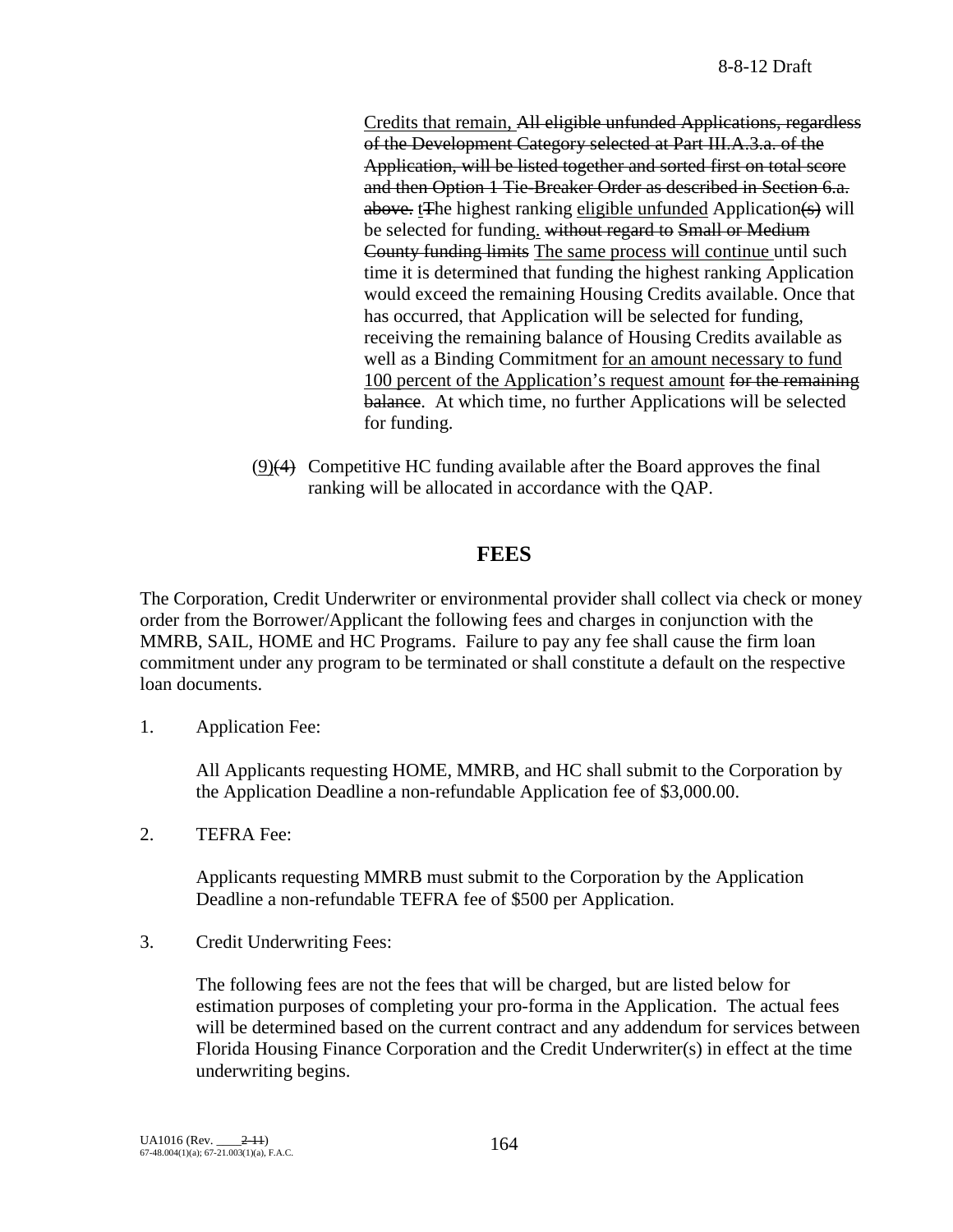a. Initial fee:

(2) If requesting funding from more than one program, the fee will be the highest program fee plus the multiple program fee of \$3,855 for each additional program. For example:

|                            |                      | <b>Additional Program(s)</b> |                               |                                       |
|----------------------------|----------------------|------------------------------|-------------------------------|---------------------------------------|
| Program                    | <b>Initial Fee</b>   | With<br><b>SAIL</b>          | <b>With Competitive</b><br>HC | <b>With Non-</b><br>Competitive<br>HC |
| <b>MMRB</b>                | \$13,333<br>\$12,945 | \$3,971<br>\$3,855           |                               | \$3,971<br>\$3,855                    |
| SAIL.                      | \$12,403<br>\$12,042 |                              | \$3,971<br>\$3,855            |                                       |
| SAIL (with<br>Local Bonds) | \$12,403<br>\$12,042 |                              |                               | \$3,971<br>\$3,855                    |
| HC                         | \$11,162<br>\$10,837 |                              |                               |                                       |
| $HOME*$                    | \$12,403<br>\$12,042 |                              | \$3,971<br>\$3,855            |                                       |

- (3) MMRB Subsidy Layering Review (a) If previously underwritten  $\ldots$  \$2,190 \$2,126 (b) If not previously underwritten ......  $$3,845$   $$3,733$
- (4) Competitive HC Preliminary Recommendation Letter (PRL): \$1,452 \$1,410
- b. Re-underwriting fee:  $$162$  \$157 per hour, not to exceed  $$7,192$  \$6,983 for SAIL, HOME\*, HC and MMRB

If a Housing Credit Development involves Scattered Sites of units within a single market area, a single credit underwriting fee shall be charged. Any Housing Credit Development requiring further analysis by the Credit Underwriter pursuant to Section 42(m)(2) of the IRC, as well as any SAIL Development or HOME Development\* requiring further analysis by the Credit Underwriter pursuant to this rule chapter, will be subject to a fee based on an hourly rate determined pursuant to contract between the Corporation and the Credit Underwriter. All Credit Underwriting fees shall be paid by the Applicant prior to the performance of the analysis by the Credit Underwriter.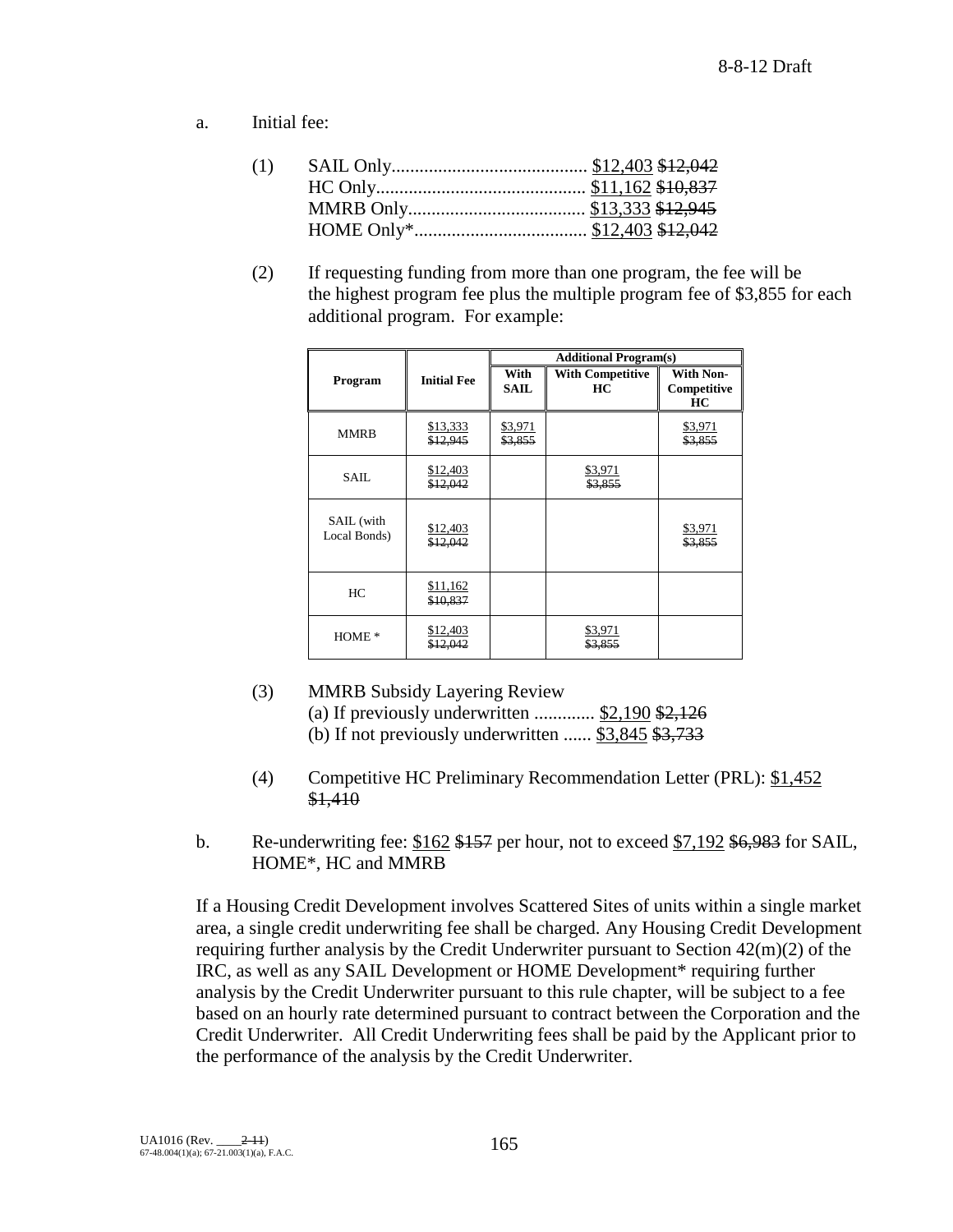\*Applicants requesting HOME that do not apply as a Non-Profit entity, as defined in Rule 67-48.002, F.A.C., will be responsible for the fees set out in Items 3.a. and 3.b. above, as well as fees resulting from further analysis pursuant to this rule chapter.

- 4. Administrative Fees:
	- a. With respect to the HC Program, each for-profit Applicant shall submit to the Corporation a non-refundable administrative fee in the amount of 8 percent of the annual Housing Credit Allocation amount stated in, as applicable: the Preliminary Allocation, Binding Commitment, or Preliminary Determination. The administrative fee shall be 5 percent of the stated annual Housing Credit Allocation for Non-Profit Applicants. The administrative fee must be received by the Corporation as stated in the Preliminary Allocation, the Binding Commitment, the Carryover Allocation Agreement or the Preliminary Determination, whichever is applicable. In the event the Final Housing Credit Allocation amount exceeds the annual Housing Credit Allocation amount stated in the Preliminary Determination, the Applicant is responsible for paying the applicable administrative fee on the excess amount before IRS Forms 8609 are issued for the Development.
	- b. With respect to the SAIL Program, each for-profit Applicant shall submit to the Corporation a non-refundable administrative fee in the amount of 1 percent of the Applicant's preliminary commitment amount. The non-refundable administrative fee for Non-Profit Applicants shall be ¼ percent of the Applicant's SAIL preliminary commitment amount. The administrative fee must be submitted to the Corporation at the time the invitation to enter credit underwriting is accepted by the Applicant. In the event the amount stated in the preliminary commitment is less than the SAIL request amount stated by the Applicant in its Application, the Applicant will be responsible for paying the applicable administrative fee on any additional SAIL funds that are offered to and accepted by the Applicant for the Development. The administrative fee payment will be credited toward the SAIL loan closing costs.
- 5. Commitment Fees:

With respect to the SAIL Program, each Applicant to which a firm commitment is granted shall submit to the Corporation a non-refundable commitment fee of 1 percent of the SAIL loan amount upon acceptance of the firm commitment.

- a. Non-Profit sponsors who provide a certification indicating that funds will not be available prior to closing shall be permitted to pay the commitment fee at closing.
- b. All Applicants shall remit the commitment fee payable to the Florida Housing Finance Corporation.
- 6. Compliance Monitoring Fees: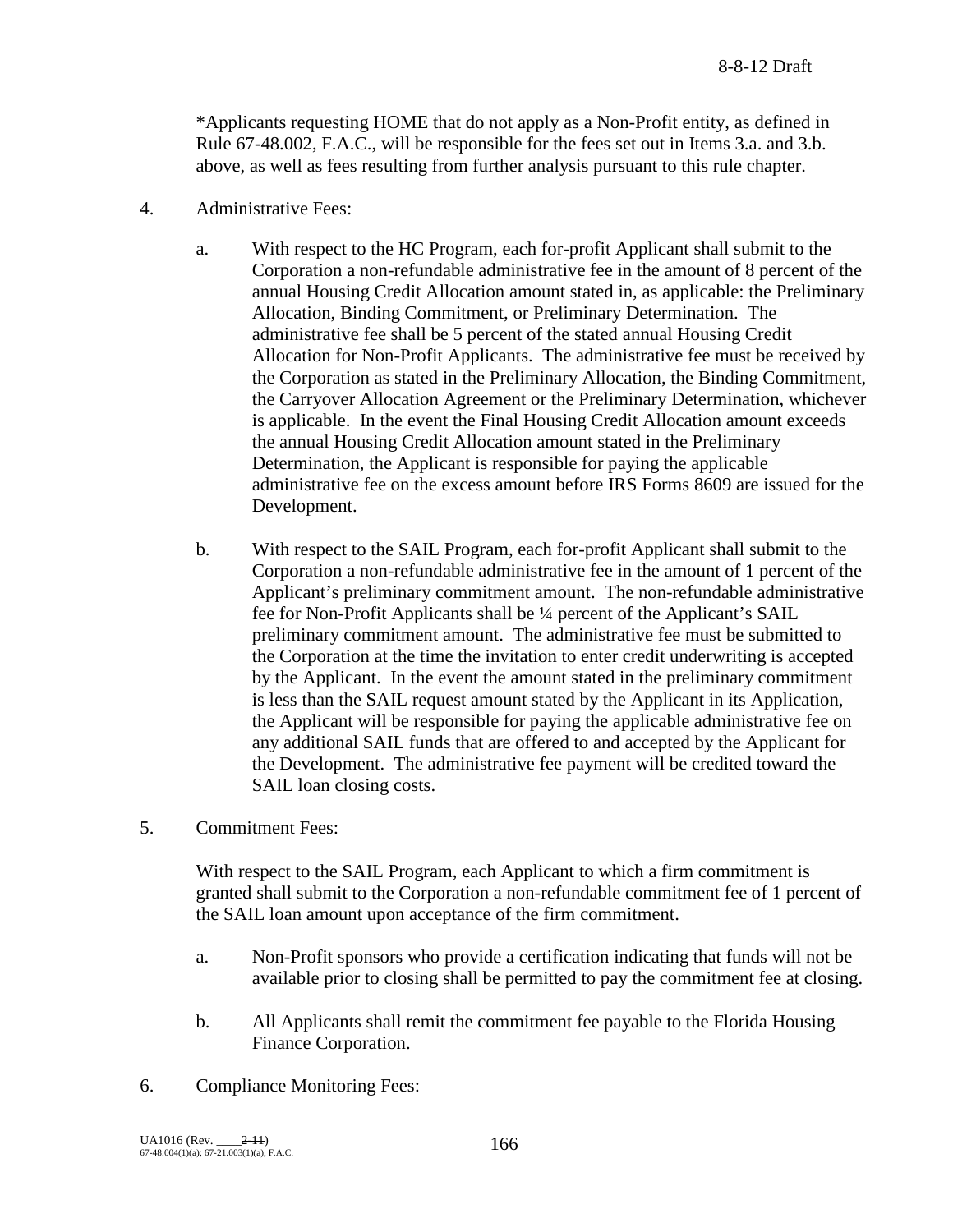The following fees are not the fees that will be charged, but are listed below for estimation purposes of completing your pro-forma in the Application. The actual fees will be determined based on the current contract and any addendum for services between Florida Housing Finance Corporation and the Compliance Monitor(s).

- a. SAIL Only: A total aAnnual fee comprised of a base fee of  $$1,824$   $$1,776$  + an additional fee per set-aside unit of \$9.00 per set-aside unit, subject to a minimum of \$2,832, billed annually following loan closing
- b. HC:
	- (1) Pre-final allocation compliance monitoring fee comprised of a base fee of  $$1,824$   $$1,776$  + an additional fee per set-aside unit of \$9.00 per set-aside unit, subject to a minimum of \$2,832, to be collected as stated in the Preliminary Housing Credit Allocation, Carryover Allocation Agreement or Binding Commitment; and
	- (2) Annual cCompliance monitoring fee
		- (a) All Developments other than RD Annual fee to be comprised of a base fee of  $$1,824$   $$1,776$  + an additional fee per set-aside unit of \$9.00 per set-aside unit, subject to a minimum of \$2,832, and subject to adjustments annually, but not decreased, based on the South Region Consumer Price Index for the twelve month period ending each November  $30<sup>th</sup>$ , which this automatic increase shall not exceed 3 percent of the prior year's fee, for the full Housing Credit Extended Use Period collected at final allocation based on a quarterly payment stream discounted at a rate of 2 percent.
		- (b) RD Developments \$450 per Development for the full Housing Credit Extended Use Period collected at final allocation based on a quarterly payment stream discounted at a rate of 2 percent. Upon prepayment or repayment of the RD loan, the previously identified RD Development will be identified as a non-RD Development and the annual compliance monitoring fee will be adjusted accordingly.

If during any year subsequent to the Final Housing Credit Allocation, there is a fee increase based on the Consumer Price Index, as stipulated in the current contract for services between Florida Housing Finance Corporation and the Compliance Monitor(s) or upon prepayment or repayment of the RD loan, the additional fee will be billed directly to the Development.

c. SAIL with HC: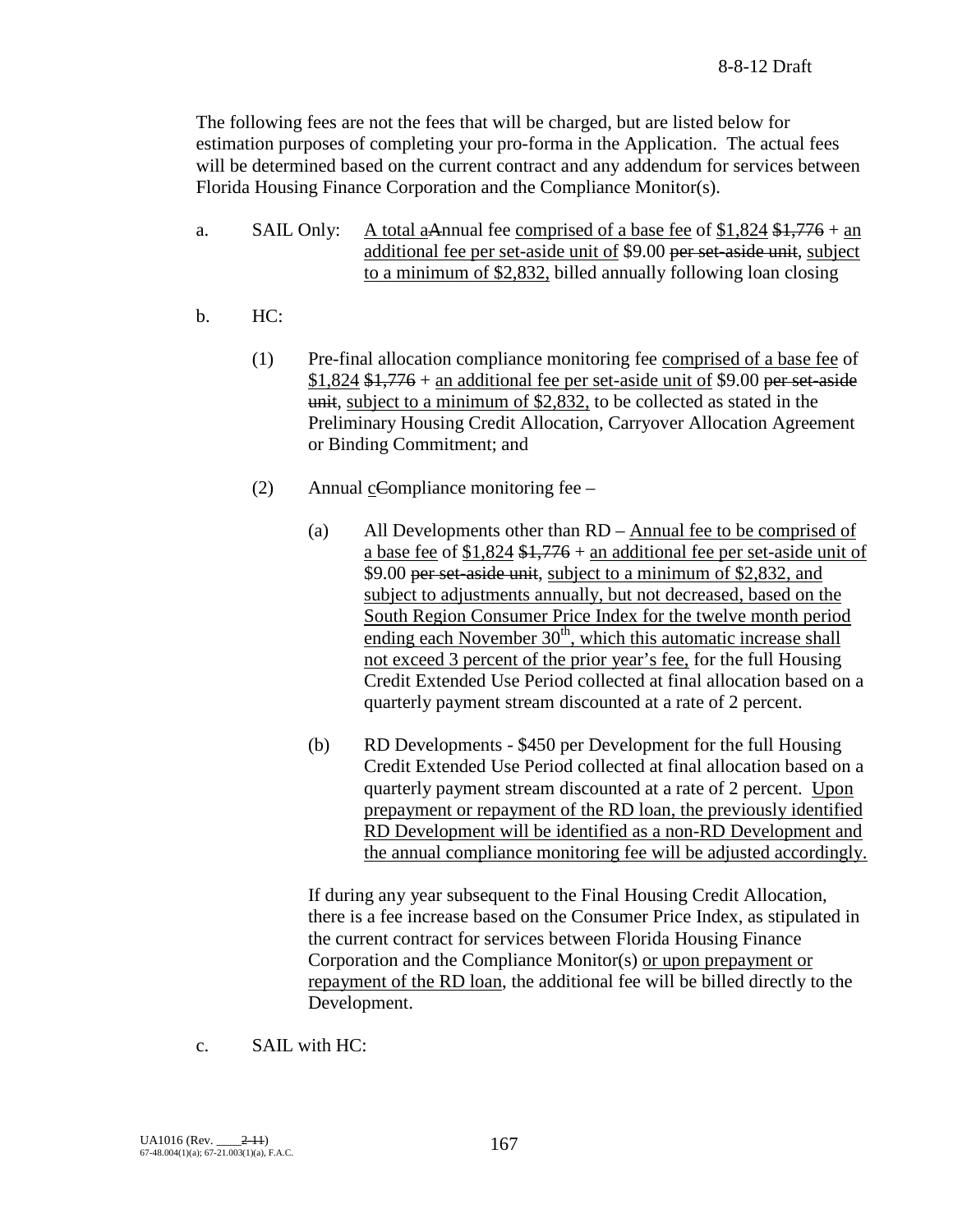Additional program fee – annual fee of \$844 \$819, billed annually following the Final Housing Credit Allocation. This fee will be in addition to the HC fees set out in Item 6.b. above.

- d. MMRB (with or without  $HC$ ) Annual fee to be comprised of a base fee of  $$1,824$  \$1,776 + an additional fee per set-aside unit of \$9.00 per set-aside unit, subject to a minimum of \$2,832, Annual fee of 4 basis points on the outstanding loan balance or a minimum of \$2,529, billed annually following loan closing.
- e. Follow-up Review \$162 \$157 per hour
- 7. Financial Monitoring Fees:

The following fees are not the fees that will be charged, but are listed below for estimation purposes of completing your pro-forma in the Application. The actual fees will be determined based on the current contract and any addendum for services between Florida Housing Finance Corporation and the Financial Monitor(s). In the circumstance Financial Monitoring is not provided in any contract or addendum in effect, then Florida Housing Finance Corporation will establish the current fee based on the estimated minimum fee, maximum fee and the subsequent program fee below and shall be adjusted annually, but not decreased, based on the South Region Consumer Price Index for the twelve month period ending each June  $30<sup>th</sup>$ . This automatic increase shall not exceed 3 percent of the prior year's fee.

An annual financial monitoring fee of 1.5 basis points on the unpaid principal balance of any loan that is required to submit an SR-1 form, which fee shall never be less than \$1,807 nor greater than \$2,253. A fee of \$604 for each subsequent program will be applicable.

- 7. 8. Loan Servicing Fees:
	- a. Permanent Loan Servicing Fees:

SAIL and HOME loans each have a Permanent Loan Servicing Fee to be paid annually. The following fee is listed for estimation purposes whereby the actual fees will be determined based on the current contract and any addendum for services between Florida Housing Finance Corporation and Servicer(s).

- 25 bps of the outstanding loan amount, up to a maximum of \$9,288 \$9,008 annually, subject to a minimum of  $$2,328$   $$2,253$  annually.
- b. Construction Loan Servicing Fees:

SAIL and HOME loans each have a Construction Loan Servicing Fee to be paid as indicated. The following fees are listed for estimation purposes whereby the actual fees will be determined based on the current contract and any addendum for services between Florida Housing Finance Corporation and Servicer(s).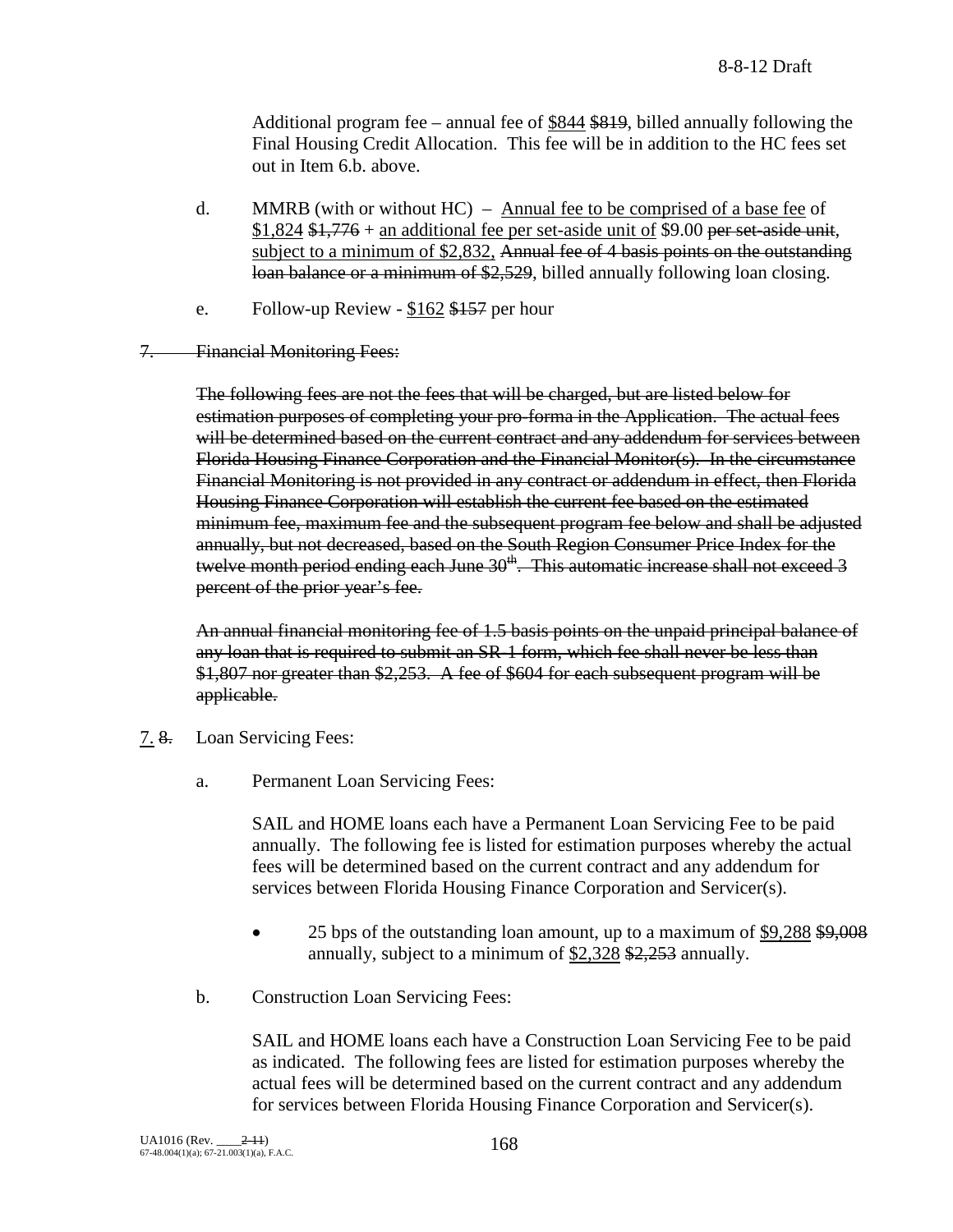- \$162 \$157 per hour for an in-house review of a draw request, up to a maximum of \$1,985 \$1,927 per draw.
- \$162 \$157 per hour for on-site inspection fees, up to a maximum of \$1,613 \$1,566 per inspection.

For HOME loans only:

- Federal Labor Standards Monitoring fee is 75 bps of the outstanding loan amount, up to a maximum of \$14,496 \$14,075 annually, subject to a minimum of  $$4,080$  \$3,958 annually. In addition, there is a \$309 \$723 fee per site visit relative to interviews and \$824 for the preconstruction conference. There is an hourly rate of \$162 for any extraordinary services.
- 8. 9. Tax-exempt Mortgage Financing:

If Corporation tax-exempt mortgage financing is used for the first mortgage loan, the same fee schedule as described above shall be applied to both the first mortgage loan and the SAIL loan. Additional legal, cost of issuance, bond underwriting, credit enhancement, liquidity facility and servicing fees associated with the financing shall also be paid by the Applicant.

9. 10. Construction Inspection Fees:

The following fees are not the fees that will be charged, but are listed below for estimation purposes of completing your pro-forma in the Application. The actual fees will be based on the current contract and any addendum for services between Florida Housing Finance Corporation and the Servicer(s).

On-site construction inspection -  $$162$  \$157 per hour, not to exceed \$1,613 \$1,566 per inspection for SAIL, HC and MMRB.

10. 11. Loan Closing Extension Fees:

In the event a SAIL or HOME loan does not close within the timeframes prescribed, extension fees will be assessed pursuant to subsection 67-48.0072(26) and paragraph 67- 48.0072(4)(c), F.A.C.

11. 12. Additional SAIL Fees:

SAIL Applicants will be responsible for all fees associated with the Corporation's legal counsel related to the SAIL Program.

12. 13. Additional MMRB Fees: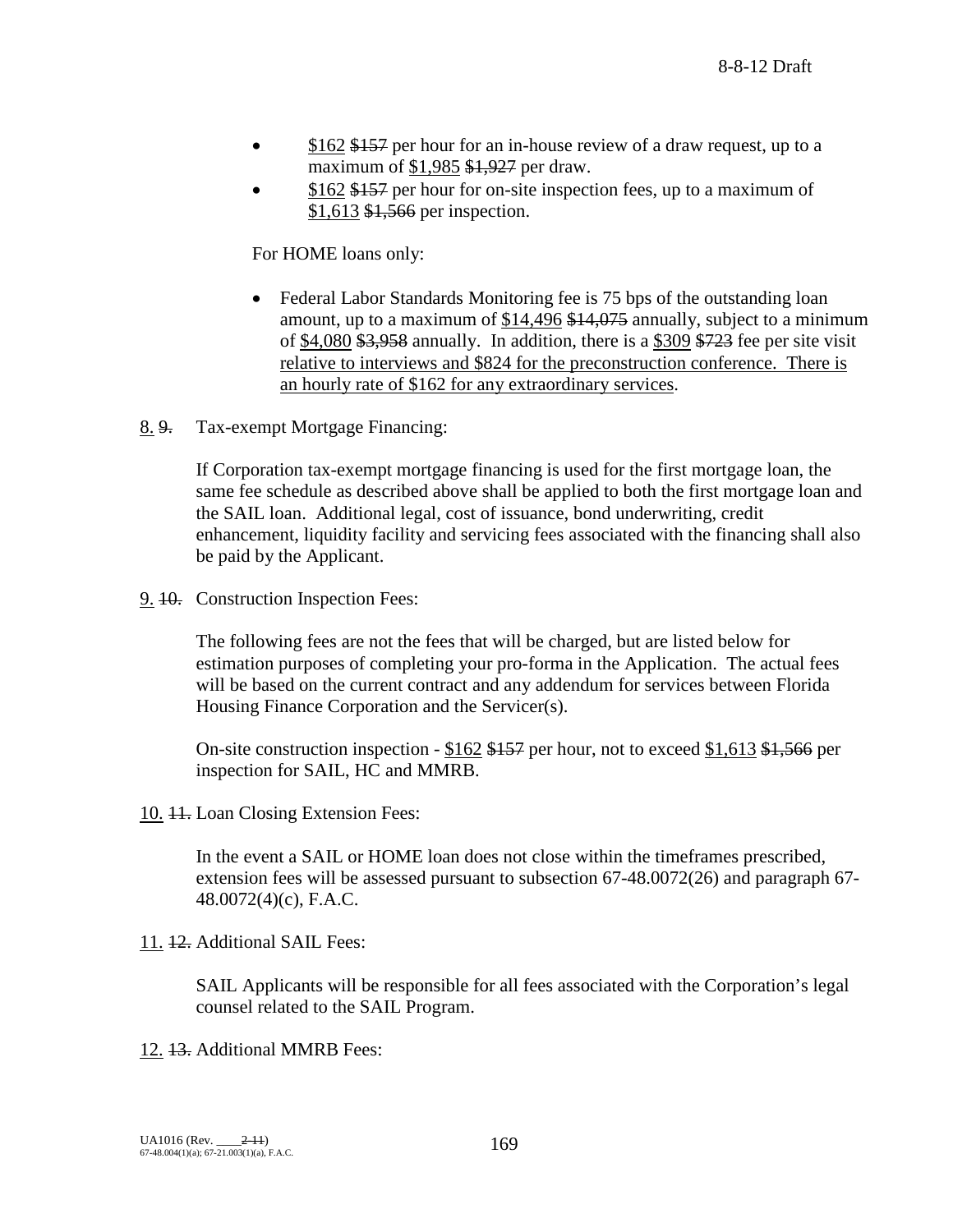The following fees may not be the fees that will be charged, but are listed below for estimation purposes of completing your pro-forma in the Application. The actual fees will be based on the current contract and any addendum for services between Florida Housing Finance Corporation and the professionals involved as well as on the loan commitment signed by the Applicant and Florida Housing Finance Corporation.

Ongoing Fees – based on the amount of bonds outstanding as follows:

| Under \$10,000,000           | 40 basis points |
|------------------------------|-----------------|
| \$10,000,000 to \$14,999,999 | 37 basis points |
| \$15,000,000 to \$19,999,999 | 35 basis points |
| \$20,000,000 to \$24,999,999 | 33 basis points |
| \$25,000,000 and over        | 31 basis points |

Ongoing fees include compliance monitoring fees, loan servicing fees, financial monitoring fees, trustee fees, arbitrage rebate fees and the issuer fee. The above fees are subject to a minimum of \$15,000 per annum.

13. 14. Additional HOME Fees:

HOME Applicants that do not apply as a Non-Profit entity, as defined in Rule 67-48.002, F.A.C., will be charged fees for environmental review based on the current contract for services between Florida Housing Finance Corporation and the Environmental Provider(s).

14. 15. Development Cost Pro Forma:

All of the fees set forth above with respect to the SAIL Program are part of Development Cost and can be included in the Development Cost Pro Forma and paid with loan proceeds.

- 15. 16. Additional HC Fees:
	- a. If the Applicant requests permission to return its HC allocation and receive a new HC allocation and such request is approved, whether by the Executive Director in accordance with Section 9 of the QAP or by the Board through a rule waiver, the Applicant will be charged a nonrefundable processing fee of \$15,000 per request.
	- b. If, after the  $14<sup>th</sup>$  year of the Compliance Period, the Applicant decides to submit a written request to the Corporation to find a person to acquire the Development, it must, according to Rule 67-48.031, F.A.C., submit the request utilizing the Qualified Contract Package and submit the nonrefundable Qualified Contract Package fee in the amount equal to one fourth of one percent of the qualified contract price.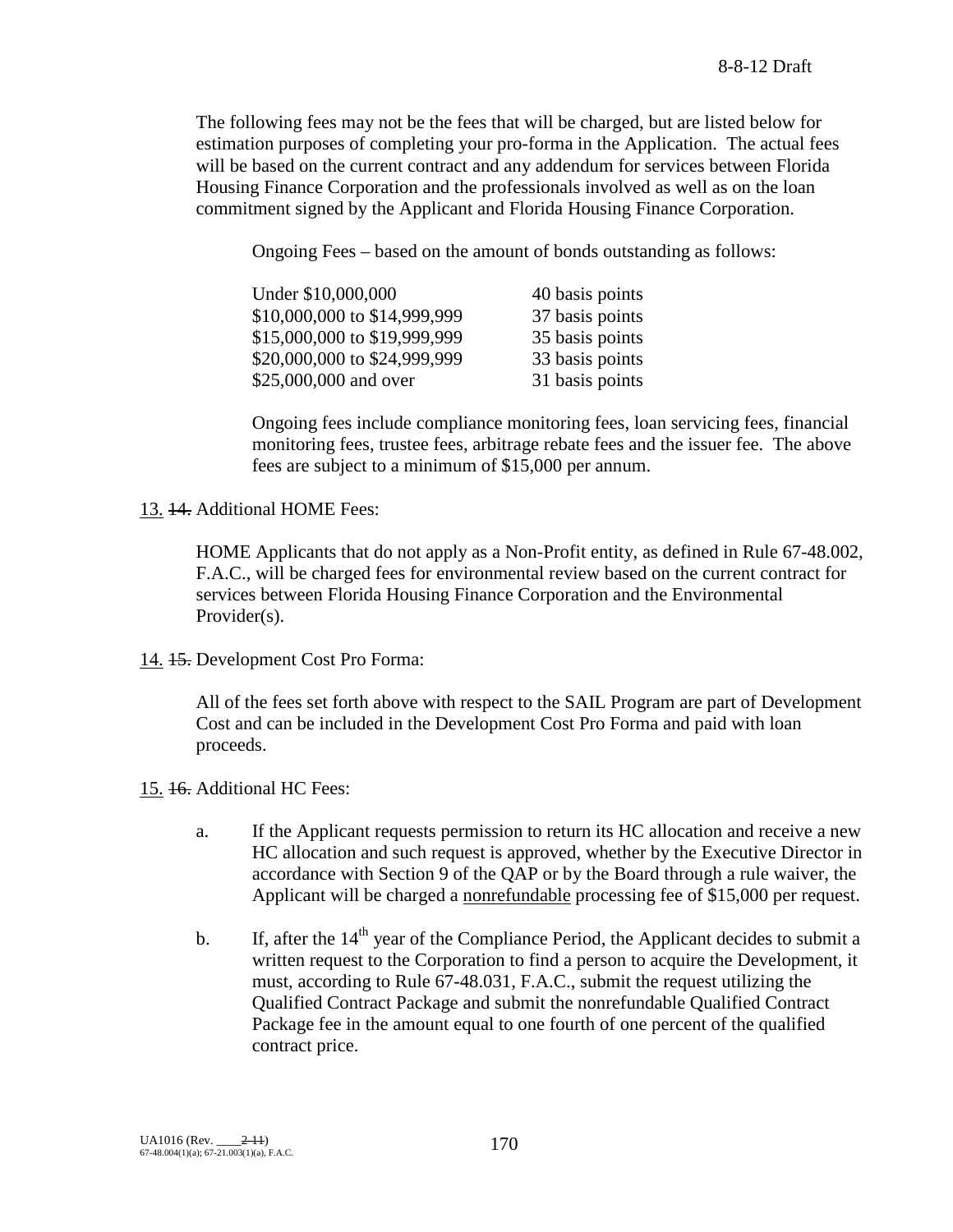- c. HC Applicants shall be responsible for all processing fees related to the HC Program.
- 16. 17. Assumption/Renegotiation Fees:

For all loans, excluding MMRB, where the Applicant is requesting a sale and/or transfer and assumption of the loan, the borrower or purchaser shall submit to the Corporation a non-refundable assumption fee of one-tenth of one percent of the loan amount.

For all loans, excluding MMRB, where the Applicant is requesting a renegotiation of the loan, the borrower shall submit to the Corporation a non-refundable renegotiation fee of one-half of one percent of the loan amount.

For all loans, excluding MMRB, where the Applicant is requesting an extension of the loan term, the borrower shall submit to the Corporation a non-refundable extension fee of one-tenth of one percent of the loan amount. If the extension is associated with a renegotiation of the loan, then only the renegotiation fee will be charged.

# **SUPPLEMENTAL MMRB APPLICATION CYCLE**

### **A. Application**

1. General Provisions

When authorized by the Corporation's Board of Directors, a Supplemental MMRB Application Cycle will be held. Applications for this supplemental cycle shall be submitted using the current Universal Application Package. The provisions of these instructions regarding the Supplemental MMRB Application Cycle shall take precedence over any inconsistent provisions in the Universal Application Package or Rule Chapters 67-21 and 67-48, F.A.C., for all Applications submitted during the Supplemental MMRB Application Cycle.

a. The Application may be submitted for only Florida Housing-issued MMRB with or without non-competitive HC.

If an Applicant requests Corporation-issued MMRB with or without noncompetitive HC in the supplemental cycle and intends to apply for SAIL funding or HOME funding in a future Universal Application Cycle or other competitive funding process, it must show the amount of SAIL funding or HOME funding that the Applicant intends to apply for in a future Universal Application Cycle or other competitive funding process in the pro-forma of its Supplemental MMRB Application and otherwise meet all of the requirements imposed by the SAIL or HOME Rule (Chapter 67-48, F.A.C.).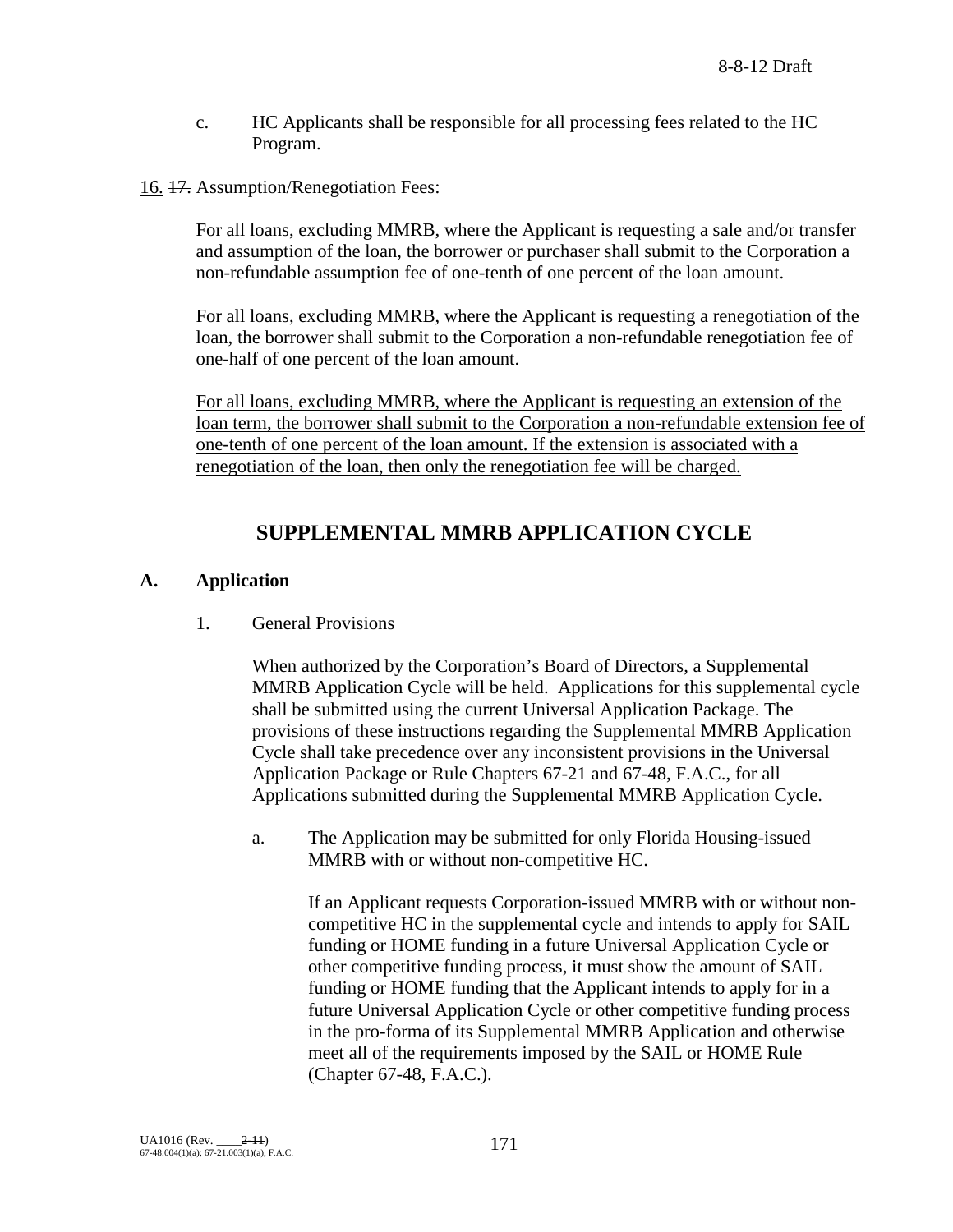b. Fees

Refer to the Fees section of the current Universal Application Instructions.

2. Proximity

Section III.A.10 (Proximity) will not be scored and does not have to be completed by the Applicant for the Supplemental MMRB Application Cycle.

3. Ability to Proceed

For purposes of the Supplemental MMRB Application, the phrase "Application Deadline" shall mean the submission date of the Supplemental MMRB Application. following timeframes will apply for Site Plan/Plat Approval, Site Control, Infrastructure Availability, and Zoning:

- Site Plan/Plat Approval must be demonstrated as of the submission date of the Supplemental MMRB Application;
- Site Control that is demonstrated by a Qualified Contract must have a term that does not expire before a date that is seven (7) months after the submission date of the Supplemental MMRB Application;
- Infrastructure (Electricity, Water, Sewer and Roads) must be in place as of the submission date of the Supplemental MMRB Application; and
- Zoning must be in place as of the submission date of the Supplemental MMRB Application.
- 4. Funding and Equity Proposals Commitments

All funding and HC equity proposals commitments must reflect an expiration date that is no earlier than eight  $(8)$  nine  $(9)$  months after the submission date of the Supplemental MMRB Application.

## **B. Ranking and Selection Criteria**

### General Provisions

Supplemental MMRB Applications will be received on a continuous basis during the Application Period.

At the time it directs staff to proceed with a Supplemental MMRB Application Cycle, the Board may also direct staff to set aside a certain amount of private activity bond allocation to serve one or more categories of Development.

All remaining allocation assigned by the Board for use by the MMRB Program will be made available to Applications which are not competing in a set-aside, subject to the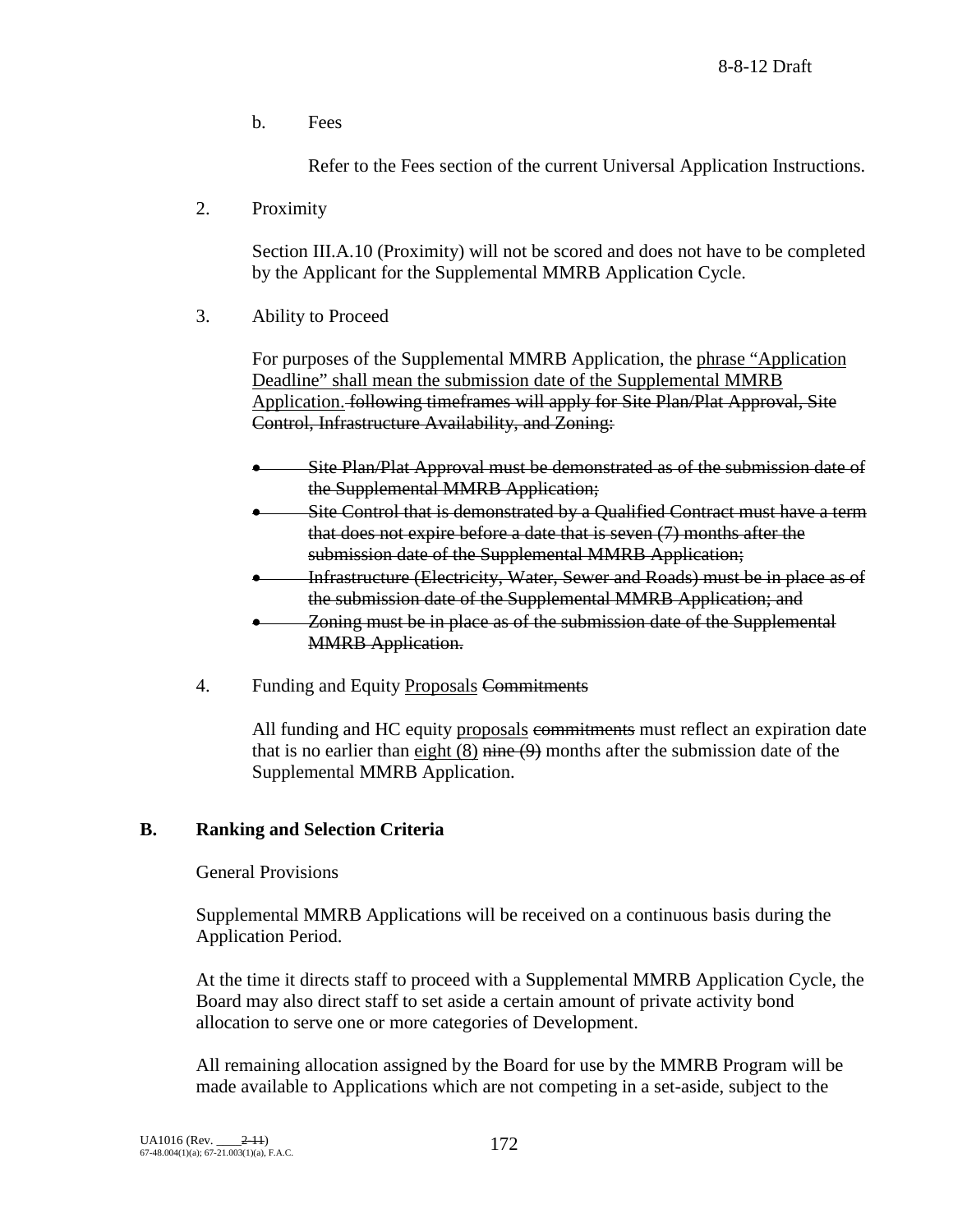provisions below. Eligible non-set-aside Applications will be funded on a first-come first-served basis out of the remaining available allocation.

All Applications will be scored by Corporation staff and Applicants will be given opportunities to cure any deficiencies identified by staff. The provisions of sections 67- 21.003(4)–(9), F.A.C., will not govern the scoring of the Supplemental MMRB Applications.

An Application is considered submitted with the Corporation when the electronic copy, Original Hard Copy, three photocopies and the Application fee and TEFRA fee are received by the Corporation. However, Applications will not be considered eligible for first-come, first-served funding in either the set-aside or non-set-aside categories until the date that all identified deficiencies are cured.

To be eligible for funding in the Supplemental MMRB Application Cycle, Applications must achieve 79 points (the maximum score possible) and meet all threshold requirements, unless otherwise approved by the Board.

Neither SAUL nor Geographic Set-Asides will apply to Supplemental MMRB Applications.

If there is private activity bond allocation remaining after all eligible Applications are funded, then this allocation will be applied to the Corporation's single-family bond program or otherwise used as directed by the Board.

# **4 PERCENT HC COUNTY HFA BONDS APPLICATION**

Applicants requesting non-competitive 4 percent Housing Credits for proposed Developments financed by a County Housing Finance Authority established pursuant to Section 159.604, F.S., must apply for the non-competitive 4 percent HC by submitting the 4 Percent HC County HFA Bonds Application Form along with the required exhibits, in accordance with the following instructions. The 4 Percent HC County HFA Bonds Application Form is included in the 2013 2011 Universal Application Package as the last exhibit form.

The 4 Percent HC County HFA Bonds Application Form can be submitted to the Corporation anywhere from the time the Applicant enters credit underwriting for the Bonds up until the last Corporation business day of December of the year the Development is placed in service.

To meet threshold, the Applicant must:

- Submit one (1) complete copy of the 4 Percent HC County HFA Bonds Application Form, along with all applicable exhibits, executed with an original signature and labeled "Original Hard Copy"; and
- Submit one (1) photocopy of the "Original Hard Copy"; and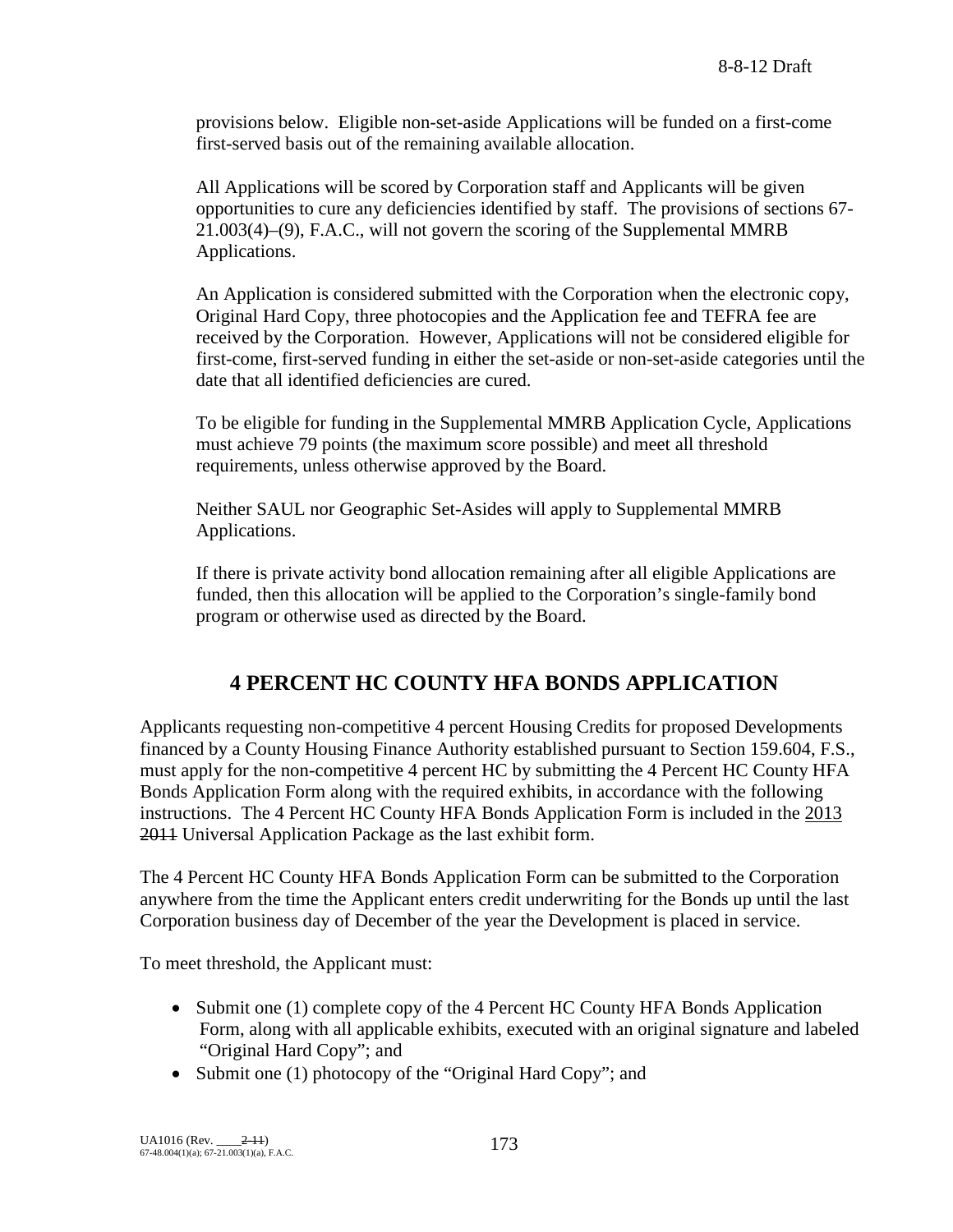• Include the required Application fee in the "Original Hard Copy" of the Application form.

## **A. Application Instructions**

- 1. Applicant:
	- a. State the name of the Applicant.
	- b. Provide a listing of the Principals for the Applicant, including the percentage of ownership interest of each Principal, as **"Exhibit 1"** to the Application form.
	- c. Enter Applicant's Federal Employer Identification Number. If the Federal Employer Identification Number has not yet been obtained, provide a copy of the completed, submitted application for that number behind a tab labeled **"Exhibit 2"**.
	- d. If the Applicant applies as a Non-Profit entity it must remain a Non-Profit entity. The Non-Profit entity understands and acknowledges that it is the Non-Profit entity's responsibility to contractually ensure that it substantially and materially participates in the management and operation of the Development throughout the Compliance Period. If the Applicant is applying as a Non-Profit entity, failure to include the following information behind a tab labeled **"Exhibit 3"** will result in disqualification as a Non-Profit entity and failure to meet threshold:
		- (1) Attorney opinion letter;
		- (2) IRS determination letter;
		- (3) A description of the role of the Non-Profit entity in the Development and how the Non-Profit entity is substantially and materially participating in the management and operation of the Development;
		- (4) In the event the percentage distribution of Developer's fee and/or annual net profits to the Non-Profit entity is/are different from the ownership percentage, provide an explanation for such difference and how the Non-Profit entity is substantially and materially participating in the management and operation of the Development (The percentage of the Developer's fee that will go to the Non-Profit entity must be at least 25 percent);
		- (5) Provide the description/explanation of the role of the Non-Profit entity;
		- (6) Provide the names and addresses of the governing board of the Non-Profit entity; and
		- (7) Provide the articles of incorporation demonstrating that one of the purposes of the Non-Profit entity is to foster low income housing.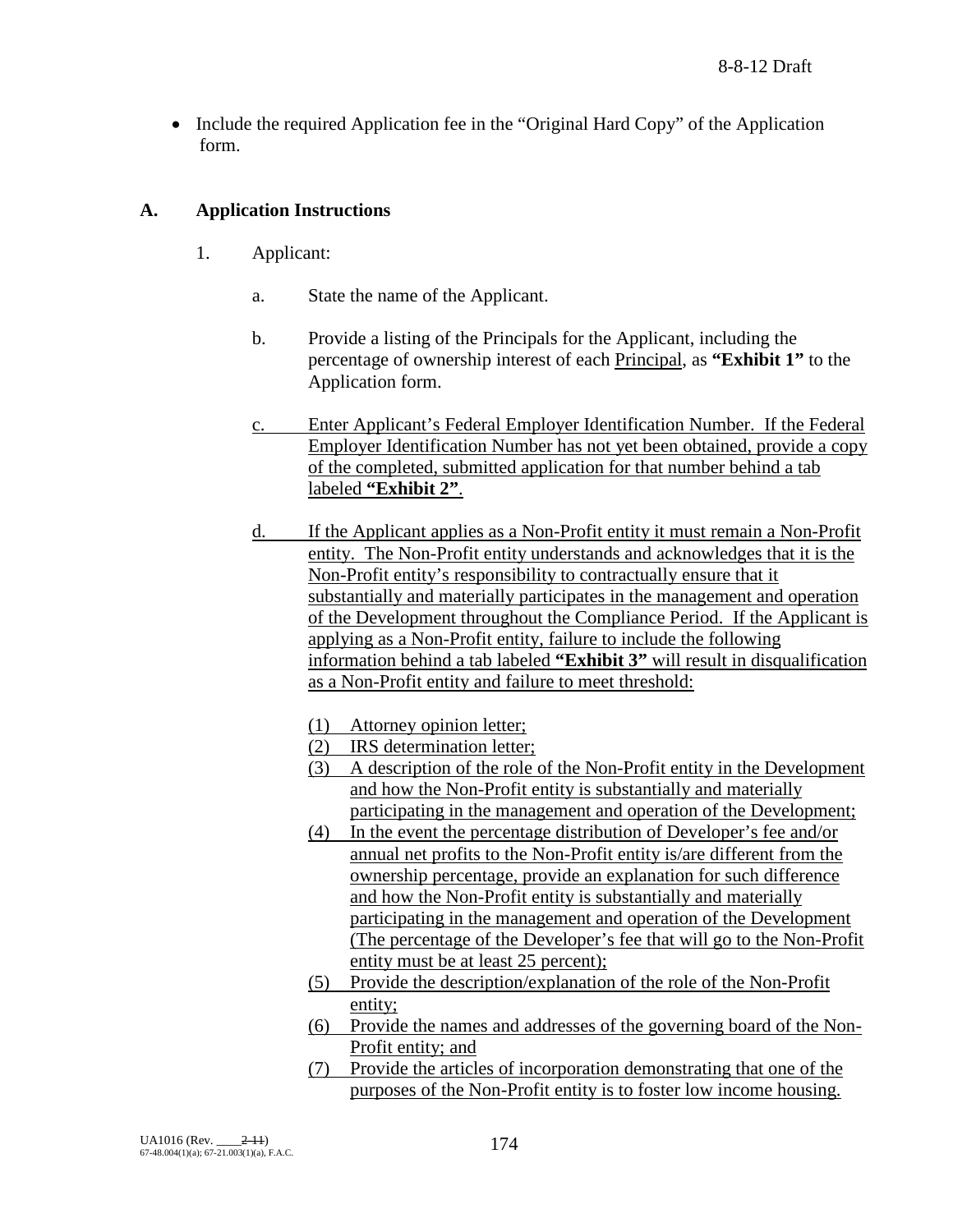2. Contact Person:

Provide the requested information for the Contact Person.

- 3. Developer:
	- a. State the name of each Developer (include all Co-Developers).
	- b. Provide a listing of the Principals of each Developer as **"Exhibit 42"** to the Application form.
- 4. Proposed Development Information:
	- a. State the name of the Development.
	- b. Location of Development Site:
		- (1) State the County where the Development is located.
		- (2) State the Address of the Development Site.
		- (3) Provide the requested information regarding the local jurisdiction.
	- c. Number of Units:
		- (1) State the total number of units in the proposed Development.
		- (2) State the total number of new construction units and the total number of rehabilitation units in the proposed Development.
		- $(3)(2)$  State the total number of rental assistance units (the number of units that receive and/or will receive PBRA and/or ACCU, as applicable to the Development Category selected by the Applicant at Section 4.f. of the Application form).
	- d. State the total number of buildings in the proposed Development.
	- e. Provide the following information:

Applicants that indicate at question 4.e.(1) and/or (2) of the Application form that the proposed Development is located in a DDA and/or QCT must provide as **"Exhibit 5 3"** to the Application form a letter from the Development's bond-issuing agency certifying the date the bond application was deemed complete. A "complete application" means that no more than de minimis clarification of the application is required for the agency to make a decision about the issuance of bonds requested in the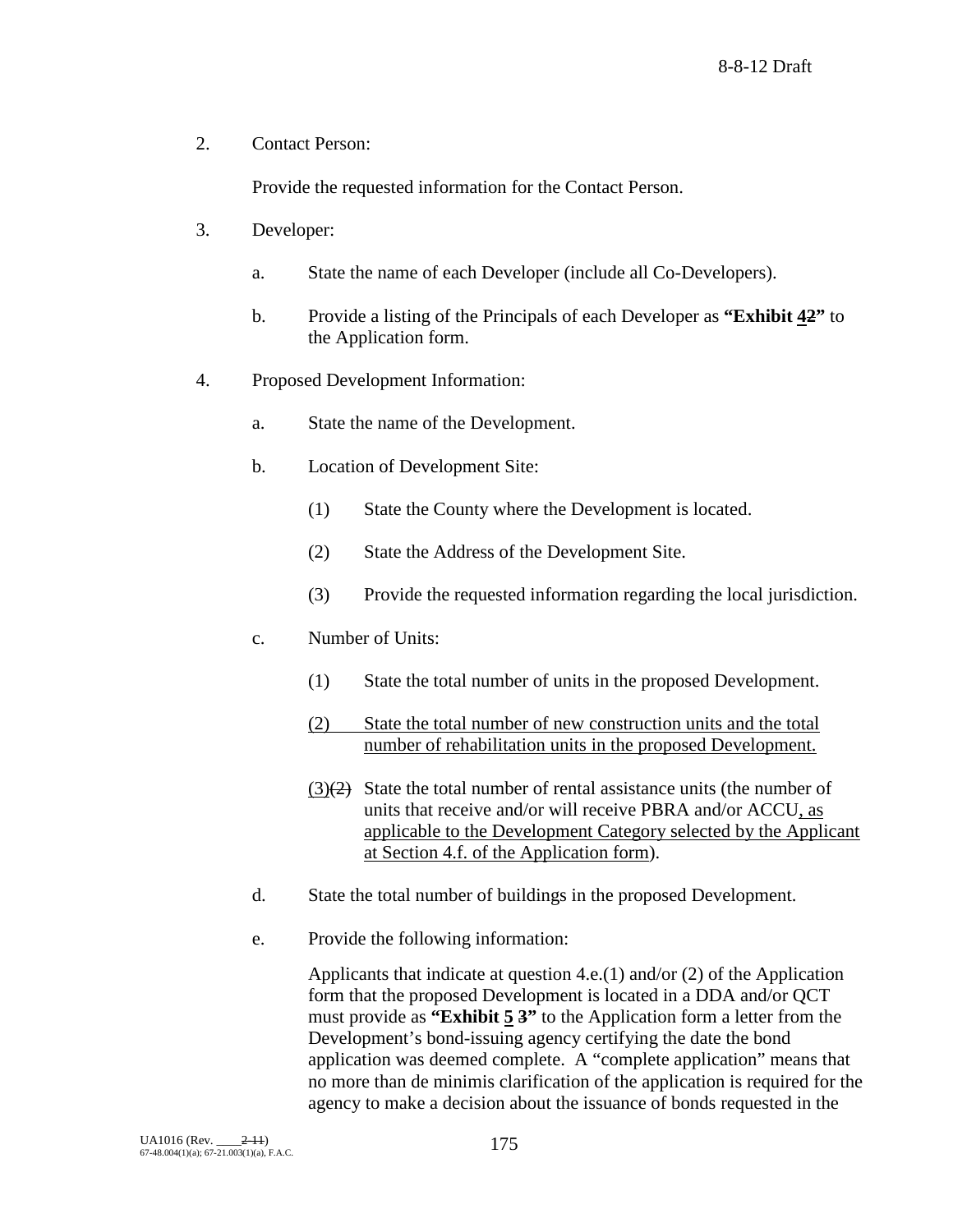application. Non-competitive HC Applicants must also comply with Section 42, IRC, regarding DDA/QCT qualifying date.

- (1) If the proposed Development is located in a HUD-designated DDA, provide the requested information, as applicable indicate which DDA.
- (2) If the proposed Development is located in a QCT, indicate the QCT and provide a copy of a letter from the local planning office or census bureau which verifies that the proposed Development is located in the referenced QCT as **"Exhibit 5 3"** to the Application form.
- (3) If the proposed Development is located in a DDA and/or QCT, indicate whether the proposed Development is  $\underline{a}$  the first phase of a "multiphase" project. As defined by HUD in the applicable DDA/QCT regulations, for purposes of Section 42(h)(4) of the Code, the DDA or QCT status of the site that applies for all phases is that which applied when the first of the following occurred: (a) the building $(s)$  in the first phase were placed in service, or  $(b)$  the bonds were issued.

If the Applicant indicates at question  $4.e.(3)(a)$  of the Application form that the proposed Development is a the first phase of a multiphase Development where no phase has previously been funded, the procedure and deadline for providing the required information will be included in the Preliminary Determination.

If the proposed Development is located in a HUD-designated DDA and/or QCT, per question 4.e.(1) and/or (2) above, and it is an additional phase of a multi-phase Development where a phase has been previously funded, select question 4.e.(3)(b) of the Application form and provide the required information for the previously funded phase(s).

If the proposed Development is not located in a HUDdesignated DDA and/or QCT, per question 4.e.(1) and/or (2) above, but it is an additional phase of a multi-phase Development where a phase has been previously funded, the DDA/QCT status of such previously funded phase(s) will apply for the additional phase proposed in this Application. Select question 4.e.(3)(b) of the Application form and provide the required information for the previously funded phase(s).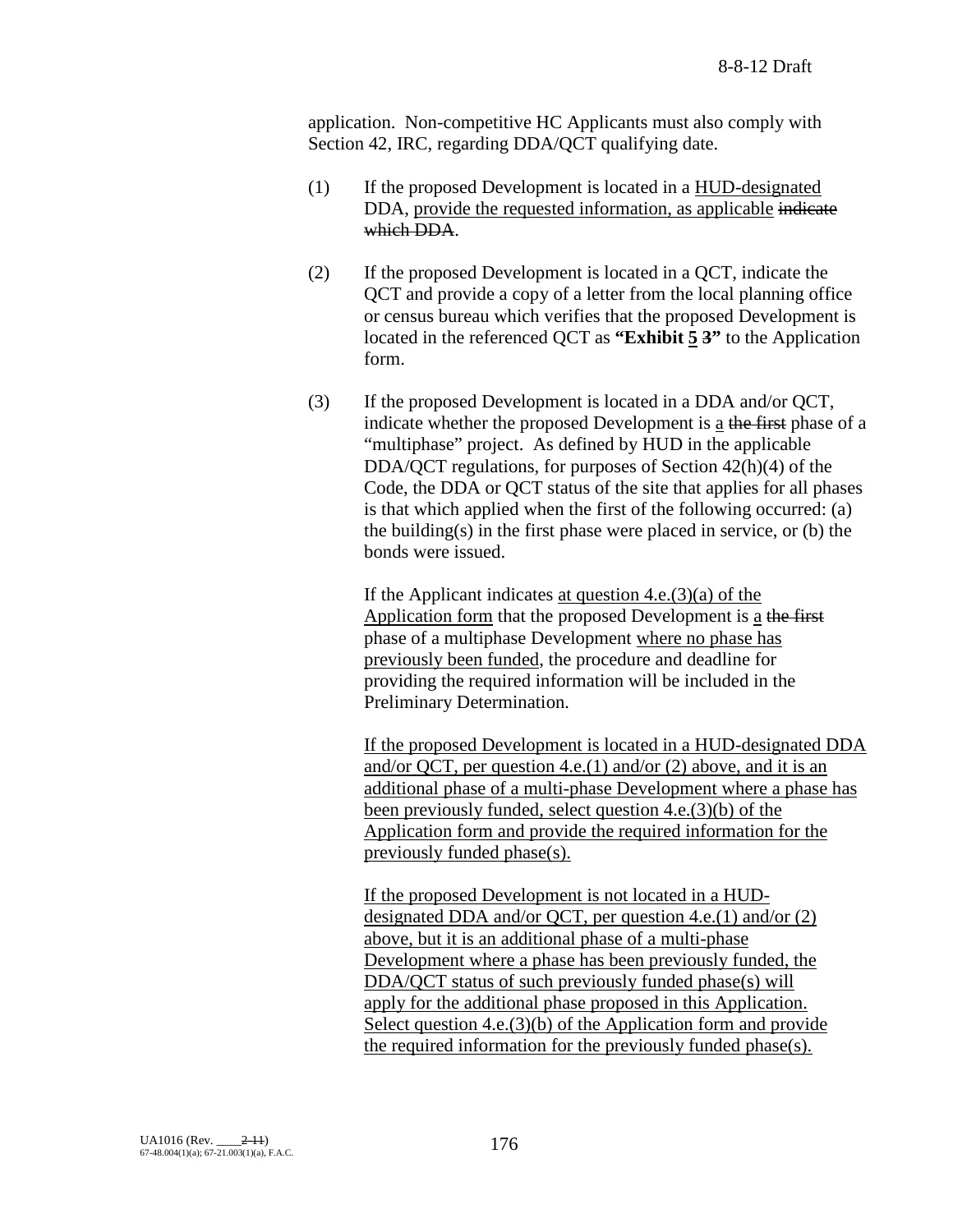- (4) The responses to questions  $4.e.(4)(a)$  through (g) of the Application form must be in accordance with Section 42, IRC, as amended.
- f. Indicate the Development Category that best describes the proposed Development:
	- New Construction (where 50% or more of the units are new construction)
	- Rehabilitation (where less than 50% of the units are new construction)
	- Acquisition and Rehabilitation (acquisition plus less than 50% of the units are new construction)
	- Redevelopment (where 50% or more of the units are new construction) \*
	- Acquisition and Redevelopment (acquisition plus 50% or more of the units are new construction) \*
	- Preservation (where less than 50% of the units are new construction) \*
	- Acquisition and Preservation (acquisition plus less than 50% of the units are new construction) **\***

\* If the Development Category of Redevelopment or Preservation (either category with or without Acquisition) is selected, in order to determine the proposed Development's eligibility for the selected Demographic Category and its Rental Assistance (RA) Level classification, the documentation outlined in f.(1) or (2) below must be provided. The criteria for RA Level classifications is also outlined below.

- (1) If Redevelopment or Acquisition and Redevelopment is selected, in order to qualify for the selected Development Category the following criteria must be met:
	- (a) The Development must meet the definition of Redevelopment stated in Rule 67-48.002, F.A.C; and
	- (b) The Applicant must provide, as **"Exhibit 6 4"** to the Application form, a letter from HUD or RD, dated within 12 months of the date the Application is submitted, which includes the following information:
		- i. Name of the Development<sup>\*</sup>;
		- ii. Address of the Development;
		- iii. Year built;
		- iv. Total number of units that receive PBRA and/or ACC;
		- $\underline{v}$ . Total number of <u>additional</u> units that will receive PBRA and/or ACC when the proposed Development is funded, if applicable; and
		- vi. The HUD or RD program currently associated with the existing development.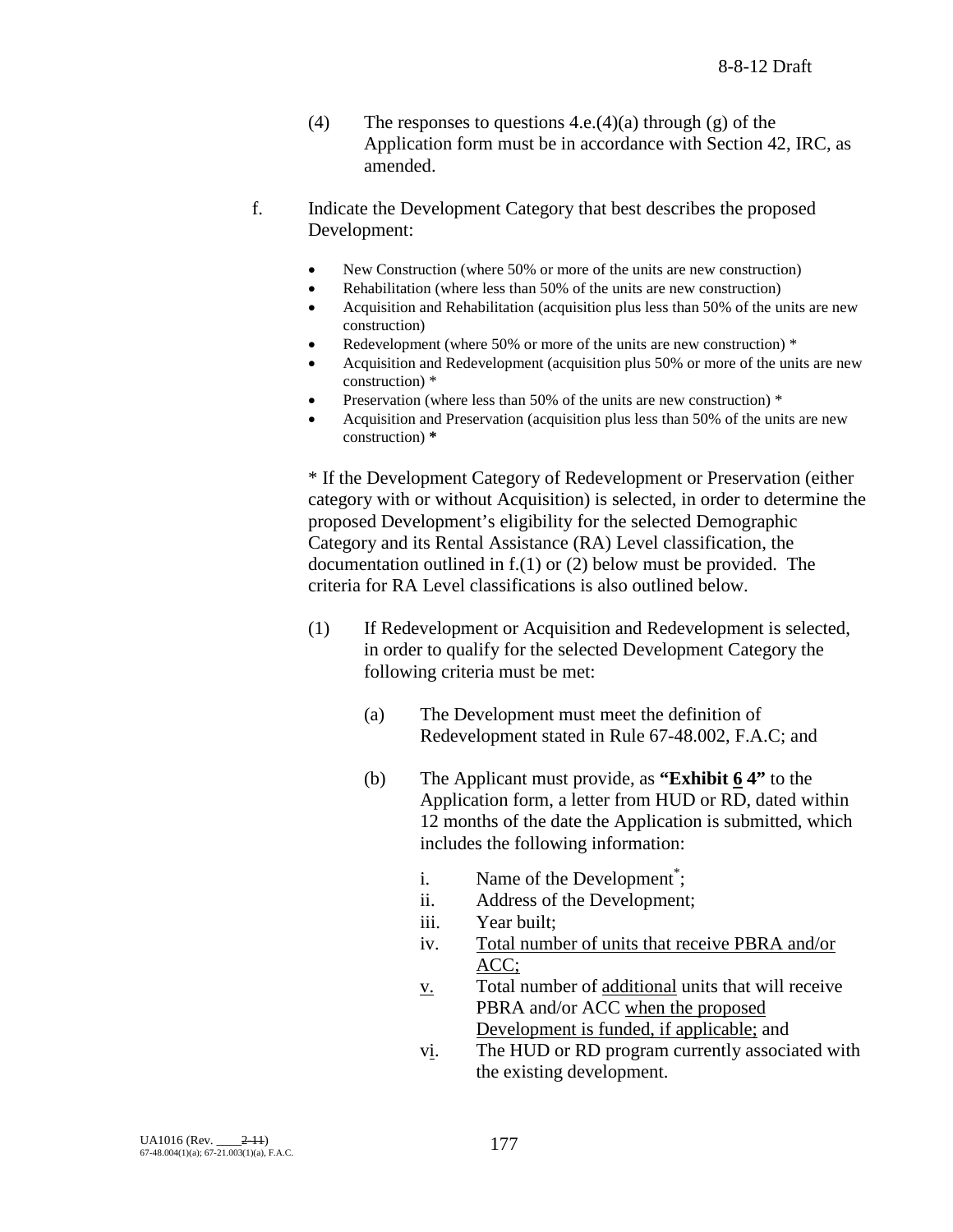\* For purposes of this provision, the Name of the Development may be the name at the time of the PBRA and/or ACC award.

If the Application does not qualify for the Development Category of Redevelopment or Acquisition and Redevelopment, the Application will fail threshold and the proposed Development will automatically be deemed to be RA Level 6.

- (2) If Preservation or Acquisition and Preservation is selected, in order to qualify for the selected Development Category the following criteria must be met:
	- (a) The Development must meet the definition of Preservation stated in Rule 67-48.002, F.A.C.; and
	- (b) The Development must also meet the definition of Rehabilitation stated in Rule 67-48.002, F.A.C.; and
	- (c) The Applicant must provide, as **"Exhibit 6 4"** to the Application form, a letter from HUD or RD, dated within 12 months of the date the Application is submitted, which includes the following information:
		- i. Name of the Development<sup>\*</sup>;
		- ii. Address of the Development;
		- iii. Year built;
		- iv. Total number of units that receive PBRA and/or ACC;
		- v. The HUD or RD program currently associated with the existing development; and
		- vi. Confirmation that the Development has not received financing from HUD or RD after 1992 where the rehabilitation budget was at least \$10,000 per unit.

\* For purposes of this provision, the Name of the Development may be the name at the time of the PBRA and/or ACC award.

If the Application does not qualify for the Development Category of Preservation or Acquisition and Preservation, the Application will fail threshold and the proposed Development will automatically be deemed to be RA Level 6.

Redevelopment and Preservation Developments that are tentatively funded will be required to provide to the Credit Underwriter a plan for relocation of existing tenants.

A proposed Development's Development Category and RA Level will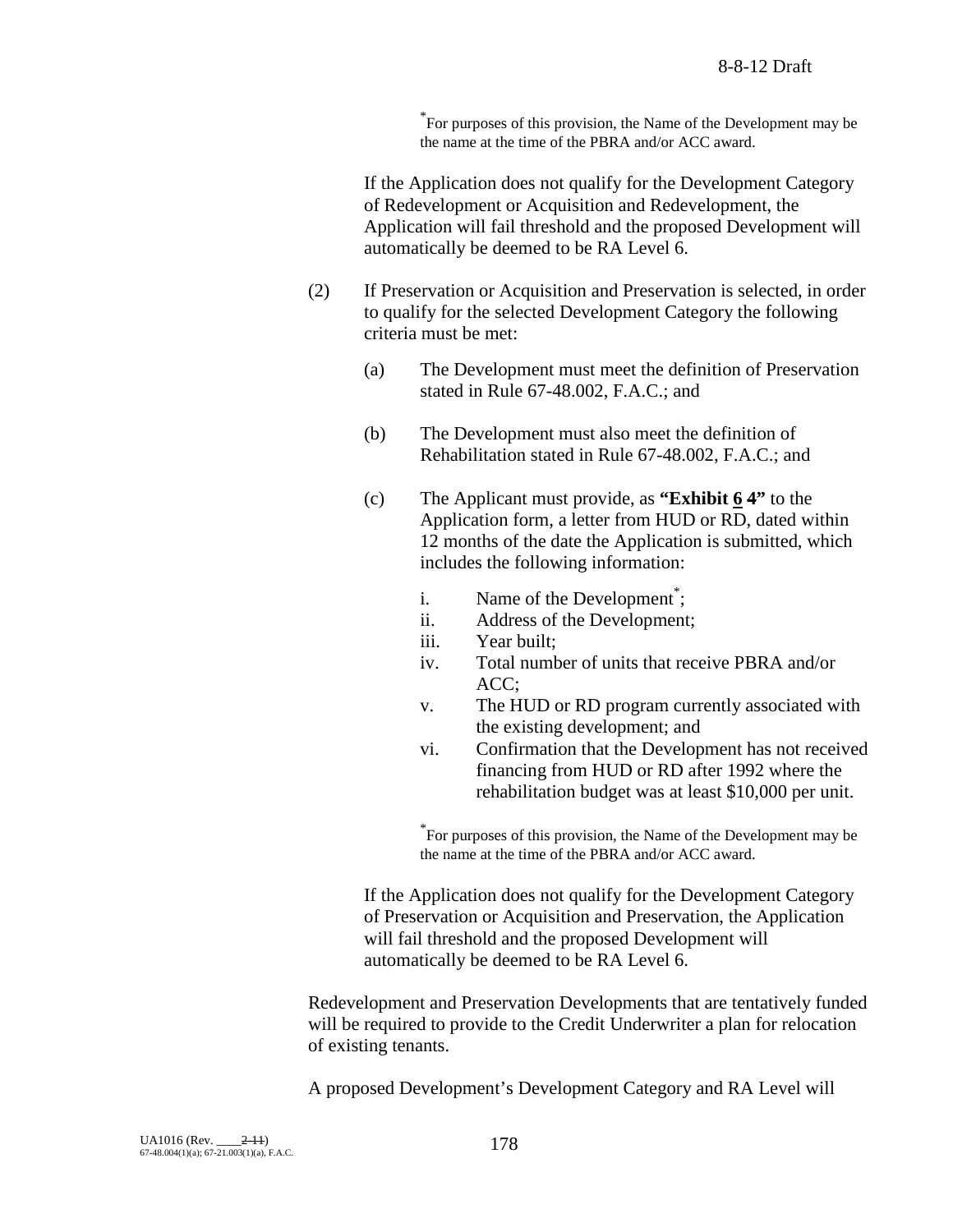affect its eligibility to be exempted from the location restrictions outlined in Section 4.i.(2) below.

The following procedures will be followed when computing the Application's RA Level classification:

Each Application's RA Level classification will be based on the percentage of total units receiving PBRA and/or ACC. This percentage will be computed by dividing the total number of units that receive and/or will receive the rental assistance ('rental assistance units') as stated by the Applicant at Section 4.c.(2) of the Application form by the total number of units in the proposed Development as stated by the Applicant at Section 4.c.(1) of the Application form.

The following process will be followed in the event of an inconsistency between the rental assistance units stated at Section 4.c.(2) of the Application form and the number of rental assistance units stated in the applicable letter provided by the Applicant as Exhibit 4. (total number of units that receive and/or will receive PBRA and/or ACC, as applicable to the Development Category selected by the Applicant at Section 4.f. of the Application form.):

- If the rental assistance units stated at Section  $4.c.(2)$  of the Application form is zero or if the Applicant fails to answer this question (the question is blank), the Application will be classified as RA Level 6, regardless of what is stated in the applicable letter provided by the Applicant as Exhibit 4.
- If the number of rental assistance units stated at Section  $4.c.(2)$  of the Application form is less than the number of rental assistance units stated in the applicable letter provided by the Applicant as Exhibit 4, the computation will be accomplished utilizing the lower number of rental assistance units stated at Section 4.c.(2) of the Application form.
- If the number of rental assistance units stated at Section 4.c.(2) of the Application form is greater than the number of rental assistance units stated in the applicable letter provided by the Applicant as Exhibit 4, the computation will be accomplished utilizing the lower number of rental assistance units stated in the applicable letter provided by the Applicant as Exhibit 4.

During credit underwriting, regardless of the number of rental assistance units used for the RA Level classification, all funded Applications will be held to the number of rental assistance units stated in the applicable letter provided by the Applicant as Exhibit  $64$  to the Application form. This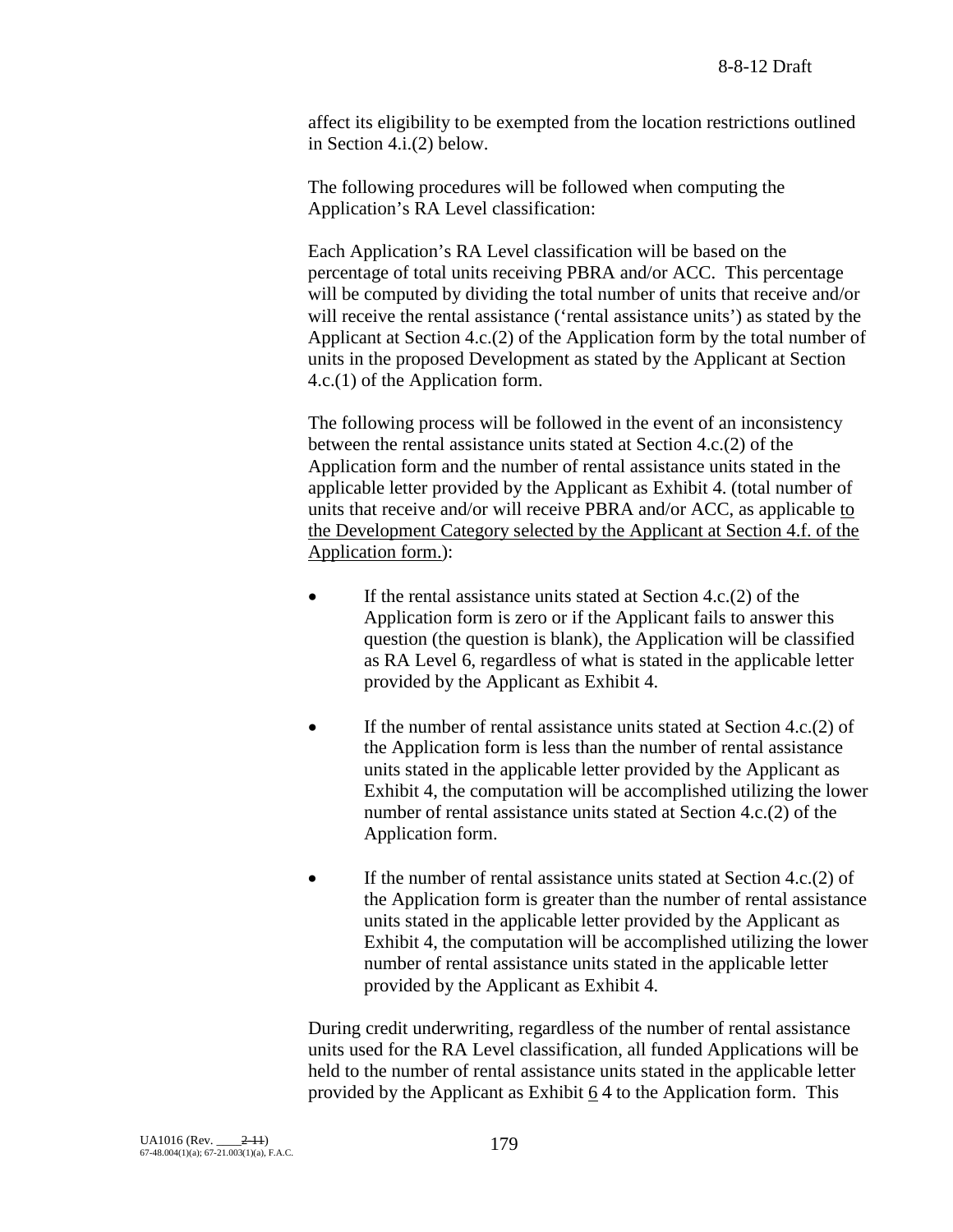requirement will apply throughout the entire Compliance Period, subject to Congressional appropriation and continuation of the rental assistance program.

| <b>Rental Assistance Level</b> | <b>Percentage of Total Units with Rental Assistance</b> |
|--------------------------------|---------------------------------------------------------|
| Level 1                        | All units receive rental assistance (with the exception |
|                                | of up to 2 units)                                       |
| Level 2                        | Greater than 90.00%, and not in Level 1                 |
| Level 3                        | Greater than 75.00%, equal to or less than 90.00%,      |
|                                | and not in Level 1                                      |
| Level 4                        | Greater than 50.00%, equal to or less than 75.00%,      |
|                                | and not in Level 1                                      |
| Level 5                        | Greater than 10.00%, equal to or less than 50.00%,      |
|                                | and not in Level 1                                      |
| Level $6*$                     | 10.00% or less of the total units receive rental        |
|                                | assistance                                              |

\*Applications will be classified RA Level 6 if 10.00% or less of the total units receive rental assistance or if the Applicant fails to meet the criteria outlined above.

## g. State the Development Type that best describes the proposed Development:

- Garden Apartments
- **Townhouses**
- High Rise (a building comprised of 7 or more stories)
- Single Family Rental
- Duplexes
- Quadraplexes
- Mid-Rise with Elevator (a building comprised of 4 stories)
- Mid-Rise with Elevator (a building comprised of 5 or 6 stories)
- Single Room Occupancy (SRO)
- Other Specify in the Application
- h. Demographic Commitment

Indicate the Demographic Commitment (Elderly, Homeless, Family, or Farmworker/Commercial Fishing Worker)

- i. Development Location
	- (1) Development Location Point

Provide the properly completed and executed Surveyor Certification of Development Location Point for MMRB and Non-Competitive HC Applications form (from the 2013 2011 Universal Application) as **"Exhibit 7 5"** to the Application form. For purposes of this section of the Application, the Development Location Point is defined as a point located on the proposed Development site within 100 feet of the building with the most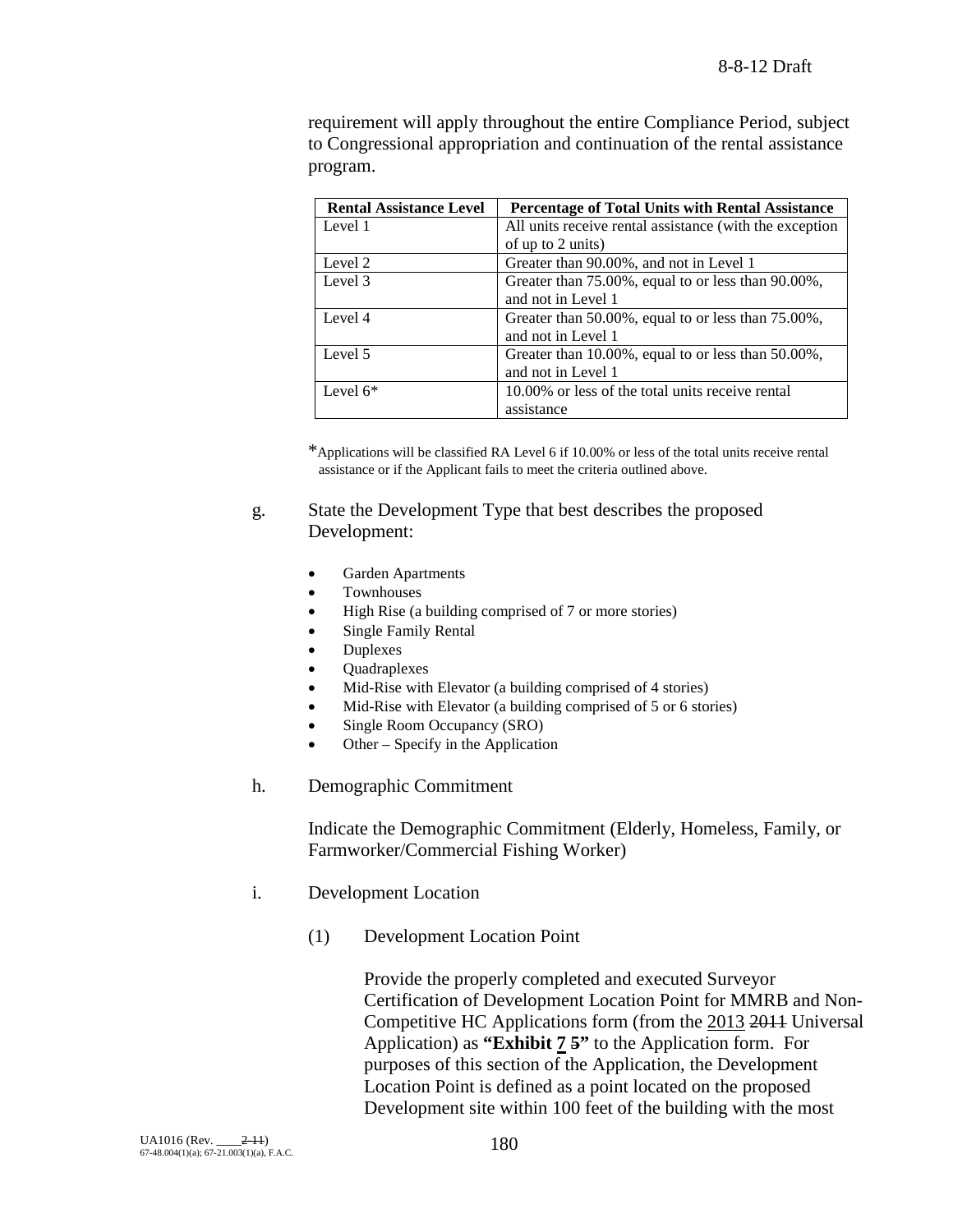units and must consist of the latitude and longitude coordinates determined in degrees, minutes and seconds, with the degrees and minutes stated as whole numbers and the seconds truncated after one decimal place. If the degrees and minutes are not stated as whole numbers and the seconds are not truncated after one decimal place, the latitude and longitude coordinates will not be considered and the Application will fail threshold.

(2) Location Restrictions

An Applicant's eligibility to receive a Preliminary Determination for 4 percent non-competitive Housing Credits will be based on the following:

- (a) A proposed Development will be subject to location restrictions, as outlined below if:
	- (i) For all of the counties on the Restricted Areas Chart (in paragraph (c) below) except Broward County, the proposed Development's Development Location Point is within a 2.5 mile radius of any Florida Housing Guarantee Fund Development that has a Subordinate Mortgage Initiative (SMI) loan, regardless of the Demographic Category for the proposed Development and the applicable Guarantee Fund Development. The proposed Development will, if the Application meets threshold, be subjected to the credit underwriting and approval process outlined in Section B.1.b. below. The longitude/latitude coordinates for the Guarantee Fund Developments with an SMI loan are listed on the following Restricted Areas Chart.

Determination of whether the Development Point latitude/ longitude coordinates stated on the Surveyor Certification of Development Location Point for MMRB and Non-Competitive HC Applications form, provided by the Applicant as Exhibit 5 to the Application form, fall within a 2.5 mile radius around any Florida Housing Guarantee Fund Development that has an SMI loan will be made using Street Atlas USA 2012 2010, published by DeLorme.

(ii) For Broward County, if the proposed Development's Development Location Point is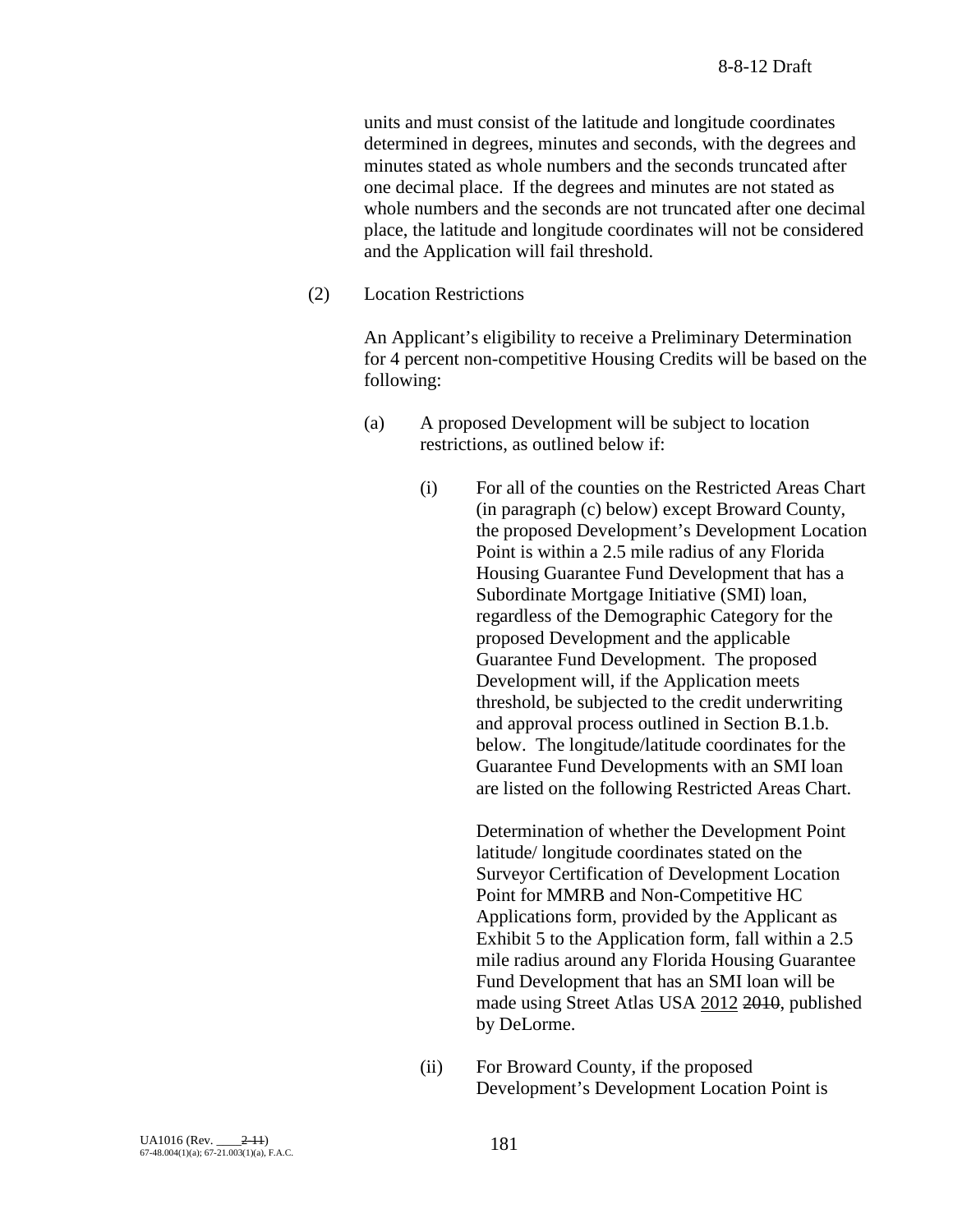within the area of Broward County specified on the Restricted Areas Chart (in paragraph (c) below), the proposed Development will, if the Application meets threshold, be subjected to the credit underwriting and approval process outlined in Section B.1.b. below.

Determination of whether the Development Point latitude/ longitude coordinates stated on the Surveyor Certification of Development Location Point for MMRB and Non-Competitive HC Applications form, provided by the Applicant as Exhibit 5 to the Application form, fall within the specified area of Broward County will be made using Street Atlas USA 2012 2010, published by DeLorme.

- (b) A proposed Development that would otherwise be subjected to the location restrictions outlined in (a)(i) or (ii) above will be excluded from any of these restrictions if the Applicant selected and qualified at Section 4.f. of the Application form for the Development Category of Redevelopment, Acquisition and Redevelopment, Preservation, or Acquisition and Preservation and has an RA Level classification of RA 1 or RA 2. The proposed Development will, if the Application meets threshold, be subjected to the credit underwriting process outlined in Section B.1.a. below.
- (c) For all other proposed Developments to which (a) and (b) above do not apply, the proposed Development will, if the Application meets threshold, be subjected to the credit underwriting process outlined in Section B.1.a. below.

| <b>Restricted Areas Chart</b> |                                                                                                                                                                                                                                                                                                                                                                                                                                               |
|-------------------------------|-----------------------------------------------------------------------------------------------------------------------------------------------------------------------------------------------------------------------------------------------------------------------------------------------------------------------------------------------------------------------------------------------------------------------------------------------|
| County                        | Area or Latitude/Longitude Coordinates of FHFC Guarantee Fund<br><b>Developments with SMI Loans</b>                                                                                                                                                                                                                                                                                                                                           |
| <b>Broward</b>                | Beginning at the intersection of the Turnpike and SR870/Commercial Blvd, follow<br>SR 870/Commercial Blvd east to SR 811/N. Dixie Hwy/NE 14 <sup>th</sup> Court/NE 5 <sup>th</sup><br>Terrace. Follow SR 811/N. Dixie Hwy/NE 14 <sup>th</sup> Court/NE 5 <sup>th</sup> Terrace south to SR<br>838/Sunrise Blvd. Follow SR 838/Sunrise Blvd west to the Turnpike. Follow the<br>Turnpike north until it intersects with SR870/Commercial Blvd. |
| Charlotte                     | N 26 59 29.4, W 82 1 45.5 (Hampton Point) - this also affects DeSoto County and<br>Sarasota County                                                                                                                                                                                                                                                                                                                                            |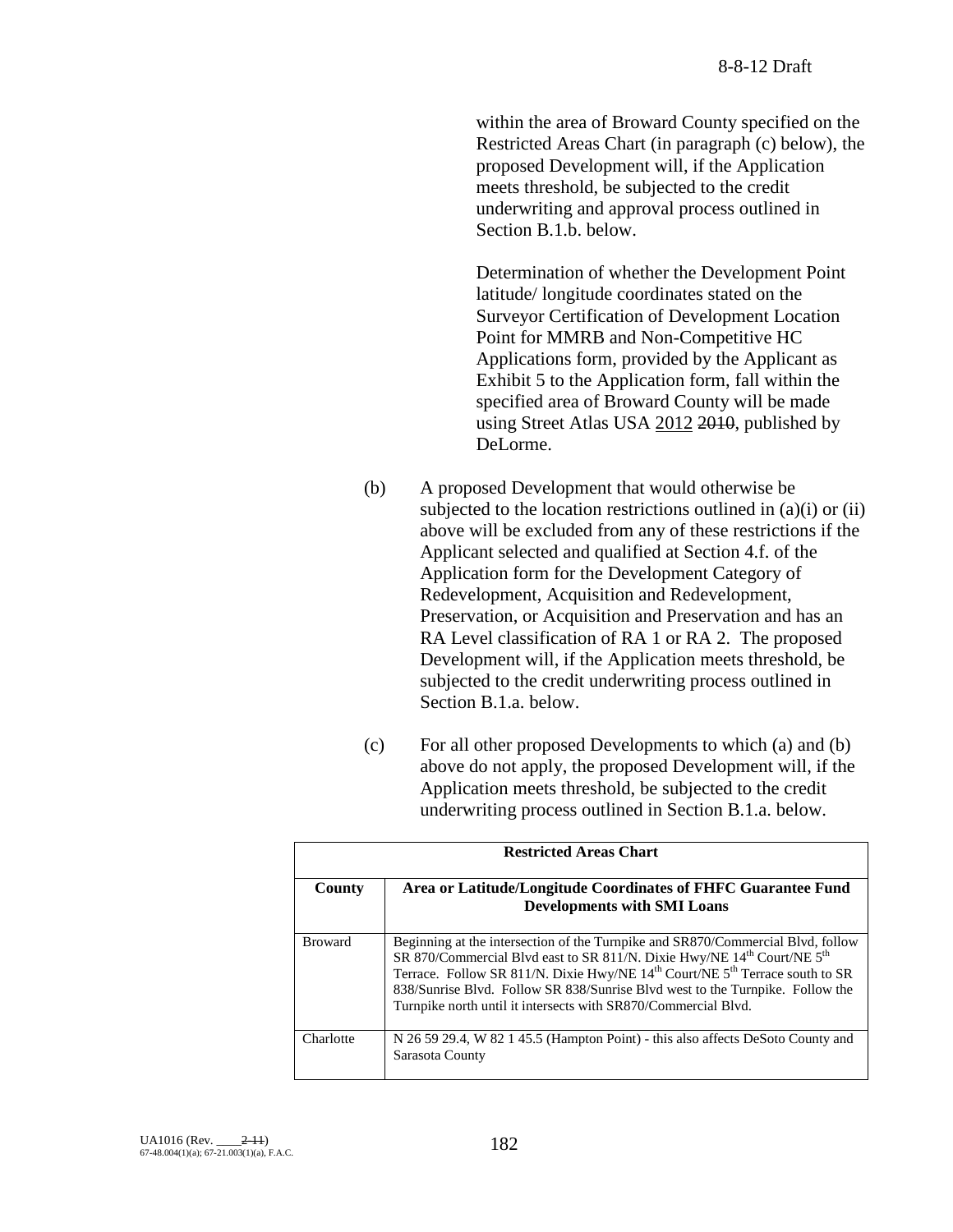| Collier             | N 26 9 59.8, W 81 41 24 (Noah's Landing)<br>N 26 9 40.7, W 81 41 37.4 (Tuscan Isles)                                                                                                                                                                                                                                                |
|---------------------|-------------------------------------------------------------------------------------------------------------------------------------------------------------------------------------------------------------------------------------------------------------------------------------------------------------------------------------|
| DeSoto              | N 26 59 29.4, W 82 1 45.5 (Hampton Point) - this also affects Charlotte County<br>and Sarasota County                                                                                                                                                                                                                               |
| Duval               | N 30 23 .6, W 81 36 13 (Sundance Pointe)                                                                                                                                                                                                                                                                                            |
| Flagler             | N 29 15 3.7, W 81 6 40.4 (San Marco) - this also affects Volusia County                                                                                                                                                                                                                                                             |
| Hendry              | N26 35 36.4, W 81 38 29 (Vista Palms Andres Isle) - this also affects Lee County                                                                                                                                                                                                                                                    |
| Hillsborough        | N 28 0 11.2, W 82 8 29.4 (Woodbridge)                                                                                                                                                                                                                                                                                               |
| <b>Indian River</b> | N 27 35 11.8, W 80 24 33.2 (Preserve at Oslo Woods at Vero) - this also affects<br>St. Lucie County                                                                                                                                                                                                                                 |
| Lake                | N 28 48 57.9, W 81 40 14.8 (Spring Harbor) - this also affects Orange County<br>N 28 47 1.7, W 81 17 40.6 (Windchase) - this also affects Seminole County and<br>Volusia County                                                                                                                                                     |
| Lee                 | N 26 35 36.4, W 81 38 29 (Vista Palms Andros Isle) - this also affects Hendry<br>County<br>N 26 35 55.6, W 81 48 49.8 (Bernwood)                                                                                                                                                                                                    |
| Manatee             | N 26 36 31, W 81 51 3.6 (Westwood)<br>N 27 29 14, W 82 31 47.7 (River Trace Senior)                                                                                                                                                                                                                                                 |
| Orange              | N 28 29 26.9, W 81 24 10.9 (Grande Pointe)<br>N 28 36 21.7, W 81 25 20.7 (Nassau Bay I and II) - this also affects Seminole<br>County<br>N28 34 9.2, W81 25 50.6 (Oak Glen)<br>N 28 48 57.9, W 81 40 14.8 (Spring Harbor) - this also affects Lake County                                                                           |
| Palm Beach          | N 26 41 30.9, W 80 10 40.5 (Colony Park)<br>N 26 46 32.9, W 80 6 29.6 (Indian Trace)<br>N 26 35 11.4, W 80 5 0.6 (Marina Bay)<br>N 26 47 58.6, W 80 5 11.1 (Venetian Isles I)<br>N 26 48 3.3, W 80 5 6.4 (Venetian Isles II)<br>N 26 39 29.2, W 80 7 20.7 (Windsor Park)                                                            |
| Sarasota            | N 26 59 29.4, W 82 1 45.5 (Hampton Point) - this also affects DeSoto County and<br><b>Charlotte County</b>                                                                                                                                                                                                                          |
| Seminole            | N 28 48 55.9, W 81 19 6.7 (Stratford Point) - this also affects Volusia County and<br>Lake County<br>N 28 47 1.7, W 81 17 40.6 (Windchase) - this also affects Volusia County and<br>Lake County<br>N 28 45 11.3, W 81 17 18.5 (Wyndham)<br>N 28 36 21.7, W 81 25 20.7 - (Nassau Bay I and II) - this also affects Orange<br>County |
| St. Johns           | N 29 52 14.5, W 81 20 32.7 (Whispering Woods)                                                                                                                                                                                                                                                                                       |
| St. Lucie           | N 27 20 46.4, W 80 22 56.6 (Peacock Run)<br>N 27 25 27.6 W 80 22 33.5 (Sabal Chase)<br>N 27 35 11.8, W 80 24 33.2 (Preserve at Oslo Woods at Vero) - this also affects<br><b>Indian River County</b>                                                                                                                                |
| Volusia             | N 29 15 3.7, W 81 6 40.4 (San Marco) - this also affects Flagler County<br>N 28 48 55.9, W 81 19 6.7 (Stratford Point) - this also affects Seminole County<br>N 28 47 1.7, W 81 17 40.6 (Windchase) - this also affects Seminole County and<br><b>Lake County</b>                                                                   |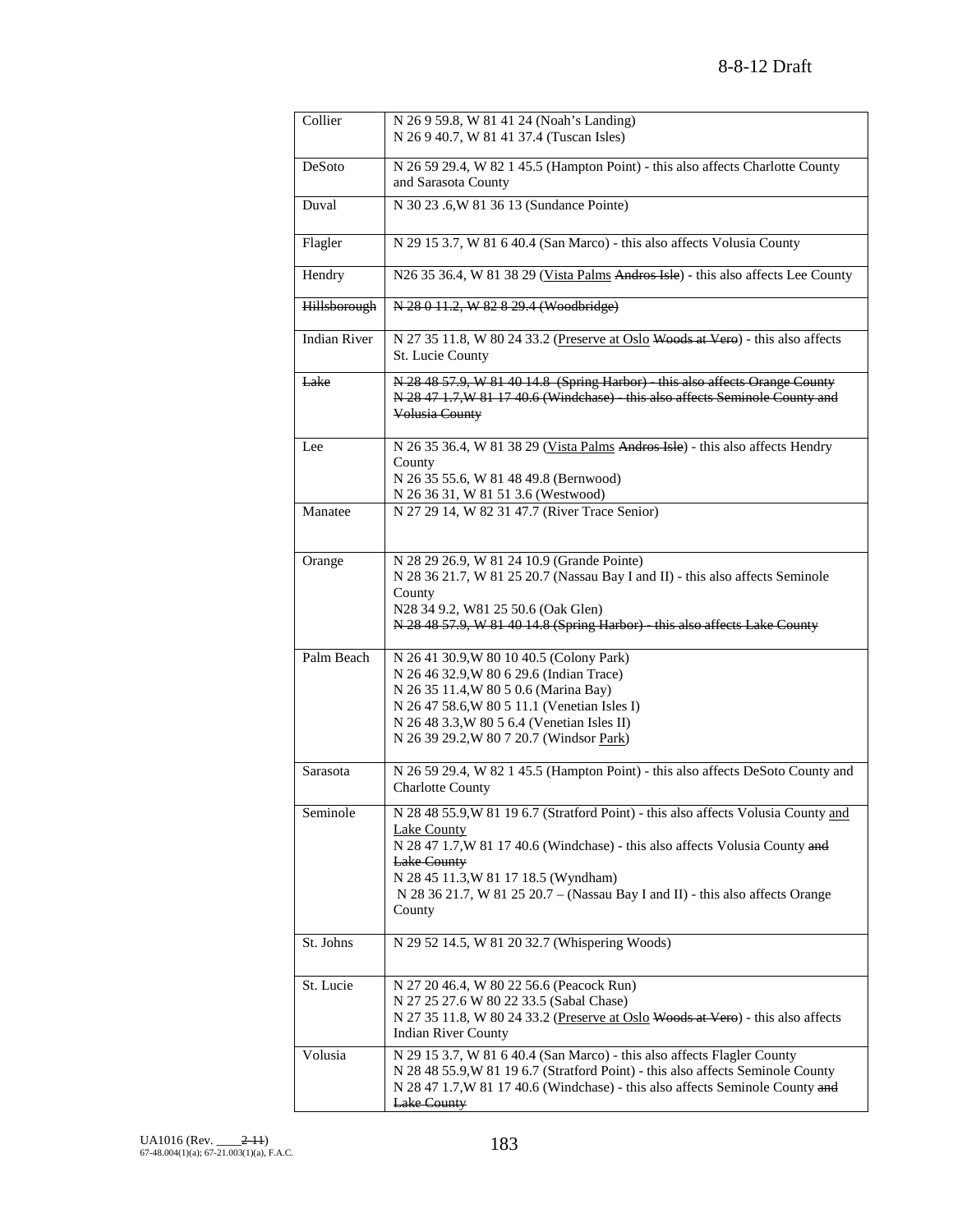- j. Set-Aside Commitment:
	- (1) Indicate the minimum set-aside (20% of units at 50% AMI or less, 40% of units at 60% AMI or less, or deep rent skewing option as defined in Section 42, IRC, as amended.

Note: Choosing the 20 percent at 50 percent AMI or less minimum set-aside will restrict ALL set-aside units at 50 percent or less of the AMI pursuant to IRS regulations. Applicants may choose the 40 percent at 60 percent AMI or less minimum setaside without committing to setting aside any of the units at the 60 percent AMI level. For example, an Applicant may commit to setting aside 40 percent at 50 percent AMI and this would also be considered 40 percent at 60 percent AMI or less.

- (2) Complete the Set-Aside Breakdown Chart by listing the percentage of residential units, stated in whole numbers, to be set aside at each selected AMI level. Where reasonably possible, Applicants will be required to keep the unit mix consistent across each committed AMI level.
- (3) Indicate the total affordability period (the length of time the units will be set-aside). Note: any commitment to set aside units beyond the HC minimum 30 years is an irrevocable commitment to waive the option to convert to market after year fourteen (14).

## k. If the work proposed in this Application is not yet complete, indicate the anticipated placed-in-service date.

- 5. Funding:
	- a. State the amount of non-competitive Housing Credits requested in this Application.
	- b. Finance Documents:
		- (1) If the credit underwriting for the bonds is complete and it was prepared by a Credit Underwriter under contract with the Corporation meeting the criteria required under paragraph 67- 48.027(2)(d), F.A.C., provide a complete copy of the final credit underwriting report as **"Exhibit 8 6"** to the Application form.
		- (2) If the credit underwriting for the bonds has not been completed or has been completed (i) without meeting the criteria required under paragraph 67-48.027(2)(d), F.A.C., as determined by either the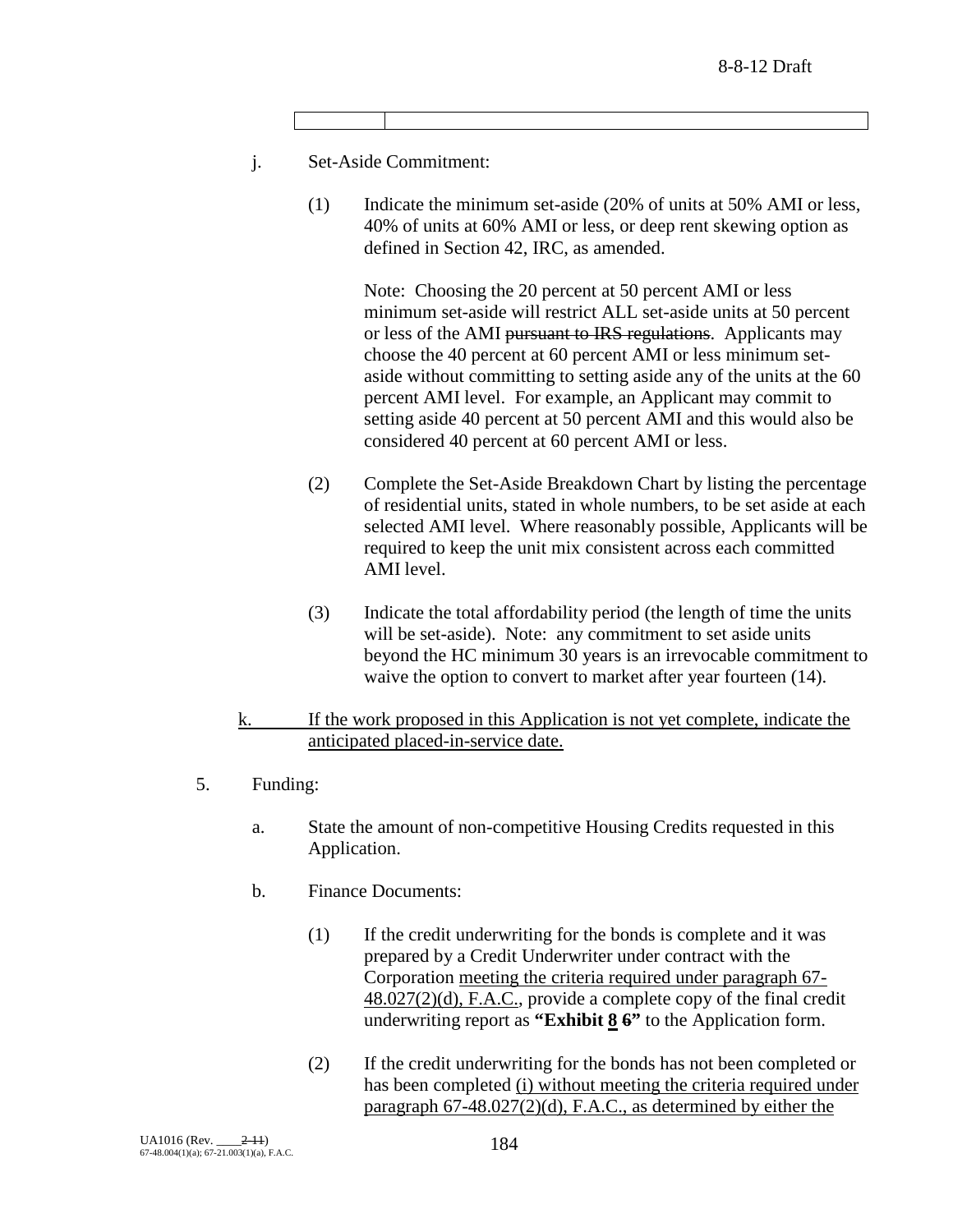Corporation or a Credit Underwriter under contract with the Corporation, or (ii) by a credit underwriter not under contract with the Corporation, provide the following information:

- (a) Provide the completed Development Cost Pro Forma, the Detail/Explanation Sheet, if applicable, the Construction or Rehab Analysis and the Permanent Analysis (from the 2013 2011 Universal Application) as **"Exhibit 8 6"** to this Application.
- (b) Bond Financing
	- i. State the name of the assigned Credit Underwriter; and
	- ii. Provide a copy of the inducement resolution or acknowledgement resolution awarding the Bonds as **"Exhibit 9 7"** to this Application form.
- (c) Housing Credit Equity

Provide the following documentation as **"Exhibit 10 8"** to this Application form, as applicable:

- i. If the equity agreement has closed, provide a copy of the closed limited partnership agreement or limited liability company operating agreement; or
- ii. If the equity agreement has not closed, provide a copy of the equity proposal commitment, executed by both parties.
- (d) Other Financing

Provide a copy of all other funding proposals commitments that will be used as a source of financing for the proposed Development as **"Exhibit 11 9"** to this Application form.

(e) Deferred Developer Fee

For each Developer committing to defer some or all of the Developer fee, provide a completed and executed Commitment to Defer Developer Fee form (from the 2011 Universal Application) as **"Exhibit 12 10"** to this Application form.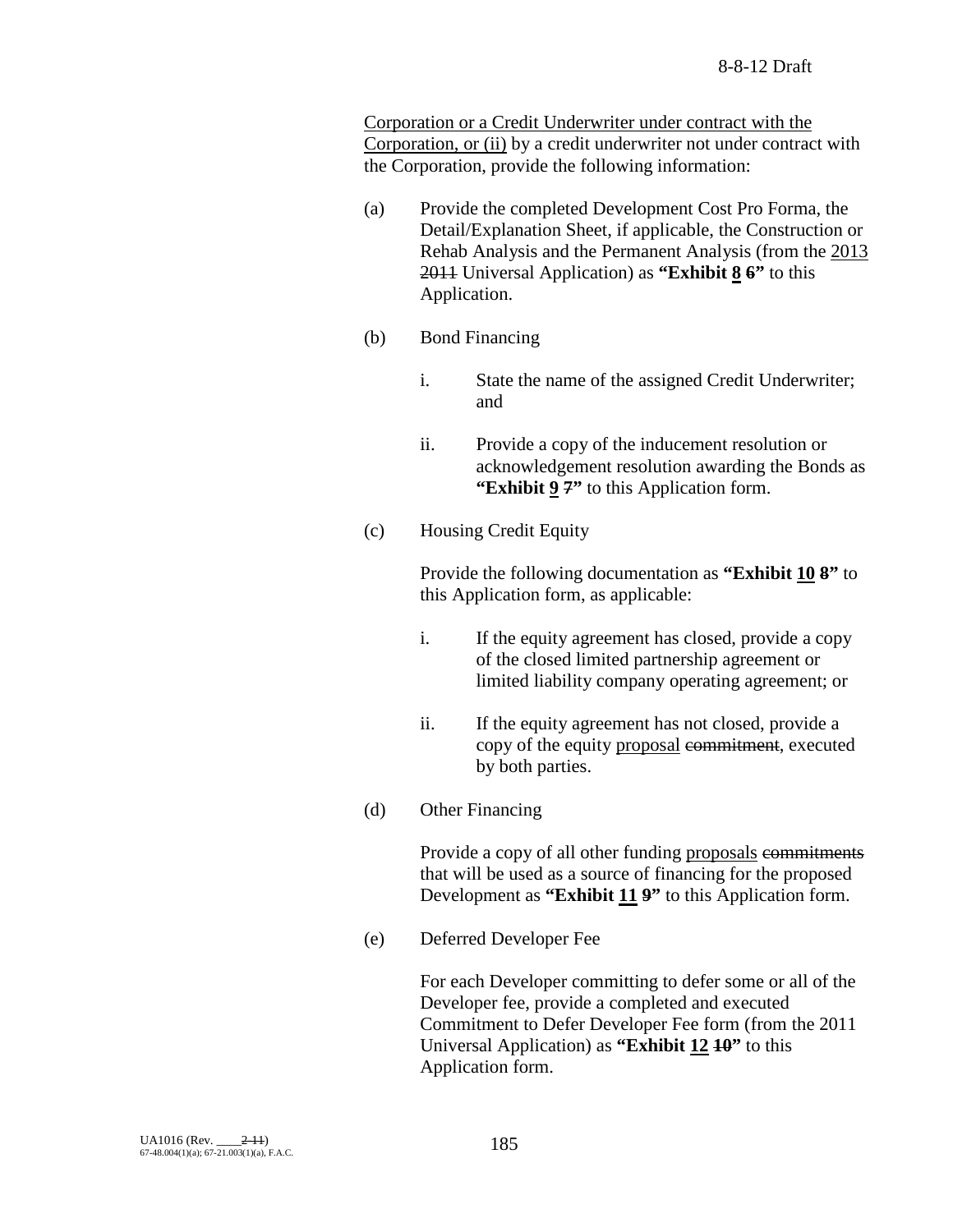6. Applicant Certification:

The Application labeled "Original Hard Copy" must be submitted with an original signature. Signatures in blue ink are preferred.

## **B. Credit Underwriting Review and Rule Requirements**

1. Credit Underwriting Review

Applications that meet threshold will be subjected to the applicable credit underwriting process outlined in a.(1), a.(2), b.(1) or b.(2) below:

a. Proposed Developments Not Subject to Location Restrictions

The credit underwriting process will proceed as outlined in (1) or (2) below if the proposed Development is not subjected to the location restrictions outlined in Section A.4.i.(2)(a)(i) or (ii) above.

- (1) If the final credit underwriting report (CUR) for the bonds was prepared by a Credit Underwriter under contract with the Corporation and was provided as outlined in Section A.5.b.(1) above, the Corporation will issue an invitation to enter credit underwriting and upon acceptance and payment of the required credit underwriting fee, the Credit Underwriter will prepare an update to the final bonds CUR to ensure compliance with the requirements of Section 42 of the IRC, as amended. The Preliminary Determination for the 4 percent HC will be issued upon completion of a satisfactory CUR update.
- or
- (2) If the credit underwriting report (CUR) for the bonds has not been completed or has been completed (i) without meeting the criteria required under paragraph 67-48.027(2)(d), F.A.C., as determined by either the Corporation or a Credit Underwriter under contract with the Corporation, or (ii) by a credit underwriter not under contract with the Corporation and the required information was provided as outlined in Section A.5.b.(2) above, the Corporation will issue an invitation to enter credit underwriting and upon acceptance and payment of the required credit underwriting fee, the Credit Underwriter will prepare a CUR in accordance with the requirements of paragraph 67-48.027(2)(d), F.A.C. The Preliminary Determination for the 4 percent HC will be issued upon completion of a satisfactory CUR.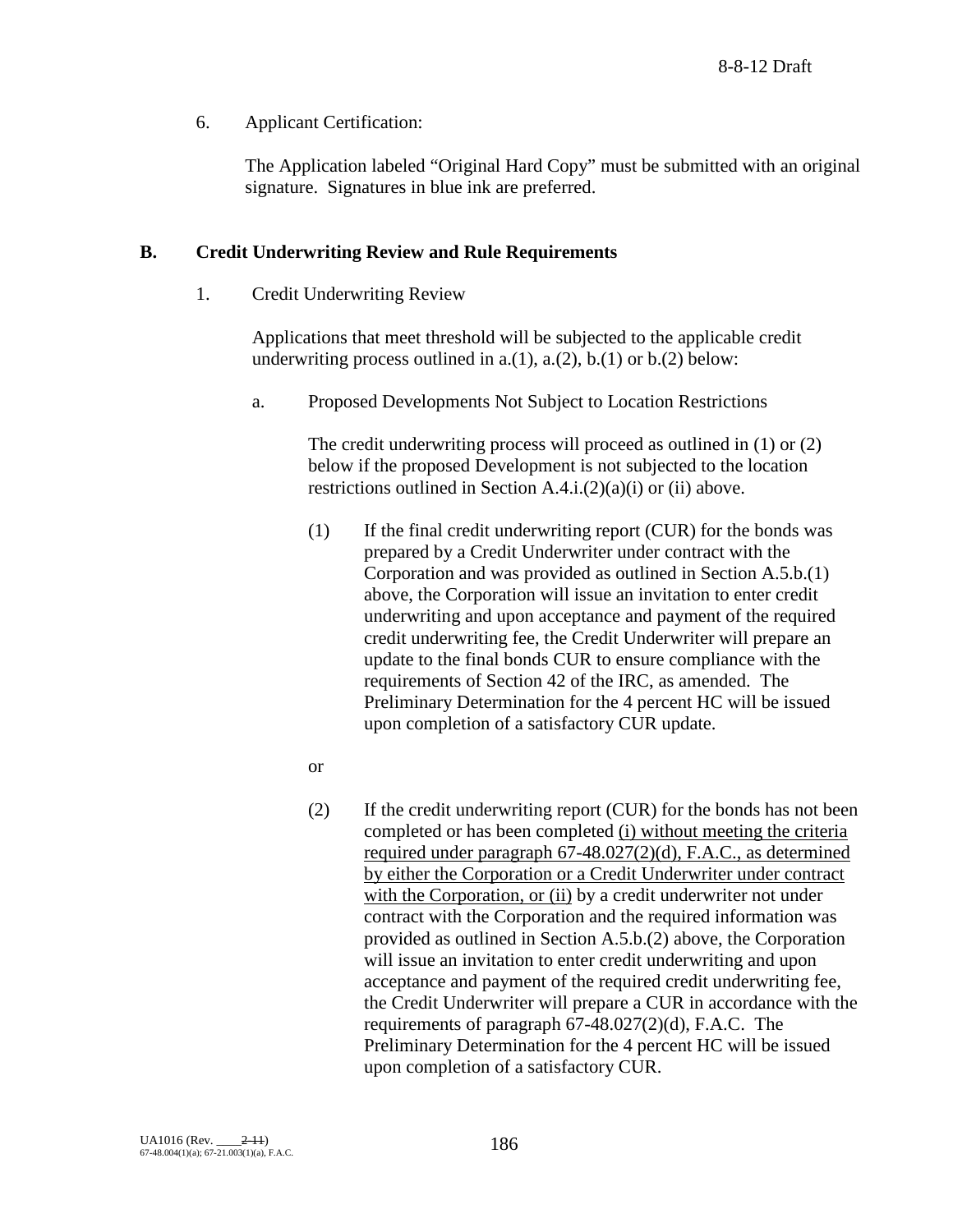b. Proposed Developments Subject to Location Restrictions

The credit underwriting process will proceed as outlined in (1) or (2) below if the proposed Development is subject to the location restrictions outlined in Section  $A.4.i.(2)(a)(i)$  or (ii) above.

- (1) If the final credit underwriting report (CUR) for the bonds was prepared by a Credit Underwriter under contract with the Corporation and was provided as outlined in Section A.5.b.(1) above, the Corporation will issue an invitation to the Applicant to enter credit underwriting at its own risk and upon acceptance and payment of the required credit underwriting fee, the Credit Underwriter will prepare an update to the final bonds CUR to (i) address market and impact issues, and (ii) ensure compliance with the requirements of Section 42 of the IRC, as amended. The CUR update will require final approval of the Board prior to issuance of the Preliminary Determination for the 4 percent HC.
- or
- (2) If the credit underwriting report (CUR) for the bonds has not been completed or has been completed (i) without meeting the criteria required under paragraph 67-48.027(2)(d), F.A.C., as determined by either the Corporation or a Credit Underwriter under contract with the Corporation, or (ii) by a credit underwriter not under contract with the Corporation and the required information was provided as outlined in Section A.5.b.(2) above, the Corporation will issue an invitation to the Applicant to enter credit underwriting at its own risk and upon acceptance and payment of the required credit underwriting fee, the Credit Underwriter will prepare a CUR in accordance with the requirements of paragraph 67-48.027(2)(d), F.A.C., which will include addressing market and impact issues. The CUR will require final approval of the Board prior to issuance of the Preliminary Determination for the 4 percent HC.
- 2. Rule Requirements

All Applications for 4 percent HC will be subjected to paragraphs 67-  $48.027(2)(a)$  through (c) and (e) through (n), F.A.C. Applications that meet the criteria outlined in Section B.1.a.(2) above or Section B.1.b.(2) above will also be subjected to paragraph 67-48.027(2)(d), F.A.C.

## **C. Fees**